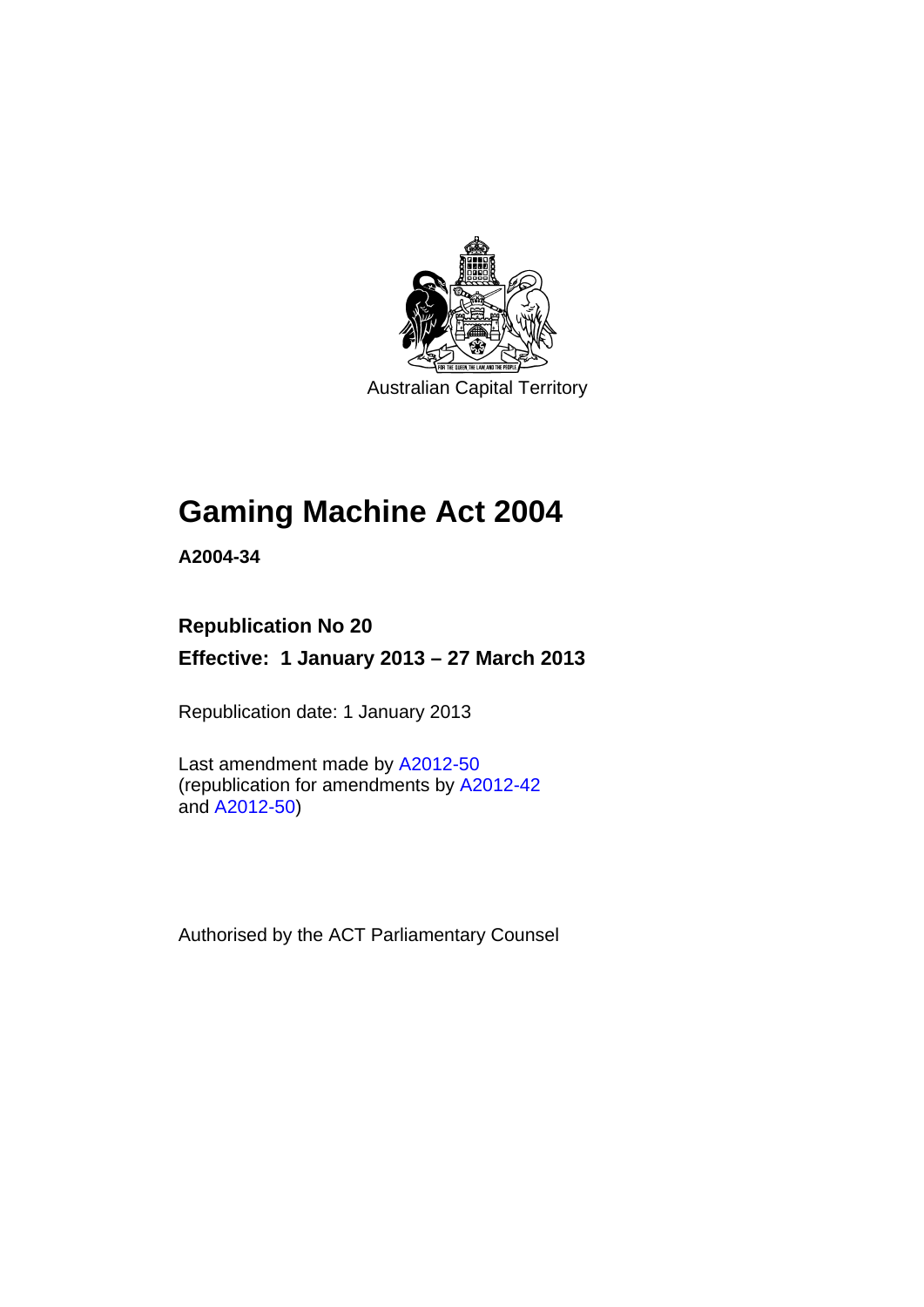### **About this republication**

### **The republished law**

This is a republication of the *Gaming Machine Act 2004* (including any amendment made under the *[Legislation Act 2001](http://www.legislation.act.gov.au/a/2001-14)*, part 11.3 (Editorial changes)) as in force on 1 January 2013*.* It also includes any commencement, amendment, repeal or expiry affecting this republished law to 1 January 2013.

The legislation history and amendment history of the republished law are set out in endnotes 3 and 4.

### **Kinds of republications**

The Parliamentary Counsel's Office prepares 2 kinds of republications of ACT laws (see the ACT legislation register at [www.legislation.act.gov.au](http://www.legislation.act.gov.au/)):

- authorised republications to which the *[Legislation Act 2001](http://www.legislation.act.gov.au/a/2001-14)* applies
- unauthorised republications.

The status of this republication appears on the bottom of each page.

#### **Editorial changes**

The *[Legislation Act 2001](http://www.legislation.act.gov.au/a/2001-14)*, part 11.3 authorises the Parliamentary Counsel to make editorial amendments and other changes of a formal nature when preparing a law for republication. Editorial changes do not change the effect of the law, but have effect as if they had been made by an Act commencing on the republication date (see *[Legislation Act 2001](http://www.legislation.act.gov.au/a/2001-14)*, s 115 and s 117). The changes are made if the Parliamentary Counsel considers they are desirable to bring the law into line, or more closely into line, with current legislative drafting practice.

This republication includes amendments made under part 11.3 (see endnote 1).

#### **Uncommenced provisions and amendments**

If a provision of the republished law has not commenced, the symbol  $\mathbf{U}$  appears immediately before the provision heading. Any uncommenced amendments that affect this republished law are accessible on the ACT legislation register [\(www.legislation.act.gov.au\)](http://www.legislation.act.gov.au/). For more information, see the home page for this law on the register.

#### **Modifications**

If a provision of the republished law is affected by a current modification, the symbol  $\mathbf{M}$ appears immediately before the provision heading. The text of the modifying provision appears in the endnotes. For the legal status of modifications, see the *[Legislation Act 2001](http://www.legislation.act.gov.au/a/2001-14)*, section 95.

#### **Penalties**

At the republication date, the value of a penalty unit for an offence against this law is \$110 for an individual and \$550 for a corporation (see *[Legislation Act 2001](http://www.legislation.act.gov.au/a/2001-14)*, s 133).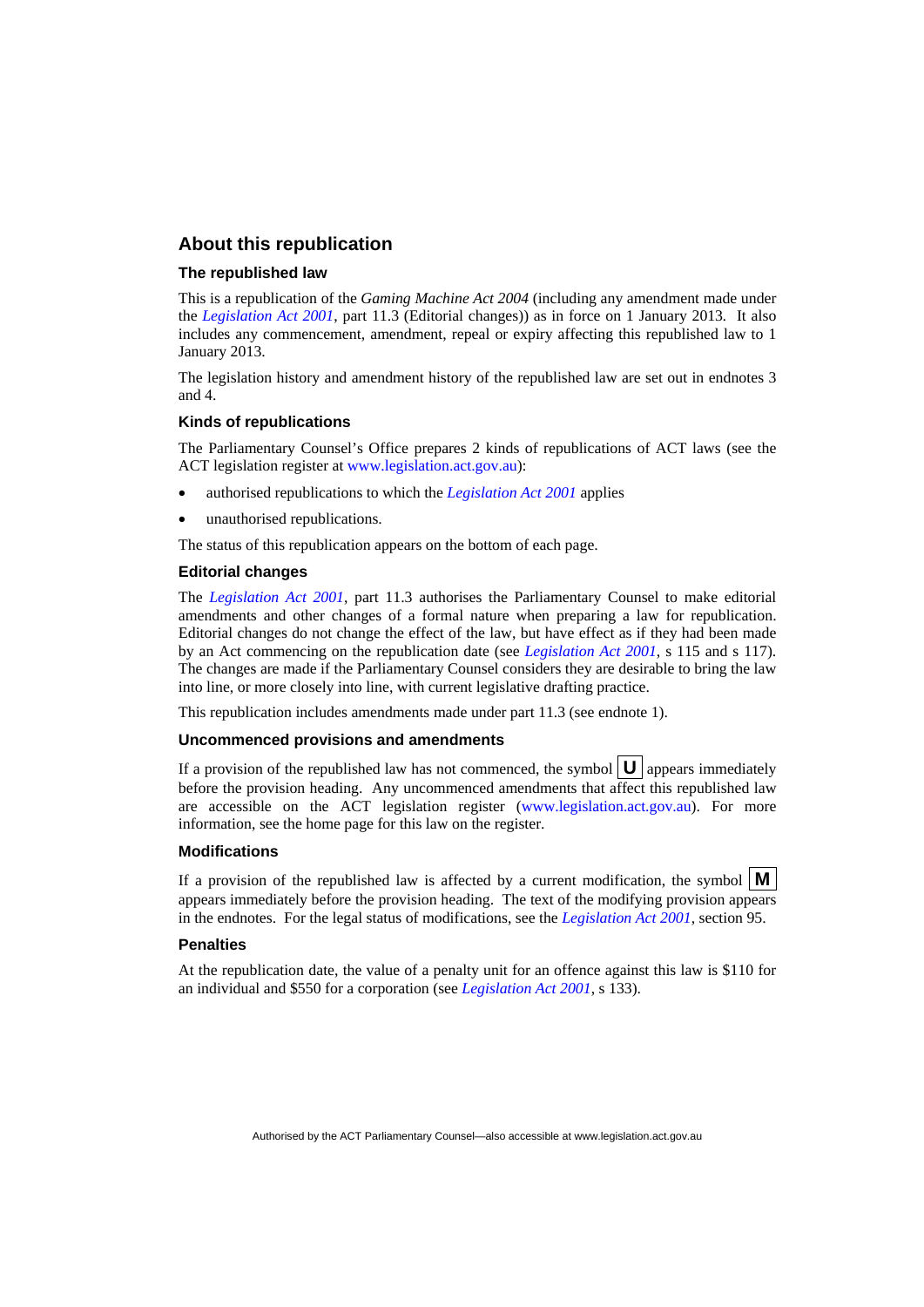

# **Gaming Machine Act 2004**

# **Contents**

|                     |                                                       | Page          |
|---------------------|-------------------------------------------------------|---------------|
| Part 1              | <b>Preliminary</b>                                    |               |
|                     | Name of Act                                           | 2             |
| 3                   | Dictionary                                            | $\mathcal{P}$ |
| 4                   | <b>Notes</b>                                          | 2             |
| 5                   | Offences against Act—application of Criminal Code etc | 3             |
| Part 2              | <b>Licences</b>                                       |               |
| <b>Division 2.1</b> | Definitions and important concepts                    |               |
| 6                   | Definitions for pt 2                                  | 4             |
| 7                   | Meaning of <i>influential person</i> for Act          | 4             |
| 8                   | What licence authorises                               | 5             |
| 9                   | Kinds of applications under pt 2                      | 5             |
| 10                  | Applications to be dealt with in order of receipt     | 5             |

| R20      | Gaming Machine Act 2004      | contents 1 |
|----------|------------------------------|------------|
| 01/01/13 | Effective: 01/01/13-27/03/13 |            |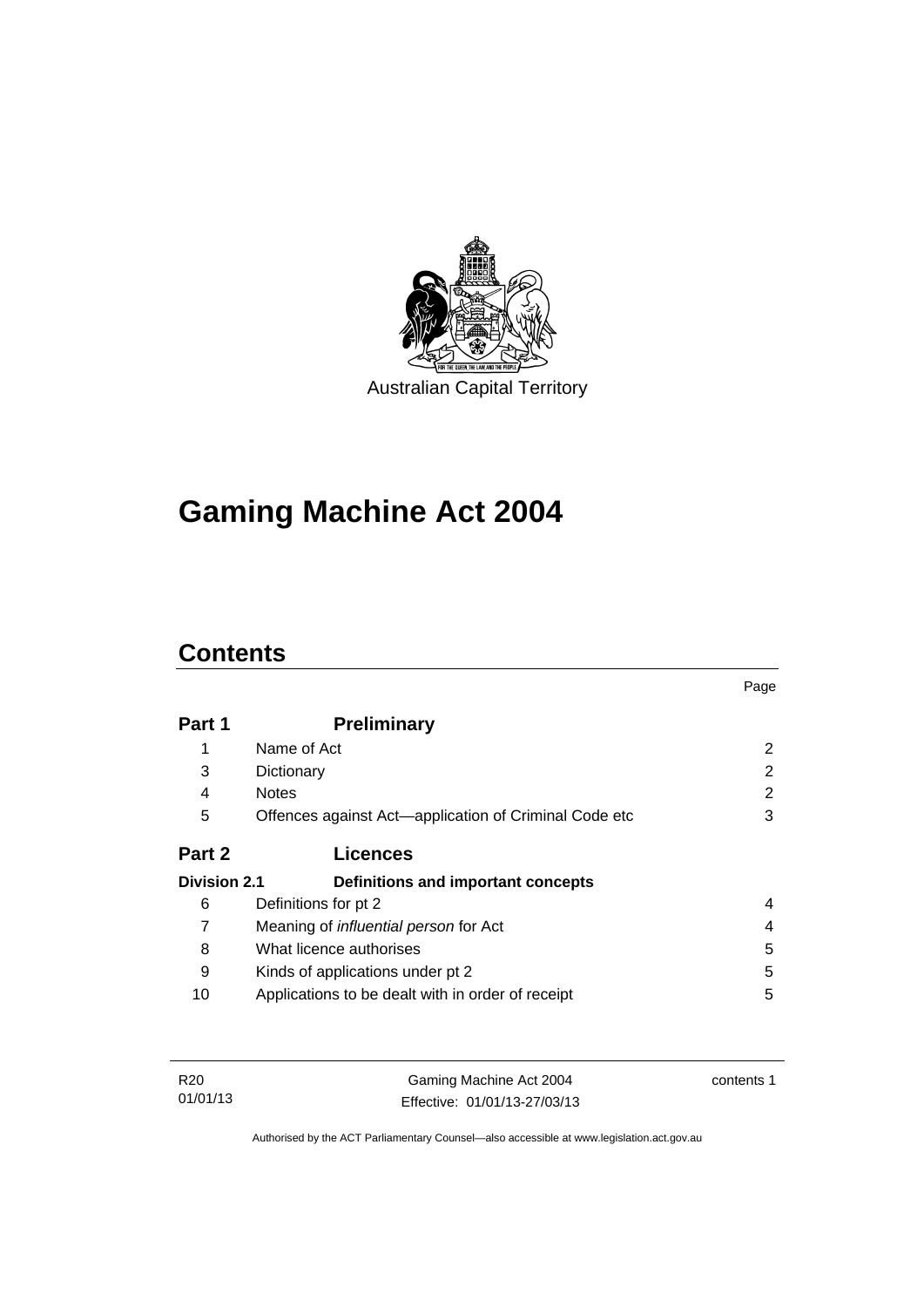### **Contents**

|                     |                                                                        | Page           |
|---------------------|------------------------------------------------------------------------|----------------|
| <b>Division 2.2</b> | <b>Issue of licences</b>                                               |                |
| 10A                 | Initial licence applications-eligibility                               | 7              |
| 11                  | Initial licence applications-contents                                  | $\overline{7}$ |
| 12                  | <b>Issue of licences</b>                                               | 9              |
| 13                  | Additional mandatory requirements for issue of licence                 | 11             |
| 14                  | Grounds for refusing initial licence application by club               | 12             |
| 15                  | Form of licence                                                        | 14             |
| 16                  | Restrictions on what commission may authorise-<br>non-clubs            | 14             |
| 17                  | No available gaming machines                                           | 15             |
| <b>Division 2.3</b> | Social impact assessments                                              |                |
| 18                  | Social impact assessment                                               | 16             |
| 19                  | Publication of social impact assessments by applicant                  | 17             |
| <b>Division 2.4</b> | Eligible people                                                        |                |
| 20                  | Eligibility of individuals                                             | 19             |
| 21                  | Eligibility of clubs and other corporations                            | 21             |
| <b>Division 2.5</b> | Licence amendments                                                     |                |
| 22                  | Licence amendment-applications                                         | 23             |
| 23                  | Licence amendment-contents of applications                             | 25             |
| 24                  | Licence amendment decision—decrease machines amendment                 | 27             |
| 25                  | Licence amendment decision-structural change amendment                 | 27             |
| 26                  | Licence amendment decision-temporary storage amendment                 | 28             |
| 26A                 | Licence amendment decision-venue relocation amendment                  | 29             |
| 26B                 | Licence amendment decision-small-scale machine relocation<br>amendment | 30             |
| <b>26C</b>          | Licence amendment decision-large-scale machine relocation              |                |
|                     | amendment                                                              | 32             |
| 26D                 | Licence amendment decision-new venue amendment                         | 33             |
| 26E                 | Licence amendment decision—technical amendment                         | 35             |
| 27                  | Request for return of licence                                          | 35             |
| 28                  | Commencement of amendments                                             | 36             |
| 29                  | Revocation of uncommenced licence amendments                           | 36             |
| Division 2.6        | <b>Transfer and surrender of licences</b>                              |                |
| 30                  | Definitions for div 2.6                                                | 37             |
|                     |                                                                        |                |

contents 2 Gaming Machine Act 2004 Effective: 01/01/13-27/03/13

R20 01/01/13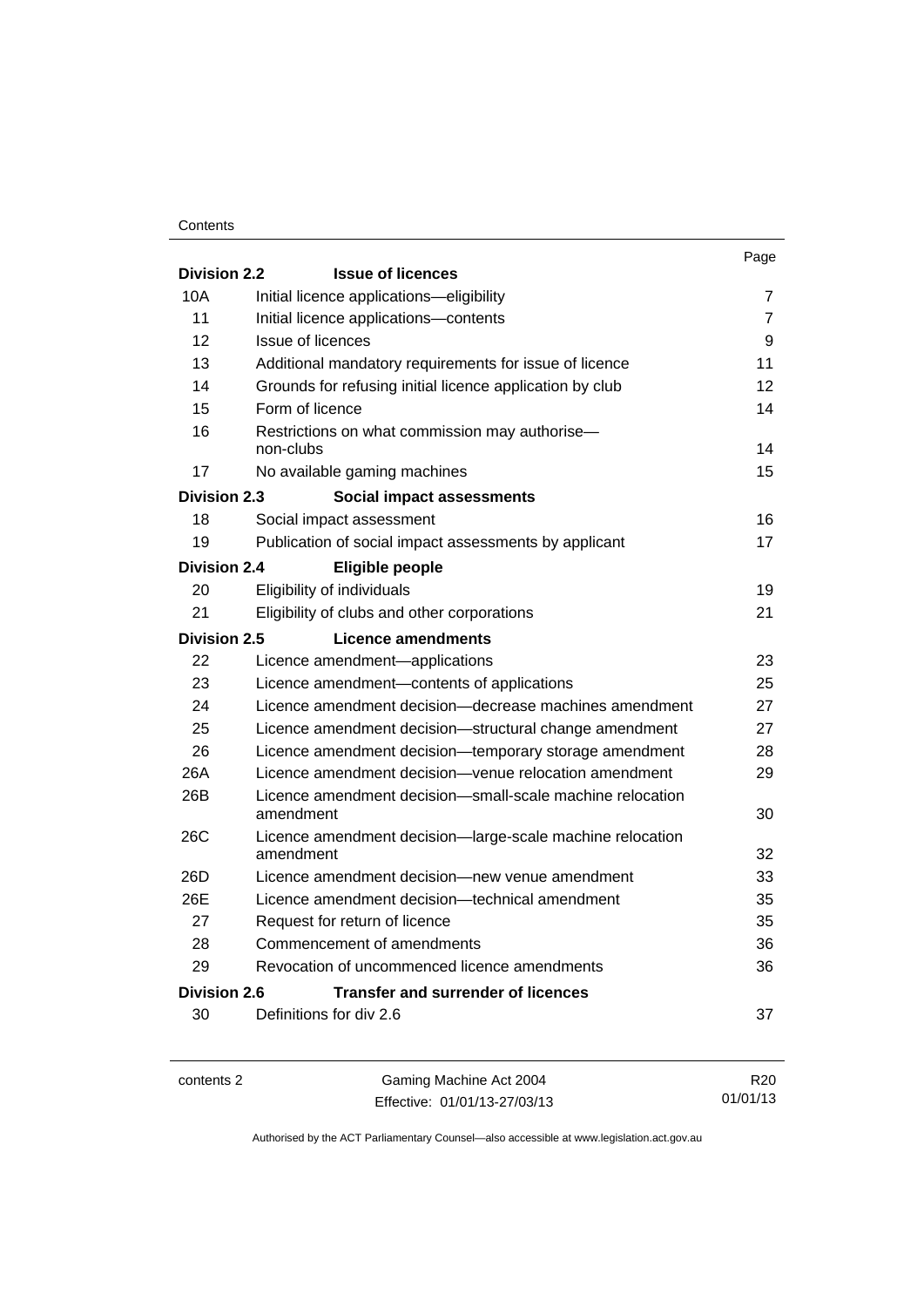| 31                   | Application for transfer of licence                                                             | Page<br>37 |
|----------------------|-------------------------------------------------------------------------------------------------|------------|
| 32                   | <b>Transfer of licence</b>                                                                      | 38         |
| 33                   | Current licensees obligations on proposed transfer of licence                                   | 39         |
| 34                   | Surrender of licences                                                                           | 40         |
| <b>Division 2.7</b>  | <b>Restriction on gaming machine numbers</b>                                                    |            |
| 34A                  | Intention to reduce maximum number of gaming machines to 4 000,                                 |            |
|                      | then maintain per capita ratio                                                                  | 40         |
| 35                   | Maximum number of gaming machines allowed in ACT                                                | 41         |
| 36                   | Review of maximum number when it reaches 4,000                                                  | 44         |
| 36A                  | Meaning of pool of available gaming machines                                                    | 44         |
| <b>Division 2.8</b>  | <b>Gaming machine licences</b>                                                                  |            |
| 37                   | Register of licences                                                                            | 45         |
| 38                   | Giving copy of licence                                                                          | 45         |
|                      |                                                                                                 |            |
| Part 2A              | In-principle approvals for licences, venue<br>relocation amendments and new venue<br>amendments |            |
| <b>Division 2A.1</b> | <b>Preliminary</b>                                                                              |            |
| 38A                  | Object-pt 2A                                                                                    | 46         |
| 38B                  | Definitions                                                                                     | 46         |
| 38C                  | What is an in-principle approval?                                                               | 47         |
| <b>Division 2A.2</b> | Applications for in-principle approvals                                                         |            |
| 38D                  | In-principle approval-applications                                                              | 48         |
| 38E                  | In-principle approval—contents of applications                                                  | 49         |
| <b>Division 2A.3</b> | Issue of in-principle approvals                                                                 |            |
| 38F                  | In-principle approval decision-licence                                                          | 50         |
| 38G                  | In-principle approval decision-licence-no reservable gaming<br>machines                         | 51         |
| 38H                  | In-principle approval decision-venue relocation amendment                                       | 52         |
| 381                  | In-principle approval decision-new venue amendment                                              | 52         |
| 38J                  | In-principle approval-form                                                                      | 53         |
| 38K                  | In-principle approval-conditions                                                                | 53         |
| 38L                  | In-principle approval-term                                                                      | 54         |

| R <sub>20</sub> | Gaming Machine Act 2004      | contents 3 |
|-----------------|------------------------------|------------|
| 01/01/13        | Effective: 01/01/13-27/03/13 |            |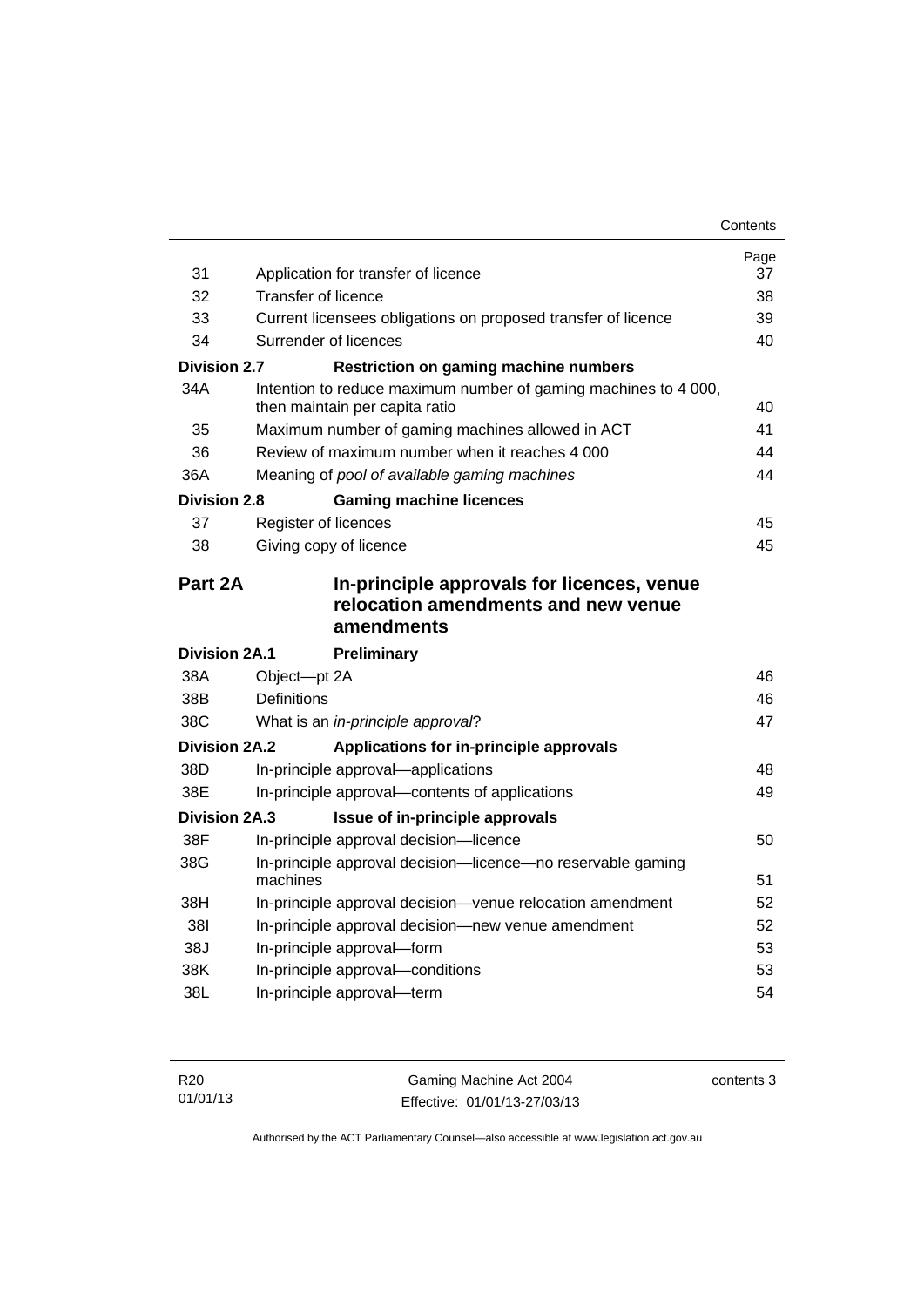### **Contents**

|                      |                                                                                 | Page |
|----------------------|---------------------------------------------------------------------------------|------|
| Division 2A.4        | Amendment, transfer, extension and surrender of<br>in-principle approvals       |      |
| 38M                  | In-principle approval-amendment                                                 | 54   |
| 38N                  | In-principle approval-amendment decision                                        | 55   |
| 38O                  | In-principle approval-application to transfer                                   | 55   |
| 38P                  | In-principle approval-transfer decision                                         | 56   |
| 38Q                  | In-principle approval-application for extension                                 | 56   |
| 38R                  | In-principle approval-extension decision                                        | 57   |
| 38S                  | In-principle approval-surrender                                                 | 57   |
| <b>Division 2A.5</b> | <b>Conversion of in-principle approvals</b>                                     |      |
| 38T                  | Conversion of in-principle approval to licence or amendment-                    |      |
|                      | application                                                                     | 57   |
| 38U                  | Conversion of in-principle approval to licence—decision                         | 59   |
| 38V                  | Conversion of in-principle approval into venue relocation<br>amendment-decision | 60   |
| 38W                  | Conversion of in-principle approval into new venue amendment-                   |      |
|                      | decision                                                                        | 61   |
| 38X                  | Conversion-other in-principle approvals for the land or premises<br>expire      |      |
|                      |                                                                                 |      |
|                      |                                                                                 | 62   |
| Part 3               | <b>Conditions on licences</b>                                                   |      |
| <b>Division 3.1</b>  | <b>Compliance with licence conditions</b>                                       |      |
| 39                   | Failure to comply with conditions of licence                                    | 63   |
| <b>Division 3.2</b>  | <b>General licence conditions</b>                                               |      |
| 39A                  | Compliance with requirements for issue of licence                               | 63   |
| 40                   | Compliance with directions                                                      | 63   |
| 41                   | Display of licence at licensed premises                                         | 64   |
| 42                   | Licence schedule to be kept at premises                                         | 64   |
| 43                   | Rules and control procedures for operation of gaming machines and               |      |
|                      | peripheral equipment                                                            | 64   |
| 44                   | Installation in accordance with Act                                             | 65   |
| 45                   | Installation certificate                                                        | 65   |
| 46                   | Operation after installation                                                    | 65   |
| 47                   | Operation subject to correct percentage payout                                  | 66   |
| 48                   | Percentage payout of gaming machines to be displayed                            | 66   |
|                      |                                                                                 |      |

contents 4 Gaming Machine Act 2004 Effective: 01/01/13-27/03/13

R20 01/01/13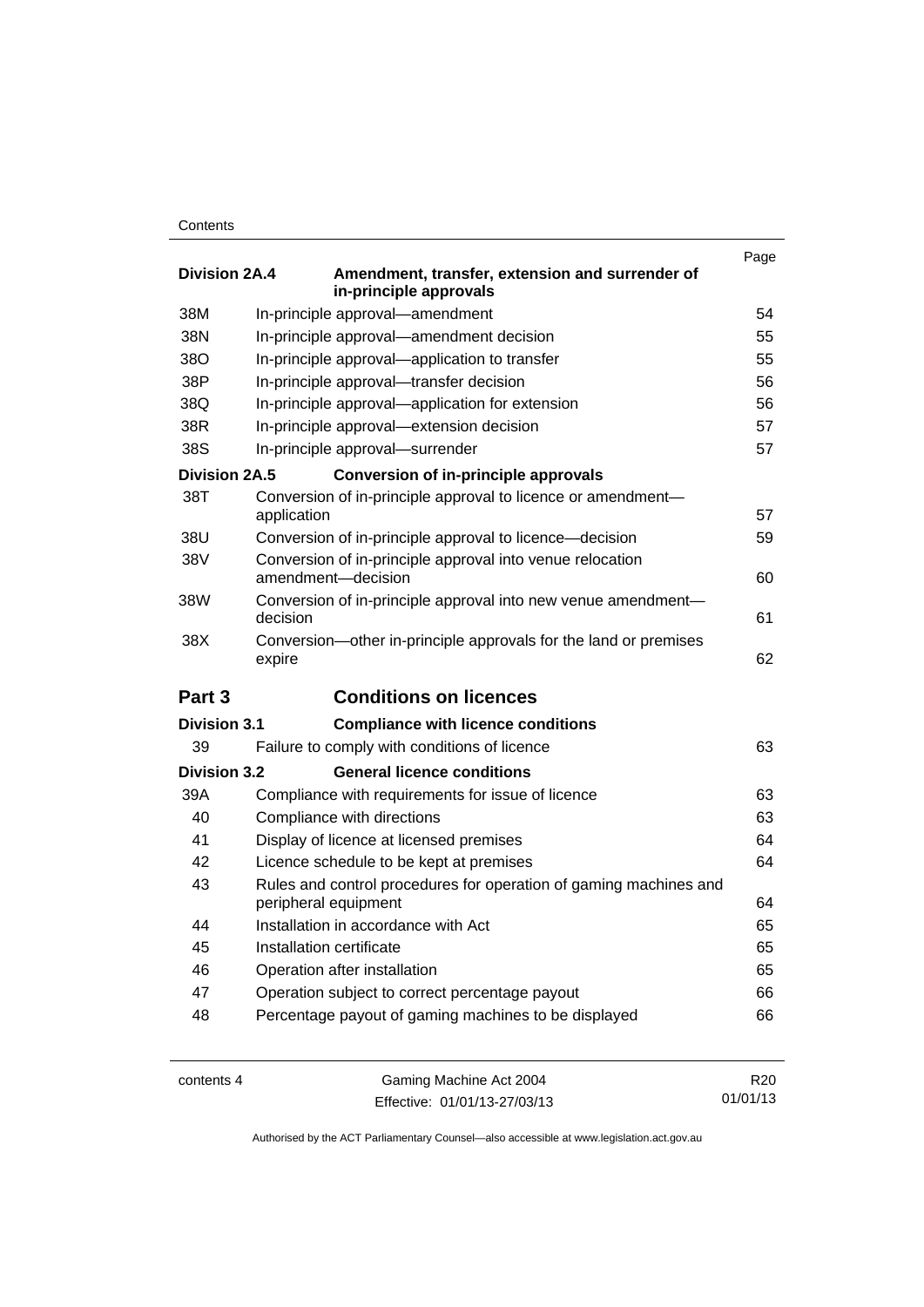| Contents |
|----------|
|----------|

| 49                  | Maximum stake amount                                                               | Page<br>66 |
|---------------------|------------------------------------------------------------------------------------|------------|
| 50                  | Licensee to comply with relevant codes of practice                                 | 66         |
| 51                  | Licensee to use gaming machines                                                    | 66         |
| 52                  | Accounts relating to gaming machines                                               | 67         |
| <b>Division 3.3</b> | <b>Club licence conditions</b>                                                     |            |
| 53                  | Conditions about inequitable benefits                                              | 67         |
| 53A                 | Condition about club's constitution-consistency with gaming laws                   | 69         |
| 53B                 | Condition about club's constitution—amendment if inconsistent with<br>gaming laws  | 69         |
| 54                  | Annual report of clubs                                                             | 70         |
| 55                  | Other conditions of club licences                                                  | 71         |
| Part 4              | <b>Disciplinary action</b>                                                         |            |
| 56                  | Definitions for pt 4                                                               | 72         |
| 57                  | Grounds for disciplinary action                                                    | 72         |
| 58                  | Disciplinary action                                                                | 74         |
| 59                  | Criteria for disciplinary action                                                   | 75         |
| 60                  | When disciplinary notice may be given                                              | 75         |
| 61                  | Disciplinary notices                                                               | 75         |
| 62                  | Commission may take disciplinary action against licensee                           | 76         |
| 63                  | Suspension of licences because of suspension of general and on<br>licences         | 76         |
| 64                  | Cancellation of licences because of cancellation etc of general and on<br>licences | 77         |
| 65                  | Return of licence on cancellation                                                  | 77         |
| Part 5              | <b>Centralised monitoring system</b>                                               |            |
| 66                  | Meaning of centralised monitoring system                                           | 79         |
| 67                  | <b>Regulations about CMS</b>                                                       | 79         |
| Part 6              | Approval of gaming machines, peripherals,<br>suppliers, technicians and attendants |            |
| <b>Division 6.1</b> | Approval of gaming machines and peripheral<br>equipment                            |            |
| 68                  | Meaning of peripheral equipment                                                    | 80         |
| 69                  | Approval of gaming machines and peripheral equipment                               | 80         |
| R <sub>20</sub>     | Gaming Machine Act 2004                                                            | contents 5 |
| 01/01/13            | Effective: 01/01/13-27/03/13                                                       |            |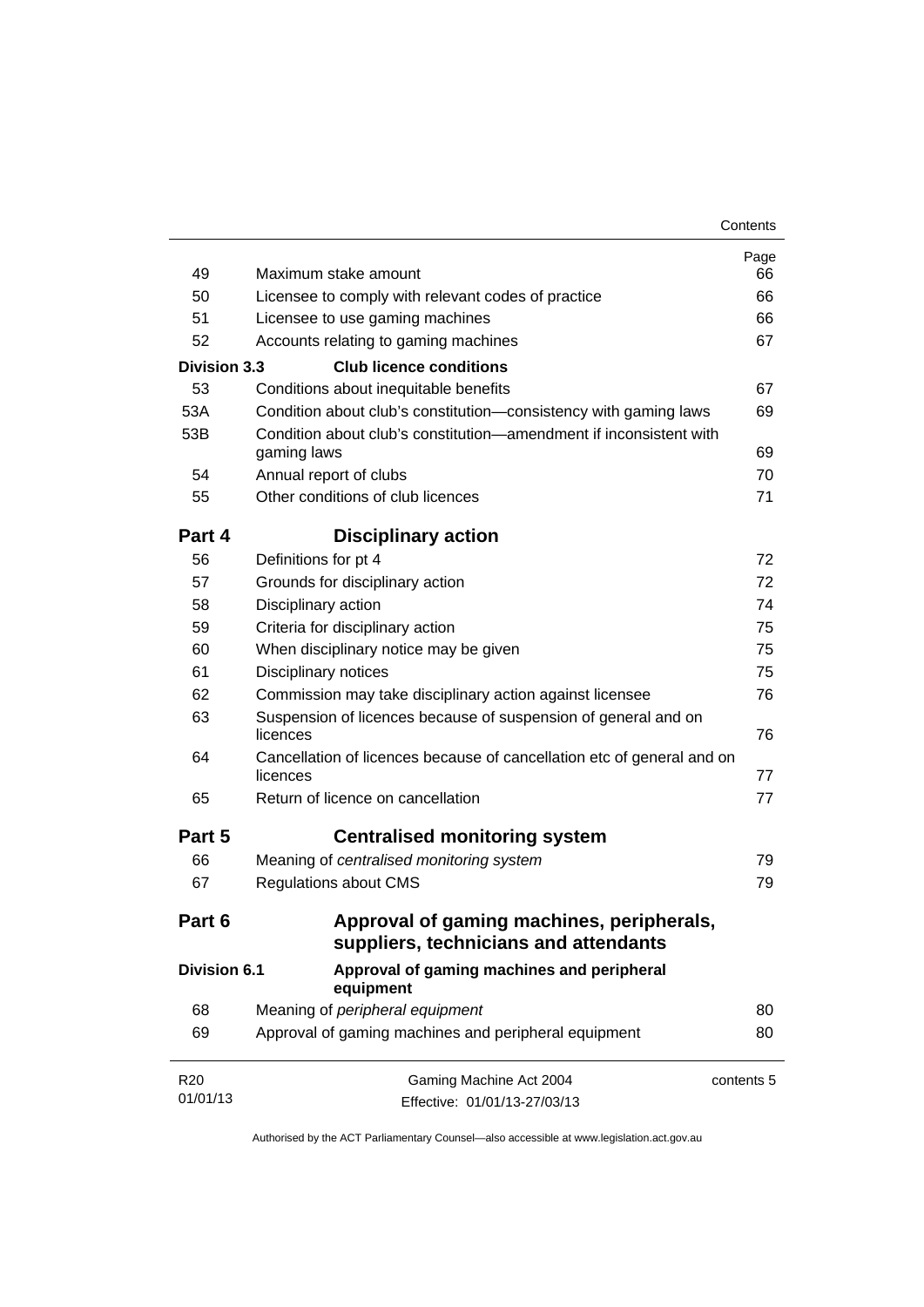|                     |                                                                                   | Page |
|---------------------|-----------------------------------------------------------------------------------|------|
| 70                  | Cancellation or suspension of gaming machine and peripheral<br>equipment approval | 81   |
| 71                  | Machine access register                                                           | 82   |
| <b>Division 6.2</b> | <b>Approved suppliers</b>                                                         |      |
| 72                  | Application and approval as supplier                                              | 83   |
| 73                  | Giving copy of certificate about approved supplier                                | 84   |
| 73A                 | Cancellation etc of supplier's approval                                           | 84   |
| Division 6.3        | <b>Approved technicians</b>                                                       |      |
| 74                  | Application for approval as technician                                            | 85   |
| 75                  | Approval of technicians                                                           | 86   |
| 76                  | Short-term approval of technicians                                                | 87   |
| 77                  | Ending short-term approvals                                                       | 88   |
| 78                  | Transfer etc of technician's approval                                             | 88   |
| 79                  | Cancellation etc of technician's approval                                         | 89   |
| 80                  | Certificates and identity cards for approved technicians                          | 90   |
| 81                  | Giving copy of certificate about approved technician or identity card             | 91   |
| 82                  | Notice by supplier if technician no longer employed                               | 91   |
| 83                  | Return of approval certificates and identity cards for approved                   |      |
|                     | technicians                                                                       | 91   |
| 84                  | Renewal of technician's approval                                                  | 92   |
| <b>Division 6.4</b> | <b>Approved attendants</b>                                                        |      |
| 85                  | Application for approval as attendant                                             | 93   |
| 86                  | Approval of attendants                                                            | 94   |
| 87                  | Short-term approval of attendants                                                 | 94   |
| 88                  | Ending short-term approvals                                                       | 95   |
| 89                  | Transfer etc of attendant's approval                                              | 95   |
| 90                  | Suspension of attendant's approval for short-term unemployment                    | 96   |
| 91                  | Cancellation etc of attendant's approval                                          | 96   |
| 92                  | Certificates for approved attendants                                              | 97   |
| 93                  | Giving copy of certificate about approved attendant                               | 97   |
| 94                  | Notice by licensee if attendant no longer employed                                | 98   |
| 95                  | Return of approval certificates for approved attendants                           | 98   |
| 96                  | Renewal of attendant's approval                                                   | 99   |
|                     |                                                                                   |      |

contents 6 Gaming Machine Act 2004 Effective: 01/01/13-27/03/13

R20 01/01/13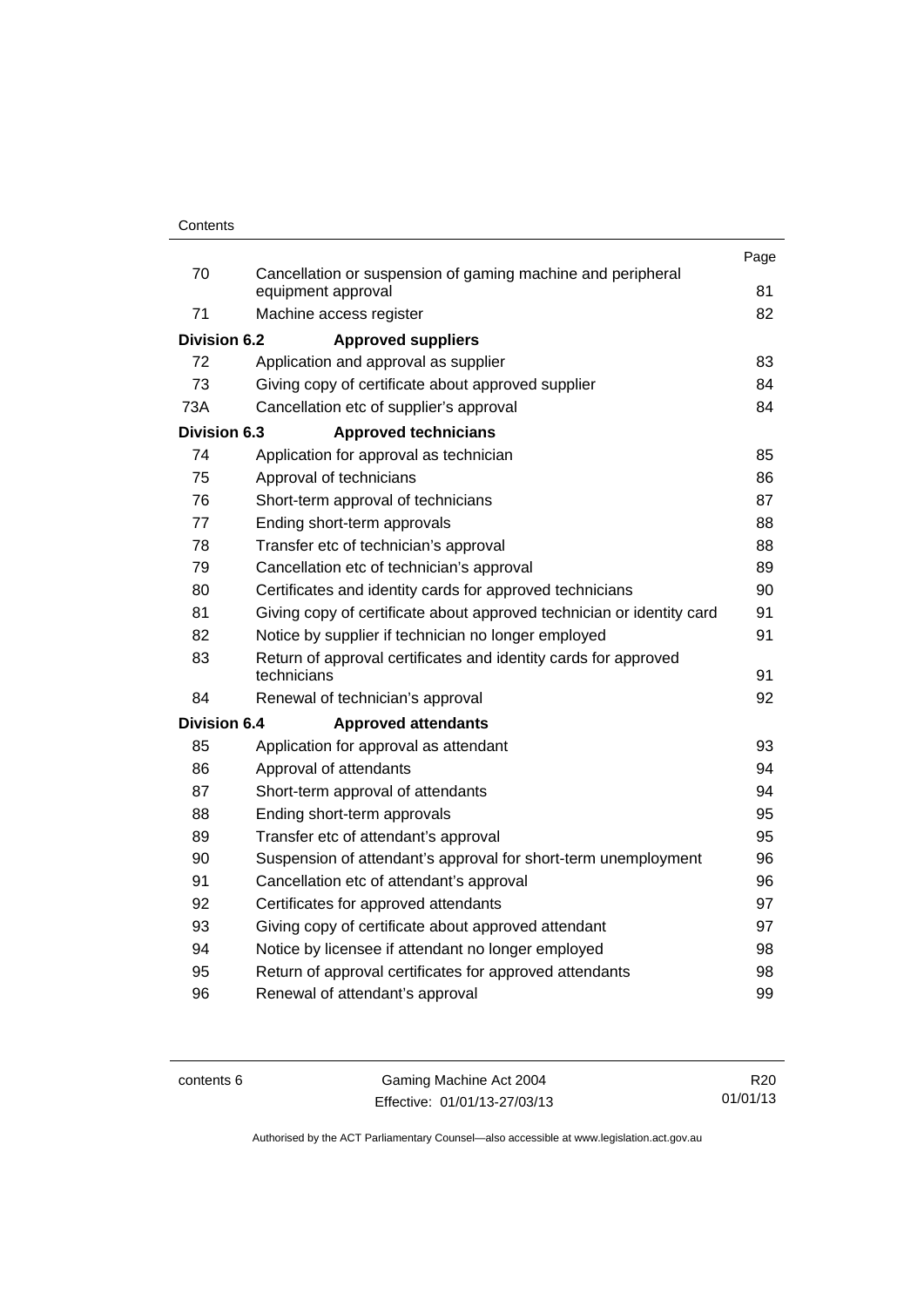|                     |                                                                     | Contents   |
|---------------------|---------------------------------------------------------------------|------------|
|                     |                                                                     | Page       |
| Division 6.5        | <b>Gaming machine dealings</b>                                      |            |
| 97                  | Control procedures                                                  | 99         |
| 98                  | Acquisition of gaming machines-general                              | 100        |
| 99                  | Application for approval of acquisition of gaming machines          | 101        |
| 100                 | Decision on application for approval to acquire gaming machines     | 101        |
| 101                 | Application and approval of financial arrangements                  | 102        |
| 102                 | Decision on application for approval of financial arrangements      | 103        |
| 103                 | Possession and operation of gaming machines                         | 103        |
| 104                 | Playing unlicensed gaming machines                                  | 104        |
| 105                 | Operation of gaming machines other than in accordance with licences | 105        |
| <b>Division 6.6</b> | <b>Repossession of gaming machines</b>                              |            |
| 106                 | Offences by people repossessing gaming machines                     | 105        |
| 107                 | Application for repossession approval                               | 106        |
| 108                 | Approval of repossession of gaming machines                         | 106        |
| 109                 | Conditions on approval to repossess gaming machine                  | 107        |
| 110                 | Contravention of repossession approval conditions                   | 107        |
| <b>Division 6.7</b> | Disposal of gaming machines                                         |            |
| 111                 | Unapproved disposal of gaming machines                              | 108        |
| 112                 | Application for approval for disposal of gaming machines            | 108        |
| 113                 | Approval of disposal of gaming machines                             | 108        |
| <b>Division 6.8</b> | Seizure of gaming machines                                          |            |
| 114                 | Seizure of unlawful gaming machines                                 | 109        |
| 115                 | Receipt for gaming machines seized                                  | 109        |
| 116                 | Application for order disallowing seizure                           | 110        |
| 117                 | Order for return of seized gaming machine                           | 110        |
| 118                 | Adjournment pending hearing of other proceedings                    | 111        |
| 119                 | Forfeiture of seized gaming machines                                | 111        |
| <b>Division 6.9</b> | Installation and operation of gaming machines                       |            |
| 120                 | Installation to be in accordance with approval of commission        | 112        |
| 121                 | Offence to install gaming machines                                  | 112        |
| 122                 | Certificate about meter readings                                    | 113        |
| 123                 | Sealing computer cabinet                                            | 113        |
| 124                 | Commission may require information                                  | 113        |
| 125                 | Operation to be subject to correct percentage payout                | 114        |
| R <sub>20</sub>     | Gaming Machine Act 2004                                             | contents 7 |
| 01/01/13            | Effective: 01/01/13-27/03/13                                        |            |

Effective: 01/01/13-27/03/13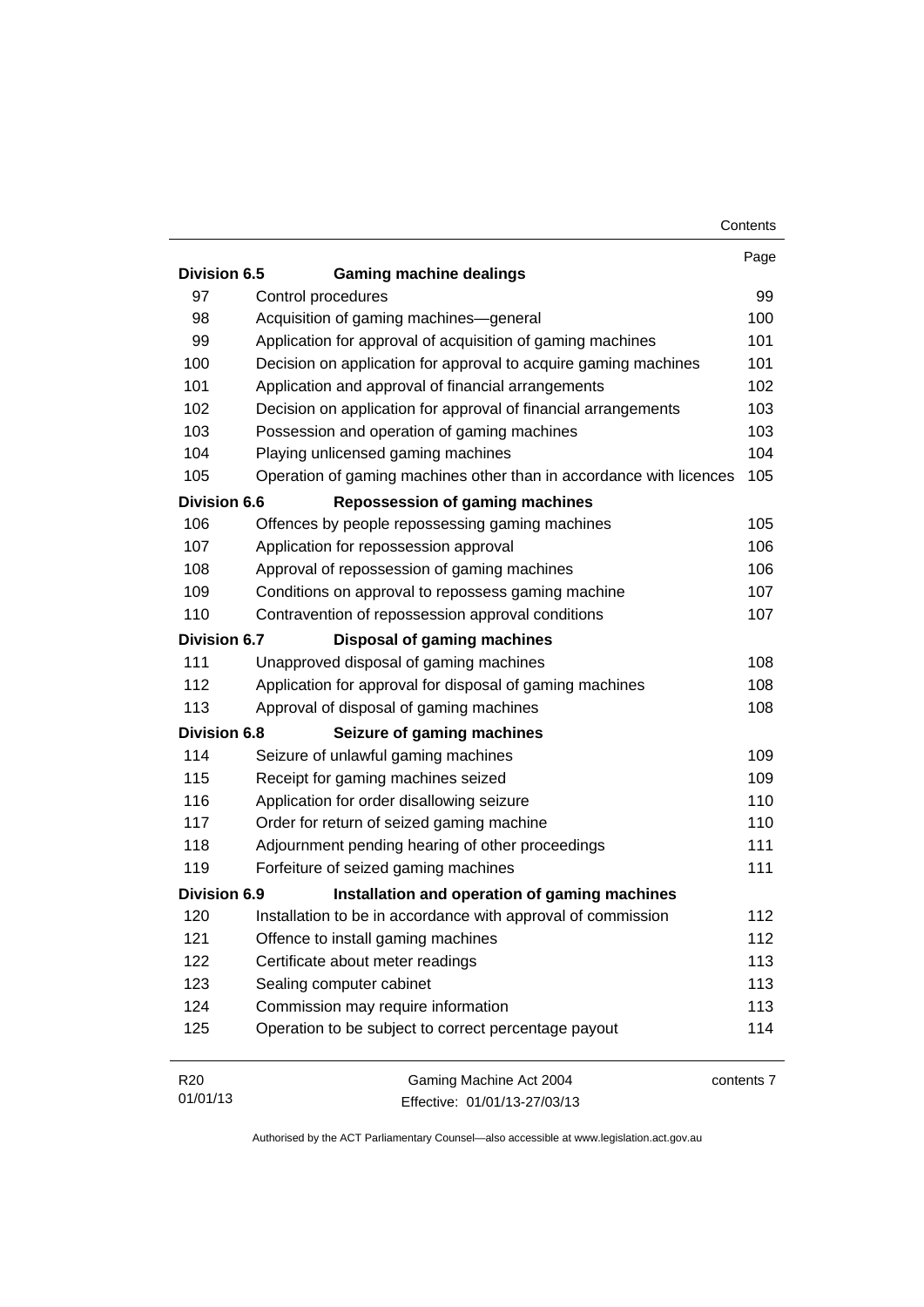|        |                                                                           | Page |
|--------|---------------------------------------------------------------------------|------|
| 126    | Position for percentage payout of gaming machines display                 | 114  |
| 127    | Maximum stake amount                                                      | 114  |
| Part 7 | <b>Regulation of gaming machines generally</b>                            |      |
| 128    | Machine access generally                                                  | 115  |
| 129    | Interference with gaming machines                                         | 116  |
| 130    | Opening computer cabinets                                                 | 117  |
| 131    | Rendering gaming machines inoperable on licence ceasing to be in<br>force | 117  |
| 132    | Removal of gaming machines from premises                                  | 118  |
| Part 8 | Linked-jackpot arrangements                                               |      |
| 133    | Operation of linked-jackpot arrangements                                  | 119  |
| 134    | Single-user authorisation for linked-jackpot arrangements                 | 119  |
| 135    | Issue of multi-user permits                                               | 120  |
| 136    | Conditions on multi-user permits                                          | 122  |
| 137    | Term of multi-user permits                                                | 123  |
| 138    | Amendment of multi-user permits in interest of users                      | 123  |
| 139    | Amendment of multi-user permit on request                                 | 123  |
| 140    | Amendment of financial and operational aspects of multi-user permits      | 125  |
| 141    | Transfer of multi-user permits                                            | 125  |
| 142    | Surrender of multi-user permits                                           | 126  |
| 143    | Unclaimed jackpots                                                        | 126  |
| 144    | Undisbursed jackpots                                                      | 127  |
| Part 9 | <b>Club administration</b>                                                |      |
| 144A   | Definitions-pt 9                                                          | 128  |
| 145    | Eligible objects                                                          | 128  |
| 146    | Eligible clubs                                                            | 128  |
| 147    | Associated organisations-declaration                                      | 129  |
| 147A   | Associated organisation declaration-condition                             | 130  |
| 147B   | Associated organisation-warning notice                                    | 131  |
| 147C   | Associated organisation declaration-suspension or repeal                  | 131  |
| 147D   | Club elections—election of board directors                                | 132  |
| 148    | Club elections-record-keeping                                             | 132  |
|        |                                                                           |      |

contents 8 Gaming Machine Act 2004 Effective: 01/01/13-27/03/13

R20 01/01/13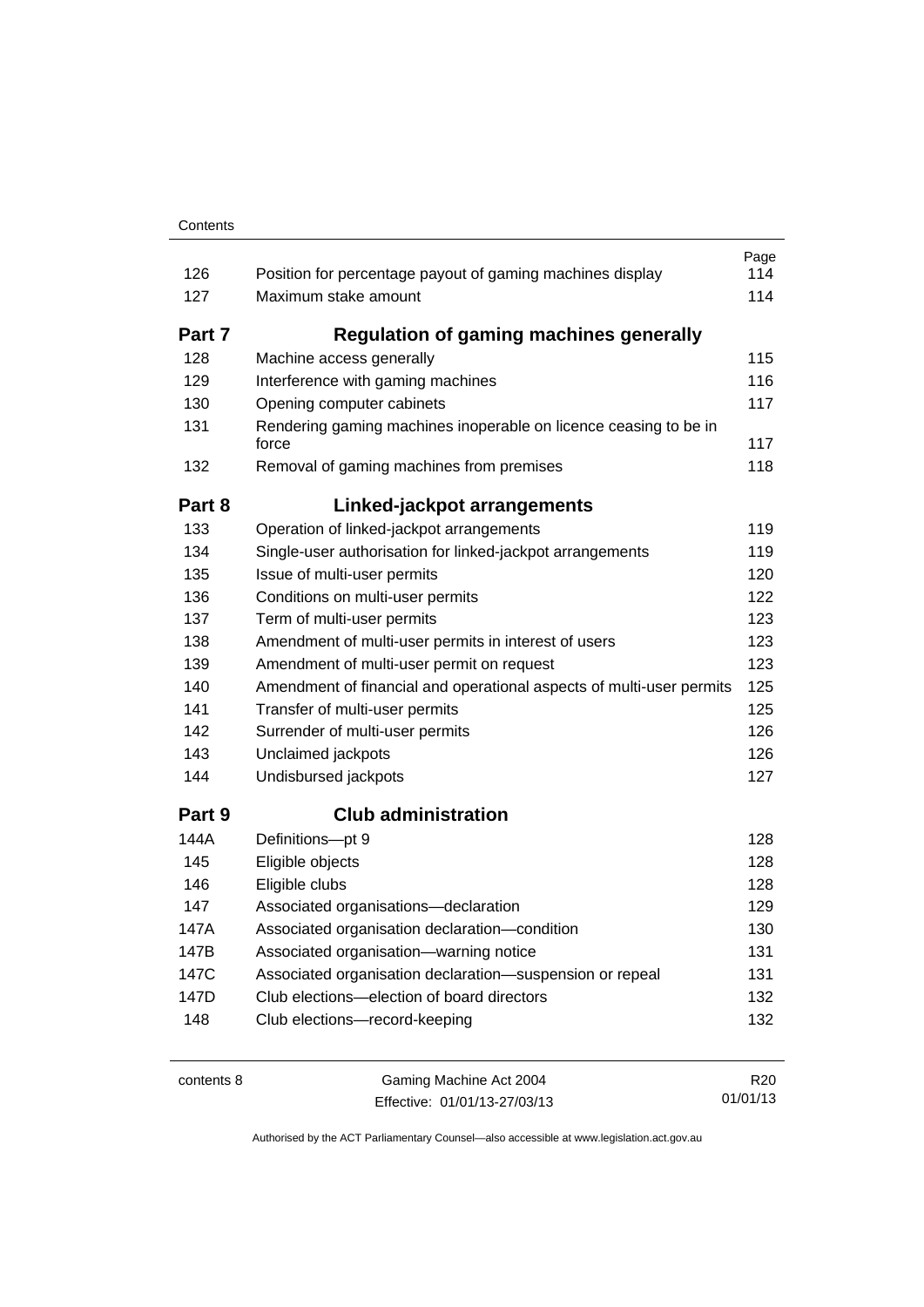|                      |                                                             | Contents   |
|----------------------|-------------------------------------------------------------|------------|
|                      |                                                             | Page       |
| 148A                 | Club directors-acting in good faith                         | 133        |
| 148B                 | Club constitution-consistency with gaming laws              | 133        |
| 149                  | Power to require information about status of eligible clubs | 134        |
| 150                  | Disclosure of gifts by executive officer                    | 134        |
| Part 10              | <b>Gaming areas</b>                                         |            |
| 151                  | Warning notices                                             | 135        |
| 152                  | <b>External signs</b>                                       | 136        |
| 152A                 | External visibility of gaming machines                      | 137        |
| 153                  | Cash facilities                                             | 137        |
| 154                  | Lending or extending credit                                 | 138        |
| 155                  | Children must not enter gaming area                         | 139        |
| 156                  | Children must not play gaming machines                      | 139        |
| 157                  | Using false identification                                  | 139        |
| Part 11              | <b>Finance</b>                                              |            |
| <b>Division 11.1</b> | General                                                     |            |
| 158                  | Audit of financial statements etc                           | 140        |
| 159                  | Gaming machine tax                                          | 141        |
| 161                  | Payment of gaming machine tax                               | 142        |
| 162                  | Gaming machine tax returns                                  | 142        |
| 163                  | Payment of gaming machine tax following transfer            | 143        |
| <b>Division 11.2</b> | Problem gambling assistance fund                            |            |
| 163A                 | Required payment to problem gambling assistance fund        | 143        |
| 163B                 | Problem gambling assistance fund                            | 144        |
| 163C                 | Annual reporting about problem gambling assistance fund     | 144        |
| Part 12              | <b>Community contributions</b>                              |            |
| 164                  | Approval of community contributions                         | 146        |
| 165                  | Records of contributions                                    | 148        |
| 166                  | Report about records and finances                           | 149        |
| 167                  | Commission must report to Minister                          | 149        |
| 168                  | Minister must present commission's report                   | 149        |
| 169                  | Required community contributions                            | 150        |
| 170                  | Corporations with several licences                          | 150        |
| R <sub>20</sub>      | Gaming Machine Act 2004                                     | contents 9 |
| 01/01/13             | Effective: 01/01/13-27/03/13                                |            |

Effective: 01/01/13-27/03/13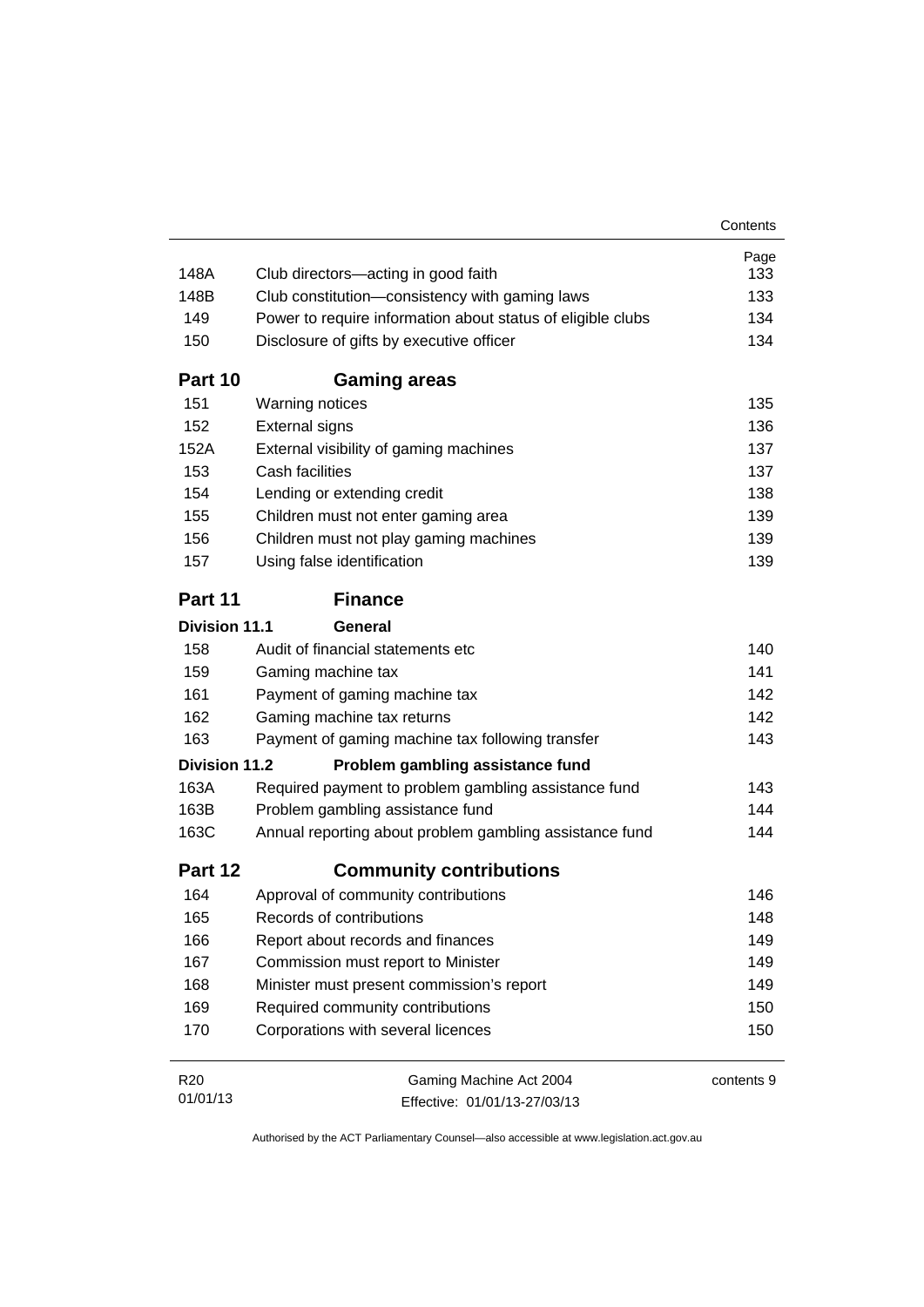| Contents |
|----------|
|          |

| 171               | Women's sport community contributions       | Page<br>151 |
|-------------------|---------------------------------------------|-------------|
| 171A              | Problem gambling community contributions    | 151         |
| 172               | Community contribution shortfall tax        | 152         |
| Part 13           | <b>Notification and review of decisions</b> |             |
| 173               | Meaning of reviewable decision-pt 13        | 153         |
| 173A              | Reviewable decision notices                 | 153         |
| 173B              | Applications for review                     | 153         |
| Part 14           | <b>Miscellaneous</b>                        |             |
| 174               | Acts and omissions of representatives       | 154         |
| 175               | Canberra Airport                            | 155         |
| 176               | Evidentiary certificates                    | 155         |
| 177               | Determination of fees                       | 155         |
| 178               | Regulation-making power                     | 156         |
| <b>Schedule 1</b> | <b>Reviewable decisions</b>                 | 157         |
| <b>Dictionary</b> |                                             | 164         |
| <b>Endnotes</b>   |                                             |             |
| 1                 | About the endnotes                          | 174         |
| $\overline{2}$    | Abbreviation key                            | 174         |
| 3                 | Legislation history                         | 175         |
| 4                 | Amendment history                           | 178         |
| 5                 | Earlier republications                      | 187         |

contents 10 Gaming Machine Act 2004 Effective: 01/01/13-27/03/13

R20 01/01/13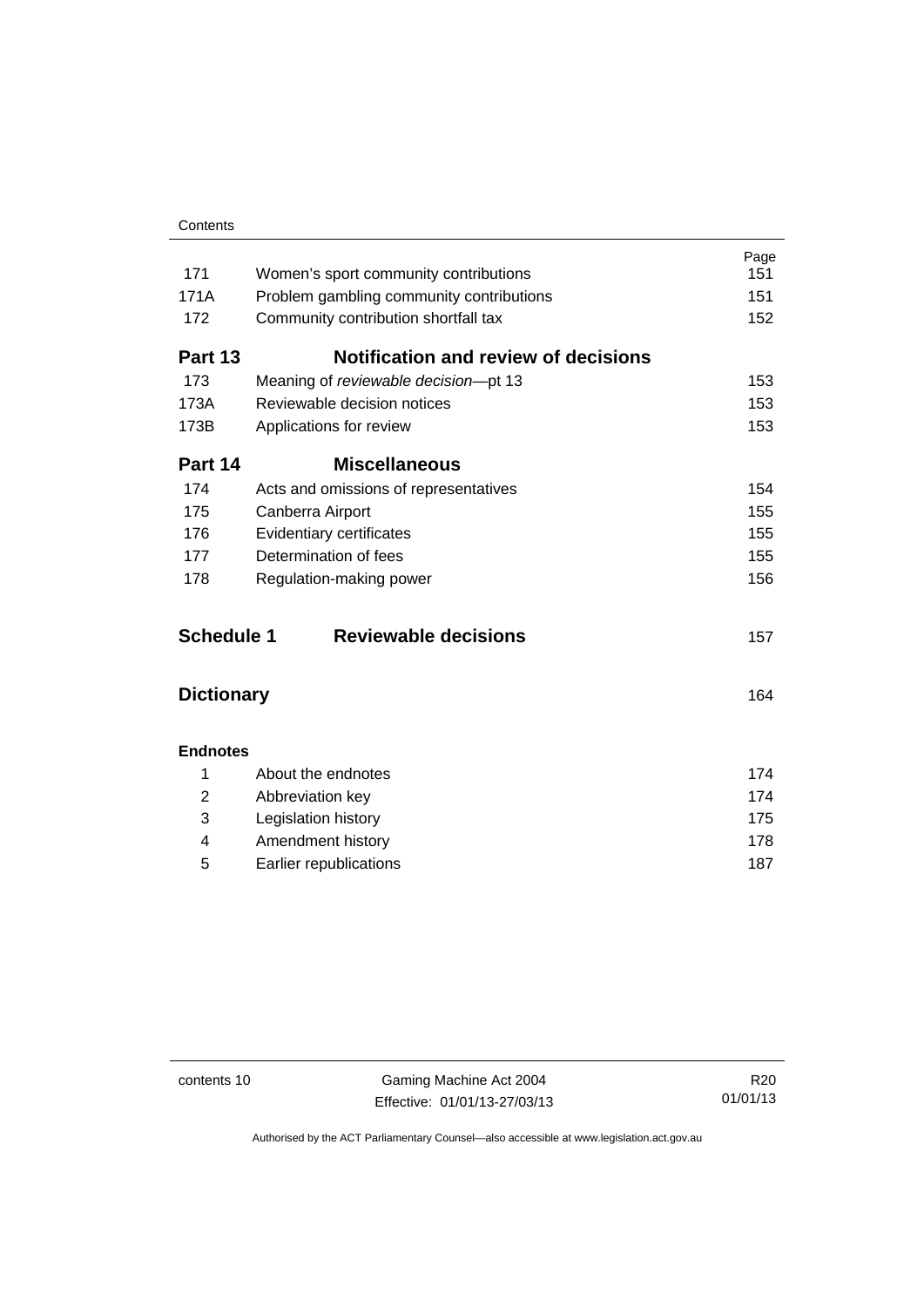

# **Gaming Machine Act 2004**

An Act in relation to gaming machines, and for other purposes

R20 01/01/13

l

Gaming Machine Act 2004 Effective: 01/01/13-27/03/13 page 1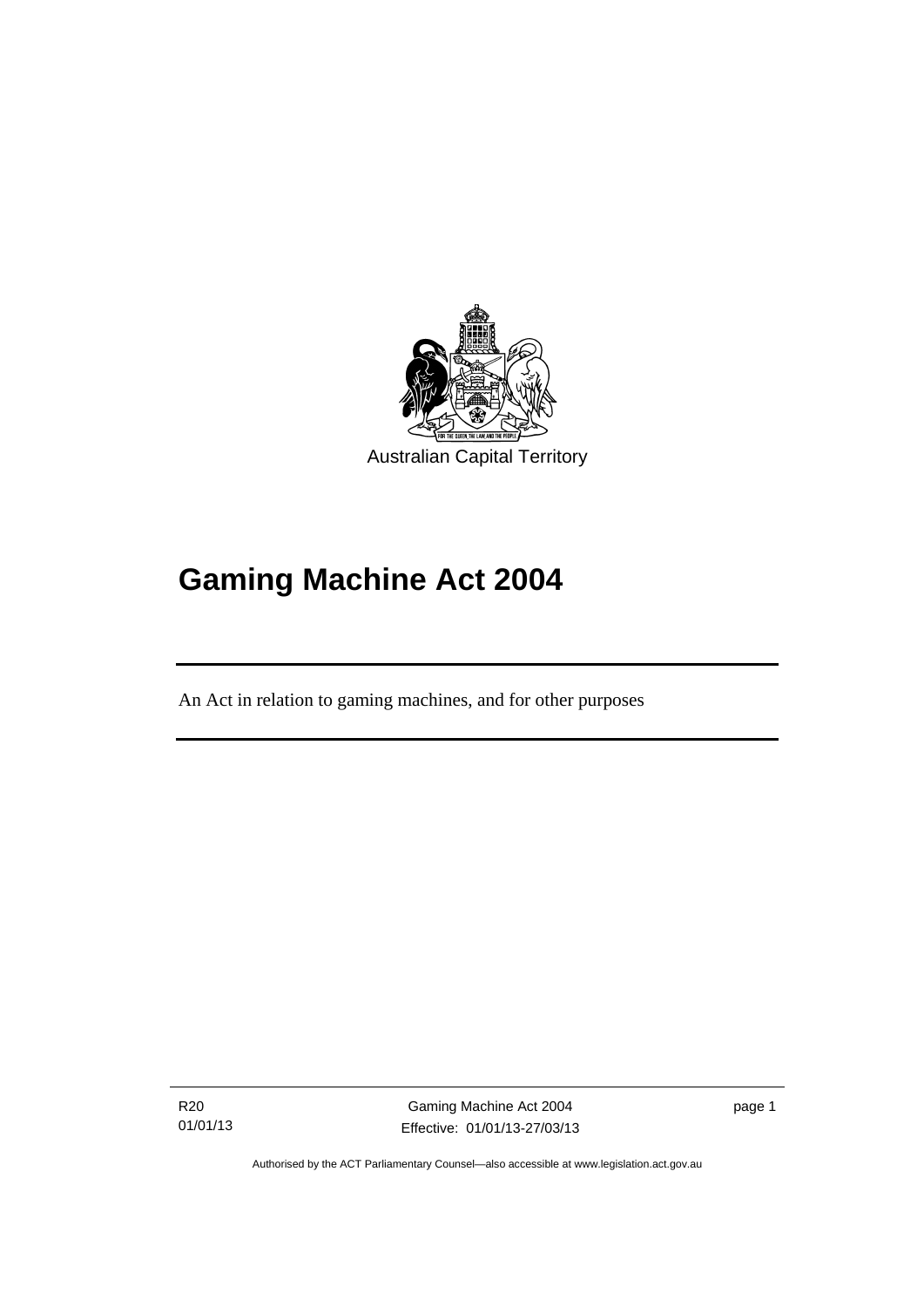### Part 1 **Preliminary**

Section 1

# <span id="page-13-0"></span>**Part 1** Preliminary

### <span id="page-13-1"></span>**1 Name of Act**

This Act is the *Gaming Machine Act 2004*.

### <span id="page-13-2"></span>**3 Dictionary**

The dictionary at the end of this Act is part of this Act.

*Note 1* The dictionary at the end of this Act defines certain terms used in this Act, and includes references (*signpost definitions*) to other terms defined elsewhere.

> For example, the signpost definition '*associated entity*—see the *[Electoral Act 1992](http://www.legislation.act.gov.au/a/1992-71)*, section 198.' means that the term 'associated entity' is defined in that section and the definition applies to this Act.

*Note 2* A definition in the dictionary (including a signpost definition) applies to the entire Act unless the definition, or another provision of the Act, provides otherwise or the contrary intention otherwise appears (see [Legislation Act,](http://www.legislation.act.gov.au/a/2001-14) s 155 and s 156 (1)).

### <span id="page-13-3"></span>**4 Notes**

A note included in this Act is explanatory and is not part of this Act.

*Note* See the [Legislation Act,](http://www.legislation.act.gov.au/a/2001-14) s 127 (1), (4) and (5) for the legal status of notes.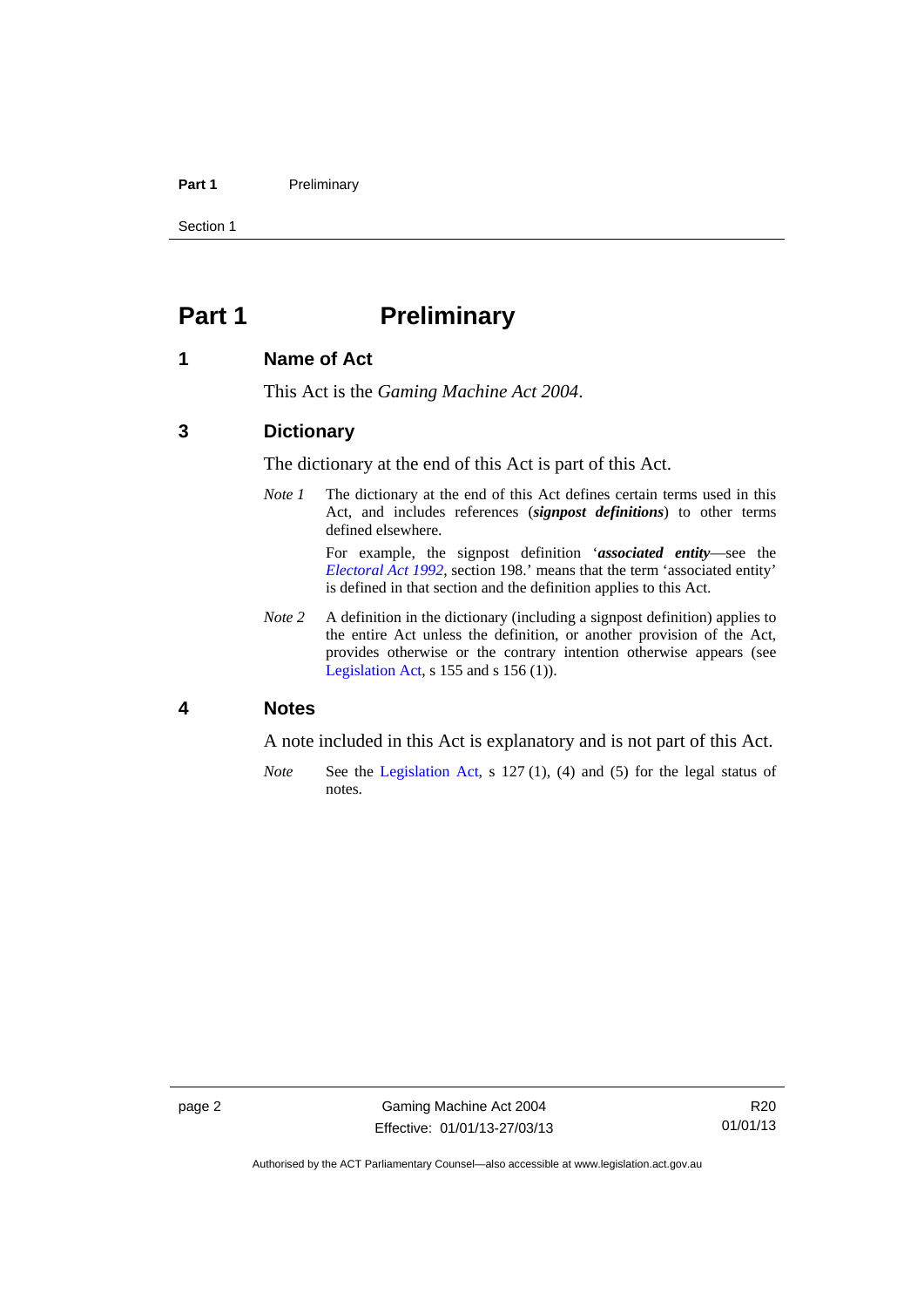### <span id="page-14-0"></span>**5 Offences against Act—application of Criminal Code etc**

Other legislation applies in relation to offences against this Act.

### *Note 1 Criminal Code* The [Criminal Code,](http://www.legislation.act.gov.au/a/2002-51) ch 2 applies to all offences against this Act (see Code, pt 2.1). The chapter sets out the general principles of criminal responsibility (including burdens of proof and general defences), and defines terms used for offences to which the Code applies (eg *conduct*, *intention*, *recklessness* and *strict liability*).

*Note 2 Penalty units* 

The [Legislation Act](http://www.legislation.act.gov.au/a/2001-14), s 133 deals with the meaning of offence penalties that are expressed in penalty units.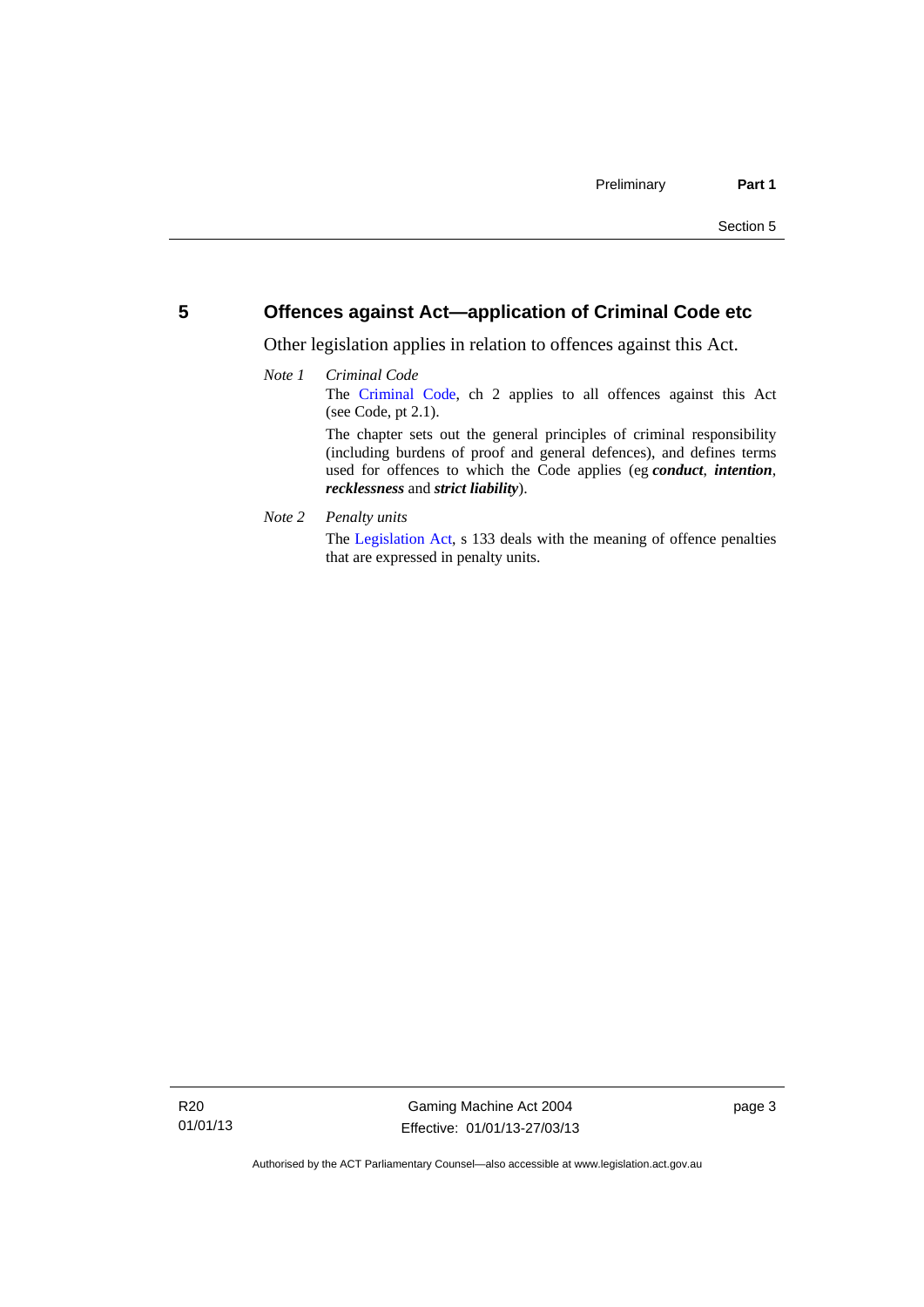# <span id="page-15-0"></span>**Part 2 Licences**

# <span id="page-15-1"></span>**Division 2.1 Definitions and important concepts**

## <span id="page-15-2"></span>**6 Definitions for pt 2**

In this part:

*initial licence application*—see section 9.

*licence amendment application*–see section 9.

# <span id="page-15-3"></span>**7 Meaning of** *influential person* **for Act**

(1) In this Act:

*influential person*, for a corporation—

- (a) means any of the following:
	- (i) an executive officer of the corporation;
	- (ii) a related corporation;
	- (iii) an executive officer of a related corporation;
	- (iv) an influential owner; and
- (b) includes a person who, though not mentioned in paragraph (a), can exercise as much influence over the actions of the corporation as someone mentioned in that paragraph.

*Note Corporation* includes a club (see dict).

(2) In this section:

*influential owner*, of a corporation, means a person who, whether directly or through intermediary corporate ownership or nominees—

- (a) can control 5% of the votes at an annual general meeting of the corporation; or
- (b) can control the appointment of a director of the corporation.

R20 01/01/13

Authorised by the ACT Parliamentary Counsel—also accessible at www.legislation.act.gov.au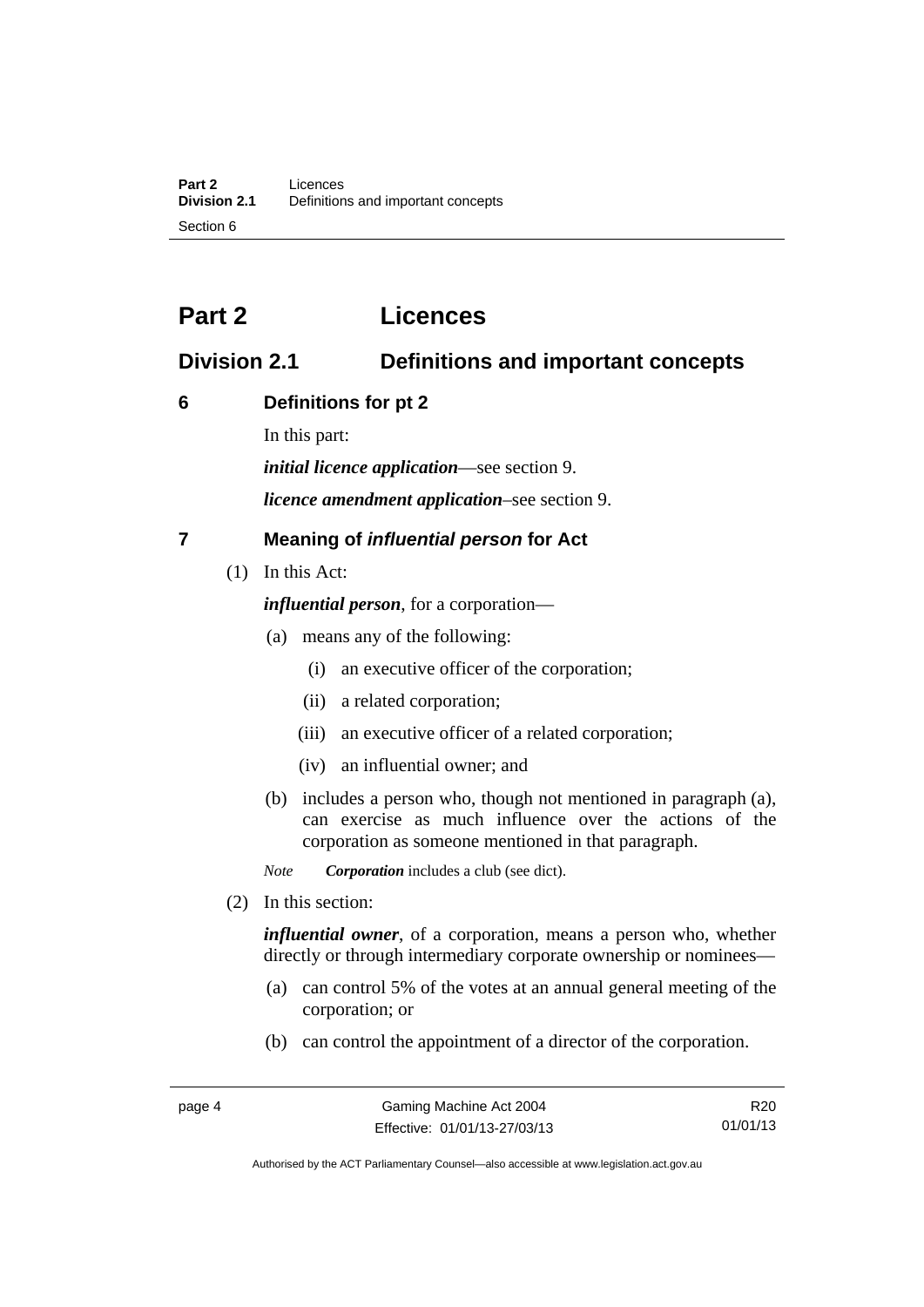*related corporation* means a related body corporate under the [Corporations Act](http://www.comlaw.gov.au/Series/C2004A00818).

### <span id="page-16-0"></span>**8 What licence authorises**

- (1) A licence authorises the licensee—
	- (a) to acquire and dispose of gaming machines; and
	- (b) to install gaming machines on the licensed premises under the licence; and
	- (c) to operate the gaming machines stated in the licence on the licensed premises.
	- *Note* This Act, and the licence, may limit or place conditions on the authority under this section.
- (2) However, a licence does not authorise the licensee to operate gaming machines on more than 1 licensed premises under the licence.
- (3) A regulation may prescribe times when licensees must not operate a gaming machine.
- (4) A licence may authorise the use of only class B and class C gaming machines.

### <span id="page-16-1"></span>**9 Kinds of applications under pt 2**

A person may apply to the commission for a licence (an *initial licence application*) or amendment of a licence (a *licence amendment application*).

*Note 1* If a form is approved under the [Control Act,](http://www.legislation.act.gov.au/a/1999-46) s 53D for an application, the form must be used.

### <span id="page-16-2"></span>**10 Applications to be dealt with in order of receipt**

(1) This section applies to initial licence applications.

page 5

*Note 2* A fee may be determined under s 177 for this provision.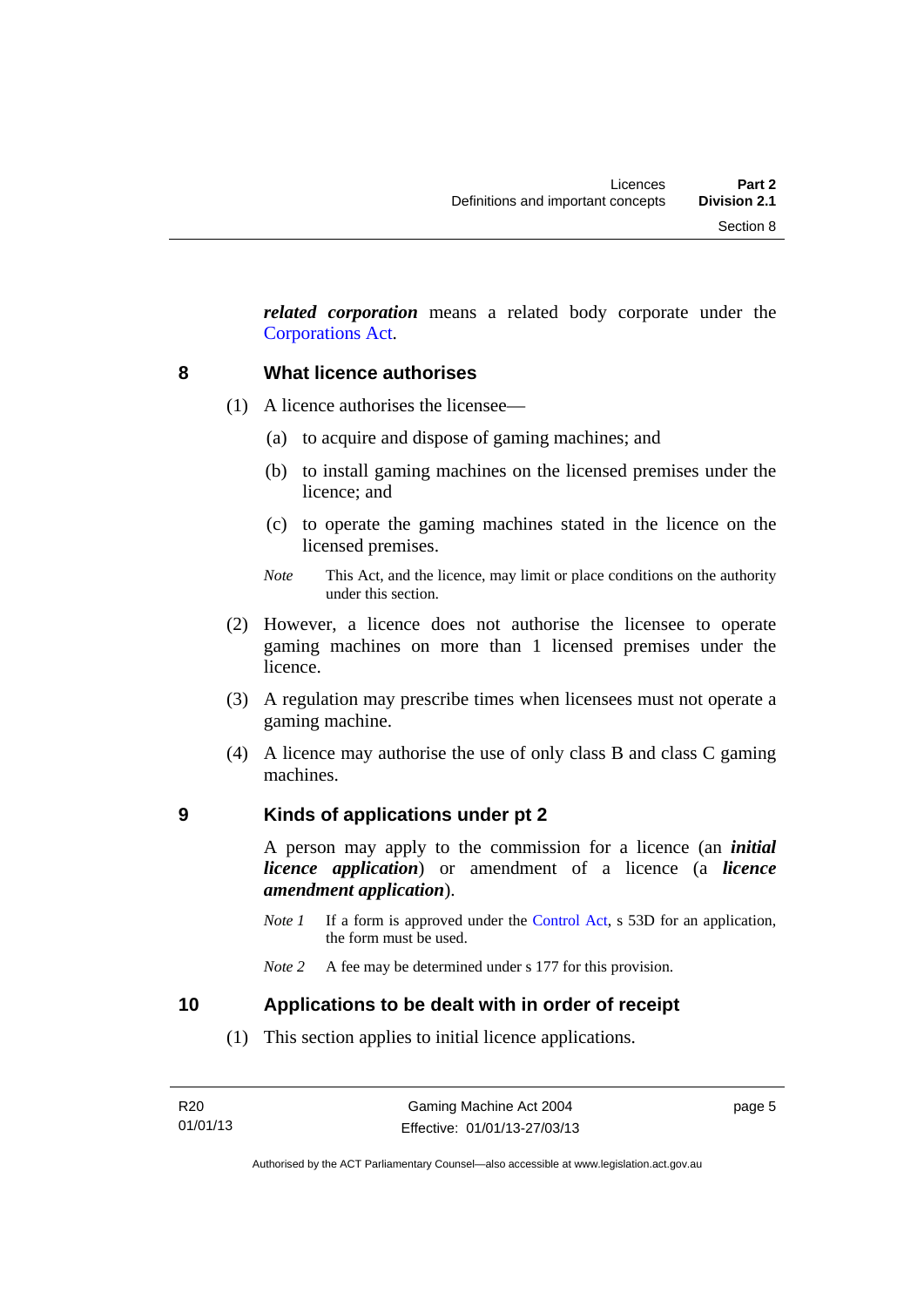- (2) However, this section does not apply to the application if—
	- (a) the applicant has been authorised to operate 1 or more gaming machines because of the application; or
	- (b) the application has been refused.
- (3) Applications to which this section applies must be dealt with in the order in which they are received by the commission.
- (4) However, if an application does not contain sufficient information to allow the commission to decide the application, subsection (3) applies to the application as if it were received by the commission when sufficient information is given to the commission to allow the commission to decide it.
- (5) The commission is not required to make a decision about the number of gaming machines authorised to be operated under a licence if licences that have already been issued authorise the operation of the maximum number of gaming machines allowed on all licensed premises in the ACT.
	- *Note* The maximum number of gaming machines on all licensed premises in the ACT is set under s 35.
- (6) The commission may, by written notice given to the applicant, require an applicant to provide updated information in an application mentioned in subsection (1), including verified updated information, if—
	- (a) subsection (5) applied to the application; and
	- (b) at a later time, subsection (5) stopped applying to the application.
- (7) To remove any doubt, updated information includes an updated required document.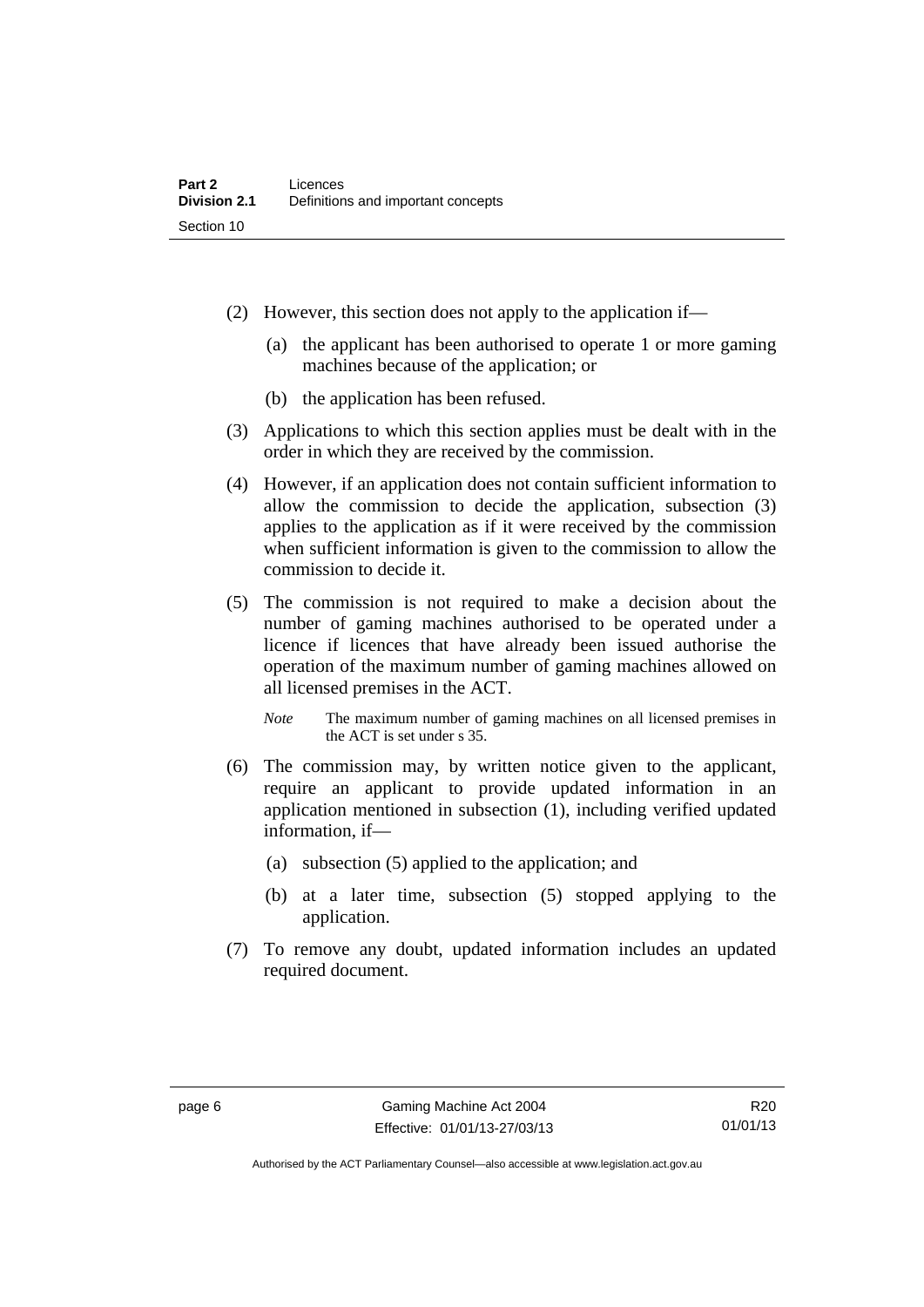# <span id="page-18-0"></span>**Division 2.2 Issue of licences**

## <span id="page-18-1"></span>**10A Initial licence applications—eligibility**

A person may make an initial licence application only if the person—

- (a) is not a club; or
- (b) is a club and does not already hold a licence.

# <span id="page-18-2"></span>**11 Initial licence applications—contents**

- (1) An initial licence application must—
	- (a) be in writing signed by the applicant; and
	- (b) state the applicant's name and address; and
	- (c) if the applicant is a corporation—state the name and address of each director of the corporation; and
	- (d) state the address, and block and section number, of the premises proposed to be licensed; and
	- (e) state the class, number, kind, coin denomination and percentage payout of gaming machines for which the licence is sought; and
	- (f) for a corporation—name each influential person for the corporation and the person's relationship with the corporation; and
	- (g) be accompanied by each of the required documents for the application.
- (2) The following are *required documents* for every initial licence application:
	- (a) a social impact assessment for the application;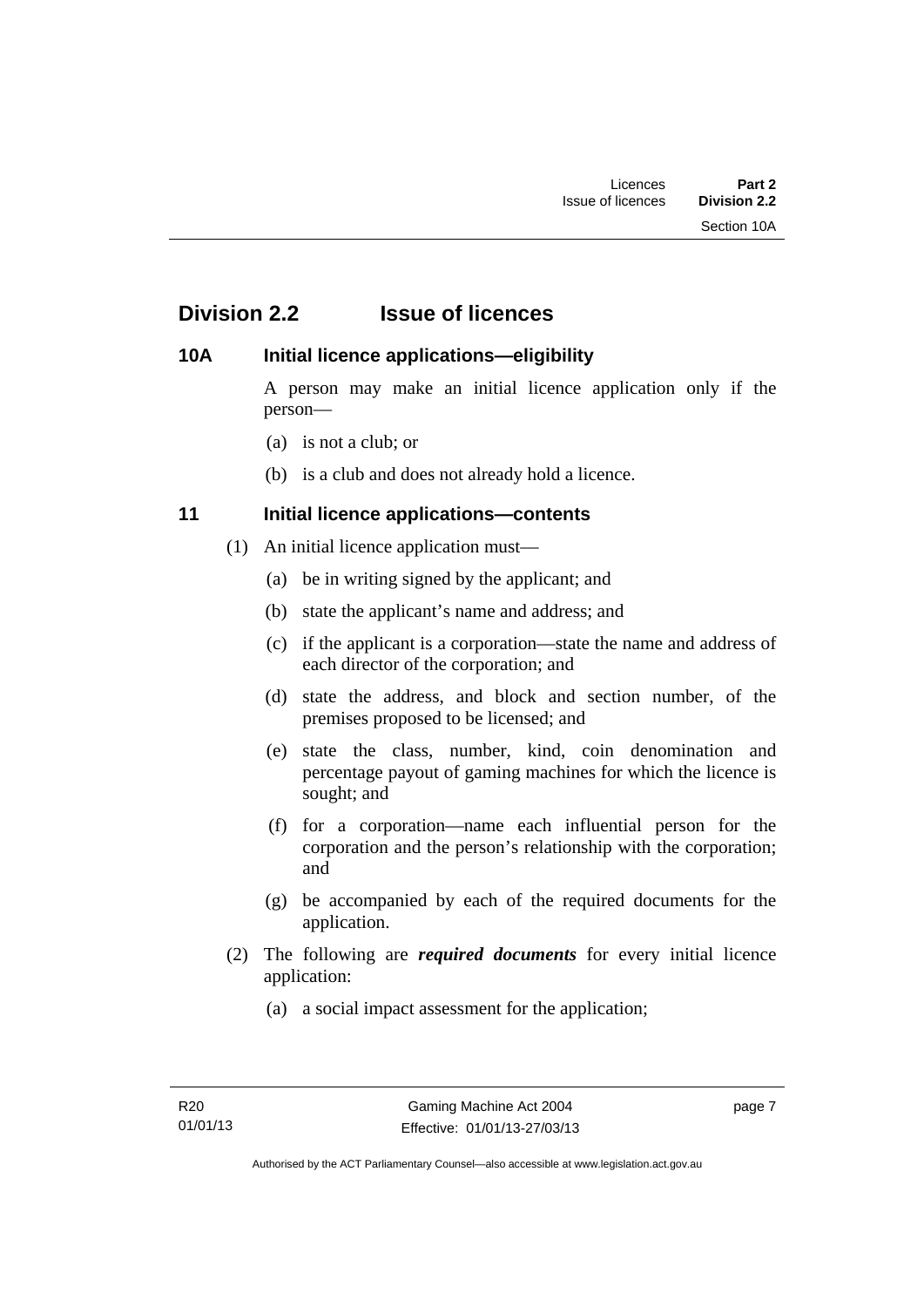- (b) a scale plan of the premises, or part of the premises, proposed to be licensed, showing where the gaming machines are to be installed (the *proposed gaming area*);
- (c) a copy of the rules the applicant has adopted to control the operation of gaming machines on the premises proposed to be licensed;

### **Examples of what rules may cover**

- 1 how long a machine may be reserved for
- 2 prohibiting abuse of machines
- 3 payment of prizes by attendants
- 4 delay of payment if machine has malfunctioned or been interfered with
- *Note* An example is part of the Act, is not exhaustive and may extend, but does not limit, the meaning of the provision in which it appears (see [Legislation Act,](http://www.legislation.act.gov.au/a/2001-14) s 126 and s 132).
- (d) a copy of the control procedures the applicant has adopted to control the operation of gaming machines on the premises proposed to be licensed;

*Note* Control procedures are covered in s 97.

- (e) any other documents required for the application under the regulation.
- (3) The following are also *required documents* for an initial licence application by a club:
	- (a) a copy of the club's constitution;
	- (b) an alphabetical list of names and addresses of all current members of the club, certified correct by the club secretary;
	- (c) a statement, signed by the club secretary, stating the grounds on which the club claims to be an eligible club;
	- (d) evidence that a majority of the voting members of the club who voted in a ballot conducted under the regulation voted for the club having gaming machines.

R20 01/01/13

Authorised by the ACT Parliamentary Counsel—also accessible at www.legislation.act.gov.au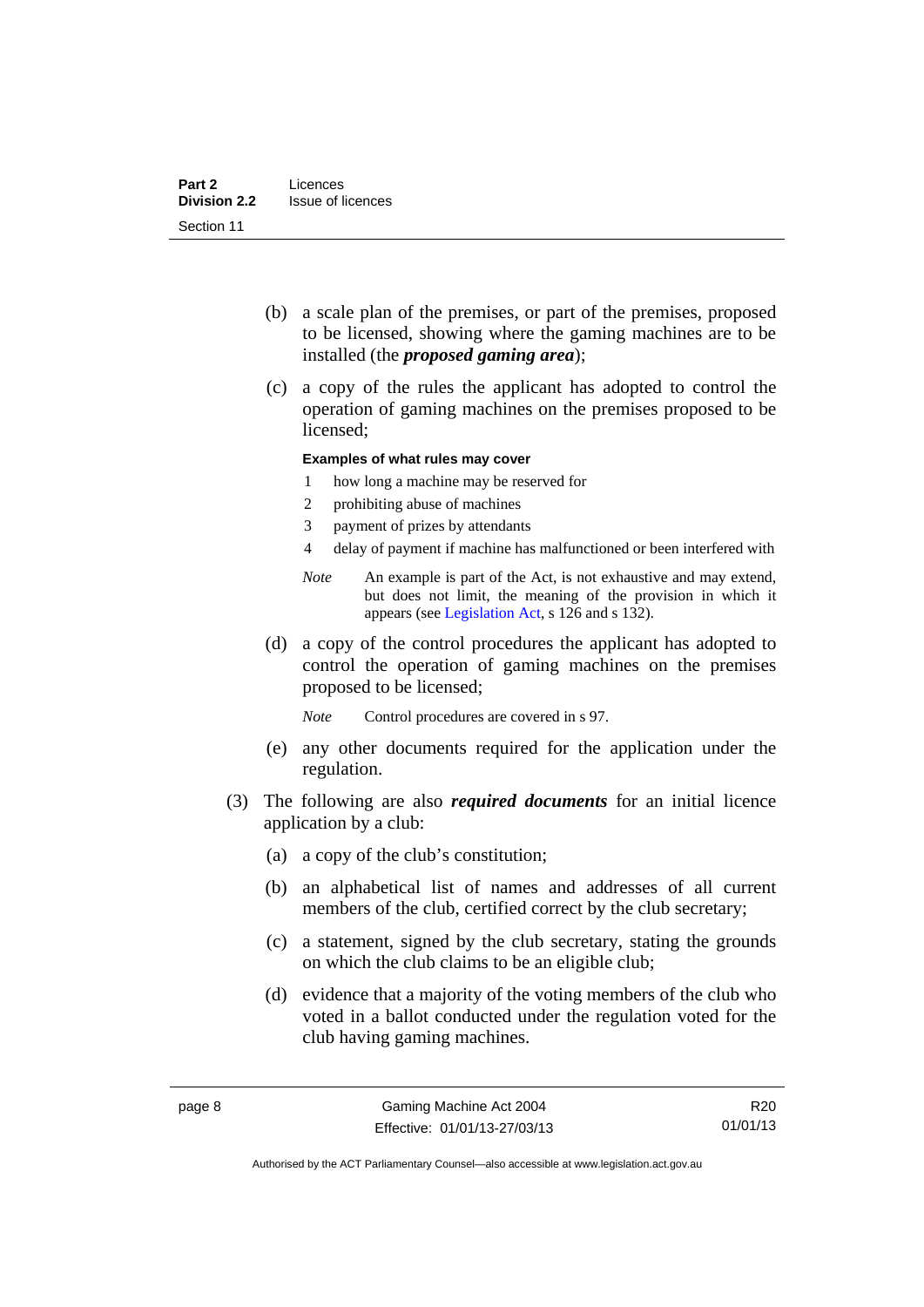- (4) A regulation may require—
	- (a) a required document, or any information in a required document, to be verified in a particular way; or
	- (b) an application to include particular information; or
	- (c) an application, or any information in an application, to be verified in a particular way.
- (5) The commission need not consider an initial licence application if—
	- (a) the application does not include any information required under this section; or
	- (b) the application, or any information in the application, is not verified as required under this section; or
	- (c) the application is not accompanied by a document required under this section to accompany the application; or
	- (d) a document accompanying the application does not include any information required under this section; or
	- (e) a document accompanying the application, or any information in a document accompanying the application, is not verified as required under this section; or
	- (f) any form required to be used for the application, or any document accompanying the application is not used; or
	- (g) any requirement of a form required to be used for the application, or any document accompanying the application, is not complied with.

## <span id="page-20-0"></span>**12 Issue of licences**

(1) This section applies to an initial licence application under section 11.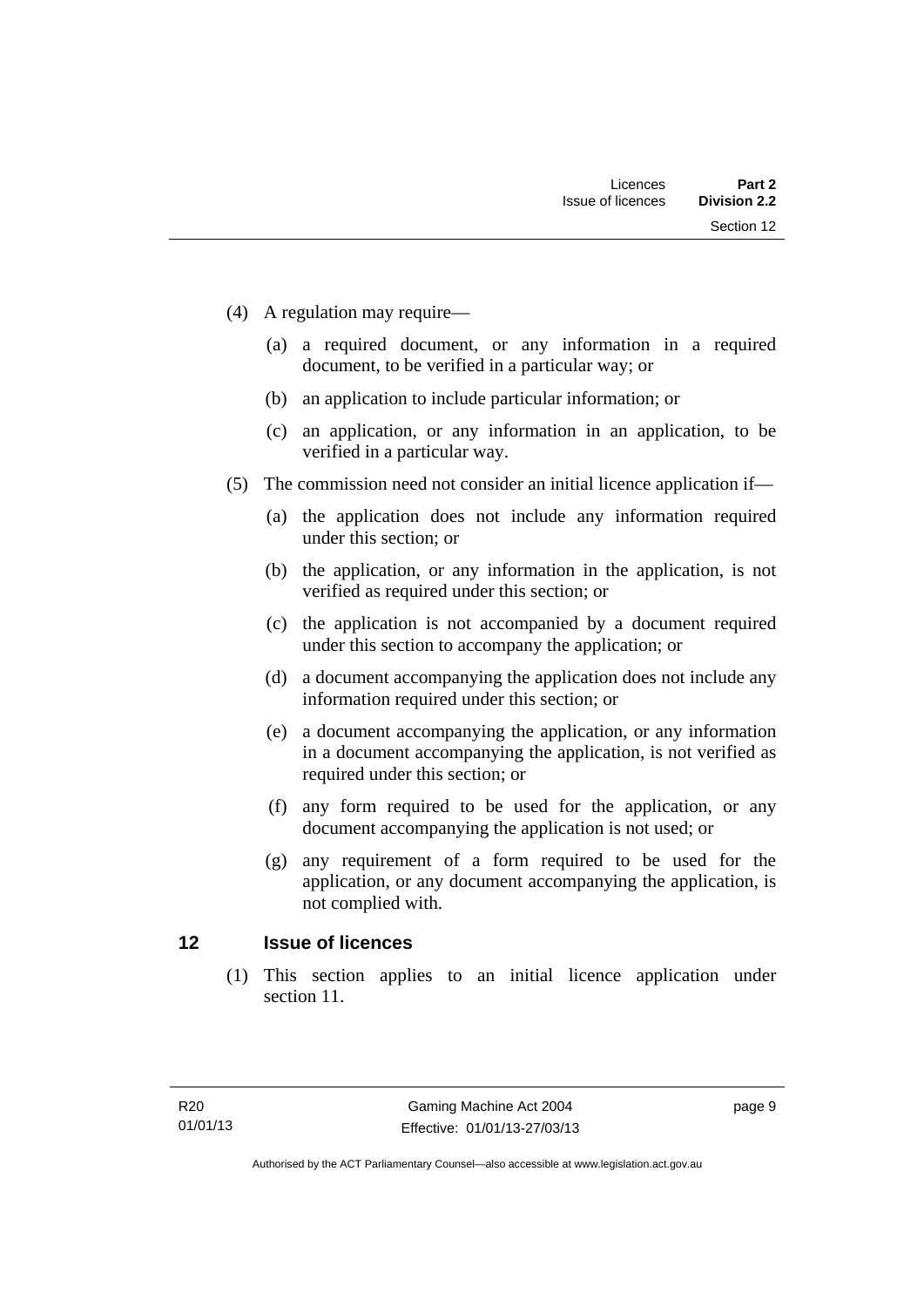- (2) The commission must issue a licence to the applicant if—
	- (a) the applicant is an eligible person;
		- *Note* Eligibility for individuals—see s 20. Eligibility for corporations—see s 21.
	- (b) for an application by a club—a majority of the voting members of the club who voted in a ballot conducted under the regulation voted for the club having gaming machines; and
	- (c) the commission is satisfied about each additional mandatory requirement under section 13 in relation to the application; and
	- (d) authorising the use of the number of gaming machines to be authorised by the licence would not contravene section 35 (Maximum number of gaming machines allowed in ACT).
- (3) However, the commission may refuse to issue a licence to a club if a ground for refusing the licence exists under section 14.
- (4) A licence may be conditional.

### **Example**

a condition that a gaming area be separated from other parts of the premises

- *Note* An example is part of the Act, is not exhaustive and may extend, but does not limit, the meaning of the provision in which it appears (see [Legislation Act,](http://www.legislation.act.gov.au/a/2001-14) s 126 and s 132).
- (5) In deciding the number and kind of gaming machines to be allowed under a licence, the commission must consider the following:
	- (a) the size and layout of the premises the application relates to;
	- (b) the size and layout of the proposed gaming area;
	- $(c)$  if the applicant is a club-
		- (i) the number of club members worked out under the regulation; and
		- (ii) the ratio of club members to the number of gaming machines held by the licensee; and

R20 01/01/13

Authorised by the ACT Parliamentary Counsel—also accessible at www.legislation.act.gov.au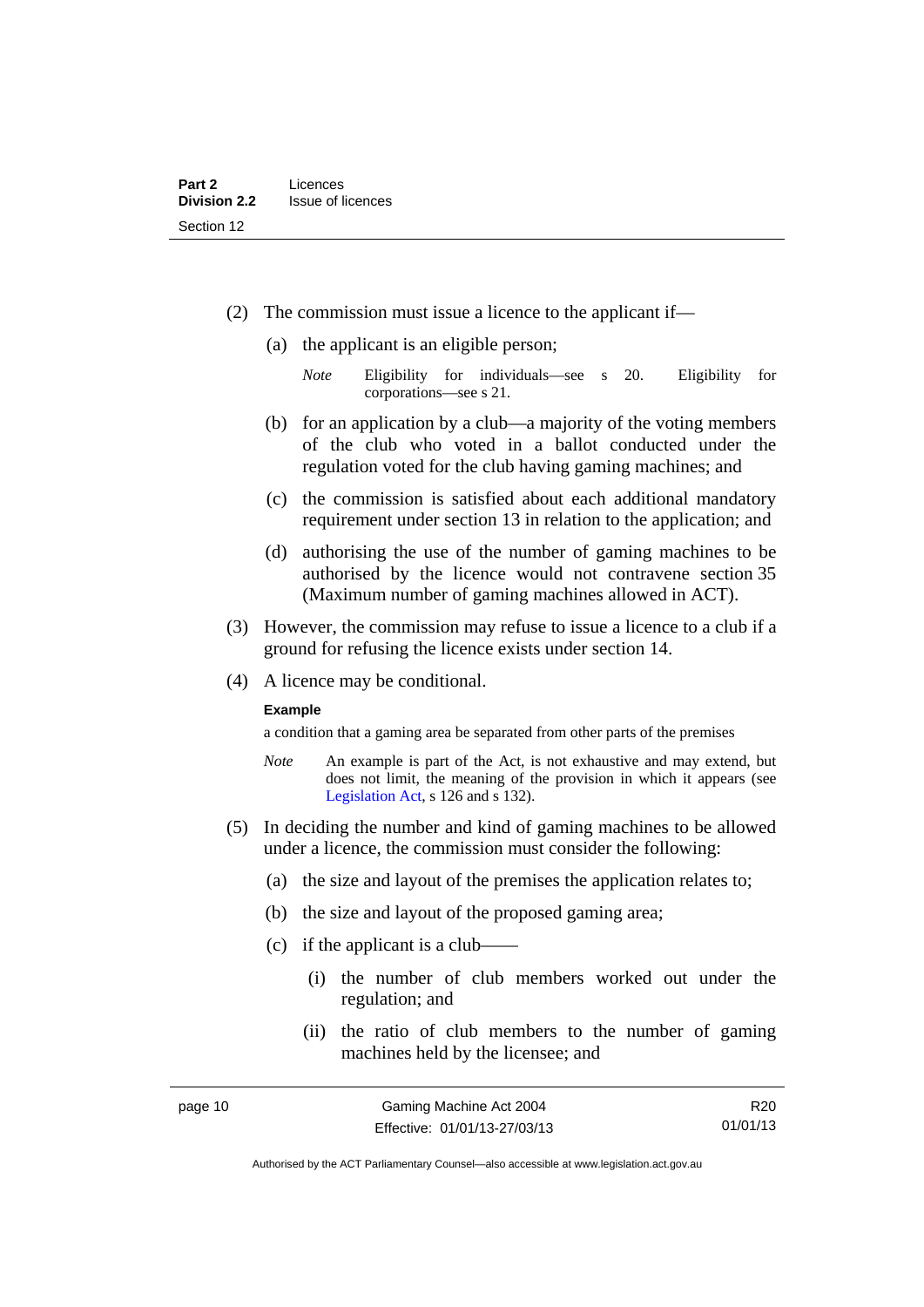- (iii) the extent to which the club has contributed to, or is likely to contribute to, the community and supported and benefited the community;
- (d) the social impact assessment for the application for the licence and any submission made on the assessment within the 6-week comment period under section 19;
- (e) what the commission may allow under section 16.
- (6) The commission may consider any other relevant matter.

## <span id="page-22-0"></span>**13 Additional mandatory requirements for issue of licence**

- (1) The following requirements are mandatory requirements under section 12 (2) (c) for an initial licence application:
	- (a) for a corporation (including a club)—the rules and control procedures of the corporation to control the operation of gaming machines are adequate to control that operation;
	- (b) the size and layout of the proposed gaming area are suitable for the installation of gaming machines;
	- (c) the applicant is likely to comply with this Act;

### **Example**

If the applicant previously held a licence, the commission may consider how well the applicant complied with its conditions in assessing whether the applicant is likely to comply with this Act.

- *Note* An example is part of the Act, is not exhaustive and may extend, but does not limit, the meaning of the provision in which it appears (see [Legislation Act,](http://www.legislation.act.gov.au/a/2001-14) s 126 and s 132).
- (d) if an on licence applies to the premises to which the application relates—the premises are used by people mainly for drinking alcohol;
- (e) taking into consideration the social impact assessment for the application and any submission made on the assessment within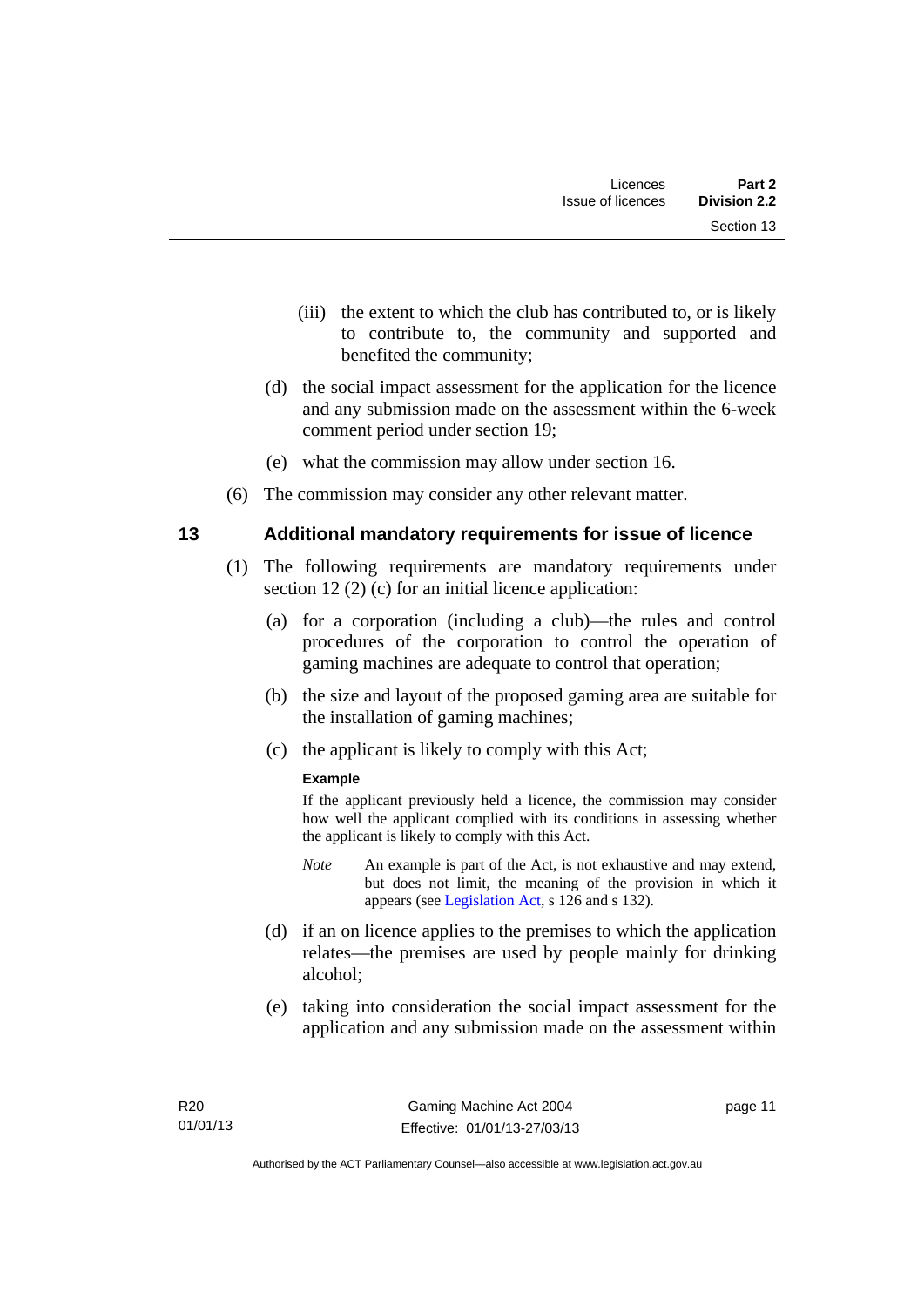the 6-week comment period under section 19, the issue of the licence is appropriate.

### **Example for par (e)**

the issue of a licence for the premises to which a general licence or on licence applies may not be appropriate if it would adversely affect the nature or character of the premises and the general use and enjoyment of the premises

 (2) In deciding whether a proposed gaming area is suitable for the installation of gaming machines, the commission must consider the safety and comfort of, and harm minimisation strategies for, patrons.

### <span id="page-23-0"></span>**14 Grounds for refusing initial licence application by club**

- (1) The commission may refuse to issue a gaming machine licence to an applicant that is a club if satisfied that—
	- (a) payments for goods and services supplied to a club, including the rental or lease payments for the club's premises, are related to the level of gaming machine performance; or

### **Examples—goods and services**

- food and beverages
- cleaning services
- gaming machines
- *Note* An example is part of the Act, is not exhaustive and may extend, but does not limit, the meaning of the provision in which it appears (see [Legislation Act,](http://www.legislation.act.gov.au/a/2001-14) s 126 and s 132).
- (b) someone, other than the lessor or leasing agent, will receive a payment or benefit during or at the end of a lease, agreement or arrangement entered into by the club for its premises; or
- (c) the election of a member of the club's management committee or board has been decided, controlled or influenced in a significant way, or to a significant degree, by—
	- (i) people who are not voting members of the club; or

R20 01/01/13

Authorised by the ACT Parliamentary Counsel—also accessible at www.legislation.act.gov.au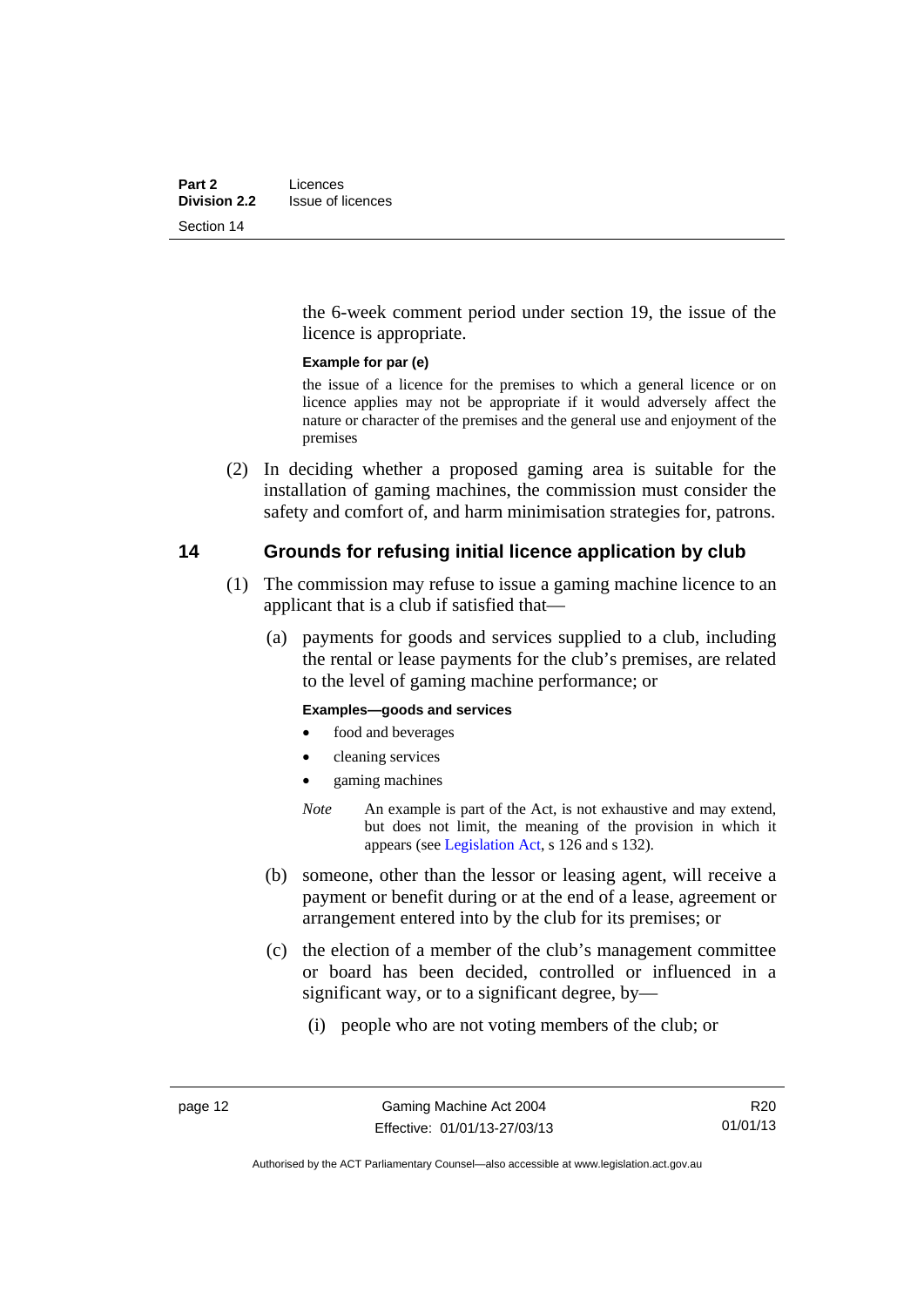- (ii) only some voting members of the club; or
- (d) the voting members of the club, taken as a group, do not have complete control over the election of all members of the club's management committee or board; or
- (e) each voting member of the club does not have an equal right to elect people, and to nominate or otherwise choose people for election, to the club's management committee or board; or
- (f) if the club does not own its premises—an executive officer or employee of the club is also the club's lessor, or an associate of the club's lessor; or
- (g) an executive officer or employee of the club is a creditor, or an associate of a creditor, of the club; or
- (h) the club's management committee or board does not, for any reason, have complete control over the club's business or operations, or a significant aspect of the club's business or operations; or
- (i) the club is being, or may be, used as a device for individual gain or commercial gain by someone other than the club.
- (2) However, the commission must not refuse to issue a gaming machine licence under subsection  $(1)$   $(c)$ ,  $(d)$  or  $(e)$  only because—
	- (a) the commission is satisfied that the election of a member of the club's management committee or board has been decided, controlled or influenced in a significant way, or to a significant degree, by an associated organisation; or
	- (b) the voting members of the club, taken as a group, do not have complete control over the election of all members of the club's management committee or board because an associated organisation has some control; or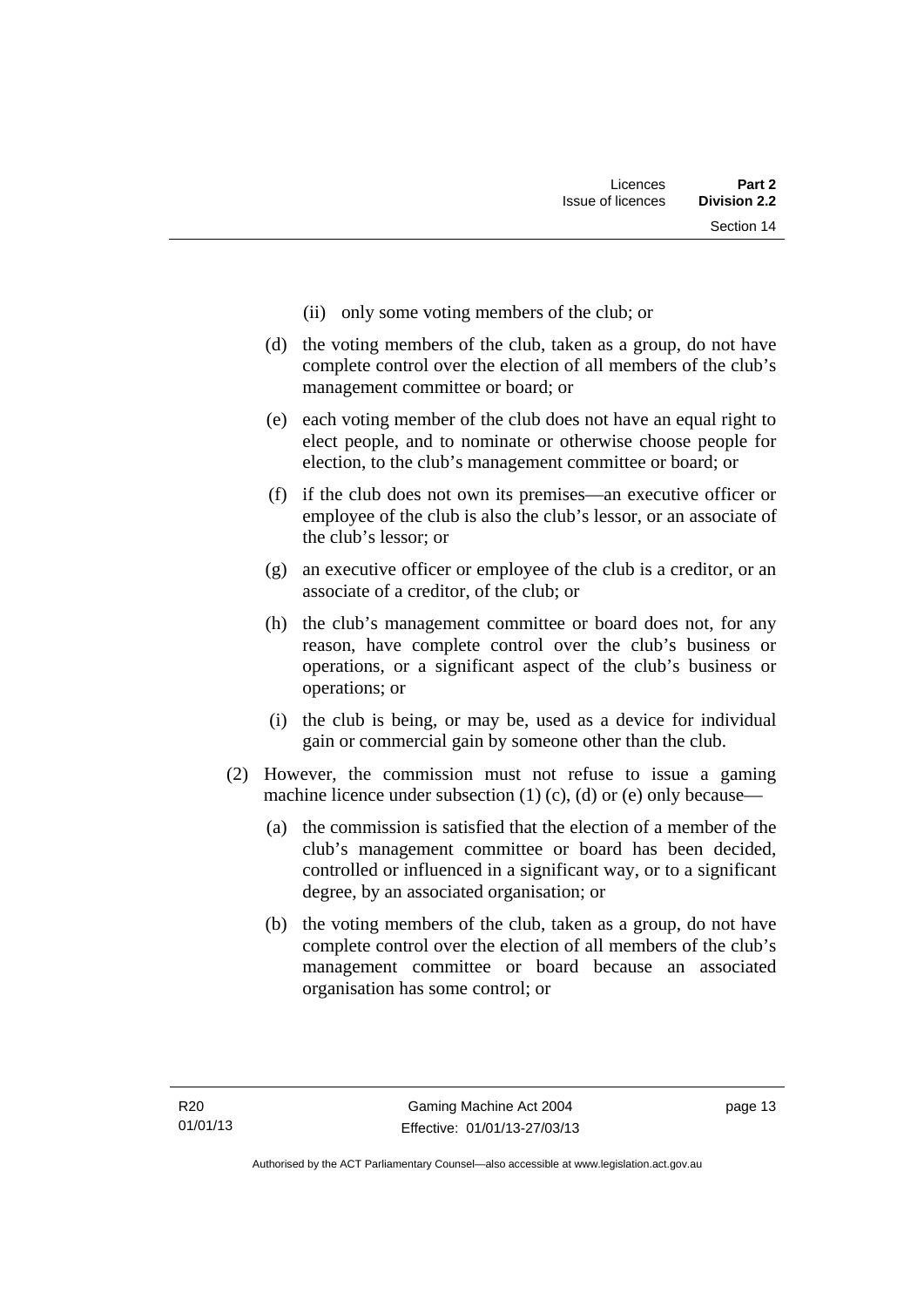(c) each voting member of the club does not have an equal right to elect people, and to nominate or otherwise choose people for election, to the club's management committee or board because an associated organisation has a right to elect, nominate or otherwise choose people for election.

### <span id="page-25-0"></span>**15 Form of licence**

- (1) A licence must—
	- (a) state the number and class of gaming machines that the licensee is allowed to operate; and

### **Example**

3 class B gaming machines

- *Note* An example is part of the Act, is not exhaustive and may extend, but does not limit, the meaning of the provision in which it appears (see [Legislation Act,](http://www.legislation.act.gov.au/a/2001-14) s 126 and s 132).
- (b) state the premises, and each part of the premises (the *gaming areas*), where the licensee is allowed to operate the gaming machines; and
- (c) include a schedule that contains the serial number of each gaming machine authorised to be operated under the licence.
- (2) A regulation may prescribe other requirements in relation to the form of a licence.

### <span id="page-25-1"></span>**16 Restrictions on what commission may authorise non-clubs**

- (1) This section applies if the commission must issue a licence under section 12 on an initial licence application.
- (2) The commission may issue a licence that authorises the use of no more than 10 class B gaming machines, and no class C gaming machines, if—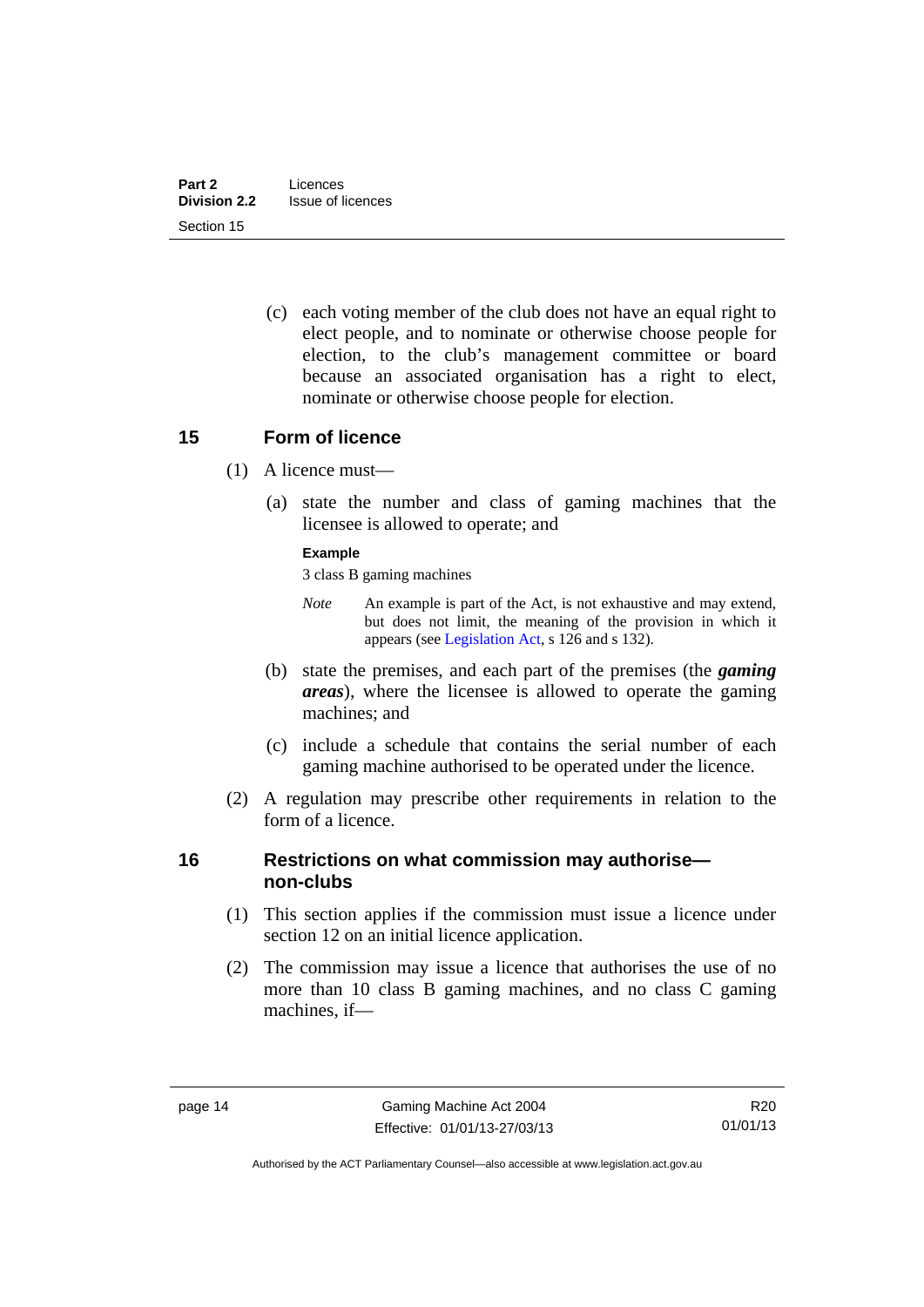- (a) a general licence applies to the premises to which the application relates; and
- (b) the premises have at least 12 rooms that are used for residential accommodation for lodgers or guests.
- (3) The commission may issue a licence that authorises the use of no more than 2 class B gaming machines, and no class C gaming machines, if—
	- (a) a general licence applies to the premises to which the application relates; but
	- (b) the premises have fewer than 12 rooms (including no rooms) that are used for residential accommodation for lodgers or guests.
- (4) The commission may issue a licence that authorises the use of 2 class B gaming machines, and no class C gaming machines, if an on licence applies to the premises to which the application relates.

# <span id="page-26-0"></span>**17 No available gaming machines**

- (1) This section applies to an initial licence application if—
	- (a) there are no gaming machines in the pool of available gaming machines; and
	- (b) the commission would otherwise have issued a licence to the applicant.
	- *Note Pool of available gaming machines*—see s 36A.
- (2) The commission must—
	- (a) tell the applicant that there are no gaming machines in the pool of available gaming machines; and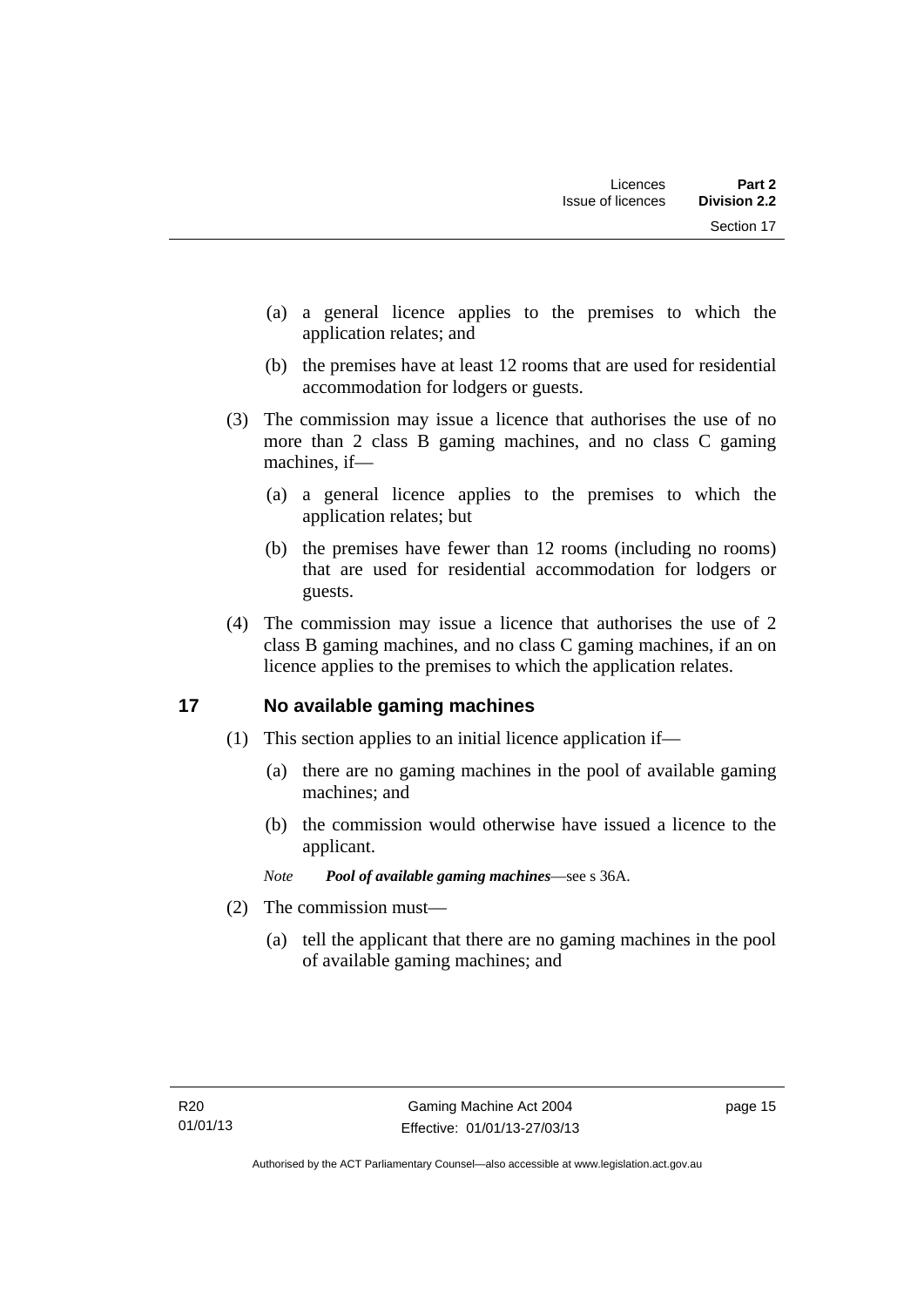- (b) give the applicant a certificate (a *certificate of suitability*) stating that the commission would otherwise have issued a licence to the applicant and that the number of machines the applicant is to be authorised to operate will be determined when—
	- (i) there are gaming machines in the pool of available gaming machines; or
	- (ii) the commission is considering the transfer of a licence to the applicant under section 32 (Transfer of licence).

# <span id="page-27-0"></span>**Division 2.3 Social impact assessments**

### <span id="page-27-1"></span>**18 Social impact assessment**

- (1) A social impact assessment for an application is a written assessment of the likely economic and social impact of the operation of gaming machines—
	- (a) for an initial licence application—under the proposed licence; or
	- (b) for a licence amendment application—under the licence as proposed to be amended; or
	- (c) for an application for an in-principle approval—under the proposed in-principle approval; or
	- (d) for an application for amendment of an in-principle approval under the in-principle approval as proposed to be amended.
	- *Note* A social impact assessment is required for:
		- an initial licence application (see s 11 (2) (a))
		- some licence amendment applications (see s 23 (1) and s 26B (2))
		- an application for an in-principle approval (see s 38E, which requires applications to comply with s 11 or s 23)
		- some applications for amendment of in-principle approvals (see s 38M).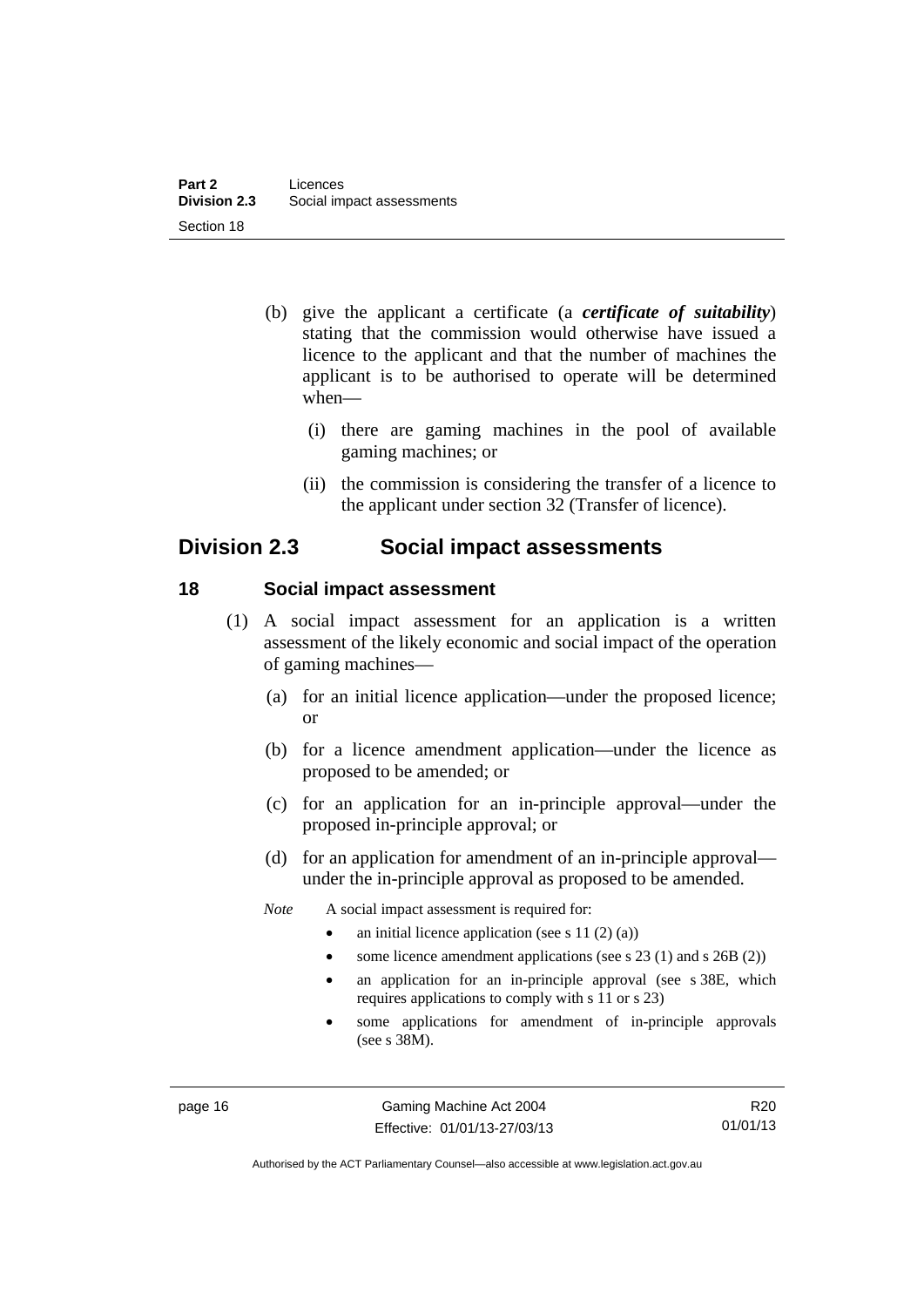- (2) A regulation may make provision in relation to social impact assessments, including, for example—
	- (a) the requirements that must be satisfied by a social impact assessment; and
	- (b) the matters to be addressed by a social impact assessment; and
	- (c) the information to be given in a social impact assessment.
	- *Note* An example is part of the Act, is not exhaustive and may extend, but does not limit, the meaning of the provision in which it appears (see [Legislation Act,](http://www.legislation.act.gov.au/a/2001-14) s 126 and s 132).

### <span id="page-28-0"></span>**19 Publication of social impact assessments by applicant**

- (1) This section applies if an applicant for a licence, amendment of a licence, in-principle approval or amendment of in-principle approval is required to provide a social impact assessment.
- (2) The applicant must publish an advertisement about the application in a newspaper published and circulating in the ACT.
	- *Note* If a form is approved under the [Control Act,](http://www.legislation.act.gov.au/a/1999-46) s 53D for an advertisement, the form must be used.
- (3) The advertisement must state that—
	- (a) the social impact assessment for the application will be available for inspection by members of the public at the commission's office during ordinary business hours for 6 weeks after a day stated in the advertisement (the *6-week comment period*); and
	- (b) any written submissions about the social impact assessment may be made to the commission within the 6-week comment period.
- (4) Before the beginning of the 6-week comment period, the applicant must give the commission—
	- (a) the social impact assessment for the application; and

page 17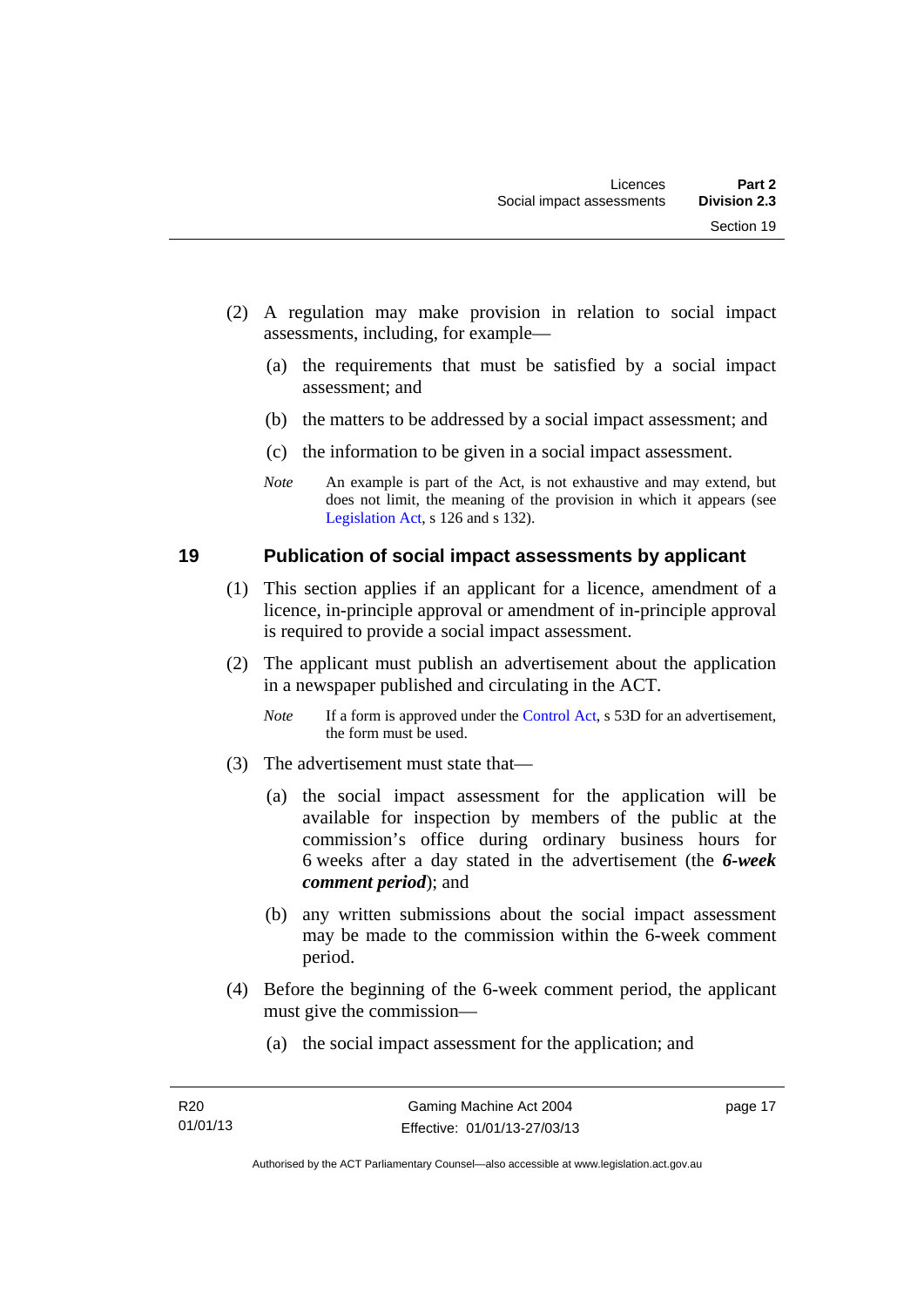- (b) a copy of the advertisement for the application mentioned in subsection (2).
- (5) The applicant must—
	- (a) on or before the day the advertisement is published, place a sign (the *information sign*) containing information about the application in a prominent position—
		- (i) for a licence application or licence amendment application—outside each public entrance to the premises to which the application relates; or
		- (ii) for an application for an in-principle approval or amendment of in-principle approval—on the land at the address to which the approval applies; and
	- (b) ensure that the sign stays there for the 6-week comment period.
- (6) However, an applicant for an in-principle approval need not comply with subsection (5) if it would be impractical to do so.

**Examples—impractical to place sign at address** 

- 1 there is no road access to the address
- 2 building work is being carried out at the address
- *Note* An example is part of the Act, is not exhaustive and may extend, but does not limit, the meaning of the provision in which it appears (see [Legislation Act,](http://www.legislation.act.gov.au/a/2001-14) s 126 and s 132).
- (7) The information sign for an application must include the following:
	- (a) a description of the application;
	- (b) a statement of when and where the social impact assessment for the application will be available;
	- (c) an invitation to make written submissions to the commission about the social impact assessment within the 6-week comment period;
	- (d) when the 6-week comment period ends;

R20 01/01/13

Authorised by the ACT Parliamentary Counsel—also accessible at www.legislation.act.gov.au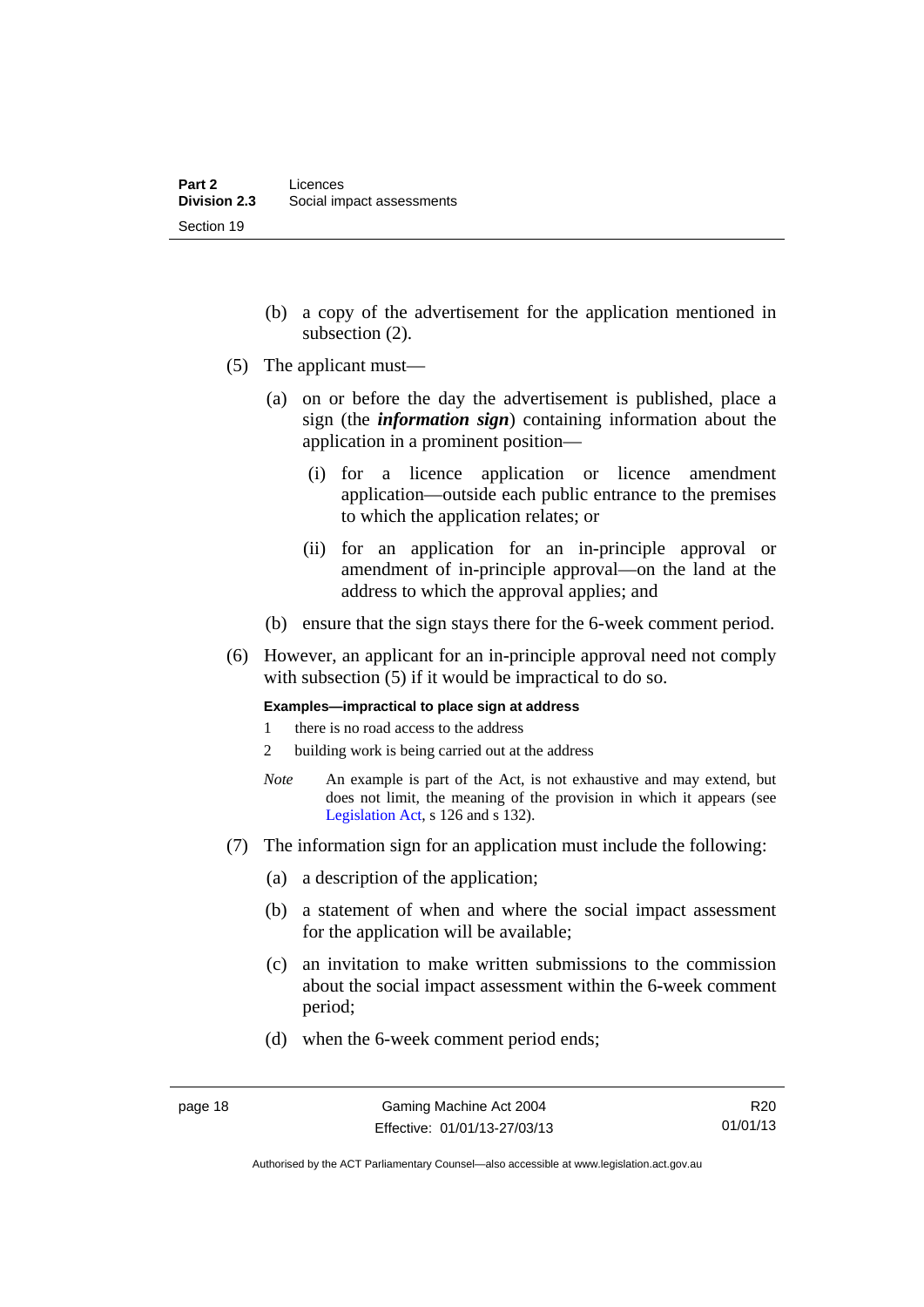- (e) details of where to get more information about the application.
- (8) The commission must make the social impact assessment available for inspection by members of the public at the commission's office during ordinary business hours during the 6-week comment period.
- (9) The commission must not decide the application until the 6-week comment period has ended.

# <span id="page-30-0"></span>**Division 2.4 Eligible people**

# <span id="page-30-1"></span>**20 Eligibility of individuals**

- (1) For this Act, an individual, other than an applicant for a licence, is an *eligible person* if there is not a disqualifying ground in relation to the individual.
- (2) For this Act, an individual who is an applicant for a licence is an *eligible person* for the application if—
	- (a) the individual—
		- (i) is an adult; and
		- (ii) holds a general licence or on licence; and
	- (b) there is not a disqualifying ground in relation to the individual.
- (3) Each of the following is a *disqualifying ground* in relation to an individual:
	- (a) the individual has been convicted, or found guilty, within the previous 5 years, whether in the ACT or elsewhere, of an offence—
		- (i) involving fraud or dishonesty; or
		- (ii) punishable by imprisonment for at least 1 year; or
		- (iii) against a law about gaming;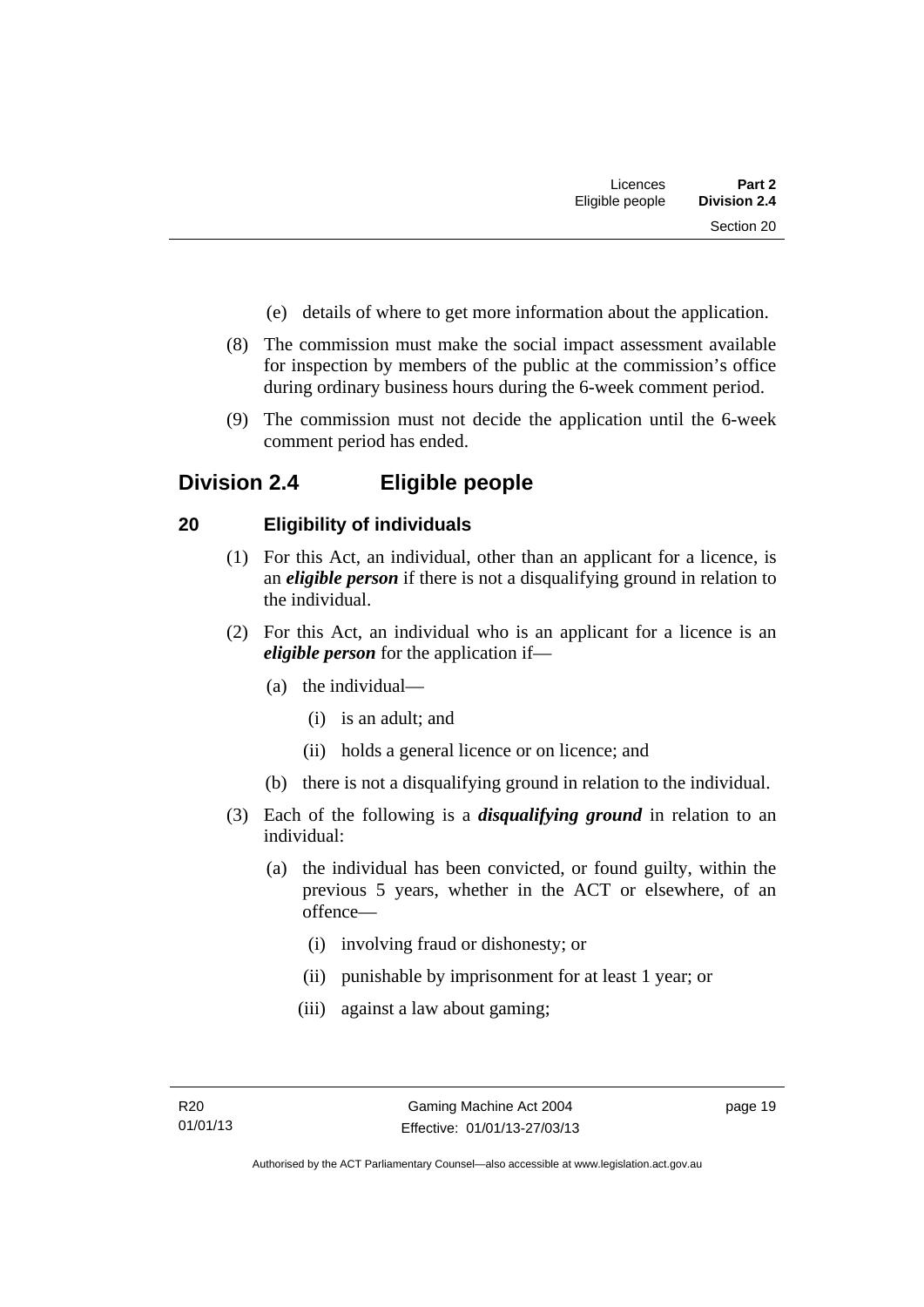(b) the individual is, or at any time in the last 5 years has been, bankrupt or personally insolvent;

- (c) at any time in the last 5 years the individual was involved in the management of a corporation when—
	- (i) the corporation became the subject of a winding-up order; or
	- (ii) a controller or administrator was appointed.
- (d) at any time in the last 12 months the individual had—
	- (i) a licence cancelled under section 58 (Disciplinary action); or
		- *Note Licence* is defined in s 56 and includes:
			- in-principle approval
			- authorisation to conduct a linked-jackpot arrangement
			- multi-user permit.
	- (ii) a licence cancelled under section 64 (Cancellation of licences because of cancellation etc of general and on licences); or
	- (iii) an application for approval as a supplier refused, on the basis that the person provided false or misleading information, under section 72 (Application and approval as supplier); or
	- (iv) approval as a supplier cancelled under section 73A (Cancellation etc of supplier's approval); or
	- (v) an application for approval as a technician refused, on the basis that the person provided false or misleading information, under section 75 (Approval of technicians); or

*Note Bankrupt or personally insolvent*—see the [Legislation Act,](http://www.legislation.act.gov.au/a/2001-14) dictionary, pt 1.

R20 01/01/13

Authorised by the ACT Parliamentary Counsel—also accessible at www.legislation.act.gov.au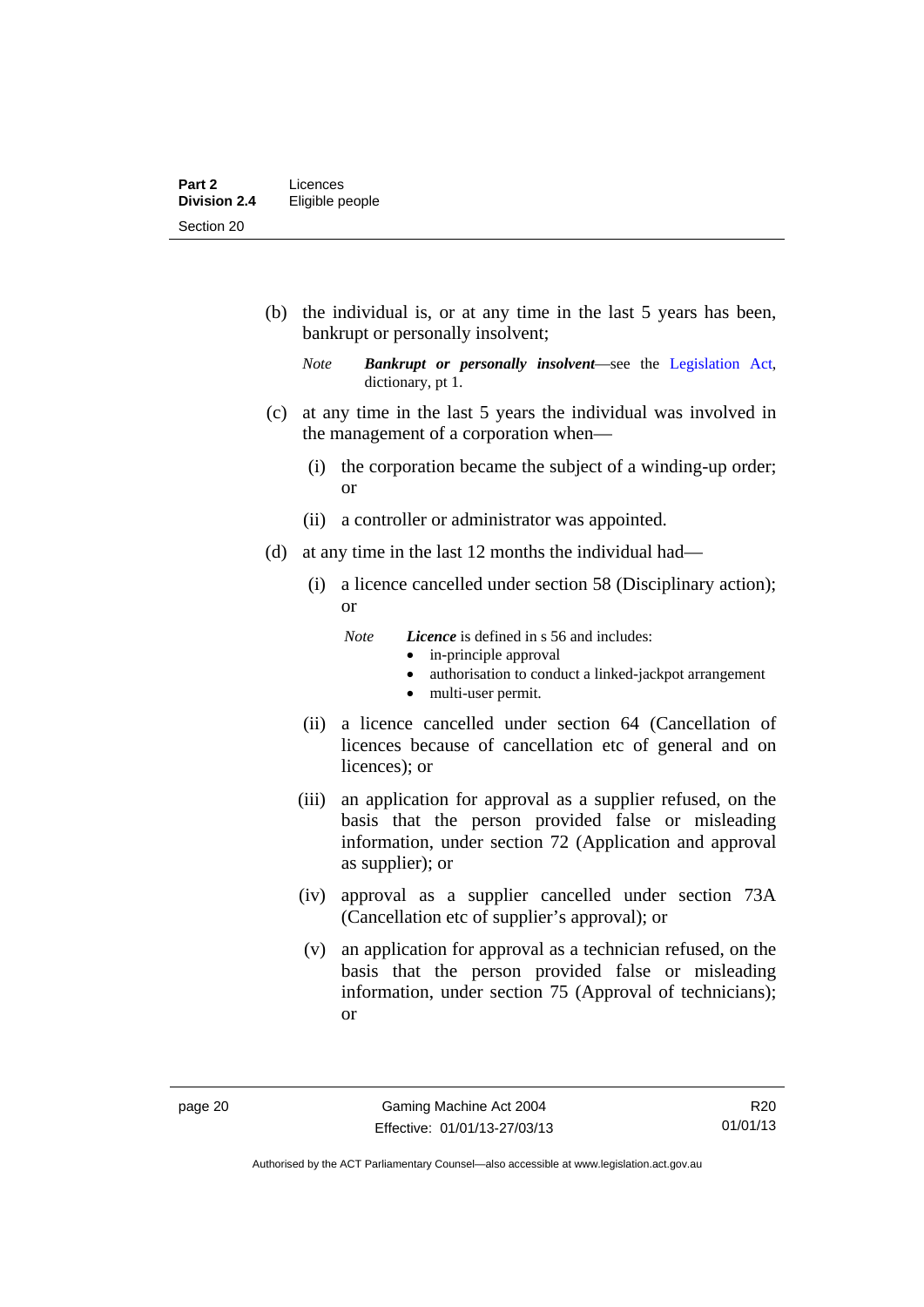| Licences        | Part 2              |
|-----------------|---------------------|
| Eligible people | <b>Division 2.4</b> |
|                 | Section 21          |

- (vi) approval as a technician cancelled under section 79 (1) (a) or (c) (Cancellation etc of technician's approval); or
- (vii) an application for approval as an attendant refused, on the basis that the person provided false or misleading information, under section 86 (Approval of attendants); or
- (viii) approval as an attendant cancelled under section 91 (1) (a) or (c) (Cancellation etc of attendant's approval).
- (4) Despite subsection (3), the commission may decide that the individual is an *eligible person* even though there is a disqualifying ground in relation to the individual.
- (5) However, the commission must not make a decision under subsection (4) unless satisfied that—
	- (a) if the individual is an applicant for a licence—the operation of gaming machines by the individual would not adversely affect the public; and
	- (b) it is otherwise in the public interest that the individual be treated as an eligible person.

## <span id="page-32-0"></span>**21 Eligibility of clubs and other corporations**

- (1) A corporation is an *eligible person* if—
	- (a) each executive officer and influential person of the corporation is an eligible person; and
	- (b) for a club—it is an eligible club; or
	- (c) for a corporation that is not a club—the corporation holds a general licence or on licence; and
	- (d) the corporation is not the subject of a winding-up order, and has not been the subject of a winding-up order in the last 3 years; and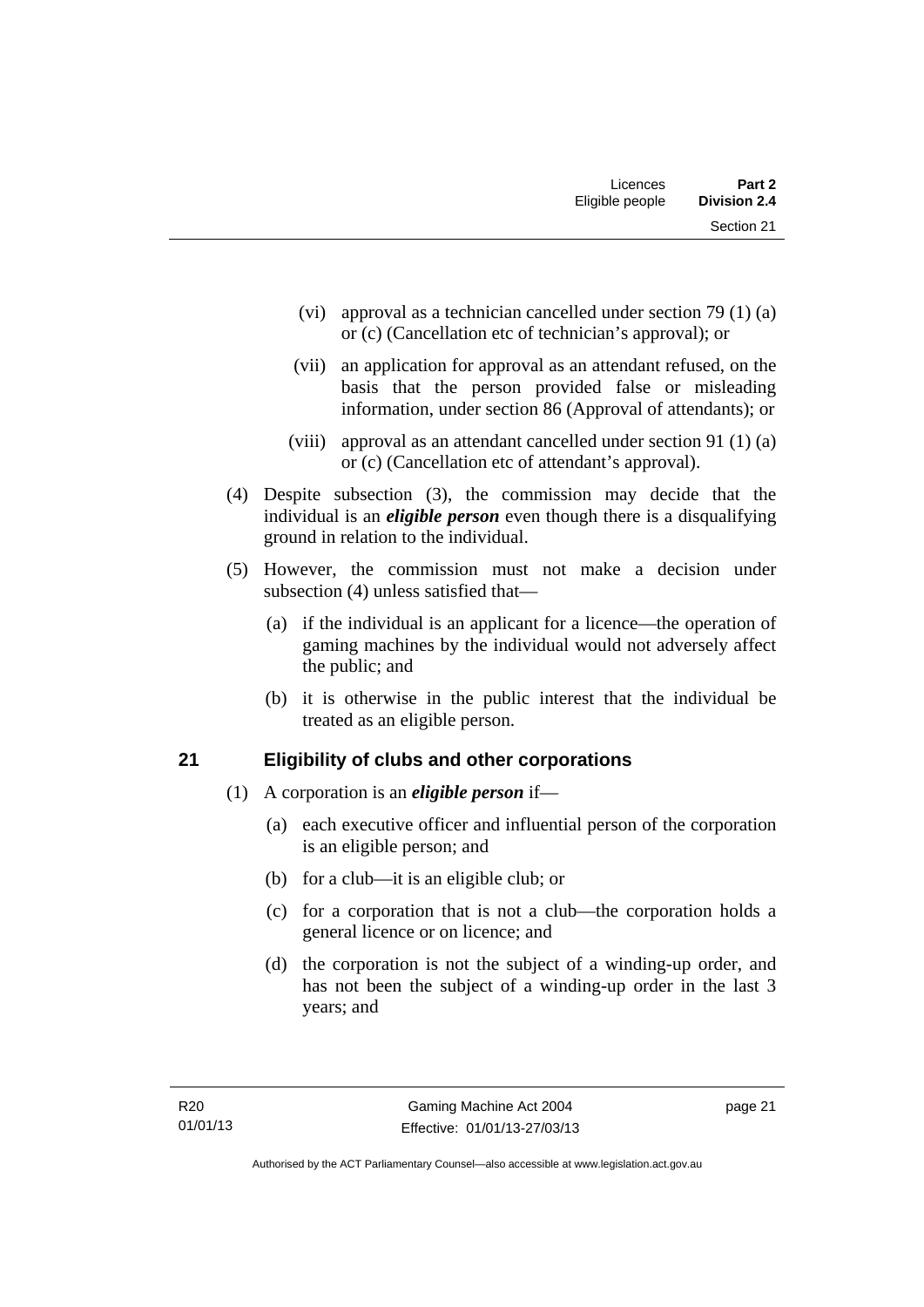- (e) a controller or administrator has not been appointed for the corporation in the last 3 years; and
- (f) the corporation is not the subject of an auditor's opinion that it is not able to pay all of its debts as and when they become due and payable; and
- (g) the corporation is not the subject of an auditor's adverse opinion or disclaimer of opinion, within the meaning of Auditing Standard ASA 705.
- (2) Despite subsection (1), the commission may decide that the corporation is an eligible person even though a provision of that subsection does not apply in relation to the corporation.
- (3) However, the commission must not make a decision under subsection (2) in relation to the corporation unless satisfied that—
	- (a) the operation of gaming machines by the corporation would not adversely affect the public; and
	- (b) it is otherwise in the public interest that the corporation be treated as an eligible person.
- (4) In this section:

*AUASB* means the Auditing and Assurance Standards Board established under the *[Australian Securities and Investments](http://www.comlaw.gov.au/Series/C2004A00819)  [Commission Act 2001](http://www.comlaw.gov.au/Series/C2004A00819)* (Cwlth), section 227AA (1).

*Auditing Standard ASA 705* means Auditing Standard ASA 705 *Modifications to the Opinion in the Independent Auditor's Report* made by the AUASB on 27 October 2009 under the [Corporations](http://www.comlaw.gov.au/Series/C2004A00818)  [Act](http://www.comlaw.gov.au/Series/C2004A00818), section 336 (1) (Auditing standards).

*Note* A copy of the standard is accessible at [www.comlaw.gov.au.](http://www.comlaw.gov.au/) 

Authorised by the ACT Parliamentary Counsel—also accessible at www.legislation.act.gov.au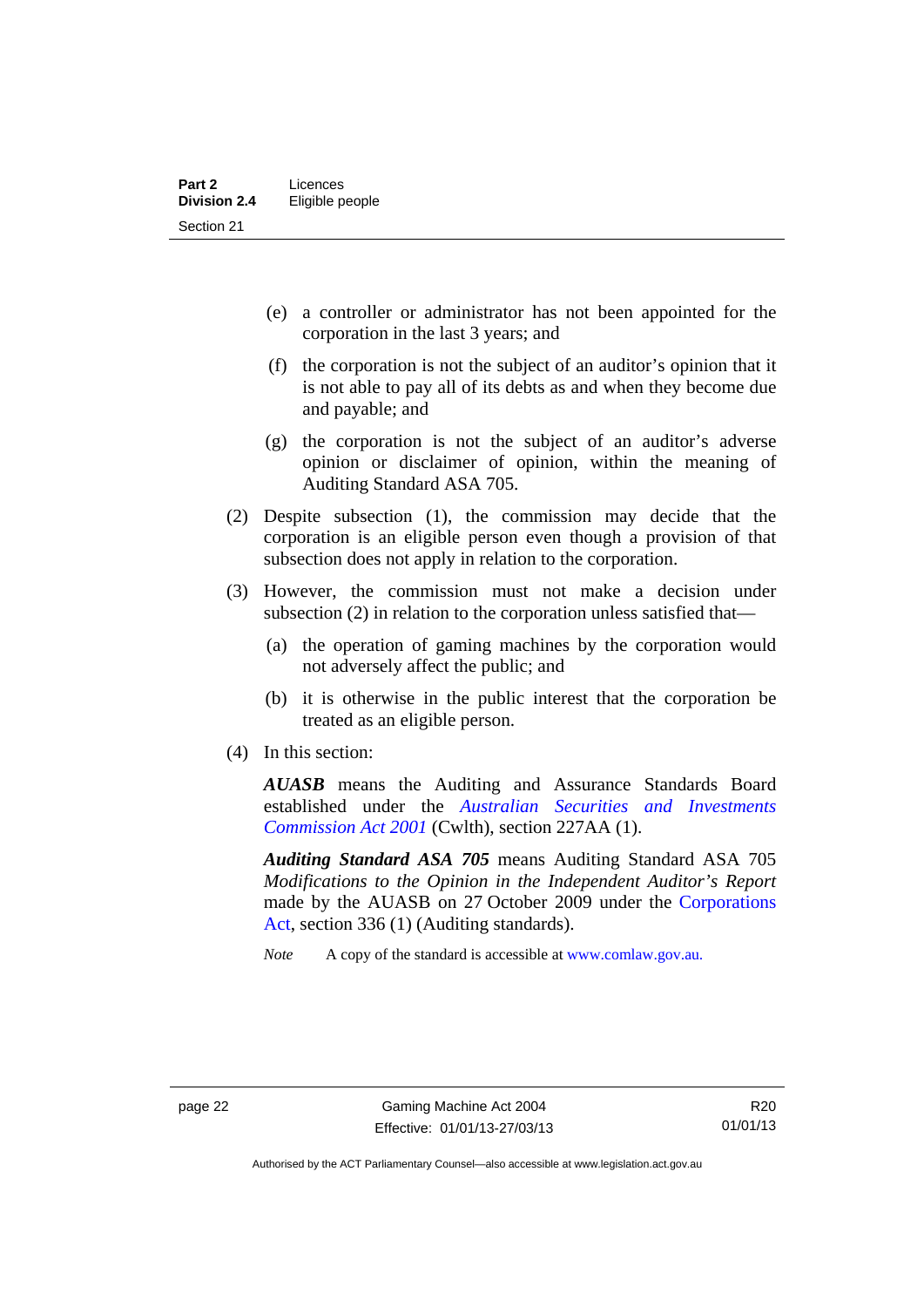# <span id="page-34-0"></span>**Division 2.5 Licence amendments**

### <span id="page-34-1"></span>**22 Licence amendment—applications**

- (1) A licensee may apply in writing to the commission for an amendment only to—
	- (a) decrease the number of licensed gaming machines allowed under the licence (a *decrease machines amendment*); or

*Note* Decreasing machines is also dealt with in par (e) and (g).

- (b) structurally change part of a gaming area at the licensed premises (a *structural change amendment*); or
- (c) enable the licensee to temporarily store gaming machines at other premises (a *temporary storage amendment*); or
- (d) enable the licensee to relocate to a new venue (a *venue relocation amendment*); or
- (e) if the licensee is a club and holds more than 1 licence decrease the number of gaming machines allowed under 1 or more licences by a total of not more than the relevant number of machines and increase the number of machines allowed under 1 other licence by the same number, to enable the licensee to relocate the gaming machines (a *small-scale machine relocation amendment*); or
- (f) if the licensee is a club and holds more than 1 licence decrease the number of gaming machines allowed under 1 or more licences by a total of more than the relevant number of machines and increase the number of machines allowed under 1 other licence by the same number, to enable the licensee to relocate the gaming machines (a *large-scale machine relocation amendment*); or
- (g) if the licensee is a club—decrease the number of gaming machines allowed under 1 or more licences to enable the licensee to move the gaming machines to premises for which

page 23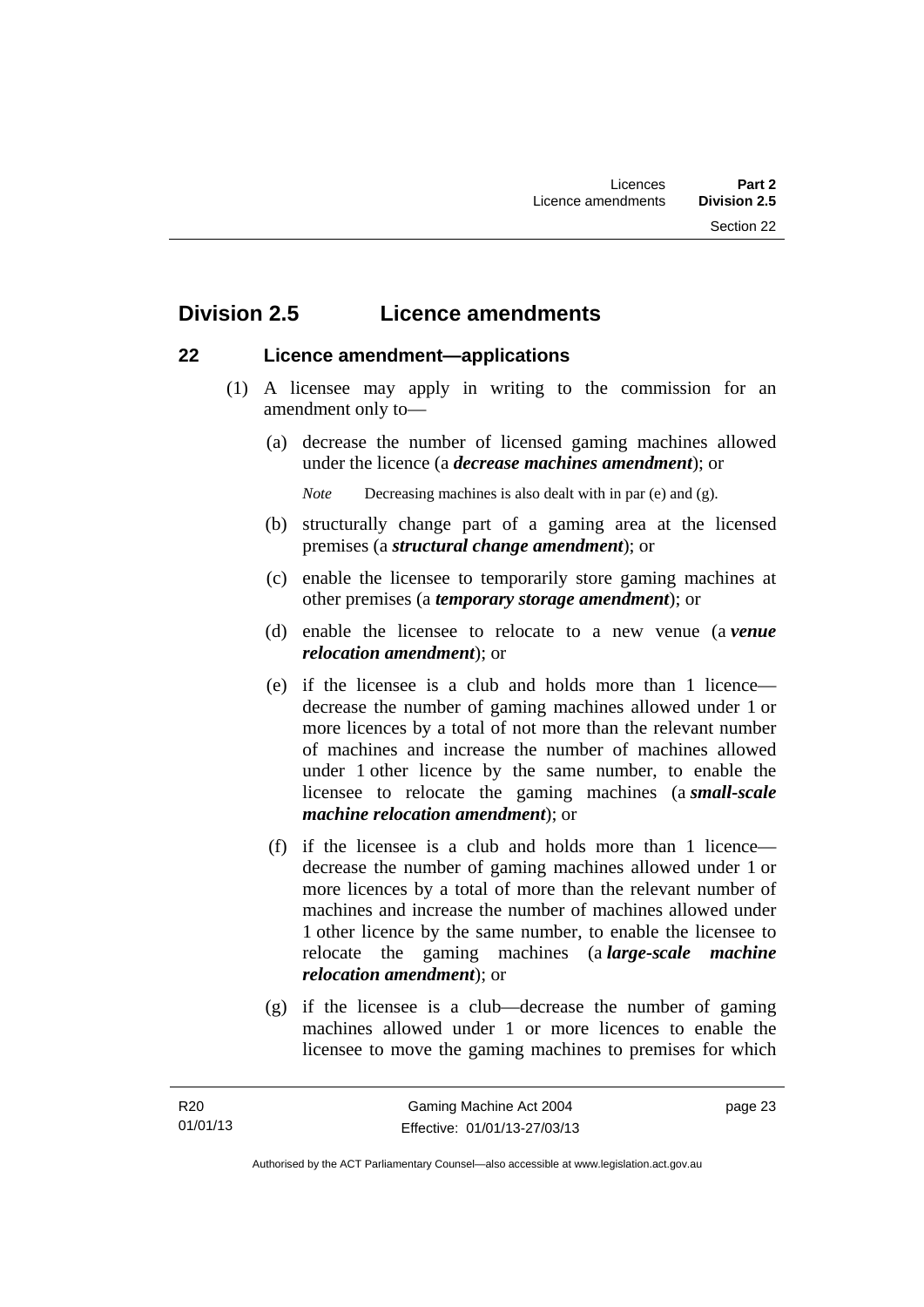the licensee is applying for a licence (a *new venue amendment*); or

- (h) make 1 or more of the following changes to a gaming machine operated under the licence (a *technical amendment*):
	- (i) change the percentage payout of the machine;
	- (ii) change the basic stake denomination of the machine;
	- (iii) change the kind of machine;

#### **Example**

to change from King of the Thames mk 2 gaming machines to King of the Thames mk 3 gaming machines or to Magnificent Mel gaming machines

- *Note* An example is part of the Act, is not exhaustive and may extend, but does not limit, the meaning of the provision in which it appears (see [Legislation Act,](http://www.legislation.act.gov.au/a/2001-14) s 126 and s 132).
- (iv) change any other detail mentioned in the schedule to the licence.
- *Note 1* If a form is approved under the [Control Act](http://www.legislation.act.gov.au/a/1999-46), s 53D for an application, the form must be used.

*Note* 2 A fee may be determined under s 177 for an application.

(2) In this section:

*relevant number of machines*, for a small-scale machine relocation amendment or a large-scale machine relocation amendment, means the smaller of the following number of machines:

- $(a)$  10;
- (b) 10% of the number of machines authorised to be operated under a licence at the licensed premises to which the machines are to be relocated (rounded down to the nearest whole number).

R20 01/01/13

Authorised by the ACT Parliamentary Counsel—also accessible at www.legislation.act.gov.au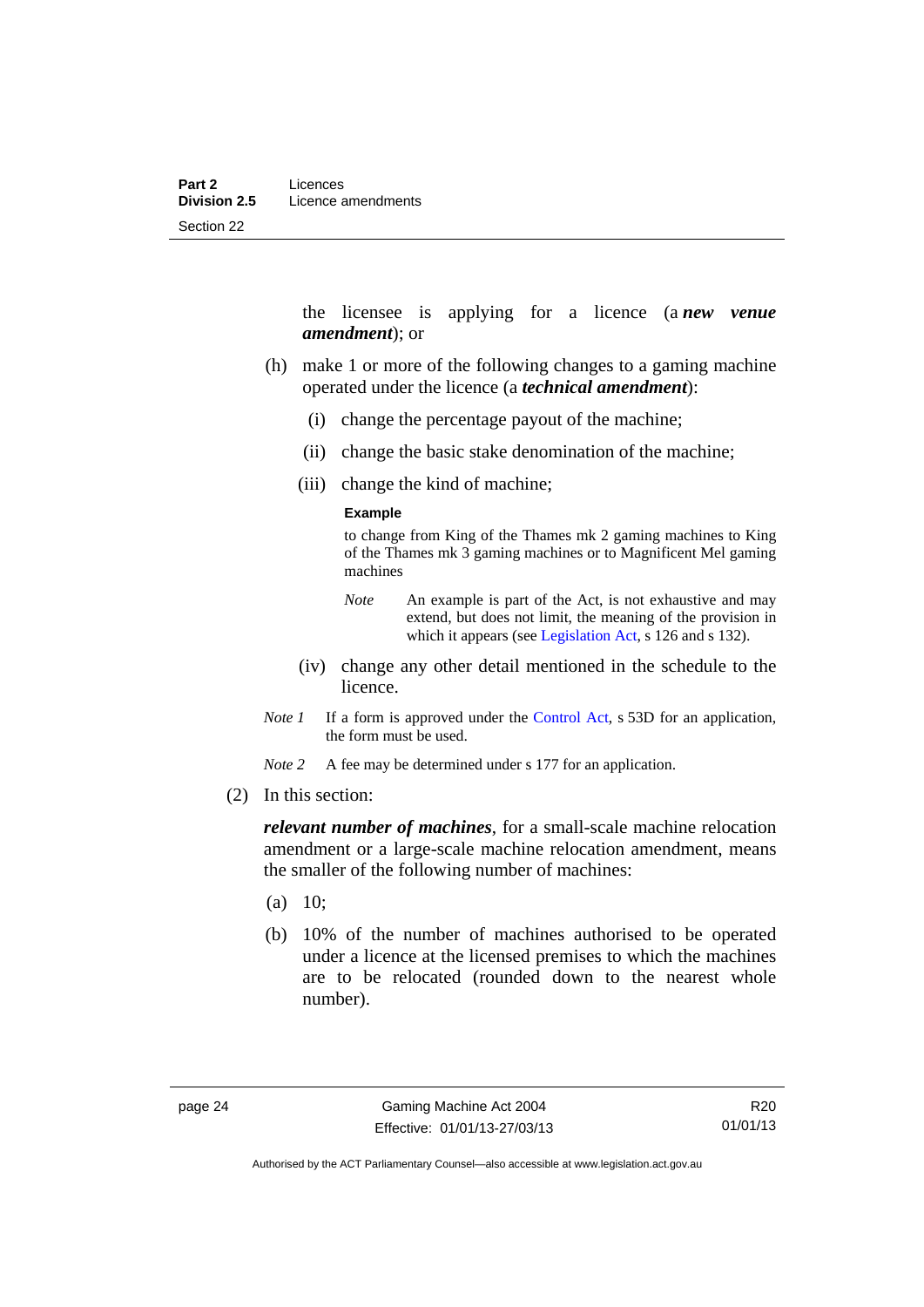#### **23 Licence amendment—contents of applications**

- (1) A licence amendment application must—
	- (a) be in writing signed by the applicant; and
	- (b) set out the proposed amendment of the licence; and
	- (c) explain why the applicant is seeking the amendment; and
	- (d) for a decrease machines amendment—state the number of machines to be removed from the licence; and
	- (e) for a structural change amendment—be accompanied by a plan showing the proposed changes to the gaming area; and
	- (f) for a temporary storage amendment—state—
		- (i) the number of machines to be temporarily stored; and
		- (ii) where the machines will be temporarily stored; and
		- (iii) when the machines will need to be temporarily stored; and
	- (g) for a venue relocation amendment—
		- (i) state the address, and block and section number, of the new venue; and
		- (ii) be accompanied by—
			- (A) a social impact assessment; and
			- (B) a plan of the new venue, showing the proposed gaming area; and
			- (C) if the applicant is a club—evidence that a majority of the voting members of the club who voted in a ballot conducted under the regulation voted for the club relocating to the new venue; and
	- (h) for a small-scale machine relocation amendment—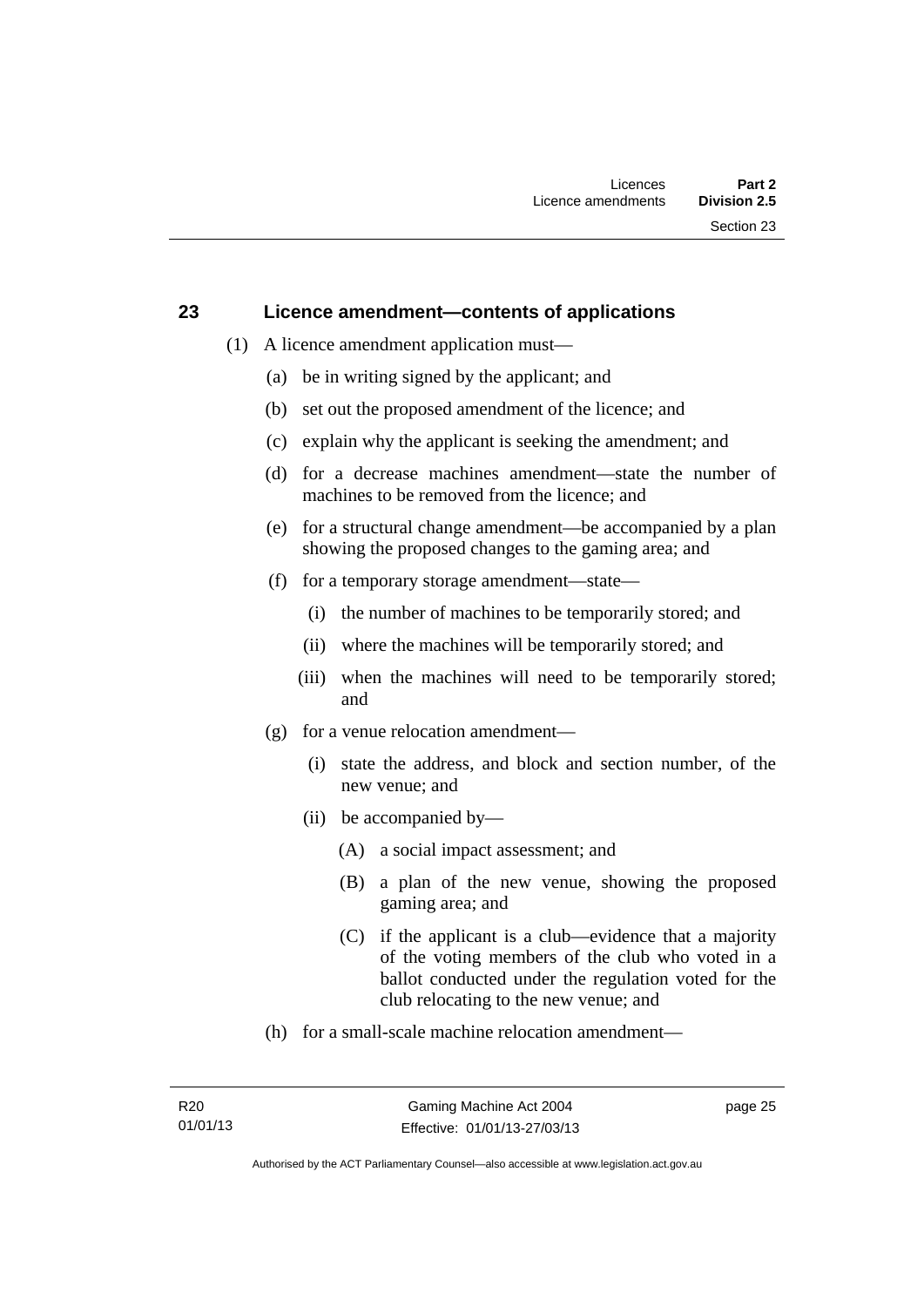- (i) state the number of machines to be relocated; and
- (ii) be accompanied by a plan of the licensed premises showing where the gaming machines are to be relocated; and
- (i) for a large-scale machine relocation amendment—
	- (i) state the number of machines to be relocated; and
	- (ii) be accompanied by—
		- (A) a social impact assessment; and
		- (B) a plan of the licensed premises showing where the gaming machines are to be relocated; and
		- (C) evidence that a majority of the voting members of the club who voted in a ballot conducted under the regulation voted for the stated number of gaming machines to be relocated and the premises they are to be relocated to and from; and
- (j) for a new venue amendment—
	- (i) state—
		- (A) the address, and block and section number, of the new venue; and
		- (B) the number of machines to be moved to the new venue; and
		- (C) the class, number, kind, coin denomination and percentage payout of gaming machines for which the new licence is sought; and
	- (ii) be accompanied by—
		- (A) each of the required documents for an initial application under section 11 (2); and

R20 01/01/13

Authorised by the ACT Parliamentary Counsel—also accessible at www.legislation.act.gov.au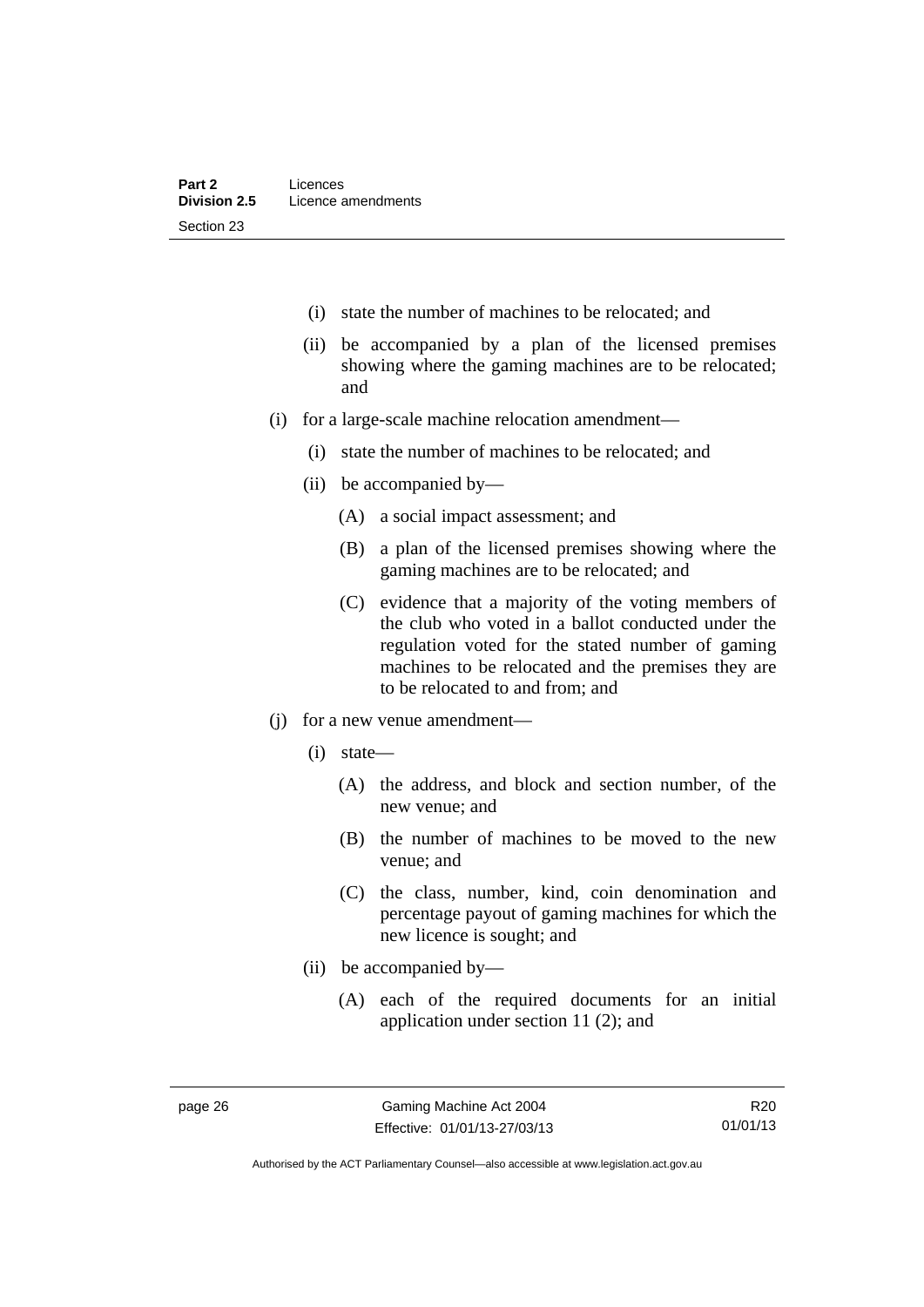- *Note Required documents* include a social impact assessment, a scale plan of the premises and the rules and control procedures for the operation of the gaming machines.
- (B) a description of the applicant's intended monetary investment in property, buildings and facilities at the new venue; and
- (C) a description of the amenities and facilities intended for the new venue; and
- (D) evidence that a majority of the voting members of the club who voted in a ballot conducted under the regulation voted for the club having the proposed number of gaming machines at the premises proposed to be licensed.
- (2) A regulation may require an application to—
	- (a) include stated information; or
	- (b) be accompanied by stated documents.
- (3) The commission need not decide the licence amendment application if the application is not in accordance with this section.

#### **24 Licence amendment decision—decrease machines amendment**

- (1) This section applies if a licensee applies for a decrease machines amendment under section 22 (1) (a).
- (2) The commission must amend the licence in accordance with the application.

#### **25 Licence amendment decision—structural change amendment**

(1) This section applies if a licensee applies for a structural change amendment under section 22 (1) (b).

page 27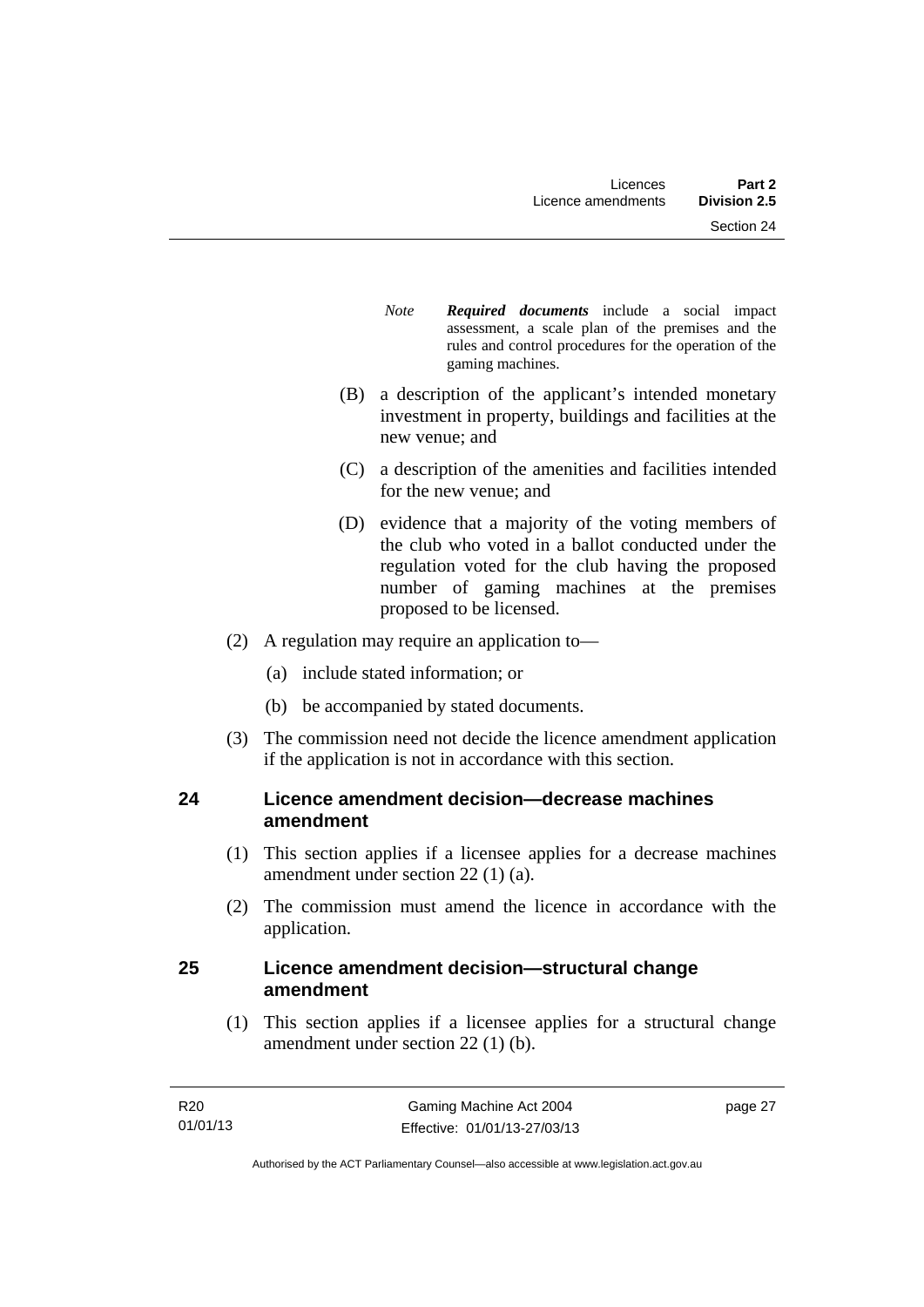- (2) The commission must—
	- (a) amend the licence in accordance with the application if satisfied that the gaming area as it is proposed to be changed will be suitable for the operation of gaming machines; and
	- (b) if not satisfied under paragraph (a)—refuse to amend the licence.
- (3) In deciding whether a gaming area will be suitable for the operation of gaming machines, the commission must consider—
	- (a) the safety and comfort of patrons; and
	- (b) harm minimisation strategies for patrons.

#### **26 Licence amendment decision—temporary storage amendment**

- (1) This section applies if a licensee applies for a temporary storage amendment under section 22 (1) (c).
- (2) The commission may amend the licence for a stated period in accordance with the application if satisfied that the gaming machines—
	- (a) need to be removed from the licensed premises for a good reason; and
	- (b) will be stored at other appropriate premises temporarily; and
	- (c) will not be operated at the other premises.
- (3) Also, the commission may amend the licence to allow the licensee to temporarily store not more than 10% of the machines authorised under the licence, for not longer than 12 months, if satisfied that no machines under the licence have been stored under this subsection in the 12 months preceding the application.
- (4) Subsection (3) and this subsection expire 3 years after the day this subsection commences.

R20 01/01/13

Authorised by the ACT Parliamentary Counsel—also accessible at www.legislation.act.gov.au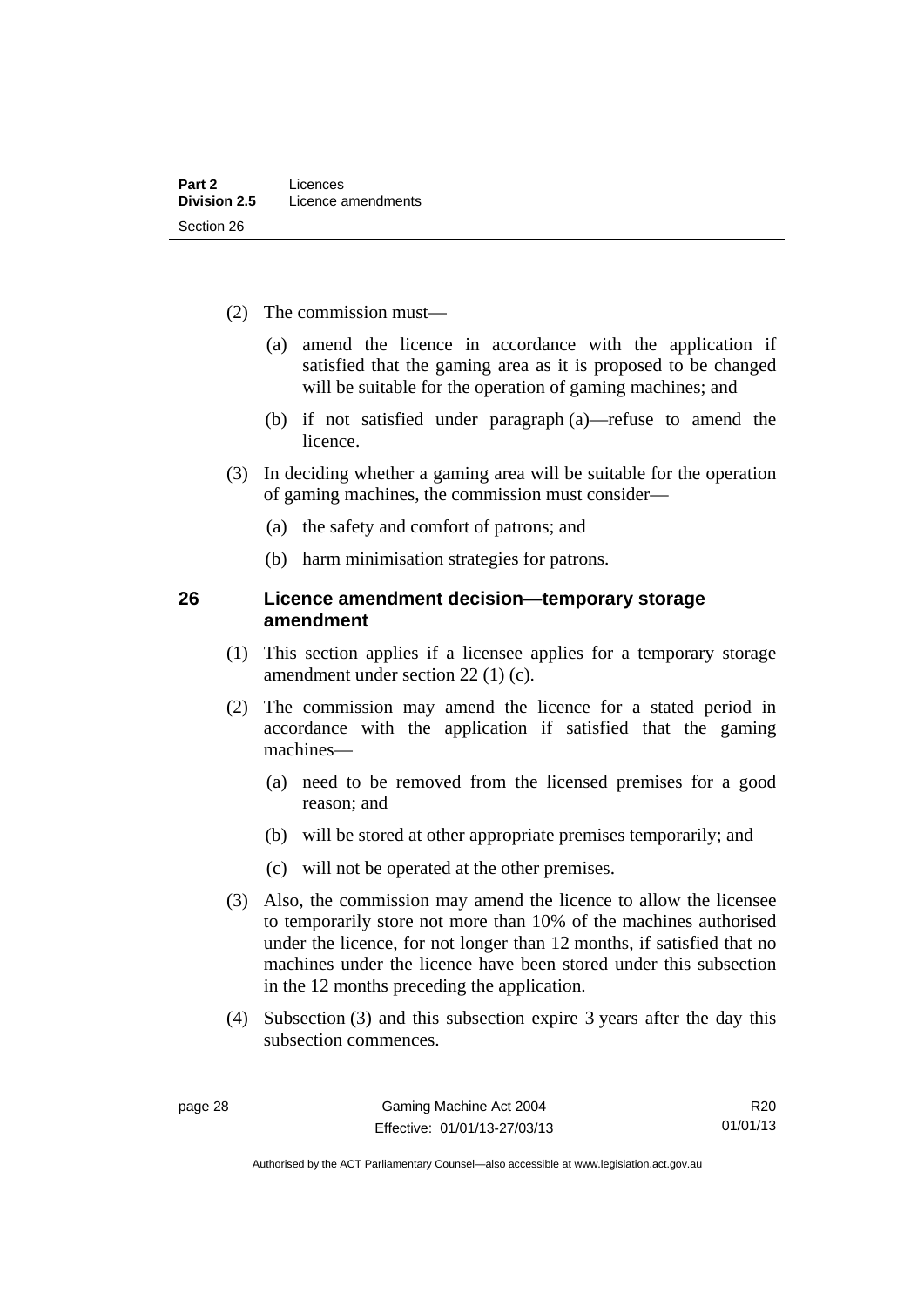(5) To remove any doubt, the temporary storage amendment does not affect the number of gaming machines licensed to the licensee.

## **26A Licence amendment decision—venue relocation amendment**

- (1) This section applies if a licensee applies for a venue relocation amendment under section 22 (1) (d).
- (2) The commission must amend the licence in accordance with the application if satisfied that—
	- (a) the size and layout of both the new venue and the proposed gaming area is suitable for the operation of the machines that would be allowed under the licence; and
	- (b) amendment of the licence to relocate the venue is appropriate; and

*Note* In deciding whether an amendment of a licence is appropriate, the commission must consider certain things (see s (4)).

- (c) the licensee does not owe an amount to the Territory under a tax law or a gaming law; and
- (d) if the applicant is a club—a majority of the voting members of the club who voted in a ballot conducted under the regulation voted for the club relocating to the new venue.
- (3) However, if the commission is not satisfied under subsection (2) in relation to the number of machines stated in the application, but would be satisfied under subsection (2) (a) and (b) in relation to fewer machines, the commission may amend the licence to allow fewer machines at the new venue.
- (4) In deciding whether an amendment of a licence under this section is appropriate, the commission must consider the following things:
	- (a) the application for the amendment;
	- (b) the social impact assessment for the application;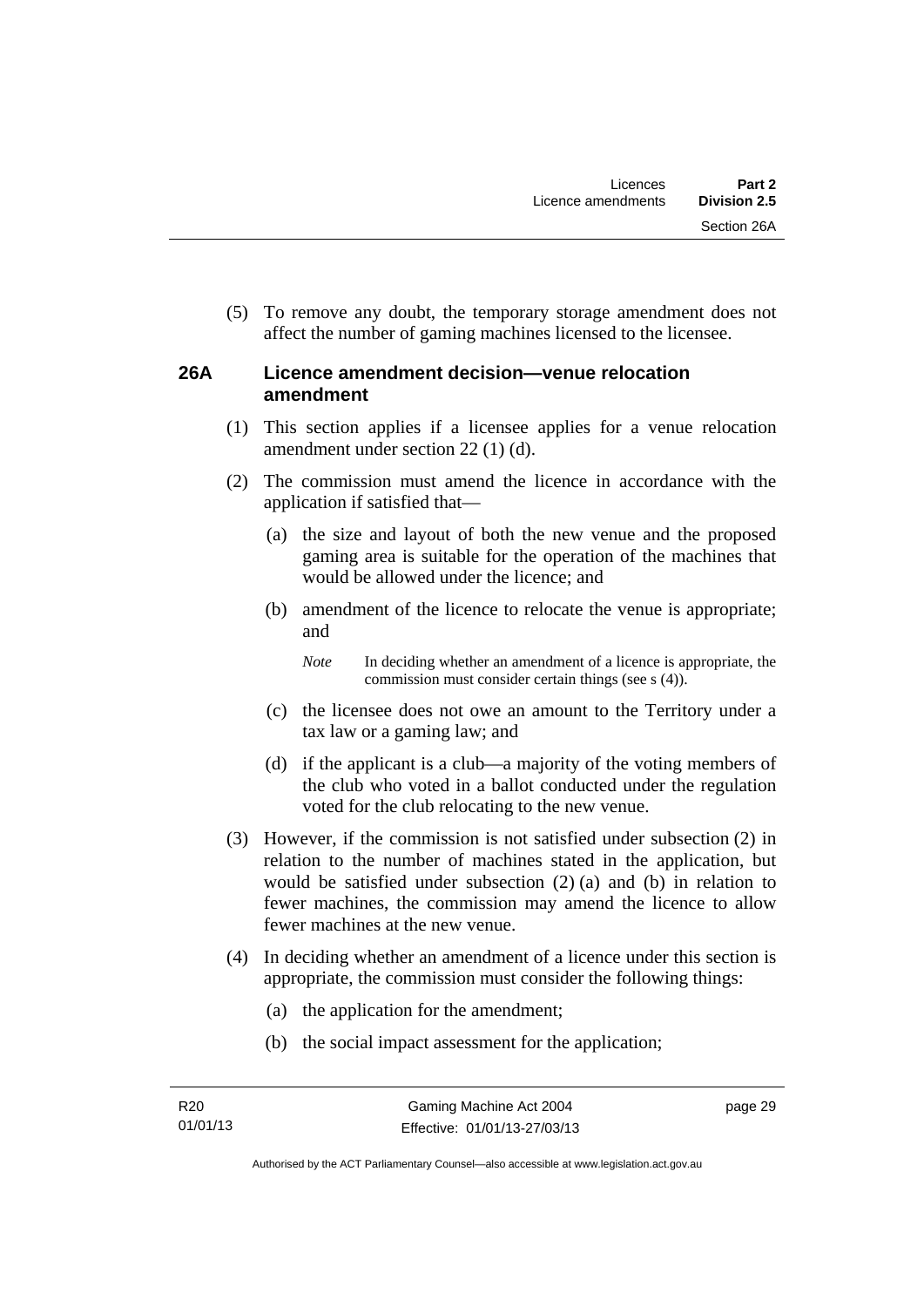- (c) each submission made about the social impact assessment within the 6-week comment period mentioned in section 19 (3) (Publication of social impact assessments by applicant);
- (d) if the applicant is a club—the extent to which the club has contributed to, or is likely to contribute to, the community and supported and benefited the community.

#### **26B Licence amendment decision—small-scale machine relocation amendment**

- (1) This section applies if a licensee applies for a small-scale machine relocation amendment under section 22 (1) (e).
- (2) If the commission is concerned that there may be a significant social impact if the licences are amended as proposed in the application, the commission may, by notice in writing to the applicant, require the applicant to provide—
	- (a) a social impact statement for the application; or
	- (b) a social impact assessment for the application.

#### **Examples—concern about possible significant social impact because of licence amendment**

- 1 concern that the harm minimisation strategies for the premises may not be sufficient to deal with the increased number of machines at the premises, potentially causing risk to patrons and people in the local community
- 2 concern that multiple previous small-scale machine relocations to the premises may have resulted in a significant increase in the number of machines at the premises, with possible consequential negative social impact
- 3 concern that the local community may be particularly vulnerable to problem gambling, and increasing the number of machines at the premises may have a detrimental effect on people in the local community
- 4 concern that the relocation may result in the number of machines in the area being significantly higher than other comparable areas, with possible consequential negative social impact
- *Note* An example is part of the Act, is not exhaustive and may extend, but does not limit, the meaning of the provision in which it appears (see [Legislation Act,](http://www.legislation.act.gov.au/a/2001-14) s 126 and s 132).

page 30 Gaming Machine Act 2004 Effective: 01/01/13-27/03/13

R20 01/01/13

Authorised by the ACT Parliamentary Counsel—also accessible at www.legislation.act.gov.au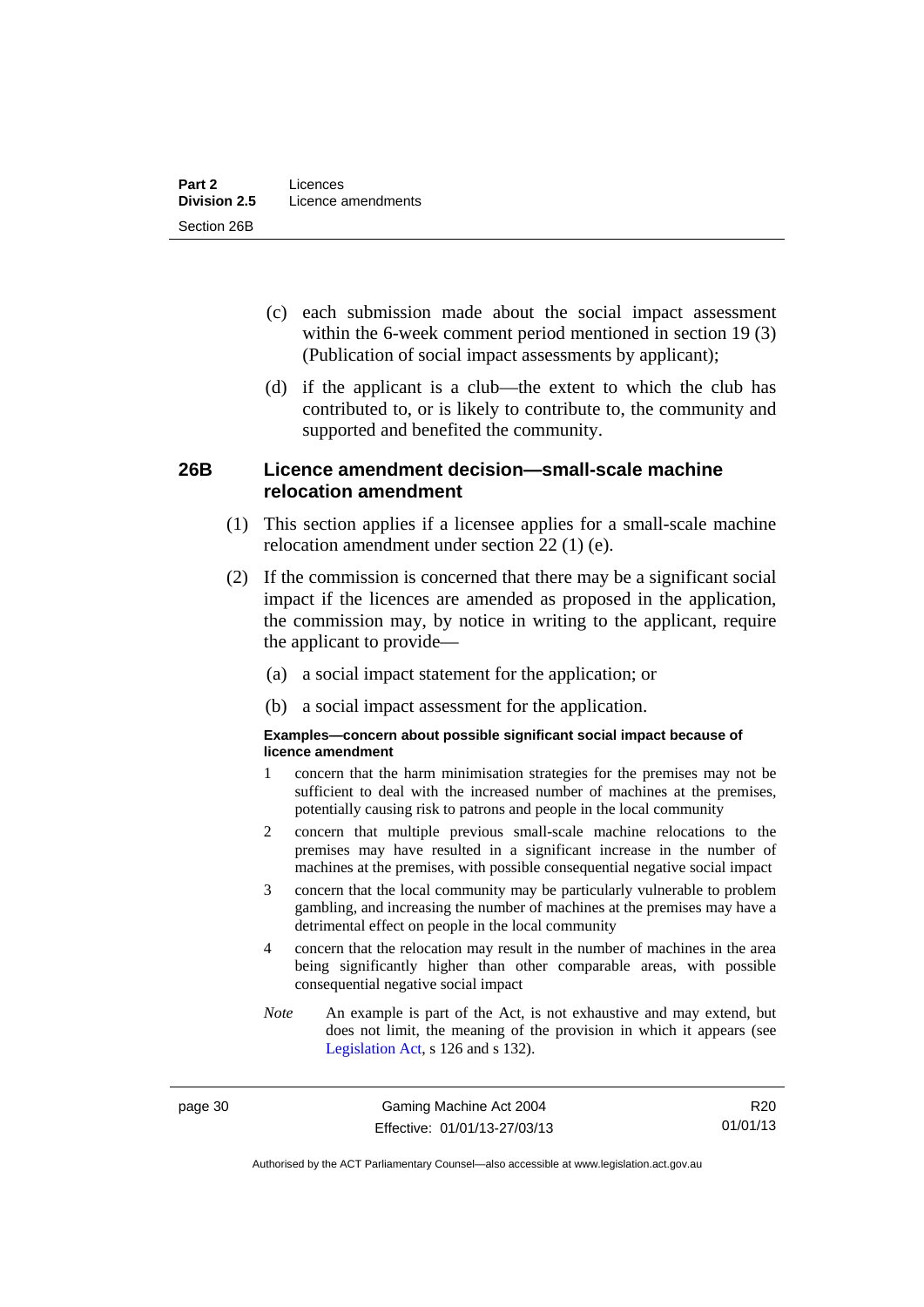- (3) If a social impact statement or social impact assessment is required under subsection (2), the commission must not decide the application until—
	- (a) for a social impact statement—the applicant provides the statement; or
	- (b) for a social impact assessment—the 6-week comment period under section 19 (Publication of social impact assessments by applicant) has ended.
- (4) The commission must amend the licences in accordance with the application if satisfied that—
	- (a) the size and layout of the premises where the gaming machines are to be relocated is suitable for the operation of the machines that would be allowed under the licence; and
	- (b) if a social impact statement is required under subsection (2) amendment of the licences in accordance with the application is appropriate, considering—
		- (i) the application; and
		- (ii) the social impact statement; and
	- (c) if a social impact assessment is required under subsection (2)—amendment of the licences in accordance with the application is appropriate, considering—
		- (i) the application; and
		- (ii) the social impact assessment; and
		- (iii) each submission made about the social impact assessment within the 6-week comment period under section 19.
- (5) However, if the commission is not satisfied under subsection (4) in relation to the number of machines stated in the application, but would be satisfied in relation to fewer machines, the commission may amend the licences to relocate fewer machines.

page 31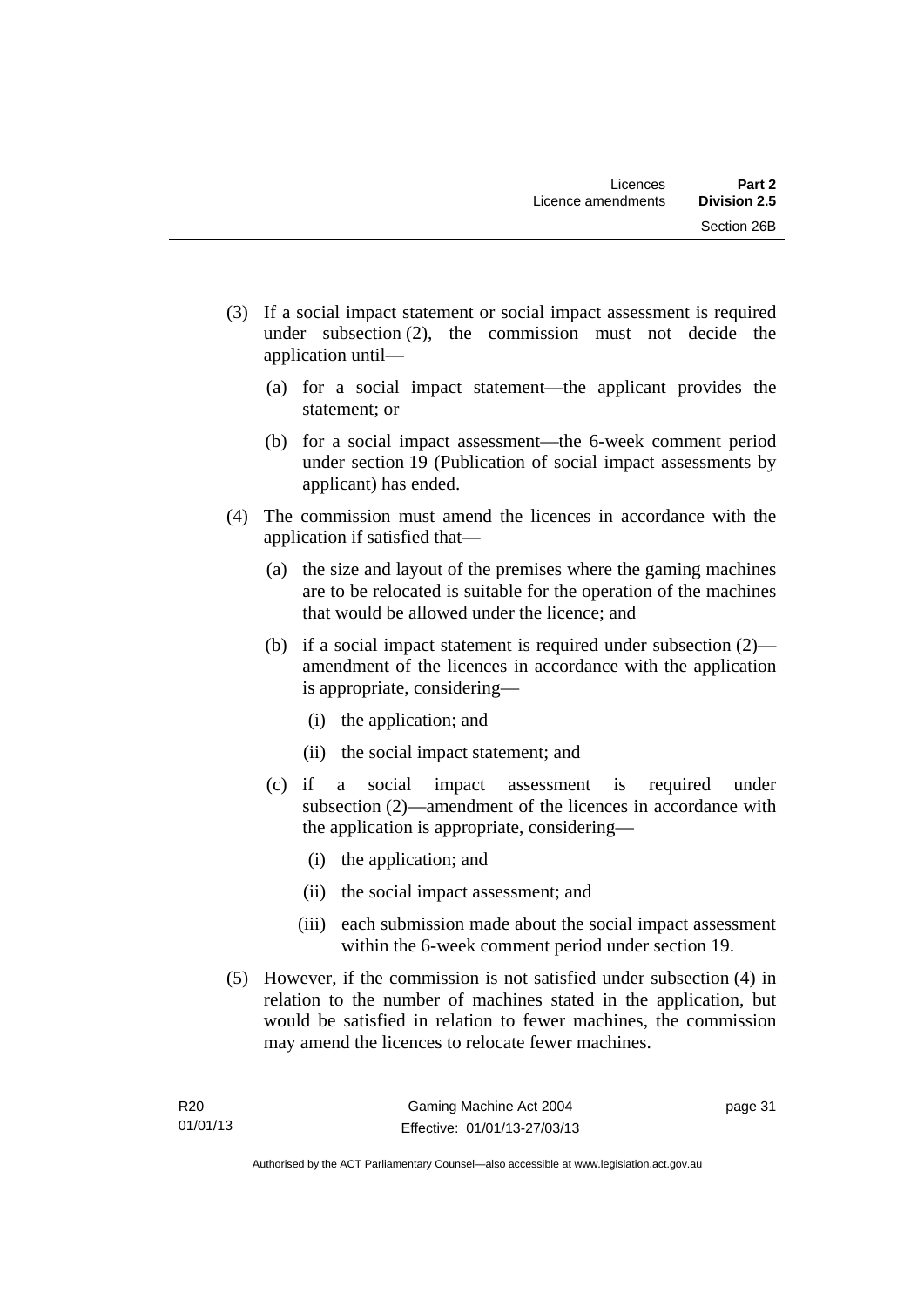(6) In this section—

*social impact statement*, for a small-scale machine relocation amendment application means a written assessment of the likely economic and social impact of the operation of gaming machines under the licences as proposed to be amended that—

- (a) satisfies the requirements prescribed by regulation; and
- (b) addresses the matters prescribed by regulation; and
- (c) includes the information prescribed by regulation.

#### **26C Licence amendment decision—large-scale machine relocation amendment**

- (1) This section applies if a licensee applies for a large-scale machine relocation amendment under section 22 (1) (f).
- (2) The commission must amend the licences in accordance with the application if satisfied that—
	- (a) the size and layout of the premises where the gaming machines are to be relocated is suitable for the operation of the machines that would be allowed under the licence; and
	- (b) amendment of the licences to move the gaming machines to other licensed premises is appropriate; and
		- *Note* In deciding whether an amendment of a licence is appropriate, the commission must consider certain things (see s (4)).
	- (c) the number of club members worked out under the regulation, and the pattern of use of gaming machines by club members, is sufficient to justify the number of extra machines at the licensed premises where the machines would be relocated; and
	- (d) the licensee does not owe an amount to the Territory under a tax law or a gaming law; and
	- (e) a majority of the voting members of the club who voted in a ballot conducted under the regulation voted for the number of

R20 01/01/13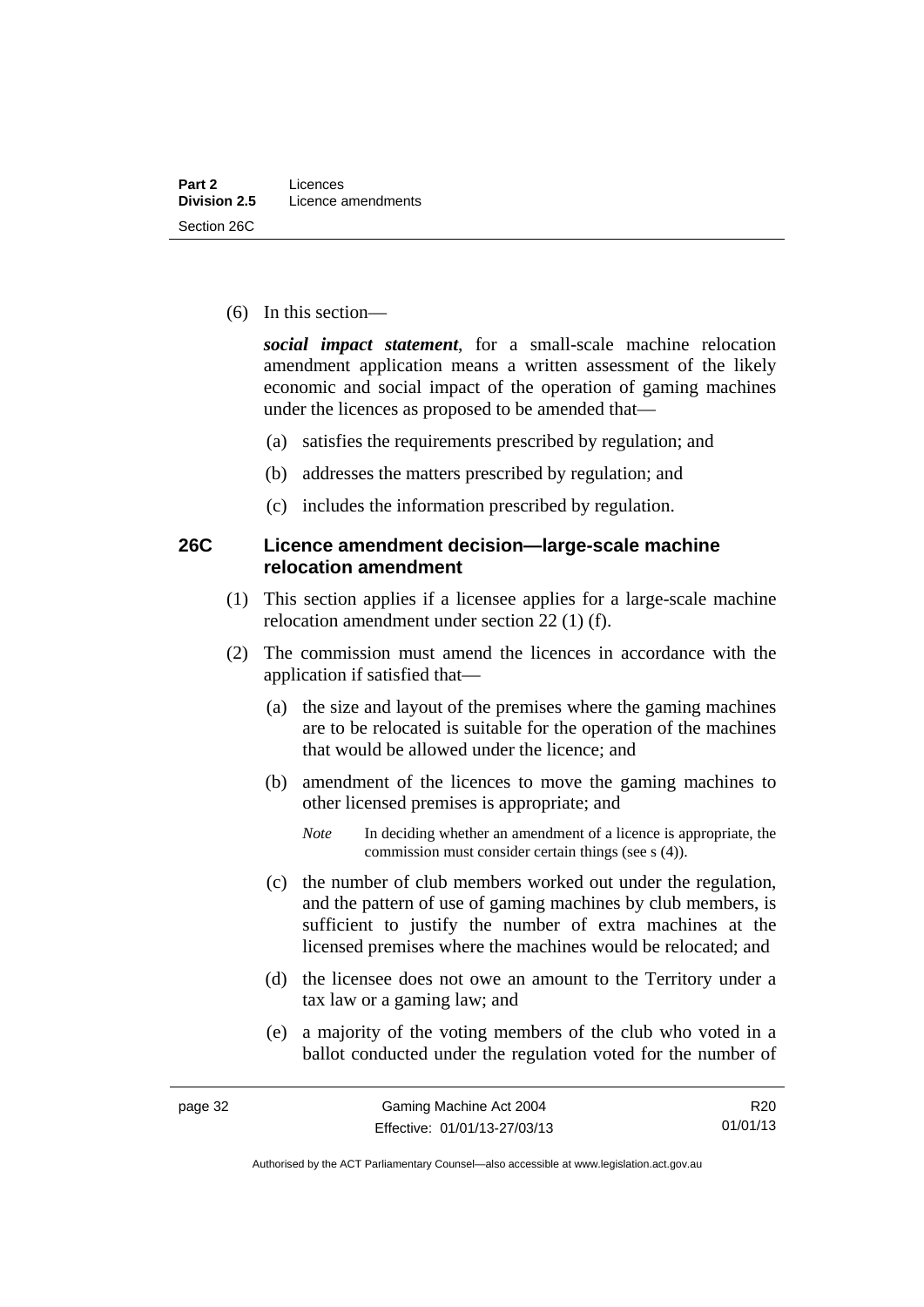gaming machines stated under section  $23(1)(i)$  (i) to be relocated and the premises they are to be relocated to and from.

- (3) However, if the commission is not satisfied under subsection (2) in relation to the number of machines stated in the application, but would be satisfied under subsection (2) (a) to (c) in relation to fewer machines, the commission may amend the licences to relocate fewer machines.
- (4) In deciding whether an amendment of licences under this section is appropriate, the commission must consider the following things:
	- (a) the application for the amendment;
	- (b) the social impact assessment for the application;
	- (c) each submission made about the social impact assessment within the 6-week comment period mentioned in section 19 (3) (Publication of social impact assessments by applicant);
	- (d) the extent to which the club has contributed to, or is likely to contribute to, the community and supported and benefited the community.

## **26D Licence amendment decision—new venue amendment**

- (1) This section applies if a licensee applies for a new venue amendment under section 22 (1) (g).
- (2) The commission must amend the licence or licences, and issue the new licence, in accordance with the application if satisfied that—
	- (a) the application satisfies each additional mandatory requirement under section 13; and
	- (b) it is appropriate to issue the new licence; and
		- *Note* In deciding whether it is appropriate to issue the new licence, the commission must consider certain things (see s (6)).
	- (c) the licensee does not owe an amount to the Territory under a tax law or a gaming law; and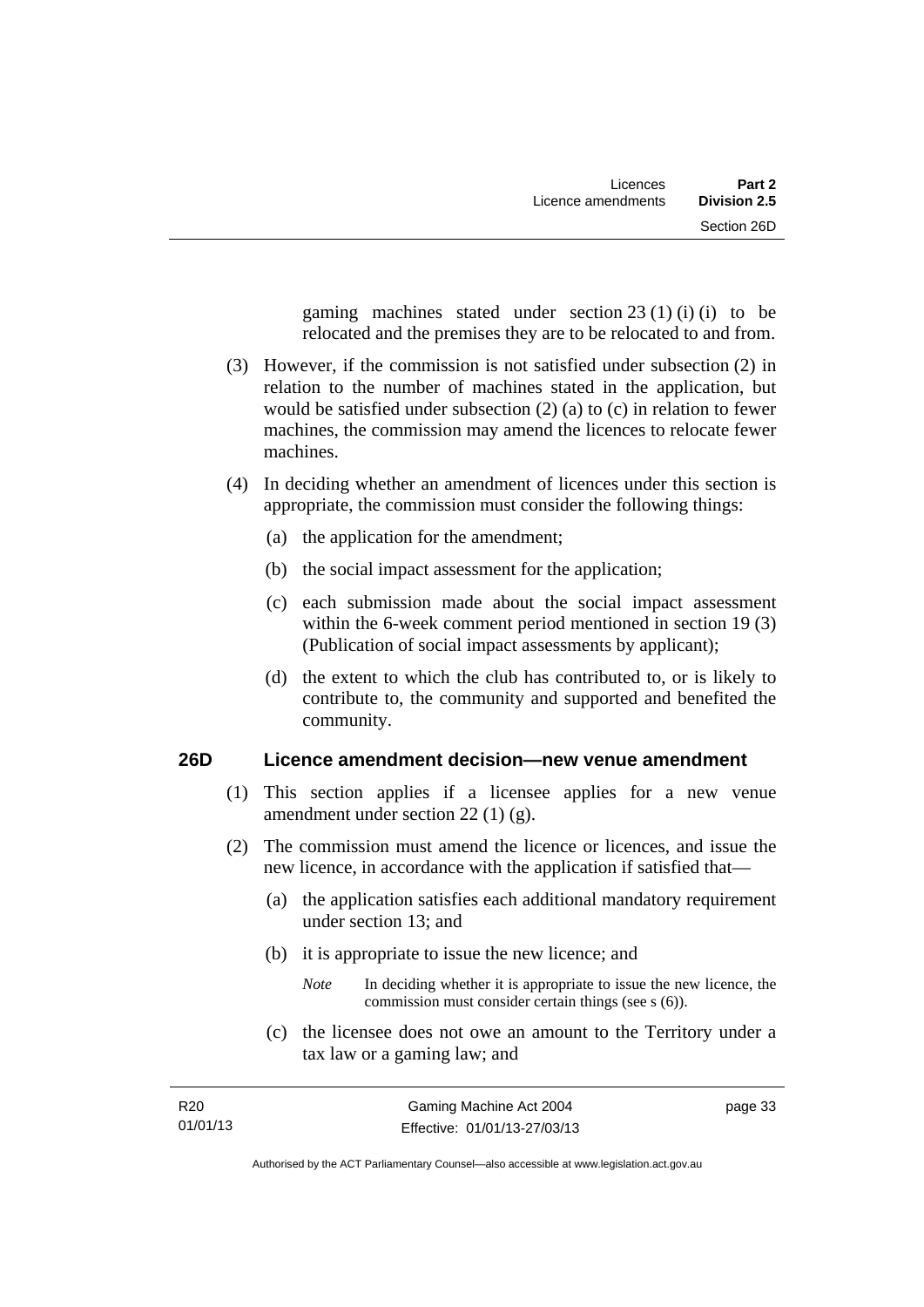- (d) a majority of the voting members of the club who voted in a ballot conducted under the regulation voted for the club having the proposed number of gaming machines at the new venue.
- (3) However, the commission may refuse to amend the licence or licences and issue the new licence if a ground for refusing the new licence exists under section 14 (Grounds for refusing initial licence application by club).
- (4) If the commission is not satisfied under subsection (2) in relation to the number of machines stated in the application, but would be satisfied under subsection (2) (a) and (b) in relation to fewer machines, the commission may amend the licence or licences, and issue the new licence, to move fewer machines to the new venue.
- (5) The new licence may be conditional.
- (6) In deciding whether it is appropriate to issue the new licence, the commission must consider the following things:
	- (a) the application;
	- (b) the size and layout of the new venue;
	- (c) the size and layout of the proposed gaming area;
	- (d) the following information about the club:
		- (i) the number of club members worked out under the regulation;
		- (ii) the ratio of club members to the number of gaming machines held by the licensee;
		- (iii) the extent to which the club has contributed to, or is likely to contribute to, the community and supported and benefited the community;
	- (e) the social impact assessment for the application;

Authorised by the ACT Parliamentary Counsel—also accessible at www.legislation.act.gov.au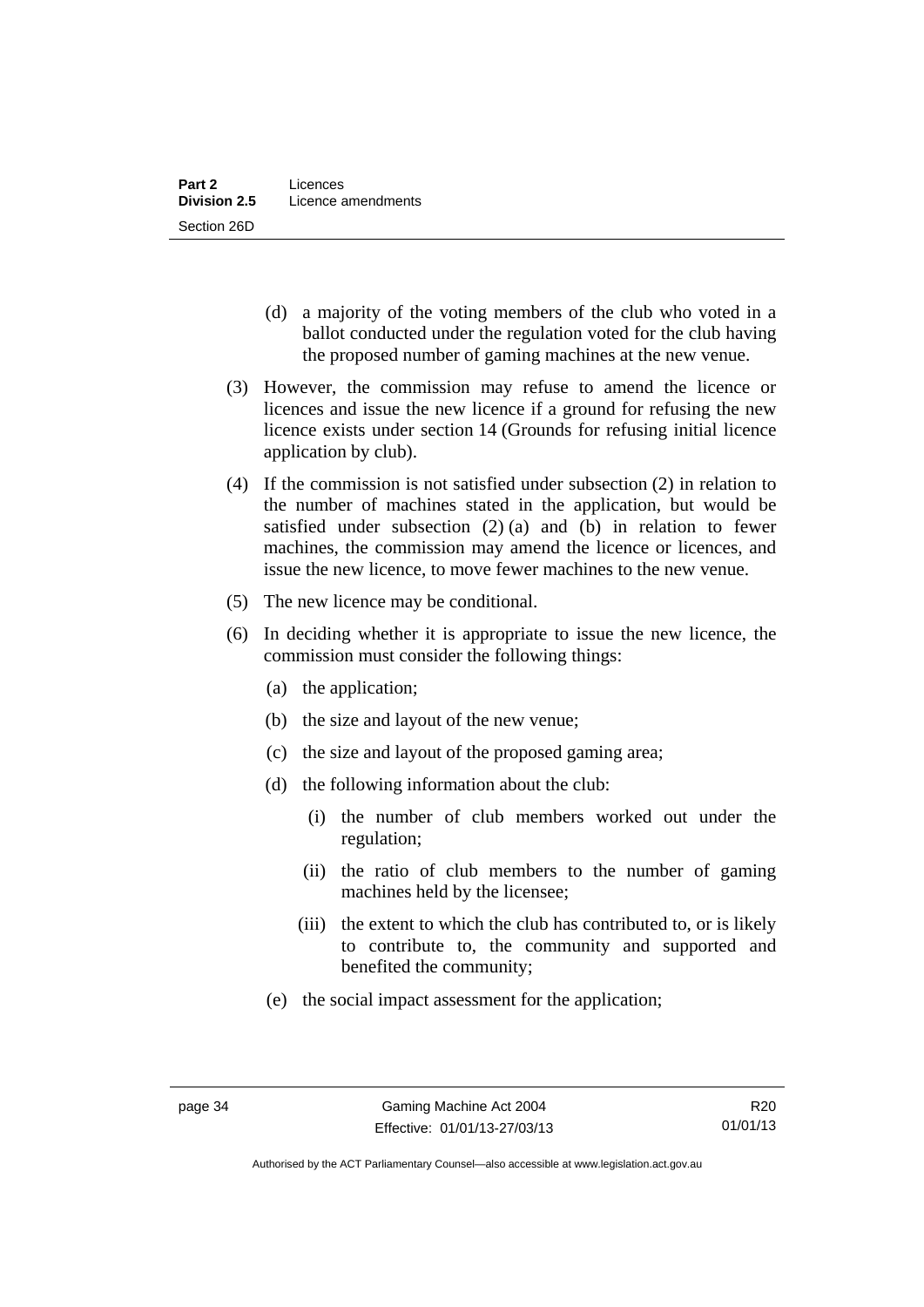- (f) each submission made about the social impact assessment within the 6-week comment period mentioned in section 19 (3) (Publication of social impact assessments by applicant);
- (g) the applicant's intended monetary investment in property, buildings and facilities at the new venue;
- (h) the amenities and facilities intended for the new venue compared to existing amenities and facilities in the local area around the new venue;
- (i) any other relevant matter.

## **26E Licence amendment decision—technical amendment**

- (1) This section applies if a licensee applies for a technical amendment under section 22 (1) (h).
- (2) The commission must—
	- (a) amend the licence in accordance with the application if satisfied that the change to the gaming machine is technically suitable; and
	- (b) if not satisfied under paragraph (a)—refuse to amend the licence.
- (3) In deciding whether a change to a gaming machine is technically suitable, the commission must take into account each technical evaluation of the gaming machine carried out under section 69 (Approval of gaming machines and peripheral equipment).

## **27 Request for return of licence**

(1) If the commission proposes to amend a licence under this division, the commission must give the licensee written notice of the proposed amendment and ask for the licence to be given to the commission for amendment.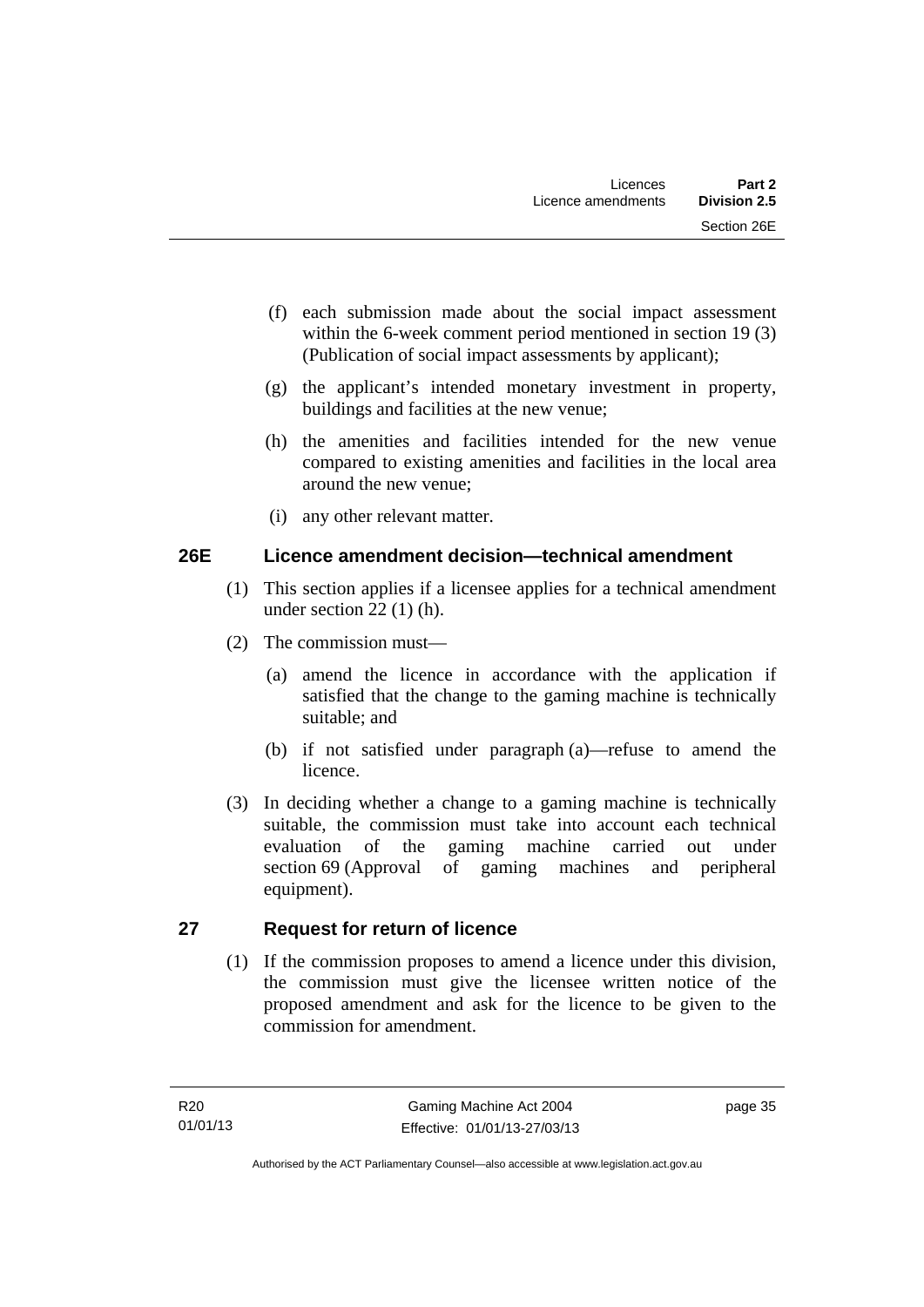- (2) The commission need not amend a licence under this division unless—
	- (a) the licensee returns the licence to the commission; or
	- (b) the licensee has told the commission about the loss, theft or destruction of the licence, and given any statement required, under section 38.

#### **28 Commencement of amendments**

If the commission amends a licence under this division, the licence as amended must state the date the amendment commences.

#### **Examples**

- 1 The amendment commences on the day the machines are modified by an approved technician.
- 2 The amendment commences on the day an installation certificate is issued for the new gaming machine.
- *Note* An example is part of the Act, is not exhaustive and may extend, but does not limit, the meaning of the provision in which it appears (see [Legislation Act,](http://www.legislation.act.gov.au/a/2001-14) s 126 and s 132).

#### **29 Revocation of uncommenced licence amendments**

- (1) This section applies if—
	- (a) the commission has amended a licence under this division; and
	- (b) the amendment does not commence within a time the commission is satisfied is reasonable; and
	- (c) the commission is satisfied that it is appropriate to take action under this section.
- (2) The commission may give written notice to the licensee—
	- (a) stating that the amendment has not commenced; and
	- (b) stating that the commission intends to revoke the amendment; and

R20 01/01/13

Authorised by the ACT Parliamentary Counsel—also accessible at www.legislation.act.gov.au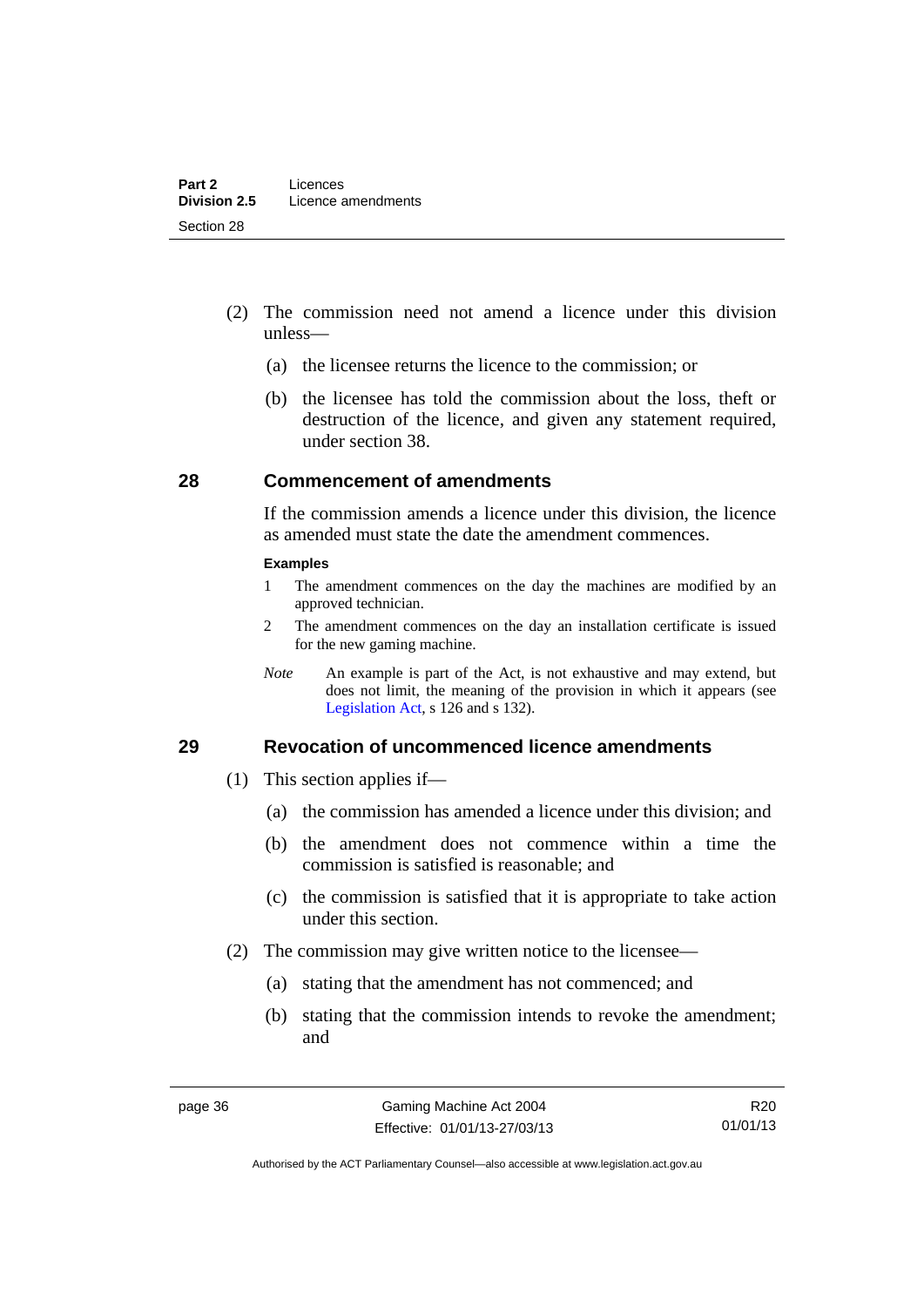- (c) telling the licensee that the licensee may make written submissions to the commission about the commission's intention within 3 weeks after the day the notice is given to the licensee.
- (3) The commission may revoke the amendment if, after considering any submissions made within the 3-week period, the commission is satisfied on reasonable grounds that the licensee has not implemented the changes authorised by the amendment.

# **Division 2.6 Transfer and surrender of licences**

# **30 Definitions for div 2.6**

In this division: *current licensee*—see section 31 (1). *prospective licensee*—see section 31 (1).

# **31 Application for transfer of licence**

- (1) A person (the *prospective licensee*) may apply to the commission for the transfer of a licence from the licensee (the *current licensee*).
- (2) An application for the transfer of a licence must—
	- (a) be in writing signed by the applicant; and
	- (b) state the full name and address of—
		- (i) for an application by an individual—the applicant; and
		- (ii) for an application by a corporation—each executive officer of the corporation; and
	- (c) be accompanied by—
		- (i) a signed consent to transfer by the current licensee; and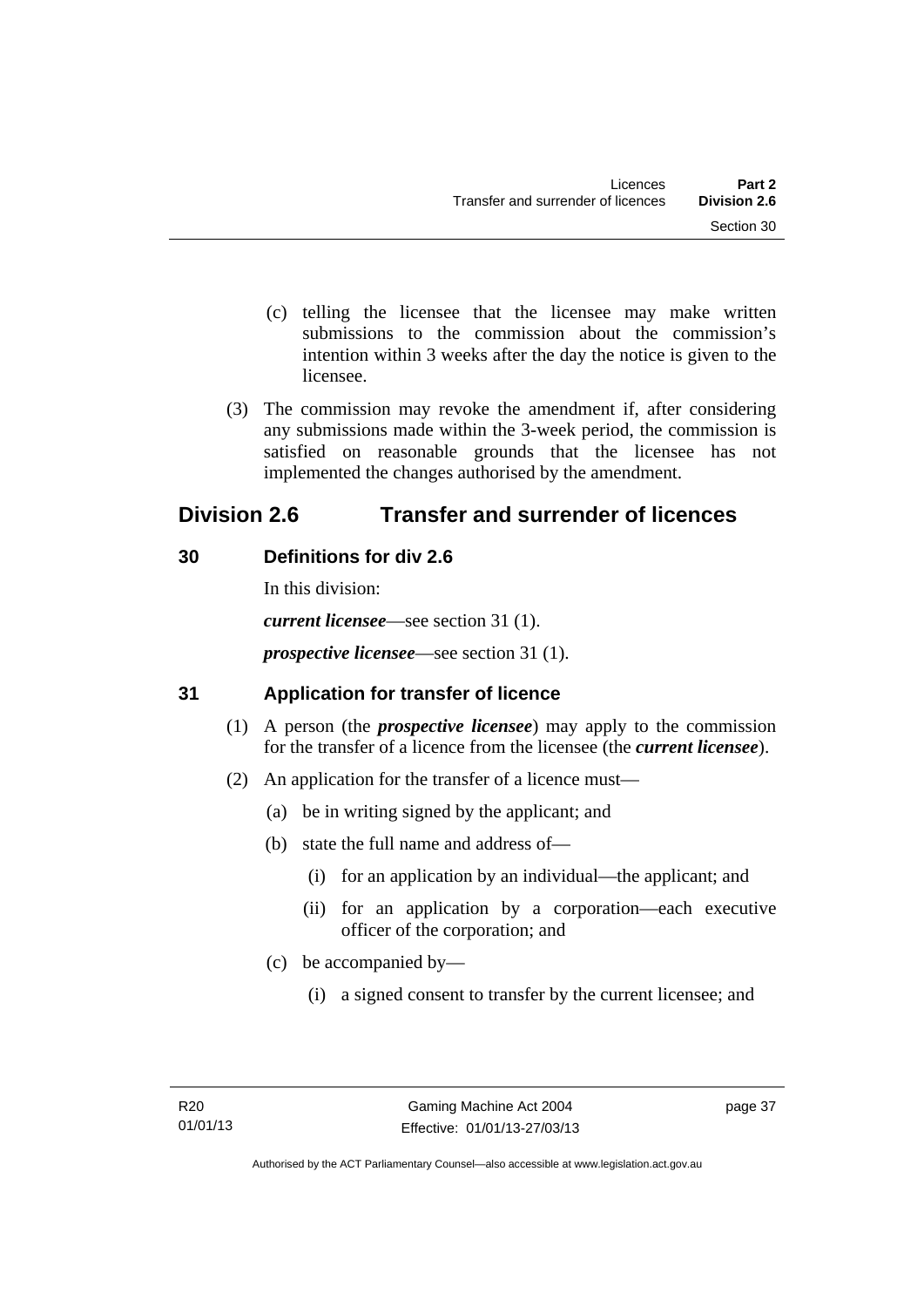- (ii) anything else prescribed by regulation.
- *Note 1* If a form is approved under the [Control Act,](http://www.legislation.act.gov.au/a/1999-46) s 53D for an application, the form must be used.
- *Note* 2 A fee may be determined under s 177 for this provision.

#### **32 Transfer of licence**

- (1) The commission may, on application under section 31, transfer a licence if—
	- (a) the licence is not suspended; and
	- (b) a disciplinary notice has not been given in relation to the licence; and
	- (c) if the prospective licensee is a club—the prospective licensee is a licensee or has a certificate of suitability; and
	- (d) if the prospective licensee is a club—a majority of the voting members of the club who voted in a ballot conducted under the regulation voted for the transfer; and
	- (e) the licence would be issued to the prospective licensee on an initial licence application; and
		- *Note* Subsection (2) deals with considerations the commission must not take into account.
	- (f) if the current licensee is a club—a majority of the voting members of the club who voted in a ballot conducted under the regulation voted for the transfer; and
	- (g) the current licensee has done everything required to be done under section 33.
- (2) In considering whether a licence would be issued on an initial licence application for subsection (1) (e), the commission—
	- (a) must not take into consideration the requirement under section 11 (1) (g) to provide a social impact assessment; and

R20 01/01/13

Authorised by the ACT Parliamentary Counsel—also accessible at www.legislation.act.gov.au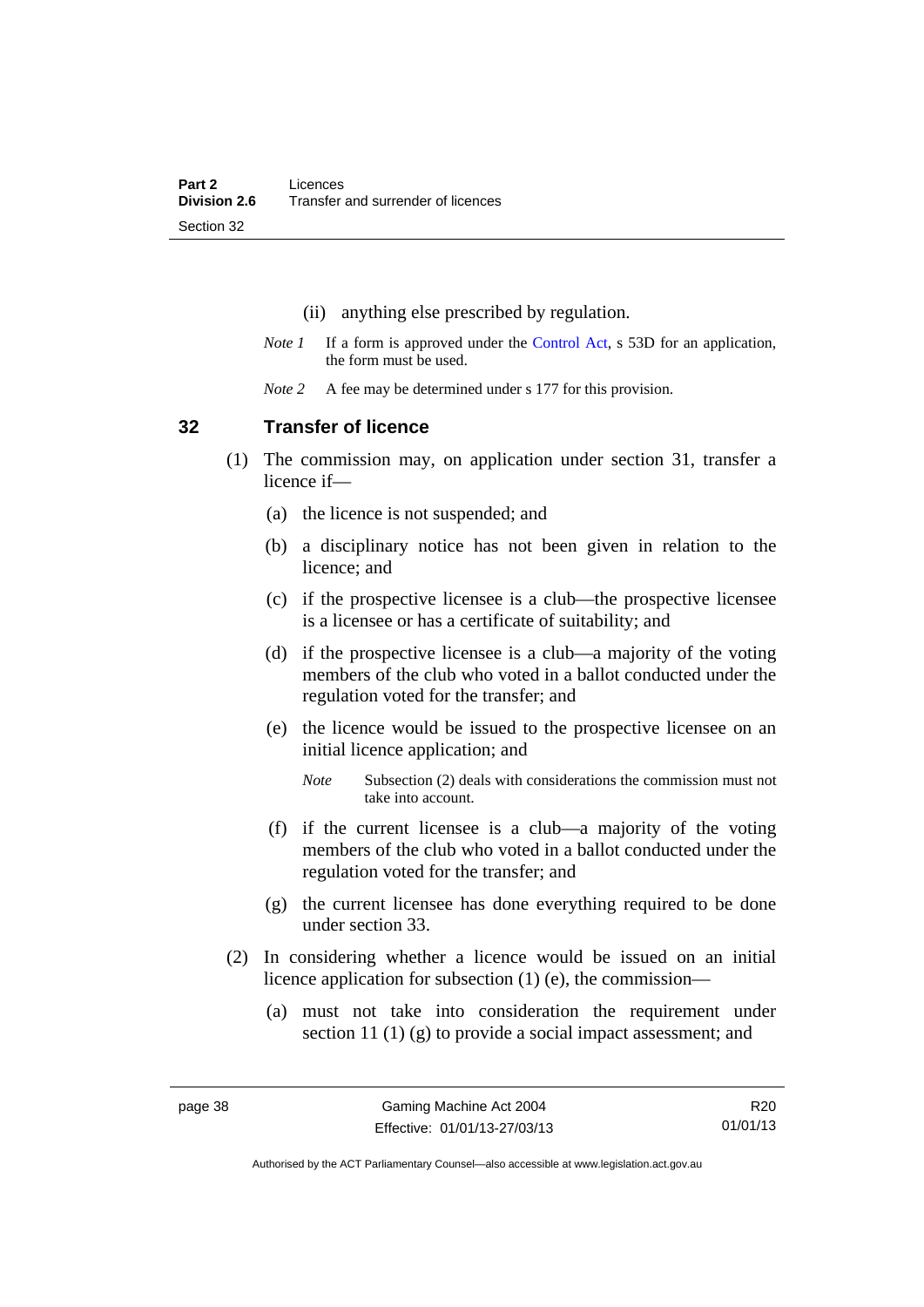- (b) when considering under section 13 (1) (e) whether the issue of the licence is appropriate—must not take into consideration the lack of a social impact assessment and submissions.
- (3) If the commission transfers a licence under this section, the commission must give the prospective licensee—
	- (a) the licence as amended to mention—
		- (i) the prospective licensee rather than the current licensee; and
		- (ii) the number of machines the prospective licensee is authorised to operate; and
	- (b) the machine access register for the gaming machines covered by the licence.

## **33 Current licensees obligations on proposed transfer of licence**

If the commission proposes to transfer a licence, the current licensee must give the commission—

- (a) the licence; and
- (b) the current licensee's machine access register; and
- (c) the accounts kept by the current licensee under section 52 (Accounts relating to gaming machines) that relate to amounts taken during the month when the transfer is made; and
- (d) any other accounts kept in connection with the licence under that section that the commission requires; and
- (e) any outstanding amount payable by the licensee under this Act.
- *Note* Amounts are payable by licensees under provisions including s 143, s 159 and s 172.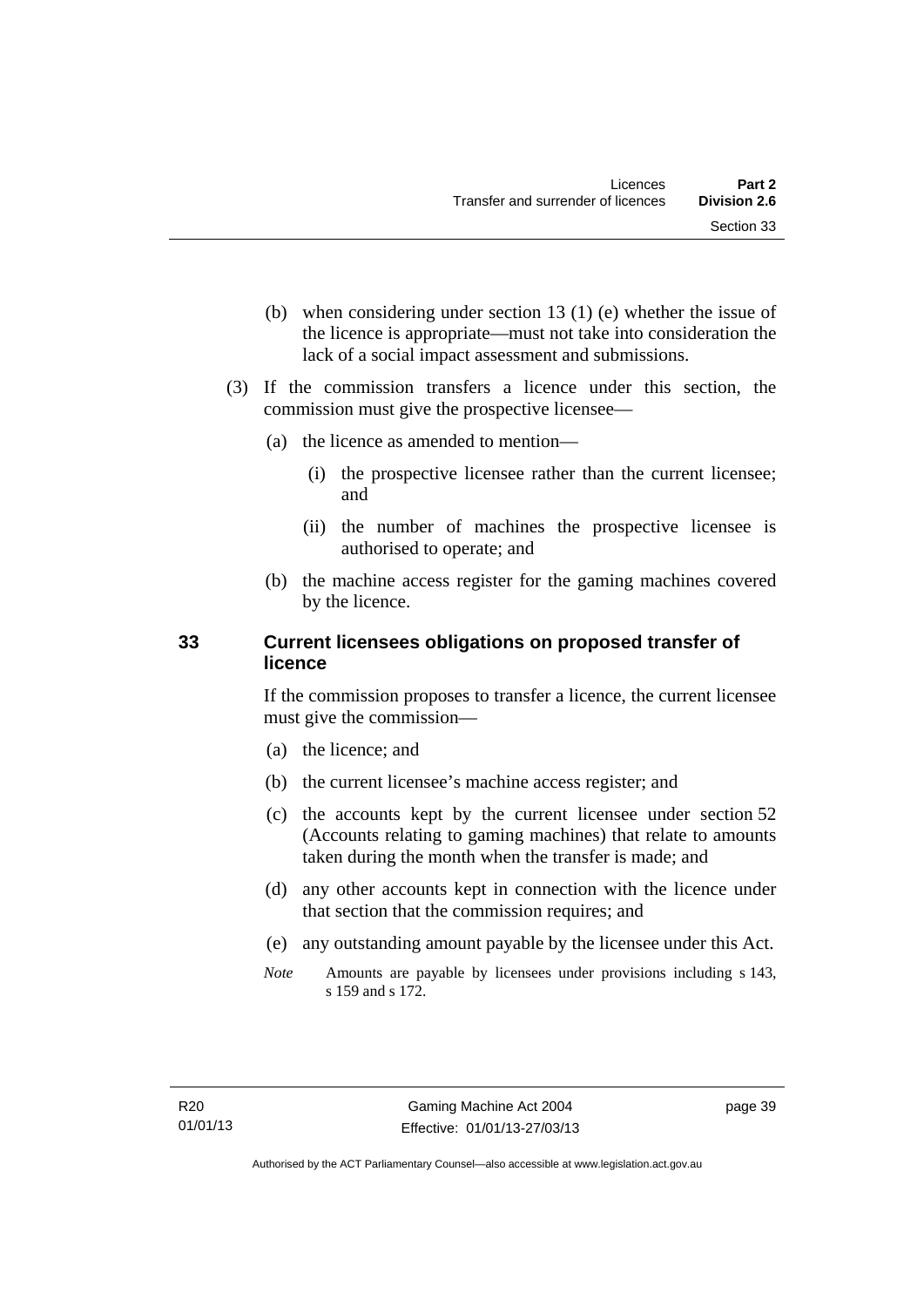#### **34 Surrender of licences**

- (1) This section applies to a licensee if the licensee does not owe the Territory an amount under this Act.
- (2) The licensee may surrender the licence by—
	- (a) giving the commission a written notice stating that the licensee surrenders the licence; and
	- (b) if the licensee is a club—giving the commission evidence—
		- (i) that a majority of the voting members of the club who voted in a ballot conducted under the regulation voted for the club surrendering the licence; or
		- (ii) that a vote would not be practical; and
	- (c) returning the licence to the commission.

#### **Example for par (b) (ii)**

all memberships have expired and the club does not propose to continue operating

- *Note* An example is part of the Act, is not exhaustive and may extend, but does not limit, the meaning of the provision in which it appears (see [Legislation Act,](http://www.legislation.act.gov.au/a/2001-14) s 126 and s 132).
- (3) The surrender of the licence takes effect 4 weeks after the day the notice under subsection (2) (a) is given to the commission or, if the notice states a later date of effect, that date.

# **Division 2.7 Restriction on gaming machine numbers**

## **34A Intention to reduce maximum number of gaming machines to 4 000, then maintain per capita ratio**

 (1) It is the intention of the Legislative Assembly that the maximum number of gaming machines allowed on all licensed premises in the ACT be reduced to 4 000 as gaming machines are surrendered or

R20 01/01/13

Authorised by the ACT Parliamentary Counsel—also accessible at www.legislation.act.gov.au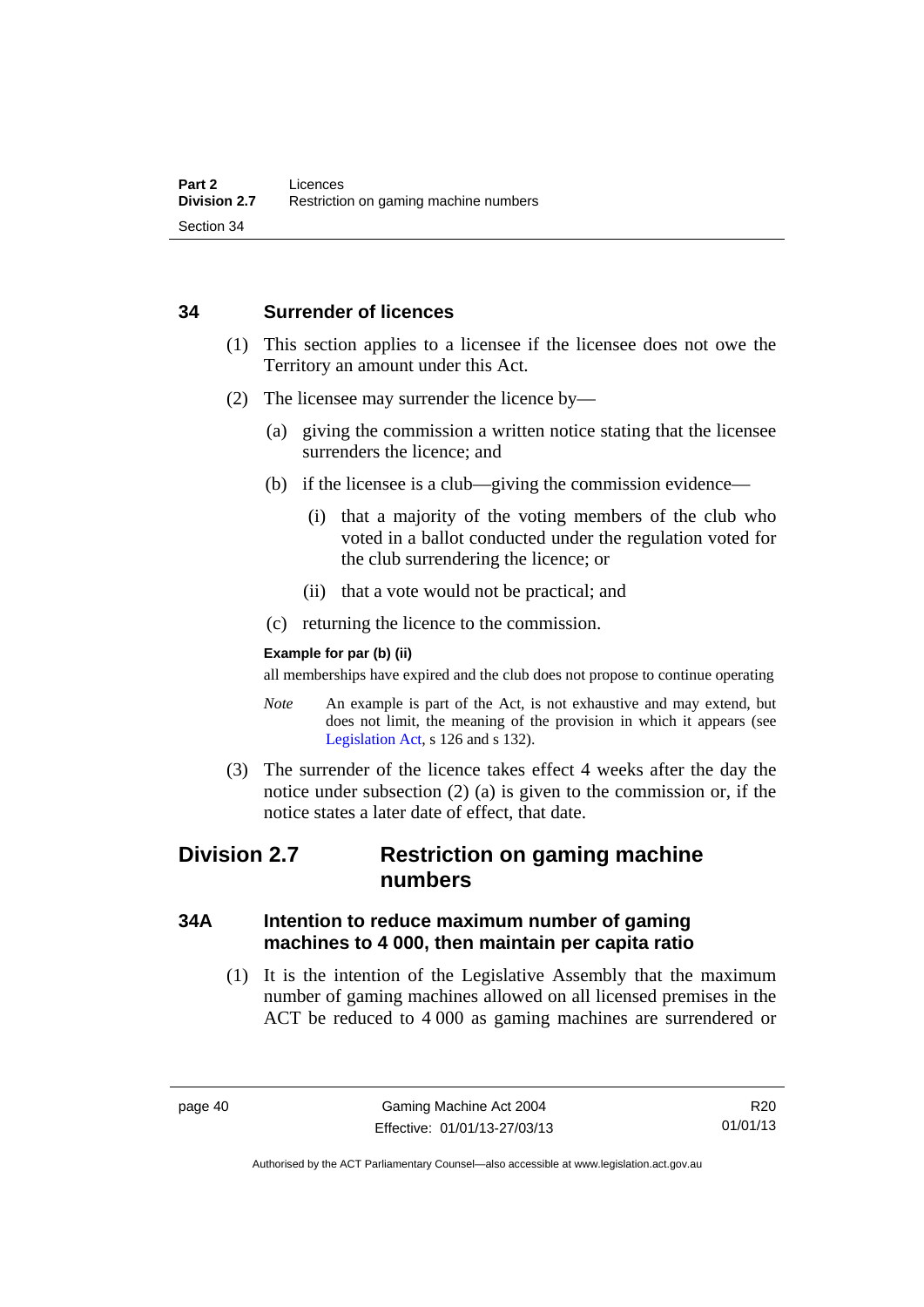cancelled over time, while keeping a pool of up to 150 available gaming machines (see s 35).

 (2) After the number of gaming machines has been reduced to 4 000, the maximum number of gaming machines allowed on all licensed premises in the ACT is to be maintained at a per capita ratio (to be decided in accordance with section 36) so that the maximum number changes as the population of the Territory changes (see s 36).

#### **35 Maximum number of gaming machines allowed in ACT**

 (1) The maximum number of gaming machines allowed on all licensed premises in the ACT is the number worked out as follows:

> maximum = starting<br>
> number = number  $\begin{array}{cc}\n\text{starting} \\
> \text{number} \\
> \text{currented}\n\end{array}$ surrendered *<sup>+</sup>* number cancelled.

*number cancelled* means the total number of gaming machines cancelled on or after 1 January 2013.

*number surrendered* means the total number of gaming machines surrendered on or after 1 January 2013.

*starting number* means the maximum number of gaming machines allowed on all licensed premises in the ACT at the end of 31 December 2012.

- (2) However, when a machine is surrendered or cancelled, the maximum number is reduced under subsection (1)—
	- (a) only if the surrender or cancellation would result in the pool of available gaming machines containing more than 150 gaming machines; and
	- (b) if the pool would contain more than 150 gaming machines only by the number that would reduce the number of gaming machines in the pool to 150.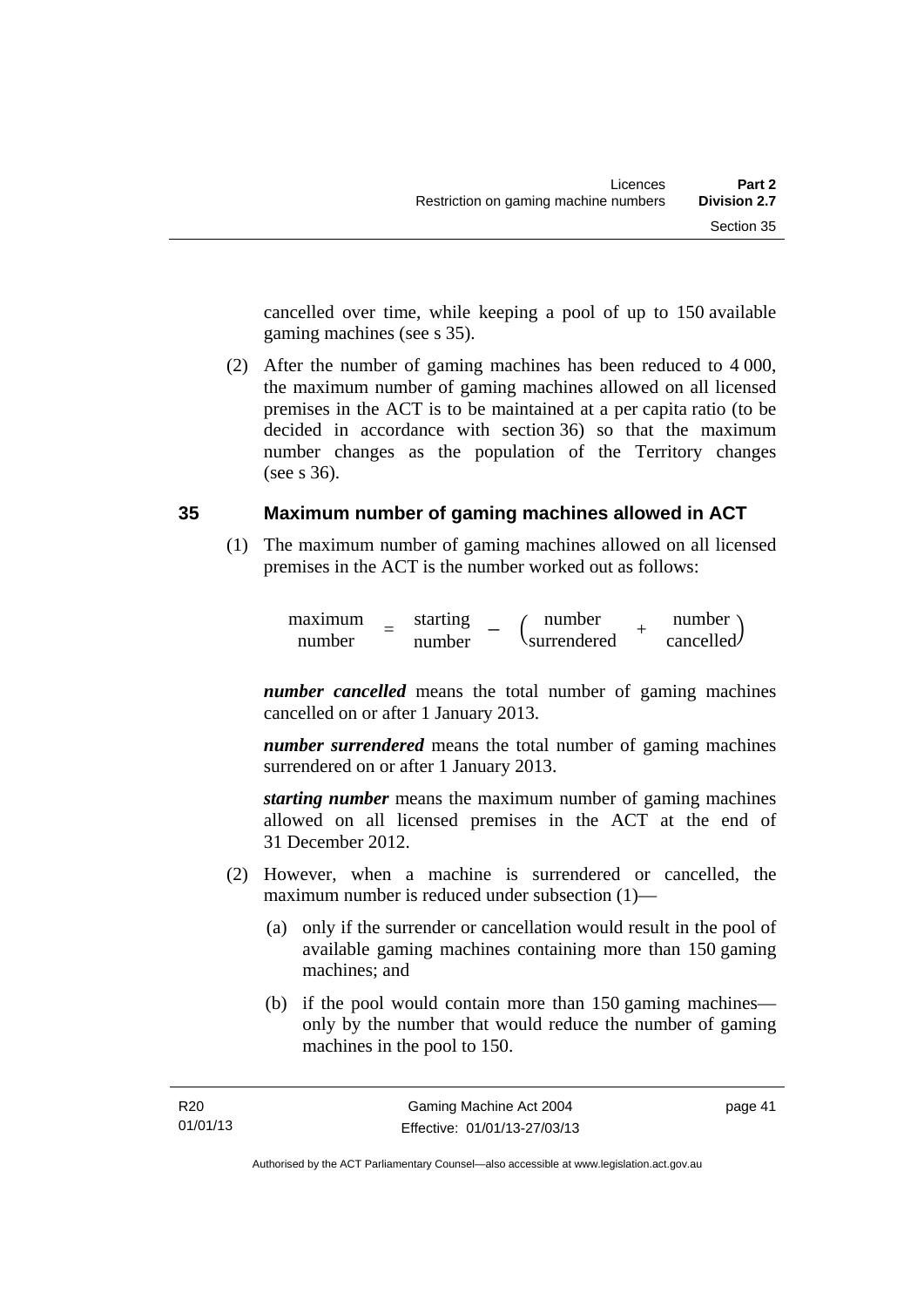#### **Examples**

- 1 On 1 April, the maximum number is 5 000 and there are 20 machines in the pool. On 2 April, 100 machines are surrendered. The maximum number is not reduced and there are now 120 machines in the pool.
- 2 On 1 June, the maximum number is 5 000 and there are 120 machines in the pool. On 2 June, 50 machines are surrendered. The maximum number is reduced to 4 980, keeping 150 machines in the pool.
- *Note* An example is part of the Act, is not exhaustive and may extend, but does not limit, the meaning of the provision in which it appears (see [Legislation Act,](http://www.legislation.act.gov.au/a/2001-14) s 126 and s 132).
- (3) As soon as practicable after each time the maximum number changes, the commission must prepare a notice stating the new maximum number and the date of the change.
- (4) A notice is a notifiable instrument.

*Note* A notifiable instrument must be notified under the [Legislation Act](http://www.legislation.act.gov.au/a/2001-14).

(5) In this section:

*cancelled*—a gaming machine is *cancelled* if—

- (a) the licence authorising the operation of the gaming machine is cancelled under—
	- (i) section 62 (Commission may take disciplinary action against licensee); or
	- (ii) section 64 (Cancellation of licences because of cancellation etc of general and on licences); and
- (b) the cancellation has become final.

*final*—a cancellation of a gaming machine licence becomes *final* when—

 (a) for a decision to cancel a licence under section 62—the period within which application can be made to the ACAT to review the decision has passed and no application for review is made within the period; or

R20 01/01/13

Authorised by the ACT Parliamentary Counsel—also accessible at www.legislation.act.gov.au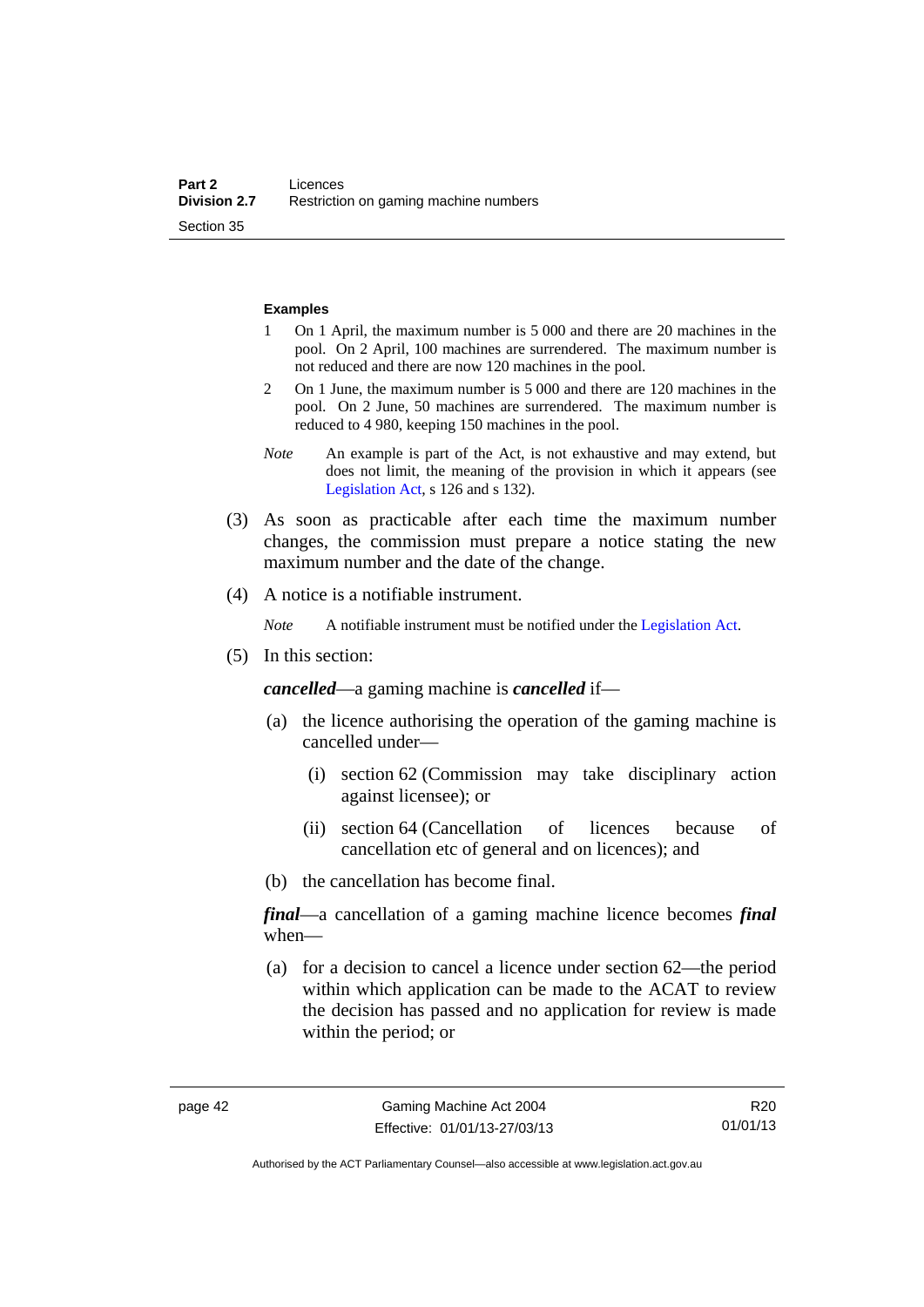- (b) a period of 30 days has passed after 1 of the following decisions and no appeal against the decision is made within the 30-day period:
	- (i) a decision of the ACAT on application for review of the decision to cancel the licence under section 62;
	- (ii) a decision by a court hearing an appeal from—
		- (A) the decision of the ACAT mentioned in paragraph (a); or
		- (B) for cancellation under section 64—the decision of the ACAT to cancel the general or on licence under the *[ACT Civil and Administrative Tribunal Act 2008](http://www.legislation.act.gov.au/a/2008-35)*, section 66 (2) (e) in relation to an application under the *[Liquor Act 2010](http://www.legislation.act.gov.au/a/2010-35)*, section 187 (Application to ACAT for occupational discipline);
	- (iii) a decision by a court hearing an appeal from a decision of a lower court in relation to a decision of the ACAT mentioned in subparagraph (i) or (ii).

*surrendered*—a gaming machine is *surrendered* if—

- (a) the licensee, under section 22 (1) (a), applies for a decrease machines amendment in relation to the gaming machine and the commission, under section 24, amends the licence in accordance with the application; or
- (b) the licensee, under section 34 (2), surrenders the licence authorising the operation of the gaming machine and the surrender takes effect under section 34 (3).
	- *Note* A surrender does not take effect until at least 4 weeks after the licensee gives the commission written notice of the surrender (see s 34 (3)).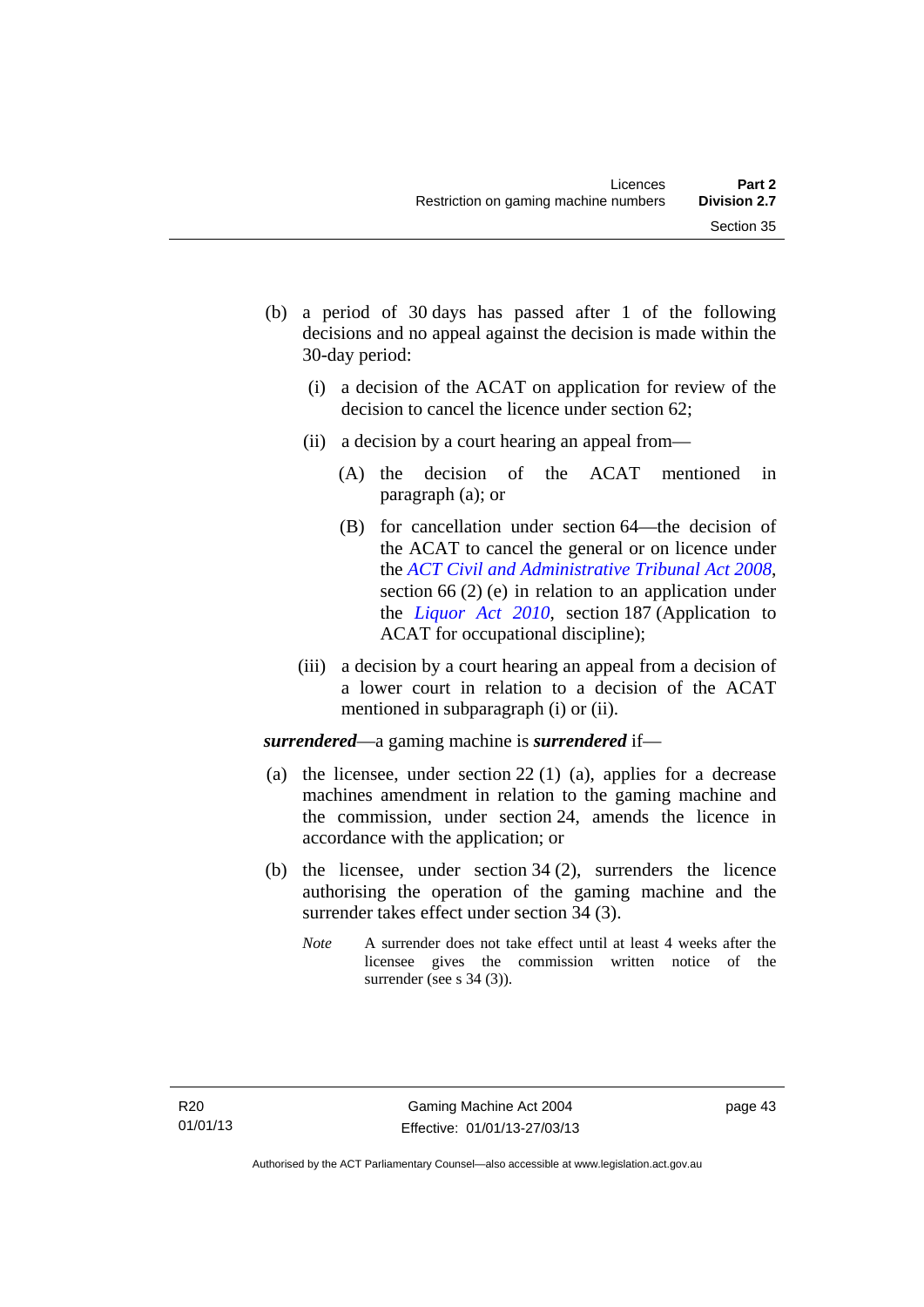#### **36 Review of maximum number when it reaches 4 000**

When the maximum number of gaming machines allowed on all licensed premises in the ACT reaches 4 000 or less, the Minister must—

- (a) review the maximum number of gaming machines to be allowed on all licensed premises in the ACT; and
- (b) as part of the review, recommend a per capita ratio to be used to work out the maximum number of gaming machines to be allowed on all licensed premises in the ACT in the future; and
- (c) present a report of the review (including the recommended per capita ratio) to the Legislative Assembly within 6 months after the day the review is started.

#### **36A Meaning of** *pool of available gaming machines*

(1) In this Act:

*pool of available gaming machines* (or *pool*) means the gaming machines that are available to be—

- (a) reserved under an in-principle approval; or
- (b) authorised under a licence.
- (2) The number of gaming machines in the pool is to be worked out as follows:

number in pool = maximum number – number allocated

*maximum number* means the maximum number of gaming machines allowed on all licensed premises in the ACT under section 35.

*number allocated* means the total number of gaming machines—

(a) reserved under in-principle approvals in the ACT; or

Authorised by the ACT Parliamentary Counsel—also accessible at www.legislation.act.gov.au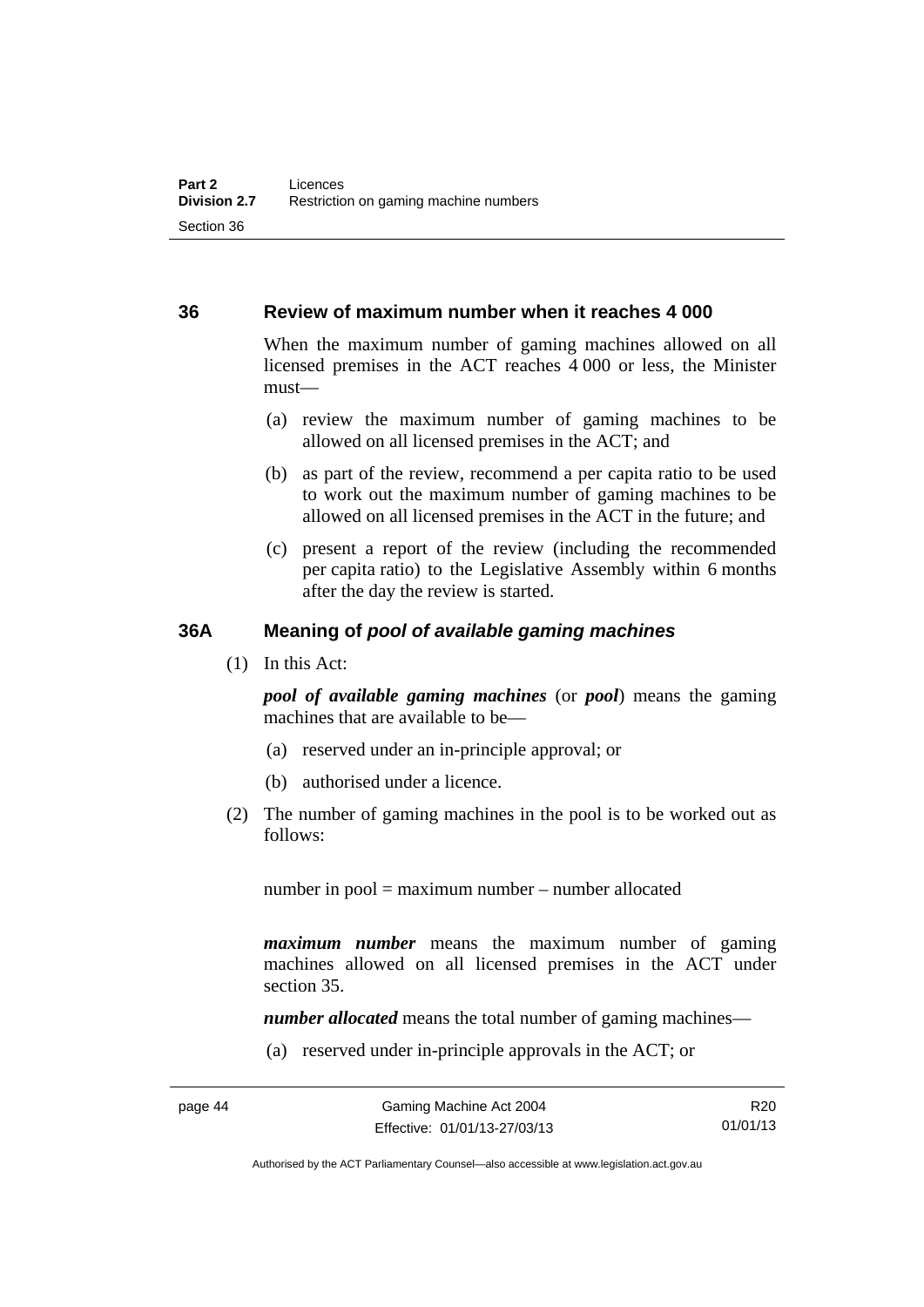(b) authorised under licences in the ACT.

# **Division 2.8 Gaming machine licences**

- **37 Register of licences** 
	- (1) The commission must keep a register of licences.
	- (2) The commission must enter in the register details of the following:
		- (a) the issue, amendment or transfer of a licence;
		- (b) the suspension or cancellation of a licence;
		- (c) any other details prescribed by regulation.

## **38 Giving copy of licence**

- (1) This section applies if a licensee tells the commission, in writing, about the loss, theft or destruction of the licence.
- (2) The commission may, by written notice given to the licensee, require the licensee to give the commission, within a stated period and in a stated form, a statement confirming, and explaining the circumstances of, the loss, theft or destruction.
- (3) If the commission is satisfied that the licence has been lost, stolen or destroyed, the commission may give a replacement licence to the licensee.

*Note* A fee may be determined under s 177 for this provision.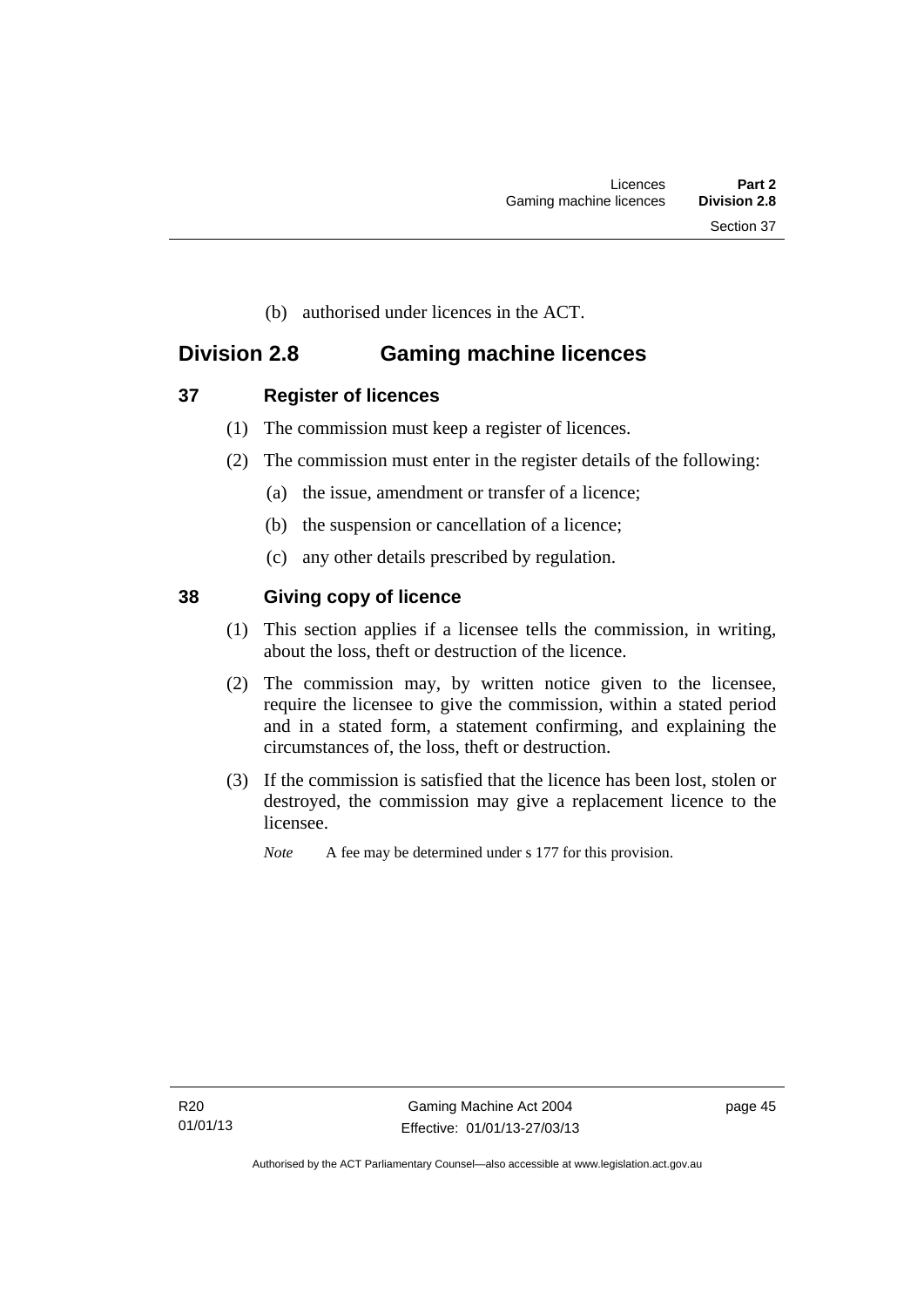#### **Part 2A** In-principle approvals for licences, venue relocation amendments and new venue amendments **Division 2A.1** Preliminary Section 38A

# **Part 2A In-principle approvals for licences, venue relocation amendments and new venue amendments**

# **Division 2A.1 Preliminary**

## **38A Object—pt 2A**

The object of this part is to allow a person to obtain authority to, if the in-principle approval is later converted into a licence or amendment, install and operate a number of gaming machines at an address at unleased land before—

- (a) the person acquires an interest in the land or premises at the address; or
- (b) plans are prepared for the premises proposed to be licensed at the address; or
- (c) for a club—the voting members of the club vote in a ballot conducted under the regulation for the club having gaming machines at the address.

## **38B Definitions**

In this Act:

*approval-holder* means a person who is a holder of an in-principle approval under this part.

*in-principle approval* means an in-principle approval for a—

- (a) licence; or
- (b) venue relocation amendment of a licence; or
- (c) new venue amendment of a licence.

Authorised by the ACT Parliamentary Counsel—also accessible at www.legislation.act.gov.au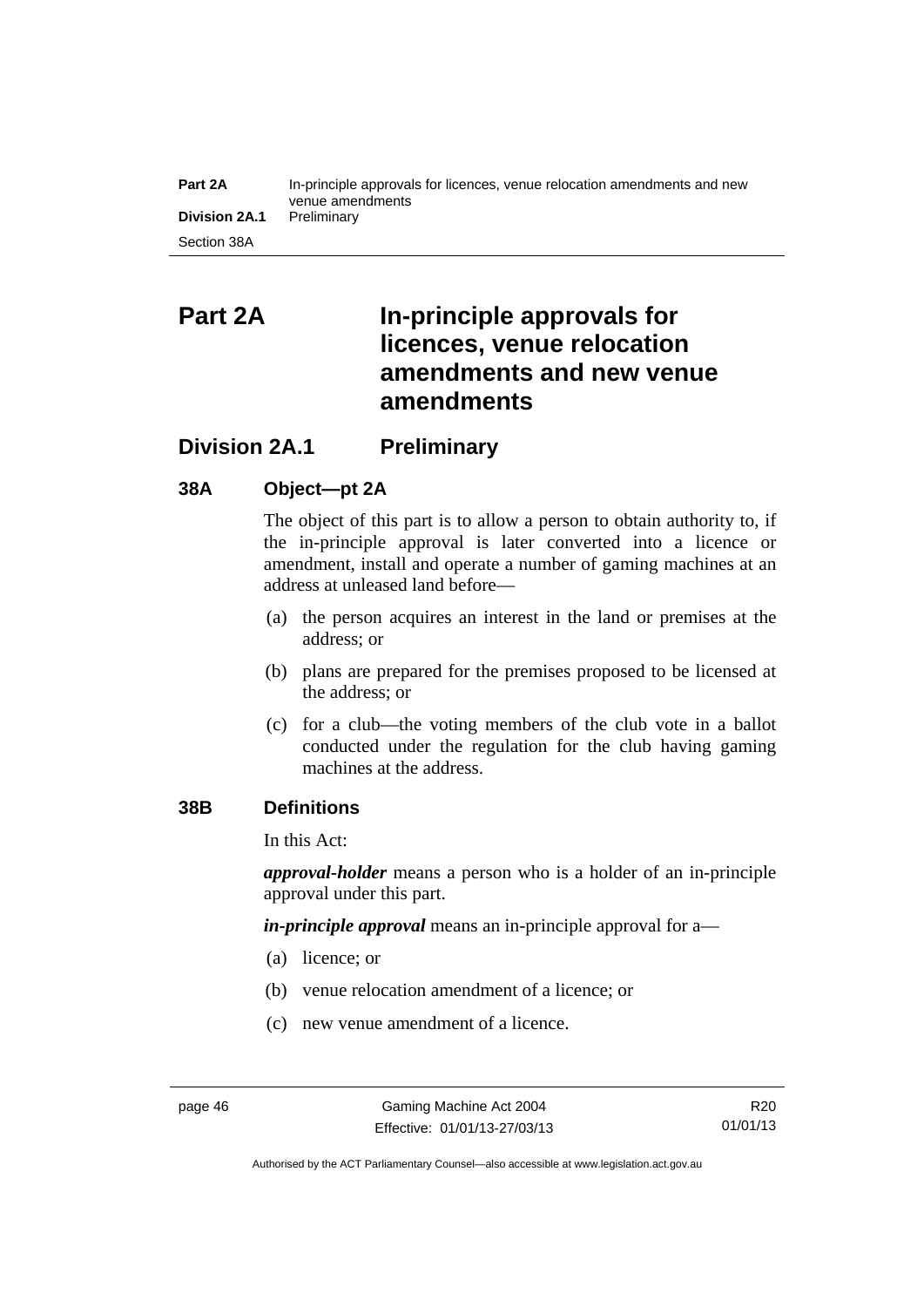#### **38C What is an** *in-principle approval***?**

- (1) An in-principle approval for a licence authorises the approval-holder to, if the approval is later converted into a licence under section 38U—
	- (a) acquire and dispose of the gaming machines reserved under the approval; and
	- (b) install and operate the gaming machines reserved under the approval on the licensed premises in accordance with the licence.
- (2) An in-principle approval for a venue relocation amendment authorises the approval-holder to, if the approval is later converted into a venue relocation amendment under section 38V, relocate to the new venue.
- (3) An in-principle approval for a new venue amendment authorises the approval-holder to, if the approval is later converted into a new venue amendment under section 38W—
	- (a) decrease the number of gaming machines allowed under 1 licence; and
	- (b) move the gaming machines to premises for which a new licence is to be issued.
	- *Note* A regular application for a:
		- licence may be made under s 11
		- venue relocation amendment may be made under s 22 (1) (d)
		- new venue amendment may be made under s 22 (1) (g).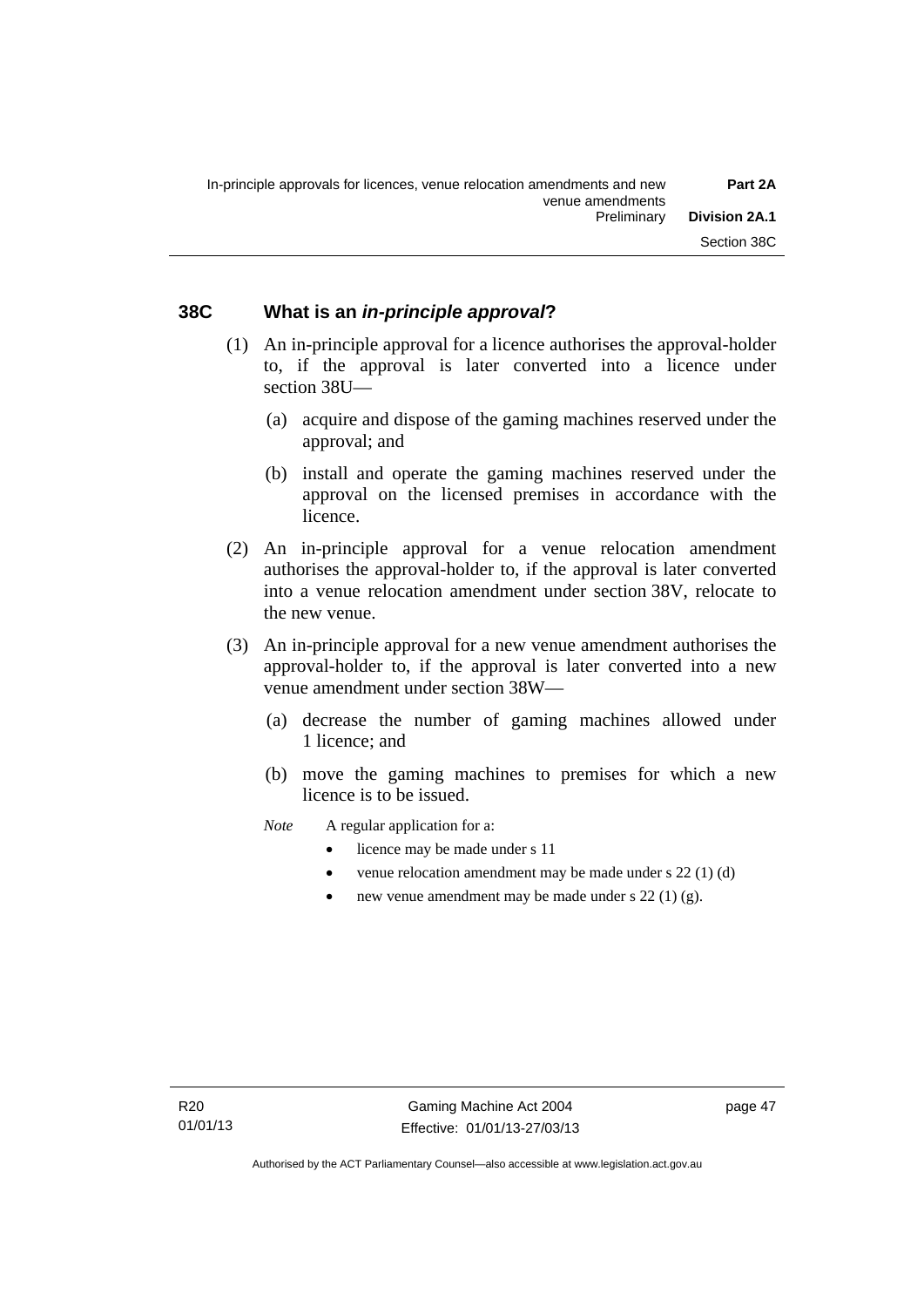# **Division 2A.2 Applications for in-principle approvals**

#### **38D In-principle approval—applications**

- (1) A person may apply for an in-principle approval for a licence only if—
	- (a) the person—
		- (i) is not a club; or
		- (ii) is a club and either—
			- (A) does not hold a licence; or
			- (B) holds only 1 licence; and
	- (b) the land at the address for which the approval is sought is suitable land.
- (2) A licensee may apply for an in-principle approval for a venue relocation amendment, or a new venue amendment, if the land at the address for which the approval is sought is suitable land.
- (3) In this section:

*suitable land* means land that is—

- (a) unleased land; and
- (b) to be leased with a purpose clause permitting use of the land for 1 or more of the following:
	- (i) a club;
	- (ii) a drink establishment;
	- (iii) a hotel;
	- (iv) an indoor entertainment facility;
	- (v) a restaurant.

Authorised by the ACT Parliamentary Counsel—also accessible at www.legislation.act.gov.au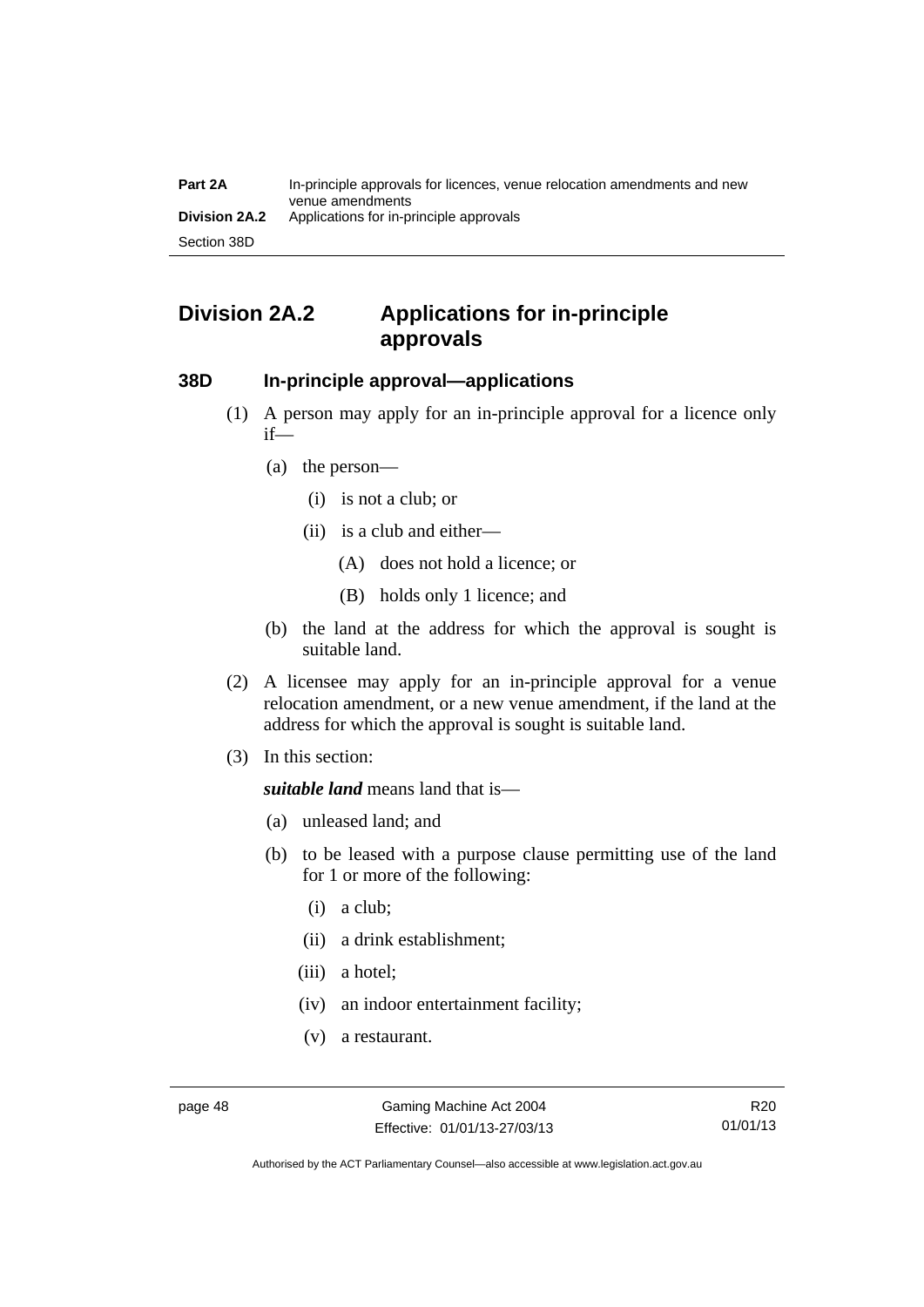- *Note 1* If a form is approved under the [Control Act](http://www.legislation.act.gov.au/a/1999-46), s 53D for an application, the form must be used.
- *Note 2* A fee may be determined under s 177 for an application.

#### **38E In-principle approval—contents of applications**

- (1) An in-principle approval application—
	- (a) for a licence—
		- (i) must comply with the requirements for an application for a licence under section 11 $(1)$ ,  $(2)$ ,  $(3)$  and  $(4)$ ; but
		- (ii) need not comply with—
			- (A) section 11 (1) (e) in relation to the kind, coin denomination and percentage payout of the gaming machines sought; or
			- (B) section 11 (2) (b) or (3) (d); and
	- (b) for a venue relocation amendment—
		- (i) must comply with the requirements for an application for a venue relocation amendment under section 23 (1) (a), (b), (c), (g) and (2); but
		- (ii) need not comply with section 23 (1) (g) (ii) (B) or (C); and
	- (c) for a new venue amendment—
		- (i) must comply with the requirements for an application for a new venue amendment under section 23 (1) (a), (b), (c),  $(i)$  and  $(2)$ ; but
		- (ii) need not comply with—
			- (A) section 23 (1) (j) (ii) (A) in relation to section 11 (2) (b) or (3) (d); or
			- (B) section 23 (1) (j) (ii) (D).

page 49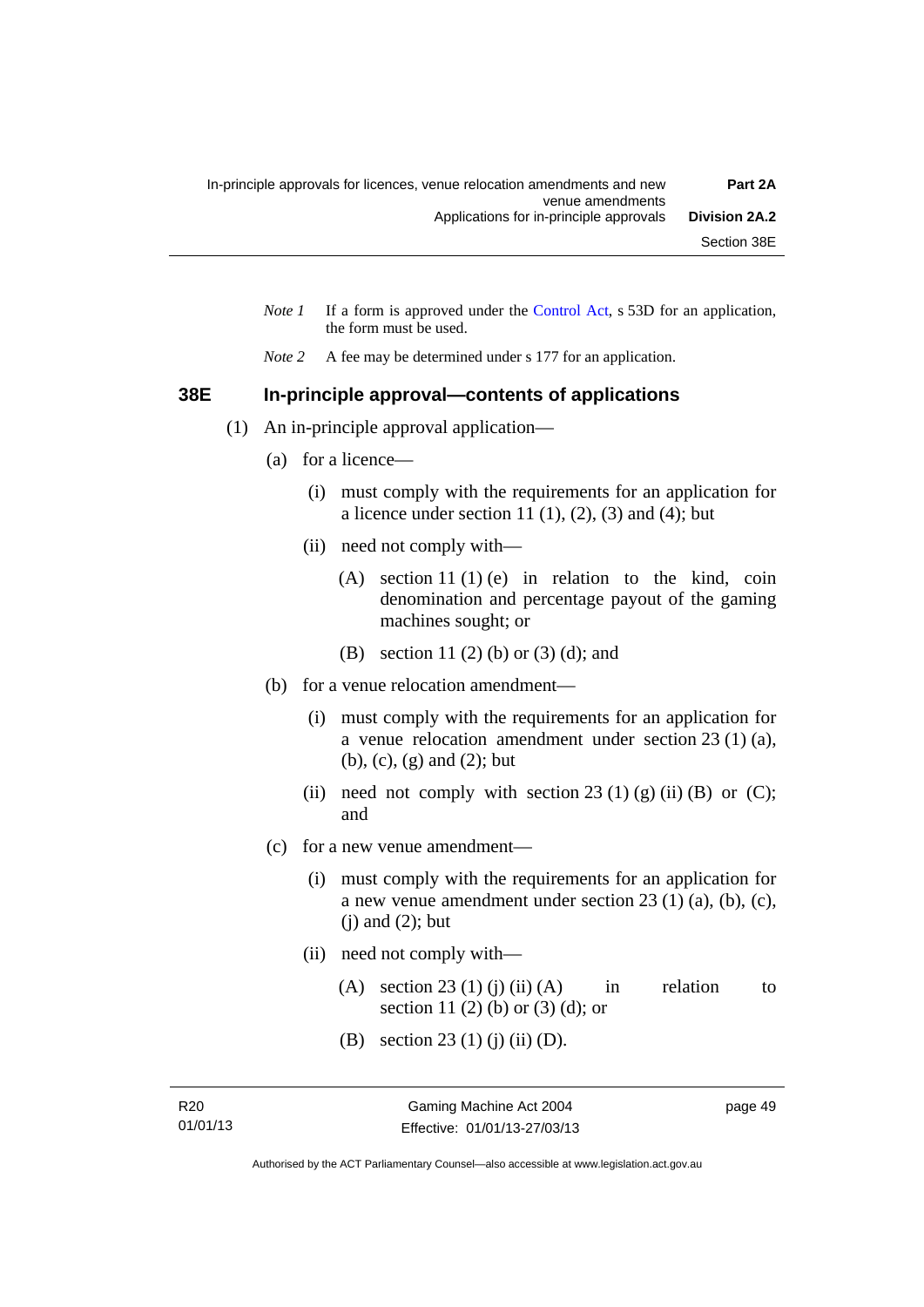| Part 2A       | In-principle approvals for licences, venue relocation amendments and new<br>venue amendments |
|---------------|----------------------------------------------------------------------------------------------|
| Division 2A.3 | Issue of in-principle approvals                                                              |
| Section 38F   |                                                                                              |

 (2) The commission need not decide the application if the application is not in accordance with this section.

## **Division 2A.3 Issue of in-principle approvals**

#### **38F In-principle approval decision—licence**

- (1) This section applies if the commission receives an application for an in-principle approval for a licence under section 38D (1) (In-principle approval—applications).
- (2) The commission must issue the in-principle approval if—
	- (a) satisfied that, were the application an application for a licence, the commission would issue the licence under section 12 (Issue of licences); and
	- (b) there are enough reservable gaming machines for the approval.

#### **Example—enough machines to reserve number needed**

A is issued an in-principle approval for 100 gaming machines at block 10, section 403, Bonner. There are now no gaming machines left in the pool. B applies for an in-principle approval for 80 gaming machines at the same address. The commission may issue the approval to B because 100 machines have already been reserved for that address under A's approval. (Later, whoever gets their approval converted into a licence first will actually get authority to install the gaming machines.)

- *Note* An example is part of the Act, is not exhaustive and may extend, but does not limit, the meaning of the provision in which it appears (see [Legislation Act,](http://www.legislation.act.gov.au/a/2001-14) s 126 and s 132).
- (3) In making a decision under subsection (2) (a), the commission must disregard—
	- (a) section  $12(2)(a)$  in relation to section  $20(2)(a)$  (ii) and section 21 $(1)$  $(c)$ ; and
		- *Note* Under s 20 (2) (a) (ii) and s 21 (1) (c), a person may only be an *eligible person* if the person holds a general licence or on licence.
	- (b) section 12 (2) (b); and

R20 01/01/13

Authorised by the ACT Parliamentary Counsel—also accessible at www.legislation.act.gov.au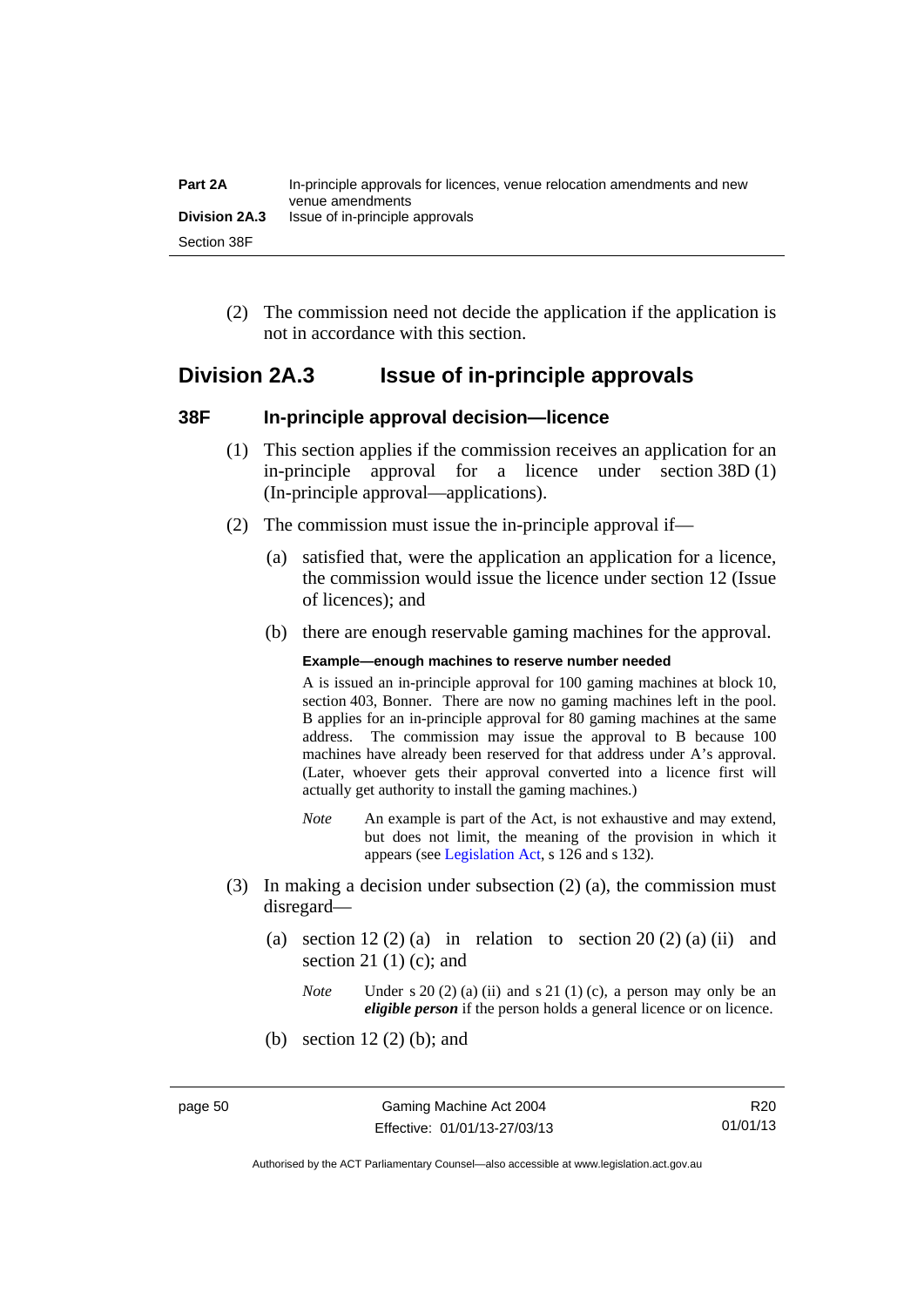(c) section  $12(5)$  (a) and (b).

- (4) However, if there are some, but not enough, reservable gaming machines for the approval, and the commission is satisfied under subsection  $(2)$  (a), the commission may issue the in-principle approval in relation to a smaller number of machines.
	- *Note* An approval-holder may later apply for an amendment of the in-principle approval to increase the number of machines reserved under the approval under s 38M.
- (5) In this section:

*reservable gaming machine*, for an in-principle approval, means a gaming machine that is—

- (a) in the pool of available gaming machines; or
	- *Note Pool of available gaming machines*—see s 36A.
- (b) reserved under another in-principle approval for the same address.

#### **38G In-principle approval decision—licence—no reservable gaming machines**

- (1) This section applies to an application for an in-principle approval for a licence if—
	- (a) there are no reservable gaming machines for the approval; and
	- (b) the commission would otherwise have issued an in-principle approval for a licence to the applicant under section 38F.
- (2) The commission must—
	- (a) tell the applicant that there are no reservable gaming machines for the approval; and
	- (b) give the applicant a certificate (a *certificate of suitability*) stating that the commission would otherwise have issued an in-principle approval for the licence to the applicant and that

page 51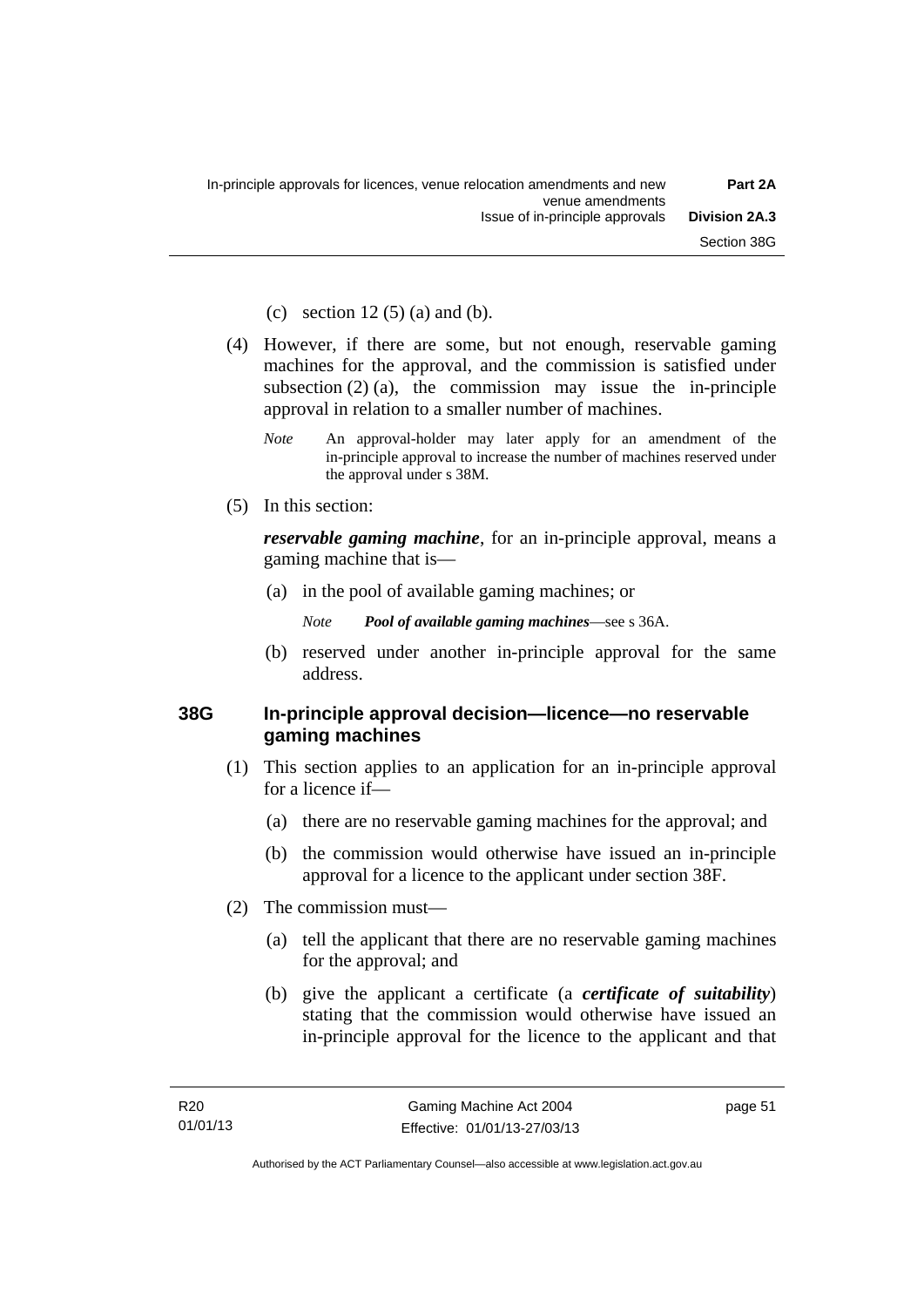the number of machines to be reserved for the in-principle approval will be decided when—

- (i) there are reservable gaming machines for the approval; or
- (ii) the commission is considering the transfer of an in-principle approval or licence to the applicant under—
	- (A) section 38P (In-principle approval—transfer decision); or
	- (B) section 32 (Transfer of licence).
- (3) In this section:

*reservable gaming machine*, for an in-principle approval—see section 38F (5).

#### **38H In-principle approval decision—venue relocation amendment**

- (1) This section applies if the commission receives an application for an in-principle approval for a venue relocation amendment under section 38D (2) (In-principle approval—applications).
- (2) The commission must issue the in-principle approval if satisfied that, were the application an application for a venue relocation amendment, the commission would make the amendment under section 26A (Licence amendment decision—venue relocation amendment).
- (3) In making a decision under subsection (2), the commission must disregard section 26A (2) (a) and (d).

#### **38I In-principle approval decision—new venue amendment**

(1) This section applies if the commission receives an application for an in-principle approval for a new venue amendment under section 38D (3) (In-principle approval—applications).

Authorised by the ACT Parliamentary Counsel—also accessible at www.legislation.act.gov.au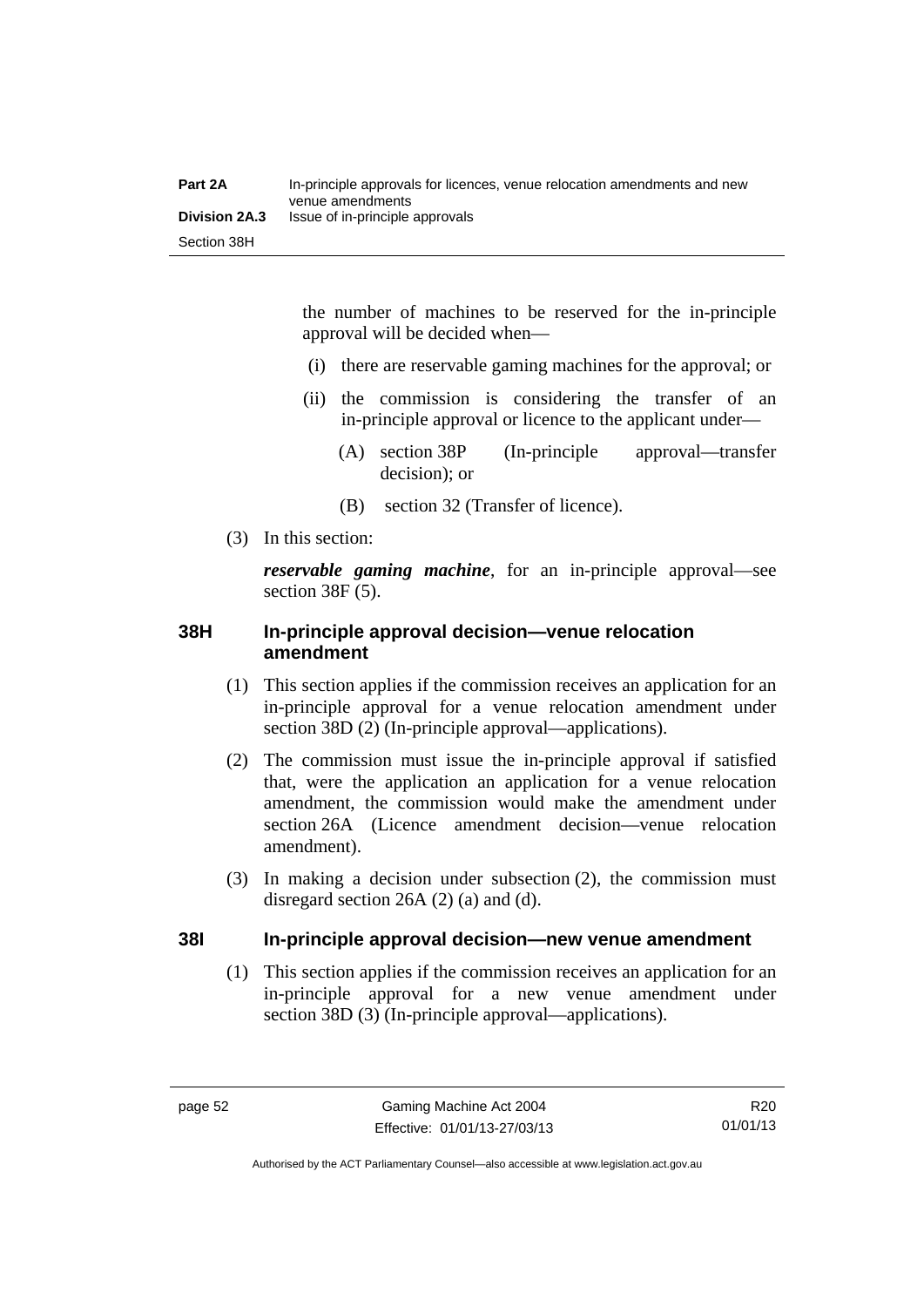- (2) The commission must issue the in-principle approval if satisfied that, were the application an application for a new venue amendment, the commission would make the amendment and issue the new licence under section 26D (Licence amendment decision new venue amendment).
- (3) In making a decision under subsection (2), the commission must disregard section 26D  $(2)$  (a) and  $(d)$  and  $(6)$  (b) and  $(c)$ .

## **38J In-principle approval—form**

- (1) An in-principle approval must—
	- (a) be in writing; and
	- (b) state—
		- (i) the name of the approval-holder; and
		- (ii) the address, and block and section number, to which the in-principle approval applies; and
		- (iii) the number and class of gaming machines reserved under the in-principle approval.
- (2) A regulation may prescribe other requirements about the form of an in-principle approval.
- (3) An in-principle approval may include anything else the commission considers relevant.

## **38K In-principle approval—conditions**

- (1) An in-principle approval is subject to the condition that the approval-holder must take reasonable steps, during the term of the approval, to acquire an interest in the land, or premises, at the address to which the in-principle approval applies.
- (2) An in-principle approval is also subject to any other condition—
	- (a) prescribed by regulation; or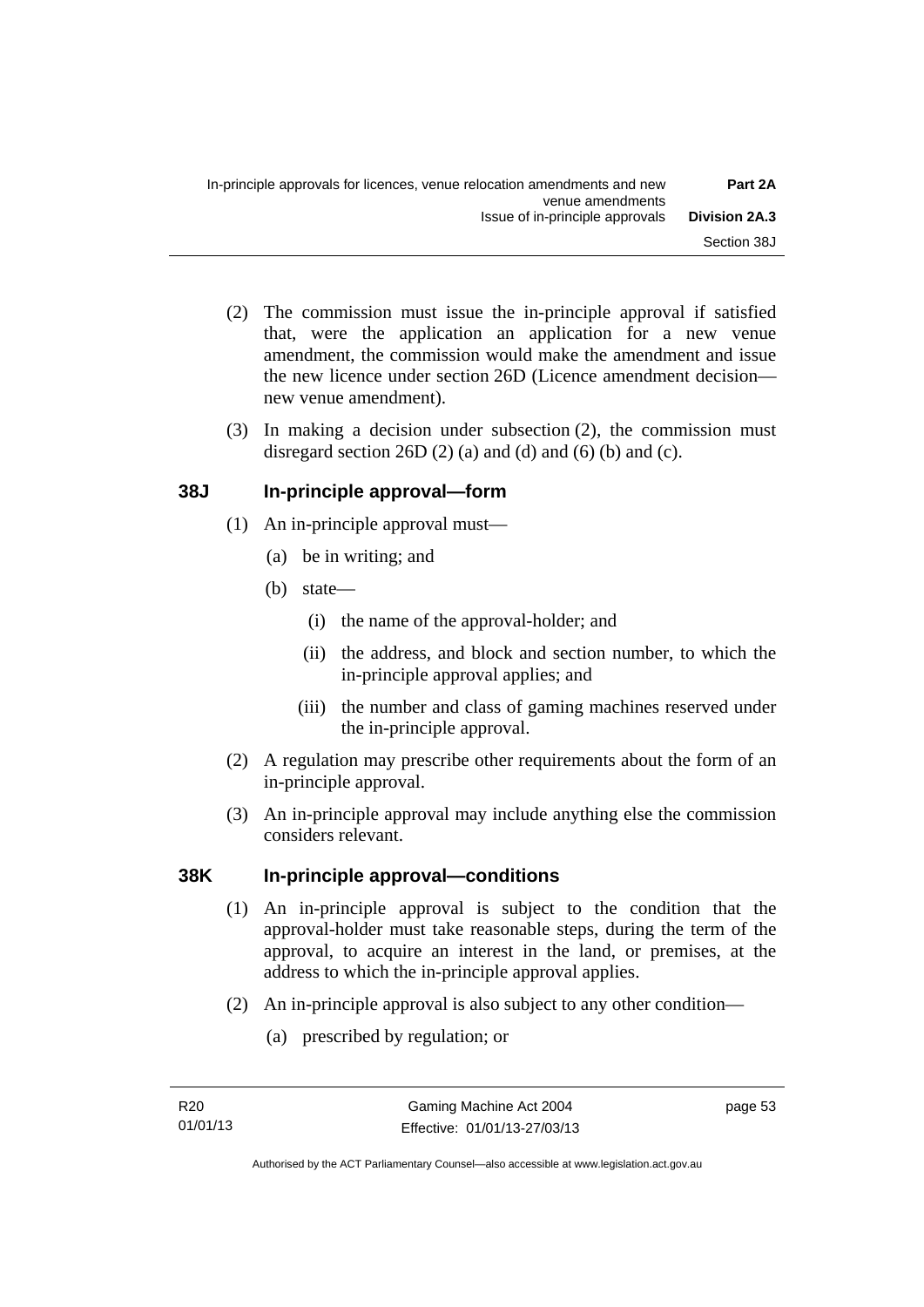(b) imposed by the commission when the in-principle approval is issued, extended or amended.

#### **38L In-principle approval—term**

- (1) An in-principle approval comes into force on the day when it is issued.
- (2) An in-principle approval expires 3 years after the day when it is issued.

# **Division 2A.4 Amendment, transfer, extension and surrender of in-principle approvals**

#### **38M In-principle approval—amendment**

- (1) An approval-holder may apply to the commission for an amendment only to—
	- (a) increase or decrease the number of gaming machines reserved under the in-principle approval; or
	- (b) remove or change a condition on the in-principle approval.
	- *Note 1* If a form is approved under the [Control Act](http://www.legislation.act.gov.au/a/1999-46), s 53D for an application, the form must be used.
	- *Note* 2 A fee may be determined under s 177 for an application.
- (2) The application must—
	- (a) be in writing signed by the approval-holder; and
	- (b) set out the proposed amendment of the licence; and
	- (c) explain why the approval-holder is seeking the amendment; and
	- (d) for an application under subsection (1) (a) to increase the number of machines—be accompanied by a social impact assessment.

R20 01/01/13

Authorised by the ACT Parliamentary Counsel—also accessible at www.legislation.act.gov.au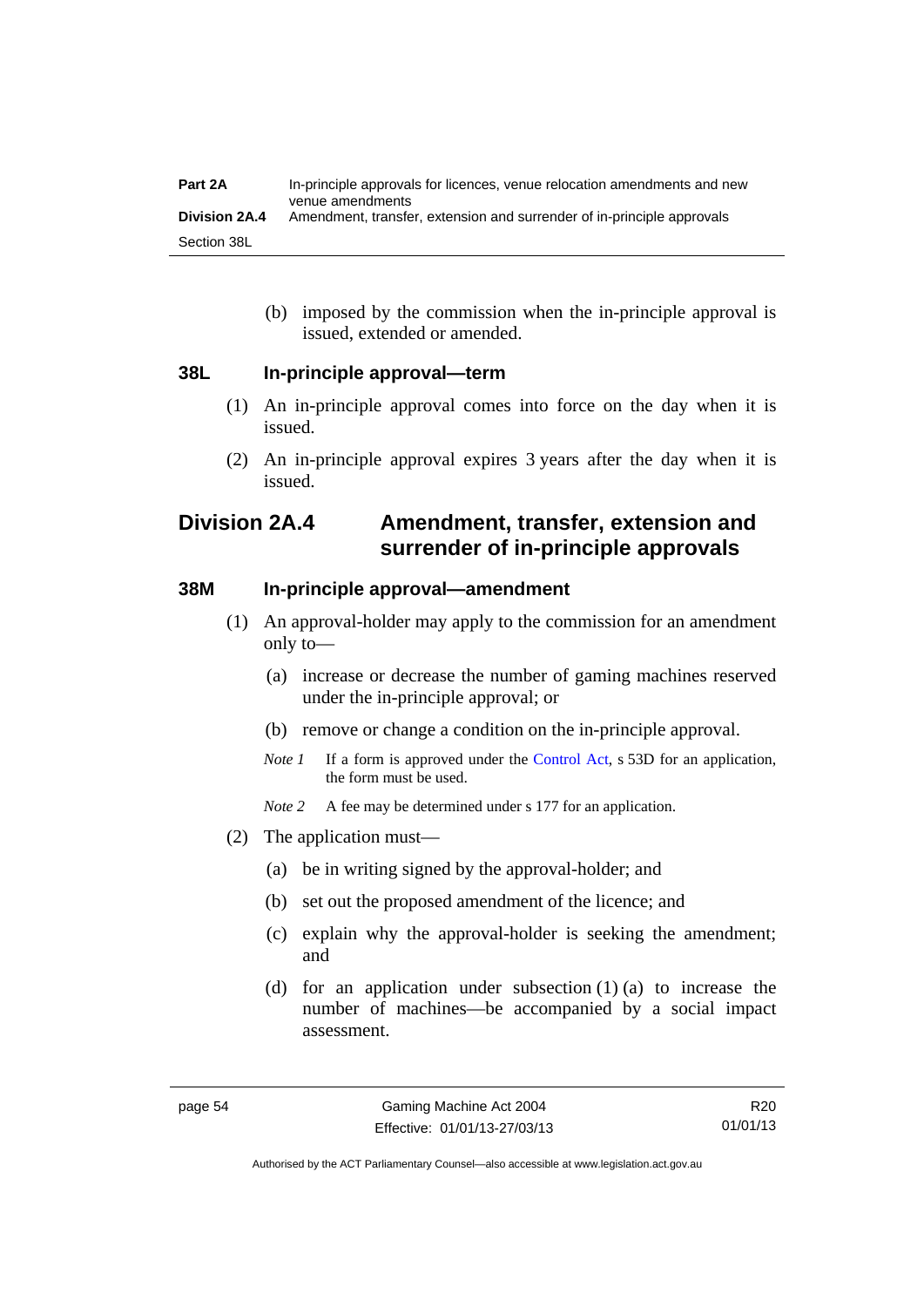- (3) A regulation may require an application to—
	- (a) include stated information; or
	- (b) be accompanied by stated documents.
- (4) The commission need not decide the amendment application if the application is not in accordance with this section.

#### **38N In-principle approval—amendment decision**

- (1) This section applies if the commission receives an application to amend an in-principle approval under section 38M.
- (2) The commission must amend the in-principle approval in accordance with the application if satisfied that the commission would issue the in-principle approval, as proposed to be amended, under—
	- (a) for an amendment of an in-principle approval for a licence section 38F (In-principle approval decision—licence); or
	- (b) for an amendment of an in-principle approval for a venue relocation amendment—section 38H (In-principle approval decision—venue relocation amendment); or
	- (c) for an amendment of an in-principle approval for a new venue amendment—section 38I (In-principle approval decision—new venue amendment).

## **38O In-principle approval—application to transfer**

- (1) An approval-holder may apply to the commission to transfer the in-principle approval to someone else (the *proposed new approval-holder*).
- (2) The application must—
	- (a) be in writing signed by both the approval-holder and the proposed new approval-holder; and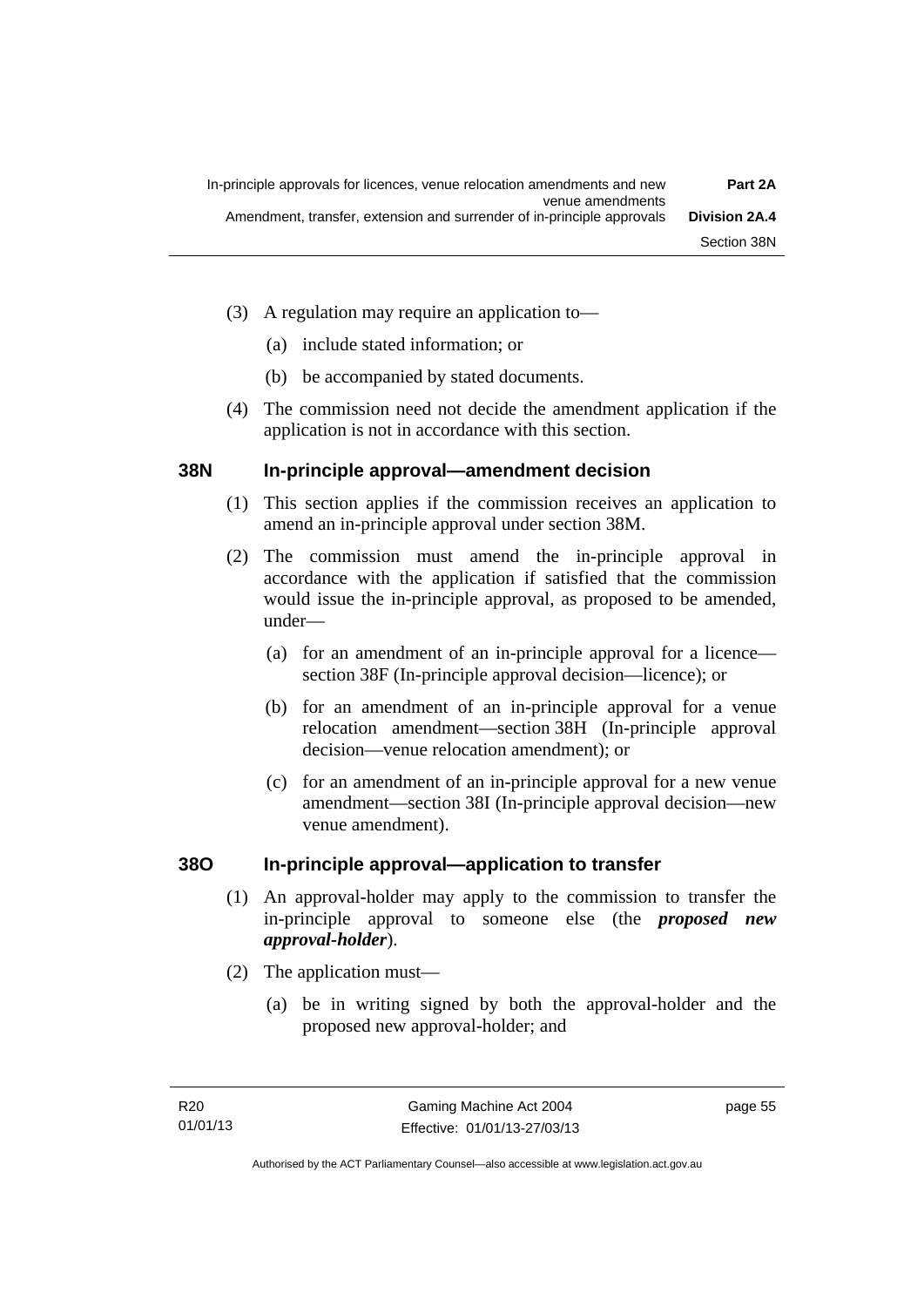- (b) state the full name and address of—
	- (i) if the proposed new approval-holder is an individual—the proposed new approval-holder; and
	- (ii) if the proposed new approval-holder is a corporation each executive officer of the corporation.
- (3) A regulation may require an application to—
	- (a) include stated information; or
	- (b) be accompanied by stated documents.
- (4) The commission need not decide the application if the application is not in accordance with this section.
	- *Note 1* If a form is approved under the [Control Act](http://www.legislation.act.gov.au/a/1999-46), s 53D for an application, the form must be used.
	- *Note* 2 A fee may be determined under s 177 for an application.

#### **38P In-principle approval—transfer decision**

- (1) This section applies if the commission receives an application to transfer an in-principle approval under section 38O.
- (2) The commission must transfer the in-principle approval to the proposed new approval-holder if satisfied that, were the application an application for a licence by the proposed new approval-holder, the commission would issue the licence under section 12 (Issue of licences).
- (3) In making a decision under subsection (2), the commission must disregard section 12 (2) (b) and (5) (a) and (b).

#### **38Q In-principle approval—application for extension**

- (1) An approval-holder may apply to the commission to extend the term of an in-principle approval.
- (2) The application must—

Authorised by the ACT Parliamentary Counsel—also accessible at www.legislation.act.gov.au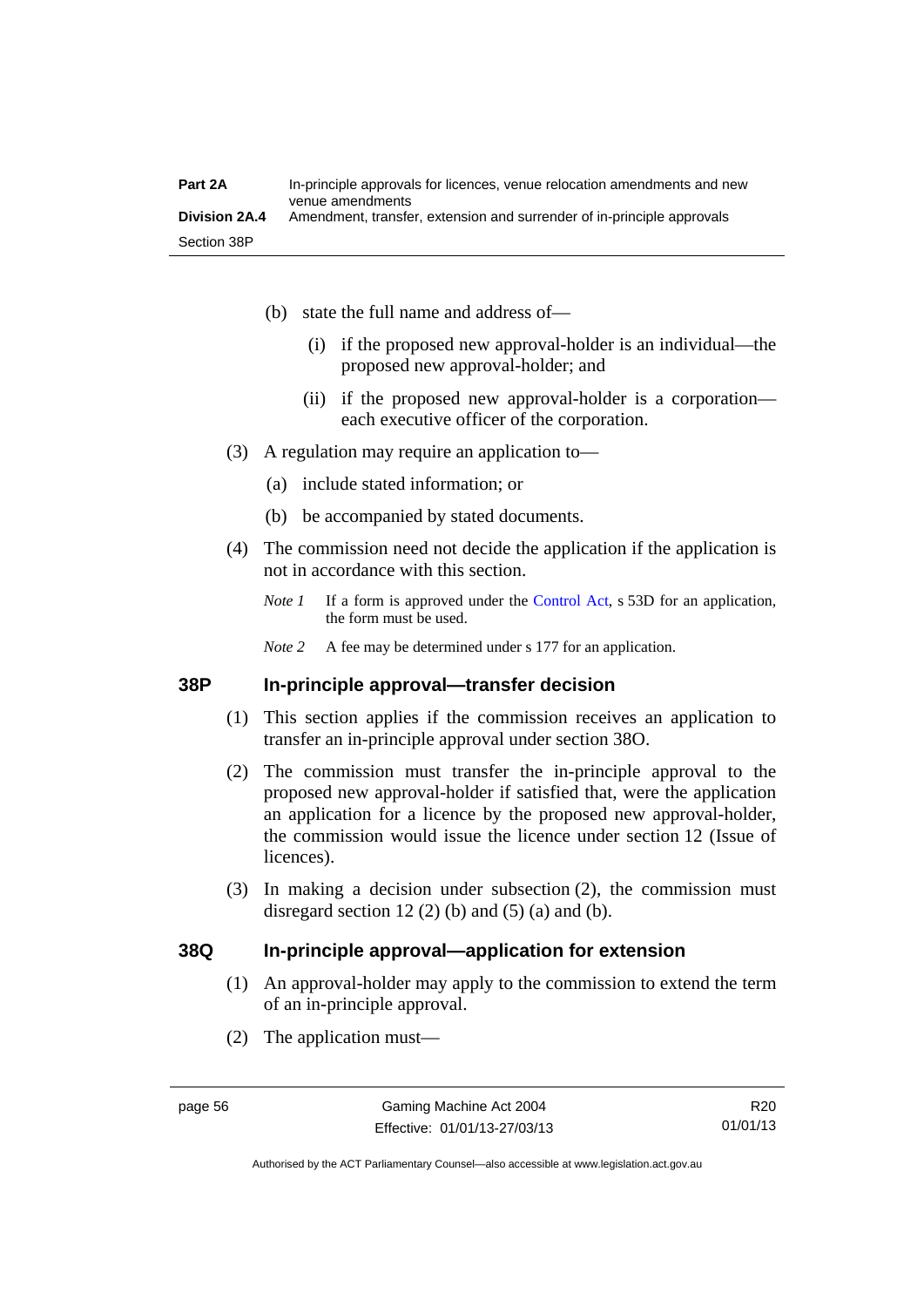- (a) be in writing signed by the approval-holder; and
- (b) explain why the approval-holder is seeking the extension.
- *Note 1* If a form is approved under the [Control Act](http://www.legislation.act.gov.au/a/1999-46), s 53D for an application, the form must be used.
- *Note 2* A fee may be determined under s 177 for an application.
- (3) If an approval-holder applies to extend an in-principle approval under this section, the in-principle approval remains in force until the application is decided.

#### **38R In-principle approval—extension decision**

- (1) This section applies if the commission receives an application for extension of an in-principle approval under section 38Q.
- (2) The commission must extend the in-principle approval for a period not longer than 12 months if satisfied that the extension is needed for a good reason.

#### **38S In-principle approval—surrender**

An approval-holder may surrender the in-principle approval by giving written notice of the surrender to the commission.

# **Division 2A.5 Conversion of in-principle approvals**

## **38T Conversion of in-principle approval to licence or amendment—application**

- (1) An approval-holder may apply to the commission to have—
	- (a) an in-principle approval for a licence converted into a licence; or
	- (b) an in-principle approval for a venue relocation amendment converted into a venue relocation amendment; or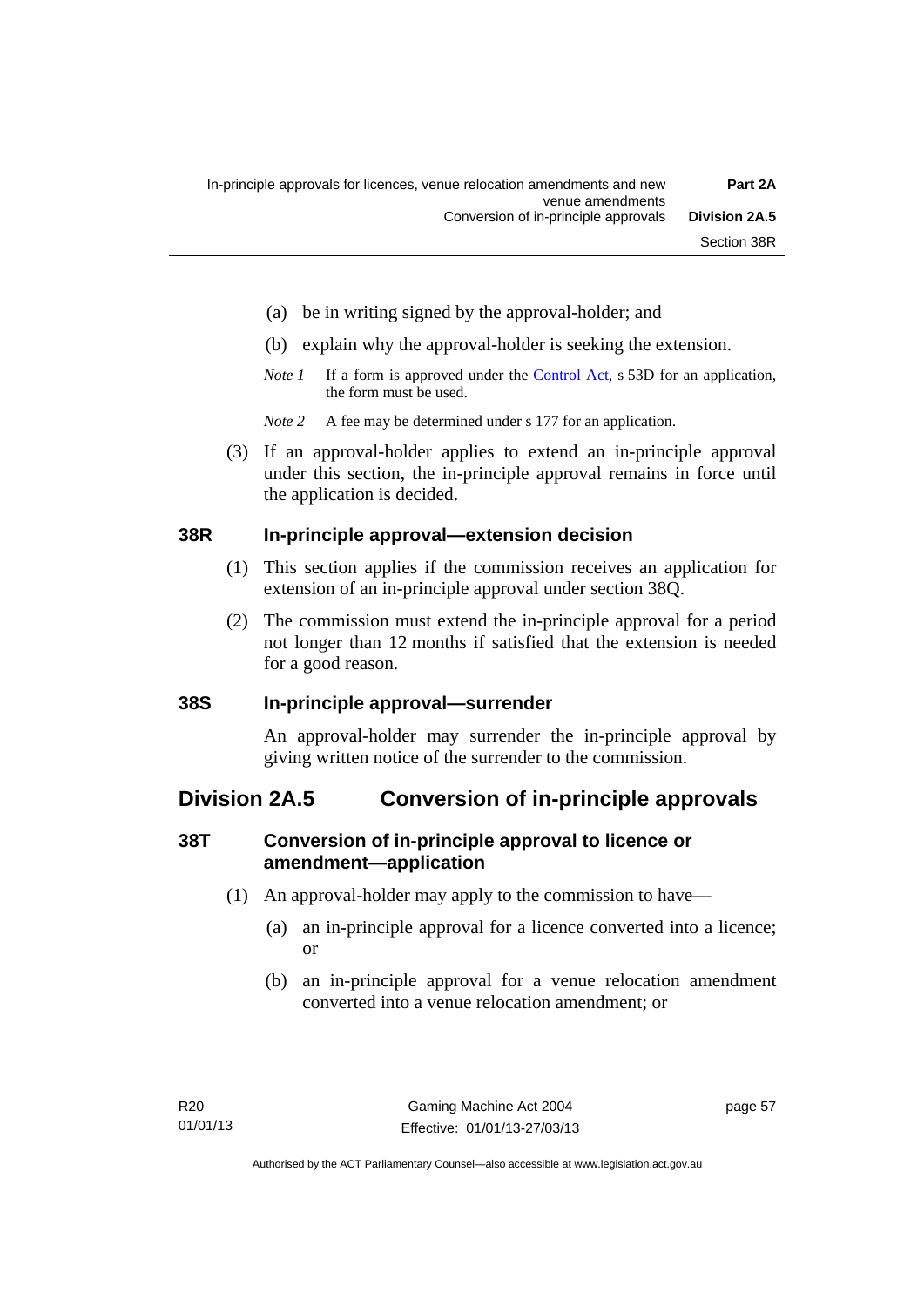| Part 2A              | In-principle approvals for licences, venue relocation amendments and new<br>venue amendments |
|----------------------|----------------------------------------------------------------------------------------------|
| <b>Division 2A.5</b> | Conversion of in-principle approvals                                                         |
| Section 38T          |                                                                                              |

- (c) an in-principle approval for a new venue amendment converted into a new venue amendment.
- (2) The application must—
	- (a) be in writing signed by the applicant; and
	- (b) be accompanied by evidence that the approval-holder has acquired an interest in the land, or premises, at the address to which the in-principle approval applies; and
	- (c) for a licence—
		- (i) comply with the requirements for an application for a licence under section 11 $(2)$  $(b)$  and  $(3)$  $(d)$ ; and
		- (ii) state the following information for each reserved gaming machine sought under the application:
			- (A) the kind of machine;
			- (B) the machine's basic stake denomination;
			- (C) the percentage payout for the machine; and
	- (d) for a venue relocation amendment—comply with the requirements for an application for a venue relocation amendment under section 23 (1) (g) (ii) (B) and (C); and
	- (e) for a new venue amendment—comply with the requirements for an application for a new venue amendment under—
		- (i) section 23 (1) (j) (ii) (A) in relation to section 11 (2) (b); and
		- (ii) section 23 (1) (j) (ii) (D).
- (3) A regulation may require an application to—
	- (a) include stated information; or
	- (b) be accompanied by stated documents.

R20 01/01/13

Authorised by the ACT Parliamentary Counsel—also accessible at www.legislation.act.gov.au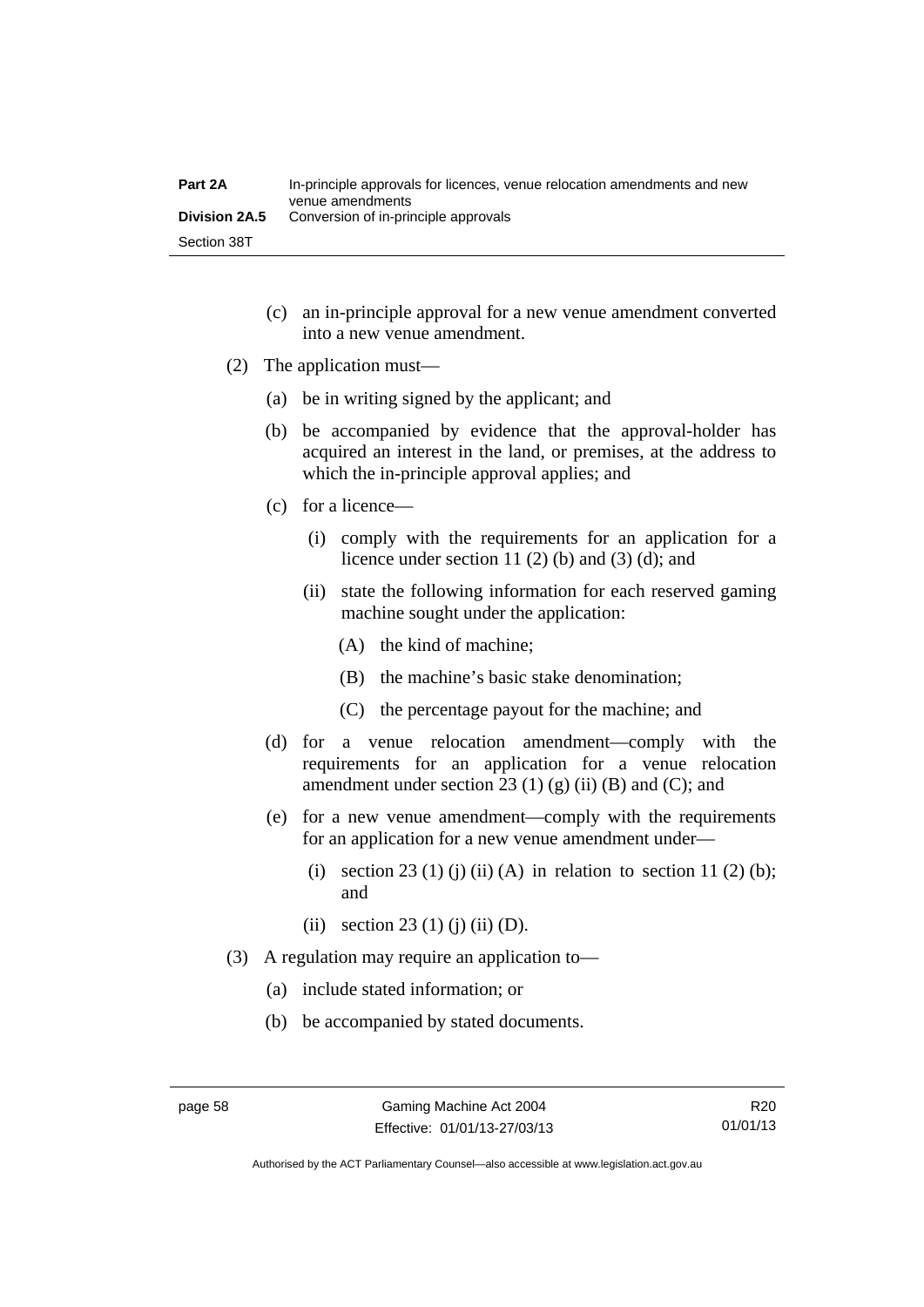- (4) The commission need not decide the application if the application is not in accordance with this section.
	- *Note 1* If a form is approved under the [Control Act](http://www.legislation.act.gov.au/a/1999-46), s 53D for an application, the form must be used.
	- *Note* 2 A fee may be determined under s 177 for an application.

#### **38U Conversion of in-principle approval to licence—decision**

- (1) This section applies if the commission receives an application for conversion of an in-principle approval for a licence into a licence under section 38T.
- (2) The commission must convert the in-principle approval into a licence if satisfied that—
	- (a) the approval-holder has acquired an interest in the land, or premises, at the address to which the in-principle approval applies; and
	- (b) the size and layout of both the premises proposed to be licensed and the proposed gaming area are suitable for the operation of the gaming machines to be authorised under the licence; and
	- (c) if the approval-holder is a club—a majority of the voting members of the club who voted in a ballot conducted under the regulation voted for the club having gaming machines; and
	- (d) were the application an application for a licence under section 11, the commission would issue the licence under section 12 (Issue of licences).
- (3) If an in-principle approval is converted into a licence under this section, the commission must issue a licence to the applicant in the same terms, and subject to the same conditions, as the in-principle approval.
- (4) However, if the commission is not satisfied under subsection (2) (b) in relation to the kind, basic stake denomination or percentage

page 59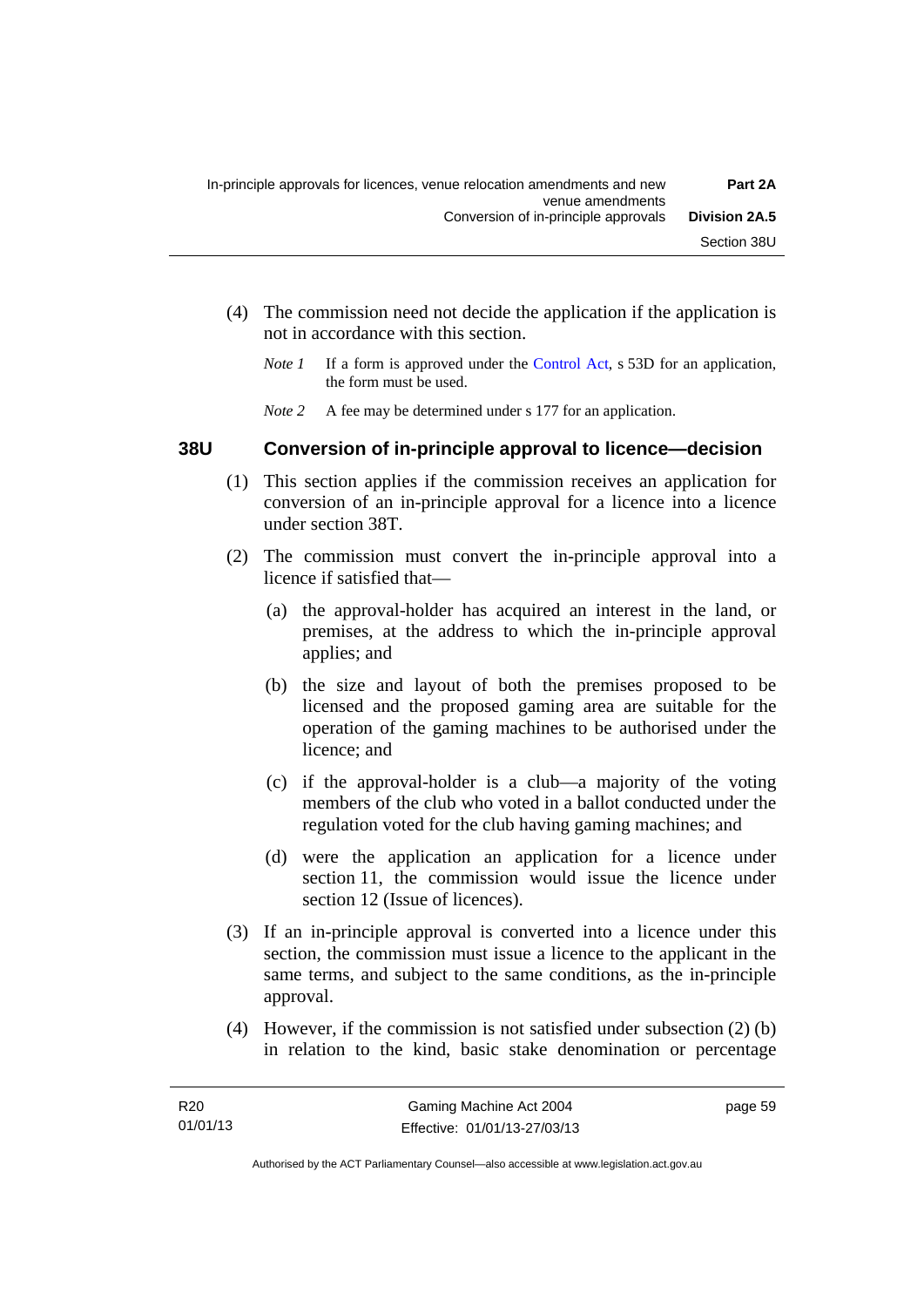payout of a machine stated in the application, but would be satisfied in relation to a different kind, basic stake denomination or percentage payout, the commission may convert the approval into a licence authorising a different kind, basic stake denomination or percentage payout for the machine.

#### **38V Conversion of in-principle approval into venue relocation amendment—decision**

- (1) This section applies if the commission receives an application for conversion of an in-principle approval for a venue relocation amendment into a venue relocation amendment under section 38T.
- (2) The commission must convert the in-principle approval into the amendment if satisfied that—
	- (a) the approval-holder has acquired an interest in the land, or premises, at the address to which the in-principle approval applies; and
	- (b) the size and layout of both the new venue and the proposed gaming area are suitable for the operation of the gaming machines to be authorised under the licence; and
	- (c) if the approval-holder is a club—a majority of the voting members of the club who voted in a ballot conducted under the regulation voted for the club relocating to the new venue; and
	- (d) were the application an application for a venue relocation amendment under section 22 (1) (d), the commission would make the amendment under section 26A (Licence amendment decision—venue relocation amendment).
- (3) If an in-principle approval is converted into a venue relocation amendment under this section, the commission must amend the licence in the way proposed in the in-principle approval.

Authorised by the ACT Parliamentary Counsel—also accessible at www.legislation.act.gov.au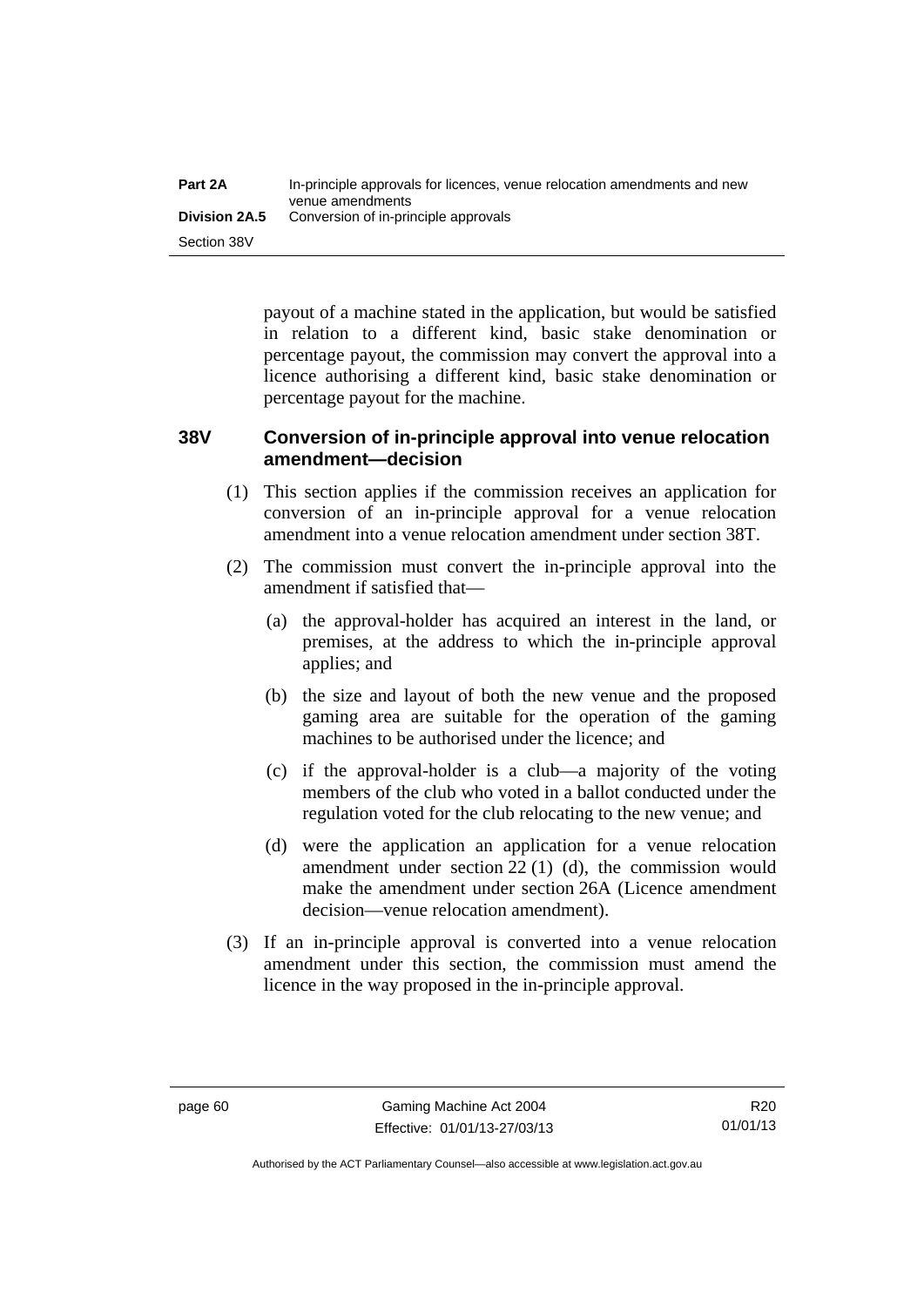#### **38W Conversion of in-principle approval into new venue amendment—decision**

- (1) This section applies if the commission receives an application for conversion of an in-principle approval for a new venue amendment into a new venue amendment under section 38T.
- (2) The commission must convert the in-principle approval into the amendment if satisfied that—
	- (a) the approval-holder has acquired an interest in the land, or premises, at the address to which the in-principle approval applies; and
	- (b) the size and layout of both the new venue and the proposed gaming area are suitable for the operation of the gaming machines to be authorised under the licence; and
	- (c) a majority of the voting members of the club who voted in a ballot conducted under the regulation voted for the club having the proposed number of gaming machines at the new venue; and
	- (d) were the application an application for a new venue amendment, the commission would make the amendment and issue the new licence under section 26D (Licence amendment decision—new venue amendment).
- (3) If an in-principle approval is converted into a new venue amendment under this section, the commission must—
	- (a) amend the licence in the way proposed in the in-principle approval; and
	- (b) issue a licence to the applicant in the same terms, and subject to the same conditions, as the in-principle approval.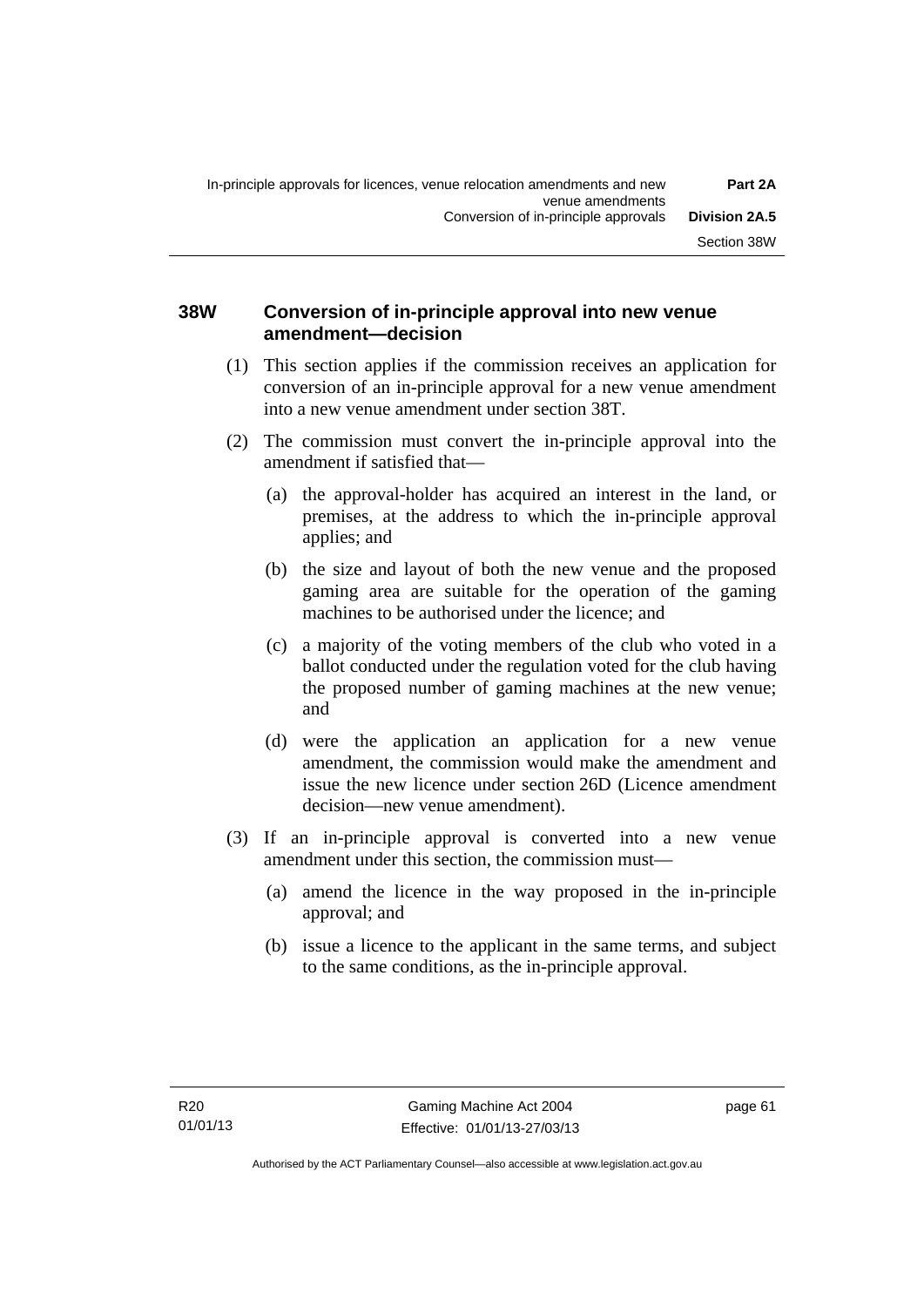| Part 2A              | In-principle approvals for licences, venue relocation amendments and new<br>venue amendments |
|----------------------|----------------------------------------------------------------------------------------------|
| <b>Division 2A.5</b> | Conversion of in-principle approvals                                                         |
| Section 38X          |                                                                                              |

## **38X Conversion—other in-principle approvals for the land or premises expire**

- (1) This section applies if the commission converts an in-principle approval under section 38T, section 38U or section 38V.
- (2) All other in-principle approvals in relation to the land, or premises, to which the in-principle approval applied, expire.
- (3) The commission must tell each approval-holder whose in-principle approval expires under subsection (2) that their in-principle approval has expired.

page 62 Gaming Machine Act 2004 Effective: 01/01/13-27/03/13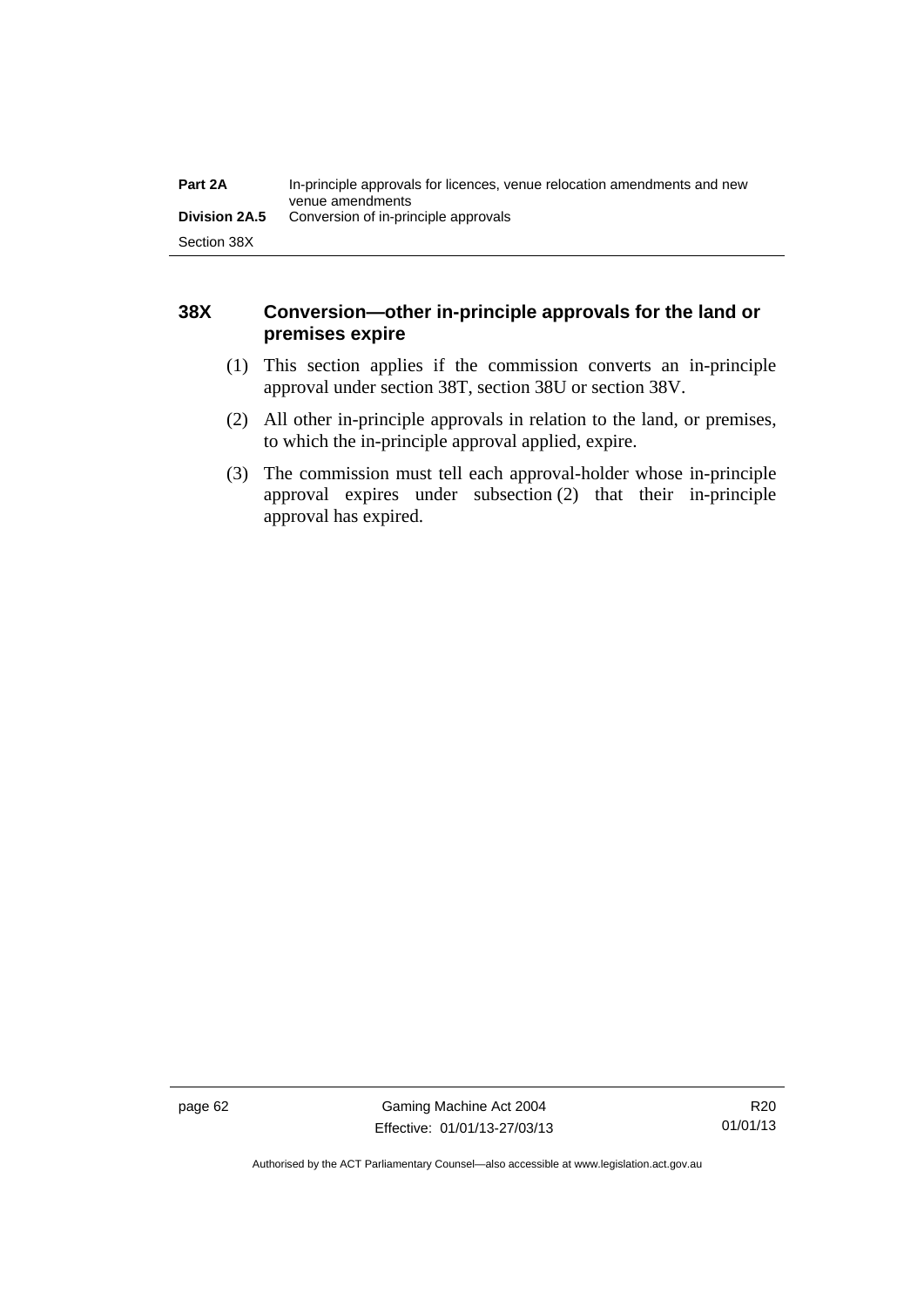# **Part 3 Conditions on licences**

## **Division 3.1 Compliance with licence conditions**

#### **39 Failure to comply with conditions of licence**

- (1) A licensee commits an offence if—
	- (a) the licensee's licence is subject to a condition; and
	- (b) the licensee fails to comply with a requirement of the condition.

Maximum penalty: 100 penalty units.

- (2) An offence against this section is a strict liability offence.
	- *Note* Licence conditions are imposed by the commission and by other parts of the Act, as well as by this part.

# **Division 3.2 General licence conditions**

#### **39A Compliance with requirements for issue of licence**

It is a condition of a licence that the licensee—

- (a) continually meets each requirement for the issue of a gaming machine licence; and
	- *Note* For the requirements for the issue of a gaming machine licence see s 12 and s 13.
- (b) continues not to do anything that would, if the licensee were applying for a gaming machine licence, cause the licensee to be refused the licence.
	- *Note* For the grounds for refusing to issue a gaming machine licence to an applicant that is a club—see s 14.

#### **40 Compliance with directions**

It is a condition of a licence that the licensee complies with a written direction given to the licensee by the commission.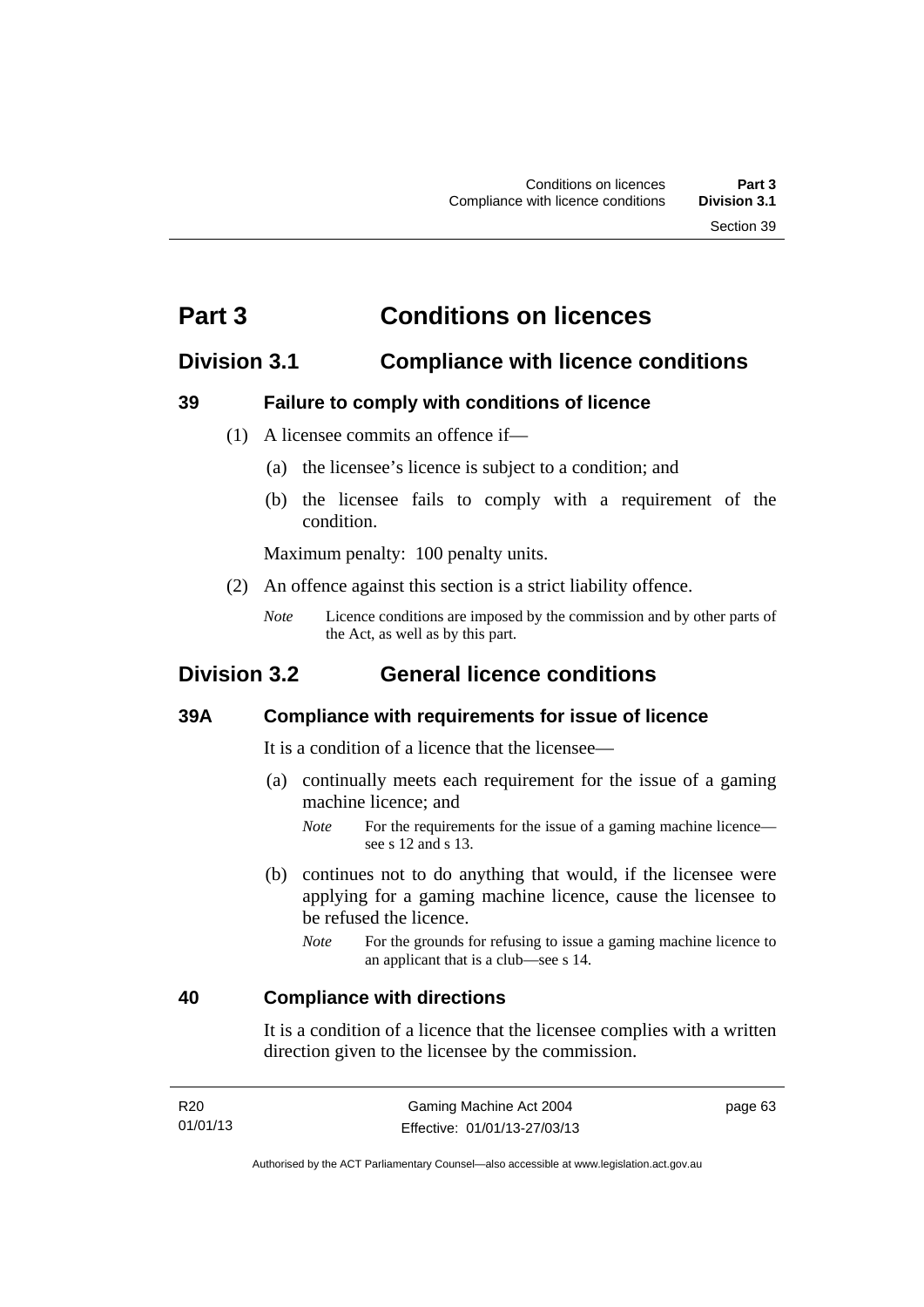## **41 Display of licence at licensed premises**

- (1) It is a condition of a licence that the licensee displays the licence, or a copy of the licence, at each entrance to each gaming area of the licensed premises.
- (2) However, the licensee need not display the schedule to the licence.
- (3) Subsection (1) does not apply if the licensee has given the licence to the commission under section 27 (which is about a request for return of licences for amendment) or section 33 (1) (which is about obligations on licensee on transfer).
- (4) Also, subsection (1) does not apply if—
	- (a) the licence has been lost, stolen or destroyed; and
	- (b) the licensee gave the commission prompt notice under section 38 (Issue of copy of licence) of the loss, theft or destruction; and
	- (c) if the commission required the licensee to give a statement under section 38—the licensee gave the statement as required.

#### **42 Licence schedule to be kept at premises**

It is a condition of a licence that the licensee keeps a copy of the schedule to the licence at the licensed premises.

#### **43 Rules and control procedures for operation of gaming machines and peripheral equipment**

It is a condition of a licence that the licensee must not operate a gaming machine or peripheral equipment on its licensed premises otherwise than in accordance with licensee's rules and control procedures.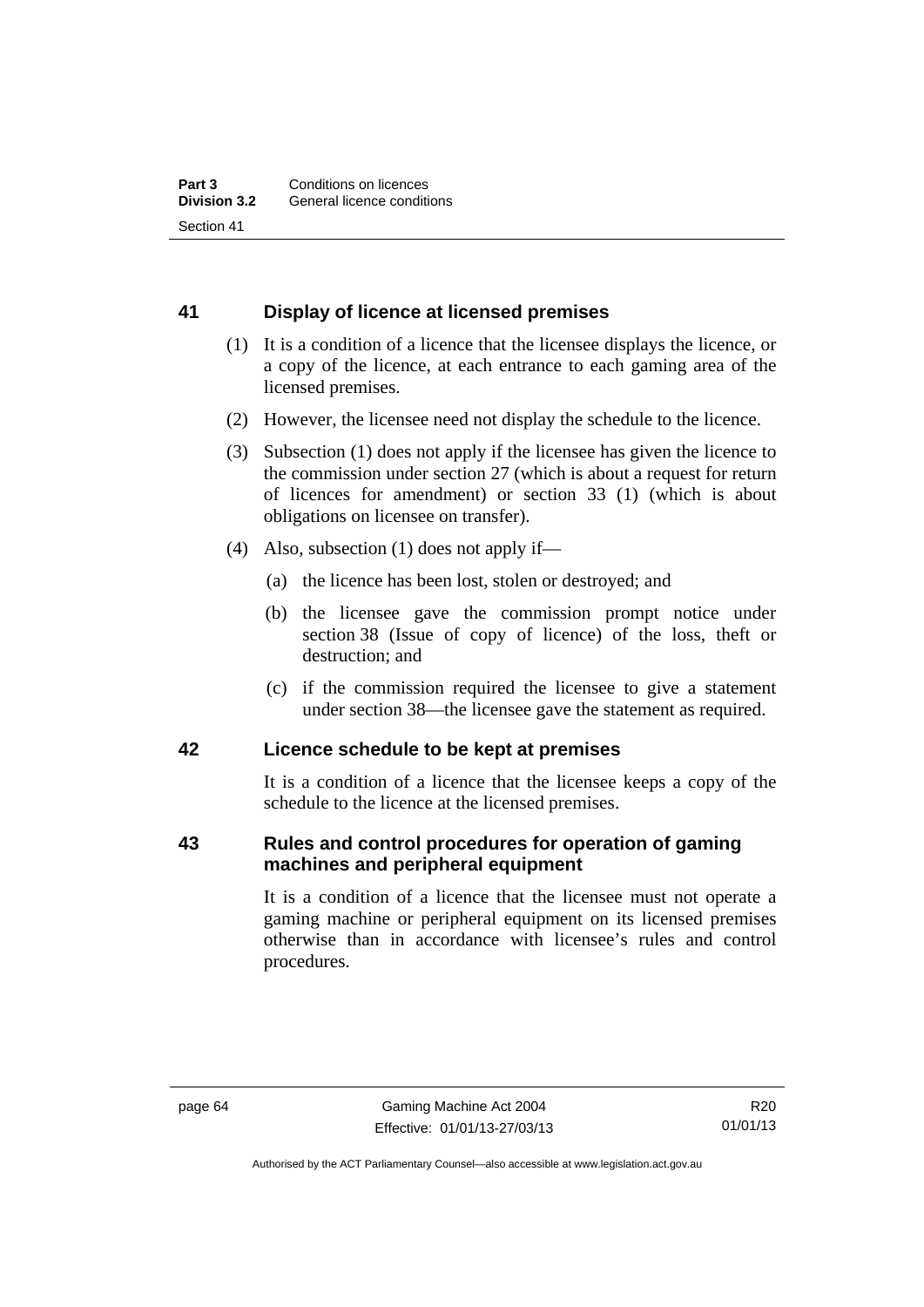#### **44 Installation in accordance with Act**

It is a condition of a licence that the licensee must not allow the installation of a gaming machine on the licensed premises otherwise than in accordance with this Act.

#### **45 Installation certificate**

- (1) This section applies if—
	- (a) a gaming machine is installed on licensed premises; and
	- (b) the commission gives the licensee a notice under section 124 for the gaming machine.
- (2) It is a condition of the licence that the licensee gives the commission written notice of the stated details for the gaming machine as soon as practicable, but not later than 3 days after the later of the following:
	- (a) the day the machine is installed;
	- (b) the day the commission gives the notice.

#### **46 Operation after installation**

- (1) This section applies if a gaming machine is operated on licensed premises.
- (2) It is a condition of the licence that the licensee not allow the gaming machine to be operated on the licensed premises unless the licensee has given the commission a notice under section 45 (2) for the machine.
- (3) However, subsection (2) does not prevent the operation of the gaming machine for maintenance.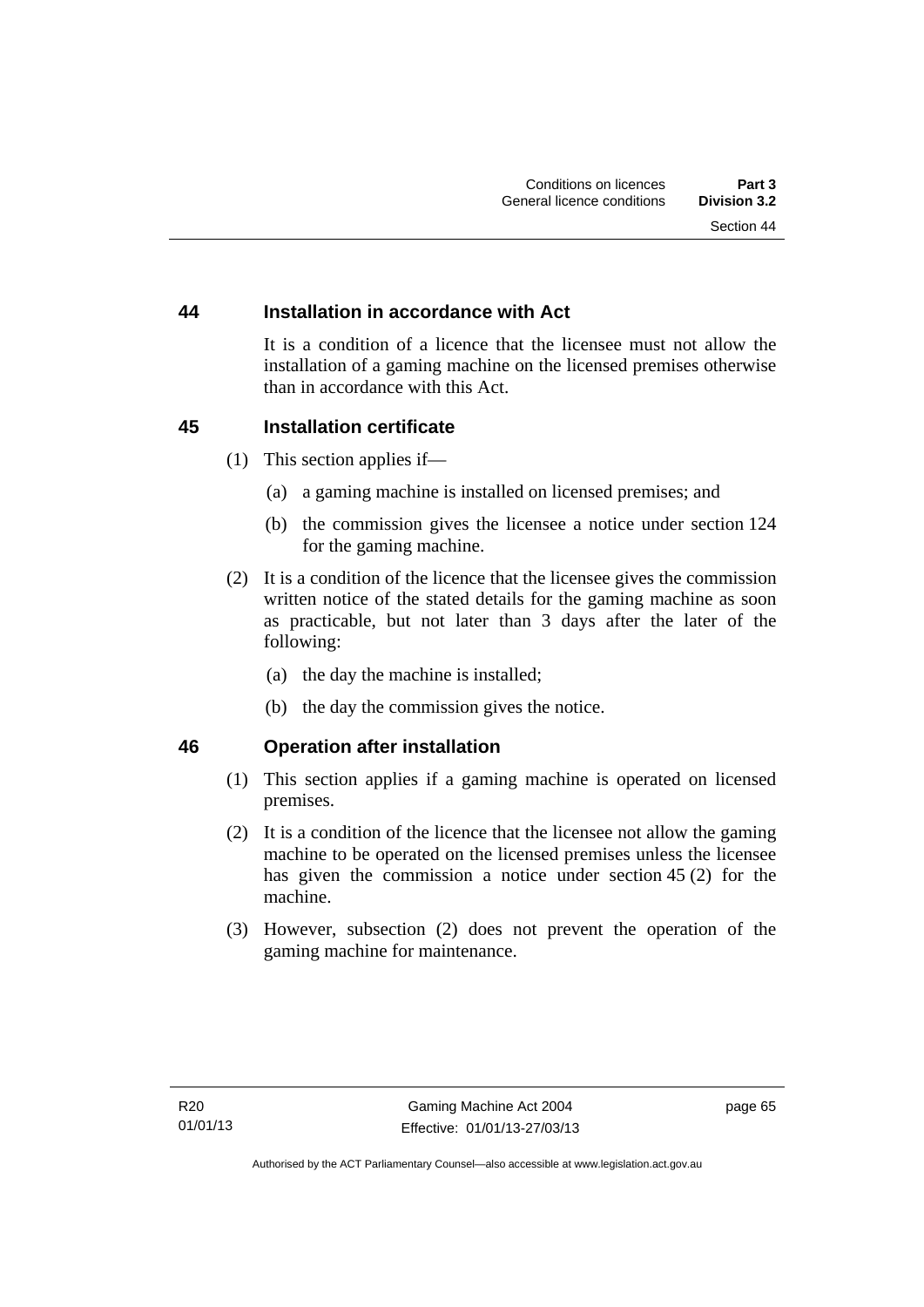#### **47 Operation subject to correct percentage payout**

- (1) It is a condition of a licence that the licensee not operate a gaming machine on the licensed premises if the percentage payout on a gaming machine on the licensed premises is not the percentage payout under the licence for the machine.
- (2) Subsection (1) does not prevent the operation of the gaming machine to correct the percentage payout.

#### **48 Percentage payout of gaming machines to be displayed**

It is a condition of a licence that each licensed gaming machine has the percentage payout under the licence for the gaming machine clearly displayed on the machine in a position approved by the commission under section 126.

#### **49 Maximum stake amount**

It is a condition of the licence that the licensee not operate a gaming machine with a stake amount that is more than the amount prescribed by regulation.

#### **50 Licensee to comply with relevant codes of practice**

It is a condition of a licence that the licensee comply with the relevant code of practice (if any) prescribed under the [Control Act.](http://www.legislation.act.gov.au/a/1999-46)

#### **51 Licensee to use gaming machines**

- (1) It is a condition of a licence that the licensee use the licensed gaming machines.
- (2) However, a licensee does not contravene the condition under subsection (1) if—
	- (a) the period for which the gaming machine is not used is 1 month or less; or

R20 01/01/13

Authorised by the ACT Parliamentary Counsel—also accessible at www.legislation.act.gov.au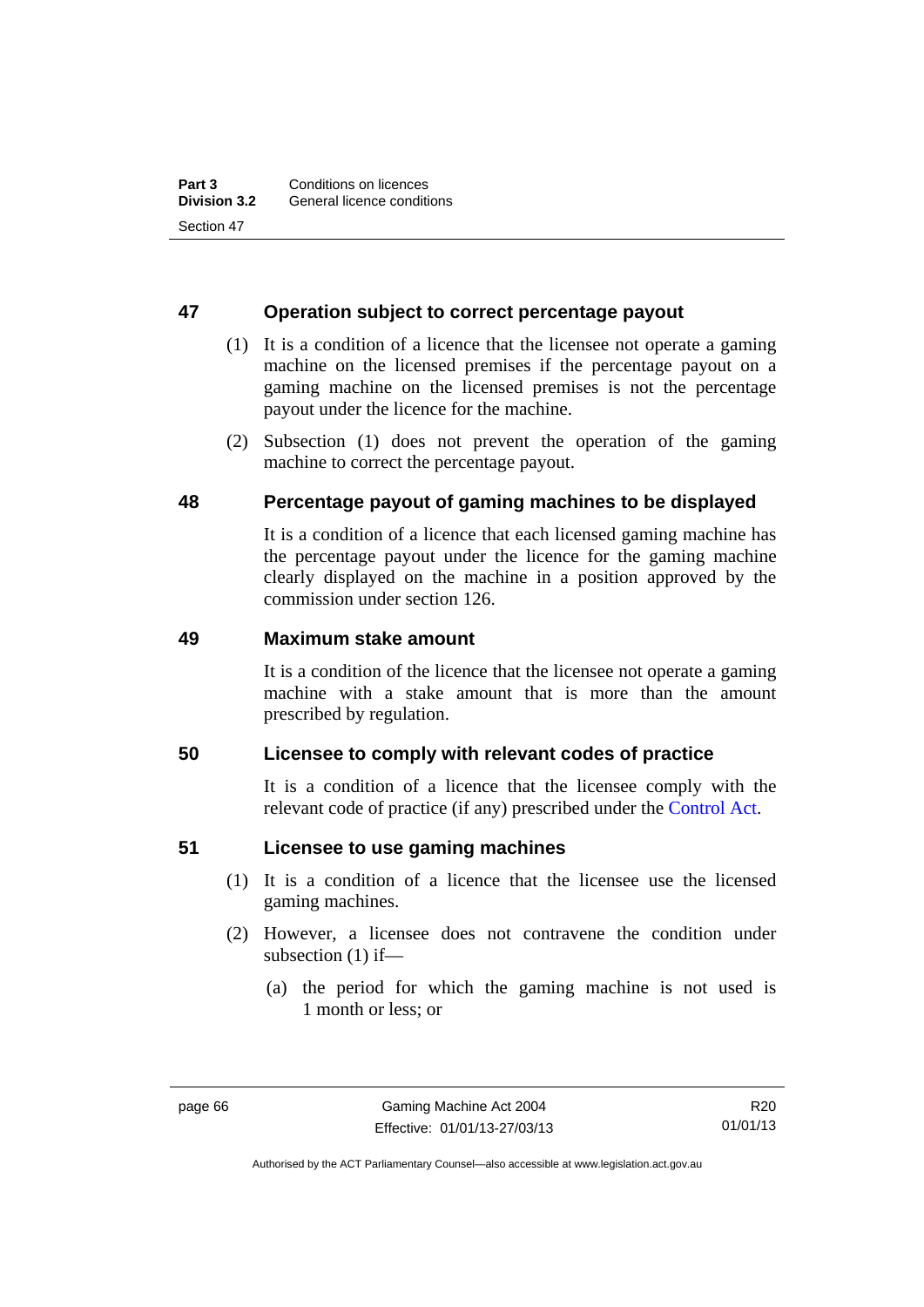- (b) the gaming machine is not used because it is broken or damaged and the licensee has taken, or is taking, all reasonable steps to make the machine operational again; or
- (c) the licensee has the commission's written approval for the gaming machine not to be used.

#### **Example**

the commission has granted a temporary storage amendment in relation to the gaming machine

- *Note* An example is part of the Act, is not exhaustive and may extend, but does not limit, the meaning of the provision in which it appears (see [Legislation Act,](http://www.legislation.act.gov.au/a/2001-14) s 126 and s 132).
- (3) On written application by the licensee, the commission may approve the non-use of a gaming machine for a stated period if satisfied that the gaming machine is not being used for a good reason.

## **52 Accounts relating to gaming machines**

It is a condition of a licence that the licensee must—

- (a) keep full and separate accounts of all amounts taken from each gaming machine on the licensed premises; and
- (b) keep the accounts in a way that allows them to be conveniently and properly audited; and
- (c) correctly balance the accounts at the end of each month.

# **Division 3.3 Club licence conditions**

## **53 Conditions about inequitable benefits**

- (1) It is a condition of a licence for a club that nobody, whether or not a member of a club, directly or indirectly derives a benefit from the club other than a benefit that—
	- (a) is available equally to all voting members of the club; or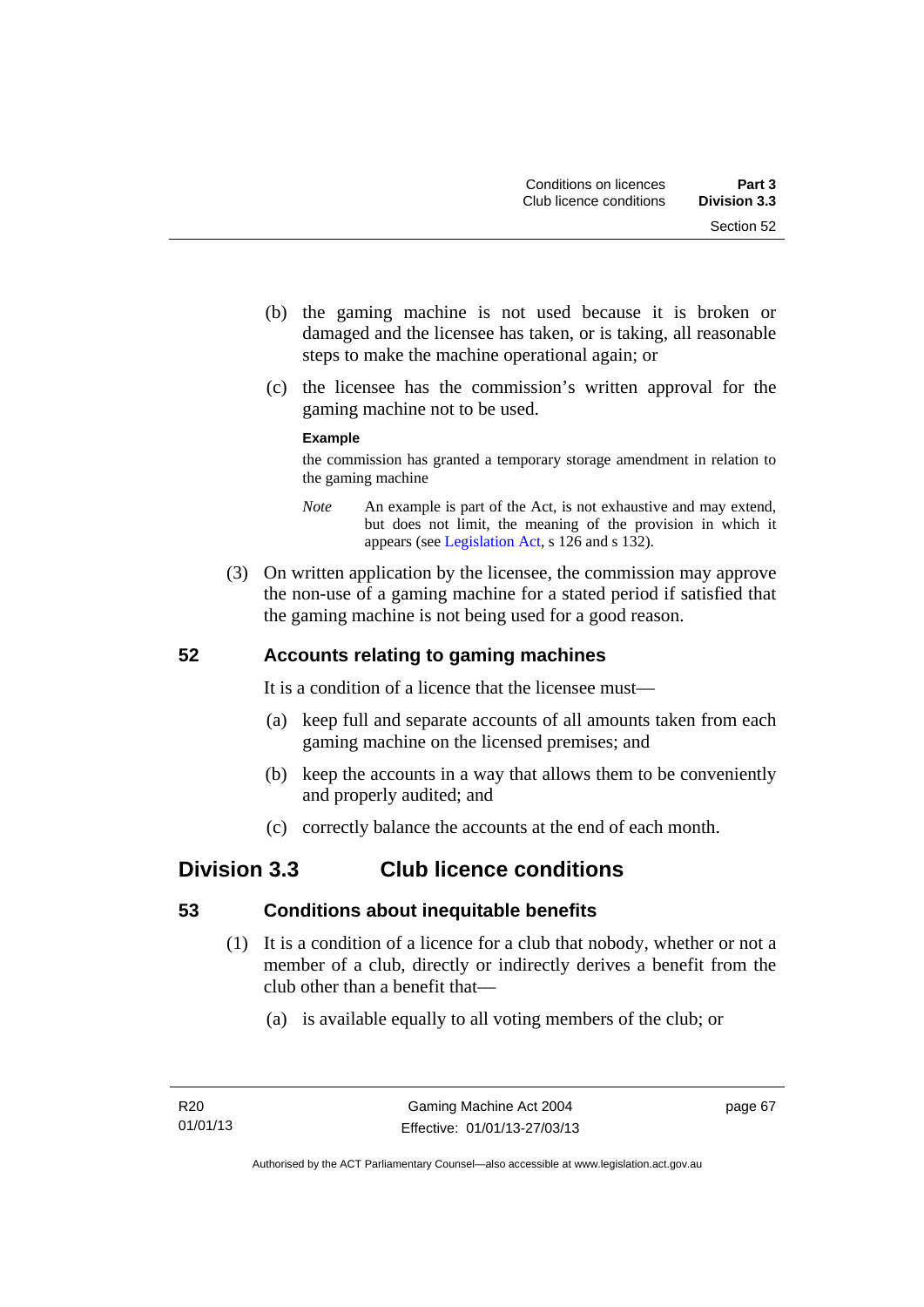- (b) arises under an agreement in which the parties are dealing with each other at arm's length; or
- (c) is given to a member under a resolution passed at a general meeting of voting members.
- (2) It is a condition of a licence for a club that nobody, whether or not a member of a club, directly or indirectly derives a benefit that is not available equally to all voting members of the club from—
	- (a) the club having applied for a licence; or
	- (b) a licence being issued to the club; or
	- (c) any added value that may accrue to the premises of the club because of a licence being issued to the club.
- (3) For this section, a person is not taken to be not dealing with the club at arm's length only because—
	- (a) the person and the club are corporations that are related under the [Corporations Act,](http://www.comlaw.gov.au/Series/C2004A00818) section 50; or
	- (b) the person, or an individual representing the person in dealings with the club, is an influential person for the club.
- (4) This section does not prevent a person taking a benefit if—
	- (a) the person is offered the benefit (whether or not under the rules of the club) in the course of acting on behalf of the club while performing the person's normal duties as an employee or director of the club; and
	- (b) the benefit consists only of—
		- (i) reasonable food or refreshment; or
		- (ii) out-of-pocket expenses reasonably incurred and authorised by a resolution of the club's management committee or board; or

Authorised by the ACT Parliamentary Counsel—also accessible at www.legislation.act.gov.au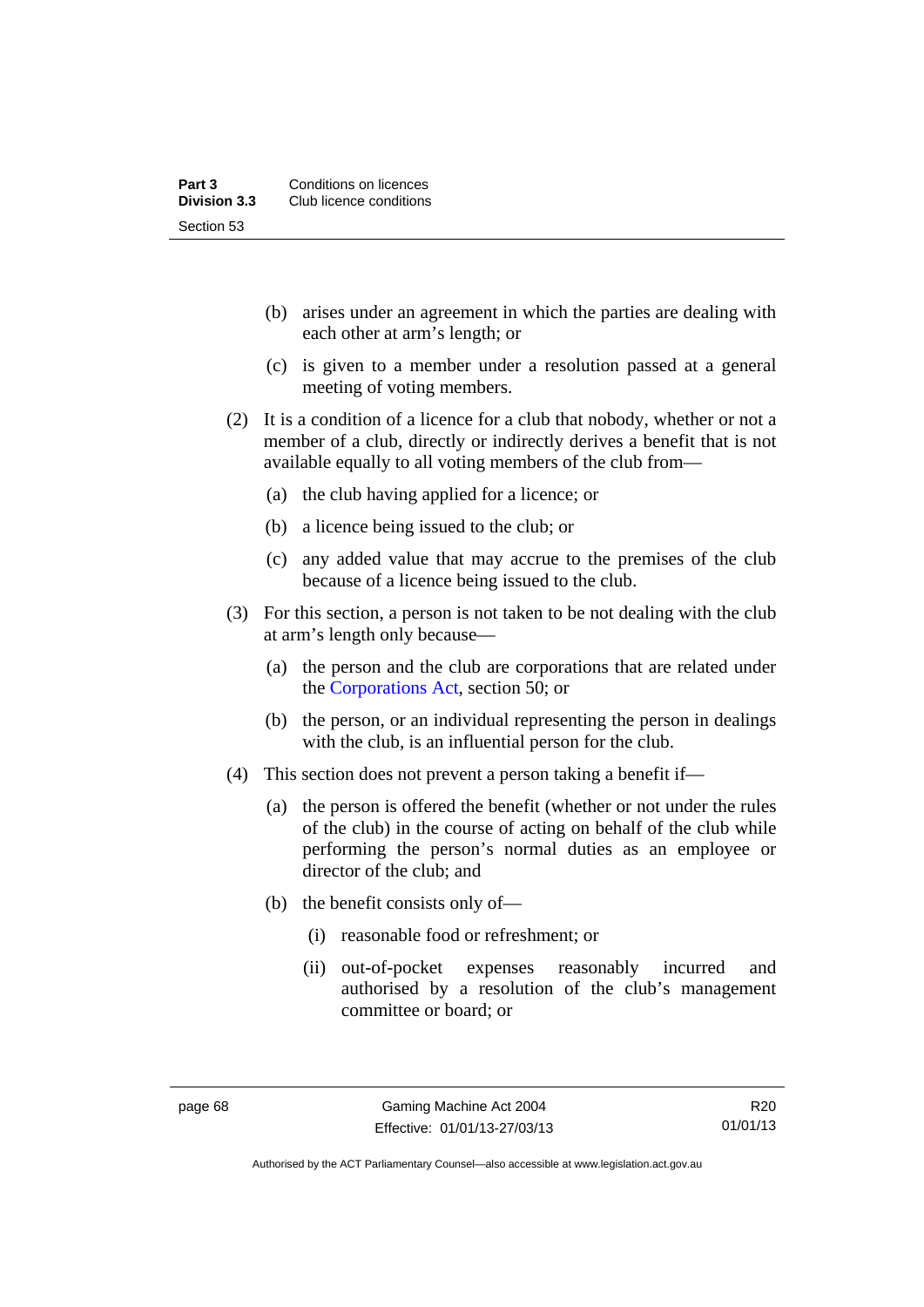(iii) an expense relating to the person's duties paid by someone else and authorised by a resolution of the club's management committee or board.

#### **Example—expense paid by someone else**  conference fees

*Note* An example is part of the Act, is not exhaustive and may extend, but does not limit, the meaning of the provision in which it appears (see [Legislation Act,](http://www.legislation.act.gov.au/a/2001-14) s 126 and s 132).

## **53A Condition about club's constitution—consistency with gaming laws**

It is a condition of a licence for a club that the club's constitution is consistent with the gaming laws.

#### **53B Condition about club's constitution—amendment if inconsistent with gaming laws**

- (1) It is a condition of a licence for a club that the club's constitution provides for the constitution to be amended in accordance with a direction by the commission under section 148B (Club constitution—consistency with gaming laws) without an election of the voting members of the club.
- (2) This section is declared to be a corporations legislation displacement provision for the [Corporations Act](http://www.comlaw.gov.au/Series/C2004A00818), section 5G (Avoiding direct inconsistency arising between the Corporations legislation and State and Territory laws).
	- *Note* Subsection (2) ensures that any provision of the [Corporations Act](http://www.comlaw.gov.au/Series/C2004A00818) or the *[Australian Securities and Investment Commission Act 2001](http://www.comlaw.gov.au/Series/C2004A00819)* (Cwlth) with which this section would otherwise be inconsistent does not apply to the extent necessary to avoid the inconsistency.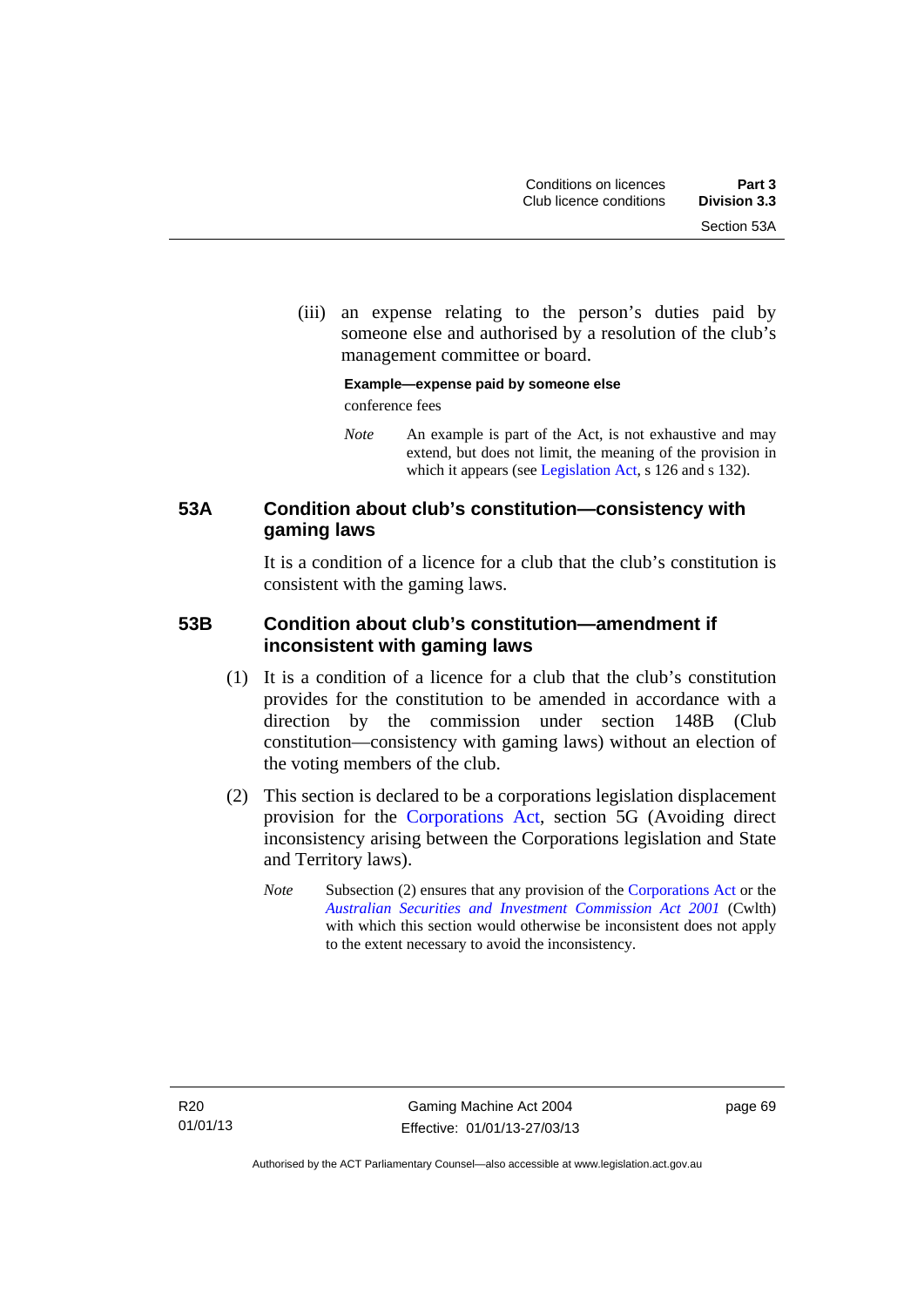#### **54 Annual report of clubs**

It is a condition of a licence for a club that the club's annual report for a financial year of the club include information about the following for the financial year:

- (a) any contractual arrangement or consultancy entered into with an influential person during the year, including—
	- (i) the position the influential person occupies in the club; and
	- (ii) the purpose of the arrangement or consultancy; and
	- (iii) the total amount of the arrangement or consultancy for the year;
- (b) any contractual arrangement or consultancy entered into during the year for more than the amount prescribed by regulation, including—
	- (i) the purpose of the arrangement or consultancy; and
	- (ii) the total amount of the arrangement or consultancy for the year;
- (c) any remuneration given to a person the value of which is equal to or more than the amount prescribed by regulation;

#### **Example for par (c)**

A person may be remunerated by salary plus the use of a car.

- *Note* An example is part of the Act, is not exhaustive and may extend, but does not limit, the meaning of the provision in which it appears (see [Legislation Act,](http://www.legislation.act.gov.au/a/2001-14) s 126 and s 132).
- (d) if any benefits have been taken by a person during the financial year—
	- (i) the person's position in the club; and
	- (ii) a description of the benefit taken by the person; and

R20 01/01/13

Authorised by the ACT Parliamentary Counsel—also accessible at www.legislation.act.gov.au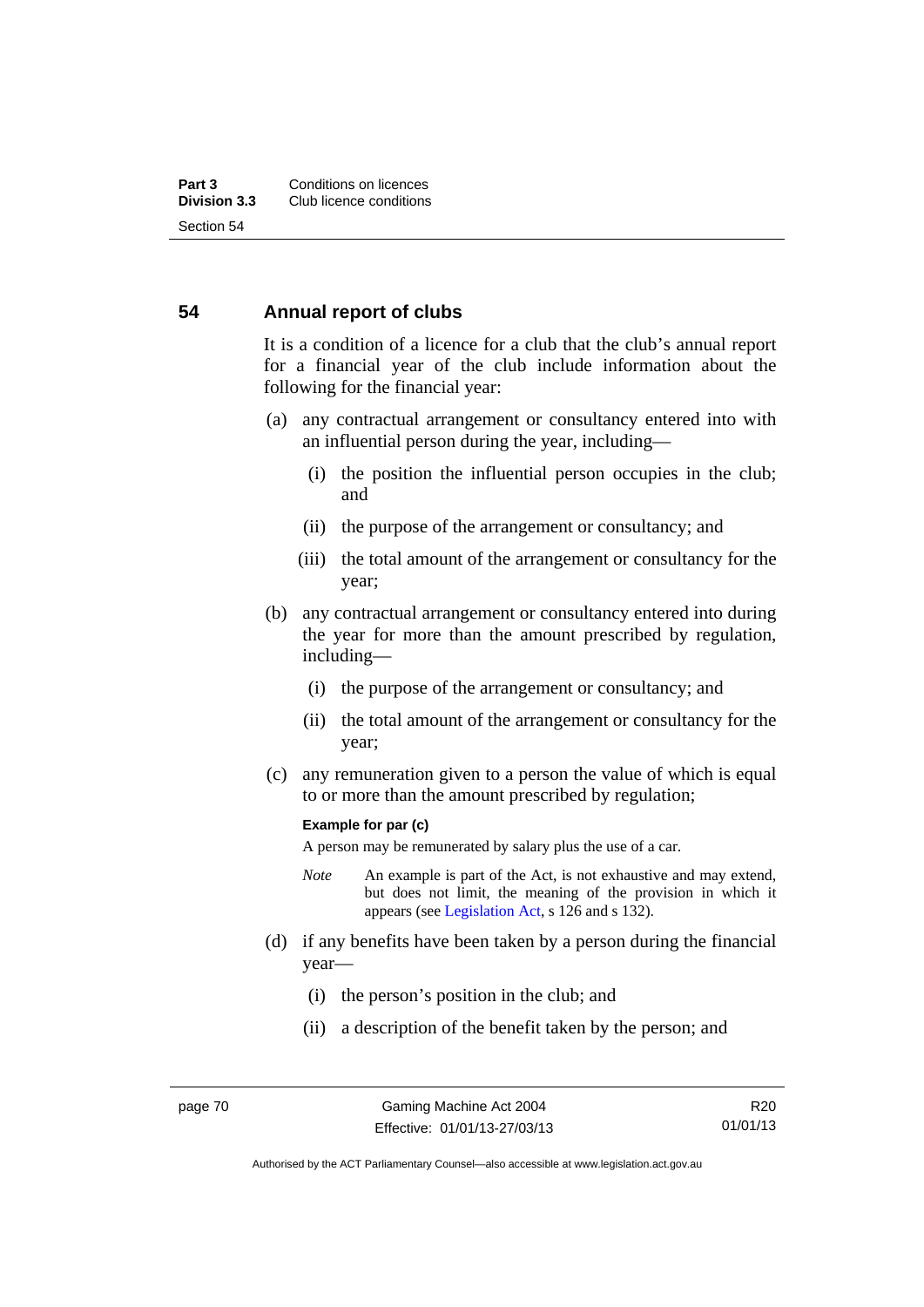- (iii) the purpose for which the benefit was taken; and
- (iv) the monetary value of the benefit; and
- (v) the name of the person who offered the benefit.

**55 Other conditions of club licences** 

Each of the following is a condition of a licence for a club:

- (a) the proceeds from the conduct of gaming are used in a way that promotes the objects of the licensee;
- (b) the licensee follows its objects or purposes honestly and seriously;
- (c) payments made under the licensee's objects are in the best interests of the licensee's members;
- (d) salaries, wages, allowances or benefits paid or payable by the licensee to the licensee's executive officers and employees are reasonable;
- (e) payments for services provided to the licensee are reasonable and necessary, particularly in relation to the scale of the licensee's licensed business;

#### **Example**

The licensee has 4 gaming machines and pays \$150 000 a year for gaming machine advice. This payment is not reasonable because the payment is disproportionately large given the revenues from the 4 machines in relation to which the advice is being given.

- *Note* An example is part of the Act, is not exhaustive and may extend, but does not limit, the meaning of the provision in which it appears (see [Legislation Act,](http://www.legislation.act.gov.au/a/2001-14) s 126 and s 132).
- (f) guests must be signed in by a club member and accompanied by the member who signed them in;
- (g) only members and signed-in guests can play gaming machines in the club.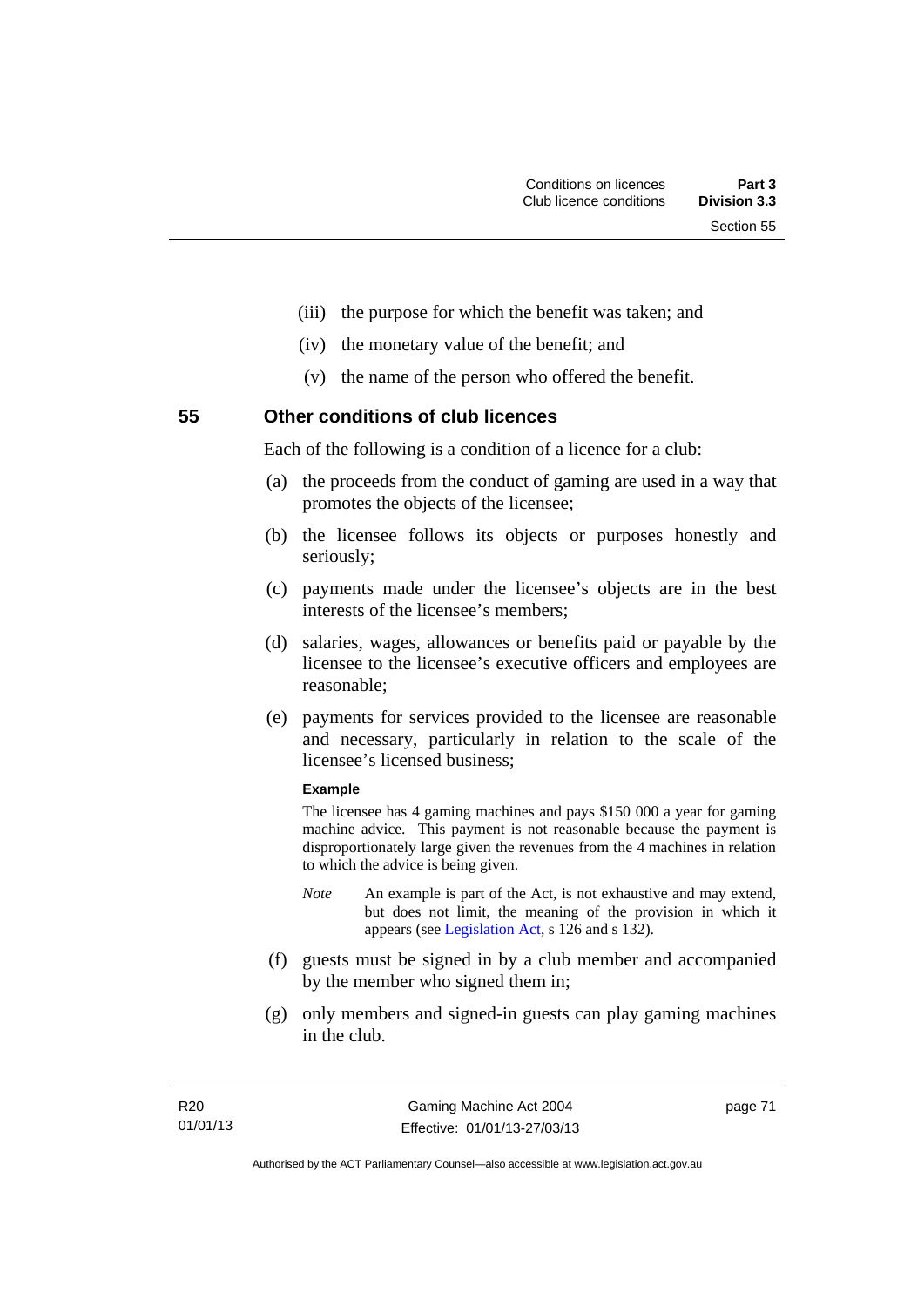#### **Part 4 Disciplinary action**

Section 56

# **Part 4 Disciplinary action**

#### **56 Definitions for pt 4**

In this part:

*disciplinary action*—see section 58.

*disciplinary notice*—see section 61.

*ground for disciplinary action* against a licensee—see section 57.

*licence*—

- (a) in relation to a person who is authorised to conduct a linked-jackpot arrangement under section 134, means the authorisation;
- (b) in relation to an approval-holder, means the in-principle approval;

*Note Approval-holder* and *in-principle approval*—see s 38B.

 (c) in relation to a permit-holder under part 8 (Linked-jackpot arrangements), means a multi-user permit.

#### *licensee* includes—

- (a) a permit-holder under part 8; and
- (b) an approval-holder.
- *Note Approval-holder*—see s 38B.

#### **57 Grounds for disciplinary action**

- (1) Each of the following is a *ground for disciplinary action* against a licensee:
	- (a) the licensee has given information to the commission that was false or misleading;

R20 01/01/13

Authorised by the ACT Parliamentary Counsel—also accessible at www.legislation.act.gov.au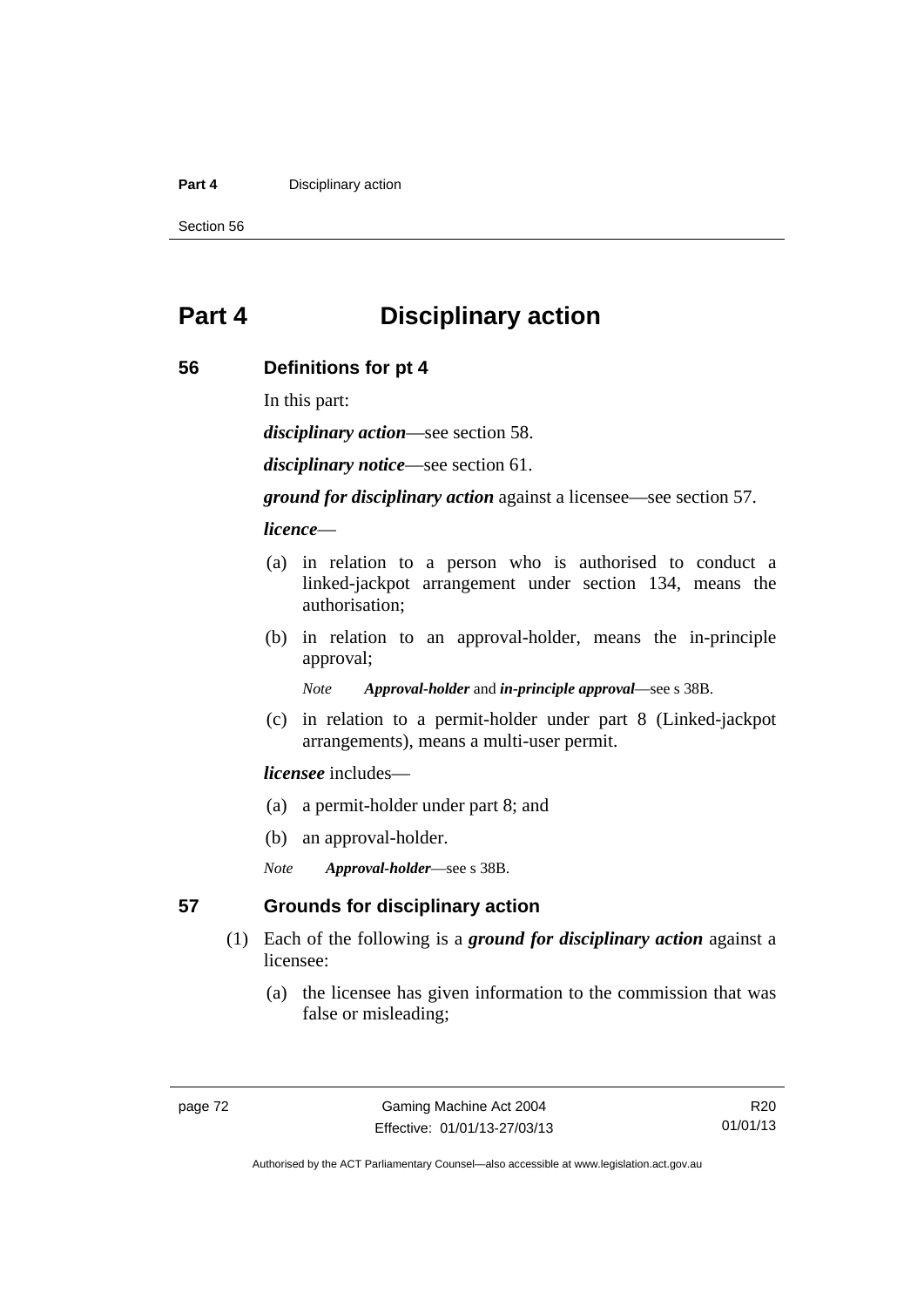- (b) the licensee has failed to give information required to be given under this Act or the [Control Act;](http://www.legislation.act.gov.au/a/1999-46)
- (c) the licensee, or an agent or employee of the licensee, has contravened this Act;
- (d) the licensee is not, or is no longer, an eligible person;
- (e) for a corporation—an influential person is not an eligible person;
- (f) for a licence issued to a club—
	- (i) the club has been or is about to be wound up; or
	- (ii) the club has not operated for 3 months or, if the commission approves a longer period, that longer period; or
	- (iii) the club has ceased to be an eligible club;
- (g) for a licence issued in relation to premises to which an on licence applies—the premises are not being used by people mainly for drinking alcohol;
- (h) the licensee has been given a reprimand that included a direction and has not complied with the direction;
- (i) the licensee has failed to pay to the Territory a financial penalty imposed under section 62.
- (2) In subsection (1) (c), a reference to a *contravention* of this Act includes a reference to the following:
	- (a) a contravention of the [Criminal Code](http://www.legislation.act.gov.au/a/2002-51), part 2.4 (Extensions of criminal responsibility) in relation to an offence against this Act or otherwise in relation to this Act;
	- (b) a contravention of the [Criminal Code](http://www.legislation.act.gov.au/a/2002-51) in relation to a document completed, kept or given, or required to be completed, kept or given, under or in relation to this Act;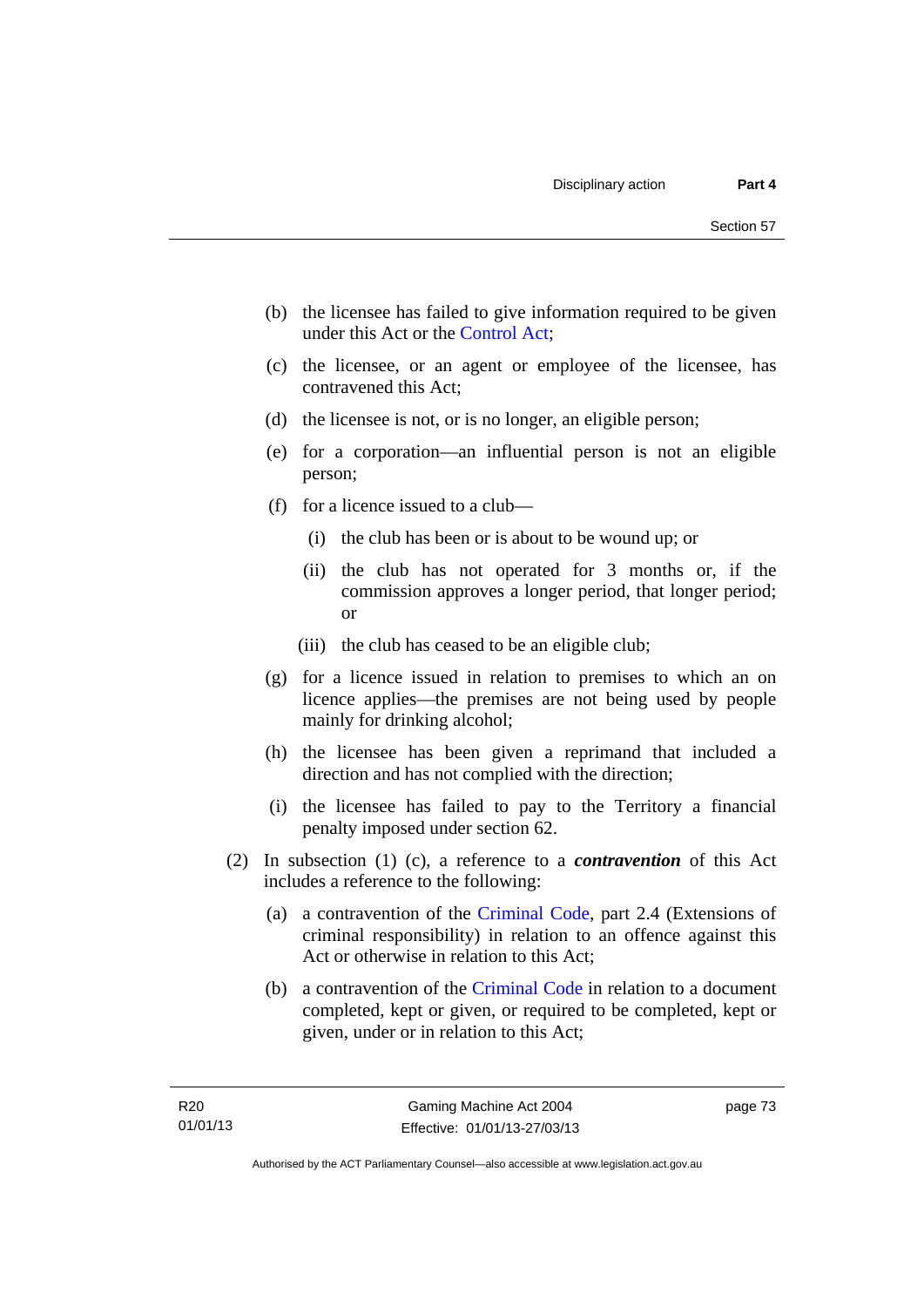Section 58

- (c) a contravention of the [Criminal Code](http://www.legislation.act.gov.au/a/2002-51) in relation to anything done, or not done, under or in relation to this Act.
- (3) In deciding whether an approval-holder is an eligible person under subsection  $(1)$   $(d)$  and  $(e)$ , the commission must disregard section 20 (2) (a) (ii) and section 21 (1) (c).

- (4) Subsection (1) (f) (ii) does not apply to an approval-holder.
- (5) The commission may, in writing, approve a period longer than 3 months for subsection (1) (f) (ii) if satisfied that—
	- (a) there is a good reason why the club is not operating; and
	- (b) the club will operate again after the end of the longer period.

#### **58 Disciplinary action**

- (1) Each of the following is a *disciplinary action* when taken against a person:
	- (a) reprimanding the person;
	- (b) imposing conditions on, or amending the conditions of, the person's licence;
	- (c) ordering the person to pay to the Territory a financial penalty of not more than \$100 000;
	- (d) suspending the person's licence for a stated period or until a stated thing happens;
	- (e) cancelling the person's licence.
- (2) A reprimand may include a direction by the commission that the licensee, within a stated time—
	- (a) cease contravening this Act; or

*Note* Under s 20 (2) (a) (ii) and s 21 (1) (c), a person may only be an *eligible person* if the person holds a general licence or on licence.

Authorised by the ACT Parliamentary Counsel—also accessible at www.legislation.act.gov.au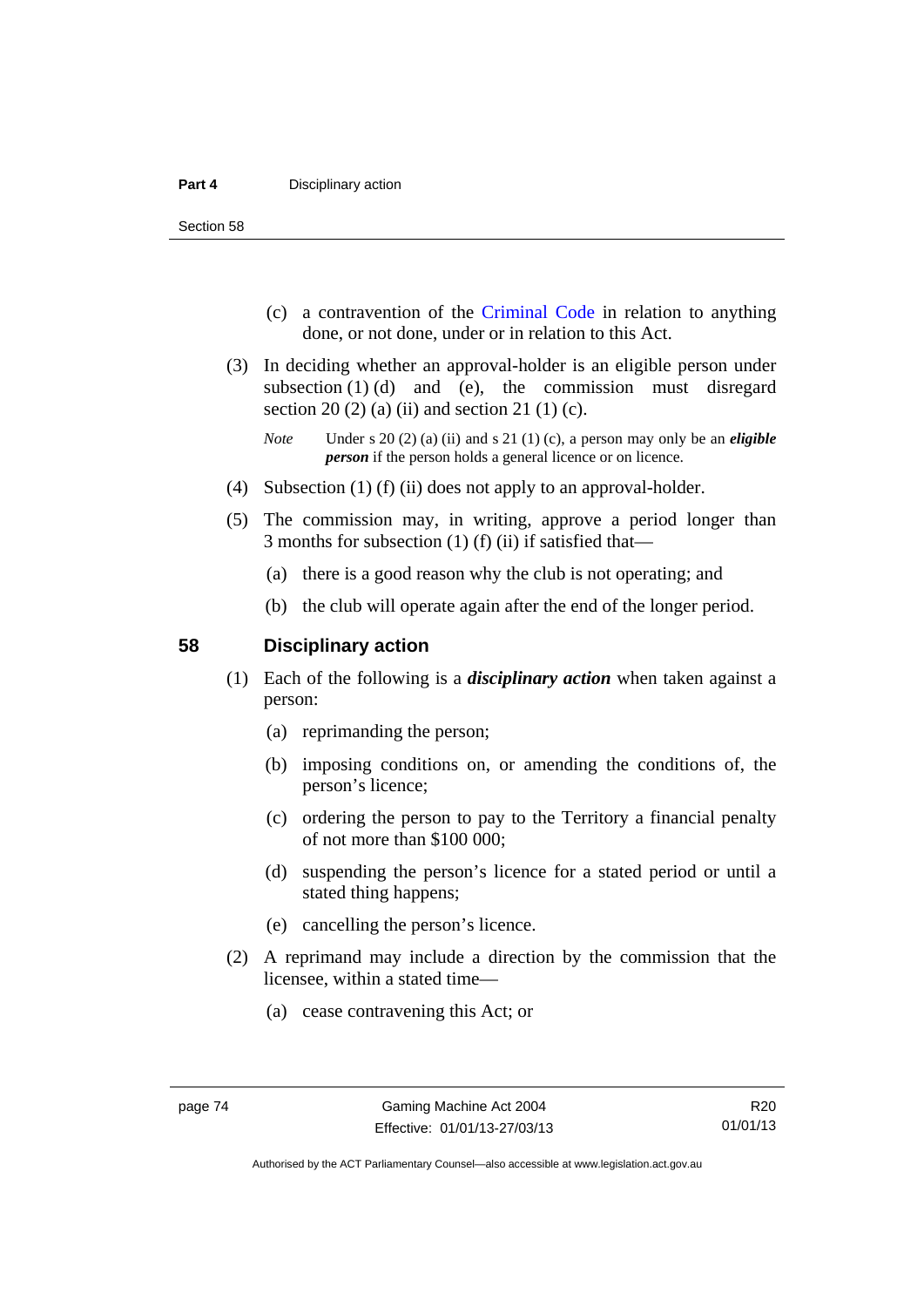- (b) rectify something that contributes to the ground for disciplinary action.
- (3) A financial penalty imposed under this section may be recovered as a debt payable to the Territory.

#### **59 Criteria for disciplinary action**

- (1) In deciding what disciplinary action to take under section 58, the commission must consider the following:
	- (a) whether disciplinary action has been taken against the licensee before;
	- (b) whether the disciplinary ground on which the disciplinary action is to be taken endangered the public or the public interest;
	- (c) the seriousness of the disciplinary ground;
	- (d) the likelihood of further disciplinary action needing to be taken.
- (2) The commission may also consider any other relevant matter.

## **60 When disciplinary notice may be given**

If the commission is satisfied that a ground for disciplinary action exists, or may exist, in relation to a licensee, the commission may give the licensee a disciplinary notice.

*Note* The commission need not give a disciplinary notice if the grounds for disciplinary action are the contravention of a direction in a reprimand (see s 62).

#### **61 Disciplinary notices**

A notice (a *disciplinary notice*) given to the licensee must—

 (a) state the ground for disciplinary action that caused the notice to be given; and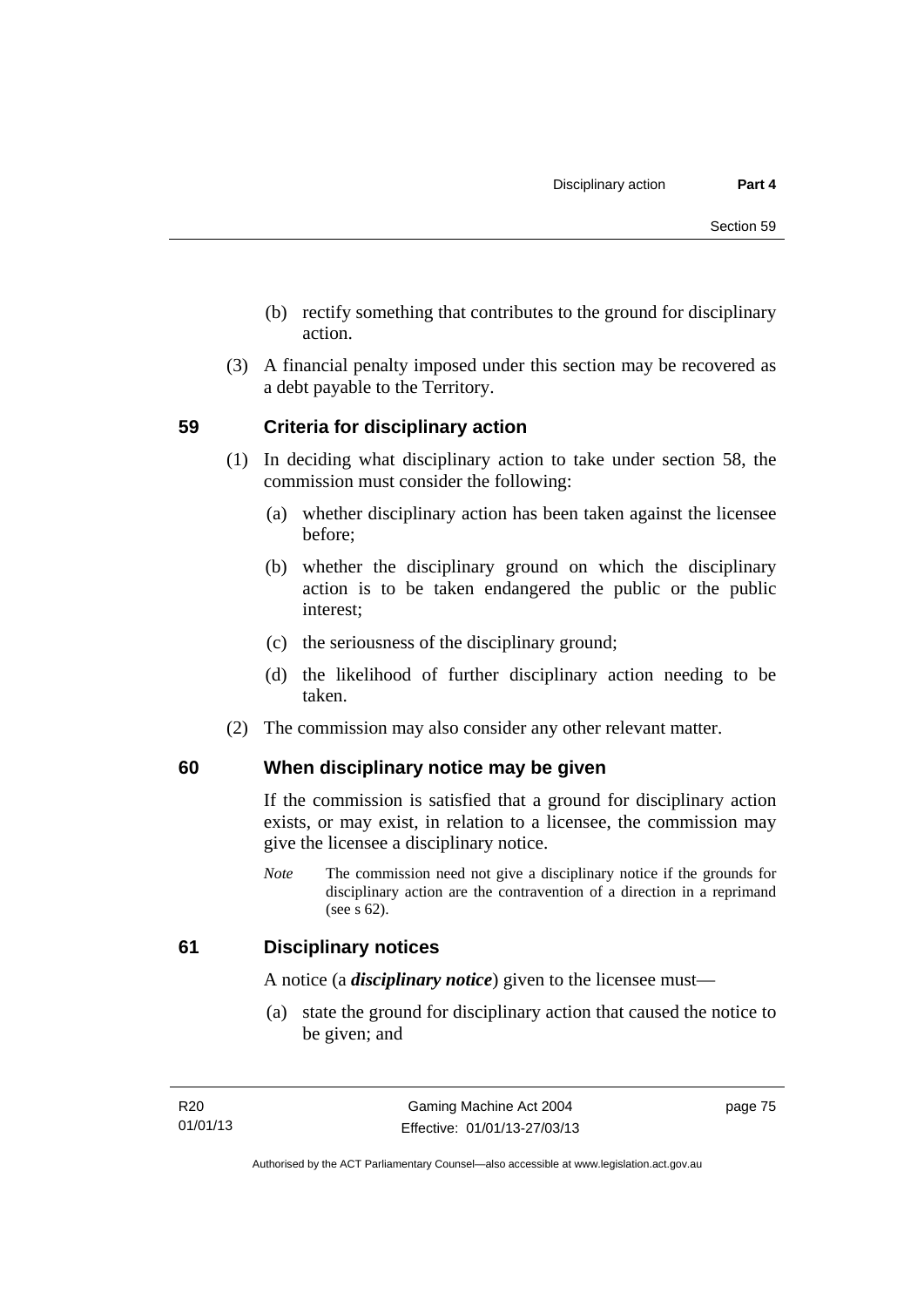#### **Part 4 Disciplinary action**

Section 62

 (b) tell the licensee that the licensee may, within 3 weeks after the day the licensee is given the notice, give a written response to the commission about the notice.

#### **62 Commission may take disciplinary action against licensee**

- (1) This section applies if the commission is satisfied that a licensee has contravened a direction in a reprimand.
- (2) This section also applies if—
	- (a) a licensee has been given a disciplinary notice; and
	- (b) after considering any responses given within the 3-week period in relation to the notice under section 61, the commission is satisfied that a ground for disciplinary action exists in relation to a licensee.
- (3) The commission may take disciplinary action against the licensee.
- (4) To remove any doubt, the disciplinary action may consist of 2 or more of the actions mentioned in section 58.
- (5) Disciplinary action takes effect when the licensee receives written notice of the action, or on a later stated date.

#### **63 Suspension of licences because of suspension of general and on licences**

- (1) This section applies if—
	- (a) a gaming machine licence is in force for premises; and
	- (b) a general licence or on licence is also in force for the premises.
- (2) If the general licence or on licence is suspended, the gaming machine licence is also suspended for the period of suspension of the general licence or on licence.
	- *Note* A general licence or on licence may be suspended under the *[Liquor](http://www.legislation.act.gov.au/a/2010-35)  [Act 2010](http://www.legislation.act.gov.au/a/2010-35)* or the *[ACT Civil and Administrative Tribunal Act 2008.](http://www.legislation.act.gov.au/a/2008-35)*

Authorised by the ACT Parliamentary Counsel—also accessible at www.legislation.act.gov.au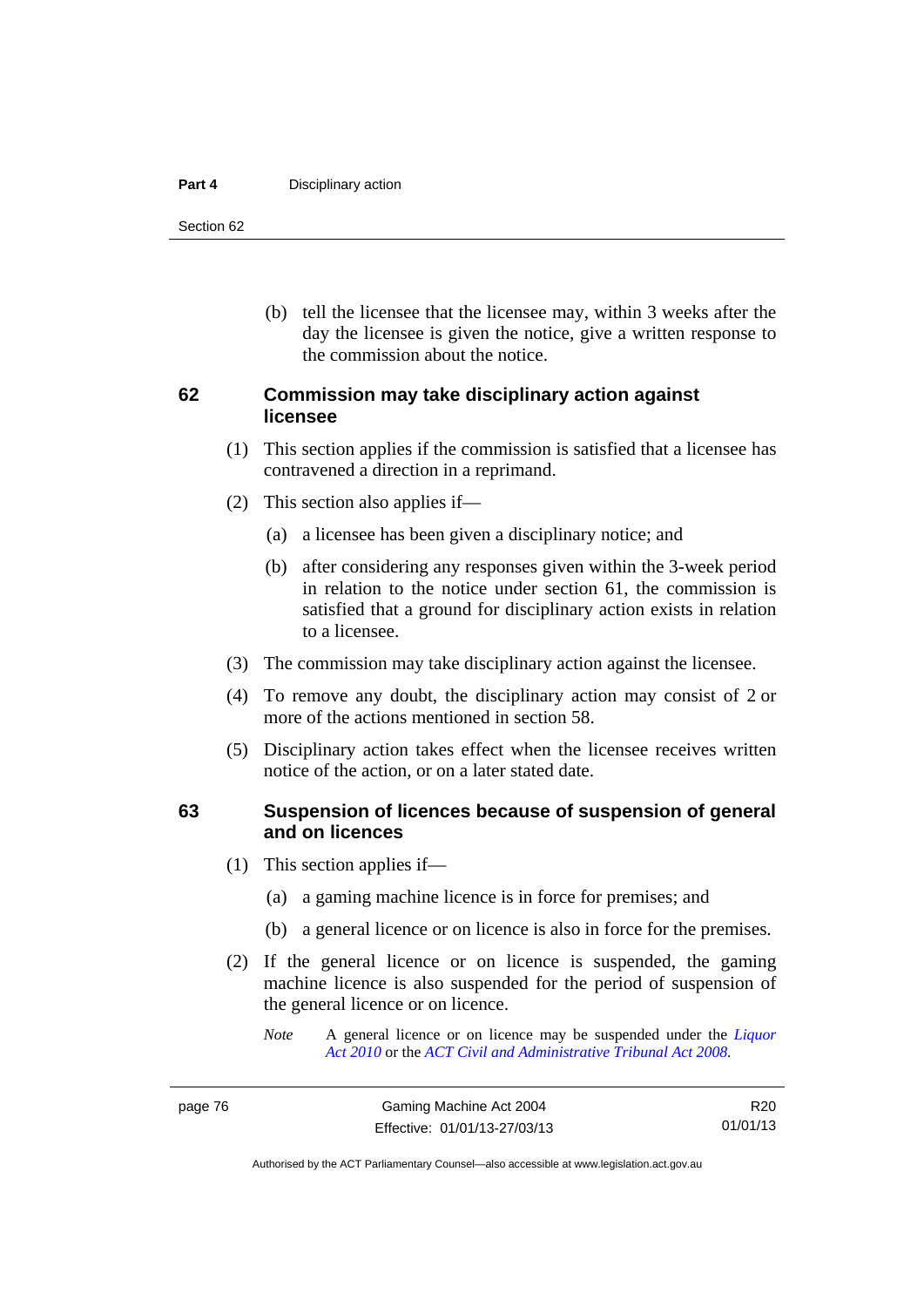## **64 Cancellation of licences because of cancellation etc of general and on licences**

- (1) This section applies if—
	- (a) a gaming machine licence is in force for premises; and
	- (b) a general licence or on licence is also in force for the premises.
- (2) If the general licence or on licence is not renewed under the *[Liquor Act 2010](http://www.legislation.act.gov.au/a/2010-35)*, the gaming machine licence is cancelled.
- (3) If the general licence or on licence is cancelled, the gaming machine licence is also cancelled.

 (4) However, a gaming machine licence cancelled under this section is taken to be in force again if the decision to cancel the general licence or on licence is reversed on appeal.

## **65 Return of licence on cancellation**

- (1) This section applies if—
	- (a) the commission cancels a person's licence under this part; and
	- (b) the person is given notice of the cancellation.
- (2) This section also applies if—
	- (a) a person's licence is cancelled under section 64 (1); or
	- (b) the person's licence is cancelled under section 64 (2) and the person has notice of the cancellation of the person's general or on licence.

*Note* A general licence or on licence may be cancelled under the *[ACT Civil](http://www.legislation.act.gov.au/a/2008-35)  [and Administrative Tribunal Act 2008](http://www.legislation.act.gov.au/a/2008-35).*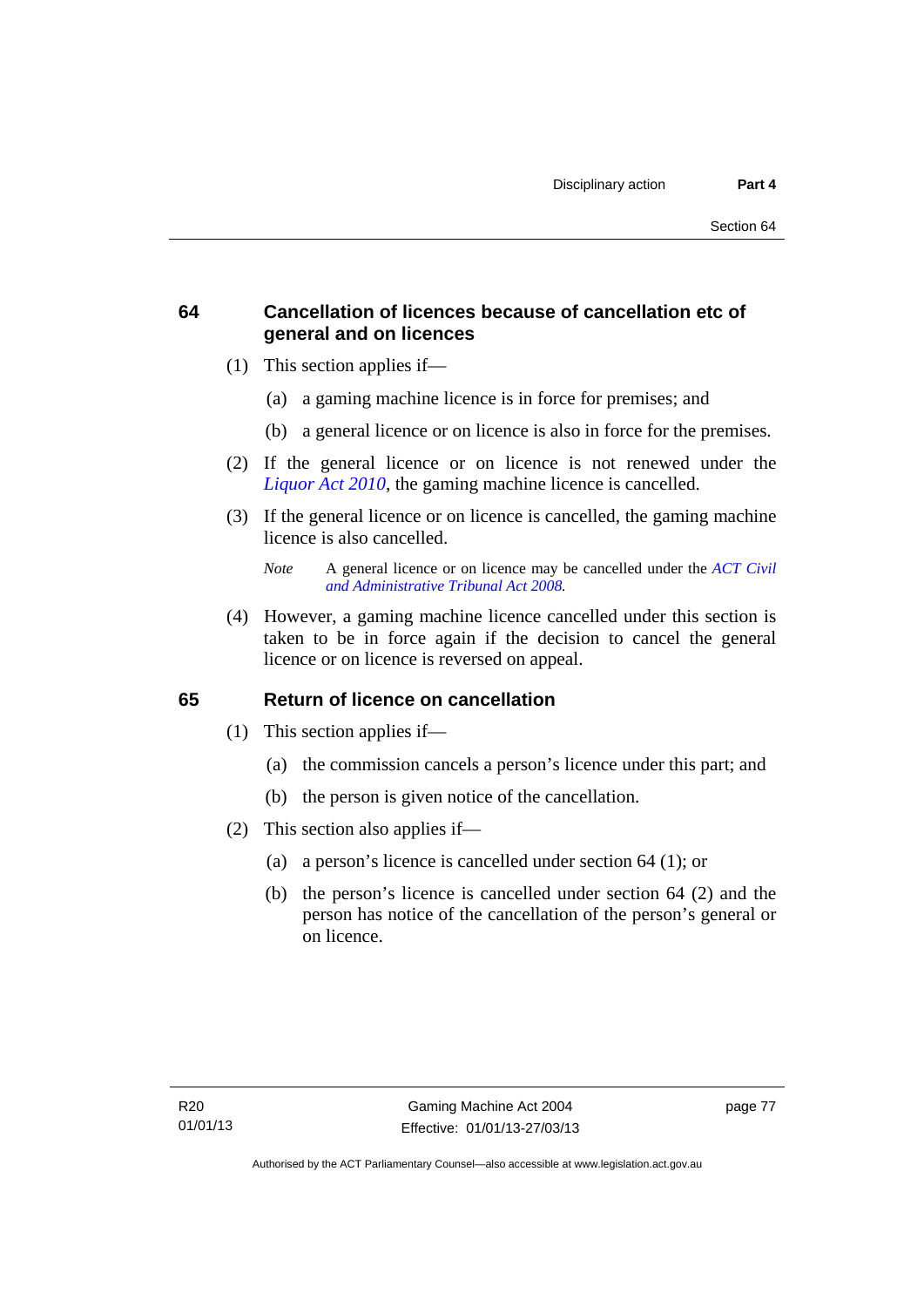#### **Part 4 Disciplinary action**

#### Section 65

 (3) The person must return the licence to the commission as soon as practicable, but in any case not later than 1 week after the day the cancellation under this part takes effect.

Maximum penalty: 50 penalty units.

(4) An offence against this section is a strict liability offence.

page 78 Gaming Machine Act 2004 Effective: 01/01/13-27/03/13

Authorised by the ACT Parliamentary Counsel—also accessible at www.legislation.act.gov.au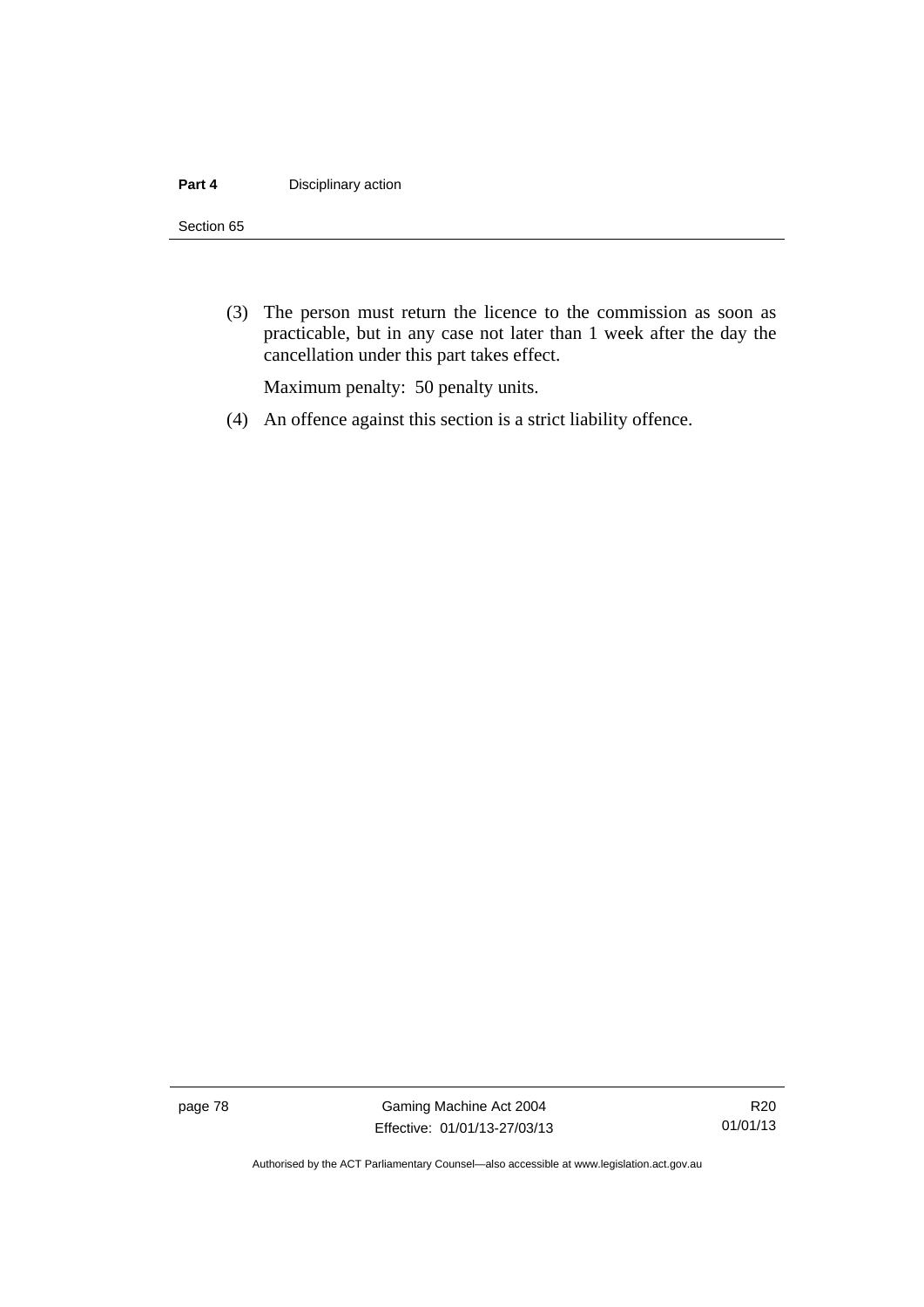# **Part 5 Centralised monitoring system**

#### **66 Meaning of** *centralised monitoring system*

(1) In this Act:

*centralised monitoring system (*or *CMS)* means a system approved by the commission that—

- (a) monitors the operation and performance of approved gaming machines; and
- (b) facilitates the working out and checking for accuracy of tax liability, and the collection of tax, under this Act; and
- (c) can perform other related functions.
- (2) An approval is a notifiable instrument.

*Note* A notifiable instrument must be notified under the [Legislation Act](http://www.legislation.act.gov.au/a/2001-14).

#### **67 Regulations about CMS**

- (1) A regulation may provide for the approval and operation of a CMS.
- (2) In particular, a regulation may fix a date, or allow the commission to fix a date, by which stated machines must be connected to the CMS.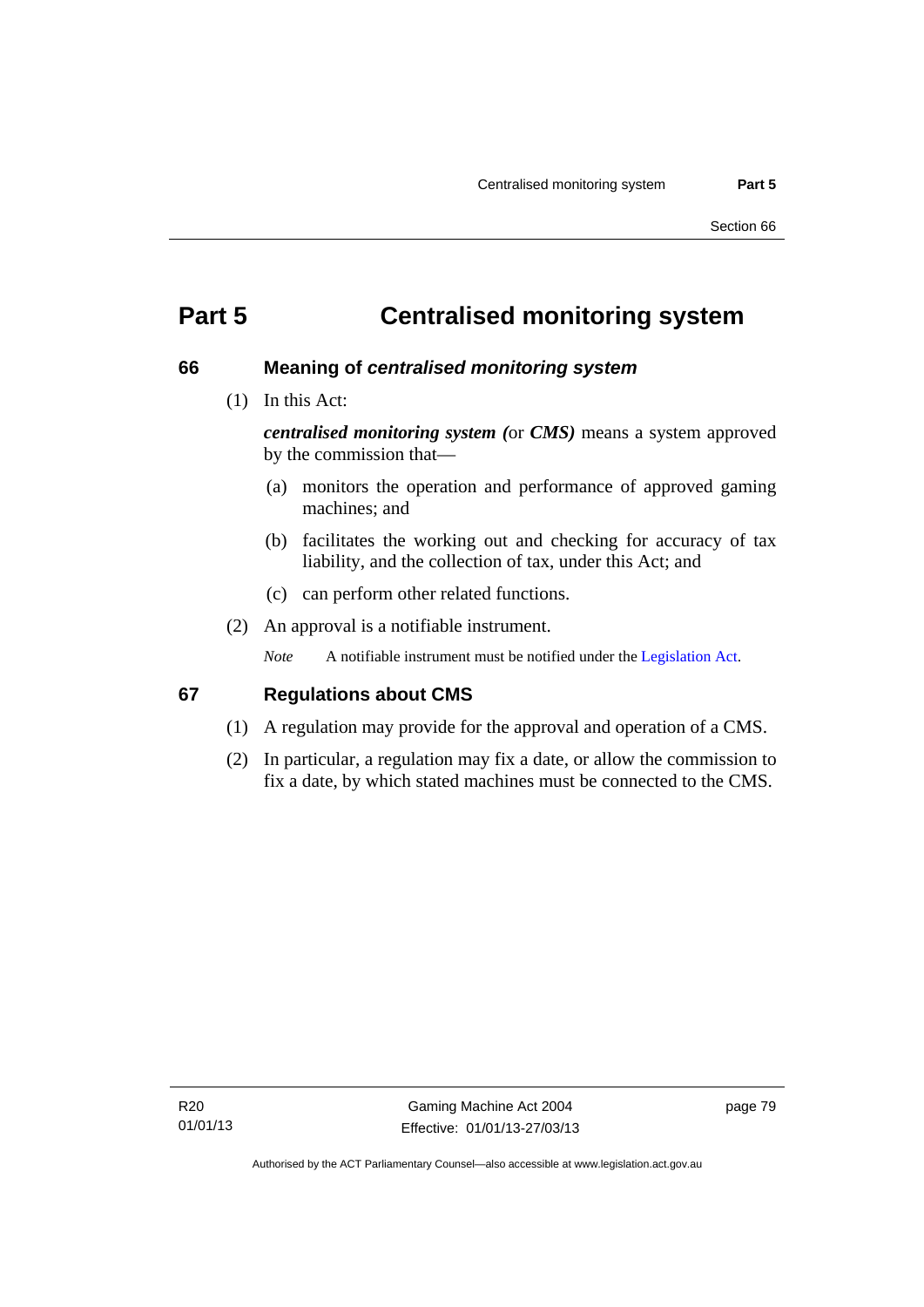| Part 6              | Approval of gaming machines, peripherals, suppliers, technicians and<br>attendants |
|---------------------|------------------------------------------------------------------------------------|
| <b>Division 6.1</b> | Approval of gaming machines and peripheral equipment                               |
| Section 68          |                                                                                    |

# Part 6 **Approval of gaming machines, peripherals, suppliers, technicians and attendants**

# **Division 6.1 Approval of gaming machines and peripheral equipment**

## **68 Meaning of** *peripheral equipment*

In this Act:

*peripheral equipment*, for a gaming machine, means equipment, or a device, that is incidental to the basic operation of the gaming machine.

#### **Examples**

- 1 note acceptors
- 2 links
- 3 card readers
- 4 ticket readers
- *Note* An example is part of the Act, is not exhaustive and may extend, but does not limit, the meaning of the provision in which it appears (see [Legislation Act,](http://www.legislation.act.gov.au/a/2001-14) s 126 and s 132).

#### **69 Approval of gaming machines and peripheral equipment**

- (1) The commission may approve—
	- (a) a gaming machine; and
	- (b) any peripheral equipment for the gaming machine.
- (2) However, the commission must not approve something under subsection (1) unless the commission has considered—
	- (a) the results of a technical evaluation of the gaming machine and any peripheral equipment by an approved entity; and

Authorised by the ACT Parliamentary Counsel—also accessible at www.legislation.act.gov.au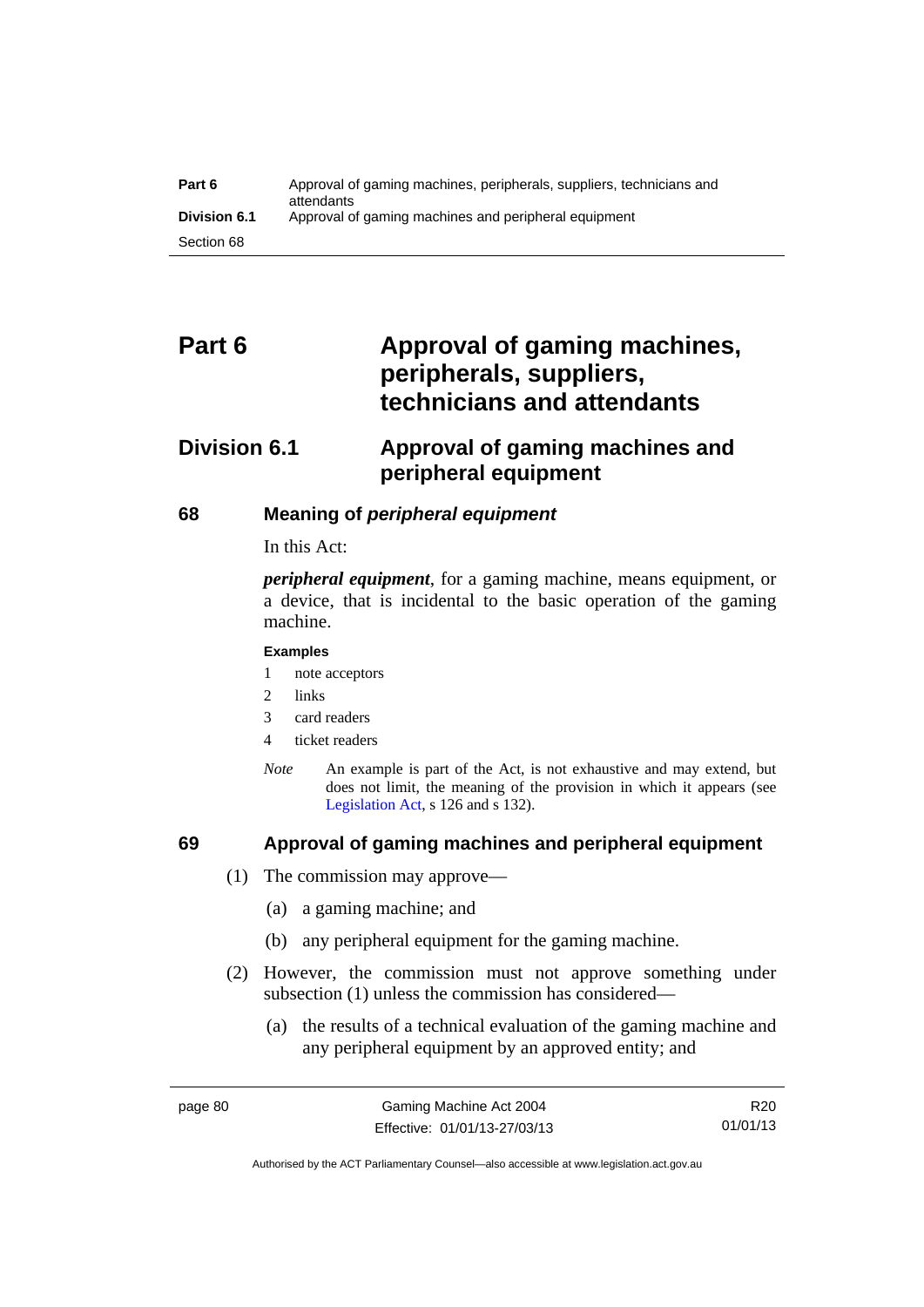- (b) any available research on the consumer protection and harm minimisation implications of the gaming machine or peripheral equipment proposed to be approved.
- (3) The approval of a gaming machine or any peripheral equipment for a gaming machine is a notifiable instrument.

*Note* A notifiable instrument must be notified under the [Legislation Act](http://www.legislation.act.gov.au/a/2001-14).

(4) In this section:

*approved entity* means an entity approved (however described) under a law of a local jurisdiction about gaming machines to undertake technical evaluations for the law.

## **70 Cancellation or suspension of gaming machine and peripheral equipment approval**

- (1) The commission may cancel or suspend the approval of a gaming machine or peripheral equipment if—
	- (a) the machine no longer operates as designed; or
	- (b) the machine no longer operates as intended.
- (2) To remove any doubt, if the approval of a machine is cancelled or suspended under this section, it applies to all machines of that kind, whether or not a particular machine is operating as designed or intended.

#### **Example**

A King of the Thames gaming machine stops operating in accordance with its design. The commission suspends the approval of King of the Thames gaming machines, even though not all King of the Thames gaming machines have stopped operating in accordance with their design.

*Note* An example is part of the Act, is not exhaustive and may extend, but does not limit, the meaning of the provision in which it appears (see [Legislation Act,](http://www.legislation.act.gov.au/a/2001-14) s 126 and s 132).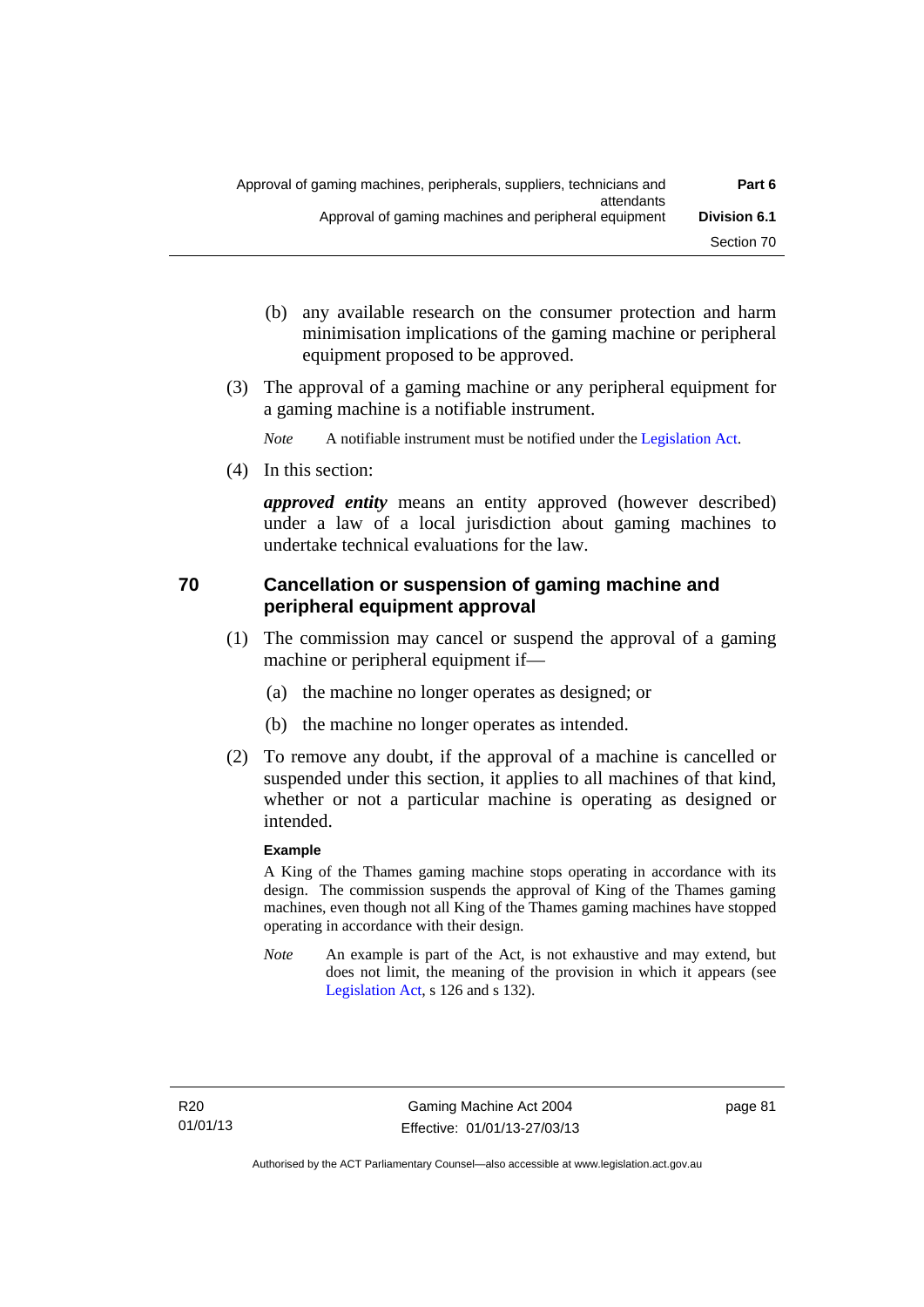| Part 6              | Approval of gaming machines, peripherals, suppliers, technicians and<br>attendants |
|---------------------|------------------------------------------------------------------------------------|
| <b>Division 6.1</b> | Approval of gaming machines and peripheral equipment                               |
| Section 71          |                                                                                    |

 (3) A cancellation or suspension under subsection (1) is a notifiable instrument.

*Note* A notifiable instrument must be notified under the [Legislation Act](http://www.legislation.act.gov.au/a/2001-14).

#### **71 Machine access register**

- (1) A licensee must keep a register (the *machine access register*) for the licensed gaming machines on the licensed premises.
- (2) If a gaming machine on the licensed premises is not working for a reason peculiar to the machine, the machine access register must record when and why the machine is not working.

#### **Examples**

- 1 technical problems peculiar to the machine, not a problem that affects all machines, eg a blackout
- 2 maintenance
- 3 door open for coin filling or removal
- 4 inspection by authorised officer
- *Note* An example is part of the Act, is not exhaustive and may extend, but does not limit, the meaning of the provision in which it appears (see [Legislation Act,](http://www.legislation.act.gov.au/a/2001-14) s 126 and s 132).
- (3) If an approved supplier, approved technician or approved attendant opens or maintains a gaming machine on the licensed premises in any way, whether or not by opening the machine, the person must enter the following details in the machine access register:
	- (a) information that clearly identifies the machine;
	- (b) the date when the machine was opened, repaired, adjusted or altered;
	- (c) if the machine was repaired or adjusted—a description of the repair or adjustment;
	- (d) the time when, and reason why, the machine was not working;
	- (e) the signature and number of the certificate of approval of the person making the entry;

R20 01/01/13

Authorised by the ACT Parliamentary Counsel—also accessible at www.legislation.act.gov.au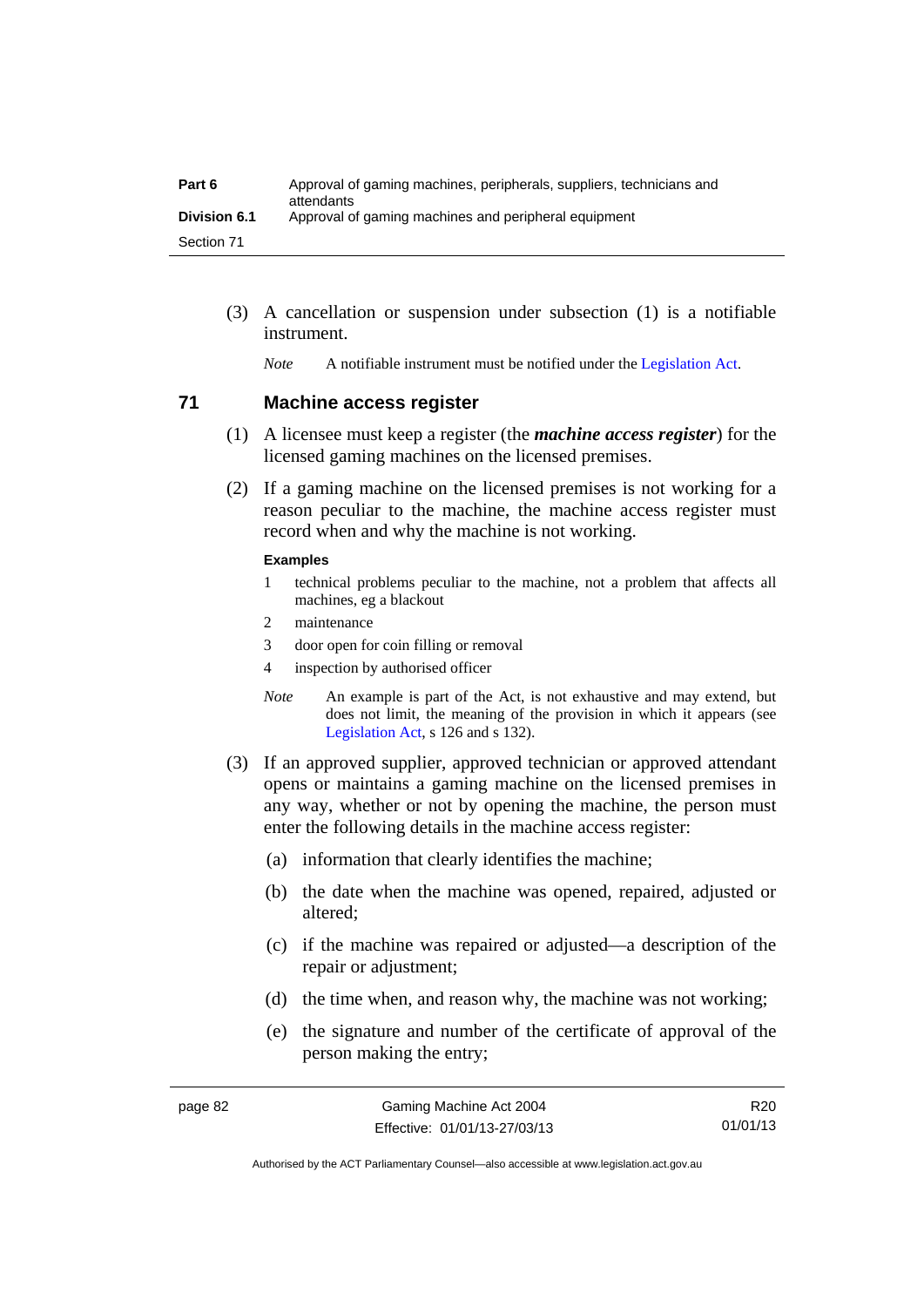- (f) any other information required under the regulation.
- (4) A person commits an offence if—
	- (a) the person enters anything in the machine access register; and
	- (b) the person is not an approved supplier, approved technician, approved attendant or authorised person.

Maximum penalty: 10 penalty units.

(5) An offence against subsection (4) is a strict liability offence.

# **Division 6.2 Approved suppliers**

#### **72 Application and approval as supplier**

- (1) A person may apply in writing for approval as a supplier.
	- *Note 1* If a form is approved under the [Control Act,](http://www.legislation.act.gov.au/a/1999-46) s 53D for an application, the form must be used.
	- *Note* 2 A fee may be determined under s 177 for this provision.
- (2) The commission may approve the person as a supplier if satisfied that—
	- (a) the person sells, installs or maintains gaming machines, peripheral equipment for gaming machines or systems (including a CMS) designed for use with gaming machines; and
	- (b) for an individual—the individual is an eligible person; and
	- (c) for a corporation—each influential person for the corporation is an eligible person; and
	- (d) the person has not, in the last 12 months, provided false or misleading information in an application under subsection (1); and
	- (e) the person satisfies any other requirement prescribed by regulation.

page 83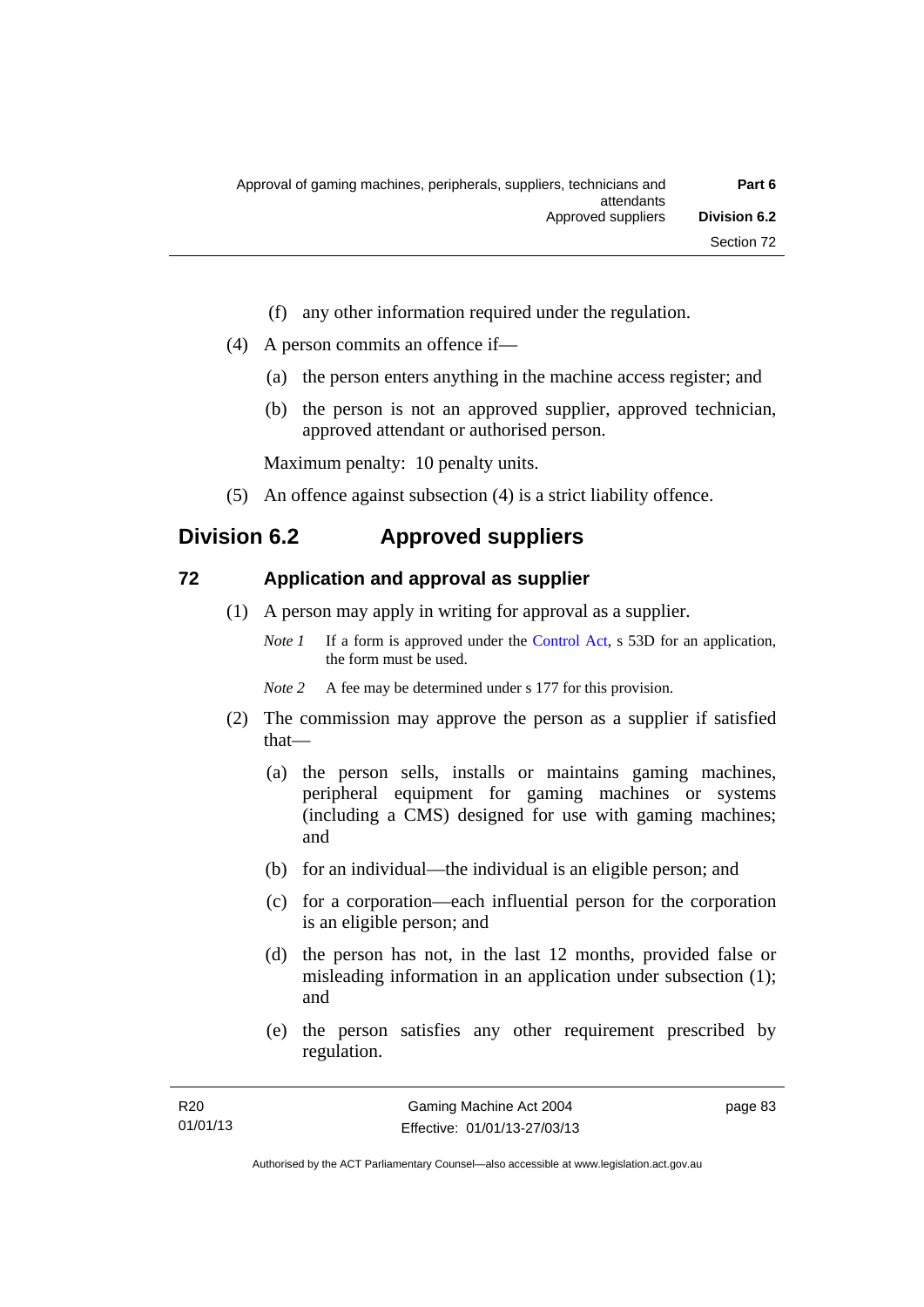| Part 6       | Approval of gaming machines, peripherals, suppliers, technicians and<br>attendants |
|--------------|------------------------------------------------------------------------------------|
| Division 6.2 | Approved suppliers                                                                 |
| Section 73   |                                                                                    |

 (3) If the commission approves a person as a supplier, the commission must give the person a certificate stating that the person is an approved supplier.

#### **73 Giving copy of certificate about approved supplier**

- (1) This section applies if an approved supplier tells the commission, in writing, about the loss, theft or destruction of a certificate given to the person under section 72 (3).
- (2) The commission may, by written notice given to the supplier, require the supplier to give the commission, within a stated period and in a stated form, a statement confirming, and explaining the circumstances of, the loss, theft or destruction.
- (3) If the commission is satisfied that the certificate has been lost, stolen or destroyed, the commission may give a replacement to supplier.

*Note* A fee may be determined under s 177 for this provision.

#### **73A Cancellation etc of supplier's approval**

- (1) This section applies if—
	- (a) the commission stops being satisfied that the supplier meets the conditions for approval stated in section 72 (2); or
	- (b) the commission is satisfied that the supplier has contravened this Act.
- (2) In subsection (1) (b), a reference to a *contravention* of this Act includes a reference to the following:
	- (a) a contravention of the [Criminal Code](http://www.legislation.act.gov.au/a/2002-51), part 2.4 (Extensions of criminal responsibility) in relation to an offence against this Act or otherwise in relation to this Act;
	- (b) a contravention of the [Criminal Code](http://www.legislation.act.gov.au/a/2002-51) in relation to a document completed, kept or given, or required to be completed, kept or given, under or in relation to this Act;

R20 01/01/13

Authorised by the ACT Parliamentary Counsel—also accessible at www.legislation.act.gov.au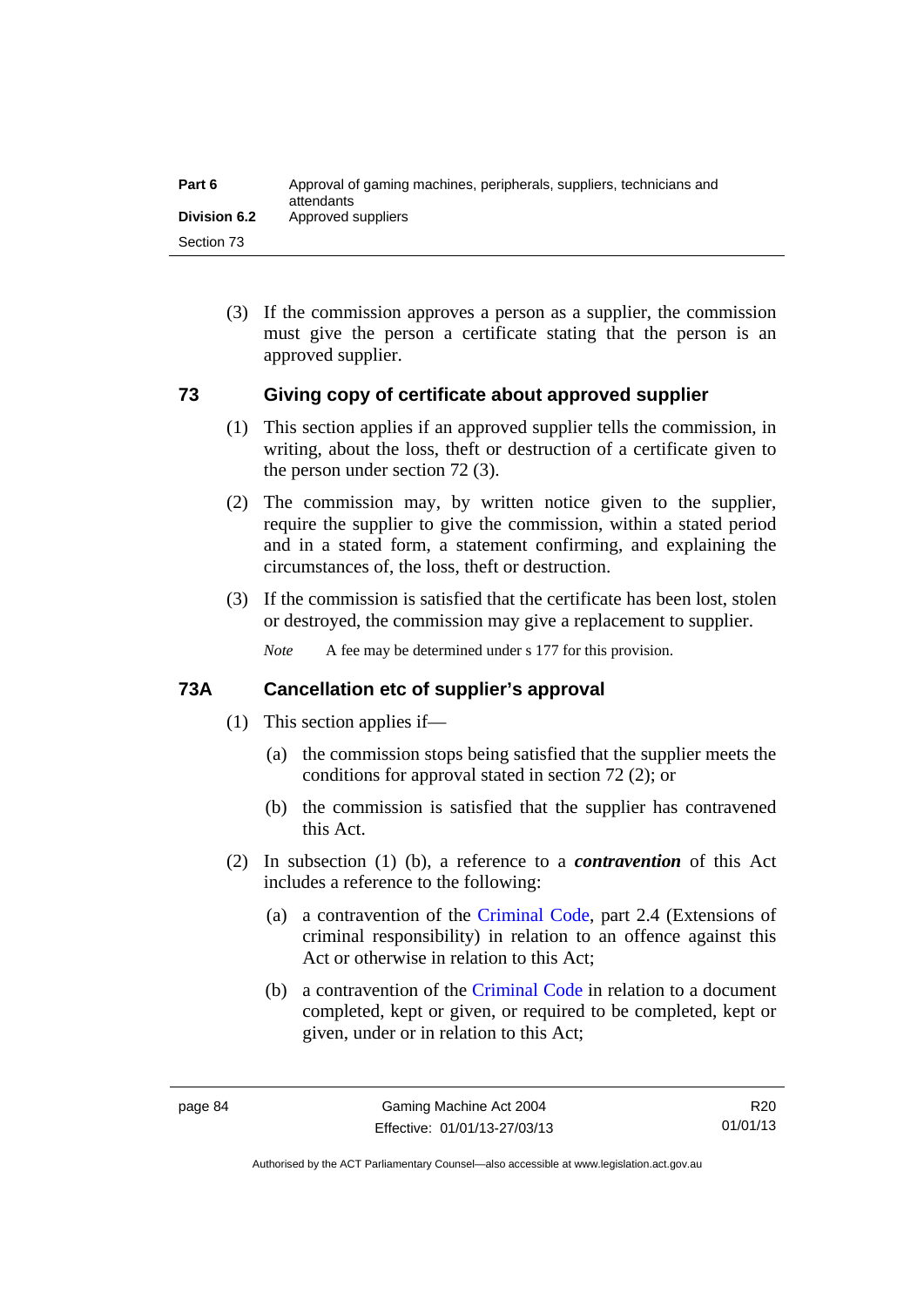- (c) a contravention of the [Criminal Code](http://www.legislation.act.gov.au/a/2002-51) in relation to anything done, or not done, under or in relation to this Act.
- (3) The commission may, by written notice given to the approved supplier—
	- (a) cancel the supplier's approval; or
	- (b) suspend the supplier's approval; or
	- (c) reprimand the supplier.
- (4) In considering whether to take action under this section, the commission must consider the following:
	- (a) whether action has been taken against the approved supplier under this section before;
	- (b) the seriousness of any contravention of this Act;
	- (c) the likelihood of further action needing to be taken against the supplier;
	- (d) the public benefit of suppliers being regulated under this Act.
- (5) The commission may also consider any other relevant matter.

# **Division 6.3 Approved technicians**

## **74 Application for approval as technician**

- (1) An individual may apply in writing for approval as a technician for 1 or more suppliers.
	- *Note 1* If a form is approved under the [Control Act,](http://www.legislation.act.gov.au/a/1999-46) s 53D for an application, the form must be used.
	- *Note* 2 A fee may be determined under s 177 for this provision.
- (2) The application must be accompanied by—
	- (a) a statement by each approved supplier for which the applicant is applying for approval that—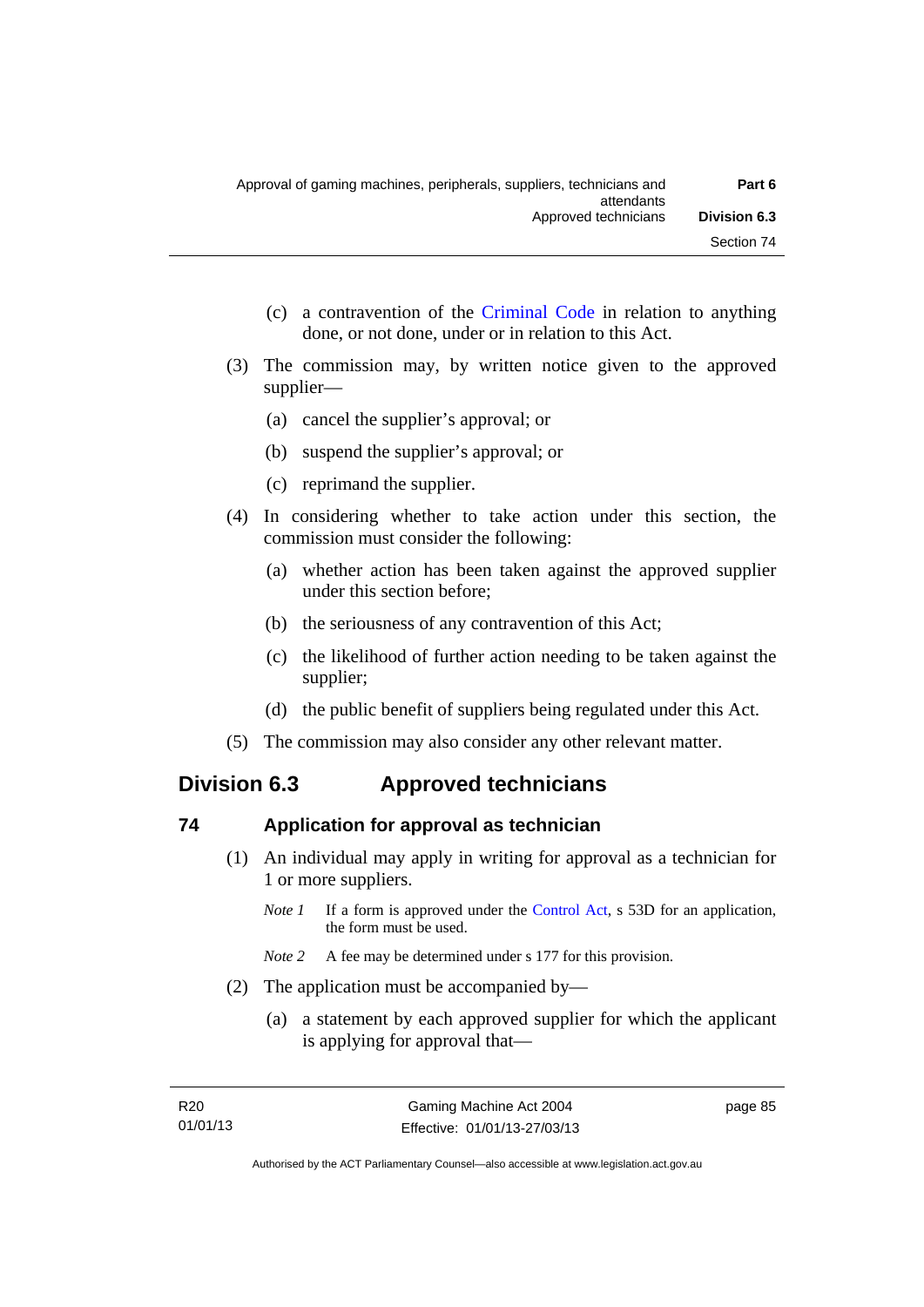| Part 6              | Approval of gaming machines, peripherals, suppliers, technicians and<br>attendants |
|---------------------|------------------------------------------------------------------------------------|
| <b>Division 6.3</b> | Approved technicians                                                               |
| Section 75          |                                                                                    |

- (i) the supplier is satisfied that the applicant is competent to exercise the functions of an approved technician; and
- (ii) the supplier employs, or has offered to employ, the applicant as a technician; and
- (b) if the applicant is an approved supplier and is applying for approval to be a technician for his or her own business—a statement to that effect; and
- (c) an undertaking by the applicant to—
	- (i) ask the police to check the applicant's criminal record using the applicant's fingerprints; and
	- (ii) authorise the police to report the results of the check to the commission; and
- (d) 4 recent passport-size photographs of the applicant.

#### **75 Approval of technicians**

- (1) The commission may, on application under section 74, approve the applicant as a technician for 1 or more suppliers if satisfied that—
	- (a) the applicant is qualified to exercise the functions of an approved technician; and
	- (b) the applicant has not, in the last 12 months, provided false or misleading information in an application under section 74; and
	- (c) either—
		- (i) the applicant is employed, or will be employed, by each supplier; or
		- (ii) the applicant is an approved supplier; or
		- (iii) the applicant is employed, or will be employed, by each supplier and is an approved supplier.
- (2) An approval is for 2 years.

R20 01/01/13

Authorised by the ACT Parliamentary Counsel—also accessible at www.legislation.act.gov.au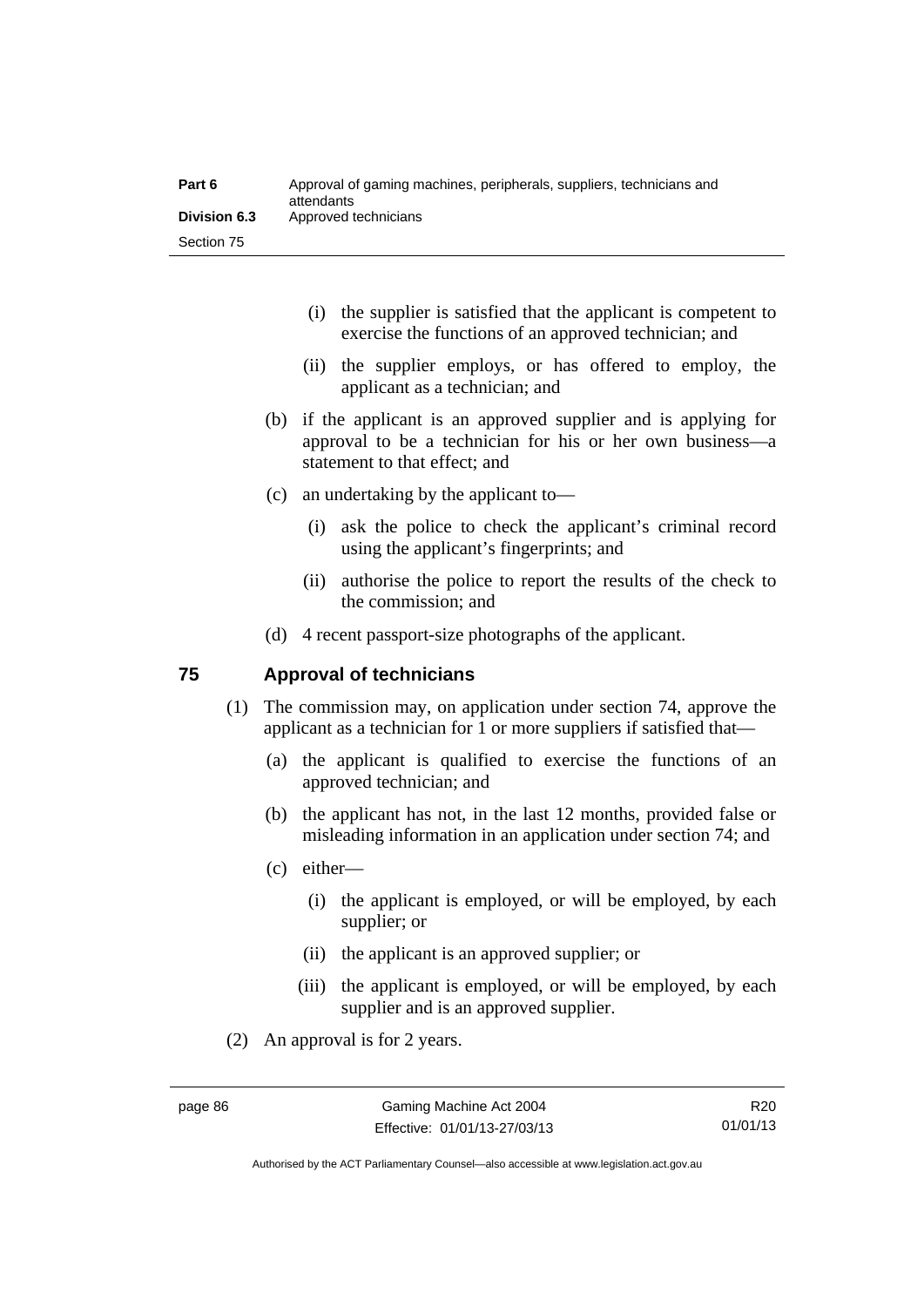(3) If a short-term approval is in force in relation to the applicant, the approval under this section starts when the short-term approval under section 76 began.

#### **Example**

Jo was given a short-term approval as a technician on 1 January 2005 before the results of her police check came through. Her results were satisfactory and she was approved as a technician on 25 February 2005. Her approval ends on 1 January 2007.

- (4) A person is *qualified* to exercise the functions of an approved technician for a supplier if the person—
	- (a) is an individual; and
	- (b) is competent to maintain gaming machines supplied by the supplier; and
	- (c) is an eligible person; and
	- (d) satisfies any requirement prescribed by regulation.
- (5) To remove any doubt, an approved supplier may be approved as a technician under this section for themselves as supplier, another supplier or both.

#### **76 Short-term approval of technicians**

- (1) This section applies to a person who has applied for approval as a technician if—
	- (a) the commission has not received the results of the police check of the person's criminal record; but
	- (b) the commission would approve the person if the results of the police check did not show that the person was not an eligible person.
- (2) The commission may approve the applicant as a technician.
- (3) An approval under this section (a *short-term approval*) is for 6 months, and cannot be renewed.

page 87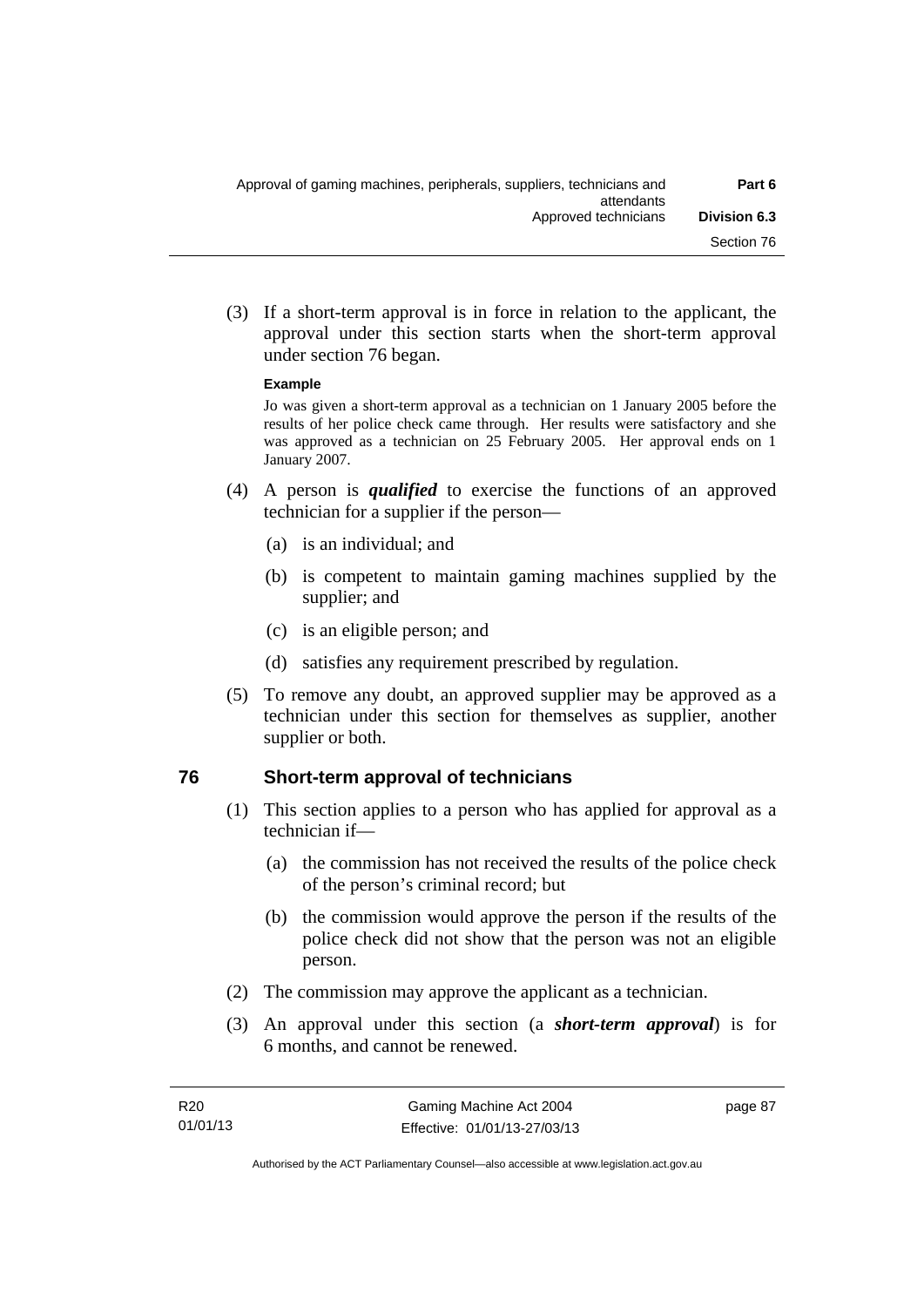#### **77 Ending short-term approvals**

- (1) This section applies to a person if—
	- (a) the person has a short-term approval as a technician; and
	- (b) the commission receives the results of the police check of the person's criminal record; and
	- (c) after considering the results of the police check, the commission is satisfied that the person is not an eligible person.
- (2) The commission must, by written notice given to the technician—
	- (a) refuse the person's application for approval as a technician; and
	- (b) cancel the person's short-term approval as a technician.

#### **78 Transfer etc of technician's approval**

- (1) On written application by an approved technician, the commission may—
	- (a) approve the technician for another supplier (the *new supplier*); or
	- (b) transfer the approval of the technician from 1 supplier to another (the *new supplier*).
	- *Note 1* If a form is approved under the [Control Act,](http://www.legislation.act.gov.au/a/1999-46) s 53D for an application, the form must be used.
	- *Note* 2 A fee may be determined under s 177 for this provision.
- (2) The application must be accompanied by a written statement by the new supplier stating that the supplier employs, or has offered to employ, the applicant as a technician.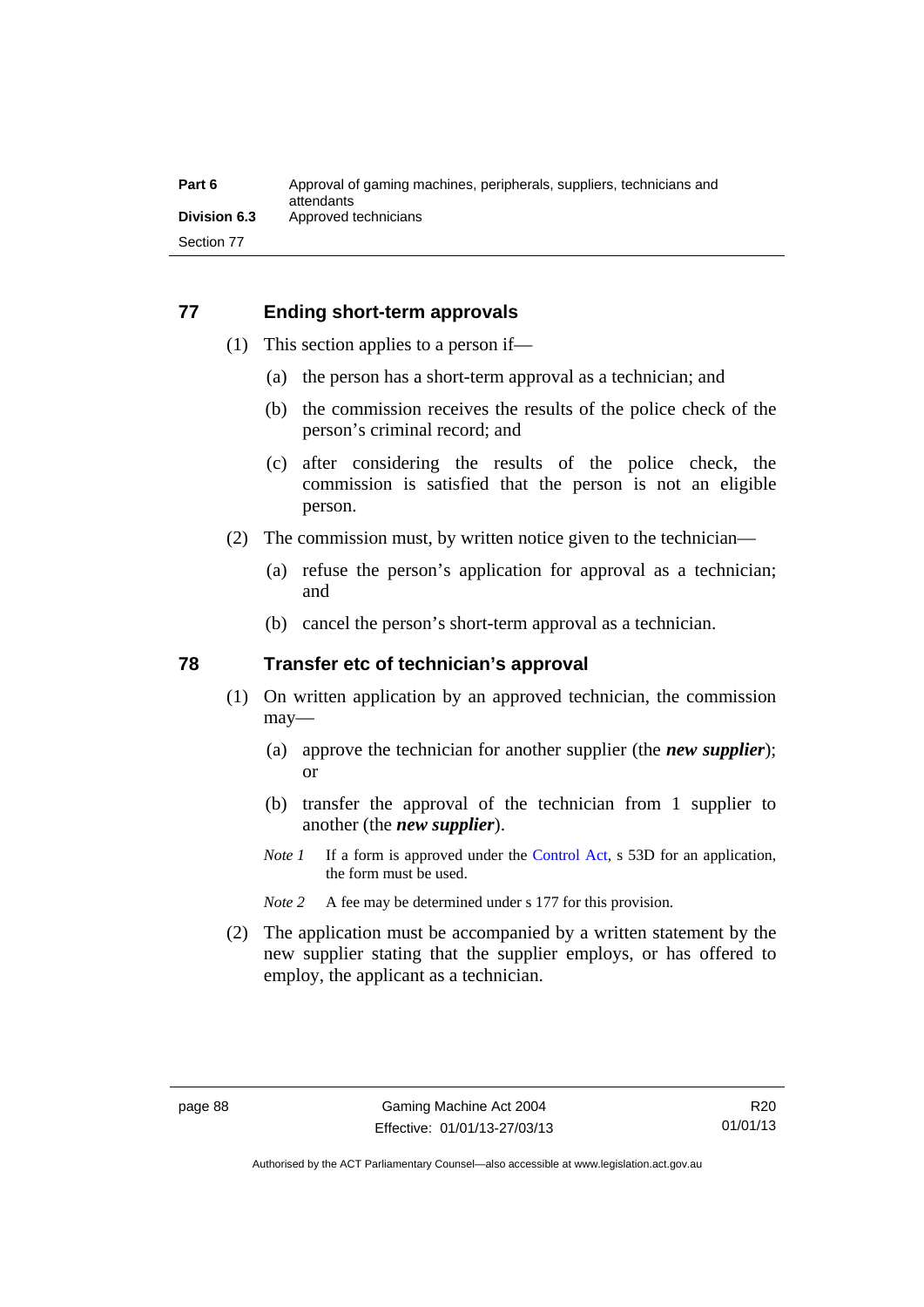## **79 Cancellation etc of technician's approval**

- (1) This section applies if—
	- (a) the commission stops being satisfied that an approved technician is qualified to exercise the functions of an approved technician for each supplier for whom the technician is approved; or
	- (b) the approved technician is not an approved supplier and is not employed by an approved supplier; or
	- (c) the commission is satisfied that the technician has contravened this Act.
- (2) In subsection (1) (c), a reference to a *contravention* of this Act includes a reference to the following:
	- (a) a contravention of the [Criminal Code](http://www.legislation.act.gov.au/a/2002-51), part 2.4 (Extensions of criminal responsibility) in relation to an offence against this Act or otherwise in relation to this Act;
	- (b) a contravention of the [Criminal Code](http://www.legislation.act.gov.au/a/2002-51) in relation to a document completed, kept or given, or required to be completed, kept or given, under or in relation to this Act;
	- (c) a contravention of the [Criminal Code](http://www.legislation.act.gov.au/a/2002-51) in relation to anything done, or not done, under or in relation to this Act.
- (3) The commission may, by written notice given to the approved technician—
	- (a) cancel the technician's approval; or
	- (b) suspend the technician's approval; or
	- (c) reprimand the technician.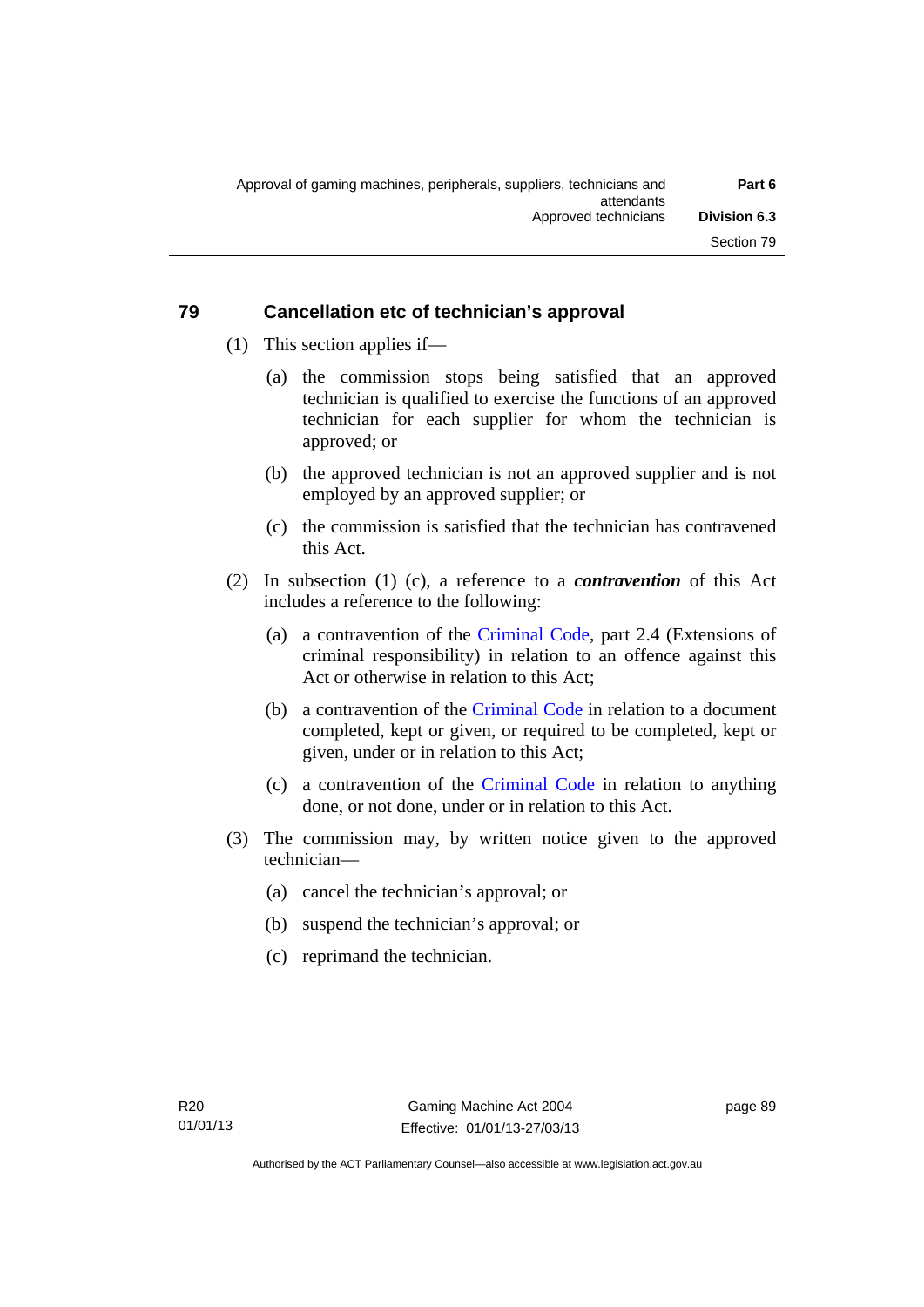| Part 6              | Approval of gaming machines, peripherals, suppliers, technicians and<br>attendants |
|---------------------|------------------------------------------------------------------------------------|
| <b>Division 6.3</b> | Approved technicians                                                               |
| Section 80          |                                                                                    |

- (4) In considering whether to take action under this section, the commission must consider the following:
	- (a) whether action has been taken against the approved technician under this section before;
	- (b) the seriousness of any contravention of this Act;
	- (c) the likelihood of further action needing to be taken against the technician;
	- (d) the public benefit of technicians being regulated under this Act.
- (5) The commission may also consider any other relevant matter.
- (6) In this section:

*approved supplier*—a person is not an *approved supplier* if the person's approval as a supplier is suspended.

*qualified*, to exercise the functions of an approved technician—see section 75 (4).

#### **80 Certificates and identity cards for approved technicians**

- (1) This section applies if the commission approves a technician under section 75 (Approval of technicians) or section 76 (Short-term approval of technicians).
- (2) The commission must give—
	- (a) a certificate (the technician's *approval certificate*) to each approved supplier for the technician containing details of the approval; and
	- (b) an identity card to the approved technician containing details of the approval.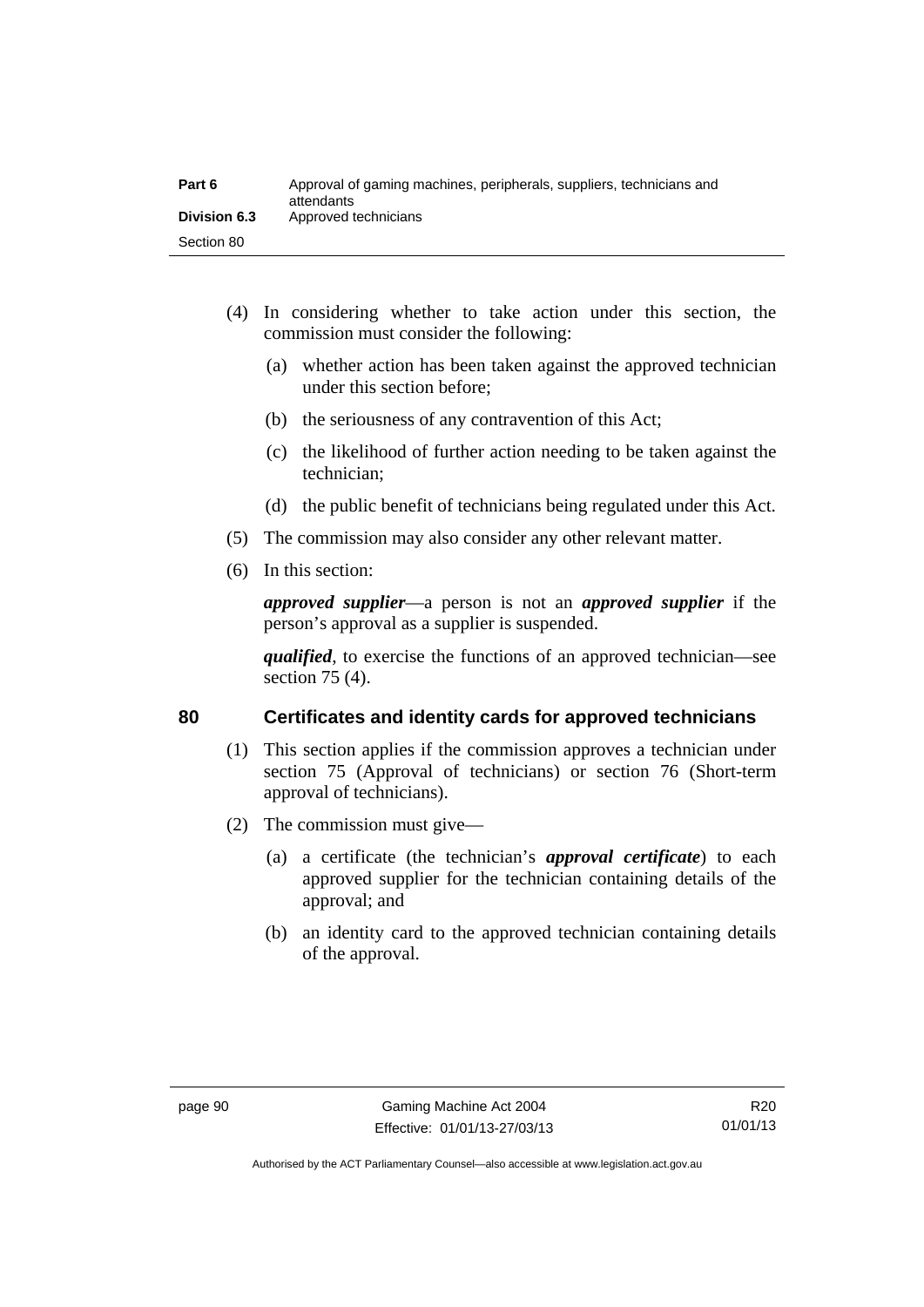## **81 Giving copy of certificate about approved technician or identity card**

- (1) This section applies if an approved supplier or approved technician tells the commission, in writing, about the loss, theft or destruction of a certificate or identity card given to the person under section 80.
- (2) The commission may, by written notice given to the person, require the person to give the commission, within a stated period and in a stated form, a statement confirming, and explaining the circumstances of, the loss, theft or destruction.
- (3) If the commission is satisfied that the certificate or identity card has been lost, stolen or destroyed, the commission may give a replacement to the person.

*Note* A fee may be determined under s 177 for this provision.

## **82 Notice by supplier if technician no longer employed**

- (1) This section applies if—
	- (a) a supplier is the supplier for an approved technician; and
	- (b) the supplier stops employing the technician.
- (2) The supplier must tell the commission in writing that the supplier no longer employs the technician within 1 week after the day the supplier stops employing the technician.

Maximum penalty: 5 penalty units.

(3) An offence against this section is a strict liability offence.

## **83 Return of approval certificates and identity cards for approved technicians**

- (1) This section applies if—
	- (a) a technician's approval expires or is cancelled or suspended; or
	- (b) a technician stops working for an approved supplier.

page 91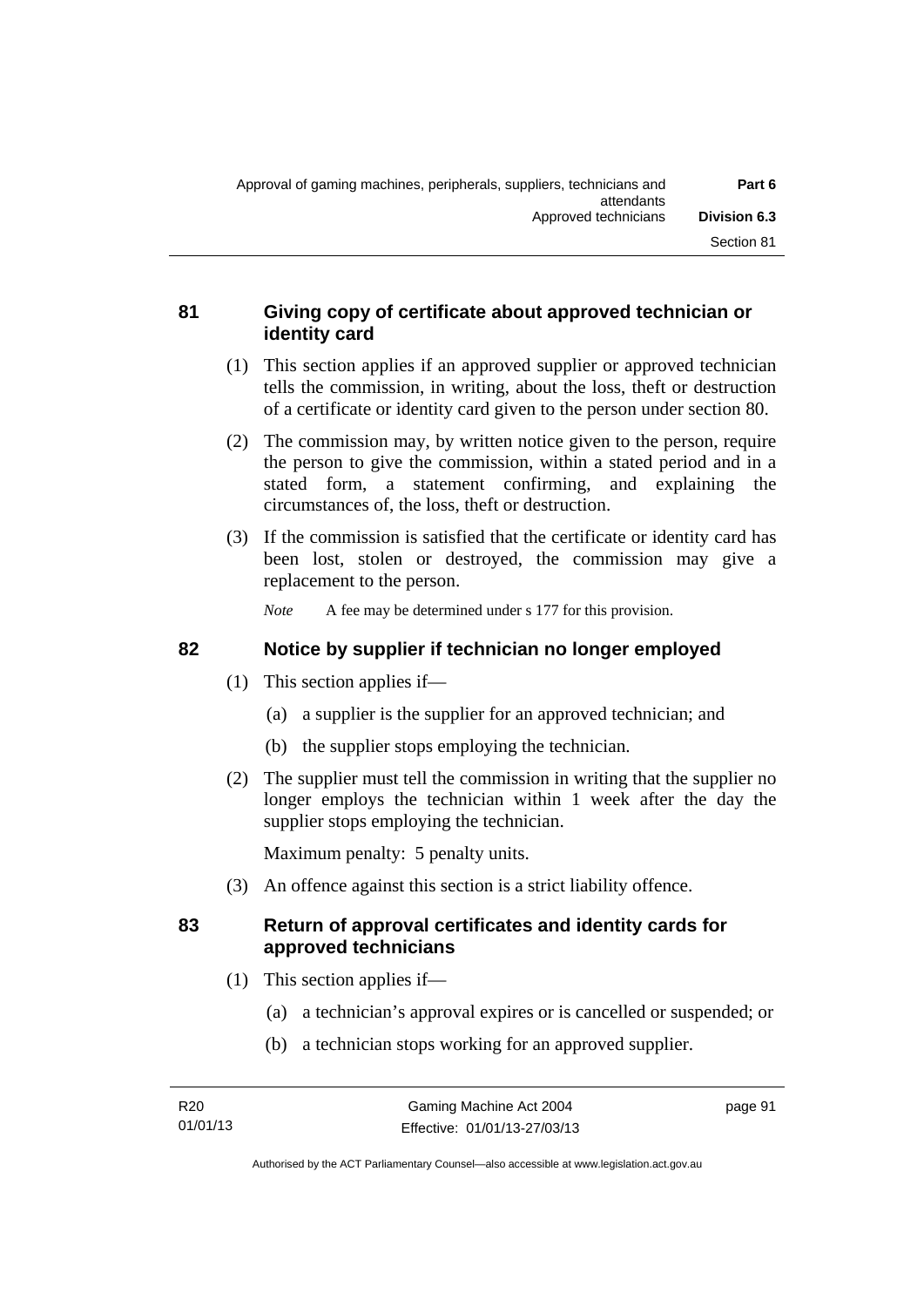| Part 6              | Approval of gaming machines, peripherals, suppliers, technicians and<br>attendants |
|---------------------|------------------------------------------------------------------------------------|
| <b>Division 6.3</b> | Approved technicians                                                               |
| Section 84          |                                                                                    |

- (2) The supplier must return the technician's approval certificate to the commission within 1 week after—
	- (a) the day the technician's approval expires; or
	- (b) the day the technician is given notice of the cancellation or suspension; or
	- (c) the day the approved technician stops working for the supplier.

Maximum penalty: 5 penalty units.

- (3) The technician must return the technician's identity card to the commission within 1 week after—
	- (a) the day the technician's approval expires; or
	- (b) the day the technician is given notice of the cancellation or suspension; or
	- (c) the day the technician no longer works for at least 1 supplier.

Maximum penalty: 5 penalty units.

(4) Strict liability applies to an offence against this section.

# **84 Renewal of technician's approval**

- (1) An approved technician may apply to the commission for renewal of his or her approval no later than 1 month, and no earlier than 3 months, before the approval expires.
	- *Note* If a form is approved under the [Control Act,](http://www.legislation.act.gov.au/a/1999-46) s 53D for an application, the form must be used.
- (2) The application must be accompanied by an undertaking by the applicant to—
	- (a) ask the police to check the applicant's criminal record using the applicant's fingerprints; and
	- (b) authorise the police to report the results of the check to the commission.

R20 01/01/13

Authorised by the ACT Parliamentary Counsel—also accessible at www.legislation.act.gov.au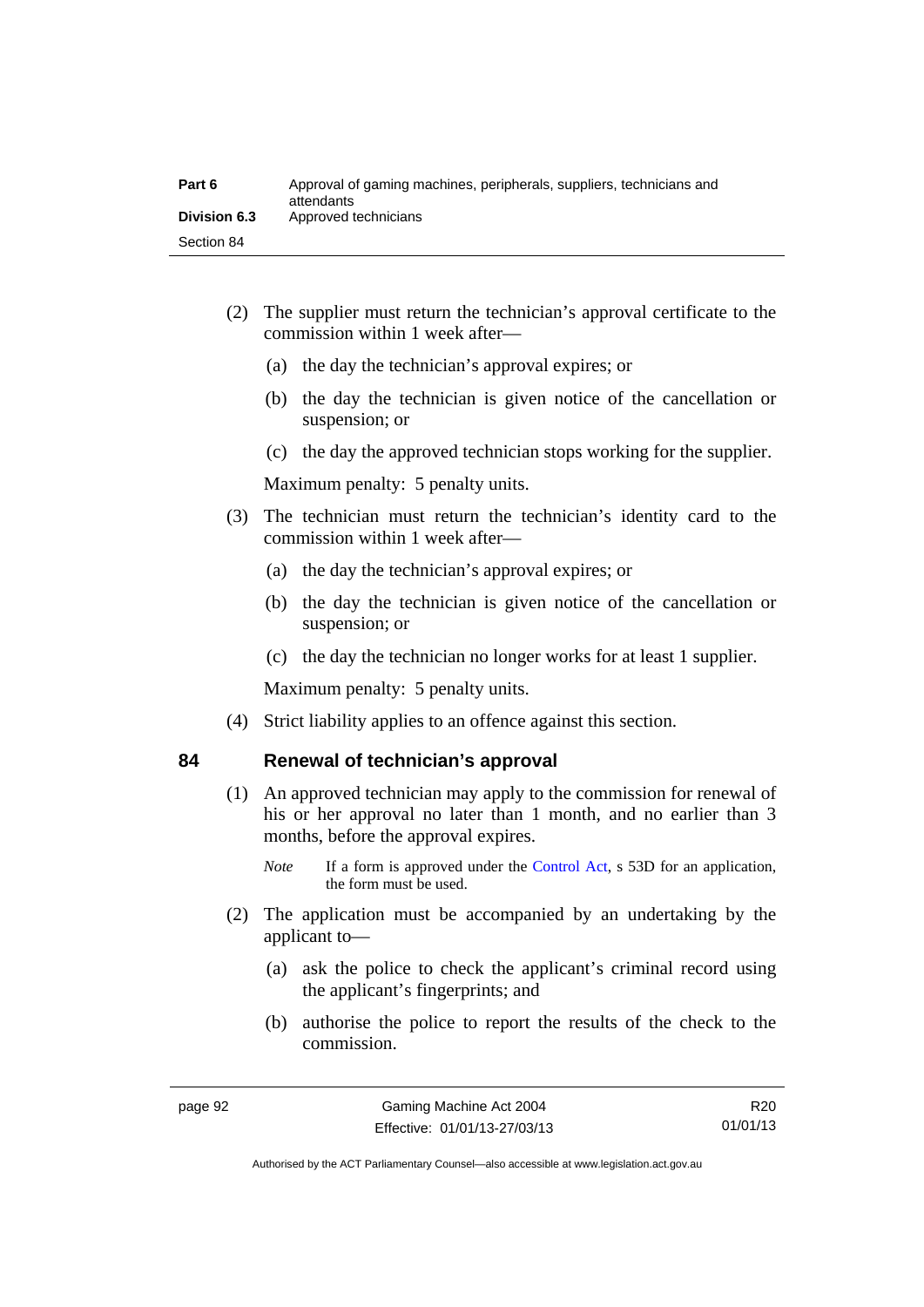- (3) On application under this section, the commission must renew the approval if satisfied that it would approve the applicant if the application were an application for initial approval.
- (4) The renewal of the approval begins on the day after the approval being renewed expires.
- (5) An approval that is suspended may be renewed, but the renewed approval is suspended until the end of the suspension.

# **Division 6.4 Approved attendants**

# **85 Application for approval as attendant**

- (1) An individual may apply in writing for approval as an attendant for 1 or more licensees.
	- *Note 1* If a form is approved under the [Control Act,](http://www.legislation.act.gov.au/a/1999-46) s 53D for an application, the form must be used.
	- *Note 2* A fee may be determined under s 177 for this provision.
- (2) The application must be accompanied by—
	- (a) a statement from each licensee stating that the licensee employs, or has offered to employ, the applicant as an attendant; and
	- (b) an undertaking by the applicant to—
		- (i) ask the police to check the applicant's criminal record using the applicant's fingerprints; and
		- (ii) authorise the police to report the results of the check to the commission; and
	- (c) 4 recent passport-size photographs of the applicant.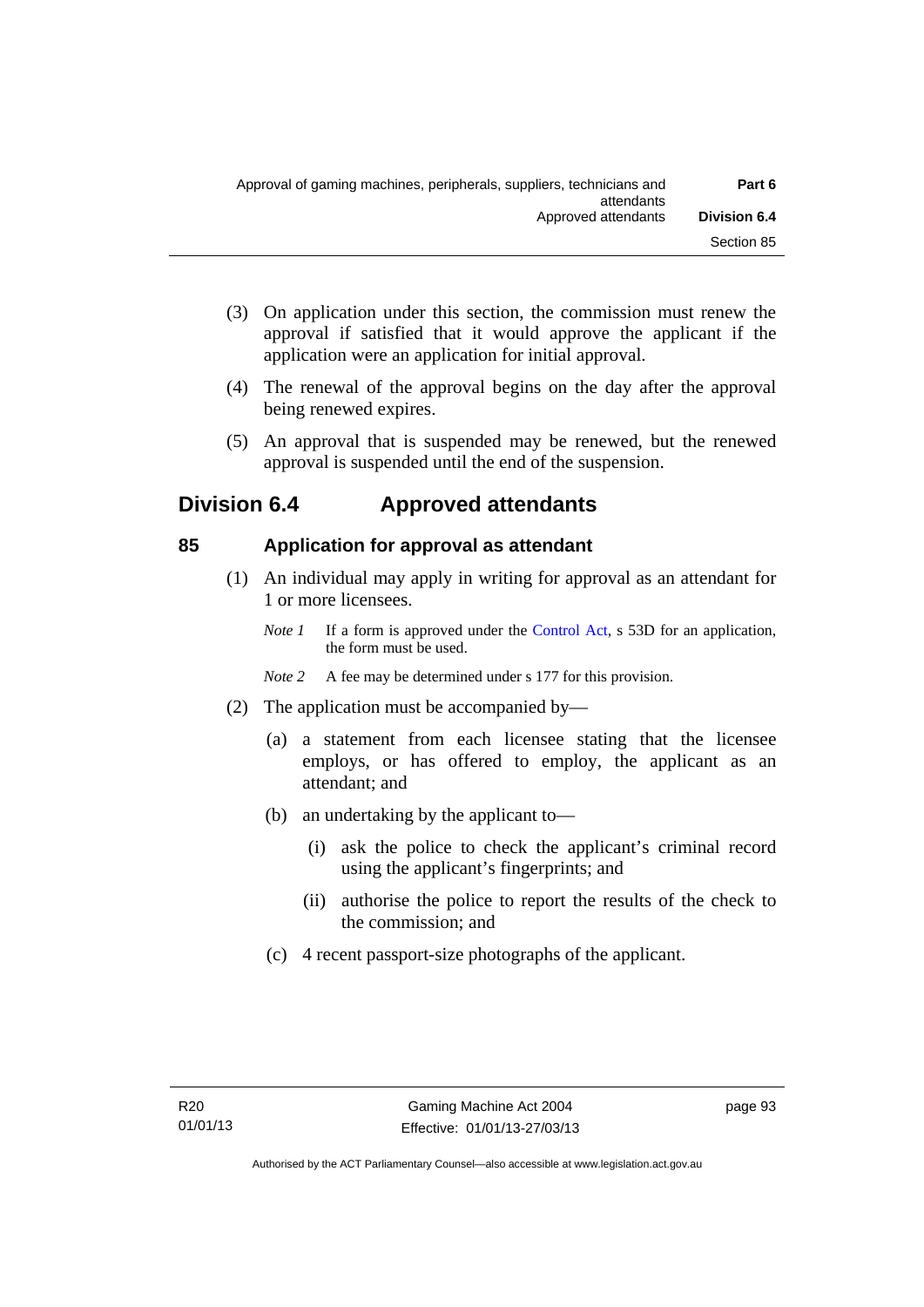| Part 6              | Approval of gaming machines, peripherals, suppliers, technicians and<br>attendants |
|---------------------|------------------------------------------------------------------------------------|
| <b>Division 6.4</b> | Approved attendants                                                                |
| Section 86          |                                                                                    |

#### **86 Approval of attendants**

- (1) The commission may, on application under section 85, approve the applicant as an attendant for 1 or more licensees if satisfied that—
	- (a) the applicant is an eligible person; and
	- (b) the applicant has not, in the last 12 months, provided false or misleading information in an application under section 85; and
	- (c) the applicant is employed, or will be employed, by each licensee.
- (2) An approval is for 2 years.
- (3) If a short-term approval is in force in relation to the applicant, the approval under this section starts when the short-term approval under section 87 began.

#### **Example**

Joe was given a short-term approval as an attendant on 1 January 2005 before the results of his police check came through. His results were satisfactory and he was approved as an attendant on 25 February 2005. His approval ends on 1 January 2007.

#### **87 Short-term approval of attendants**

- (1) This section applies to a person who has applied for approval as an attendant if—
	- (a) the commission has not received the results of the police check of the person's criminal history; but
	- (b) the commission would approve the person if the results of the police check did not show that the person was not an eligible person.
- (2) The commission may approve the applicant as an attendant.
- (3) An approval under this section (a *short-term approval*) is for 6 months, and cannot be renewed.

Authorised by the ACT Parliamentary Counsel—also accessible at www.legislation.act.gov.au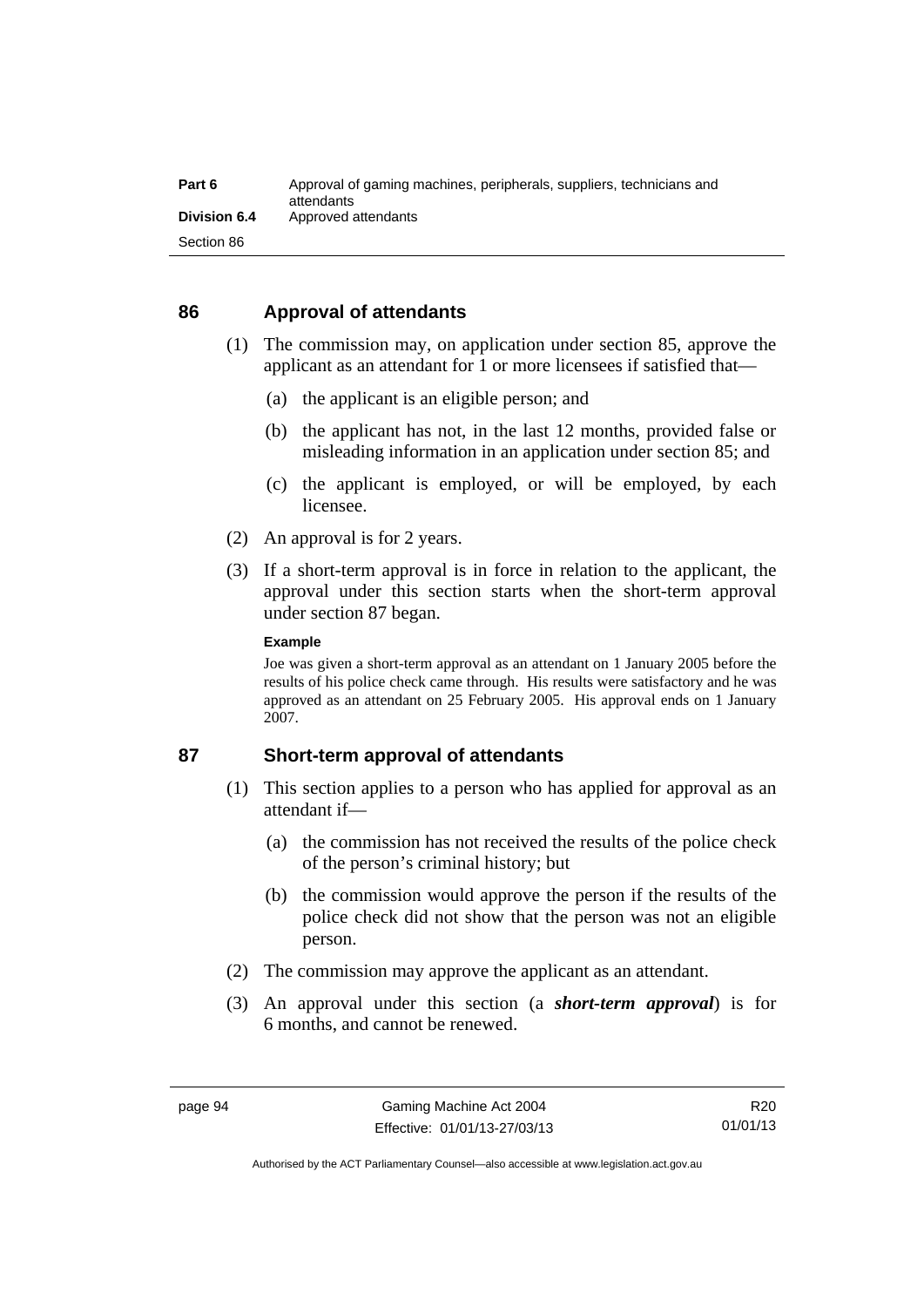#### **88 Ending short-term approvals**

- (1) This section applies to a person if—
	- (a) the person has a short-term approval as an attendant; and
	- (b) the commission receives the results of the police check of the person's criminal history; and
	- (c) after considering the results of the police check, the commission is satisfied that the person is not an eligible person.
- (2) The commission must, by written notice given to the person—
	- (a) refuse the person's application for approval as an attendant; and
	- (b) cancel the person's short-term approval as an attendant.

#### **89 Transfer etc of attendant's approval**

- (1) On written application by an approved attendant, the commission may—
	- (a) approve the attendant for another licensee (the *new licensee*); or
	- (b) transfer the approval of the attendant from 1 licensee to another (the *new licensee*).
	- *Note 1* If a form is approved under the [Control Act,](http://www.legislation.act.gov.au/a/1999-46) s 53D for an application, the form must be used.
	- *Note* 2 A fee may be determined under s 177 for this provision.
- (2) The application must be accompanied by a written statement by the new licensee stating that the licensee employs, or has offered to employ, the applicant as an attendant.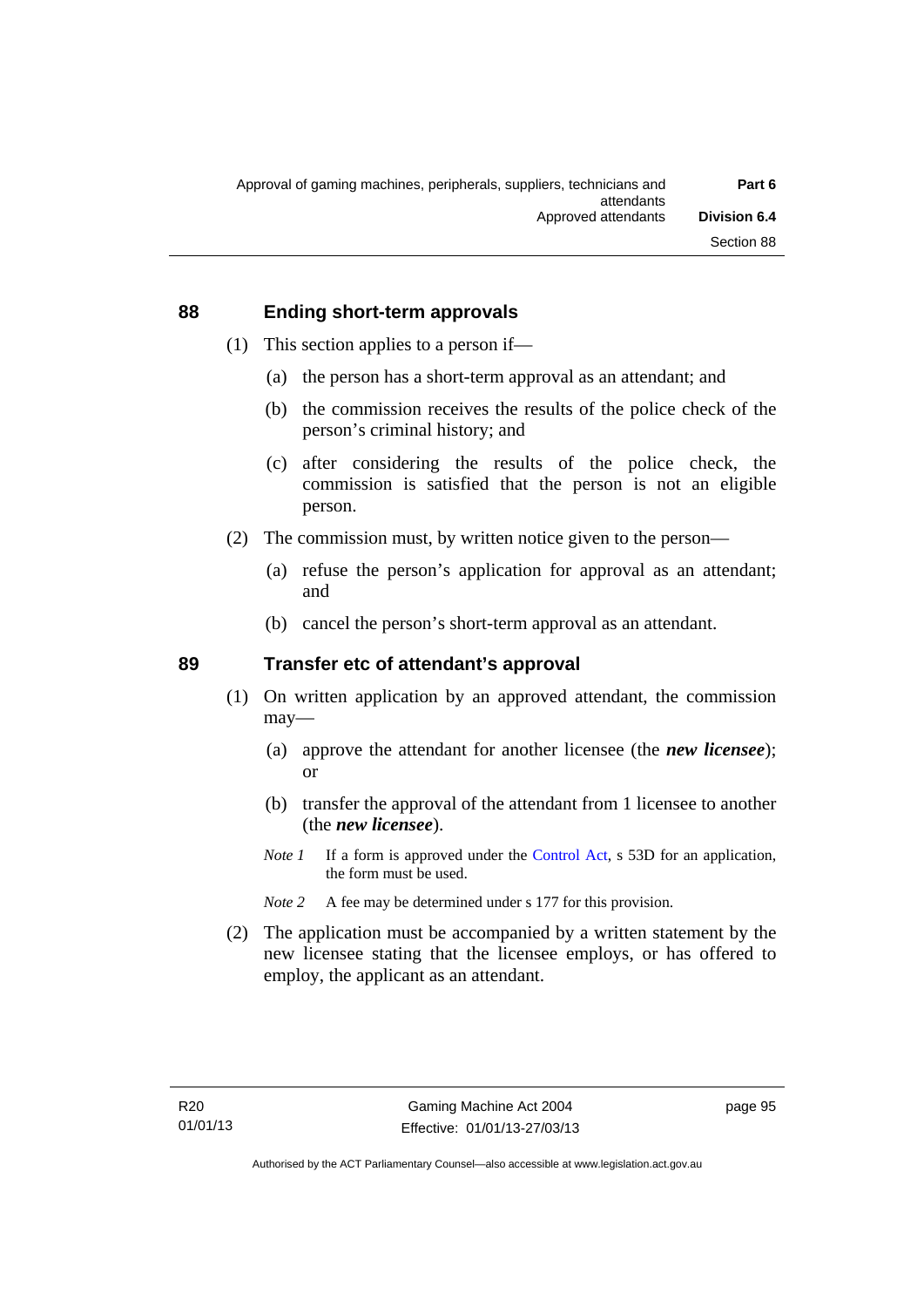| Part 6       | Approval of gaming machines, peripherals, suppliers, technicians and<br>attendants |
|--------------|------------------------------------------------------------------------------------|
| Division 6.4 | Approved attendants                                                                |
| Section 90   |                                                                                    |

#### **90 Suspension of attendant's approval for short-term unemployment**

On written application by an approved attendant, the commission may suspend the attendant's approval for up to 3 months from the day the application is given to the commission if the attendant is not employed by a licensee.

## **91 Cancellation etc of attendant's approval**

- (1) This section applies if—
	- (a) the commission stops being satisfied that an approved attendant is an eligible person; or
	- (b) the attendant is not employed by a licensee and his or her approval is not suspended under section 90; or
	- (c) the commission is satisfied that the attendant has contravened this Act.
- (2) In subsection (1) (c), a reference to a *contravention* of this Act includes a reference to the following:
	- (a) a contravention of the [Criminal Code](http://www.legislation.act.gov.au/a/2002-51), part 2.4 (Extensions of criminal responsibility) in relation to an offence against this Act or otherwise in relation to this Act;
	- (b) a contravention of the [Criminal Code](http://www.legislation.act.gov.au/a/2002-51) in relation to a document completed, kept or given, or required to be completed, kept or given, under or in relation to this Act;
	- (c) a contravention of the [Criminal Code](http://www.legislation.act.gov.au/a/2002-51) in relation to anything done, or not done, under or in relation to this Act.
- (3) The commission may, by written notice to the approved attendant—
	- (a) cancel the attendant's approval; or
	- (b) suspend the attendant's approval; or
	- (c) reprimand the attendant.

R20 01/01/13

Authorised by the ACT Parliamentary Counsel—also accessible at www.legislation.act.gov.au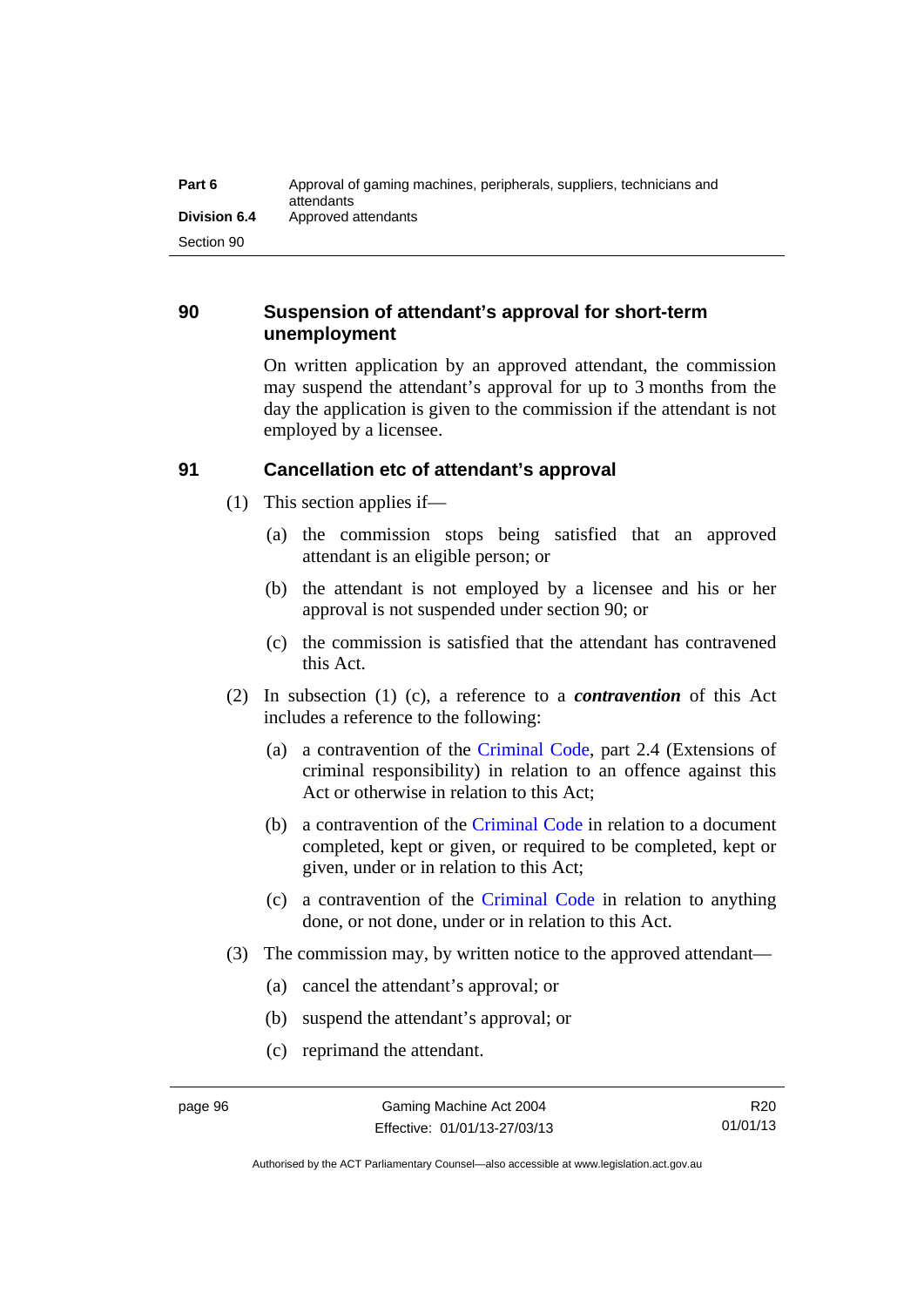- (4) In considering whether to take action under this section, the commission must consider the following:
	- (a) whether action has been taken against the approved attendant under this section before;
	- (b) the seriousness of any contravention of this Act;
	- (c) the likelihood of further action needing to be taken against the attendant;
	- (d) the public benefit of attendants being regulated under this Act.
- (5) The commission may also consider any other relevant matter.

### **92 Certificates for approved attendants**

- (1) This section applies if the commission approves an attendant under section 86 (Approval of attendants) or section 87 (Short-term approval of attendants).
- (2) The commission must give—
	- (a) a certificate (the attendant's *approval certificate*) containing details of the approval to the attendant; and
	- (b) a copy of the certificate to each licensee for the attendant.

### **93 Giving copy of certificate about approved attendant**

- (1) This section applies if an approved attendant or licensee tells the commission, in writing, about the loss, theft or destruction of an approval certificate given to the person under section 92.
- (2) The commission may, by written notice given to the person, require the person to give the commission, within a stated period and in a stated form, a statement confirming, and explaining the circumstances of, the loss, theft or destruction.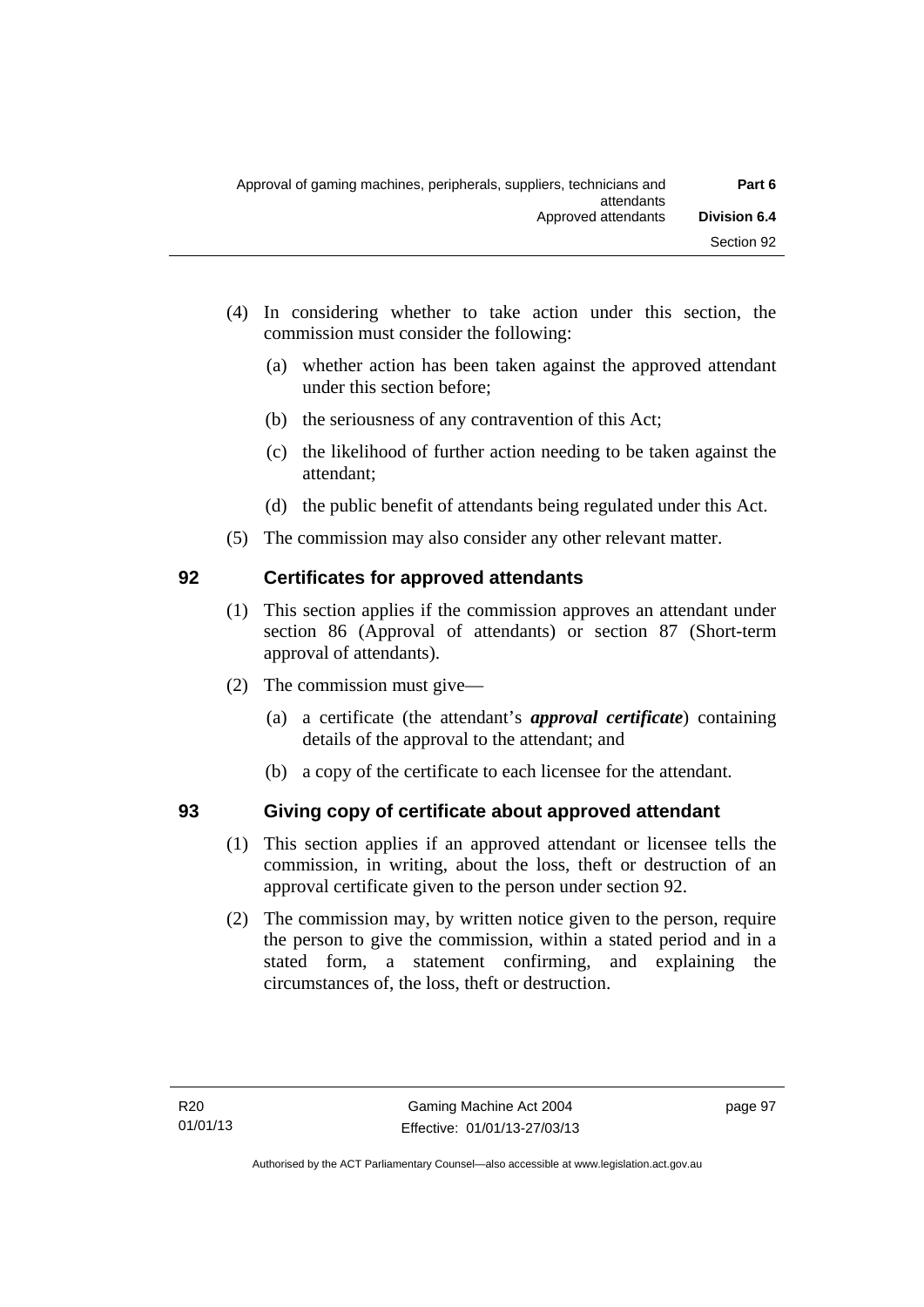| Part 6              | Approval of gaming machines, peripherals, suppliers, technicians and<br>attendants |
|---------------------|------------------------------------------------------------------------------------|
| <b>Division 6.4</b> | Approved attendants                                                                |
| Section 94          |                                                                                    |

 (3) If the commission is satisfied that the certificate has been lost, stolen or destroyed, the commission may give a replacement to the person.

*Note* A fee may be determined under s 177 for this provision.

### **94 Notice by licensee if attendant no longer employed**

- (1) This section applies if—
	- (a) a licensee is the licensee for an approved attendant; and
	- (b) the licensee stops employing the attendant.
- (2) The licensee must tell the commission in writing that the licensee no longer employs the attendant within 1 week after the day the licensee stops employing the attendant.

### **95 Return of approval certificates for approved attendants**

- (1) This section applies if—
	- (a) an attendant's approval expires or is cancelled or suspended; or
	- (b) the attendant no longer works for at least 1 licensee.
- (2) The attendant must return the attendant's approval certificate to the commission within 1 week after—
	- (a) the day the attendant's approval expires; or
	- (b) the day the attendant is given notice of the cancellation or suspension; or
	- (c) the day the attendant no longer works for at least 1 licensee.

Maximum penalty: 5 penalty units.

(3) An offence against this section is a strict liability offence.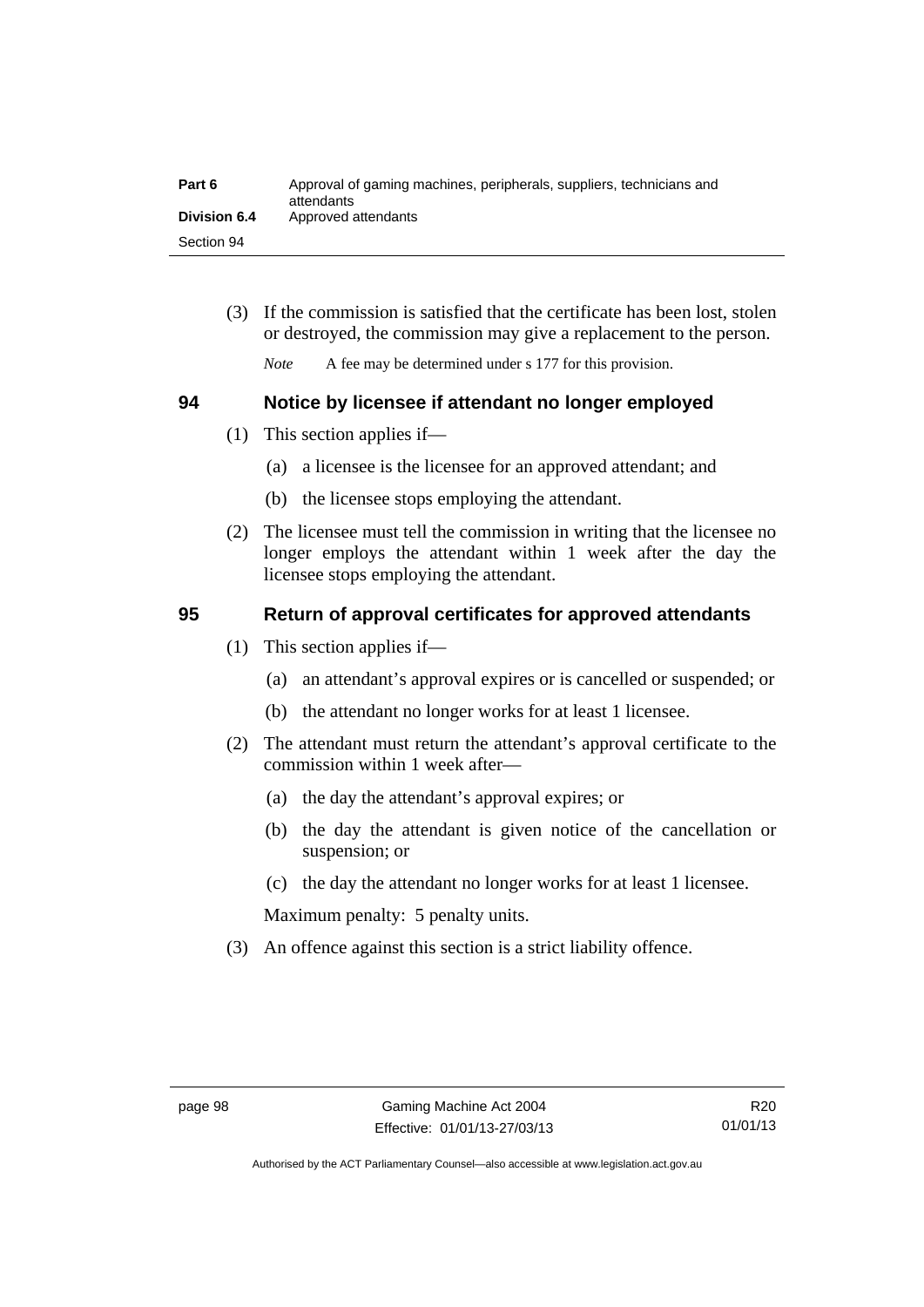### **96 Renewal of attendant's approval**

- (1) An approved attendant may apply to the commission for renewal of his or her approval no later than 1 month, and no earlier than 3 months, before the approval expires.
	- *Note* If a form is approved under the [Control Act,](http://www.legislation.act.gov.au/a/1999-46) s 53D for an application, the form must be used.
- (2) The application must be accompanied by an undertaking by the applicant to—
	- (a) ask the police to check the applicant's criminal record using the applicant's fingerprints; and
	- (b) authorise the police to report the results of the check to the commission.
- (3) On application under this section, the commission must renew the approval if satisfied that it would approve the applicant if the application were an application for initial approval.
- (4) The renewal of the approval begins on the day after the approval being renewed ends.
- (5) An approval that is suspended may be renewed, but the renewed approval is suspended until the end of the suspension.

## **Division 6.5 Gaming machine dealings**

### **97 Control procedures**

- (1) A person's control procedures for gaming machines and peripheral equipment must include operational details (including who is responsible) for each of the following:
	- (a) accounting and record keeping in relation to the gaming machines and peripheral equipment;
	- (b) access to and handling of cash in relation to the gaming machines;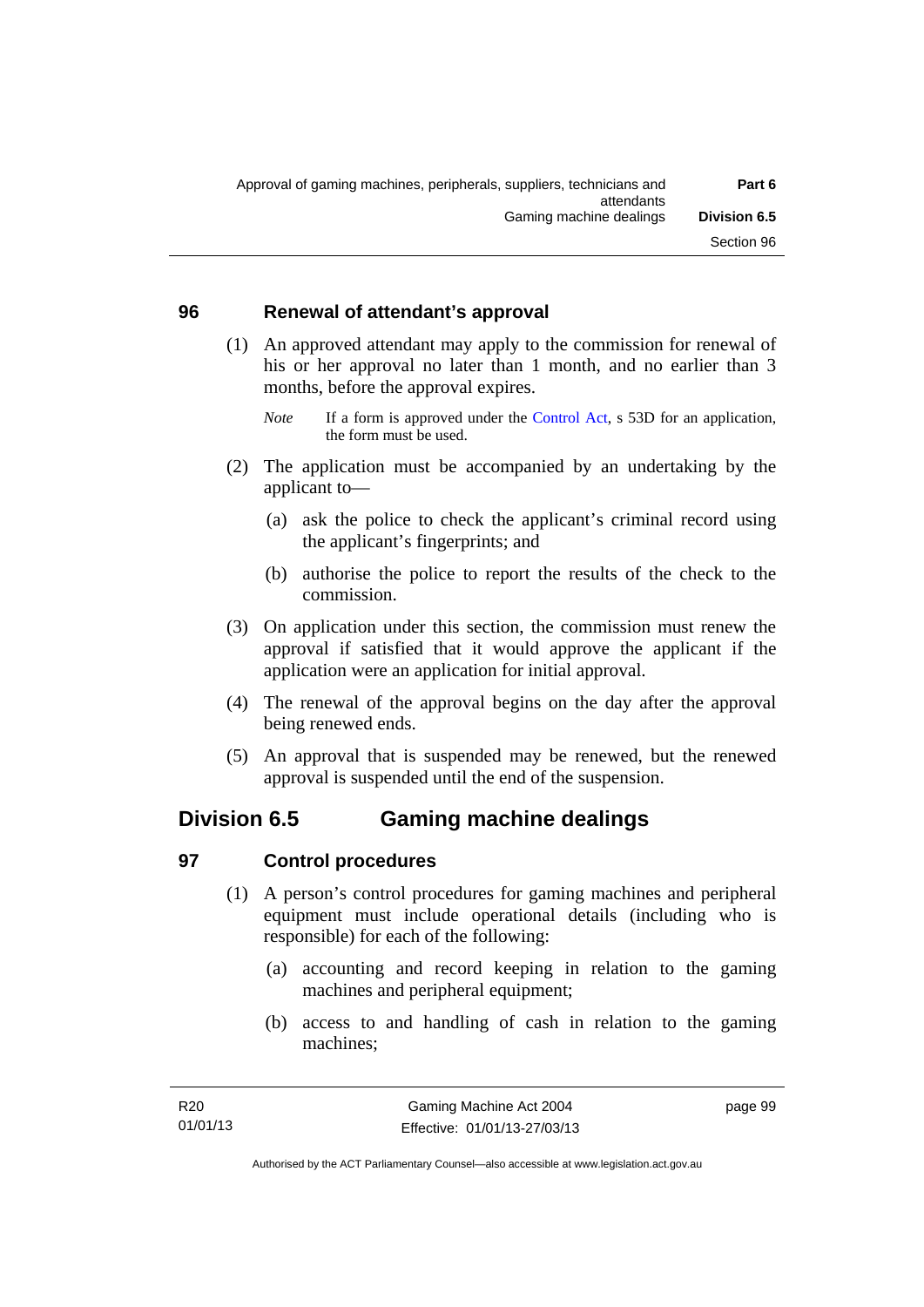| Part 6              | Approval of gaming machines, peripherals, suppliers, technicians and<br>attendants |
|---------------------|------------------------------------------------------------------------------------|
| <b>Division 6.5</b> | Gaming machine dealings                                                            |
| Section 98          |                                                                                    |

- (c) payment of winnings;
- (d) access control to the gaming machines and peripheral equipment;
- (e) security of the gaming machines and peripheral equipment;
- (f) security of cash, records and keys in relation to the gaming machines;
- (g) job descriptions (including responsibilities) of people operating and doing accounting and record keeping in relation to the gaming machines and peripheral equipment;
- (h) any marketing and promotion of the gaming machines.
- (2) A person may change the person's control procedures by written notice given to the commission.
- (3) A regulation may make provision in relation to control procedures.

### **98 Acquisition of gaming machines—general**

A person commits an offence if the person—

- (a) intentionally acquires a gaming machine; and
- (b) does not have the commission's approval under section 100 to acquire the machine.

Maximum penalty: 100 penalty units, imprisonment for 1 year or both**.**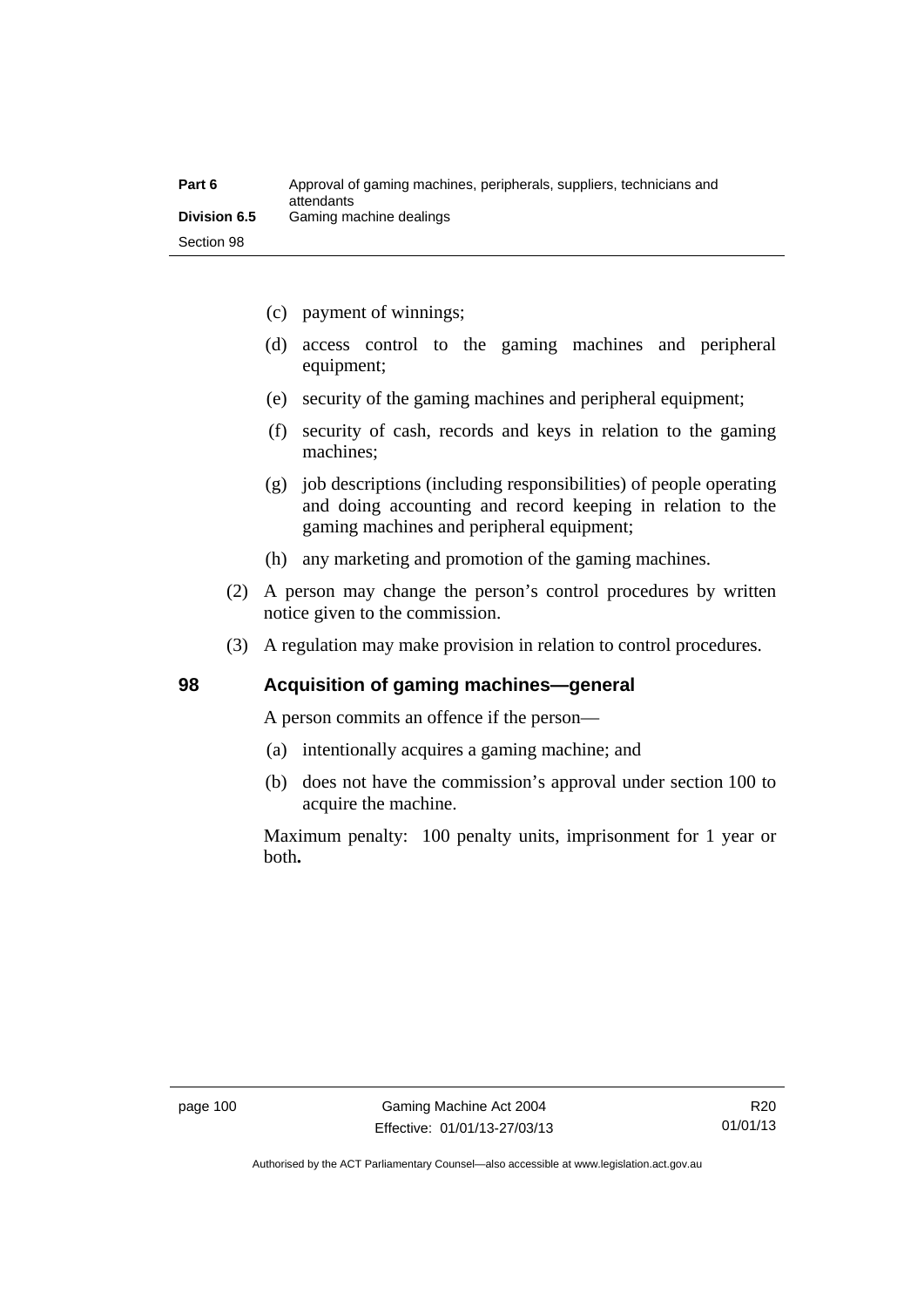### **99 Application for approval of acquisition of gaming machines**

- (1) A person may apply in writing to the commission for approval to acquire a gaming machine.
	- *Note 1* If a form is approved under the [Control Act,](http://www.legislation.act.gov.au/a/1999-46) s 53D for an application, the form must be used.
	- *Note* 2 A fee may be determined under s 177 for this provision.
- (2) The application must be accompanied by—
	- (a) the proposed contract for the acquisition (including any proposed order); and
	- (b) details of any proposed arrangements for financing the acquisition.

### **100 Decision on application for approval to acquire gaming machines**

- (1) On application for an approval to acquire a gaming machine, the commission must approve or refuse to approve the acquisition.
- (2) The commission must approve the acquisition of a gaming machine if—
	- (a) the applicant is a licensee; and
	- (b) the applicant's licence authorises the applicant to operate the machine; and
	- (c) the acquisition is to be under a written contract; and
	- (d) the gaming machine, and any peripheral equipment to be used with it, is approved under section 69; and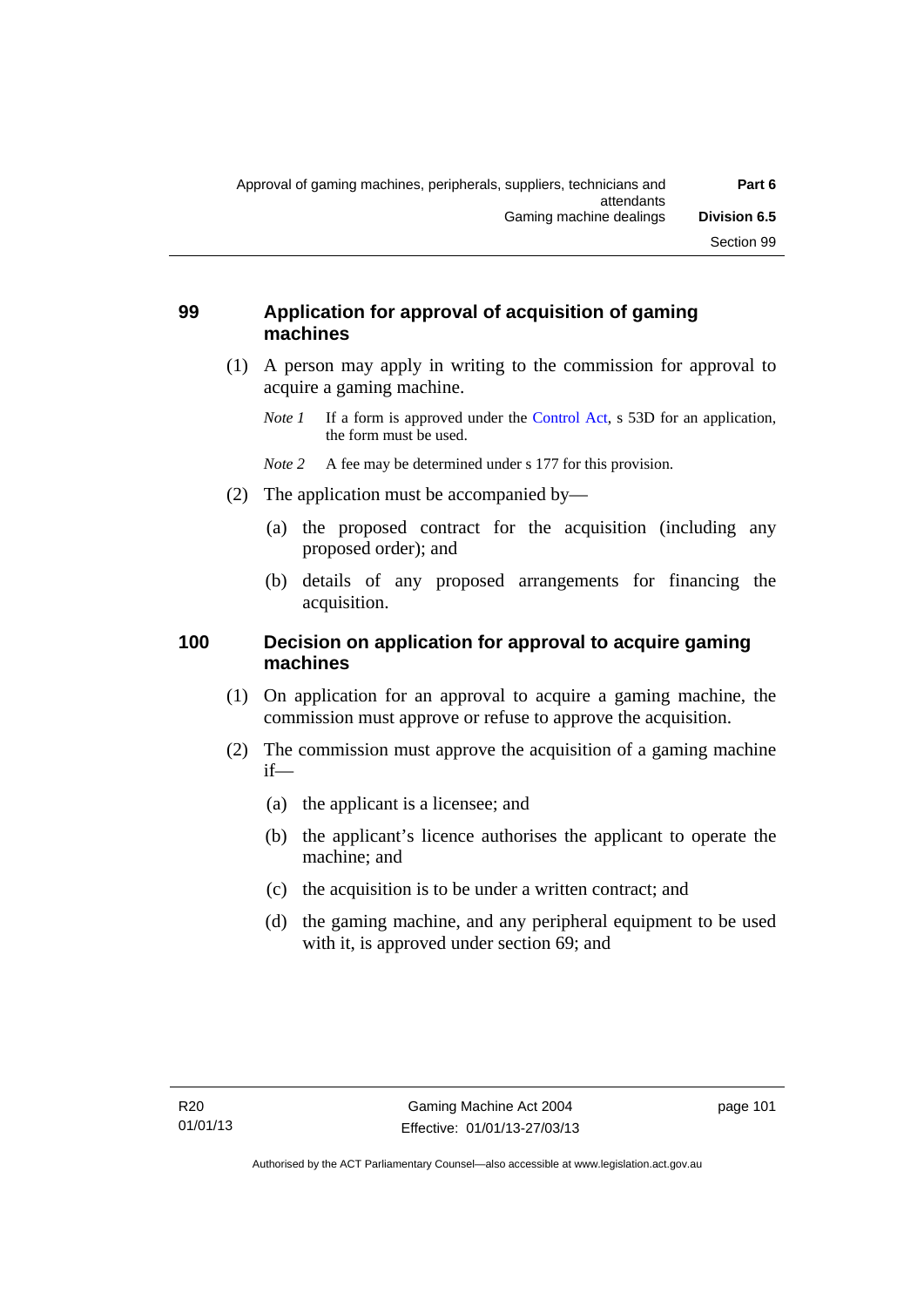| Part 6              | Approval of gaming machines, peripherals, suppliers, technicians and<br>attendants |
|---------------------|------------------------------------------------------------------------------------|
| <b>Division 6.5</b> | Gaming machine dealings                                                            |
| Section 101         |                                                                                    |

- (e) the person from whom the machine is to be acquired—
	- (i) is an approved supplier; or
	- (ii) is approved under section 113 (Approval of disposal of gaming machines) to dispose of the machine; and
- (f) for any proposed financial arrangement for financing the acquisition—the commission has approved, or proposes to approve, the arrangement under section 101.

### **101 Application and approval of financial arrangements**

- (1) A licensee commits an offence if—
	- (a) the licensee enters into an arrangement—
		- (i) to finance the acquisition of a gaming machine; or
		- (ii) to encumber a gaming machine; and
	- (b) the commission has not approved the arrangement.

Maximum penalty: 100 penalty units.

- (2) A licensee may apply in writing to the commission for approval of an arrangement (a *financial arrangement*)—
	- (a) to finance the acquisition of a gaming machine; or
	- (b) to encumber a gaming machine.
	- *Note* If a form is approved under the [Control Act,](http://www.legislation.act.gov.au/a/1999-46) s 53D for an application, the form must be used.
- (3) The application must be accompanied by a copy of each document related to the proposed financial arrangement.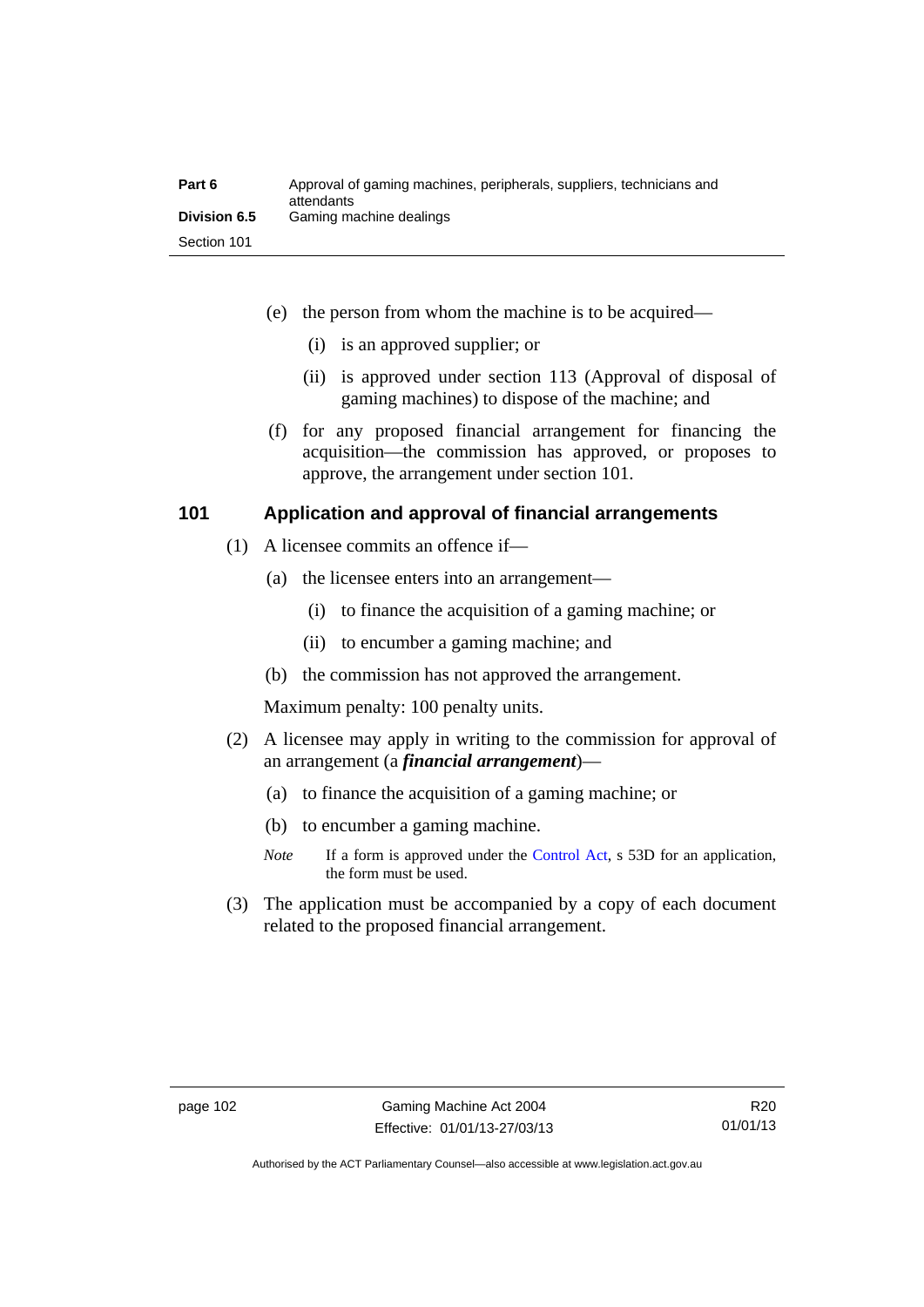### **102 Decision on application for approval of financial arrangements**

- (1) On application for an approval of a financial arrangement, the commission must approve or refuse to approve the arrangement.
- (2) The commission must approve a financial arrangement for a gaming machine—
	- $(a)$  if—
		- (i) the arrangement is to be under 1 or more written contracts; and
		- (ii) if the financial arrangement is an arrangement to finance the acquisition of a gaming machine—the commission has approved the acquisition, or proposes to approve it, under section 100 (Decision on application for approval to acquire gaming machines); and
	- (b) if the applicant is a club—unless satisfied that the arrangement is not in the best interests of the club's members.
- (3) It is a condition of an approval under this section that a contract forming part of the approved financial arrangement cannot be amended unless the commission approves the amendment.

### **103 Possession and operation of gaming machines**

- (1) A person commits an offence if—
	- (a) the person possesses or operates a gaming machine; and
	- (b) the person is not authorised to possess or operate the gaming machine under this Act; and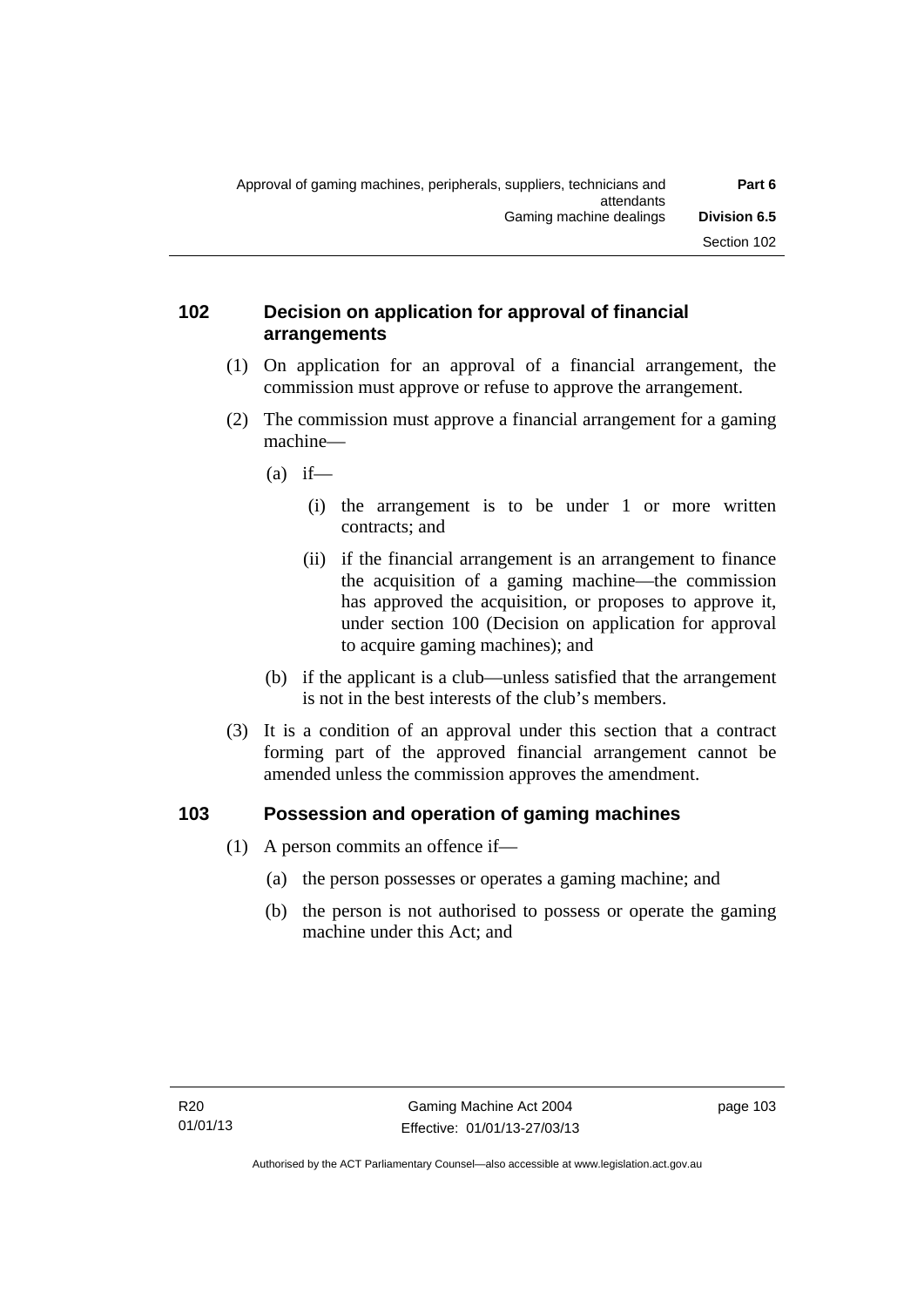| Part 6              | Approval of gaming machines, peripherals, suppliers, technicians and<br>attendants |
|---------------------|------------------------------------------------------------------------------------|
| <b>Division 6.5</b> | Gaming machine dealings                                                            |
| Section 104         |                                                                                    |

 (c) the person is reckless about whether the person is authorised to possess or operate the gaming machine under this Act.

Maximum penalty: 100 penalty units, imprisonment for 1 year or both.

- *Note* **Under this Act, a person may be authorised to possess or operate a** gaming machine by a licence, an approval to repossess the machine or under s (2).
- (2) The commission may, in writing, authorise a person to possess or operate a gaming machine on stated conditions if—
	- (a) the person is a licensee's administrator, receiver, manager or liquidator and the licensee is authorised under this Act to possess or operate the gaming machine; or
	- (b) the machine is used only for training purposes; or
	- (c) the machine is being stored; or
	- (d) the machine is being displayed for sale or as a promotion; or
	- (e) the machine is being repaired, tested or evaluated.

**104 Playing unlicensed gaming machines** 

A person commits an offence if—

- (a) the person plays a gaming machine; and
- (b) operation of the gaming machine is not authorised under a licence; and
- (c) the person is reckless about whether the operation of the gaming machine is authorised under a licence.

Maximum penalty: 100 penalty units.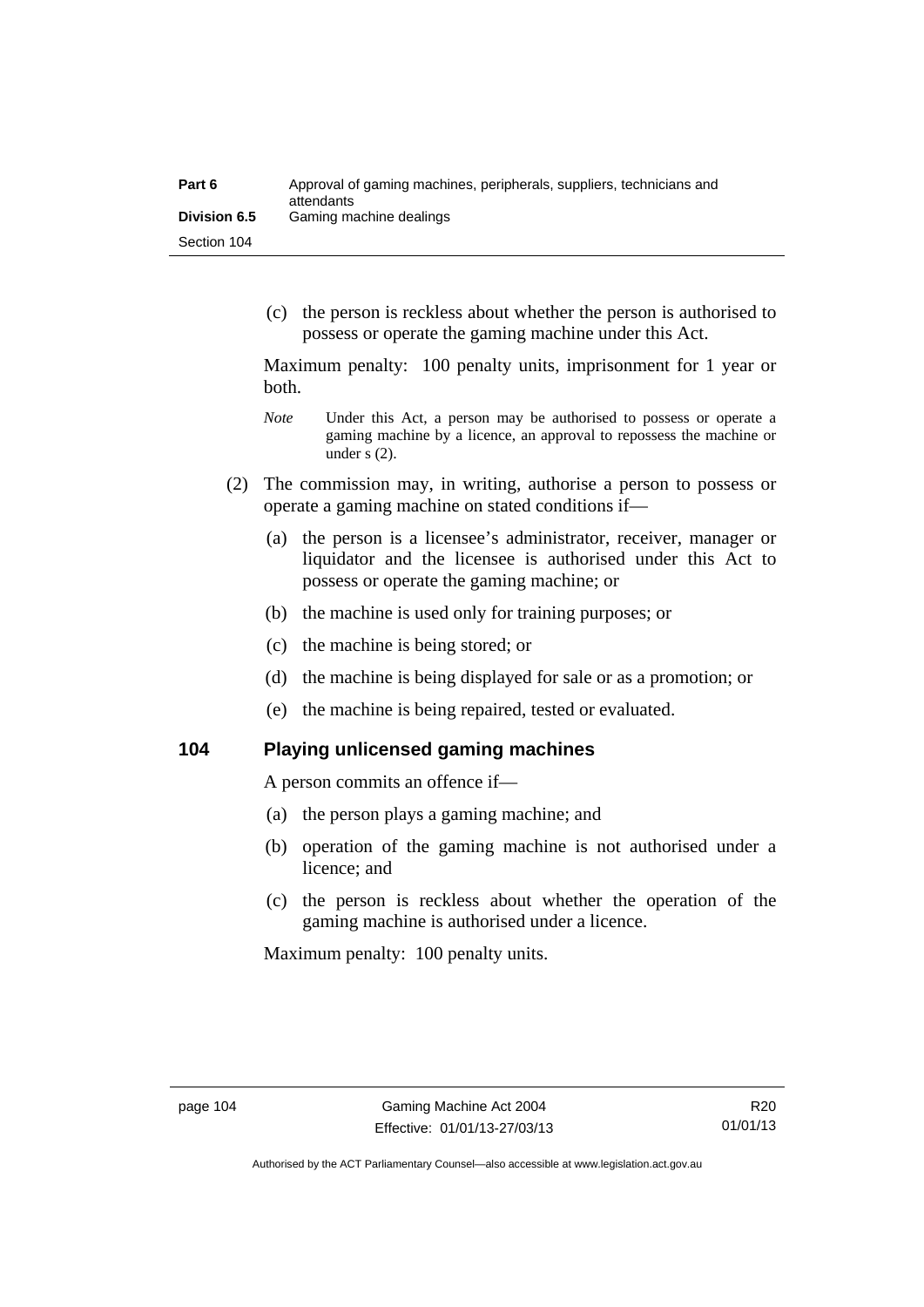### **105 Operation of gaming machines other than in accordance with licences**

- (1) A person commits an offence if—
	- (a) the person owns, occupies or manages licensed premises; and
	- (b) the person fails to take all reasonable steps to stop a gaming machine on the premises being used otherwise than in accordance with the licence; and
	- (c) someone uses the gaming machine otherwise than in accordance with the licence.

Maximum penalty: 100 penalty units.

- (2) A person commits an offence if—
	- (a) the person owns, occupies or manages premises other than licensed premises; and
	- (b) the person fails to take all reasonable steps to stop a gaming machine on the premises being used; and
	- (c) someone uses the gaming machine.

Maximum penalty: 100 penalty units.

(3) An offence against this section is a strict liability offence.

# **Division 6.6 Repossession of gaming machines**

### **106 Offences by people repossessing gaming machines**

 (1) A person commits an offence if the person repossesses a gaming machine otherwise than in accordance with an approval under section 108.

Maximum penalty: 100 penalty units.

- (2) A person commits an offence if—
	- (a) the person repossesses a gaming machine; and

page 105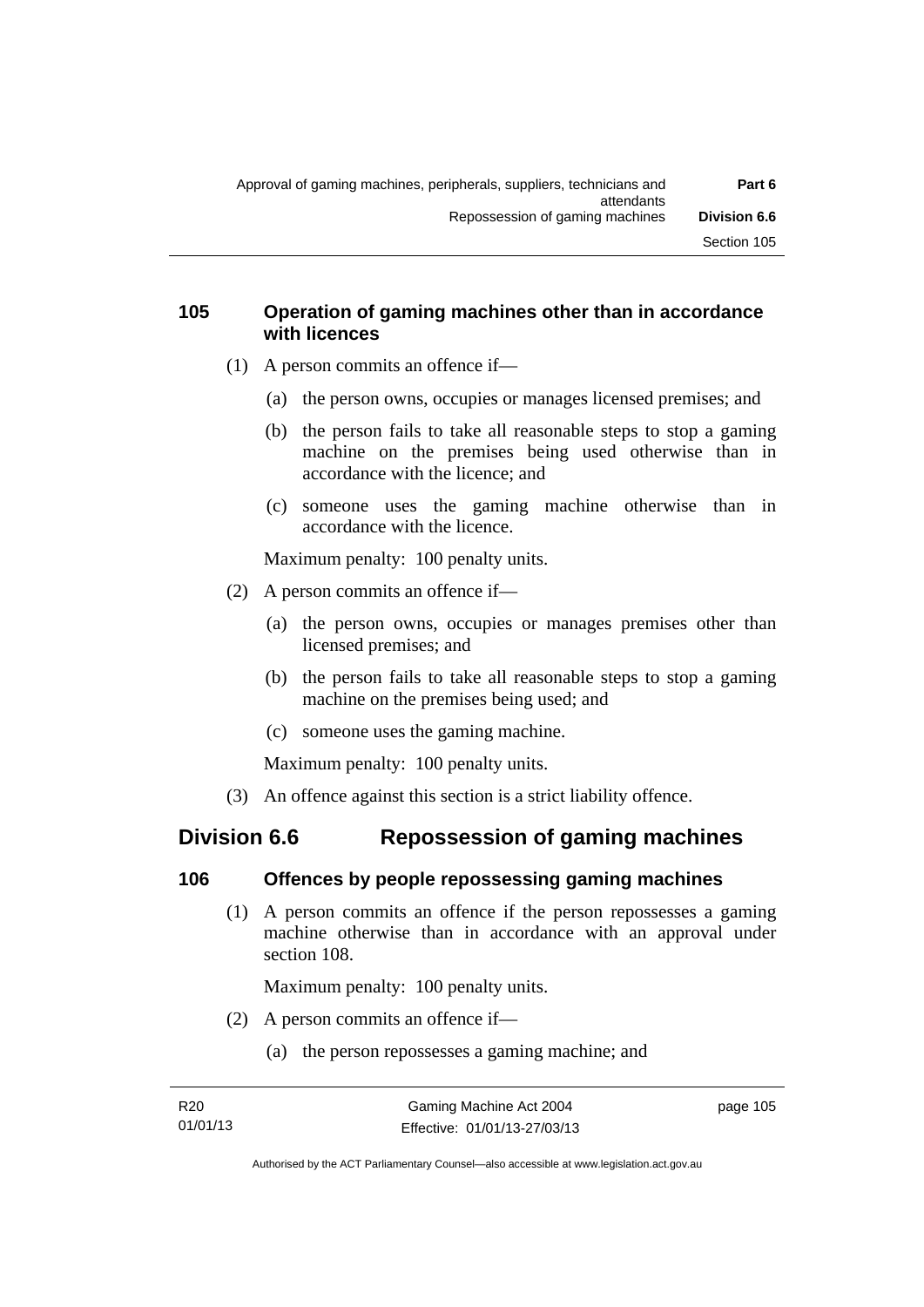| Part 6              | Approval of gaming machines, peripherals, suppliers, technicians and<br>attendants |
|---------------------|------------------------------------------------------------------------------------|
| <b>Division 6.6</b> | Repossession of gaming machines                                                    |
| Section 107         |                                                                                    |

- (b) the person fails to take all reasonable steps to stop the gaming machine being used; and
- (c) after repossession of the gaming machine but before its disposal, someone else uses the machine.

Maximum penalty: 100 penalty units

(3) An offence against this section is a strict liability offence.

### **107 Application for repossession approval**

- (1) A person may apply in writing to the commission for approval to repossess a gaming machine.
	- *Note 1* If a form is approved under the [Control Act,](http://www.legislation.act.gov.au/a/1999-46) s 53D for an application, the form must be used.
	- *Note 2* A fee may be determined under s 177 for this provision.
- (2) The application must be accompanied by information identifying—
	- (a) the person from whom the machine is to be repossessed; and
	- (b) the premises where the machine is currently held; and
	- (c) the class, kind and basic stake denomination of the machine.

### **108 Approval of repossession of gaming machines**

- (1) On application under section 107, the commission must approve, or refuse to approve, the repossession of a gaming machine.
- (2) The commission must approve the repossession unless the commission believes on reasonable grounds that the applicant would be likely to contravene a requirement of a condition on the approval.

*Note* For conditions, see s 109.

- (3) If an approval is given to repossess a gaming machine, after the machine is repossessed but before it is disposed of, an authorised officer must—
	- (a) take meter readings from the machine; and

R20 01/01/13

Authorised by the ACT Parliamentary Counsel—also accessible at www.legislation.act.gov.au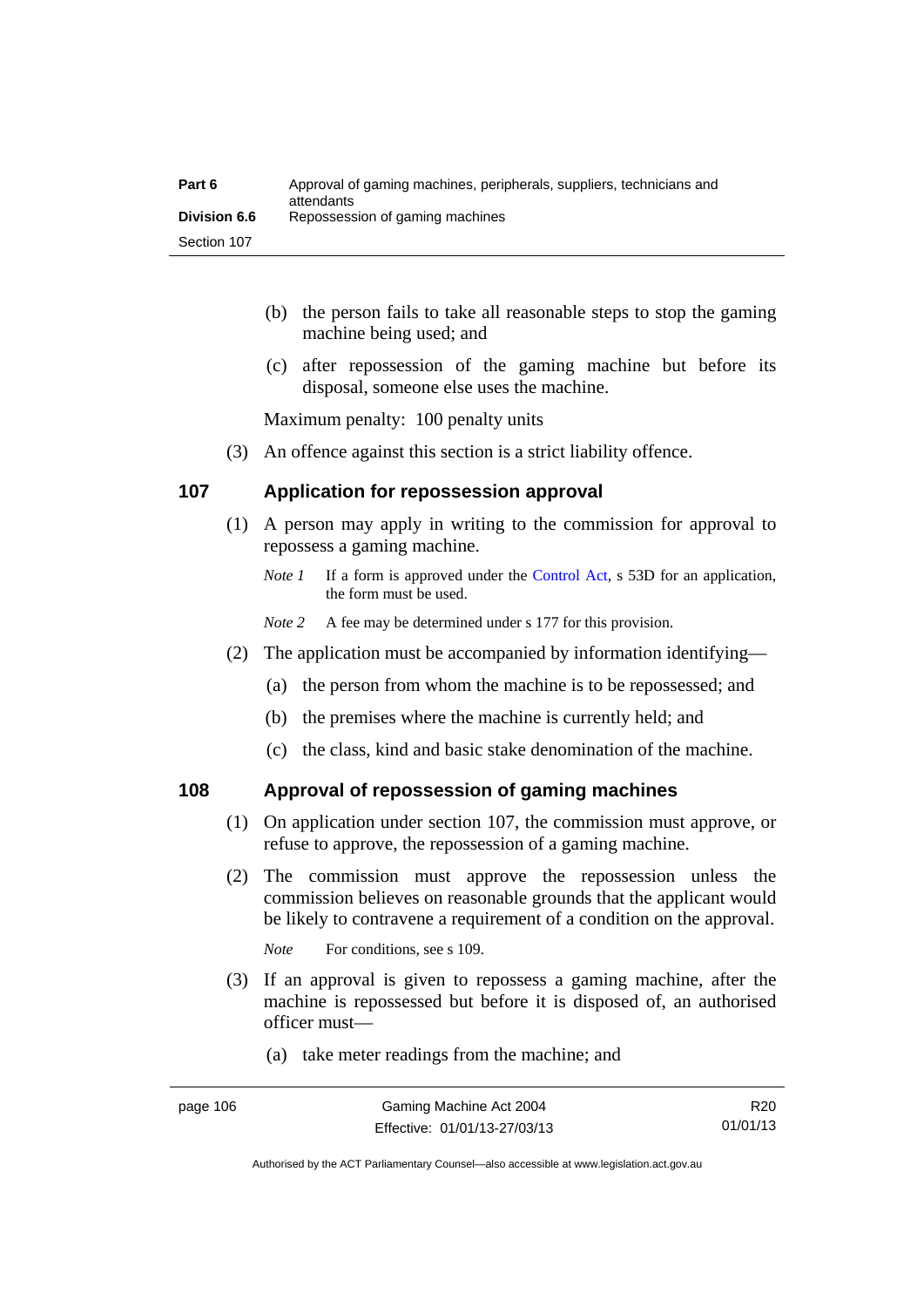- (b) seal the computer cabinet on the machine; and
- (c) render the machine inoperable.
- (4) This section does not entitle a person to repossess a gaming machine if the person is not otherwise entitled to repossess it.

### **109 Conditions on approval to repossess gaming machine**

- (1) An approval to repossess a gaming machine under section 108 is subject to the following conditions:
	- (a) that the person given the approval take all reasonable steps necessary to prevent the repossessed gaming machine being played before its disposal;
	- (b) that the person given the approval allow an authorised officer to exercise the commission's functions under section 108 (3).
- (2) The commission may impose any other condition on the approval in relation to the storage of the machine before its disposal that the commission considers appropriate.

### **110 Contravention of repossession approval conditions**

- (1) A person commits an offence if the person—
	- (a) is approved under section 108 to repossess a gaming machine; and
	- (b) contravenes a requirement of a condition on the approval.

Maximum penalty: 50 penalty units.

- (2) Subsection (1) does not apply if the person took all reasonable steps to avoid a contravention of the requirements of the approval conditions.
- (3) An offence against this section is a strict liability offence.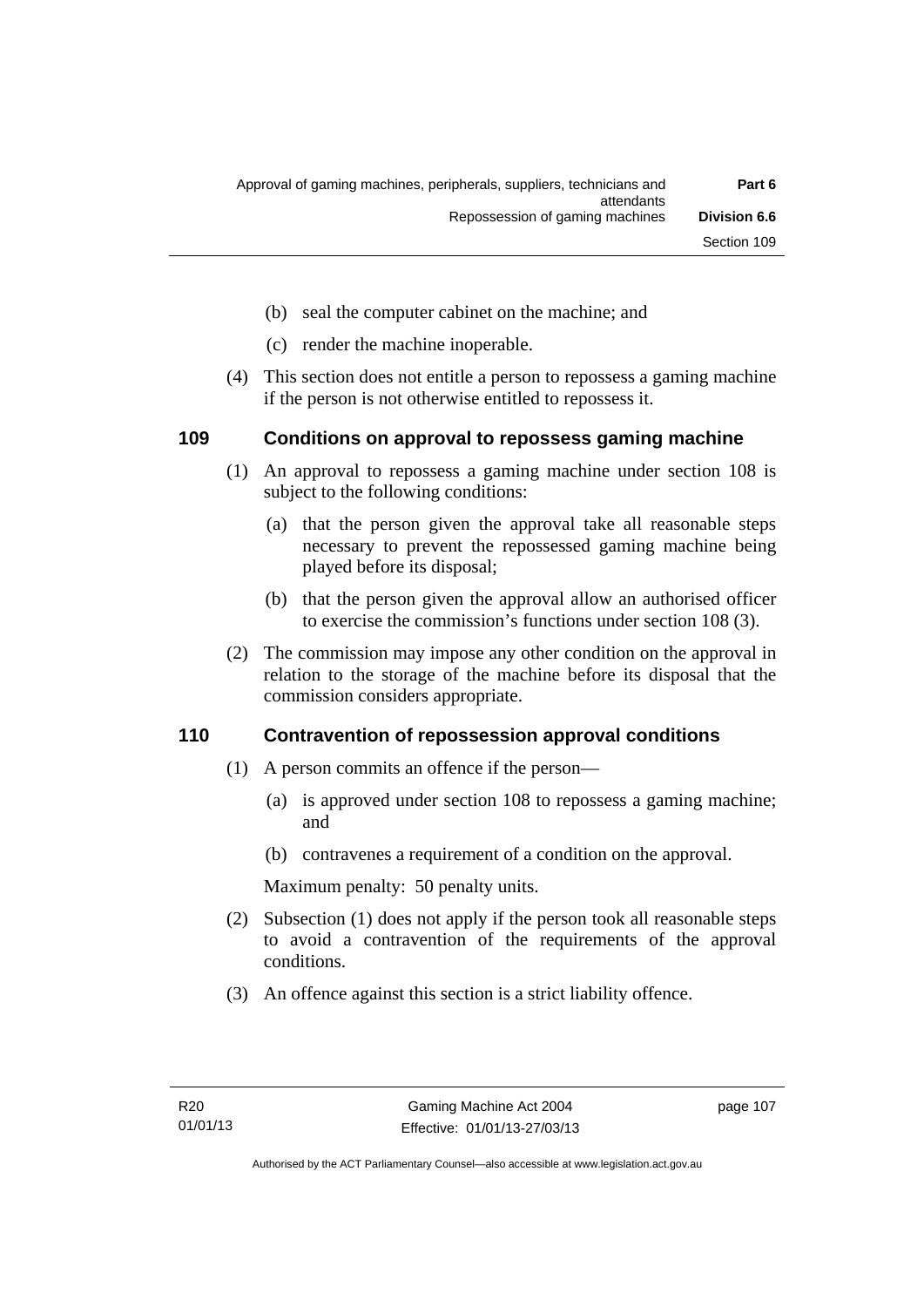| Part 6              | Approval of gaming machines, peripherals, suppliers, technicians and<br>attendants |
|---------------------|------------------------------------------------------------------------------------|
| <b>Division 6.7</b> | Disposal of gaming machines                                                        |
| Section 111         |                                                                                    |

# **Division 6.7 Disposal of gaming machines**

### **111 Unapproved disposal of gaming machines**

- (1) A person commits an offence if—
	- (a) the person disposes of a gaming machine; and
	- (b) the disposal is not in accordance with an approval under section 113 (Approval of disposal of gaming machines).

Maximum penalty: 100 penalty units.

(2) An offence against this section is a strict liability offence.

### **112 Application for approval for disposal of gaming machines**

- (1) A person may apply in writing to the commission for approval to dispose of a gaming machine.
	- *Note 1* If a form is approved under the [Control Act,](http://www.legislation.act.gov.au/a/1999-46) s 53D for an application, the form must be used.
	- *Note 2* A fee may be determined under s 177 for this provision.
- (2) The application must be accompanied by information identifying—
	- (a) the person (if any) who is to acquire the machine; and
	- (b) the premises where the machine is currently held; and
	- (c) the class, kind and basic stake denomination of the machine.

### **113 Approval of disposal of gaming machines**

- (1) On application under section 112, the commission must approve, or refuse to approve, the disposal of a gaming machine.
- (2) The commission must approve the disposal if—
	- (a) the person (if any) who is to acquire the machine is authorised—
		- (i) to operate the machine under a licence; or

Authorised by the ACT Parliamentary Counsel—also accessible at www.legislation.act.gov.au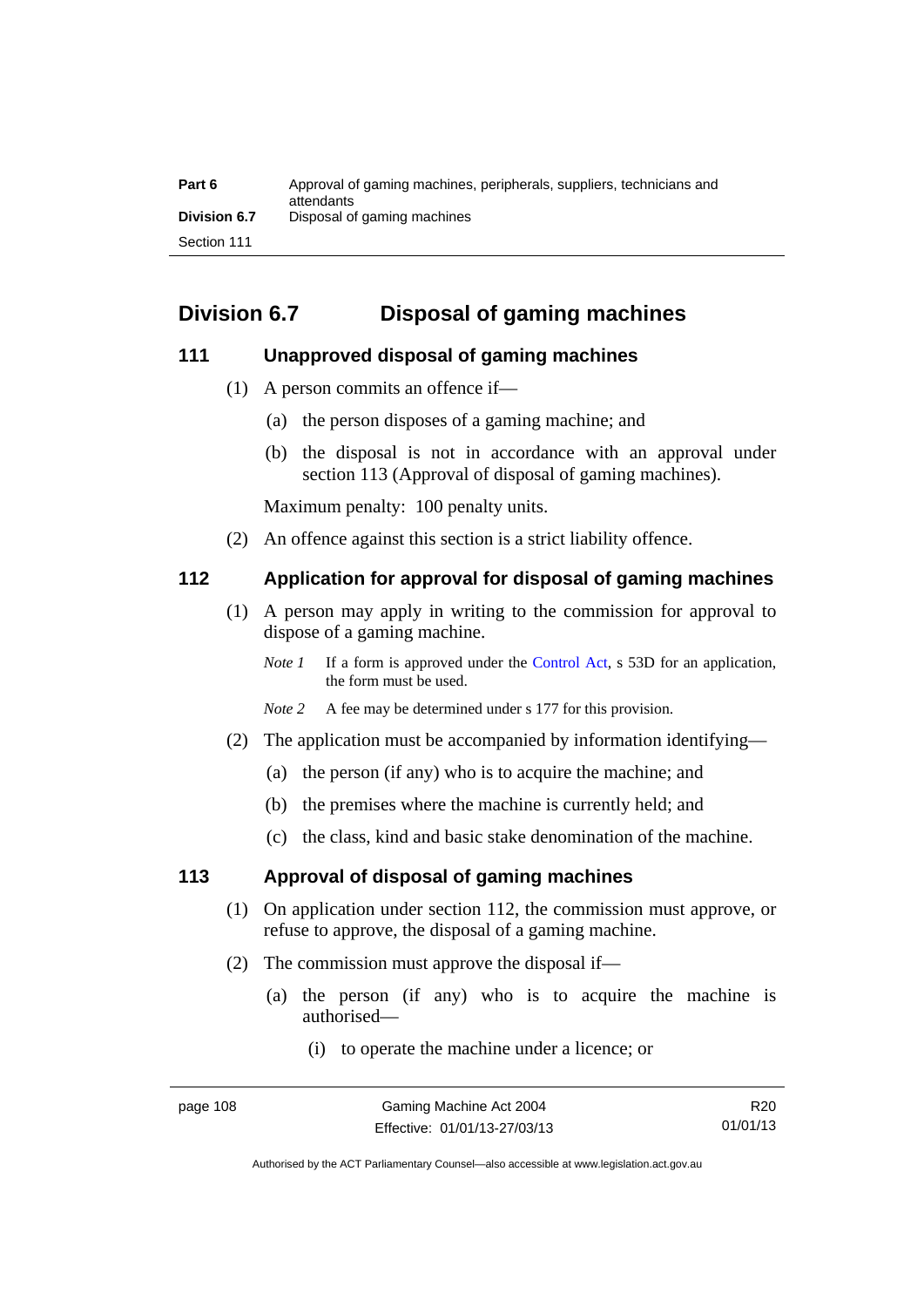- (ii) if the machine is to be sold or operated in a local jurisdiction—under a law of the local jurisdiction; or
- (iii) to destroy the machine; and
- (b) for an applicant who has repossessed the machine—the repossession is approved under section 108 (Approval of repossession of gaming machines) and the commission has no reason to believe that the approval has been contravened.
- (3) However, the commission must not approve the lease or hire of a gaming machine by 1 licensee to another.
- (4) This section does not entitle a person to dispose of a gaming machine if the person is not otherwise entitled to dispose of the machine.

# **Division 6.8 Seizure of gaming machines**

## **114 Seizure of unlawful gaming machines**

- (1) This section applies if an authorised officer believes on reasonable grounds that—
	- (a) a person possesses or operates a gaming machine; and
	- (b) the person is not authorised to possess or operate the gaming machine under this Act.
- (2) The authorised officer may seize the gaming machine.

### **115 Receipt for gaming machines seized**

- (1) As soon as practical after the gaming machine is seized, the authorised officer must give a receipt for it to the person from whom it was seized.
- (2) If, for any reason, it is not practicable to comply with subsection (1), the authorised officer must leave the receipt, secured conspicuously, at the place where the gaming machine was seized.

page 109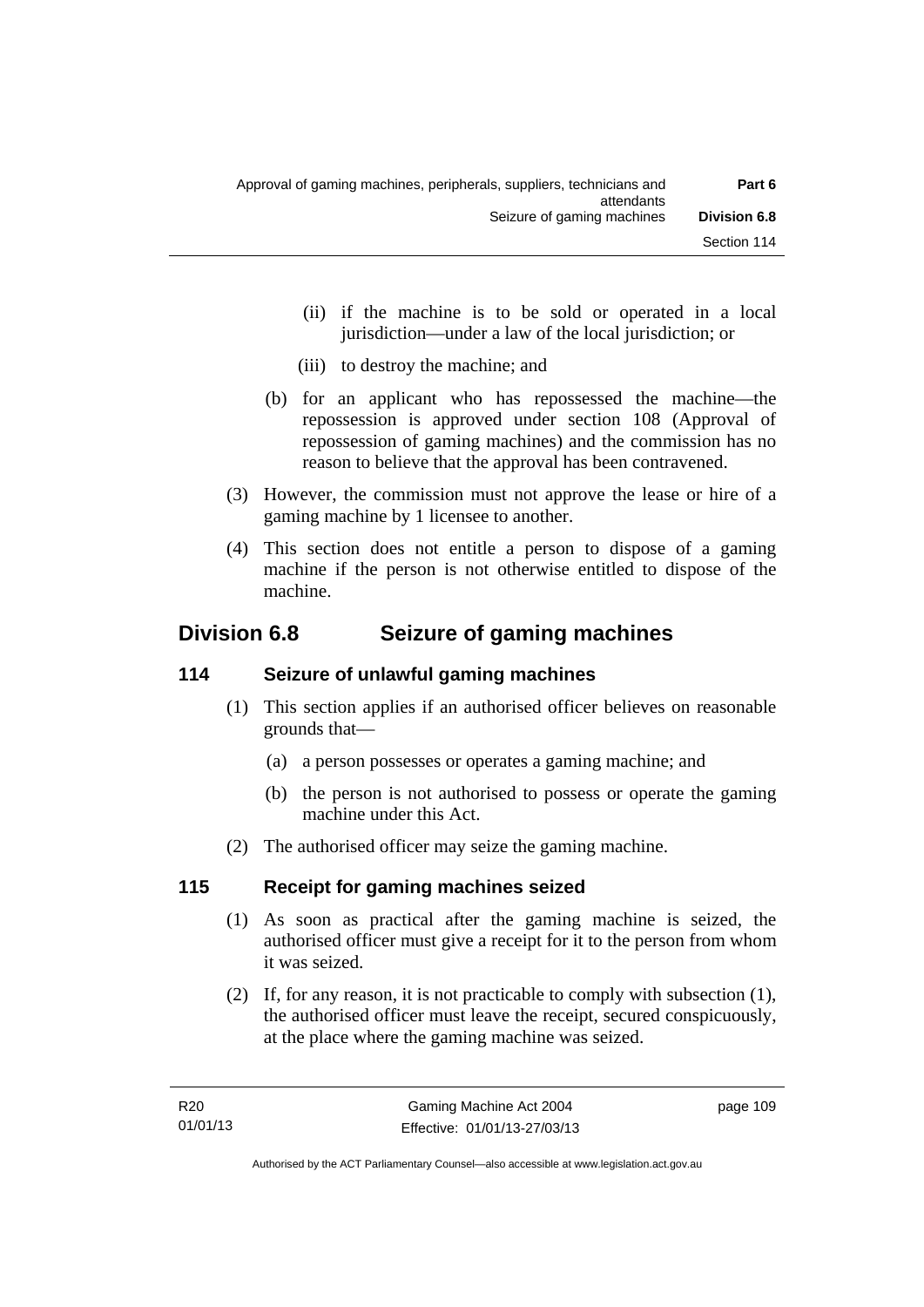| Part 6              | Approval of gaming machines, peripherals, suppliers, technicians and<br>attendants |
|---------------------|------------------------------------------------------------------------------------|
| <b>Division 6.8</b> | Seizure of gaming machines                                                         |
| Section 116         |                                                                                    |

- (3) A receipt under this section must include the following:
	- (a) a description of the gaming machine;
	- (b) an explanation of why the gaming machine was seized;
	- (c) an explanation of the person's right to apply to a court under section 116 for an order disallowing the seizure;
	- (d) where the gaming machine is to be taken;
	- (e) the authorised officer's name, and how to contact the officer.

### **116 Application for order disallowing seizure**

- (1) A person claiming to be entitled to a gaming machine seized under this division may apply to the Magistrates Court within 10 days after the day of the seizure for an order disallowing the seizure.
- (2) The application may be heard only if the applicant has served a copy of the application on the commission.
- (3) The commission is entitled to appear as respondent at the hearing of the application.

### **117 Order for return of seized gaming machine**

- (1) This section applies if a person claiming to be entitled to a gaming machine seized under this division applies to the Magistrates Court under section 116 for an order disallowing the seizure.
- (2) The Magistrates Court must make an order disallowing the seizure if satisfied that—
	- (a) the applicant would, apart from the seizure, be entitled to the return of the seized gaming machine; and
	- (b) the gaming machine is not connected with an offence against this Act; and
	- (c) possession of the gaming machine by the person would not be an offence.

R20 01/01/13

Authorised by the ACT Parliamentary Counsel—also accessible at www.legislation.act.gov.au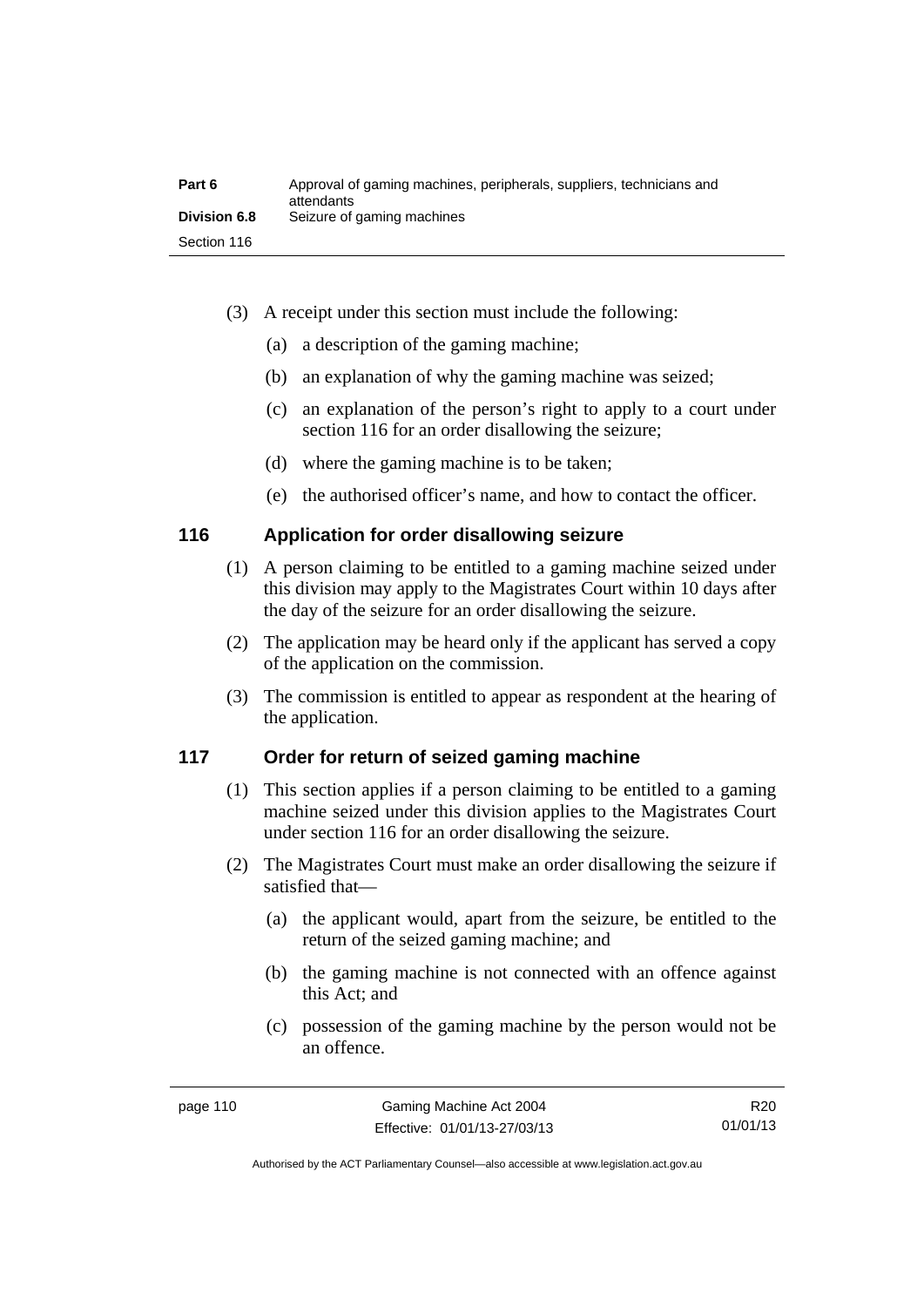- (3) The Magistrates Court may also make an order disallowing the seizure if satisfied there are exceptional circumstances justifying the making of the order.
- (4) If the Magistrates Court makes an order disallowing the seizure, the court may make 1 or more of the following ancillary orders:
	- (a) an order directing the commission to return the gaming machine to the applicant or to someone else that appears to be entitled to it;
	- (b) if the gaming machine cannot be returned or has depreciated in value because of the seizure—an order directing the Territory to pay reasonable compensation;
	- (c) an order about the payment of costs in relation to the application.

### **118 Adjournment pending hearing of other proceedings**

- (1) This section applies to the hearing of an application under section 116 (Application for order disallowing seizure).
- (2) If it appears to the Magistrates Court that the seized gaming machine is required to be produced in evidence in a pending proceeding in relation to an offence against a Territory law, the court may, on the application of the commission or its own initiative, adjourn the hearing until the end of that proceeding.

## **119 Forfeiture of seized gaming machines**

- (1) This section applies if an application under section 116 for an order disallowing the seizure of a gaming machine—
	- (a) has not been made within 10 days after the day of the seizure; or
	- (b) has been made within that period, but the application has been refused or has been withdrawn before a decision on the application had been made.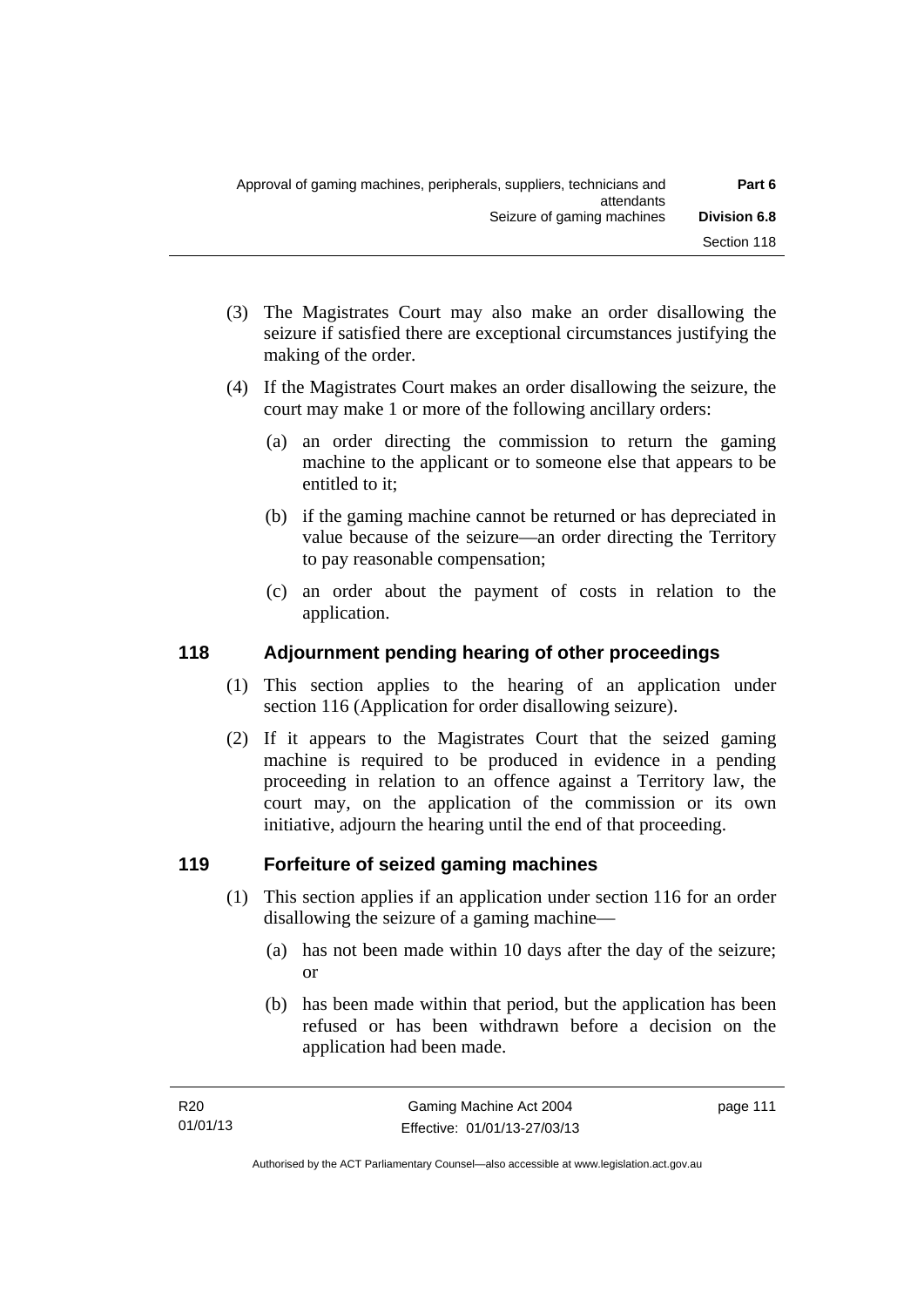| Part 6              | Approval of gaming machines, peripherals, suppliers, technicians and<br>attendants |
|---------------------|------------------------------------------------------------------------------------|
| <b>Division 6.9</b> | Installation and operation of gaming machines                                      |
| Section 120         |                                                                                    |

- (2) The seized gaming machine—
	- (a) is forfeited to the Territory; and
	- (b) may be sold, destroyed or otherwise disposed of as the commission directs.

## **Division 6.9 Installation and operation of gaming machines**

### **120 Installation to be in accordance with approval of commission**

- (1) A licensee commits an offence if—
	- (a) the licensee allows the installation of a gaming machine on the licensed premises; and
	- (b) the gaming machine is installed otherwise than in a gaming area.

Maximum penalty: 50 penalty units.

(2) An offence against this section is a strict liability offence.

### **121 Offence to install gaming machines**

- (1) A person commits an offence if—
	- (a) the person installs a gaming machine on licensed premises; and
	- (b) the person is not an approved supplier or approved technician.

Maximum penalty: 50 penalty units

(2) An offence against this section is a strict liability offence.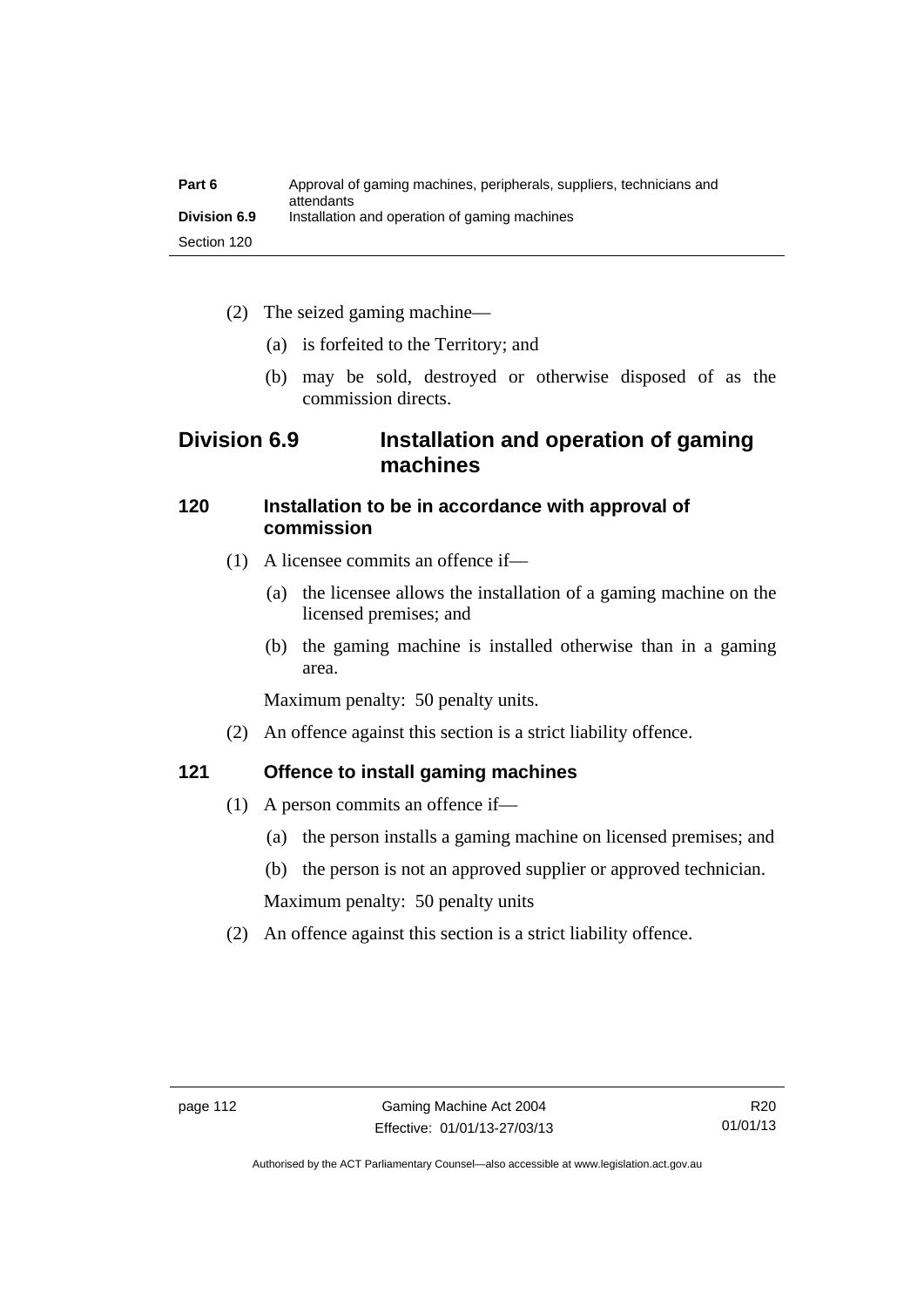### **122 Certificate about meter readings**

- (1) A person commits an offence if the person—
	- (a) installs a gaming machine on licensed premises; and
	- (b) as soon as practicable, but no later than 3 days, after installing the machine, does not give the licensee a certificate signed by the person stating the meter readings on the machine immediately after installation.

Maximum penalty: 20 penalty units.

(2) An offence against this section is a strict liability offence.

### **123 Sealing computer cabinet**

- (1) A licensee commits an offence if—
	- (a) the licensee allows the installation of a gaming machine on the licensed premises; and
	- (b) the computer cabinet is not sealed in a way that prevents unauthorised access.

Maximum penalty: 50 penalty units.

(2) An offence against this section is a strict liability offence.

### **124 Commission may require information**

- (1) This section applies if a gaming machine is installed on licensed premises.
- (2) The commission may give the licensee a written notice stating the details the commission needs to be told about the gaming machine.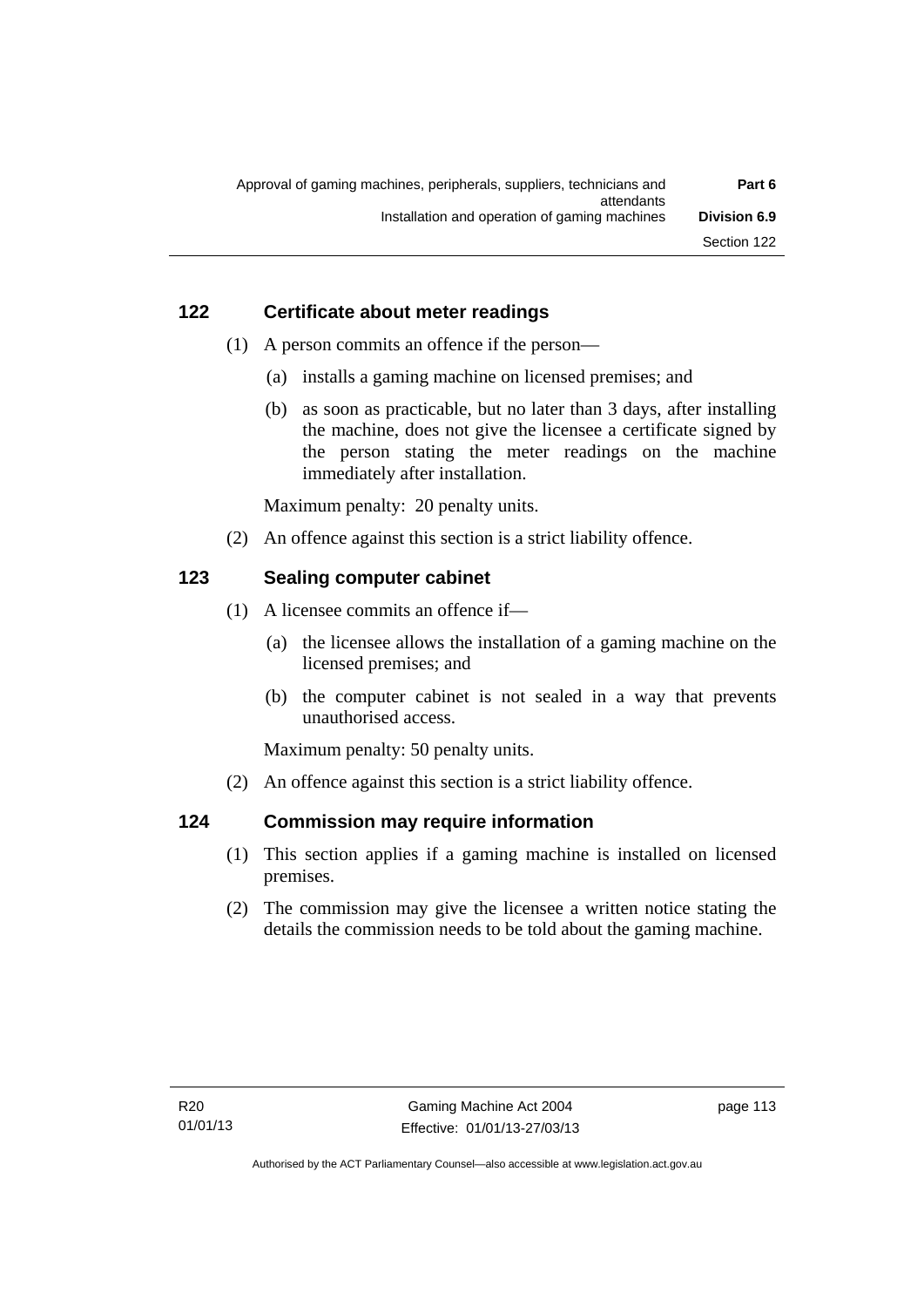| Part 6              | Approval of gaming machines, peripherals, suppliers, technicians and<br>attendants |
|---------------------|------------------------------------------------------------------------------------|
| <b>Division 6.9</b> | Installation and operation of gaming machines                                      |
| Section 125         |                                                                                    |

### **125 Operation to be subject to correct percentage payout**

- (1) A person commits an offence if—
	- (a) the person is an approved supplier or approved technician; and
	- (b) the person opens a gaming machine and makes an adjustment that will, or is likely to, affect the percentage payout of the machine; and
	- (c) the percentage payout on the gaming machine on the licensed premises is not the percentage payout authorised by the licence for the machine.

Maximum penalty: 50 penalty units.

(2) An offence against this section is a strict liability offence.

### **126 Position for percentage payout of gaming machines display**

- (1) The commission may approve a position on a kind of gaming machine for display of the percentage payout for the machine.
- (2) An approval is a notifiable instrument.

*Note* A notifiable instrument must be notified under the [Legislation Act](http://www.legislation.act.gov.au/a/2001-14).

### **127 Maximum stake amount**

A person commits an offence if—

- (a) the person is an approved supplier or approved technician; and
- (b) the person supplies or installs a gaming machine; and
- (c) the person intentionally sets the stake amount for the gaming machine higher than the amount prescribed by regulation.

Maximum penalty: 50 penalty units.

Authorised by the ACT Parliamentary Counsel—also accessible at www.legislation.act.gov.au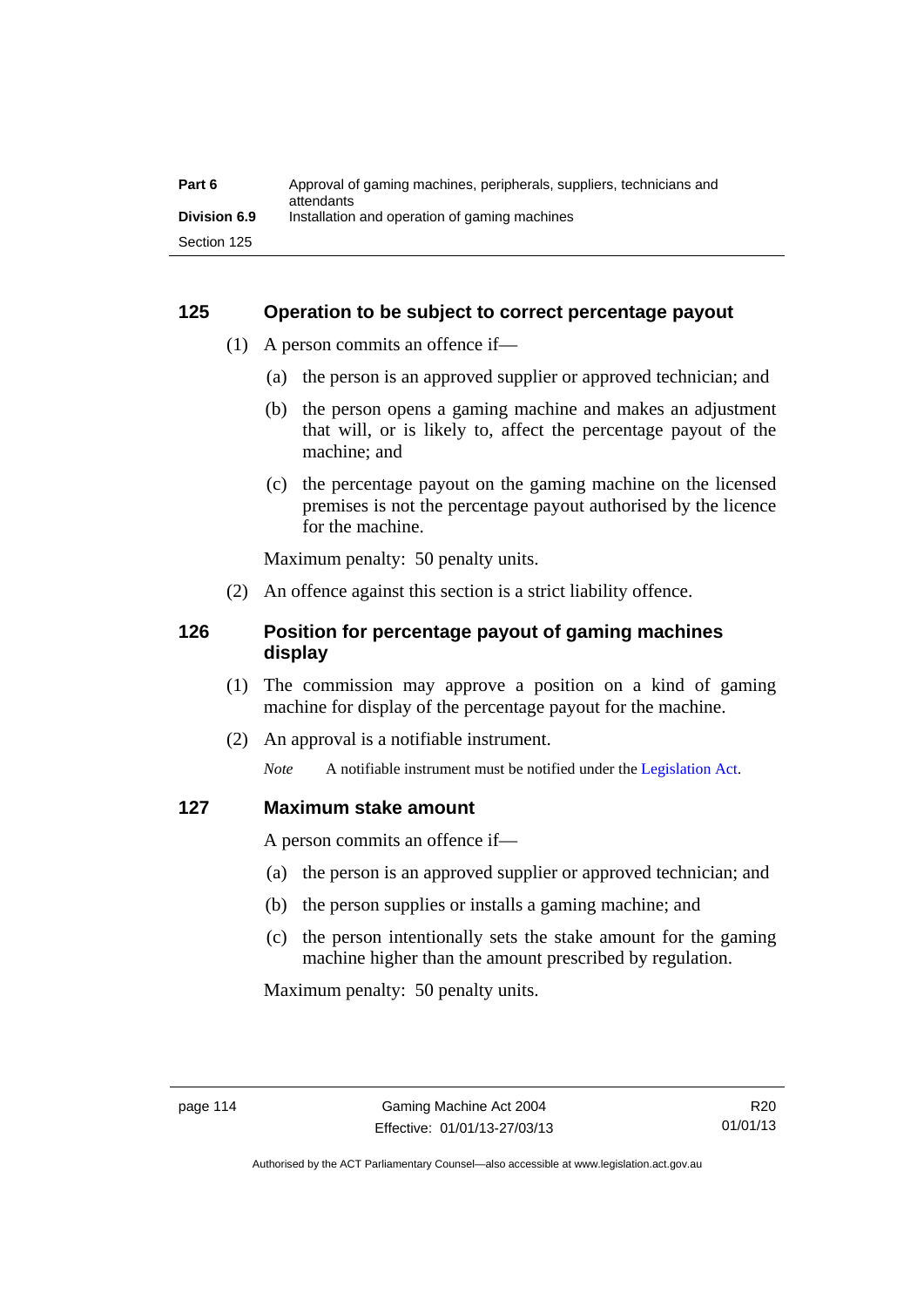# **Part 7 Regulation of gaming machines generally**

### **128 Machine access generally**

- (1) A person commits an offence if the person does any of the following in relation to a licensed gaming machine on licensed premises:
	- (a) opens the machine;
	- (b) checks money in the machine;
	- (c) places money into the machine (other than to play the machine);
	- (d) removes money from the machine (other than money won or credited).

Maximum penalty: 50 penalty units.

- (2) Subsection (1) does not apply to the following people:
	- (a) an authorised officer;
	- (b) an approved supplier;
	- (c) an approved technician;
	- (d) an approved attendant.
- (3) A person commits an offence if—
	- (a) the person maintains a licensed gaming machine on licensed premises; and
	- (b) the person is not an approved supplier or approved technician.

Maximum penalty: 50 penalty units.

(4) An offence against this section is a strict liability offence.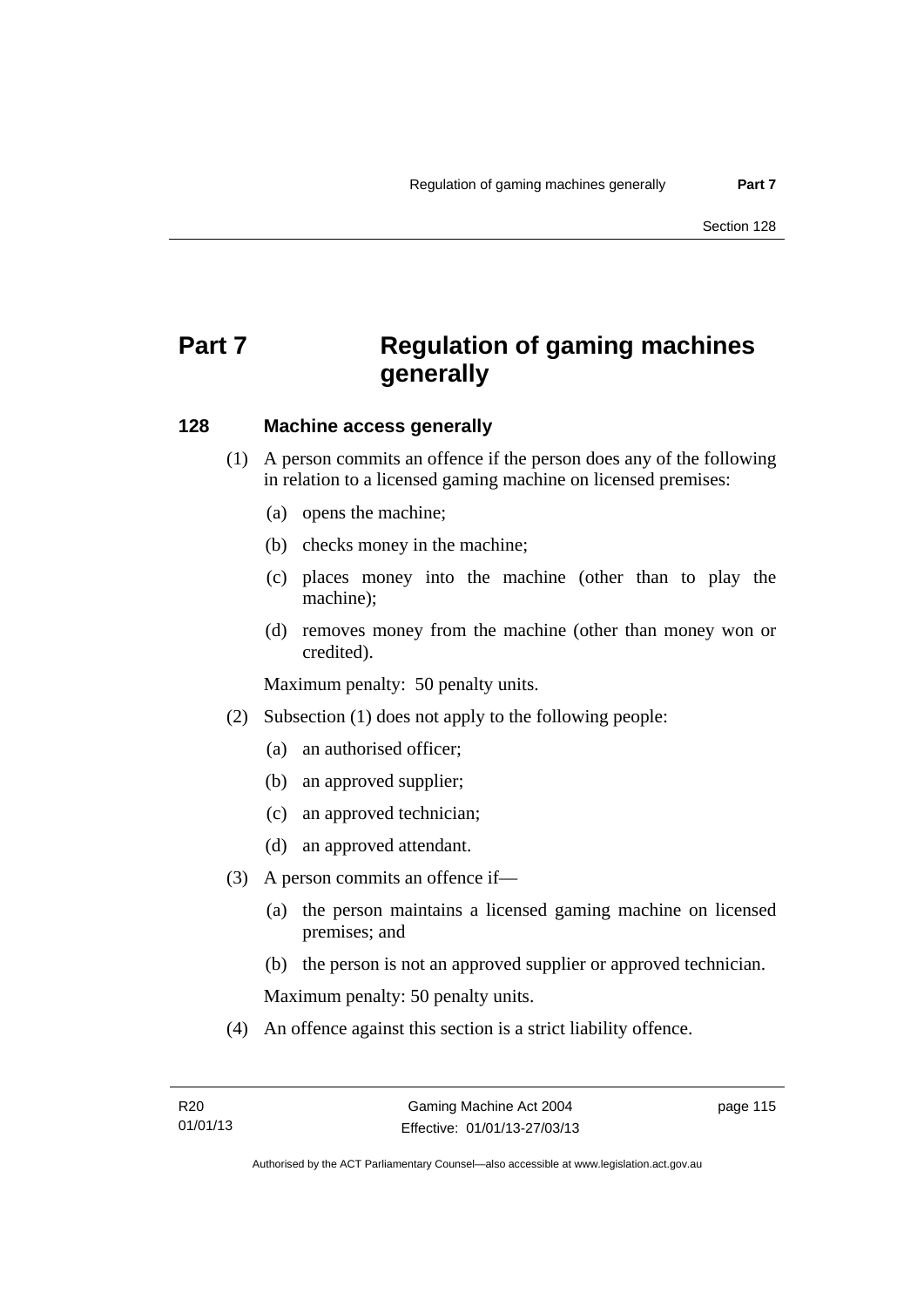Section 129

### **129 Interference with gaming machines**

 (1) A person commits an offence if the person recklessly interferes with the operation of a gaming machine.

Maximum penalty: 100 penalty units, imprisonment for 1 year or both.

 (2) A person commits an offence if the person inserts into a gaming machine anything other than a coin, note or token of the kind stated on the gaming machine.

Maximum penalty: 100 penalty units, imprisonment for 1 year or both.

 (3) A person commits an offence if the person does anything intended to interfere with a gaming machine in a way that causes the machine to yield a reward less than or greater than the percentage payout under the licence in relation to that machine.

Maximum penalty: 100 penalty units, imprisonment for 1 year or both.

 (4) A person commits an offence if the person does anything intended to render a gaming machine, either temporarily or otherwise, incapable of forming a winning combination.

Maximum penalty: 100 penalty units, imprisonment for 1 year or both.

 (5) Subsection (1) does not apply in relation to anything done honestly for the maintenance of a gaming machine by an approved supplier, approved technician or authorised officer.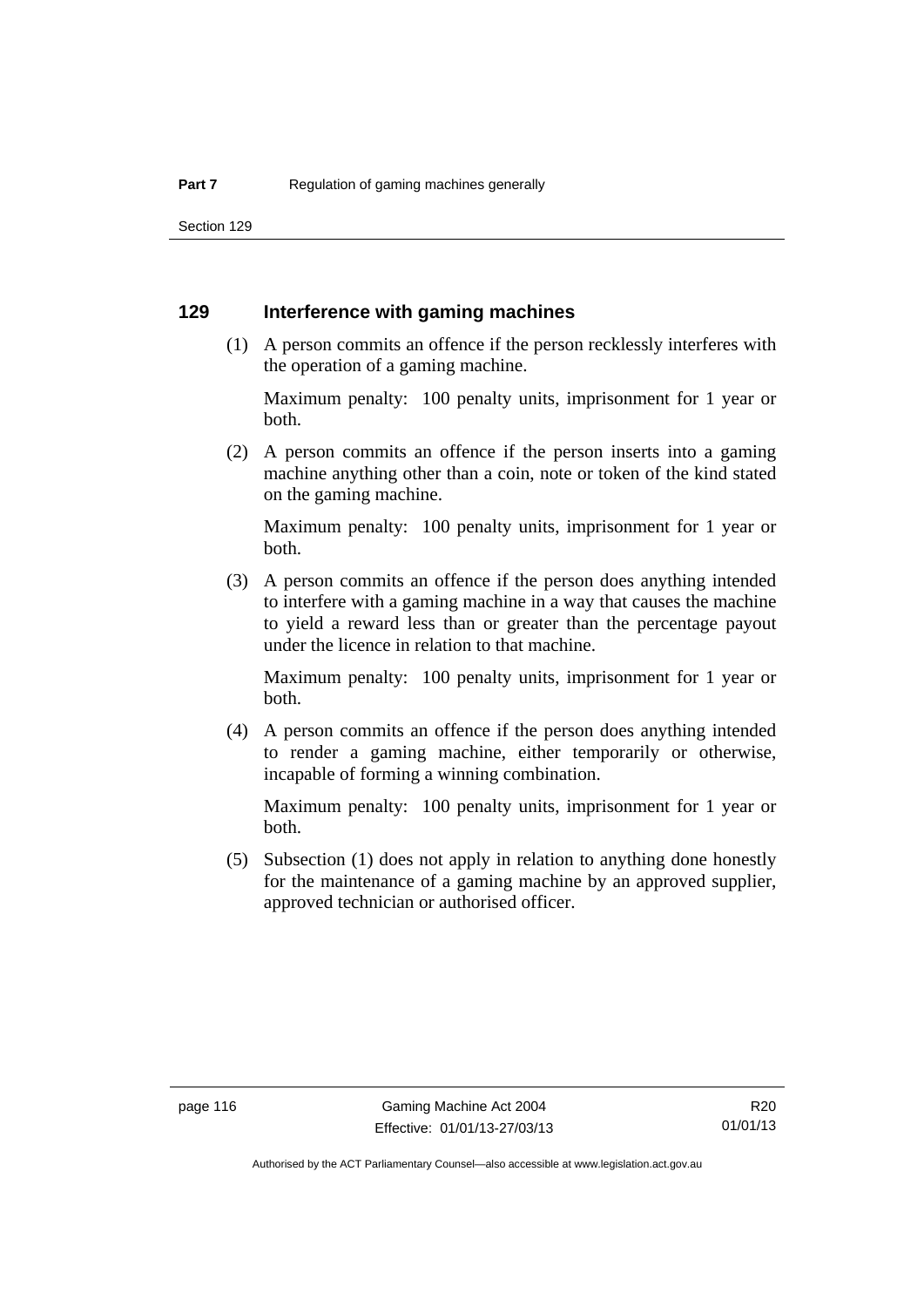### **130 Opening computer cabinets**

- (1) A person commits an offence if the person—
	- (a) opens the computer cabinet in a gaming machine; and
	- (b) is not an approved supplier, approved technician or authorised officer.

Maximum penalty: 50 penalty units.

(2) An offence against this section is a strict liability offence.

### **131 Rendering gaming machines inoperable on licence ceasing to be in force**

If a licence ceases to be in force, the commission must ensure that each gaming machine on the licensed premises is inoperable—

 (a) if the licence ceased to be in force under section 64 (1) or because the licence expired—until the machines are removed from the premises; or

*Note* Section 64 (1) provides that a person's licence is cancelled if the person's general or on licence is not renewed.

- (b) if the licence is suspended—during the suspension; or
- (c) if the licence has been cancelled—until the first of the following happens:
	- (i) the machines are removed from the premises;
	- (ii) the decision of the commission cancelling the licence is set aside on an application for review of the decision; or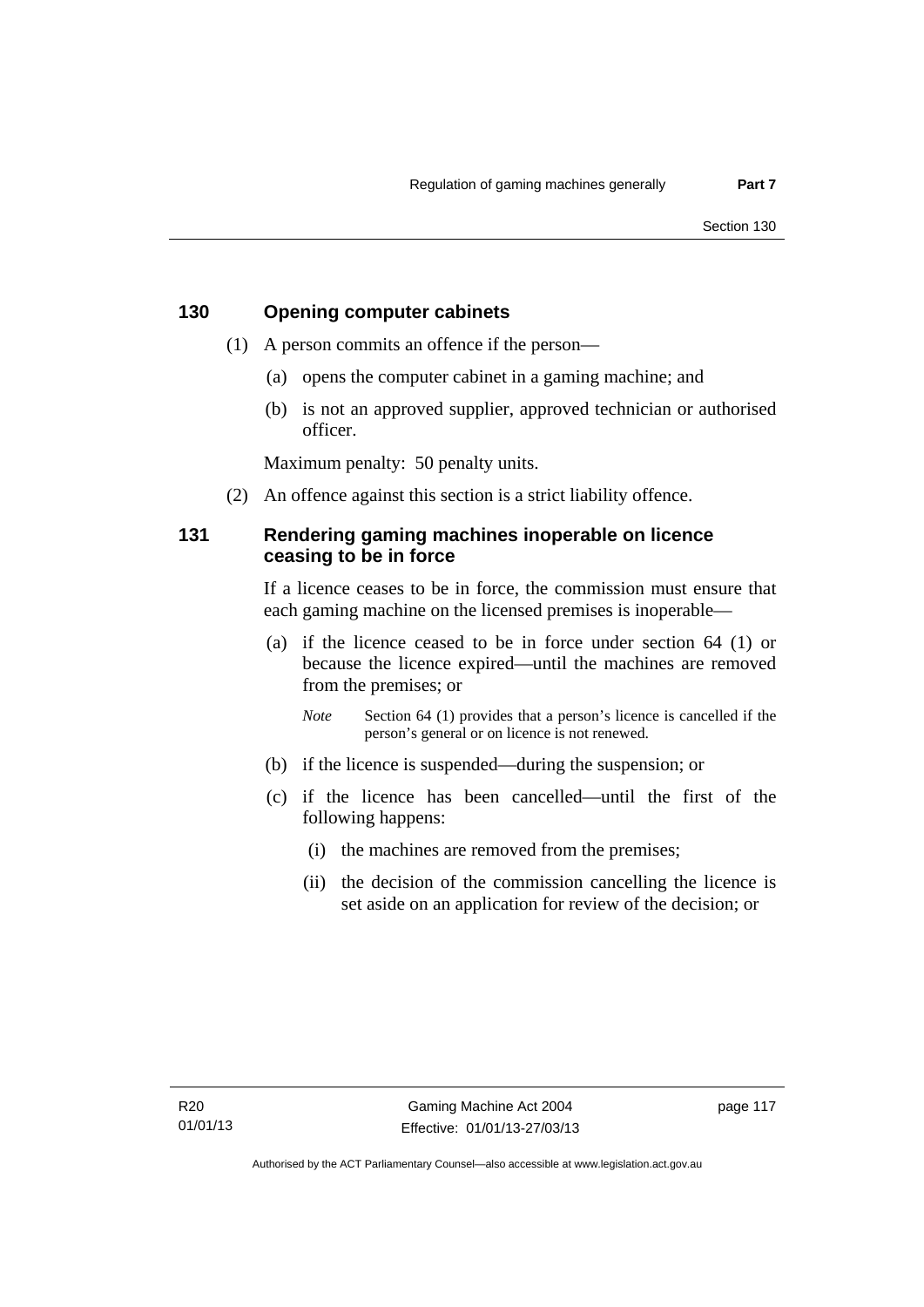- (d) if the licence ceased to be in force under section 64 (2)—until the first of the following happens:
	- (i) the machines are removed from the premises;
	- (ii) the licence is taken to be in force again under section 64 (3).
	- *Note* Section 64 (2) provides that a person's licence is cancelled if the person's general or on licence is cancelled.

### **132 Removal of gaming machines from premises**

- (1) This section applies to a person who held a licence that has ceased to be in force, other than a person whose licence is suspended.
- (2) The person commits an offence if, at the end of the required period, a gaming machine that was licensed is on the premises that were licensed.

Maximum penalty: 50 penalty units.

(3) In this section:

*relevant decision* means the decision of the commission (if any) because of which the licence ceased to be in force.

### *required period* means—

- (a) 2 weeks after the day—
	- (i) the licence ceases to be in force; or
	- (ii) if an application for review of the relevant decision may be made but is not made—the time for applying for review of the decision ends; or
	- (iii) if an application is made to review the relevant decision the application is withdrawn, dismissed or decided; or
- (b) any further period the commission, whether before or after the end of the period, in writing, approves.

R20 01/01/13

Authorised by the ACT Parliamentary Counsel—also accessible at www.legislation.act.gov.au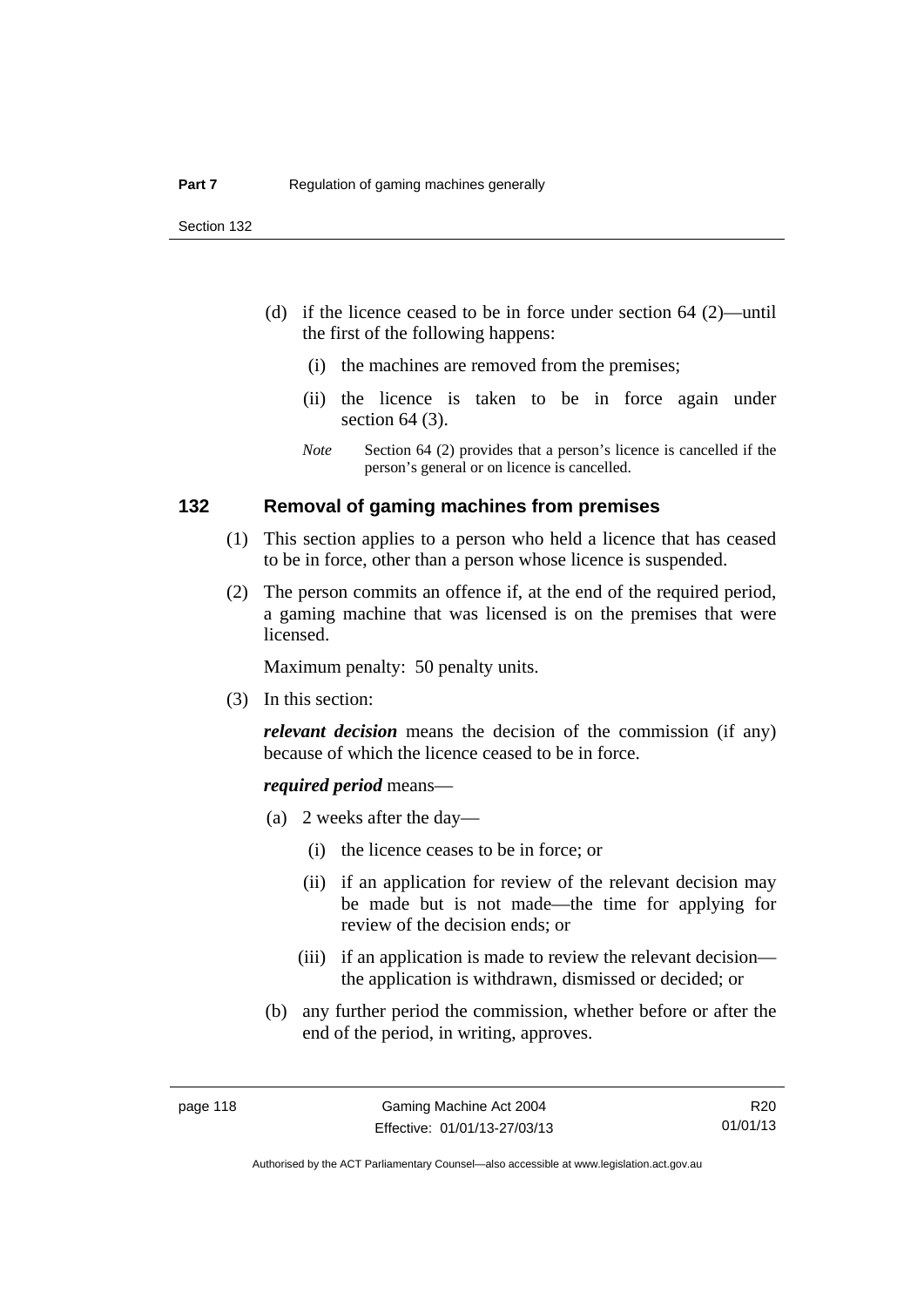# **Part 8 Linked-jackpot arrangements**

### **133 Operation of linked-jackpot arrangements**

A person commits an offence if—

- (a) the person operates a linked-jackpot arrangement between gaming machines; and
- (b) the arrangement is not authorised under section 134 or by a multi-user permit.

Maximum penalty: 50 penalty units, imprisonment for 6 months or both.

### **134 Single-user authorisation for linked-jackpot arrangements**

- (1) A licensee may apply in writing to the commission for authorisation to operate a linked-jackpot arrangement between gaming machines operated under the licence.
	- *Note 1* If a form is approved under the [Control Act,](http://www.legislation.act.gov.au/a/1999-46) s 53D for an application, the form must be used.

*Note* 2 A fee may be determined under s 177 for this provision.

- (2) The application must include details of each event by reference to which linked jackpots are to be payable under the proposed arrangement.
- (3) The commission must authorise the linked-jackpot arrangement if—
	- (a) each gaming machine proposed to be linked under the proposed arrangement—
		- (i) is operated under a single licence held by the applicant; and
		- (ii) is the same class; and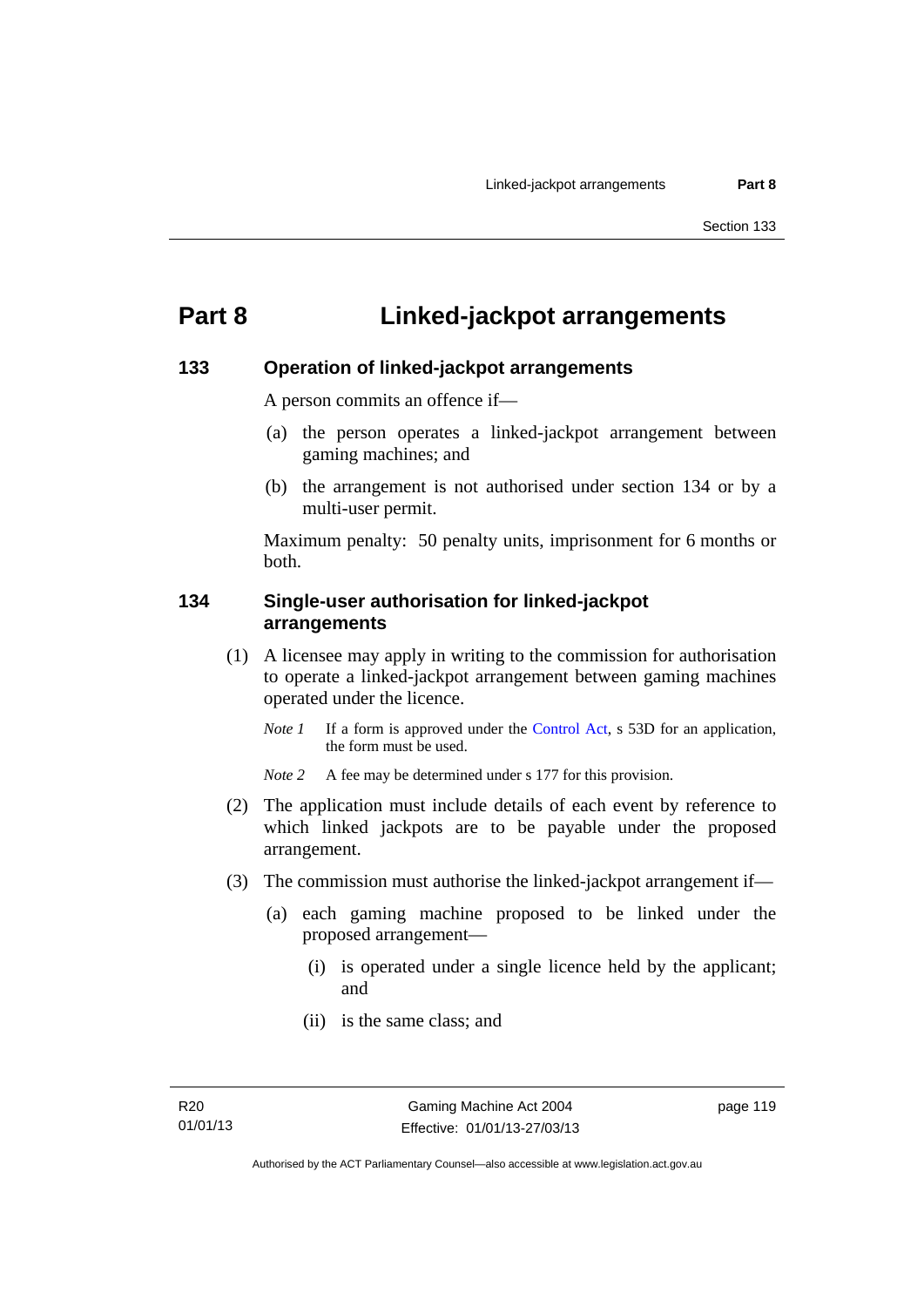Section 135

- (iii) offers the same chance of winning linked jackpots as each other machine in the arrangement, if played with the same stakes; and
- (b) the financial and operational aspects of the proposed arrangement are in accordance with the regulation; and
- (c) the commission is satisfied, on reasonable grounds, that the proposed arrangement is satisfactory, having regard to the interests of the people playing the machines in the proposed linked-jackpot arrangement.
- (4) It is a condition of an authorisation under this section that—
	- (a) each gaming machine in the linked-jackpot arrangement displays at all times a sign stating clearly—
		- (i) that the machine is part of a linked-jackpot arrangement with other machines on the licensed premises; and
		- (ii) the percentage of the turnover of the machine set aside for the payment of linked jackpots; and
	- (b) linked jackpots be payable for the authorised arrangement by reference to the event or events set out in the application for authorisation for the arrangement.

### **135 Issue of multi-user permits**

- (1) A person (including a person other than a licensee) may apply in writing to the commission for a permit (a *multi-user permit*) to operate a linked-jackpot arrangement between gaming machines operated under 2 or more licences.
	- *Note 1* If a form is approved under the [Control Act,](http://www.legislation.act.gov.au/a/1999-46) s 53D for an application, the form must be used.
	- *Note* 2 A fee may be determined under s 177 for this provision.

R20 01/01/13

Authorised by the ACT Parliamentary Counsel—also accessible at www.legislation.act.gov.au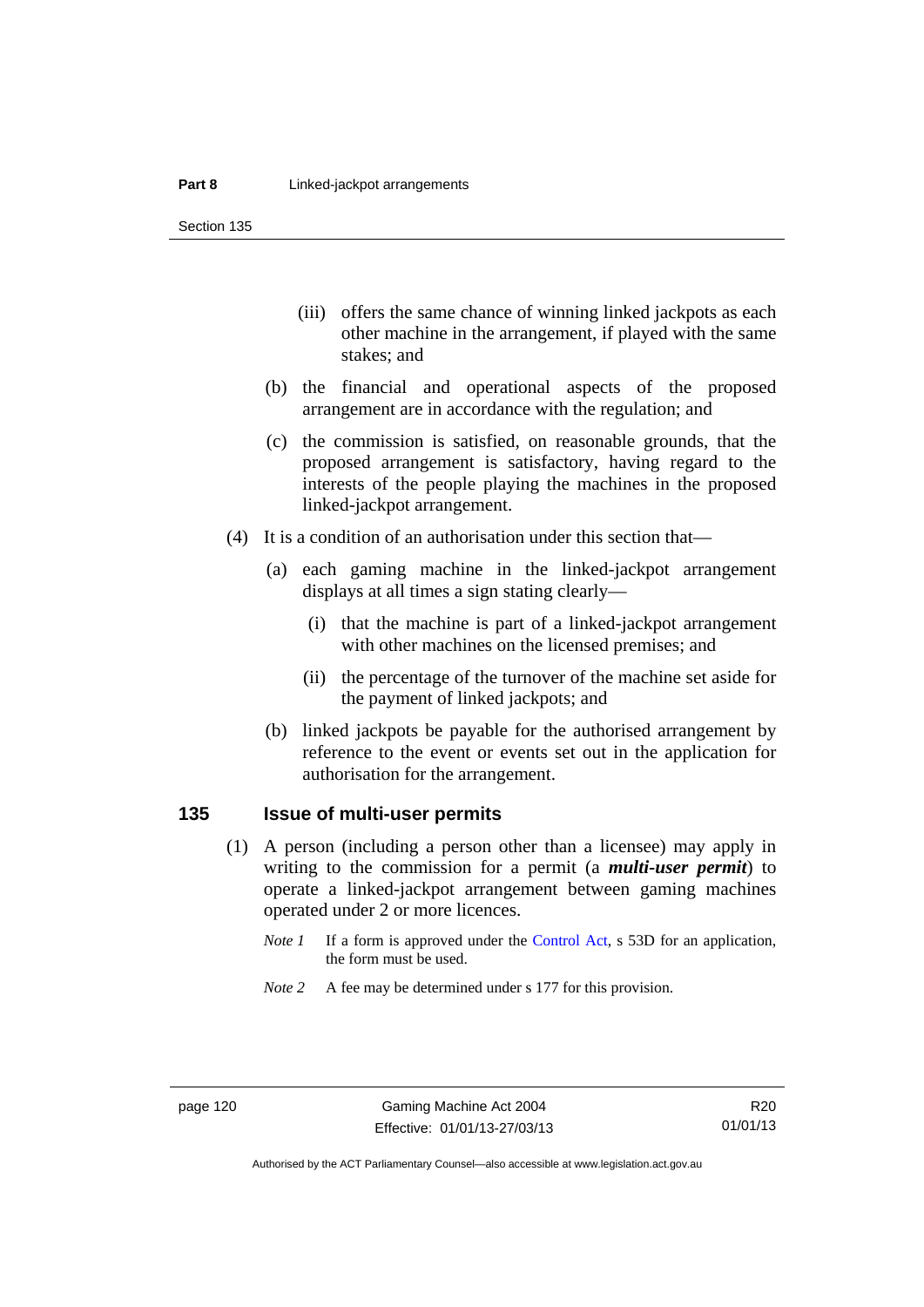- (2) The application must include details of the event or events by reference to which linked jackpots are to be payable under the proposed arrangement.
- (3) The commission must issue the multi-user permit if—
	- (a) the commission is satisfied, on reasonable grounds, that the applicant is an eligible person; and
	- (b) each licensee consents to the arrangement; and
	- (c) each gaming machine proposed to be linked under the proposed arrangement—
		- (i) is the same class; and
		- (ii) offers the same chance of winning linked jackpots as each other machine in the arrangement, if played with the same stakes; and
	- (d) the financial and operational aspects of the proposed arrangement is in accordance with the regulation; and
	- (e) the commission is satisfied, on reasonable grounds, that the proposed arrangement is satisfactory, having regard to the interests of the people playing the machines in the proposed arrangement.
- (4) A multi-user permit must state—
	- (a) the full name and address of the permit-holder; and
	- (b) the gaming machines in the linked-jackpot arrangement for which the permit is issued, and the licensed premises where they are situated; and
	- (c) the conditions to which the permit is subject.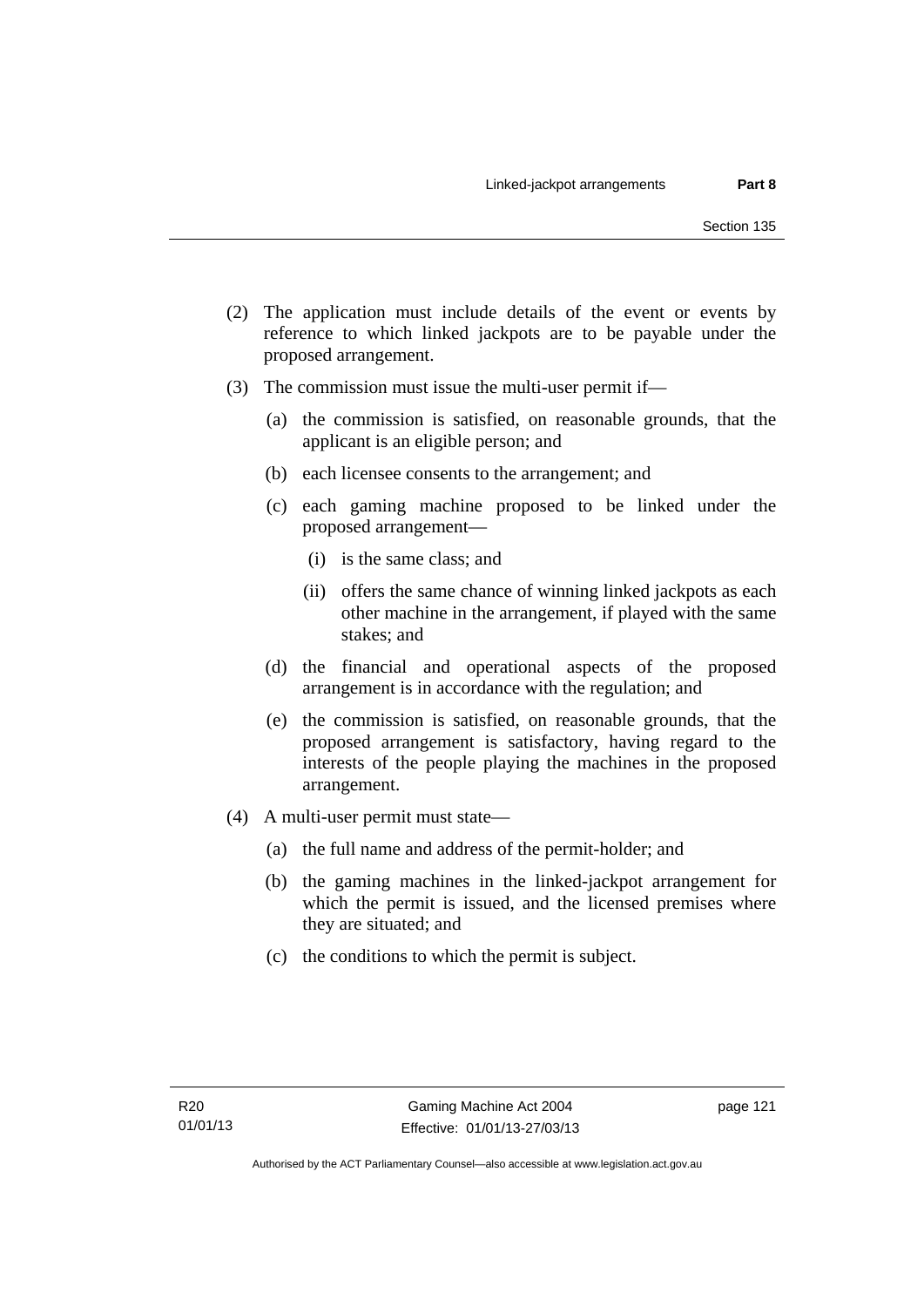### **Part 8 Linked-jackpot arrangements**

Section 136

### **136 Conditions on multi-user permits**

- (1) A multi-user permit is subject to the following conditions:
	- (a) each gaming machine in a linked-jackpot arrangement under the permit displays at all times a sign stating clearly—
		- (i) that the machine is part of a linked-jackpot arrangement with machines on different licensed premises; and
		- (ii) the percentage of the turnover of the machine set aside for the payment of linked jackpots;
	- (b) linked jackpots are payable under the arrangement by reference to the event or events set out in the application for the permit for the arrangement;
	- (c) the financial and operational aspects of the arrangement must not be amended without the commission's approval under section 138;
	- (d) if the permit-holder is a corporation—the permit-holder must give written notice to the commission stating any of the following changes in relation to the corporation within 1 week after the day of the change:
		- (i) a person becoming an influential person for the corporation;
		- (ii) a substantial change in the relationship of an influential person to the corporation;
		- (iii) a person ceasing to be an influential person for the corporation.
- (2) The commission may put any other reasonable condition on a multiuser permit that the commission considers appropriate, having regard to the interests of the people playing the machines in each linked-jackpot arrangement under the permit.

Authorised by the ACT Parliamentary Counsel—also accessible at www.legislation.act.gov.au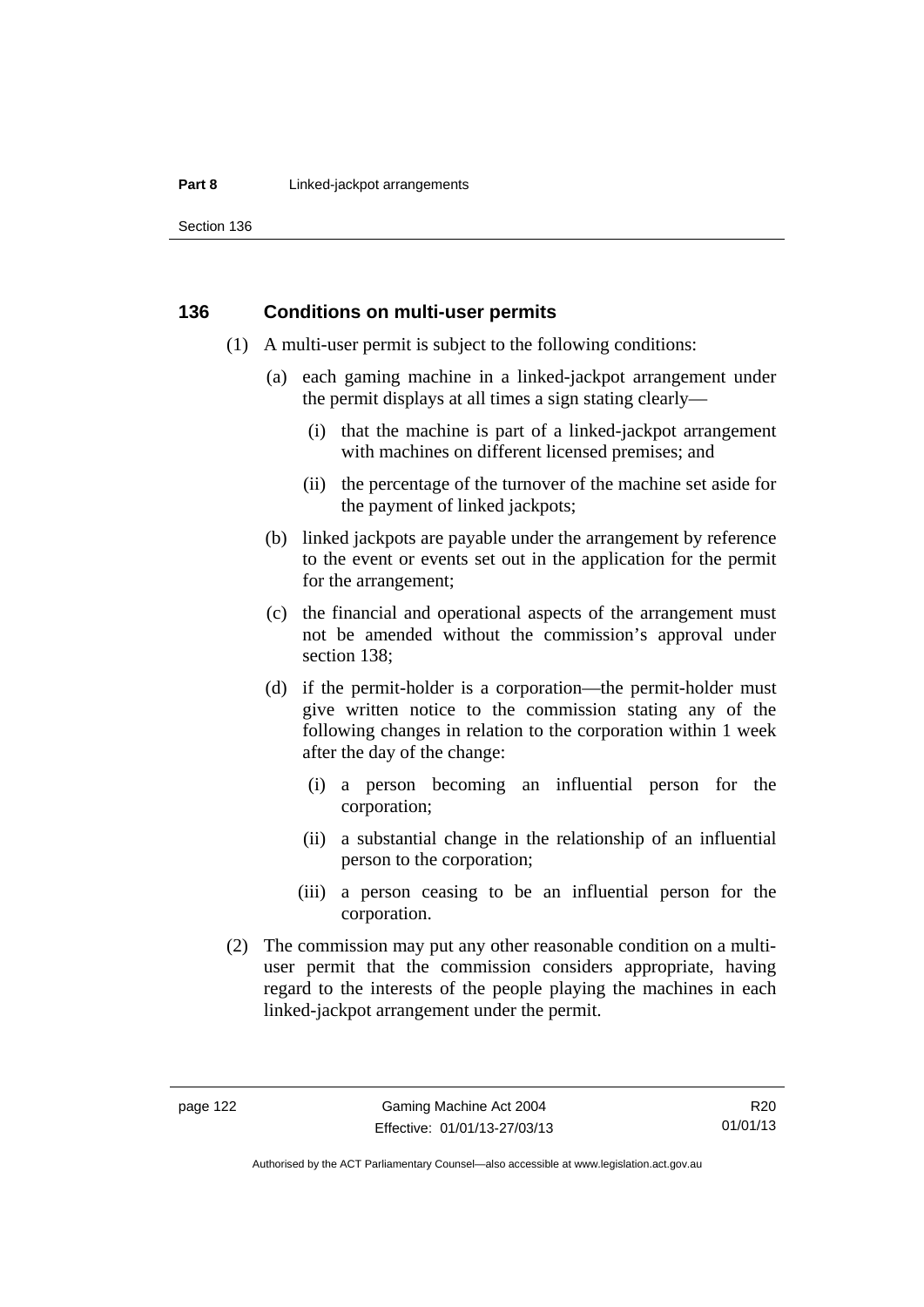### **137 Term of multi-user permits**

A multi-user permit is for the period (of up to 3 years) stated in the permit.

### **138 Amendment of multi-user permits in interest of users**

- (1) The commission may amend a condition of a multi-user permit on its own initiative if satisfied that it is appropriate to amend the condition, having regard to the interests of the people playing the machines in the linked-jackpot arrangement under the permit.
- (2) The amendment takes effect on the date stated in the notice of the decision on the amendment given to the permit-holder by the commission.

### **139 Amendment of multi-user permit on request**

- (1) This section applies if a multi-user permit-holder applies in writing to the commission for an amendment of the permit to—
	- (a) reduce the number of gaming machines in a linked-jackpot arrangement, or terminate a linked-jackpot arrangement; or
	- (b) increase the number of gaming machines in a linked-jackpot arrangement under the permit; or
	- (c) include a new linked-jackpot arrangement under the permit; or
	- (d) include gaming machines on other licensed premises in a linked-jackpot arrangement; or
	- (e) amend a condition on the permit.

*Note* A fee may be determined under s 177 for this provision.

 (2) The commission must amend the multi-user permit, or refuse to amend the permit.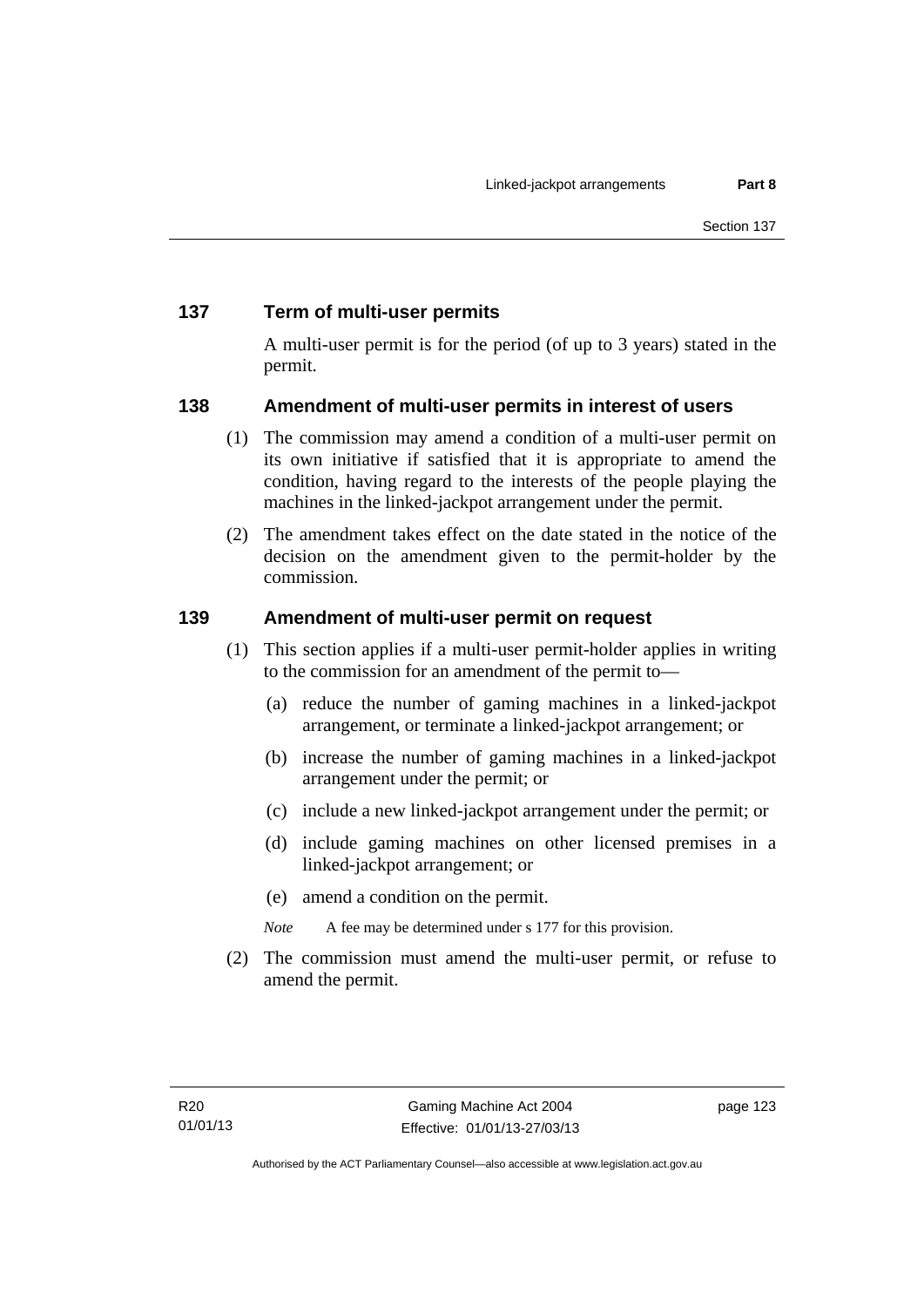Section 139

- (3) The commission must not amend the multi-user permit unless satisfied—
	- (a) if an additional gaming machine is proposed to be included in a linked-jackpot arrangement—that the additional machine—
		- (i) is the same class as the other machines in the arrangement; and
		- (ii) offers the same chance of winning linked jackpots as each other machine in the arrangement, if played with the same stakes; and
	- (b) if a new linked-jackpot arrangement is proposed to be included under a permit—that each gaming machine to be linked—
		- (i) is the same class; and
		- (ii) offers the same chance of winning linked jackpots as each other machine in the arrangement, if played with the same stakes; and
	- (c) if gaming machines on other licensed premises are proposed to be included in a linked-jackpot arrangement (whether or not the arrangement is an existing arrangement)—that the financial and operational aspects of the arrangement are in accordance with the regulation; and
	- (d) that the proposed amendment is satisfactory, having regard to the interests of the people playing the machines in each proposed linked-jackpot arrangement.
- (4) The amendment takes effect on the date stated in the notice of the decision on the amendment given to the permit-holder by the commission.

Authorised by the ACT Parliamentary Counsel—also accessible at www.legislation.act.gov.au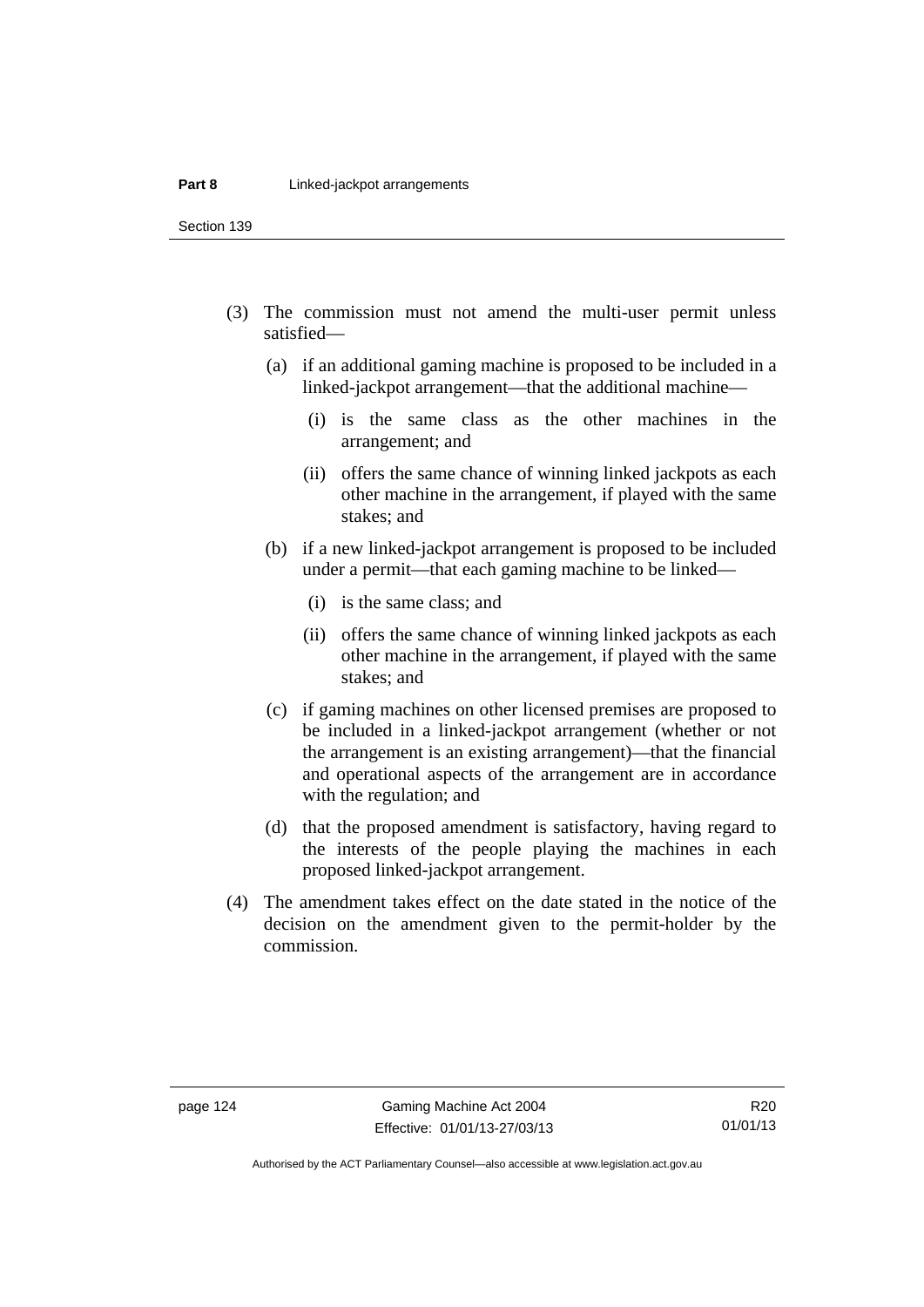### **140 Amendment of financial and operational aspects of multiuser permits**

- (1) This section applies if a multi-user permit-holder applies in writing to the commission for an amendment of a financial or operational aspect of a linked-jackpot arrangement under a multi-user permit.
- (2) The commission must amend the multi-user permit, or refuse to amend the permit.
- (3) The commission must amend the multi-user permit in accordance with the application if—
	- (a) the financial and operational aspects of the arrangement, as proposed to be amended, are in accordance with the regulation; and
	- (b) the commission is satisfied that the proposed amendment is satisfactory, having regard to the interests of the people playing the machines in the arrangement.

### **141 Transfer of multi-user permits**

- (1) The holder of a multi-user permit and a person (the *proposed permit-holder*) to whom the permit is proposed to be transferred may apply jointly in writing to the commission for transfer of the permit.
- (2) The commission must transfer the permit to the proposed permitholder if satisfied on reasonable grounds that the proposed permitholder is an eligible person.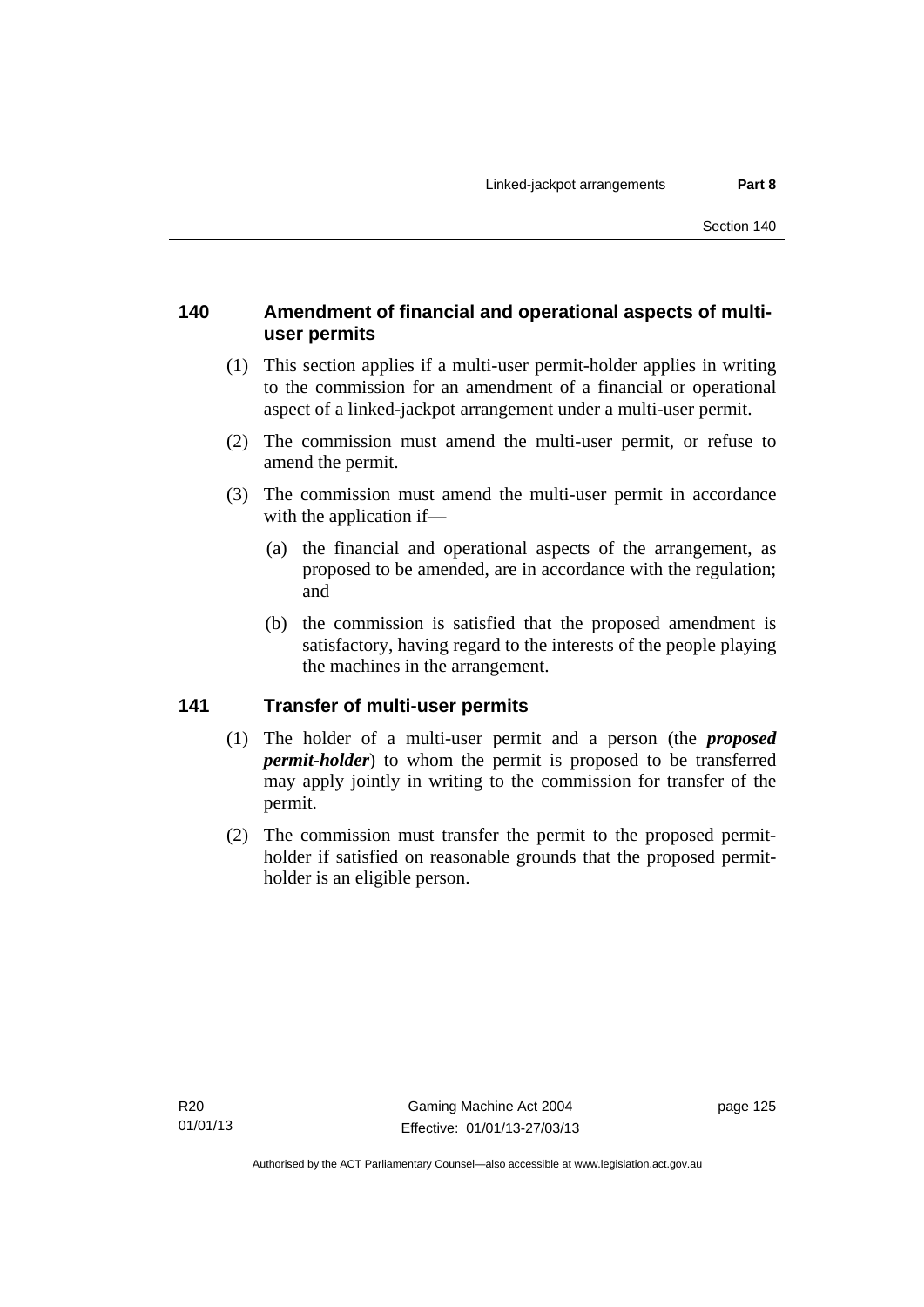Section 142

### **142 Surrender of multi-user permits**

- (1) This section applies to a multi-user permit-holder if the permitholder does not owe the Territory an amount under this Act.
- (2) The multi-user permit-holder may surrender the permit by—
	- (a) giving the commission a written notice stating that the permitholder surrenders the permit; and
	- (b) returning the permit to the commission.
- (3) The surrender of the multi-user permit takes effect 4 weeks after the day the notice under subsection (2) (a) is given to the commission or, if the notice states a later date of effect, that date.

### **143 Unclaimed jackpots**

- (1) This section applies if an amount won under a linked-jackpot arrangement authorised under section 134 for a licensee or approved under section 135 is not claimed within 1 year after the day it is won.
- (2) The amount is forfeited to the Territory.
- (3) After the amount is forfeited, the winner of the amount—
	- (a) is not entitled to recover the amount from the licensee or permit-holder; and
	- (b) is entitled to recover the amount from the Territory within 6 years after the day the person wins the amount; and
	- (c) is not entitled to recover interest on the amount from the Territory.

Authorised by the ACT Parliamentary Counsel—also accessible at www.legislation.act.gov.au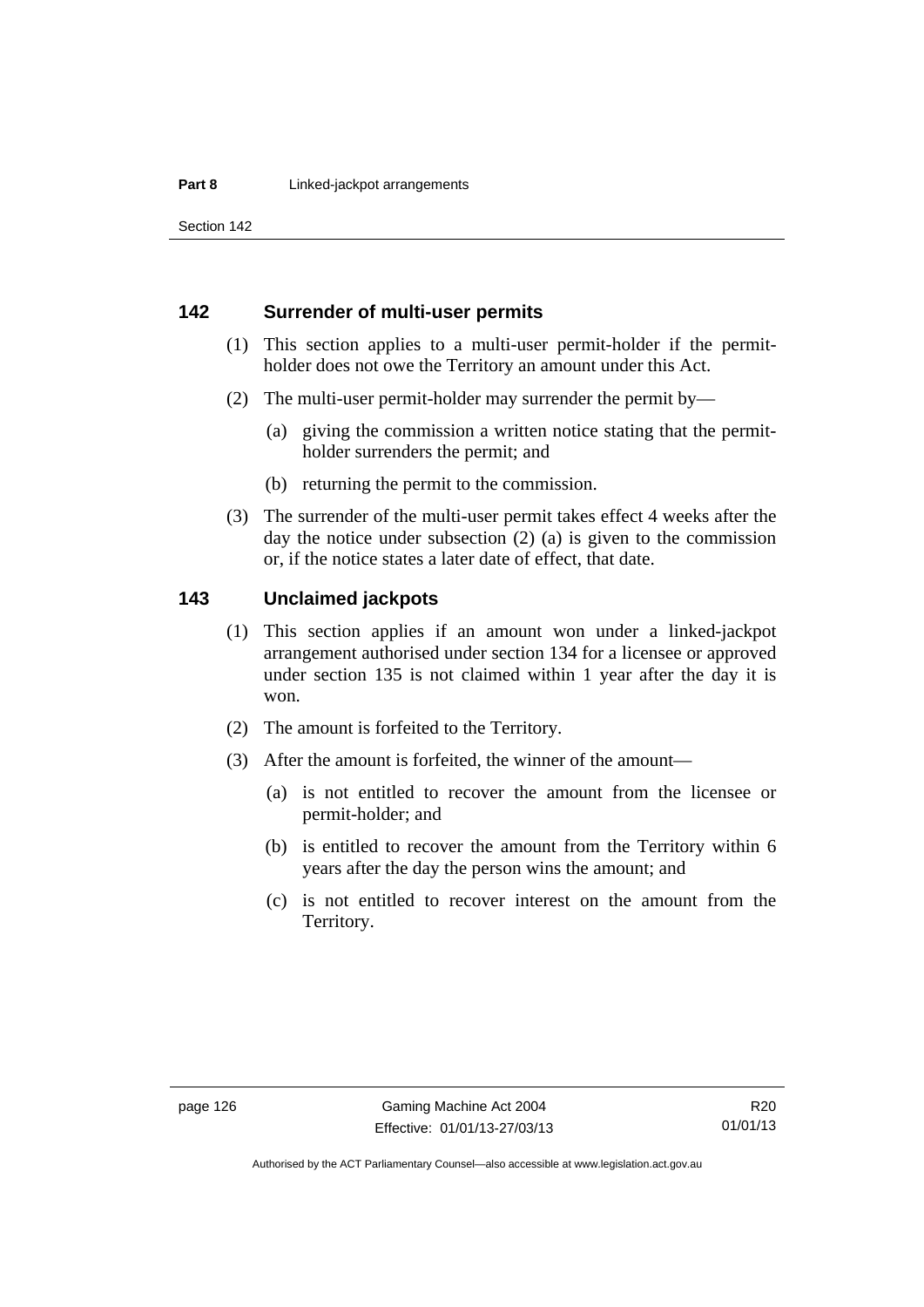### **144 Undisbursed jackpots**

 (1) This section applies if an amount available for allocation as a prize in a linked-jackpot arrangement authorised under section 134 or a multi-user permit has not been won, and cannot be won because the authorisation or permit for the arrangement has been cancelled or surrendered.

*Note* A permit may be cancelled under pt 4 (see s 62).

- (2) The commission may approve an arrangement for the redistribution of the amount as a prize, or an addition to another jackpot, if satisfied that the arrangement is fair.
- (3) However, the amount is forfeited to the Territory if—
	- (a) the person who held the authorisation or permit has stopped operating gaming machines; or
	- (b) an approval under subsection (2) has not been given for the amount 4 weeks after the day the authorisation or permit is cancelled or surrendered.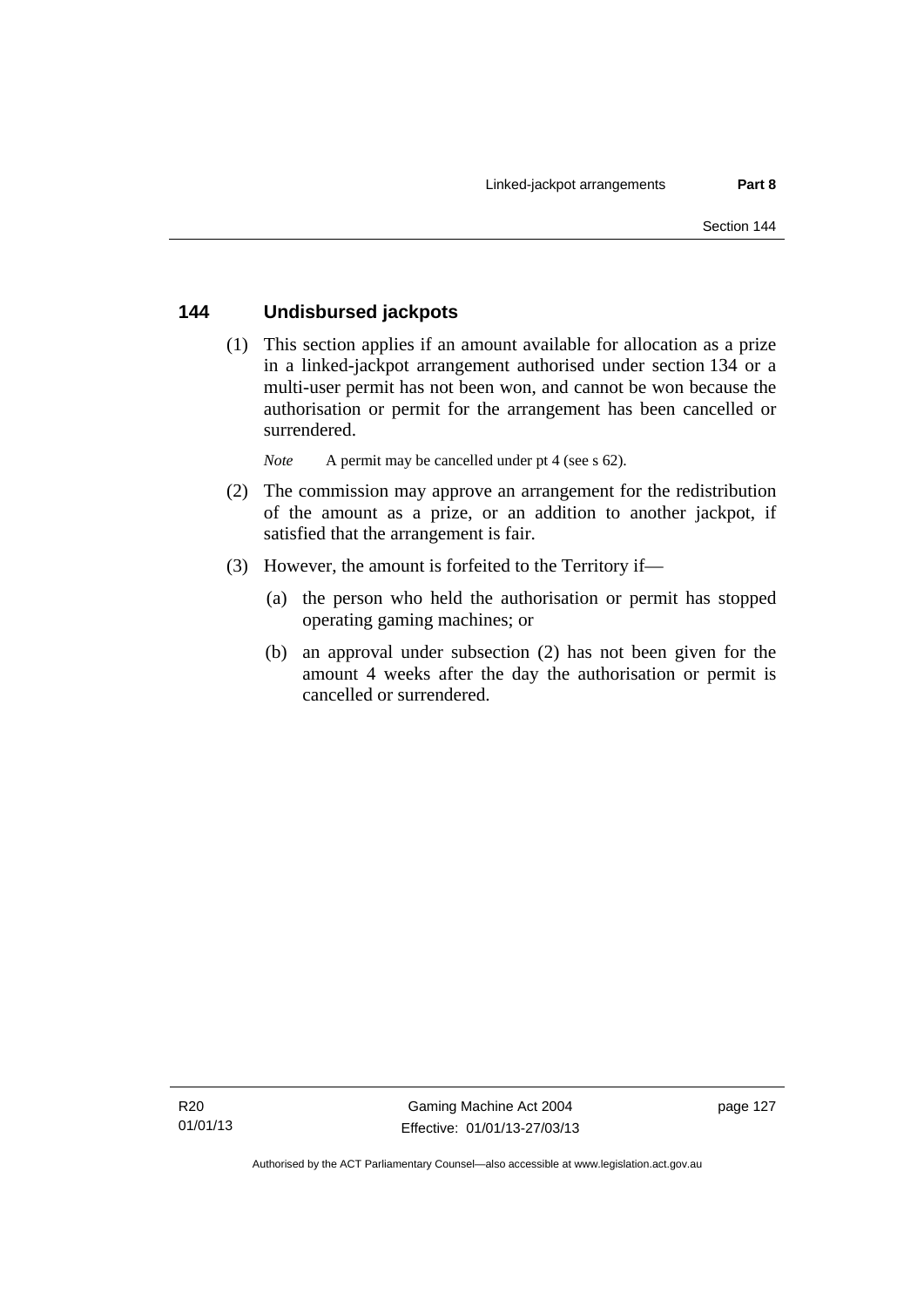### **Part 9** Club administration

Section 144A

# **Part 9 Club administration**

### **144A Definitions—pt 9**

In this part:

*associated organisation declaration* means a declaration under section 147 (Associated organisations—declaration) that an entity is an associated organisation for a club.

*warning notice*, for an associated organisation—see section 147B (1).

### **145 Eligible objects**

- (1) An object of a club is an *eligible object* if—
	- (a) it furthers or promotes—
		- (i) recreation; or
		- (ii) social, religious, political, literary, scientific, artistic, sporting or athletic purposes; or
		- (iii) cultural or educational purposes; or
	- (b) it is approved by the commission; or
	- (c) it is substantially the same as an object mentioned in paragraph (a) or (b).
- (2) An approval under subsection (1) (b) is a disallowable instrument.
	- *Note* A disallowable instrument must be notified, and presented to the Legislative Assembly, under the [Legislation Act.](http://www.legislation.act.gov.au/a/2001-14)

### **146 Eligible clubs**

A club is an *eligible club* if—

- (a) the club is incorporated in the ACT; and
- (b) the club's statement of objects—

R20 01/01/13

Authorised by the ACT Parliamentary Counsel—also accessible at www.legislation.act.gov.au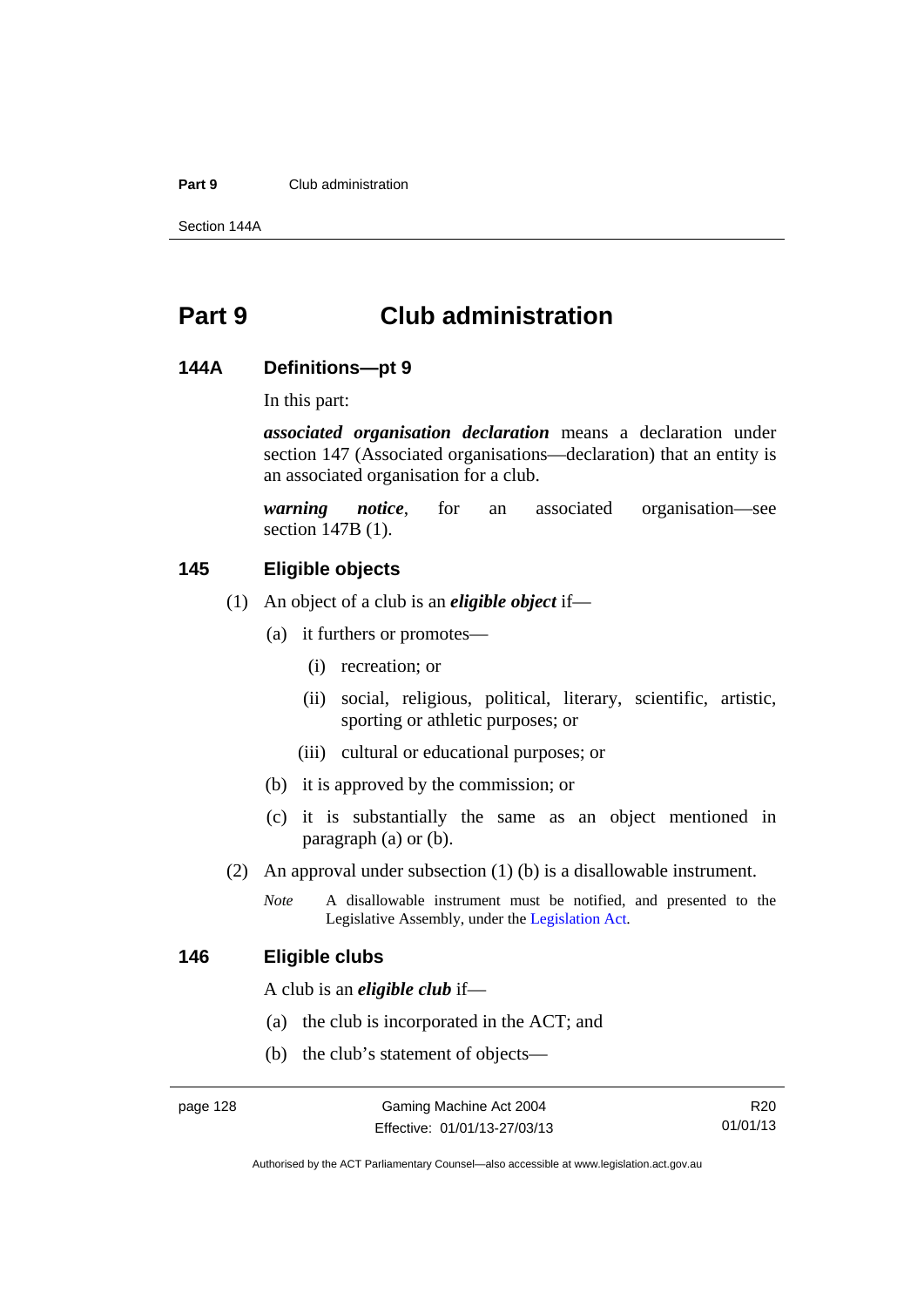- (i) includes eligible objects; and
- (ii) indicates that the eligible objects together make up the main part of its objects; and
- (c) the club is conducted mainly to achieve eligible objects; and
- (d) the rules of the club—
	- (i) are in accordance with the regulation; and
	- (ii) are consistent with the licence conditions under part 3; and
	- (iii) do not prohibit the playing of games of chance for money on the club premises; and
- (e) the club has at least 300 voting members; and
- (f) the number of life members of the club is not more than 5% of the number of voting members of the club; and
- (g) the premises occupied by the club, and the facilities and property of the club, are kept and maintained for the benefit of members generally.

### **147 Associated organisations—declaration**

- (1) The commission may, in writing, declare that an entity is an associated organisation for a club.
- (2) However, the commission may make a declaration (an *associated organisation declaration*) for an entity only if satisfied that—
	- (a) it is associated with the club; and
	- (b) it is not carried on for profit or gain to its members or anyone else; and
	- (c) it does not have the power to remove a director from the club's board; and
	- (d) it is incorporated or a registered party; and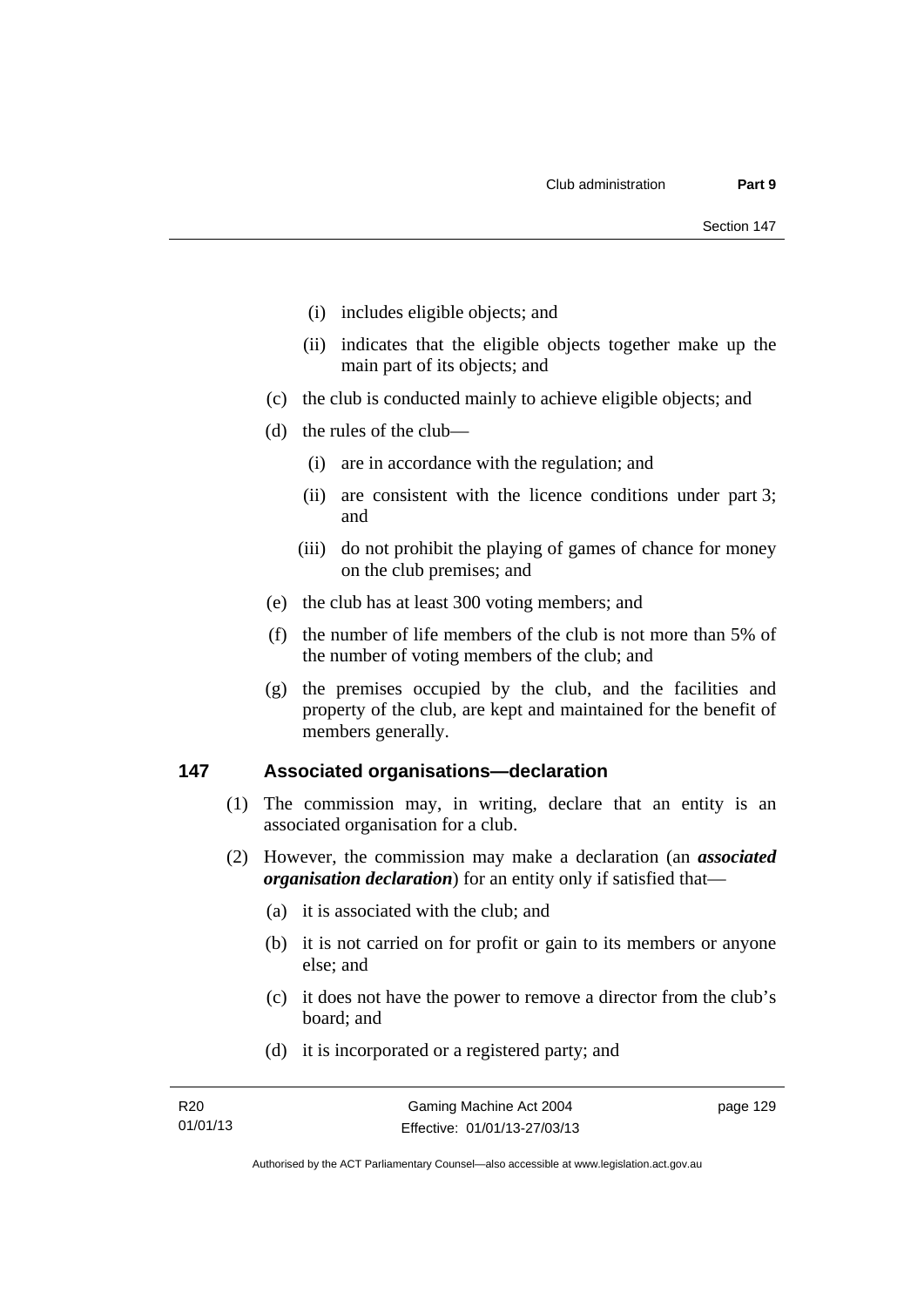### **Part 9** Club administration

Section 147A

- (e) its statement of objects—
	- (i) includes eligible objects; and
	- (ii) indicates that the eligible objects together make up the main part of its objects; and
- (f) it is conducted mainly to achieve eligible objects; and
- (g) declaration of the entity as an associated organisation—
	- (i) would not cause the club to stop being conducted mainly to achieve eligible objects; and
	- (ii) would help the club to achieve its eligible objects.
- (3) In this section—
	- (a) a reference to the *statement of objects* of an entity incorporated under the [Corporations Act](http://www.comlaw.gov.au/Series/C2004A00818) is a reference to its memorandum; and
	- (b) a reference to an *eligible object* of an entity that is not a club is a reference to an object that would be an eligible object if the entity were a club.

### **147A Associated organisation declaration—condition**

It is a condition of an associated organisation declaration that the entity declared to be an associated organisation for a club—

(a) continually meets each requirement for the declaration; and

 (b) continues not to do anything that would, if the commission were considering whether to declare the entity as an associated organisation for a club, cause the commission to refuse to make the declaration; and

*Note* For the requirements for the declaration of an entity as an associated organisation for a club—see s 147 (2).

R20 01/01/13

Authorised by the ACT Parliamentary Counsel—also accessible at www.legislation.act.gov.au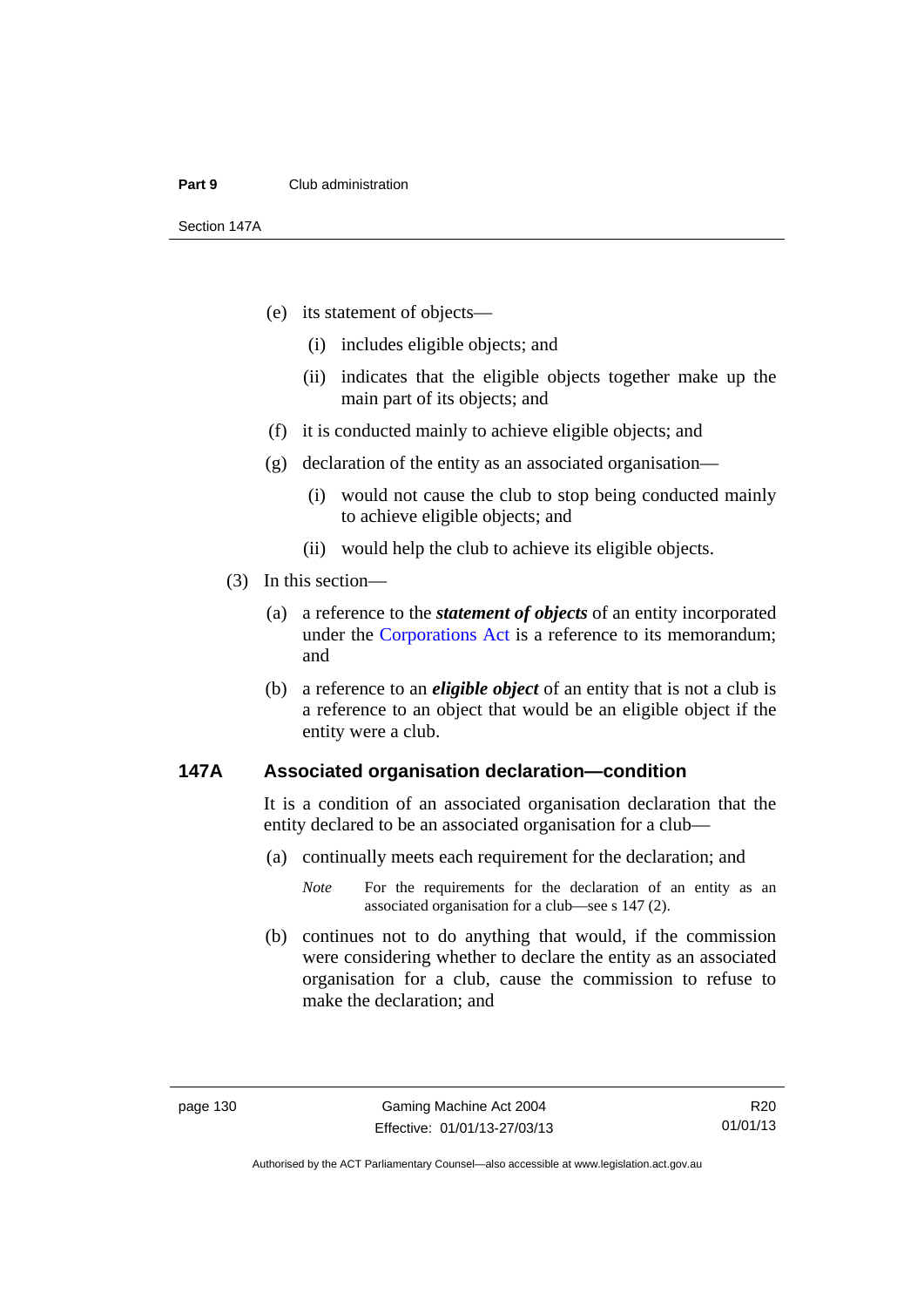- (c) does not attempt to remove a director (including do anything a purpose of which is to remove a director) from the club's board.
- *Note 1* The [Control Act,](http://www.legislation.act.gov.au/a/1999-46) s 22 provides that the commission may, for a purpose related to the administration or enforcement of a gaming law, require a person to give or produce to the commission the things mentioned in that section.
- *Note 2* The [Control Act](http://www.legislation.act.gov.au/a/1999-46), s 23 provides that an authorised officer may enter and inspect the premises of an associated organisation at any reasonable time to do the things mentioned in that section.

### **147B Associated organisation—warning notice**

- (1) If the commission is satisfied on reasonable grounds that an entity declared to be an associated organisation for a club has stopped meeting a requirement for the associated organisation declaration, the commission may give the entity a notice (a *warning notice*).
- (2) A warning notice given to the entity must—
	- (a) state that the commission is not satisfied that the entity is meeting a requirement for the associated organisation declaration; and
	- (b) tell the entity that the entity may, within 3 weeks after the day the entity is given the notice (or a longer period stated in the notice), give a written response to the commission about the notice.

### **147C Associated organisation declaration—suspension or repeal**

- (1) This section applies if—
	- (a) an associated organisation has been given a warning notice; and
	- (b) after considering any responses given within the period stated in the warning notice, the commission is satisfied on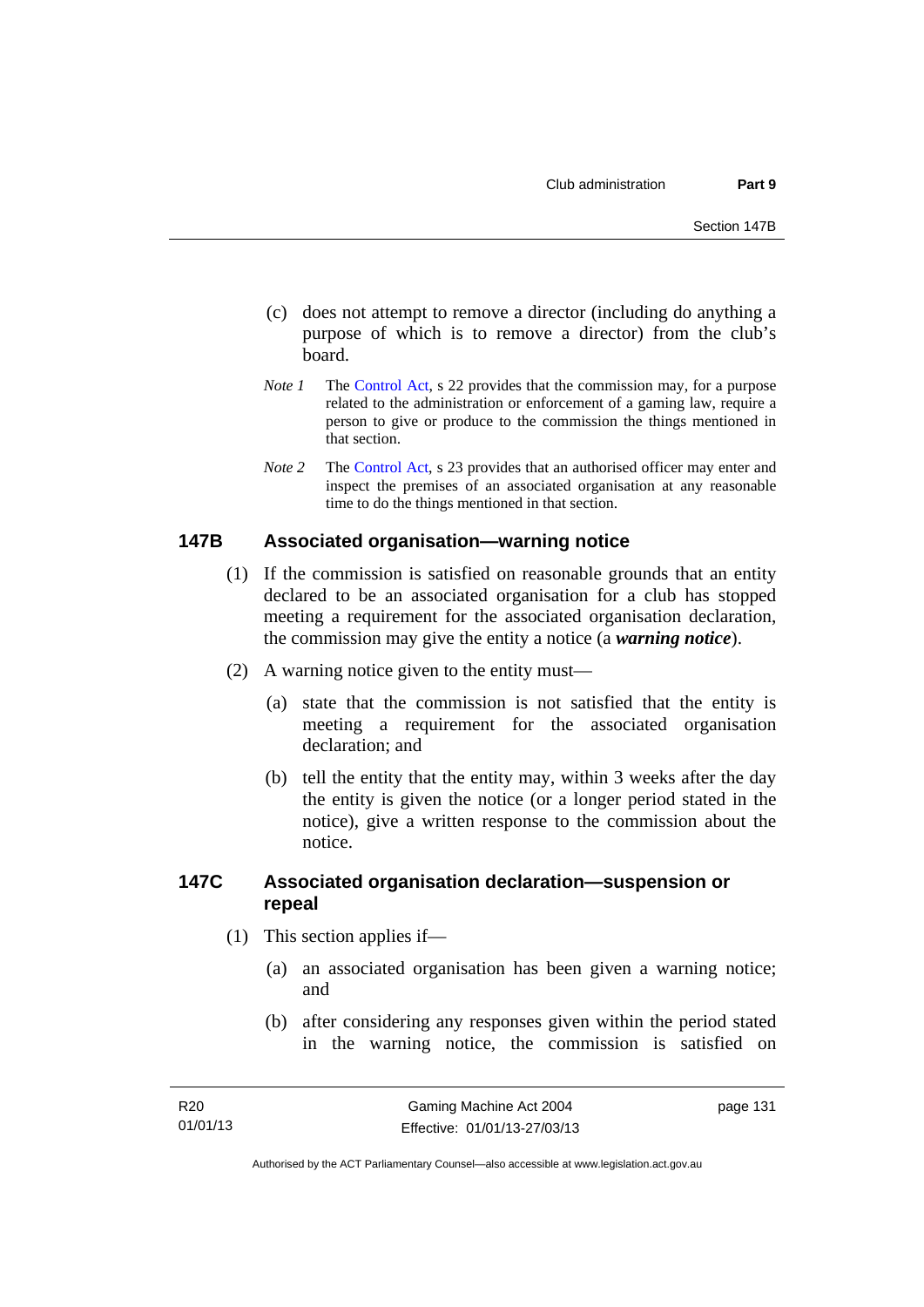### **Part 9** Club administration

Section 147D

reasonable grounds that the associated organisation has stopped meeting a requirement for the associated organisation declaration applying to the organisation.

- (2) The commission may—
	- (a) suspend the declaration; or
	- (b) repeal the declaration.
- (3) If the commission suspends or repeals the declaration, the suspension or repeal takes effect—
	- (a) when the entity receives written notice of the suspension or repeal; or
	- (b) on a later stated date.
- (4) If the commission suspends the declaration, the suspension ends—
	- (a) on a date stated in the written notice of the suspension; or
	- (b) when an event stated in the written notice happens.

### **147D Club elections—election of board directors**

- (1) This section applies if a club holds an election of directors to the club's board.
- (2) The club must ensure that at least 25% of the directors are elected by the voting members of the club.

### **148 Club elections—record-keeping**

 (1) This section applies if a club has an election of members to the club's management committee or board, or another position in the club.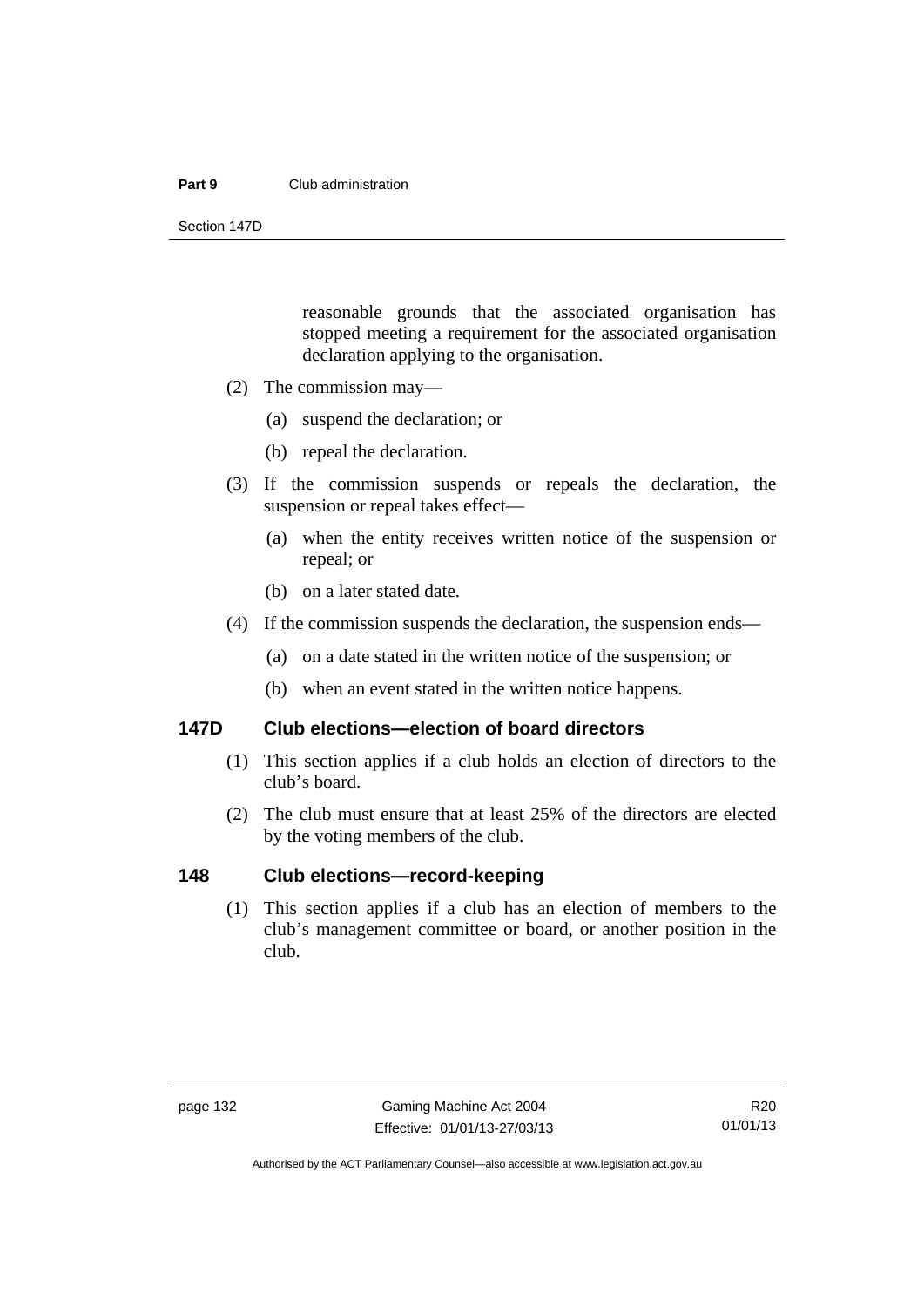(2) The club commits an offence if the club does not, for the relevant period, keep records in relation to the election.

Maximum penalty: 20 penalty units.

(3) In this section:

*club* means a club in relation to whose premises a licence is in force.

*election* of someone to a position includes re-election of the person.

*relevant period* means 2 years after the day of the election.

#### **148A Club directors—acting in good faith**

A director of a club must exercise the director's powers and discharge the director's duties—

- (a) in good faith in the best interests of the club; and
- (b) for a proper purpose.

#### **148B Club constitution—consistency with gaming laws**

- (1) This section applies if the commission believes on reasonable grounds that—
	- (a) a provision of a club's constitution is inconsistent with a gaming law; or
	- (b) a function under a provision of a club's constitution would, if exercised, be inconsistent with a provision of a gaming law.
- (2) The commission must, in writing, direct the club to amend the constitution to remove the inconsistency.
- (3) A club must comply with a direction under subsection (2) within the reasonable time stated in the direction.
- (4) In this section:

*club* means a club in relation to whose premises a licence is in force.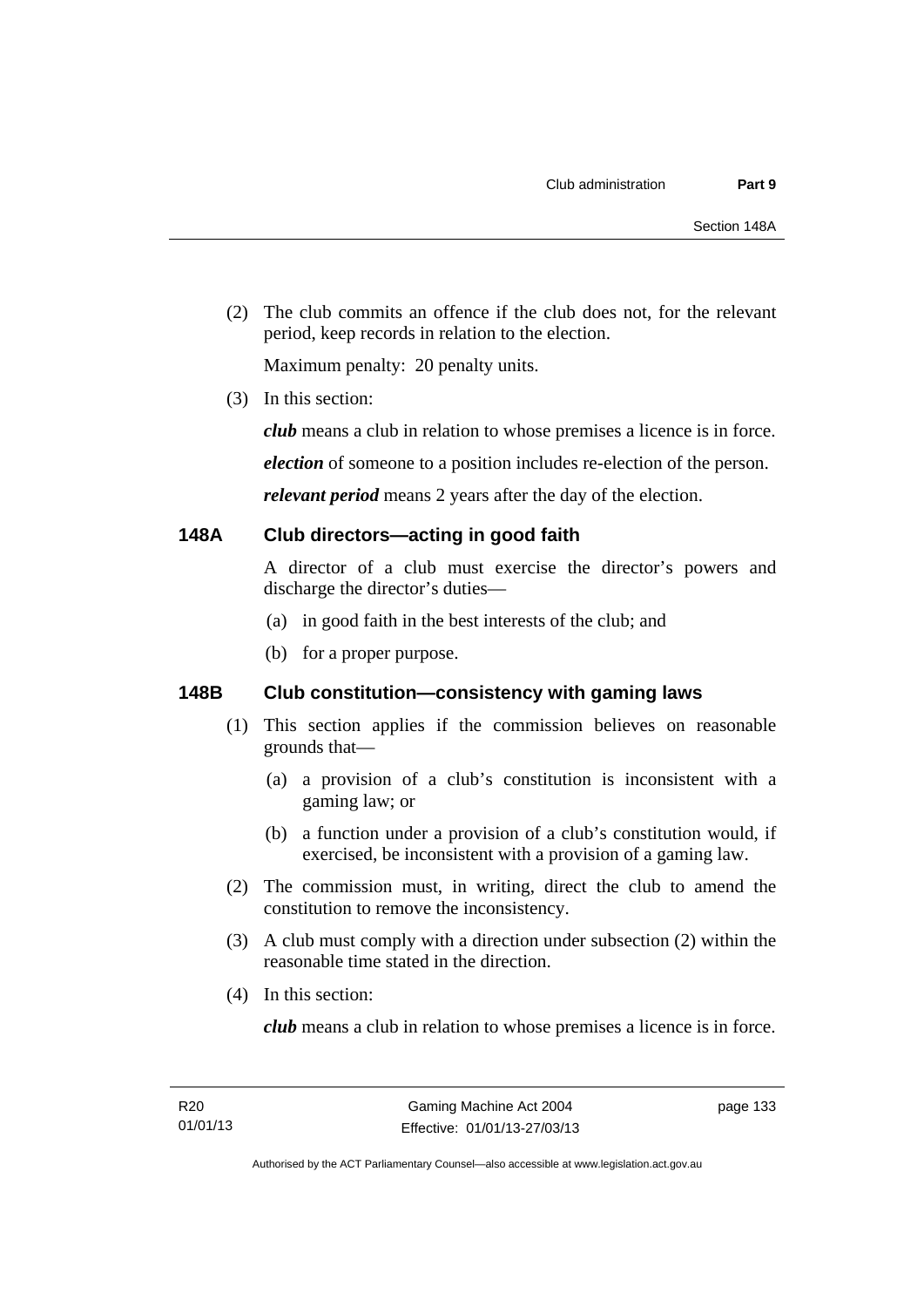#### **Part 9** Club administration

Section 149

#### **149 Power to require information about status of eligible clubs**

- (1) This section applies if the commission believes, on reasonable grounds, that a club—
	- (a) is no longer an eligible club; or
	- (b) may no longer be an eligible club.
- (2) The commission may, in writing, require the club to give the commission, within a stated period, information or documents relating to the club or an associated organisation for the club.
- (3) A club must comply with a requirement under subsection (2).
- (4) In this section:

*club* means a club in relation to whose premises a licence is in force.

#### **150 Disclosure of gifts by executive officer**

A person commits an offence if—

- (a) the person is an executive officer of a club; and
- (b) the person receives a gift while exercising a function as executive officer; and
- (c) the person does not tell the management committee or the board about the gift.

Maximum penalty: 20 penalty units.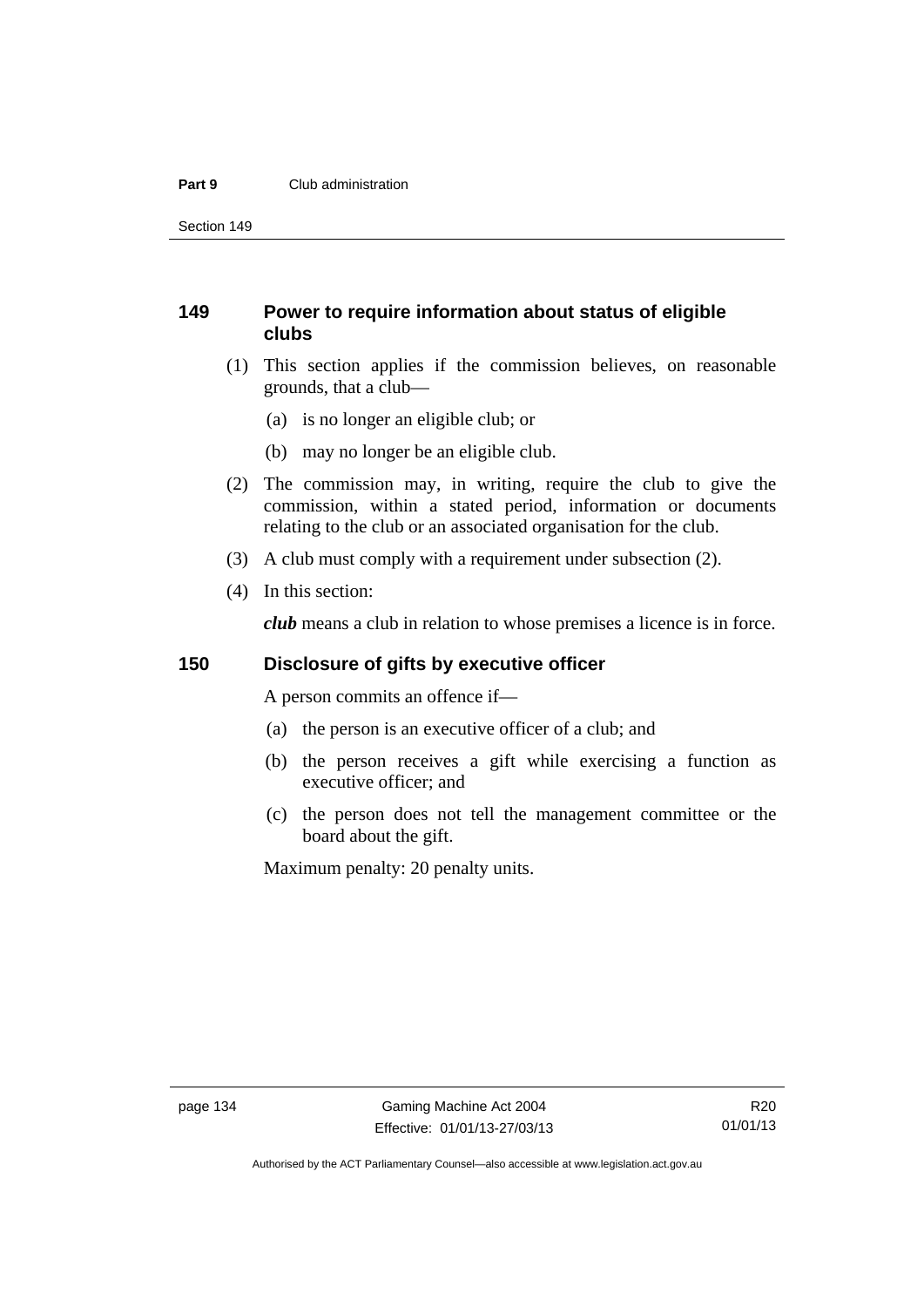# **Part 10 Gaming areas**

#### **151 Warning notices**

- (1) The commission may determine—
	- (a) the form and minimum dimensions of a notice (a *warning notice*); and
	- (b) the text of a warning notice.
	- **Examples of what may be included in warning notice**
	- 1 risks associated with gambling
	- 2 counselling or other support services available for addictive or excessive gambling
	- 3 the provisions of this part about children
	- *Note* An example is part of the Act, is not exhaustive and may extend, but does not limit, the meaning of the provision in which it appears (see [Legislation Act,](http://www.legislation.act.gov.au/a/2001-14) s 126 and s 132).
- (2) If the commission makes a determination under subsection (1), a licensee must ensure that a warning notice complying with the determination is displayed in a prominent position—
	- (a) on each gaming machine installed on the licensed premises; and
	- (b) at or near each entrance to each gaming area within the licensed premises.
- (3) A licensee commits an offence if the licensee contravenes a requirement of subsection (2).

Maximum penalty: 5 penalty units.

- (4) An offence against subsection (3) is a strict liability offence.
- (5) A determination under subsection (1) is a disallowable instrument.
	- *Note* A disallowable instrument must be notified, and presented to the Legislative Assembly, under the [Legislation Act.](http://www.legislation.act.gov.au/a/2001-14)

page 135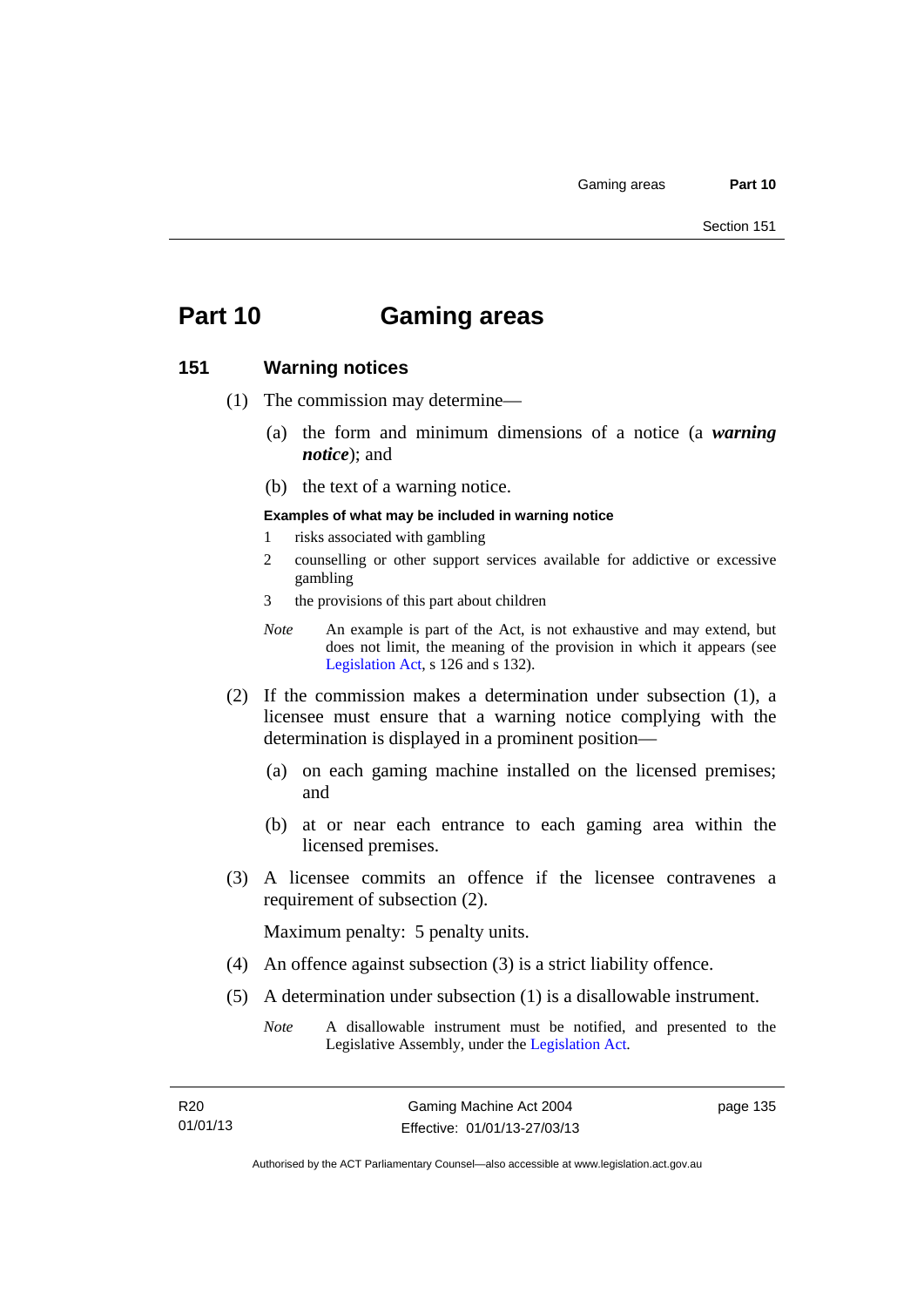#### **Part 10** Gaming areas

Section 152

- (6) Unless the determination is disallowed by the Legislative Assembly, the determination commences—
	- (a) 2 weeks after the last day when it could have been disallowed; or
	- (b) if the determination provides for a later commencement—on that later commencement.

#### **152 External signs**

 (1) A licensee commits an offence if the licensee displays an external sign advertising gaming machines or promoting a gambling activity on the licensed premises.

Maximum penalty: 50 penalty units.

- (2) An offence against subsection (1) is a strict liability offence.
- (3) In this section:

*external sign*, for licensed premises, means a sign that can be seen from outside the licensed premises, but does not include—

- (a) an advertisement on television (other than closed-circuit television) or on the internet; or
- (b) a sign consisting mainly of a registered business name; or
- (c) a sign consisting mainly of a business logo that does not advertise gaming machines or promote a gambling activity.

#### **Example**

a written, electronic or physical display, picture or symbol

*Note* An example is part of the Act, is not exhaustive and may extend, but does not limit, the meaning of the provision in which it appears (see [Legislation Act,](http://www.legislation.act.gov.au/a/2001-14) s 126 and s 132).

*gambling activity* means an activity that requires approval under a gaming law.

Authorised by the ACT Parliamentary Counsel—also accessible at www.legislation.act.gov.au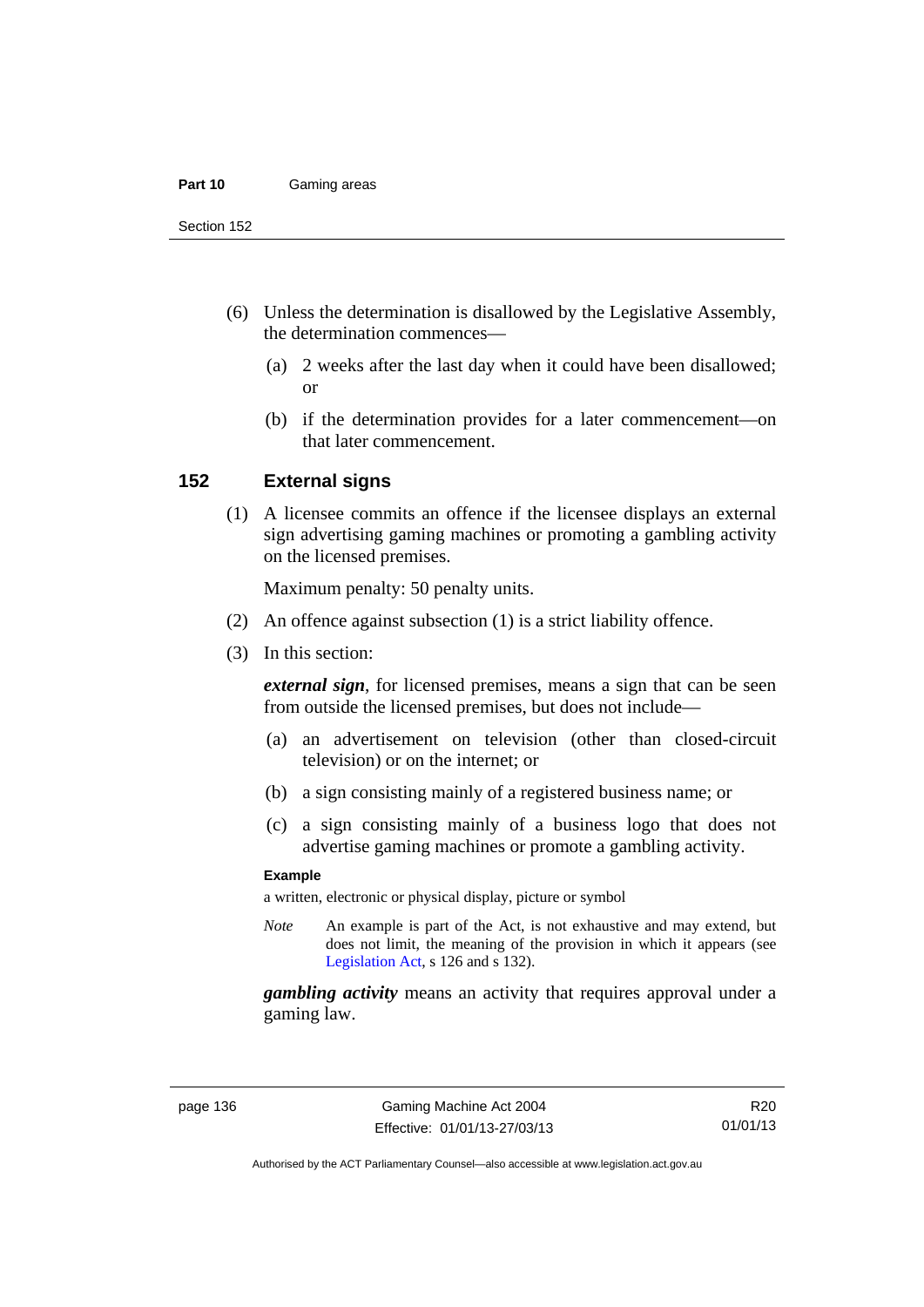*registered business name* means a business name registered under the *[Business Names Registration Act 2011](http://www.comlaw.gov.au/Series/C2011A00126)* (Cwlth)*.*

#### **152A External visibility of gaming machines**

 (1) A licensee commits an offence if a gaming machine, or any peripheral equipment for a gaming machine, can be seen from outside the licensed premises.

Maximum penalty: 50 penalty units.

(2) An offence against subsection (1) is a strict liability offence.

#### **153 Cash facilities**

 (1) A licensee commits an offence if the licensee provides, or allows the provision of, a cash facility in a gaming area within the licensed premises.

Maximum penalty: 50 penalty units, imprisonment for 6 months or both.

 (2) If the commission is satisfied that there is not adequate physical separation between a gaming area of licensed premises and a cash facility on the premises, the commission may give the licensee a written direction to separate the parts of the premises.

#### **Example**

by installing barriers

- *Note* An example is part of the Act, is not exhaustive and may extend, but does not limit, the meaning of the provision in which it appears (see [Legislation Act,](http://www.legislation.act.gov.au/a/2001-14) s 126 and s 132).
- (3) A licensee must comply with a direction under subsection (2).
- (4) In this section:

*cash facility*—

- (a) means—
	- (i) an automatic teller machine; or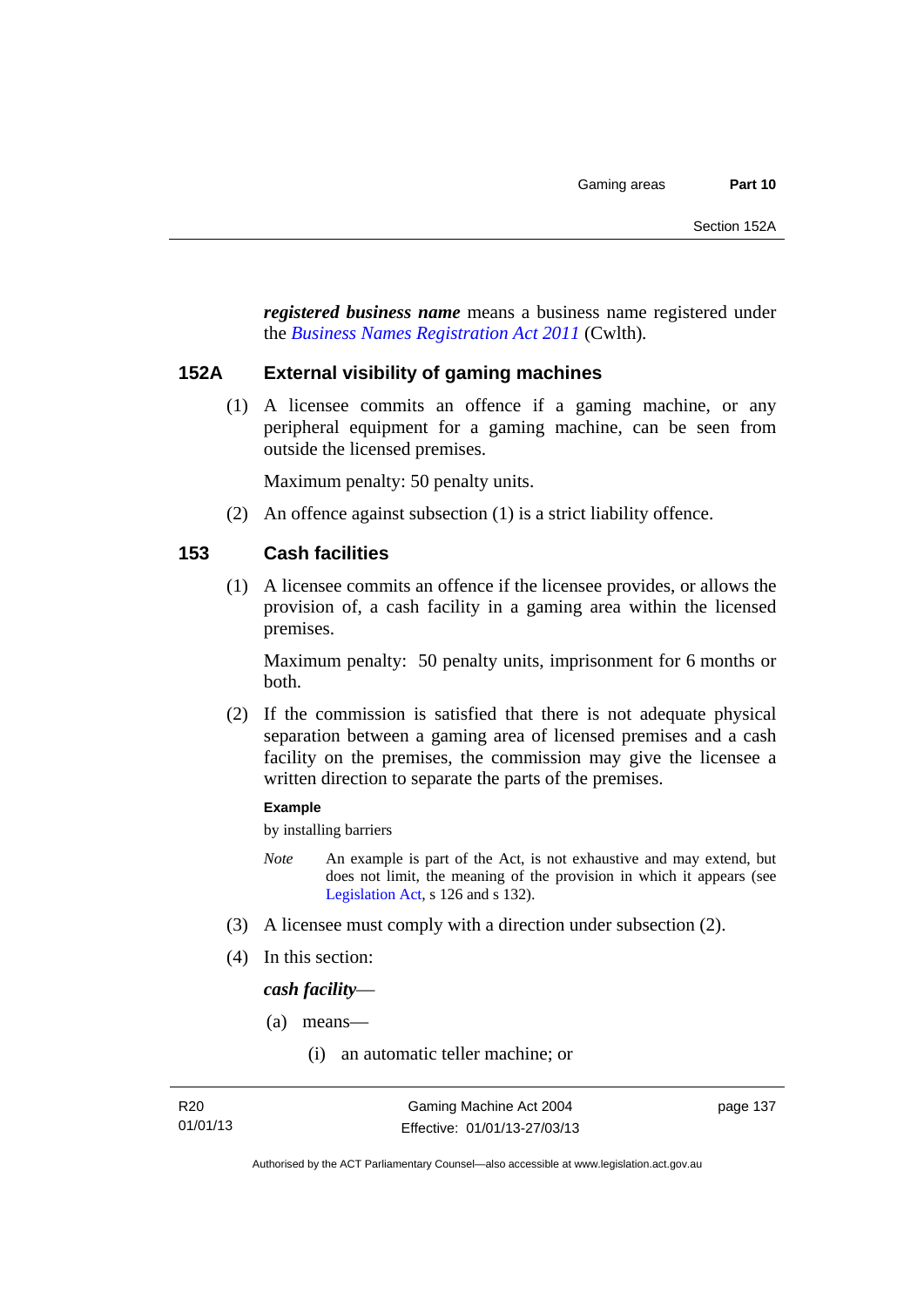#### **Part 10** Gaming areas

Section 154

- (ii) an EFTPOS facility; or
- (iii) any other facility for gaining access to cash or credit; but
- (b) does not include a facility where cash is exchanged for other denominations of cash, tokens, tickets or cards for the purpose of playing machines.

#### **154 Lending or extending credit**

- (1) A person commits an offence if—
	- (a) the person is a licensee or licensee's employee; and
	- (b) the person—
		- (i) lends or offers to lend money to a person who is in, or appears to be about to enter, the licensed premises or part of them; or
		- (ii) extends or offers to extend credit to a person to allow the person to play a gaming machine on the licensed premises.

Maximum penalty: 50 penalty units, imprisonment for 6 months or both.

(2) In this section:

*credit* includes accepting postdated cheques, blank cheques and credit and debit cards.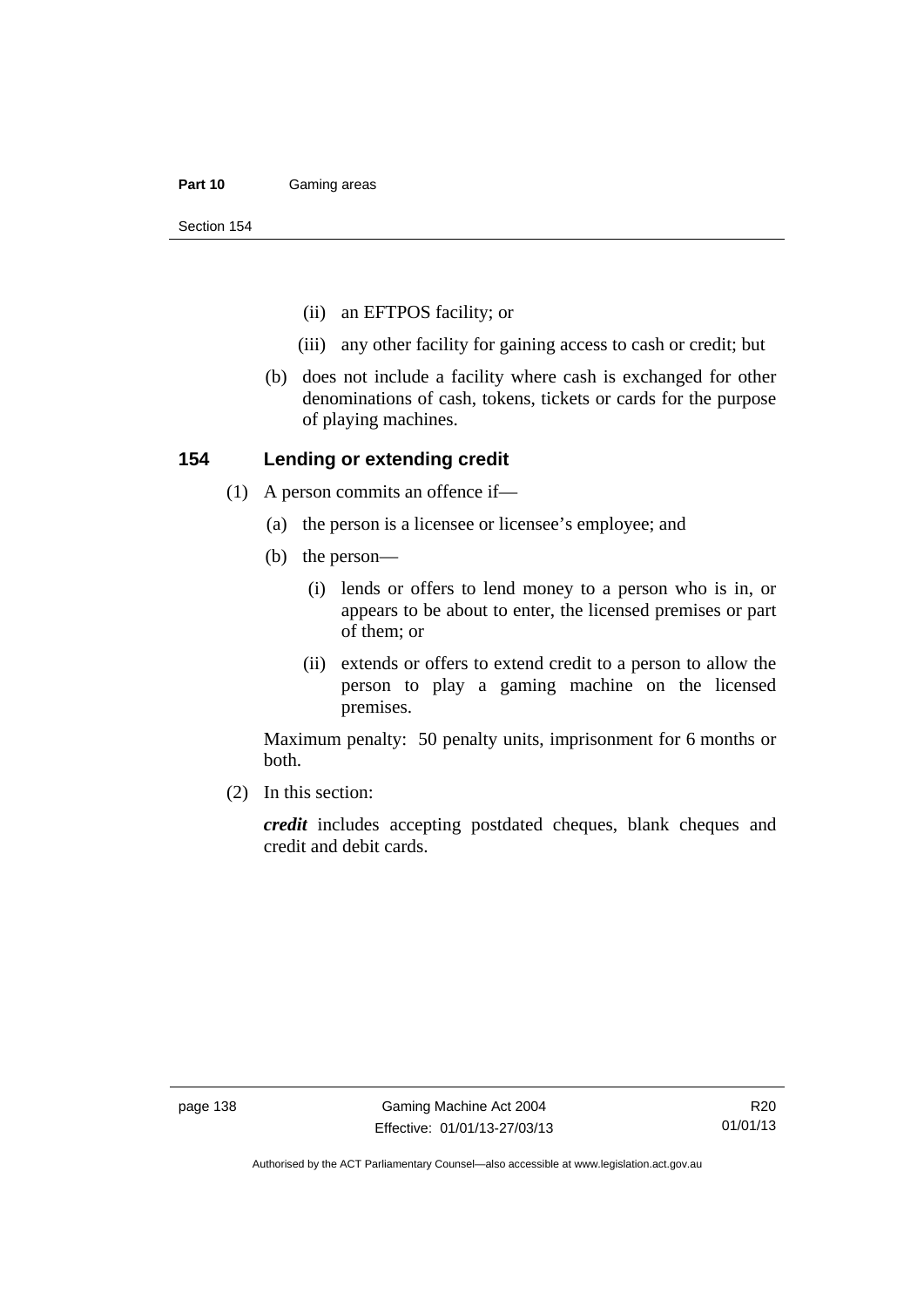#### **155 Children must not enter gaming area**

 (1) A licensee commits an offence if the licensee allows a child to enter or remain in a gaming area.

Maximum penalty: 50 penalty units.

 (2) An employee of a licensee commits an offence if the employee allows a child to enter or remain in a gaming area.

Maximum penalty: 50 penalty units.

(3) An offence against this section is a strict liability offence.

#### **156 Children must not play gaming machines**

 (1) A licensee commits an offence if the licensee allows a child to play a gaming machine.

Maximum penalty: 50 penalty units.

(2) An offence against this section is a strict liability offence.

#### **157 Using false identification**

- (1) A person commits an offence if the person uses someone else's identification or a form of identification that is forged—
	- (a) to obtain entry to or remain in a gaming area on licensed premises; or
	- (b) to play a gaming machine.

Maximum penalty: 10 penalty units.

(2) An offence against this section is a strict liability offence.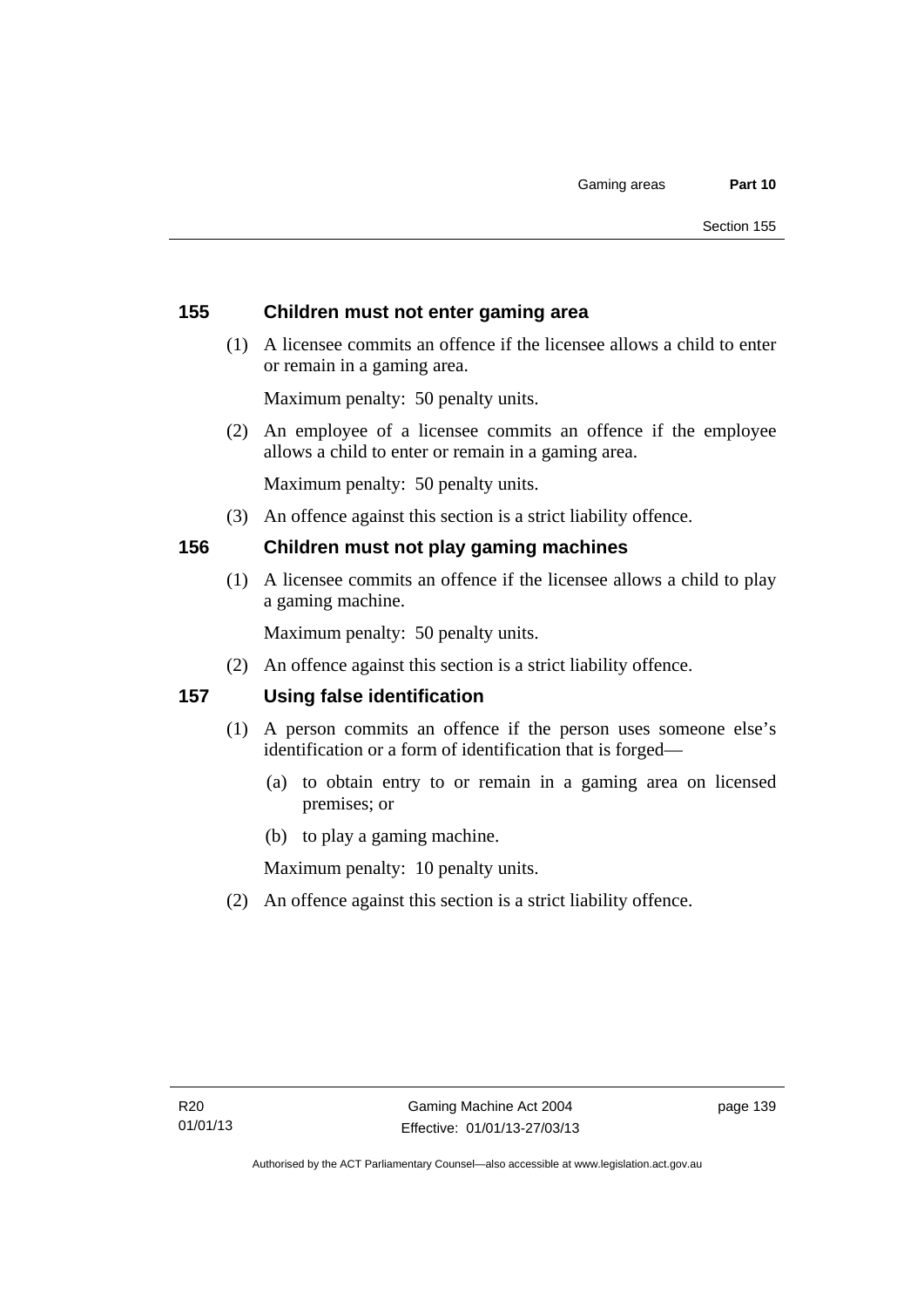**Part 11** Finance<br>**Division 11.1** General **Division 11.1** Section 158

# **Part 11 Finance**

#### **Division 11.1 General**

#### **158 Audit of financial statements etc**

- (1) A licensee must, as soon as practicable (but not later than 6 months) after the end of each financial year—
	- (a) if the licensee's gross revenue for the year is at least \$200 000—
		- (i) ensure that the licensee's financial statements for the year are audited by a qualified accountant; and
		- (ii) ensure that the audited financial statements identify the licensee's gross revenue during the year; and
	- (b) if the licensee's gross revenue for the year is less than \$200 000—
		- (i) prepare an income and expenditure statement for the year that identifies the licensee's gross revenue during the year; and
		- (ii) certify that the statement is true; and
	- (c) give the commission a copy of the audited financial statements or certified income and expenditure statement.

*Note Gross revenue*—see the dictionary.

 (2) The audited financial statements or certified income and expenditure statement must be accompanied by—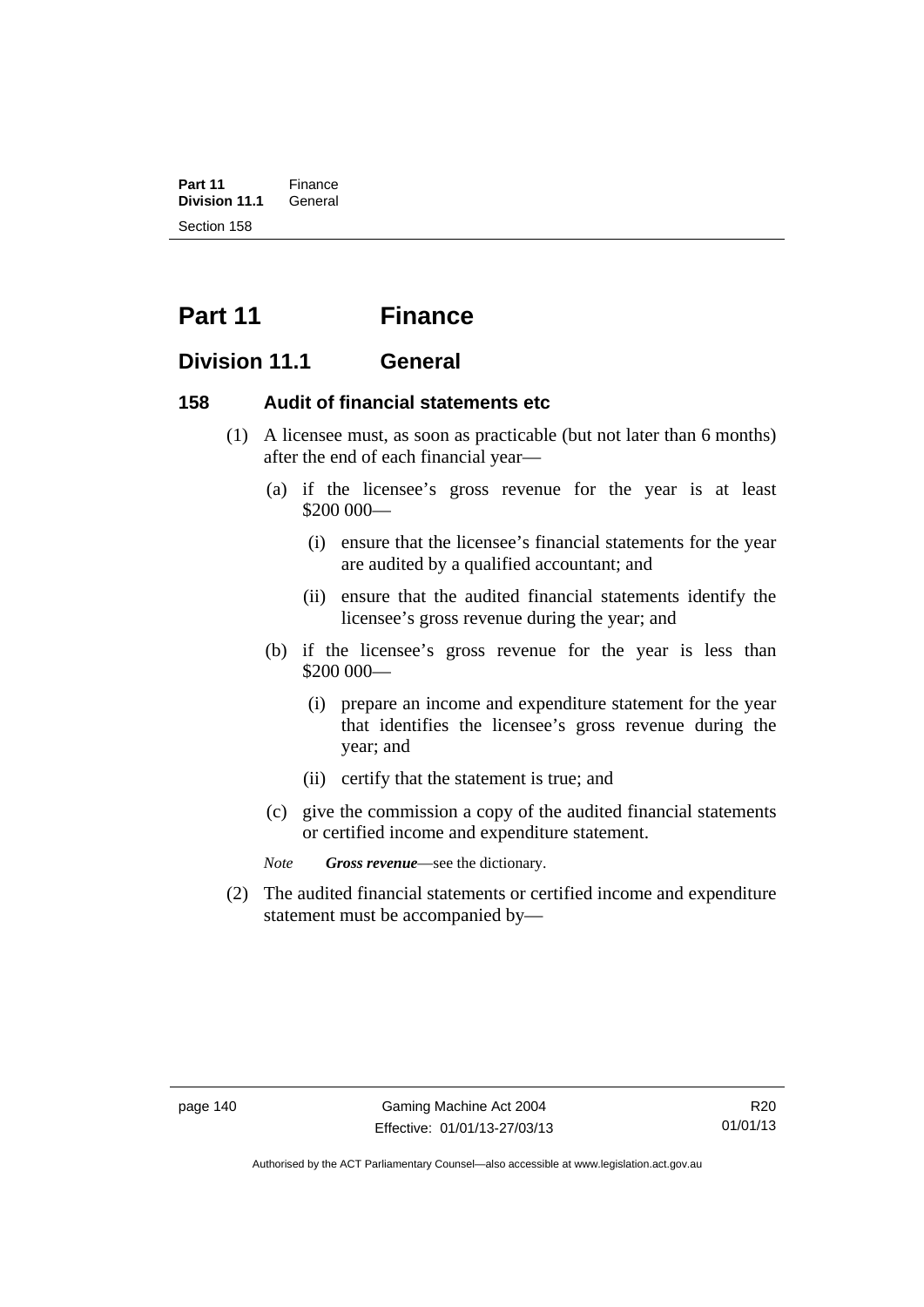| Finance | Part 11       |
|---------|---------------|
| General | Division 11.1 |
|         | Section 159   |

 (a) if the licensee is a club—a report stating the number of club members at the end of the relevant financial year and, if different classes of members exist, the number of members in each class; and

**Examples—classes of member**  life member, social member, voting member

- *Note* An example is part of the Act, is not exhaustive and may extend, but does not limit, the meaning of the provision in which it appears (see [Legislation Act,](http://www.legislation.act.gov.au/a/2001-14) s 126 and s 132).
- (b) any other details the commission requires in writing.

### **159 Gaming machine tax**

- (1) Gaming machine tax is payable on the gross revenue in relation to the operation of gaming machines each month, whether or not the operation is lawful.
- (2) The rate at which gaming machine tax is payable in relation to a month is the prescribed percentage for the month.
- (3) In this section:

*prescribed percentage*, for a month, means—

- (a) in relation to a licensee that is a club—
	- (i) for the part of the gross revenue of the club for the month that is less than \$15 000—nil; and
	- (ii) for the part of the gross revenue of the club for the month that is \$15 000 or more but less than \$25 000—15%; and
	- (iii) for the part of the gross revenue of the club for the month that is \$25 000 or more but less than \$50 000—17%; and
	- (iv) for the part of the gross revenue of the club for the month that is \$50 000 or more—21%; or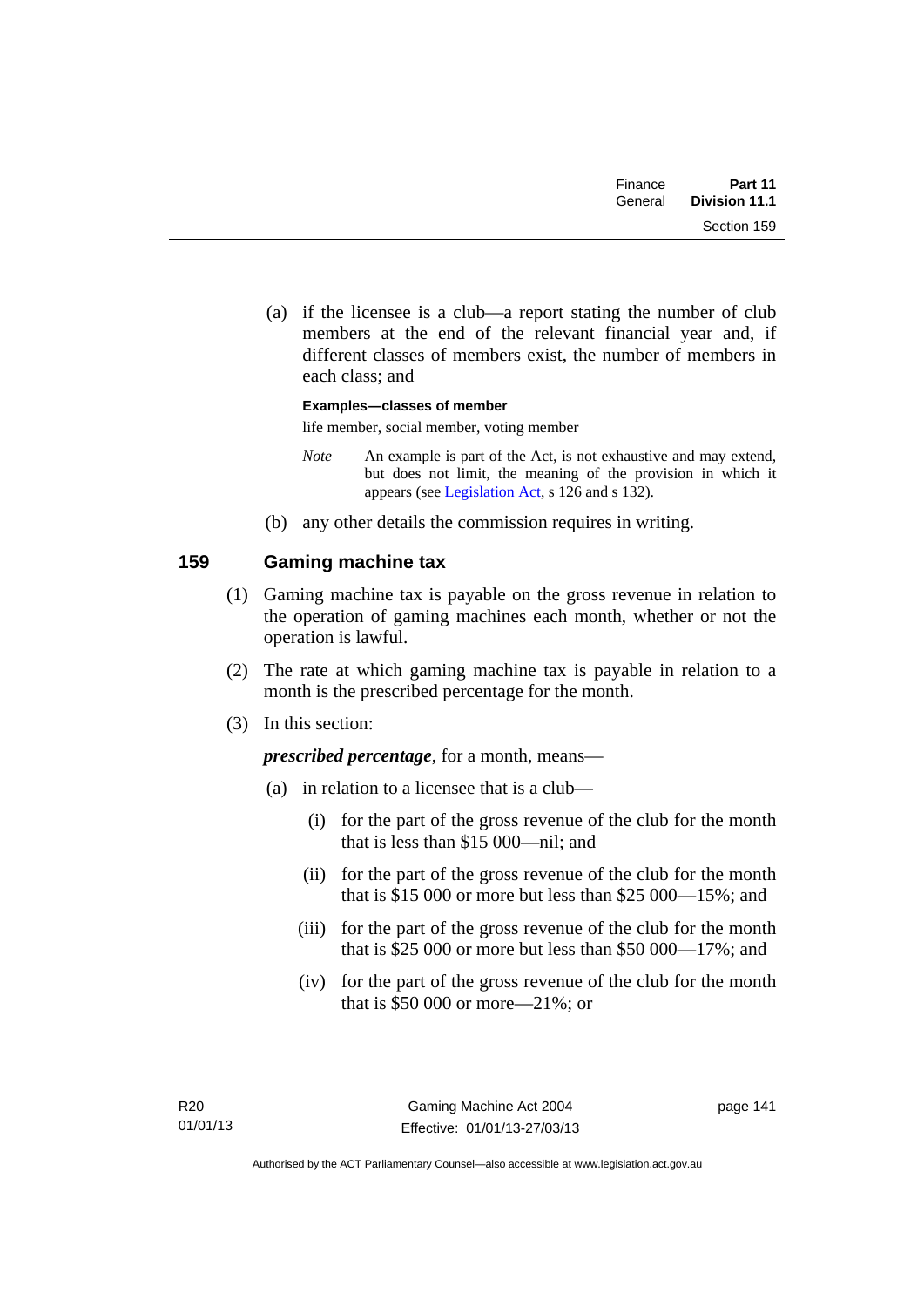- (b) in relation to a licensee that is a not a club—25.9%; or
- (c) in any other case—100%.

#### **161 Payment of gaming machine tax**

- (1) Gaming machine tax in relation to the operation of a gaming machine must be paid by—
	- (a) in relation to a machine operated lawfully—the licensee; or
	- (b) in relation to a machine operated unlawfully—
		- (i) the person receiving the gross revenue; or
		- (ii) the occupier of the premises where the machine is operated.
- (2) If subsection (1) (b) applies, the person receiving the gross revenue from the operation of the relevant gaming machine and the occupier of the premises where the machine is operated are jointly and severally liable to pay tax under subsection (1).
- (3) Gaming machine tax in relation to the operation of a gaming machine during a month is payable on the 7th day after the end of the month.

#### **162 Gaming machine tax returns**

- (1) Within 1 week after the end of a month, a licensee must give the commission a return relating to the gross revenue in relation to the operation of gaming machines during that month under the licence.
- (2) A return must be in writing.
	- *Note* If a form is approved under the [Control Act,](http://www.legislation.act.gov.au/a/1999-46) s 53D for a return, the form must be used.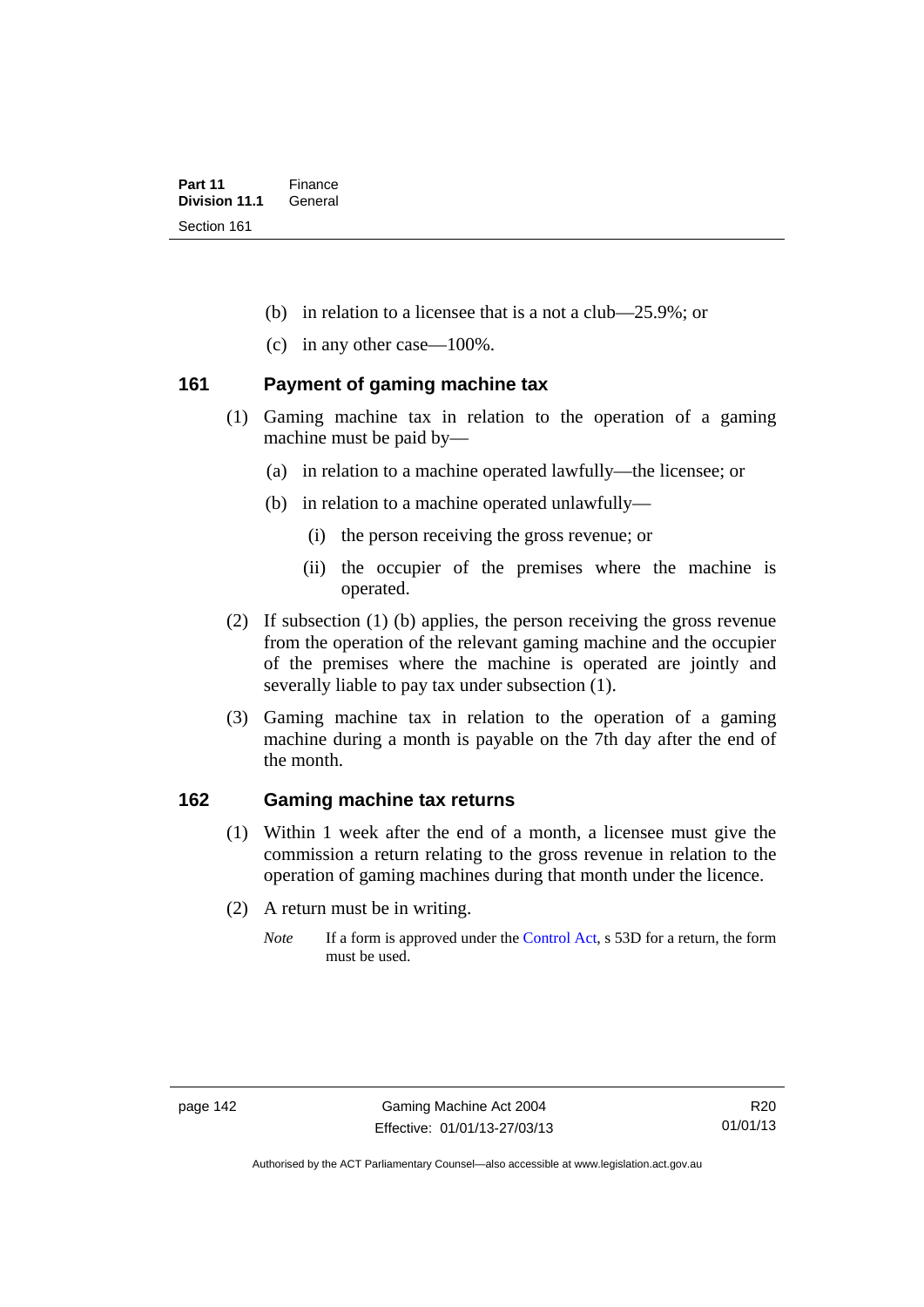#### **163 Payment of gaming machine tax following transfer**

- (1) If a licence is transferred, the person (the *transferor*) from whom the licence is transferred must pay the commission the prescribed amount within 1 week after the date of transfer.
- (2) In this section:

*licensed period* means the period beginning on the 1st day of the month when the transfer happens and ending on the date of transfer.

*prescribed amount* means the amount of gaming machine tax that would be payable in relation to the licensed period if the transferor did not transfer the licence.

## **Division 11.2 Problem gambling assistance fund**

#### **163A Required payment to problem gambling assistance fund**

- (1) A licensee is liable to pay the required percentage of the licensee's gross revenue for each month to the problem gambling assistance fund.
- (2) The *required percentage* is—
	- (a) 0.6%; or
	- (b) if the Minister determines a different percentage under subsection (3)—that percentage.
- (3) The Minister may determine a percentage for subsection (2) (b).
- (4) A determination is a disallowable instrument.

*Note* A disallowable instrument must be notified, and presented to the Legislative Assembly, under the [Legislation Act.](http://www.legislation.act.gov.au/a/2001-14)

- (5) The amount required to be paid for a month is payable on the 7th day after the end of the month.
	- *Note* A licensee must give the commission a monthly return relating to the licensee's gross revenue (see s 162).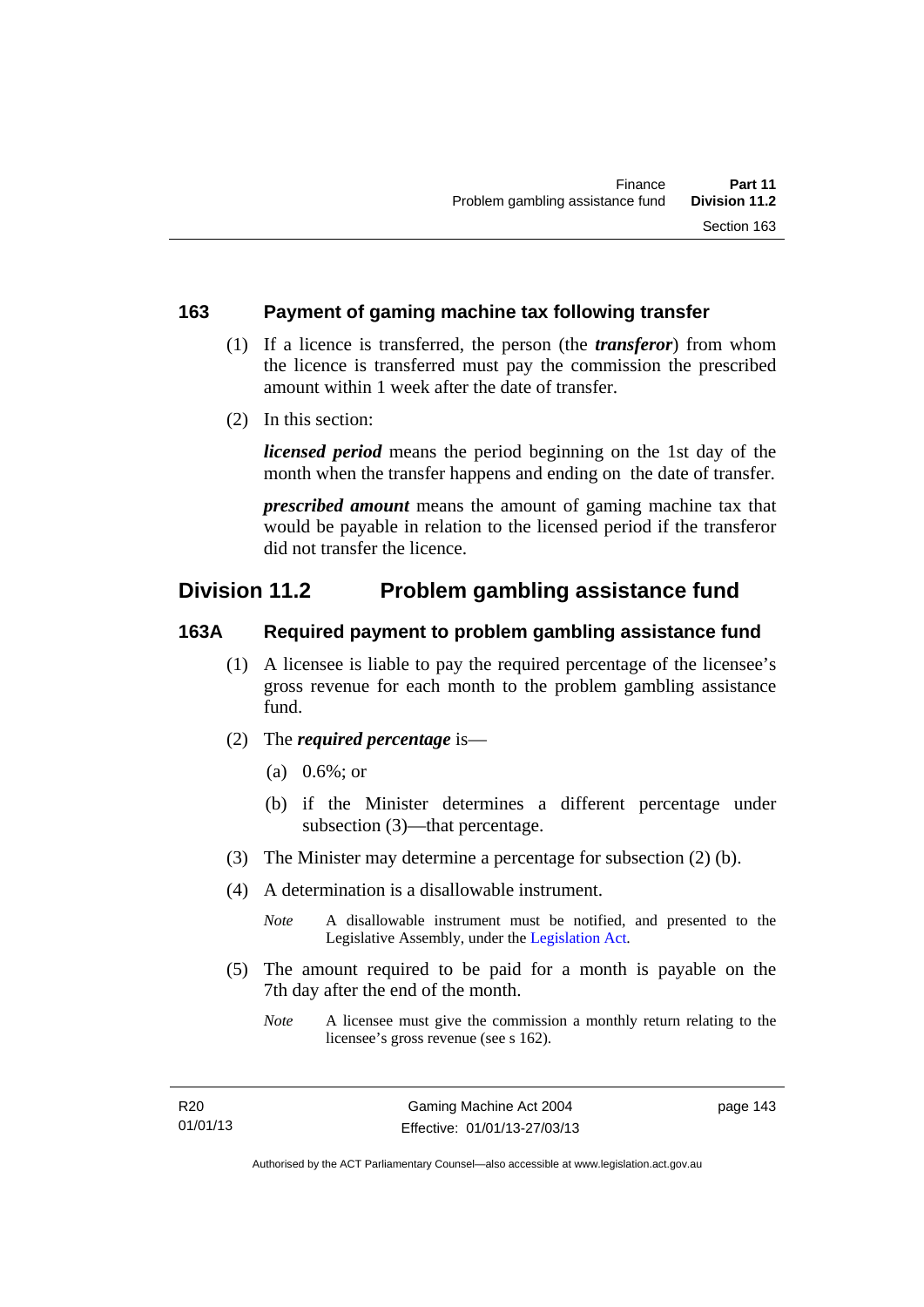#### **163B Problem gambling assistance fund**

- (1) The commission must open and maintain a banking account (the *problem gambling assistance fund*).
- (2) A payment out of the fund may be made only for a purpose the commission is satisfied will assist in—
	- (a) alleviating problem gambling; or
	- (b) alleviating the disadvantages that arise from problem gambling; or
	- (c) providing or ascertaining information about problem gambling.

#### **Examples**

- 1 counselling for problem gamblers
- 2 education and awareness about harms caused by excessive gambling
- 3 assisting problem gamblers to exclude themselves from gambling venues
- 4 self-help information about problem gambling
- 5 research about problem gambling
- *Note* An example is part of the Act, is not exhaustive and may extend, but does not limit, the meaning of the provision in which it appears (see [Legislation Act,](http://www.legislation.act.gov.au/a/2001-14) s 126 and s 132).
- (3) In this section:

*banking account* means an account with an authorised deposit-taking institution that is, or is substantially the same as, a bank account.

#### **163C Annual reporting about problem gambling assistance fund**

The commission must include the following information in its annual report under the *[Annual Reports \(Government Agencies\)](http://www.legislation.act.gov.au/a/2004-8)  [Act 2004](http://www.legislation.act.gov.au/a/2004-8)*:

- (a) the amounts that were paid into the fund during the year;
- (b) who paid the amounts;

Authorised by the ACT Parliamentary Counsel—also accessible at www.legislation.act.gov.au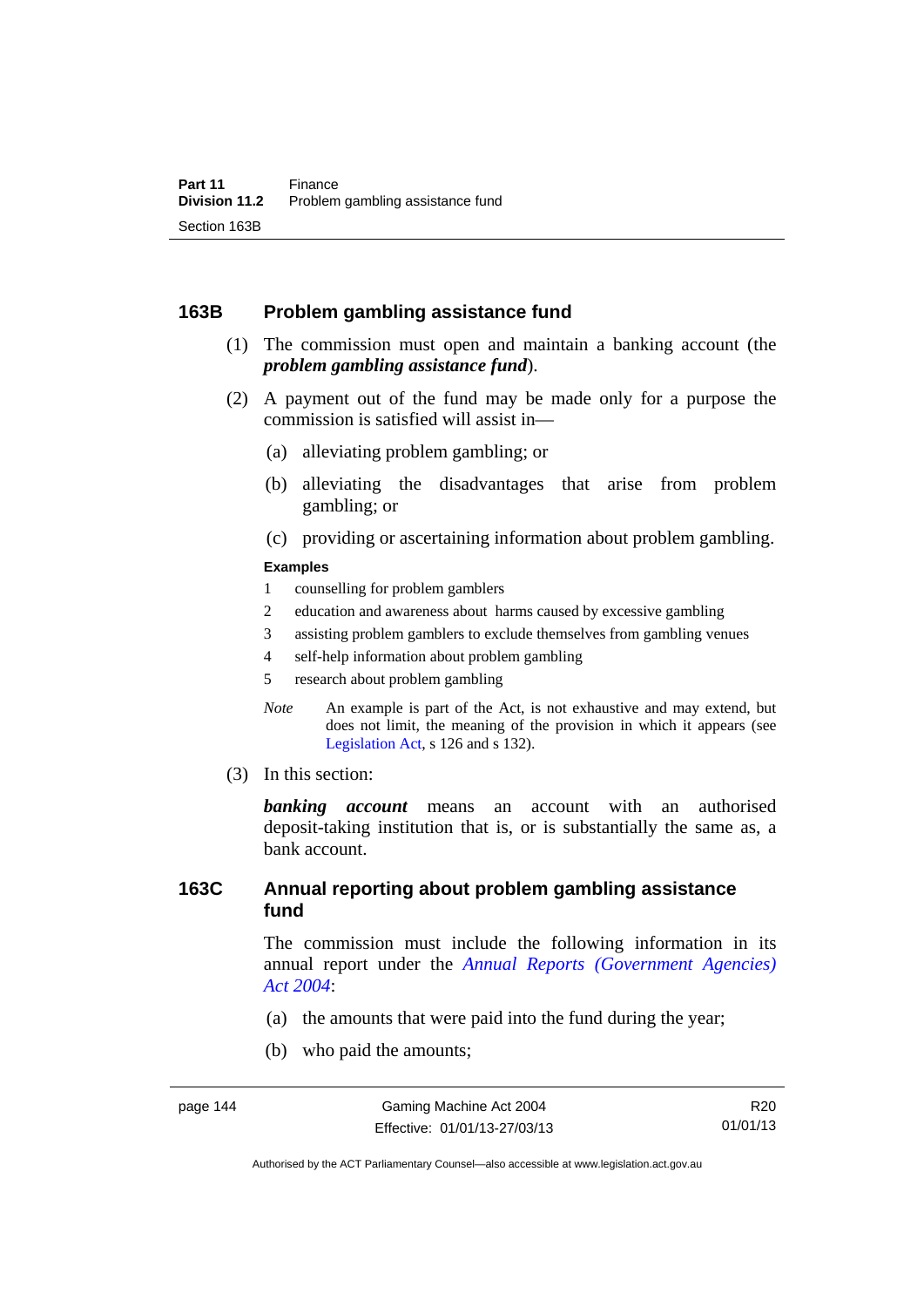- (c) the amounts that were paid out of the fund during the year;
- (d) who the amounts were paid to;
- (e) the purposes for which the amounts were paid.

R20 01/01/13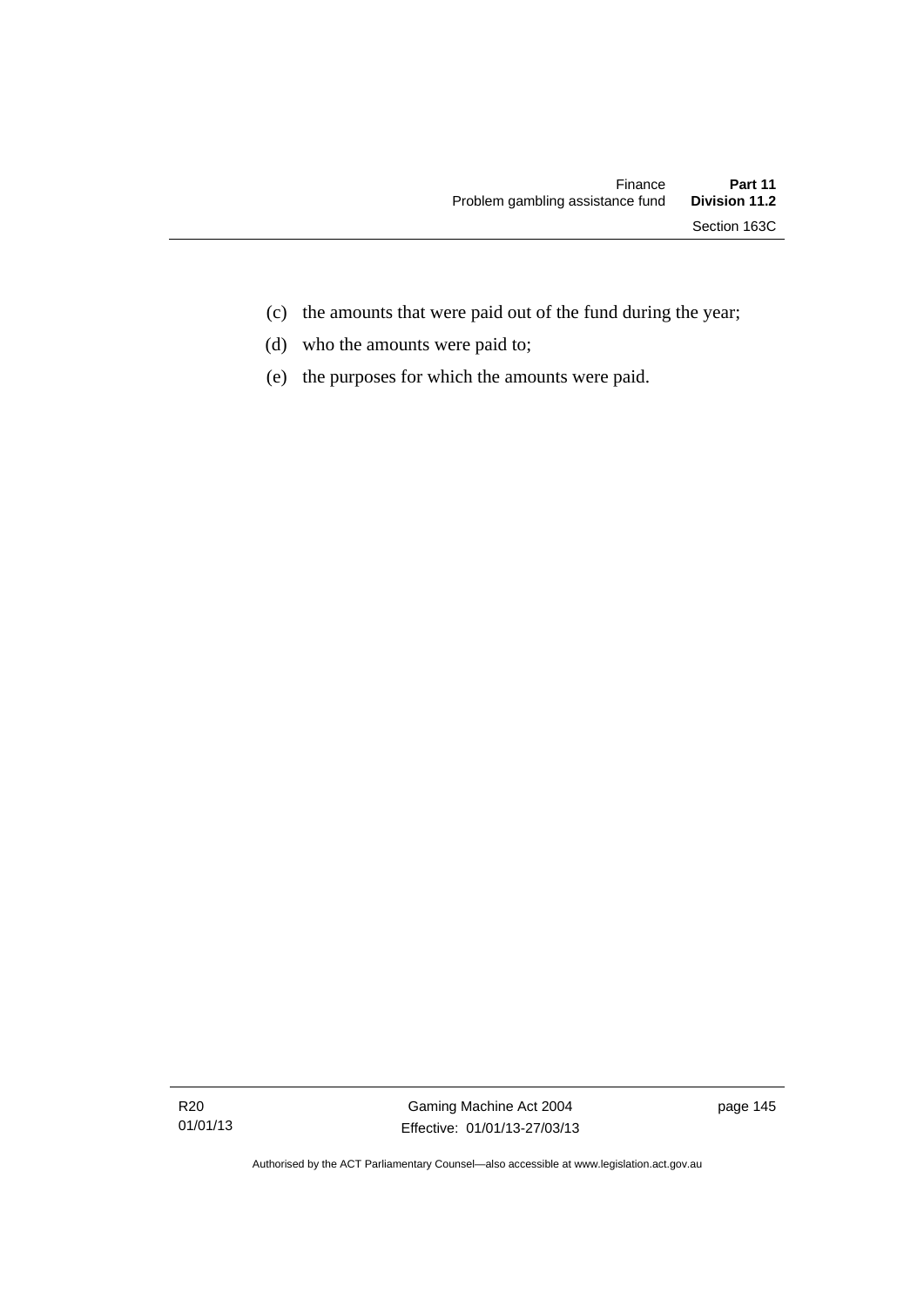#### **Part 12 Community contributions**

Section 164

# **Part 12 Community contributions**

#### **164 Approval of community contributions**

- (1) The commission may approve contributions made by a licensee to a stated entity for a stated purpose as community contributions if satisfied the contributions will have the effect of—
	- (a) contributing to or supporting the development of the community; or
	- (b) raising the standard of living of the community or part of the community.

#### **Examples of areas of contributions**

- 1 charitable and social welfare
- 2 sport and recreation
- 3 non-profit activities
- 4 community infrastructure
- *Note* An example is part of the Act, is not exhaustive and may extend, but does not limit, the meaning of the provision in which it appears (see [Legislation Act,](http://www.legislation.act.gov.au/a/2001-14) s 126 and s 132).
- (2) A regulation may make provision in relation to contributions, including—
	- (a) guidelines for approving contributions as community contributions; and
	- (b) how contributions may be claimed.

#### **Example**

A capital payment may be claimed proportionately over a number of years.

(3) In this section:

*community* includes a community outside the ACT.

R20 01/01/13

Authorised by the ACT Parliamentary Counsel—also accessible at www.legislation.act.gov.au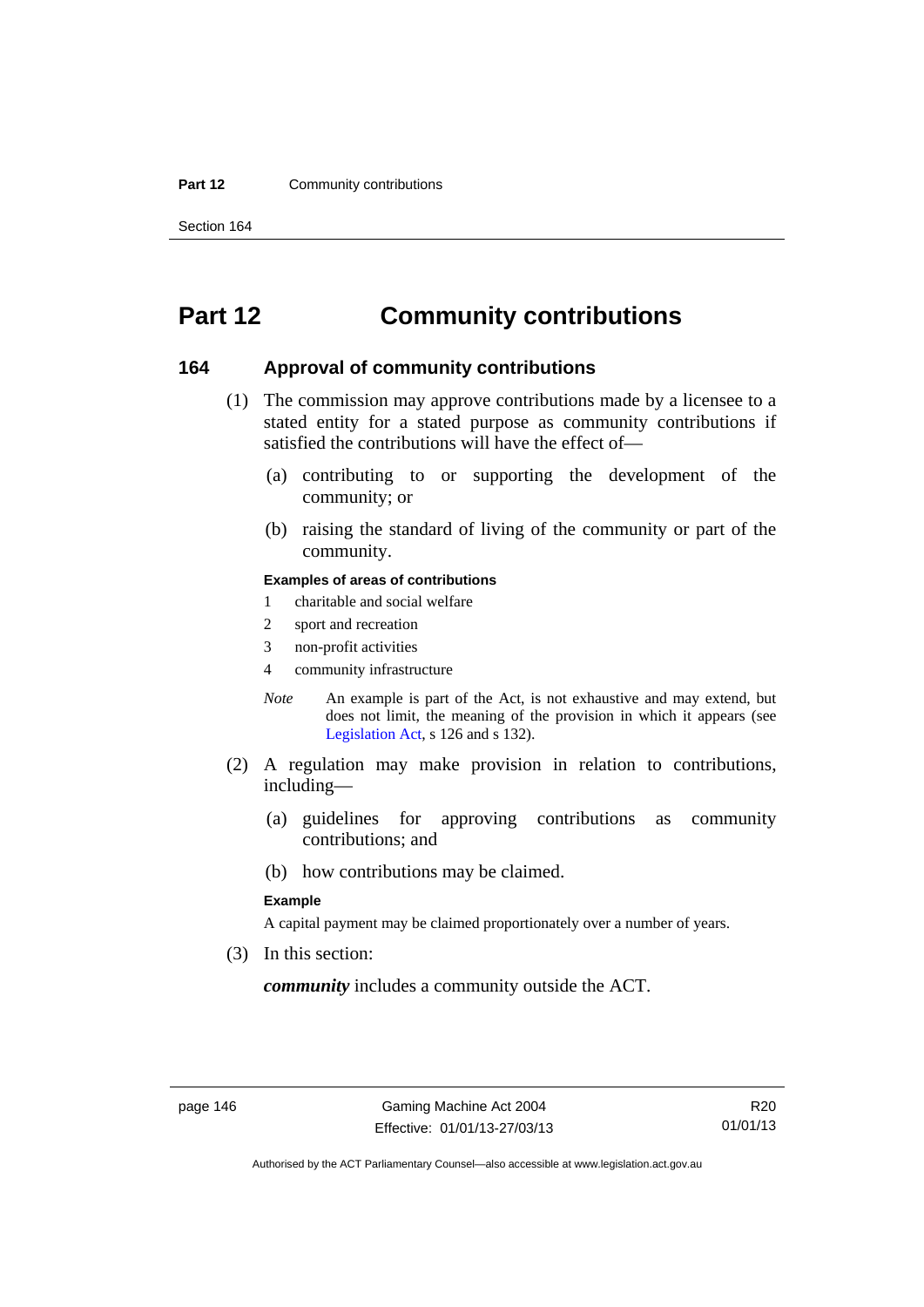*contribution*, by a licensee—

- (a) includes the value of a contribution made in kind by the licensee; but
- (b) does not include the following:
	- (i) expenditure on commercial activities, or, if the licensee is a club, on the social or entertainment activities of the club for its members;
	- (ii) expenditure intended to promote the licensee's activities;
	- (iii) expenditure in relation to gambling (for example, the purchase of gaming machines);
	- (iv) capital payments for assets owned, controlled or being acquired by the licensee or an associated organisation that are not available to be used by the public;
	- (v) capital payments or other expenditure on assets owned, controlled or being acquired by the licensee, if the assets are not in the ACT;
	- (vi) notional provisions (for example, long service and annual leave), other than depreciation;
	- (vii) depreciation in relation to a capital payment mentioned in paragraph (iv) or (v);
	- (viii) depreciation in relation to a capital payment that is an approved contribution;
		- (ix) a capital payment if depreciation in relation to the payment is an approved contribution;
		- (x) a contribution made out of donations collected by the licensee, or out of the proceeds of any special fundraising activity conducted by the licensee;
		- (xi) a contribution to a business association, registered party, associated entity or trade union;

page 147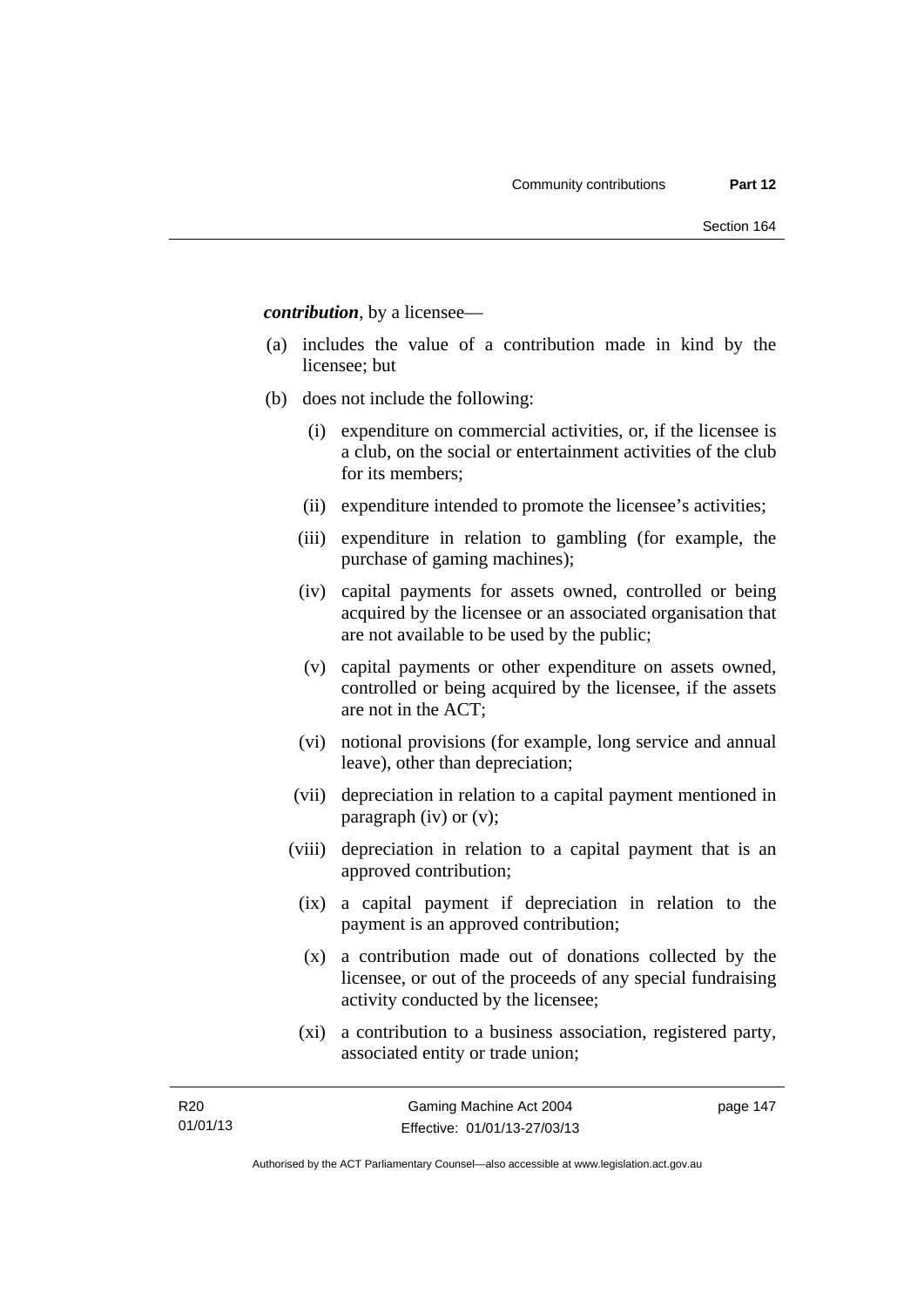#### **Part 12 Community contributions**

Section 165

- (xii) if a contribution is made on a condition—the value to the licensee of that condition being fulfilled;
- (xiii) if an asset is otherwise a contribution—the value of any income earned from the asset (for example, entry or hiring fees);
- (xiv) a contribution made to another licensee under a reciprocal arrangement or agreement;
- (xv) the cost of borrowing funds to acquire an asset;
- (xvi) the payment of a tax, fee or levy, other than a payment required under section 163A (1) (Required payment to problem gambling assistance fund).

#### **165 Records of contributions**

- (1) A licensee must record each community contribution made by the licensee, stating—
	- (a) the entity to which, and the purpose for which, each contribution was made; and
	- (b) the amount or value of the contribution and the date when, or period over which, it was made.

Maximum penalty: 20 penalty units.

- (2) To remove any doubt, a record must relate to single licensed premises.
- (3) An offence against this section is a strict liability offence.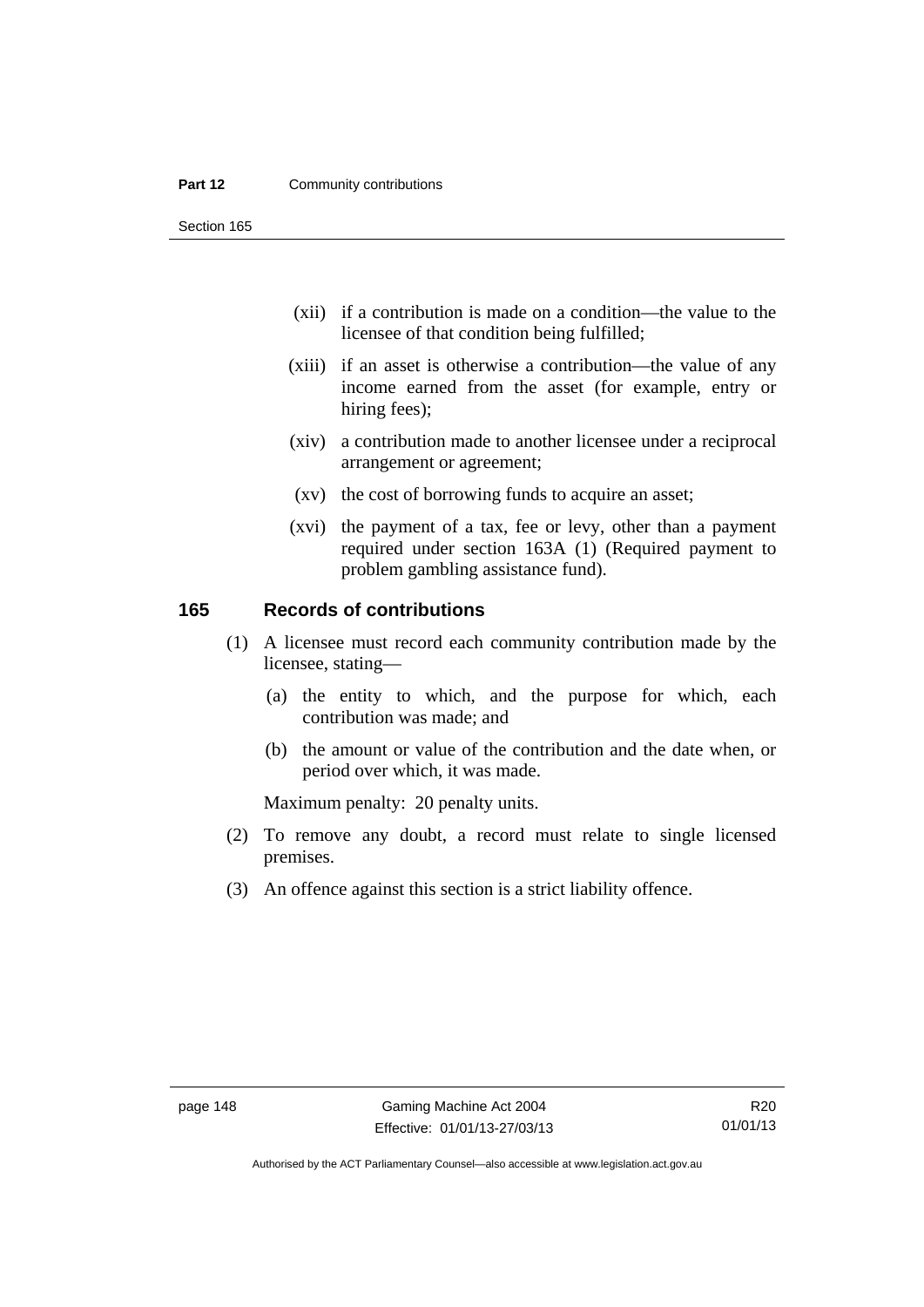#### **166 Report about records and finances**

 (1) Within 1 month after the end of a financial year, a licensee must give the commission a copy of the records kept under section 165 that relate to the financial year, together with a financial report for the financial year.

Maximum penalty: 20 penalty units.

(2) In this section:

*financial report* means a report about the following:

- (a) the gross revenue of the licensee;
- (b) if the licensee is a club—the net revenue of the licensee;
- (c) the total value of community contributions;
- (d) the total value of contributions to registered parties and associated entities.
- *Note* If a form is approved under the [Control Act](http://www.legislation.act.gov.au/a/1999-46), s 53D for a financial report, the form must be used.

#### **167 Commission must report to Minister**

Within 4 months after the end of the financial year, the commission must give the Minister a report—

- (a) summarising the extent of compliance by licensees with section 165 and section 166 for the financial year; and
- (b) analysing the extent to which revenue received by licensees was being used to make community contributions during the financial year.

#### **168 Minister must present commission's report**

The Minister must present a report given to the Minister under section 167 to the Legislative Assembly within 6 sitting days after the day the Minister receives the report.

page 149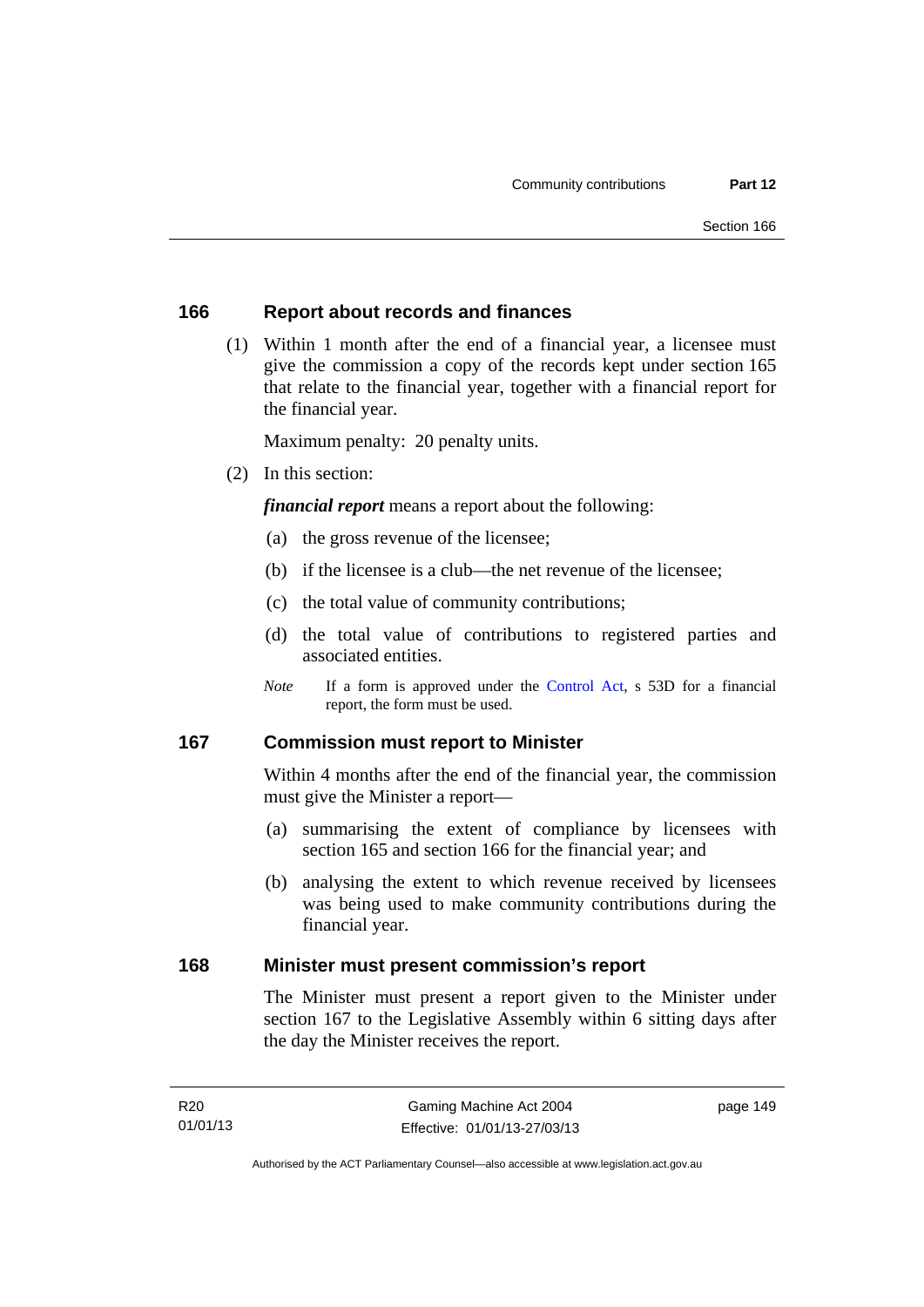#### **Part 12 Community contributions**

Section 169

#### **169 Required community contributions**

- (1) For a licensee that is a club, the *required community contribution* for a financial year is the required percentage of the club's net revenue for the financial year.
- (2) In subsection (1):

*required percentage*, for a club, means—

- (a) 8%; or
- (b) if the Minister determines a different percentage under subsection (3) for the club—that percentage.
- (3) The Minister may determine a lower required percentage for a club if satisfied, on application by the club, that—
	- (a) the gross revenue of the club for a financial year is, or is likely to be, less than \$200 000; and
	- (b) if the required percentage for the club were 8%, the application of subsection (1) to the club would so seriously affect the club's viability that it would not be just and equitable in the circumstances for that subsection to apply to the club.
- (4) A determination under subsection (3) is a disallowable instrument.
	- *Note* A disallowable instrument must be notified, and presented to the Legislative Assembly, under the [Legislation Act.](http://www.legislation.act.gov.au/a/2001-14)

#### **170 Corporations with several licences**

- (1) This section applies to a club that is a licensee if a corporation owns the club and at least 1 other club that is a licensee.
- (2) In working out the community contributions for the club, common expenditure on behalf of the different clubs must be allocated between the clubs in proportion to the number of gaming machines operated by each club.

R20 01/01/13

Authorised by the ACT Parliamentary Counsel—also accessible at www.legislation.act.gov.au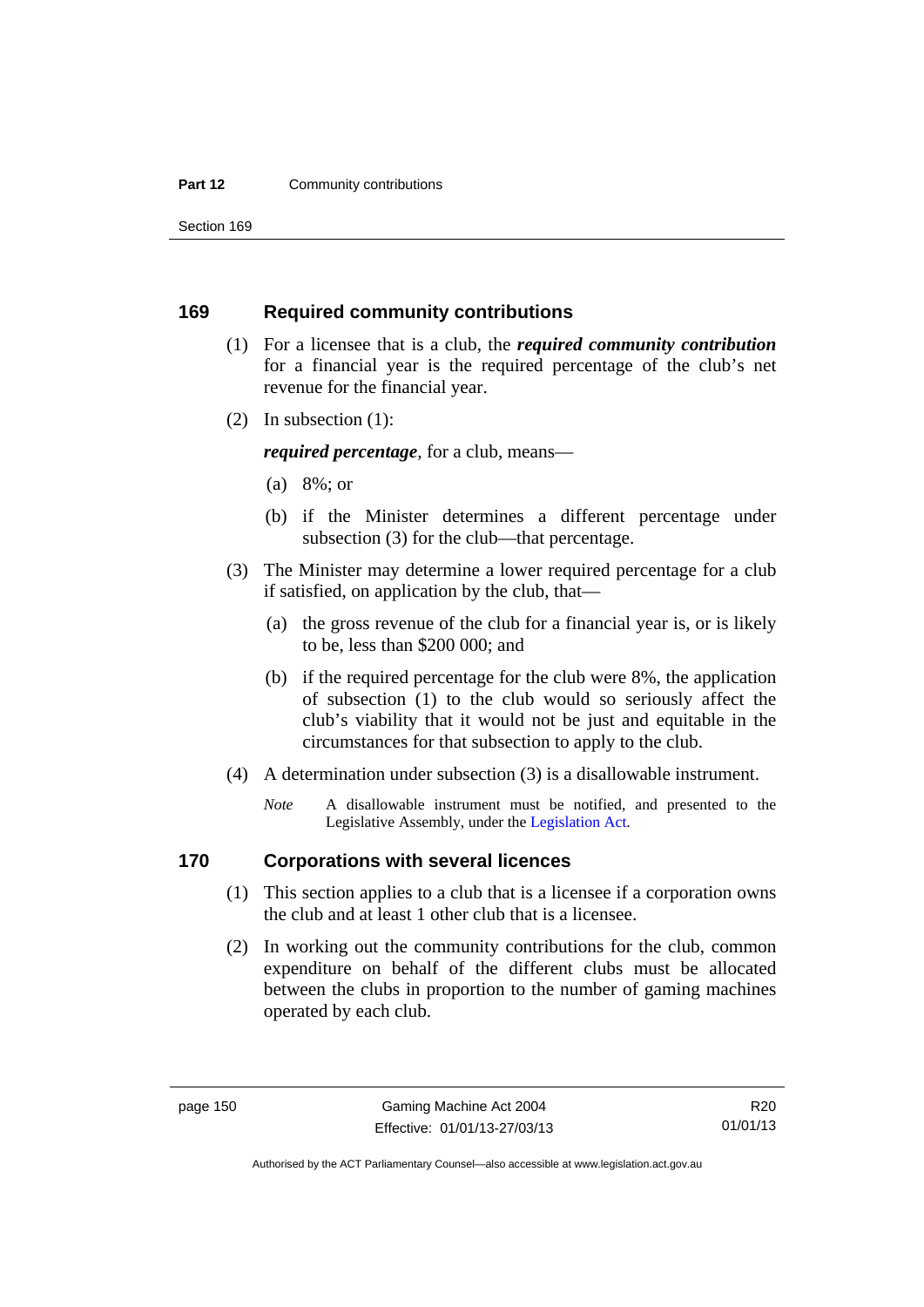#### **171 Women's sport community contributions**

- (1) For every \$3 of women's sport community contributions that a licensee contributes to an entity under section 164 (1), the licensee's required community contributions must be worked out as if the licensee had contributed \$4.
- (2) In this section:

*women's sport community contributions* means community contributions that the commission is satisfied will benefit or enhance women's sport conducted in the ACT, or with participants mainly based in the ACT.

#### **171A Problem gambling community contributions**

- (1) For every \$3 of problem gambling community contributions that a licensee contributes to an entity under section 164 (1), the licensee's required community contributions must be worked out as if the licensee had contributed \$4.
- (2) This section does not apply to a payment required under section 163A (1) (Required payment to problem gambling assistance fund).
- (3) In this section:

*problem gambling community contributions* means community contributions that the commission is satisfied will assist in—

- (a) alleviating problem gambling; or
- (b) alleviating the disadvantages that arise from problem gambling; or
- (c) providing information about problem gambling.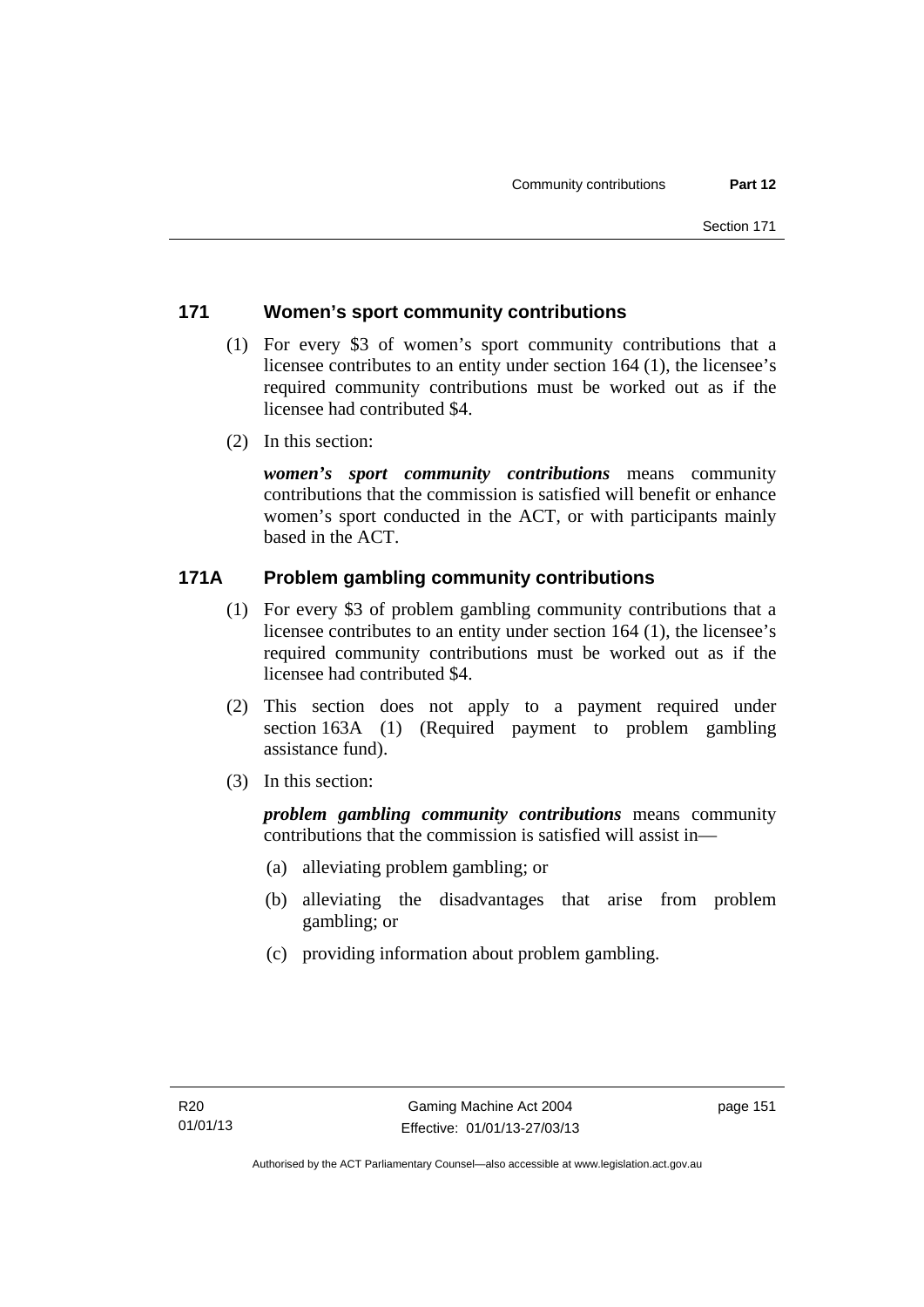#### **Part 12 Community contributions**

Section 172

#### **172 Community contribution shortfall tax**

- (1) Tax (the *community contribution shortfall tax*) is imposed on a community contribution shortfall of a licensee that is a club at the rate of 100%.
- (2) The licensee must pay the community contribution shortfall tax.
- (3) Community contribution shortfall tax is payable 30 days after the day the licensee receives an assessment under the [Control Act](http://www.legislation.act.gov.au/a/1999-46), part 6.
- (4) If an amount of community contribution shortfall tax is paid, the commission must transfer the amount to the grants program fund or, if another fund is prescribed by regulation, that fund.
- (5) In this section:

*community contribution shortfall*, for a licensee that is a club in relation to a financial year, means the amount (if any) by which the club's community contributions fall short of its required community contribution.

page 152 Gaming Machine Act 2004 Effective: 01/01/13-27/03/13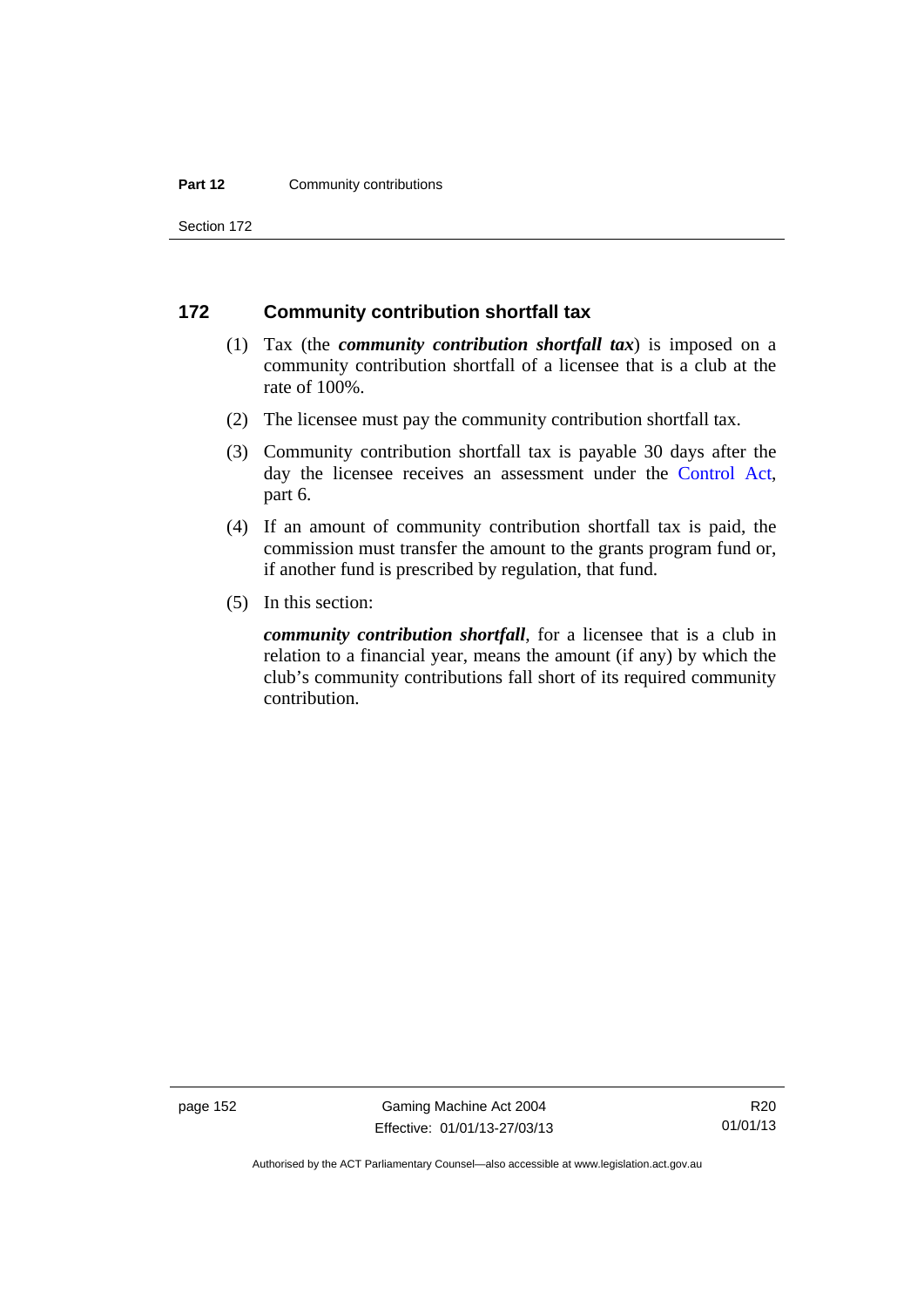# **Part 13 Notification and review of decisions**

#### **173 Meaning of** *reviewable decision***—pt 13**

In this part:

*reviewable decision* means a decision mentioned in schedule 1, column 3 under a provision of this Act mentioned in column 2 in relation to the decision.

#### **173A Reviewable decision notices**

If the commission makes a reviewable decision, the commission must give a reviewable decision notice to each entity mentioned in schedule 1, column 4 in relation to the decision.

- *Note 1* The commission must also take reasonable steps to give a reviewable decision notice to any other person whose interests are affected by the decision (see *[ACT Civil and Administrative Tribunal Act 2008](http://www.legislation.act.gov.au/a/2008-35)*, s 67A).
- *Note 2* The requirements for reviewable decision notices are prescribed under the *[ACT Civil and Administrative Tribunal Act 2008](http://www.legislation.act.gov.au/a/2008-35)*.

#### **173B Applications for review**

The following may apply to the ACAT for review of a reviewable decision:

- (a) an entity mentioned in schedule 1, column 4 in relation to the decision;
- (b) any other person whose interests are affected by the decision.
- *Note* If a form is approved under the *[ACT Civil and Administrative Tribunal](http://www.legislation.act.gov.au/a/2008-35)  [Act 2008](http://www.legislation.act.gov.au/a/2008-35)* for the application, the form must be used.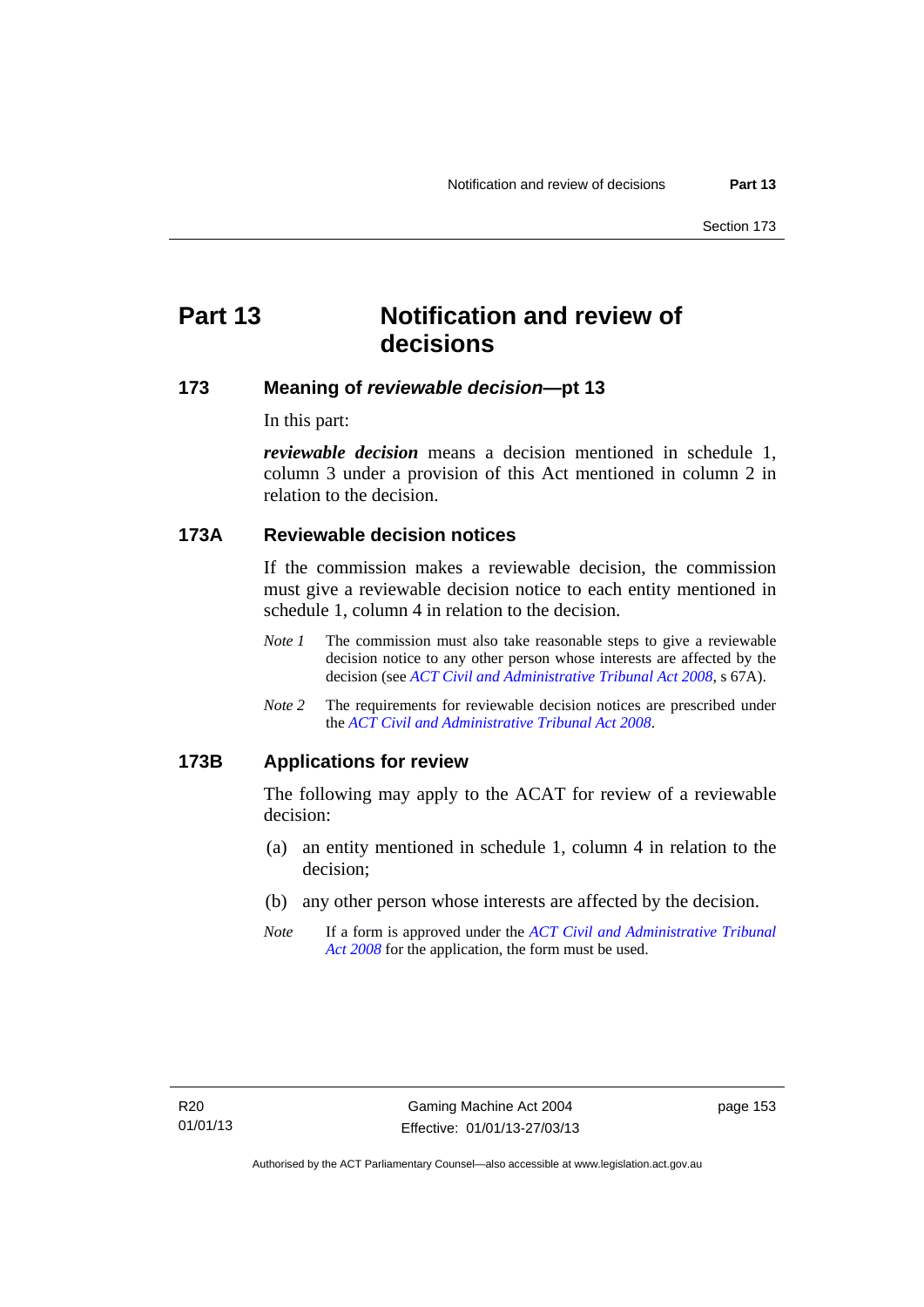#### **Part 14** Miscellaneous

Section 174

## **Part 14 Miscellaneous**

#### **174 Acts and omissions of representatives**

(1) In this section:

*person* means an individual.

*Note* See the [Criminal Code,](http://www.legislation.act.gov.au/a/2002-51) pt 2.5 for provisions about corporate criminal responsibility.

*representative*, of a person, means an employee or agent of the person.

*state of mind*, of a person, includes—

- (a) the person's knowledge, intention, opinion, belief or purpose; and
- (b) the person's reasons for the intention, opinion, belief or purpose.
- (2) This section applies to a prosecution for any offence against this Act.
- (3) If it is relevant to prove a person's state of mind about an act or omission, it is enough to show—
	- (a) the act was done or omission made by a representative of the person within the scope of the representative's actual or apparent authority; and
	- (b) the representative had the state of mind.
- (4) An act done or omitted to be done on behalf of a person by a representative of the person within the scope of the representative's actual or apparent authority is also taken to have been done or omitted to be done by the person.
- (5) However, subsection (4) does not apply if the person establishes that reasonable precautions were taken and appropriate diligence was exercised to avoid the act or omission.

R20 01/01/13

Authorised by the ACT Parliamentary Counsel—also accessible at www.legislation.act.gov.au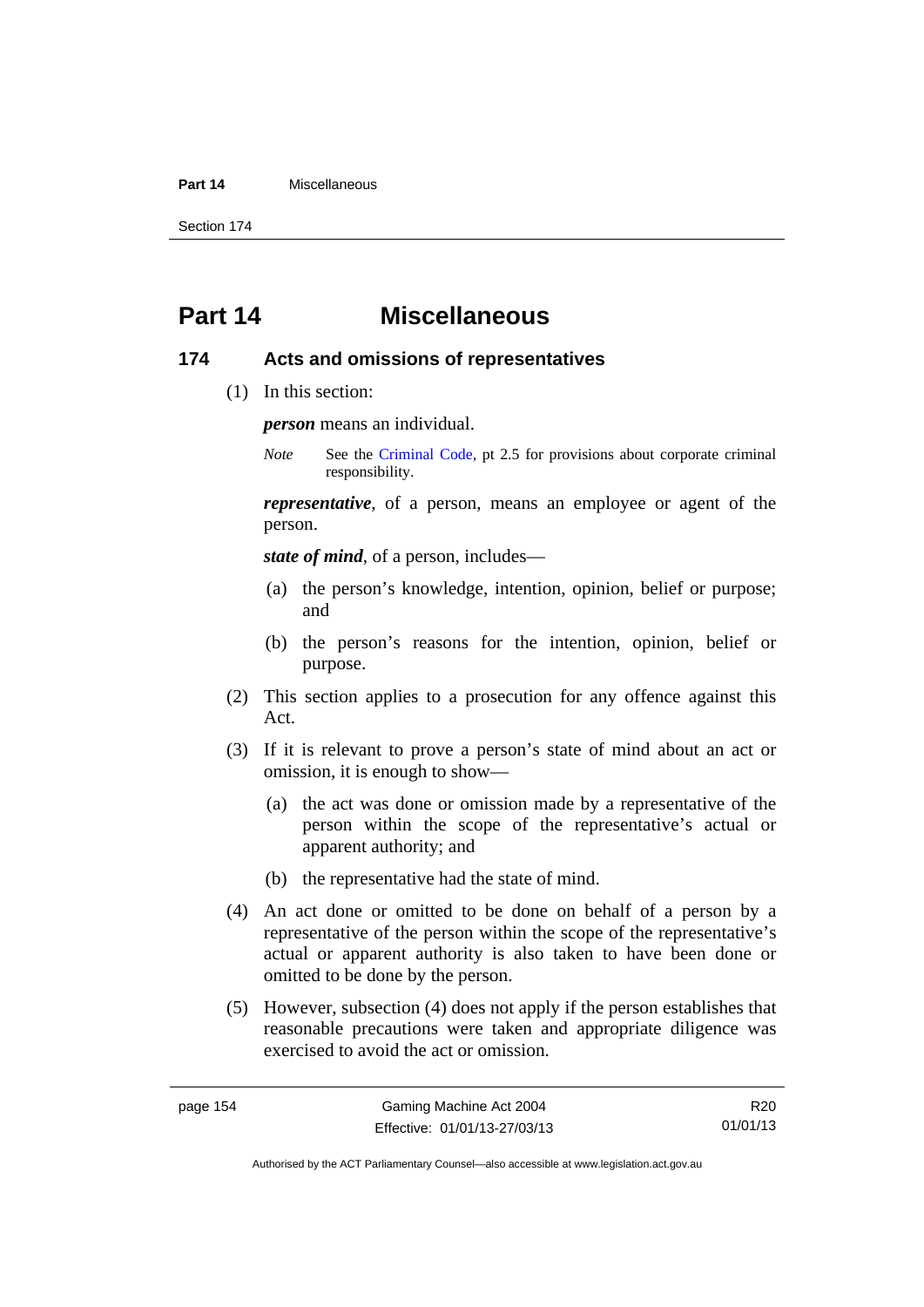(6) A person who is convicted of an offence cannot be punished by imprisonment for the offence if the person would not have been convicted of the offence without subsection (3) or (4).

#### **175 Canberra Airport**

- (1) A licence must not be issued in relation to premises at Canberra Airport.
- (2) An approval must not be given under section 100 for the acquisition of a gaming machine to be operated at Canberra Airport.
- (3) In this section:

*Canberra Airport* means block 3, sections 17 and 28, division of Pialligo in the district of Majura, and blocks 587, 594, 595, 614 and 660 in that district.

#### **176 Evidentiary certificates**

In a prosecution for an offence against this Act, a certificate issued by the commission stating that the person named in the certificate was or was not the holder of a licence on the date, or during the period, stated in the certificate is evidence of the matters so stated.

#### **177 Determination of fees**

- (1) The Minister may determine fees for this Act.
	- *Note* The [Legislation Act](http://www.legislation.act.gov.au/a/2001-14) contains provisions about the making of determinations and regulations relating to fees (see pt 6.3).
- (2) A determination is a disallowable instrument.
	- *Note* A disallowable instrument must be notified, and presented to the Legislative Assembly, under the [Legislation Act.](http://www.legislation.act.gov.au/a/2001-14)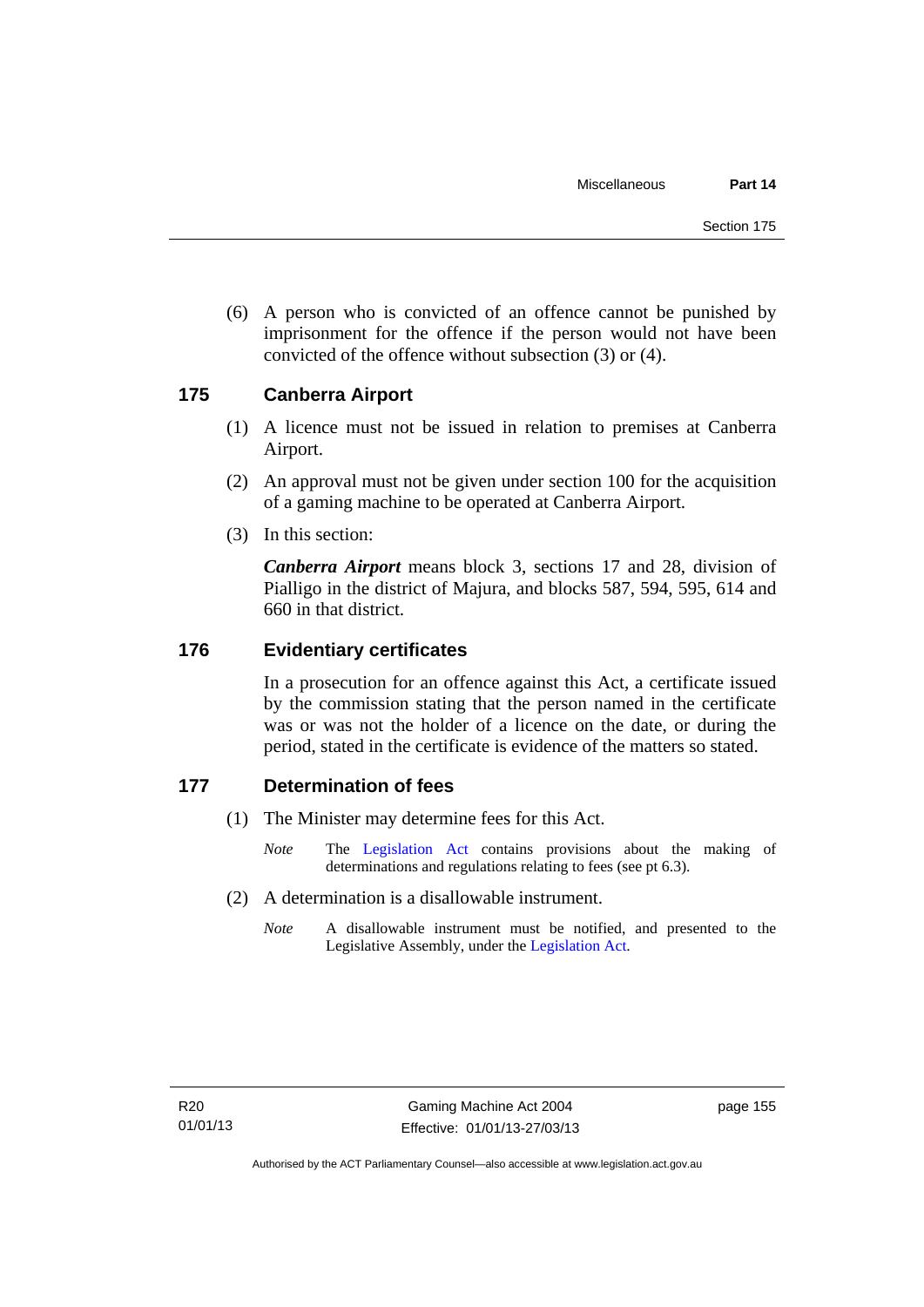#### **Part 14** Miscellaneous

Section 178

#### **178 Regulation-making power**

- (1) The Executive may make regulations for this Act.
	- *Note* Regulations must be notified, and presented to the Legislative Assembly, under the [Legislation Act](http://www.legislation.act.gov.au/a/2001-14).
- (2) A regulation may make provision in relation to the following:
	- (a) the operation (including the restriction of the operation) of peripheral equipment for gaming machines;
	- (b) the minimum payout for gaming machines.
- (3) A regulation may create offences for contraventions of the regulations and fix maximum penalties of not more than 10 penalty units for the offences.

page 156 Gaming Machine Act 2004 Effective: 01/01/13-27/03/13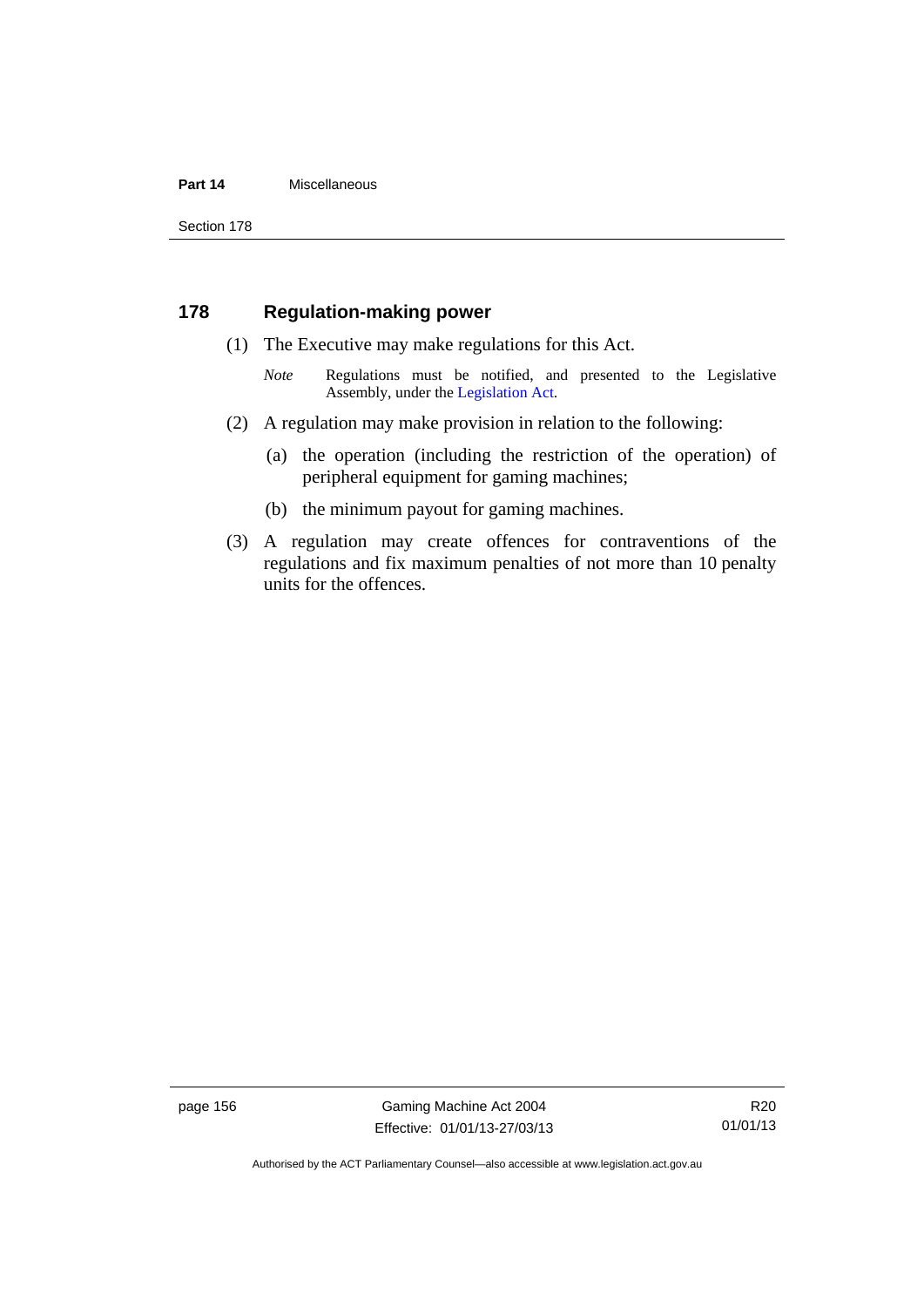# **Schedule 1 Reviewable decisions**

(see pt 13)

| column 1<br>item | column <sub>2</sub><br>section | column 3<br>decision                                                                                     | column 4<br>entity    |
|------------------|--------------------------------|----------------------------------------------------------------------------------------------------------|-----------------------|
| 1                | 12                             | refuse application for<br>licence                                                                        | applicant for licence |
| $\overline{2}$   | 12                             | issue licence of number<br>or kind of gaming<br>machines different from<br>that applied for              | applicant for licence |
| 3                | 25(2)                          | refuse to amend licence<br>to allow change to<br>gaming area                                             | licensee              |
| $\overline{4}$   | 26(2)                          | refuse to amend licence<br>to allow temporary<br>storage of machines                                     | licensee              |
| 5                | 26A(2)                         | refuse to amend licence<br>to allow venue<br>relocation                                                  | licensee              |
| 6                | 26A(3)                         | amend licence to allow<br>relocation to new venue<br>of lesser number of<br>machines than applied<br>for | licensee              |
| $\tau$           | 26B(2)(a)                      | require social impact<br>statement                                                                       | licensee              |
| 8                | 26B(2)(b)                      | require social impact<br>assessment                                                                      | licensee              |

R20 01/01/13

Gaming Machine Act 2004 Effective: 01/01/13-27/03/13 page 157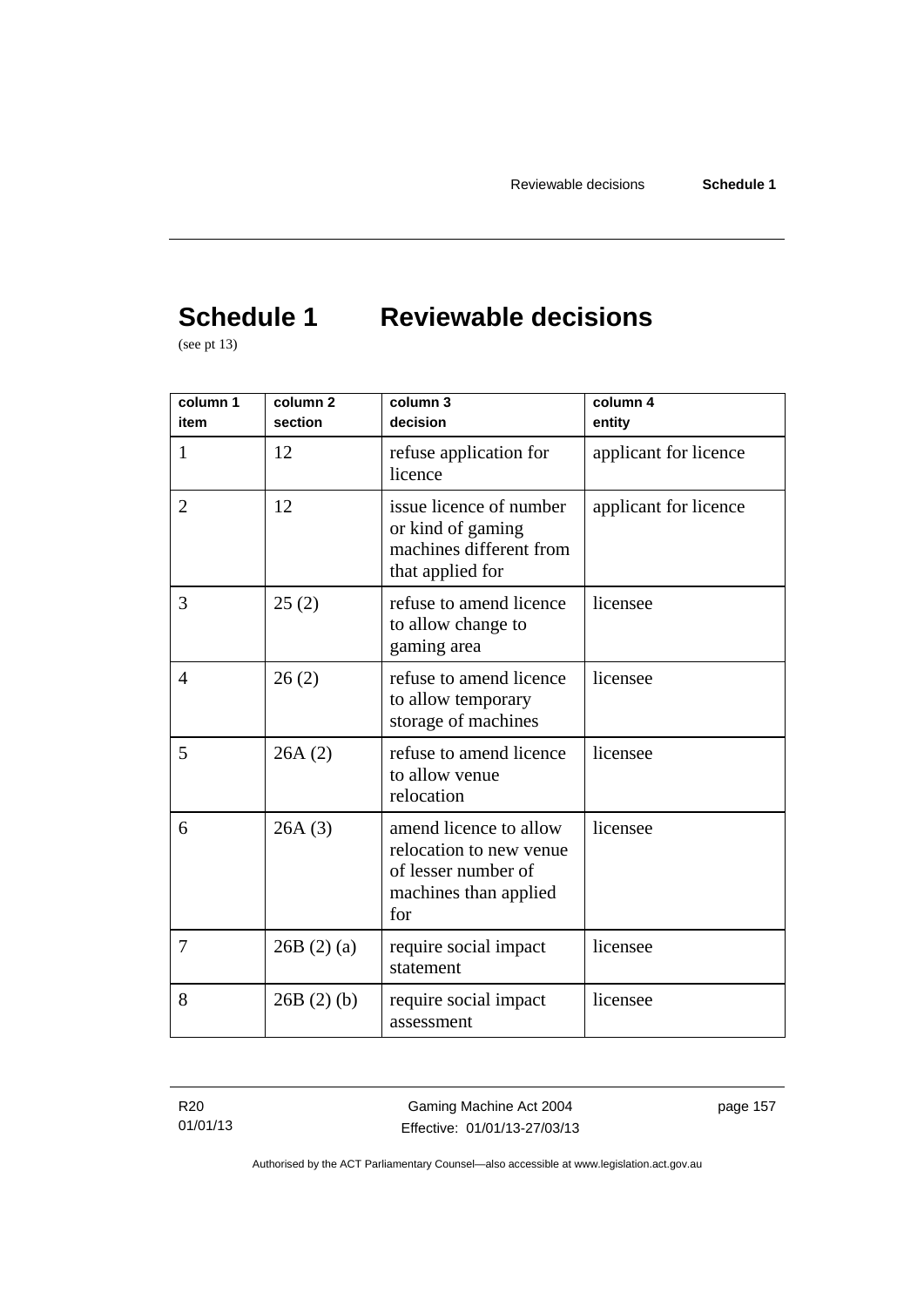#### **Schedule 1** Reviewable decisions

| column 1<br>item | column <sub>2</sub><br>section | column 3<br>decision                                                                                              | column 4<br>entity                   |
|------------------|--------------------------------|-------------------------------------------------------------------------------------------------------------------|--------------------------------------|
| 9                | 26B(4)                         | refuse to amend licences<br>to allow relocation of<br>machines                                                    | licensee                             |
| 10               | 26B(5)                         | amend licences to<br>relocate fewer machines<br>than applied for                                                  | licensee                             |
| 11               | 26C(2)                         | refuse to amend both<br>licences to allow<br>relocation of machines                                               | licensee                             |
| 12               | 26C(3)                         | amend both licences to<br>relocate lesser number<br>of machines than<br>applied for                               | licensee                             |
| 13               | 26D(2)                         | refuse to amend licence,<br>and issue new licence, to<br>allow machines to be<br>moved to new venue               | licensee                             |
| 14               | 26D(4)                         | amend licence, and issue<br>new licence, to move<br>lesser number of<br>machines than applied<br>for to new venue | licensee                             |
| 15               | 26E                            | refuse to amend licence<br>for technical change                                                                   | licensee                             |
| 16               | 24, 25 or 26                   | refuse to amend licence                                                                                           | applicant for<br>amendment           |
| 17               | 29                             | revoke uncommenced<br>licence amendment                                                                           | entity that has<br>amendment revoked |

page 158 Gaming Machine Act 2004 Effective: 01/01/13-27/03/13

R20 01/01/13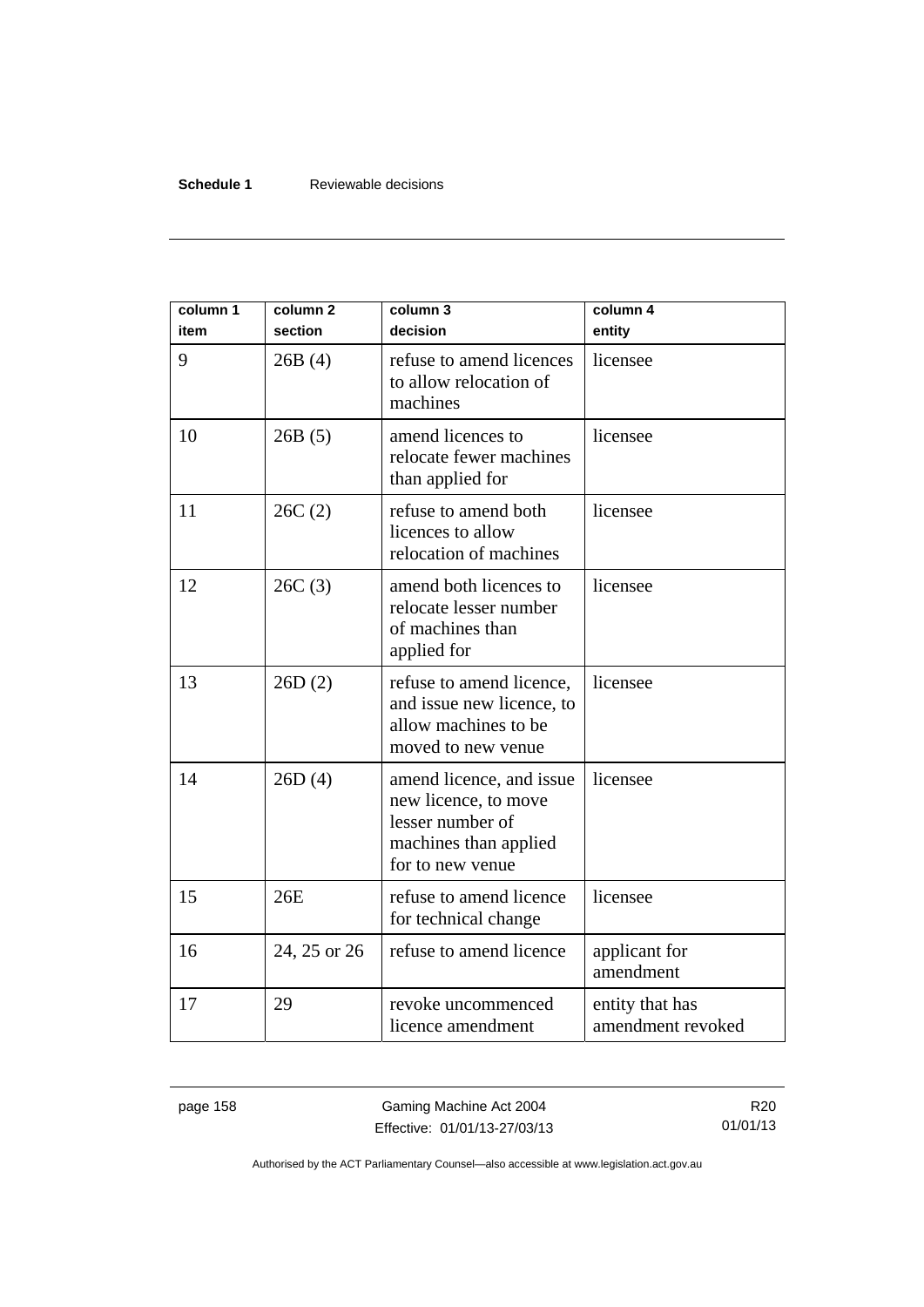| column 1<br>item | column <sub>2</sub><br>section | column 3<br>decision                                                                 | column 4<br>entity           |
|------------------|--------------------------------|--------------------------------------------------------------------------------------|------------------------------|
| 18               | 32                             | refuse to approve<br>transfer of licence                                             | applicant for transfer       |
| 19               | 38                             | refuse to give<br>replacement licence                                                | applicant for<br>replacement |
| 20               | 38F(2)                         | refuse application for<br>in-principle approval for<br>licence                       | applicant                    |
| 21               | 38F(4)                         | issue in-principle<br>approval for smaller<br>number of machines<br>than applied for | approval-holder              |
| 22               | 38H                            | refuse application for<br>in-principle approval for<br>venue relocation<br>amendment | applicant                    |
| 23               | 38I                            | refuse application for<br>in-principle approval for<br>new venue amendment           | applicant                    |
| 24               | 38K                            | issue in-principle<br>approval subject to<br>condition                               | approval-holder              |
| 25               | 38N                            | refuse to amend<br>in-principle approval                                             | approval-holder              |
| 26               | 38P                            | refuse to transfer<br>in-principle approval                                          | approval-holder              |
| 27               | 38R                            | refuse to extend<br>in-principle approval                                            | approval-holder              |

R20 01/01/13

Gaming Machine Act 2004 Effective: 01/01/13-27/03/13 page 159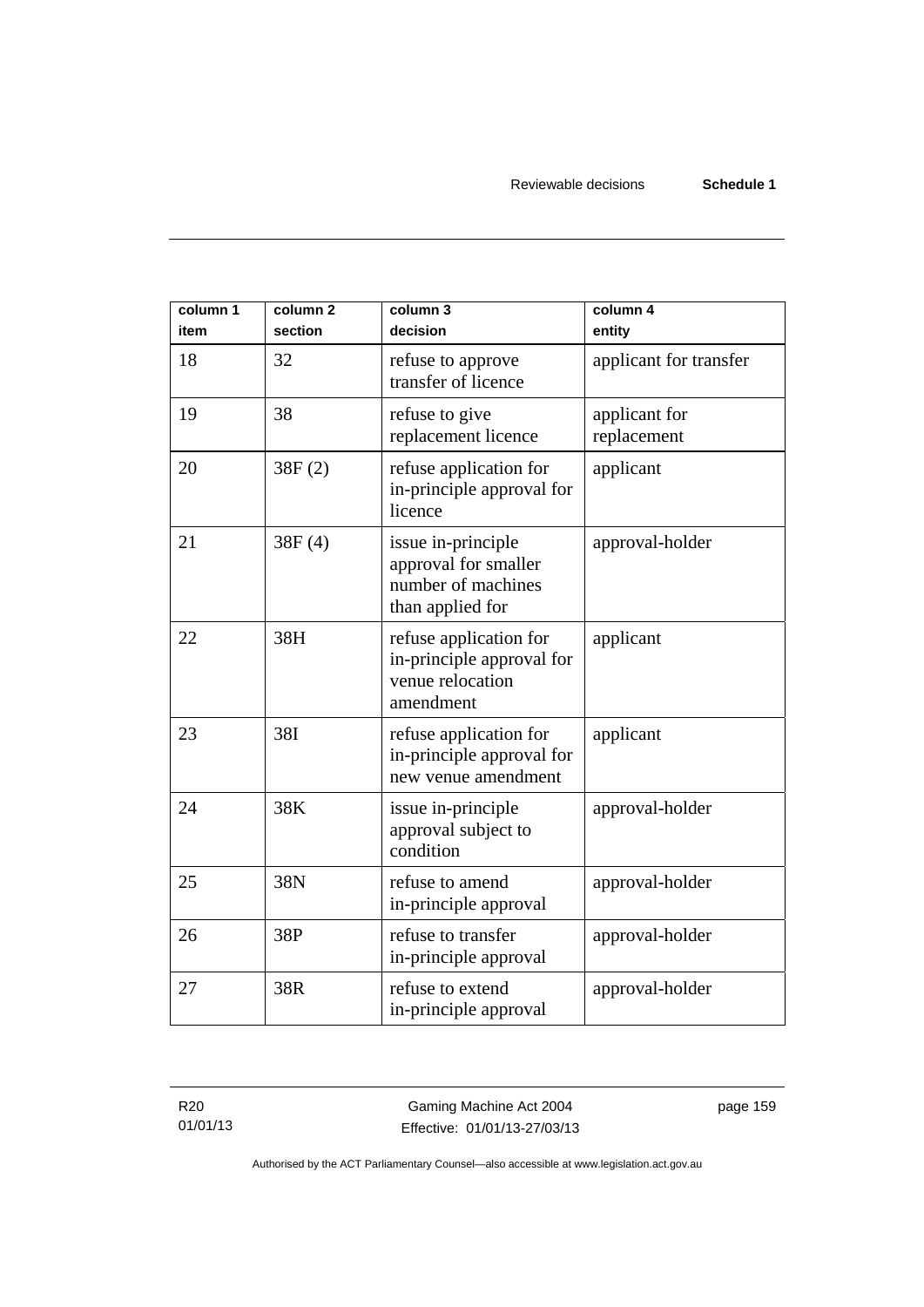#### **Schedule 1** Reviewable decisions

| column 1<br>item | column <sub>2</sub><br>section | column 3<br>decision                                                                                       | column 4<br>entity                                      |
|------------------|--------------------------------|------------------------------------------------------------------------------------------------------------|---------------------------------------------------------|
| 28               | 38U(2)                         | refuse to convert<br>in-principle approval<br>into licence                                                 | approval-holder                                         |
| 29               | 38U (4)                        | convert in-principle<br>approval into licence<br>authorising machines<br>different to those<br>applied for | approval-holder                                         |
| 30               | 38V                            | refuse to convert<br>in-principle approval<br>into venue relocation<br>amendment                           | approval-holder                                         |
| 31               | 38W                            | refuse to convert<br>in-principle approval<br>into new venue<br>amendment                                  | approval-holder                                         |
| 32               | 40                             | give licensee direction                                                                                    | licensee given direction                                |
| 33               | 62                             | take disciplinary action                                                                                   | licensee                                                |
| 34               | 72                             | refuse to approve<br>supplier                                                                              | applicant for approval                                  |
| 35               | 73A                            | cancel or suspend<br>supplier's approval                                                                   | supplier that has<br>approval cancelled or<br>suspended |
| 36               | 73A                            | reprimand supplier                                                                                         | supplier                                                |
| 37               | 75                             | refuse to approve<br>technician                                                                            | applicant for approval                                  |

page 160 Gaming Machine Act 2004 Effective: 01/01/13-27/03/13

R20 01/01/13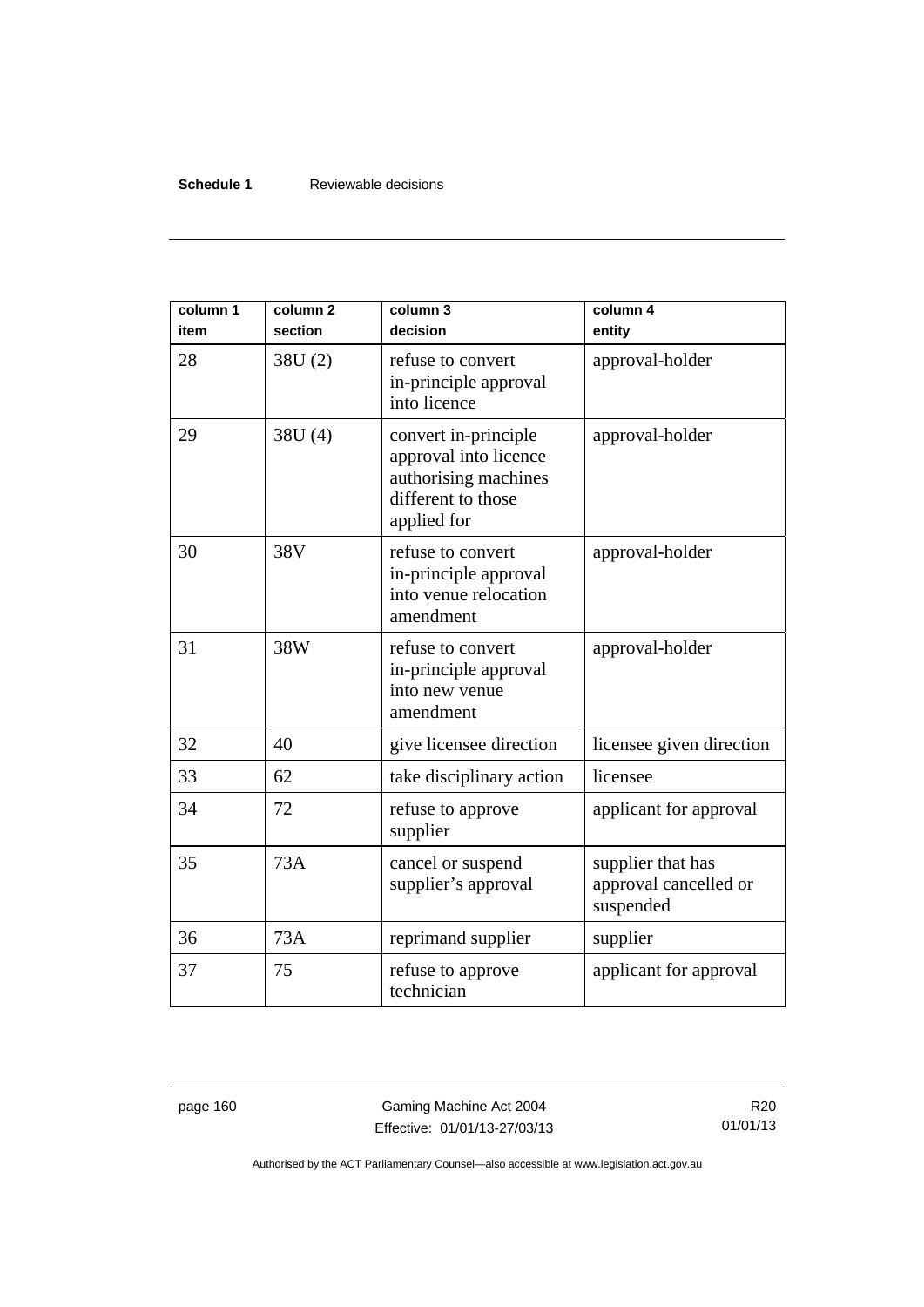| column 1<br>item | column <sub>2</sub><br>section | column 3<br>decision                                      | column 4<br>entity                                        |
|------------------|--------------------------------|-----------------------------------------------------------|-----------------------------------------------------------|
| 38               | 78                             | refuse to approve<br>transfer of technician's<br>approval | applicant for transfer                                    |
| 39               | 79                             | cancel or suspend<br>technician's approval                | technician that has<br>approval cancelled or<br>suspended |
| 40               | 79                             | reprimand technician                                      | technician                                                |
| 41               | 84                             | refuse to renew<br>approved technician's<br>approval      | applicant for renewal                                     |
| 42               | 86                             | refuse to approve<br>attendant                            | applicant for approval                                    |
| 43               | 89                             | refuse to approve<br>transfer of attendant's<br>approval  | applicant for transfer                                    |
| 44               | 91                             | cancel or suspend<br>attendant's approval                 | attendant that has<br>approval cancelled or<br>suspended  |
| 45               | 91                             | reprimand attendant                                       | attendant                                                 |
| 46               | 96                             | refuse to renew<br>approved attendant's<br>approval       | applicant for renewal                                     |
| 47               | 100                            | refuse to approve<br>acquisition of gaming<br>machine     | applicant for approval                                    |

R20 01/01/13

Gaming Machine Act 2004 Effective: 01/01/13-27/03/13 page 161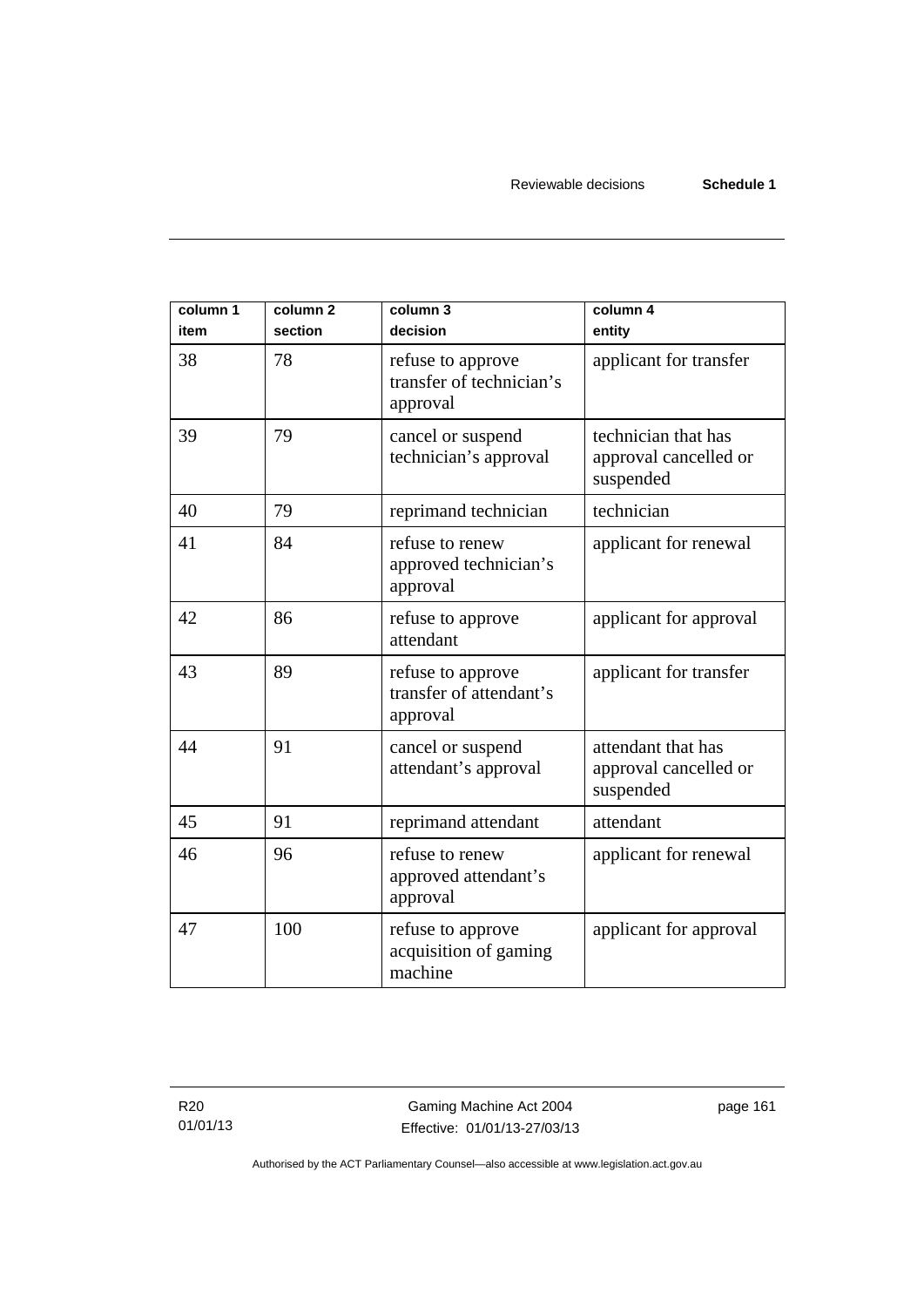#### **Schedule 1** Reviewable decisions

| column 1<br>item | column <sub>2</sub><br>section | column 3<br>decision                                                                       | column 4<br>entity                |
|------------------|--------------------------------|--------------------------------------------------------------------------------------------|-----------------------------------|
| 48               | 102                            | refuse to approve<br>financial arrangement or<br>amendment of<br>arrangement               | applicant for approval            |
| 49               | 108                            | refuse to approve<br>repossession of gaming<br>machine                                     | applicant for approval            |
| 50               | 109(2)                         | approve repossession of<br>gaming machine subject<br>to condition                          | applicant for approval            |
| 51               | 113                            | refuse to approve<br>disposal of gaming<br>machine                                         | applicant for approval            |
| 52               | 134                            | refuse to authorise<br>linked-jackpot<br>arrangement                                       | applicant for<br>authorisation    |
| 53               | 135                            | refuse to issue<br>multi-user permit                                                       | applicant for permit              |
| 54               | 135                            | issue multi-user permit<br>subject to condition,<br>other than condition<br>imposed by Act | applicant for permit              |
| 55               | 138                            | amend multi-user permit                                                                    | entity that has permit<br>amended |
| 56               | 139                            | refuse to amend<br>multi-user permit                                                       | applicant for<br>amendment        |

page 162 Gaming Machine Act 2004 Effective: 01/01/13-27/03/13

R20 01/01/13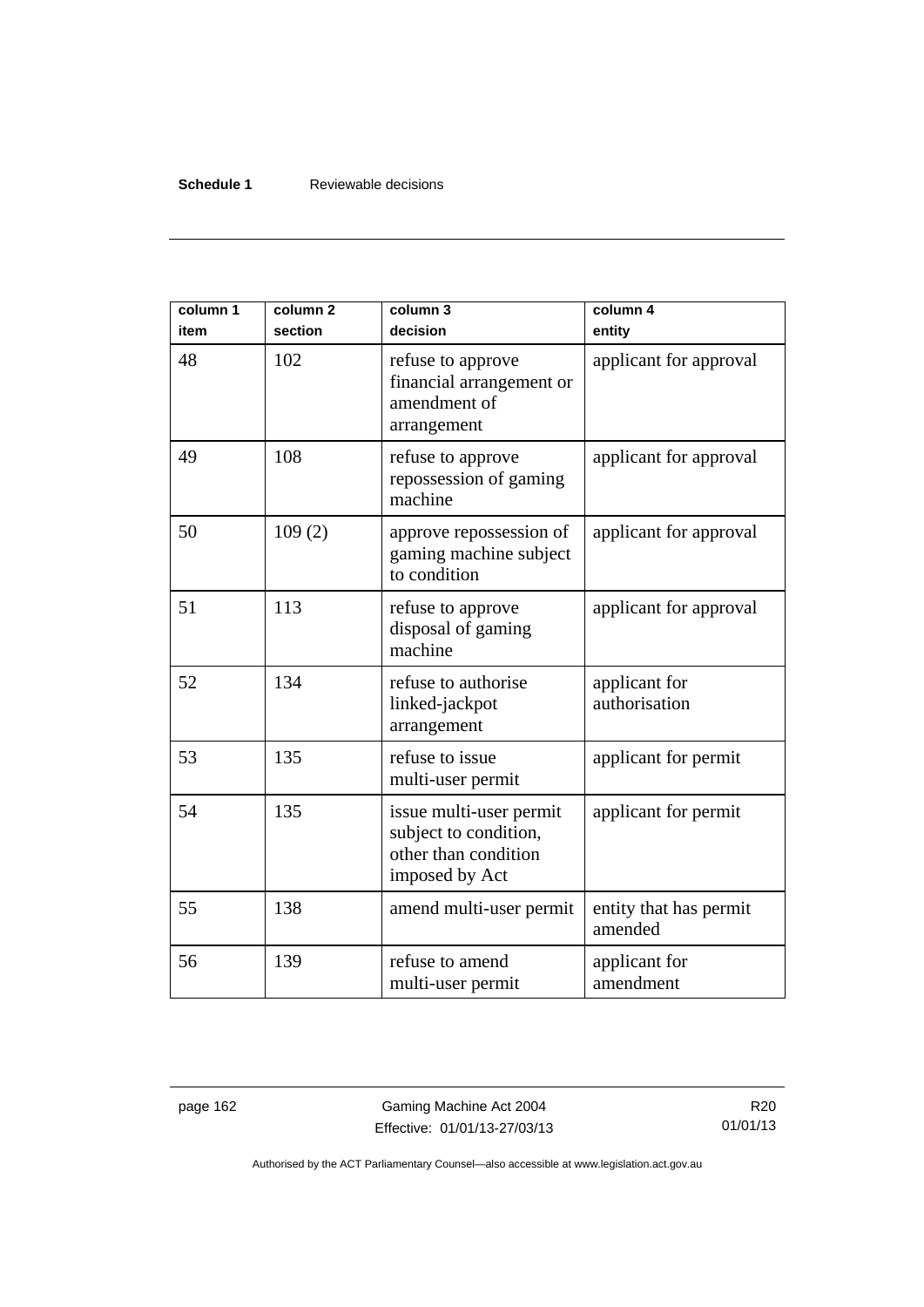| column 1<br>item | column <sub>2</sub><br>section | column 3<br>decision                                                                                       | column 4<br>entity             |
|------------------|--------------------------------|------------------------------------------------------------------------------------------------------------|--------------------------------|
| 57               | 140                            | refuse to approve<br>amendment of financial<br>and operational aspects<br>of linked-jackpot<br>arrangement | applicant for<br>amendment     |
| 58               | 141                            | refuse to transfer<br>multi-user permit                                                                    | applicant for transfer         |
| 59               | 147                            | refuse to approve entity                                                                                   | applicant for approval         |
| 60               | 147C $(2)$ $(a)$               | suspend declaration of<br>associated organisation                                                          | entity given warning<br>notice |
| 61               | $147C(2)$ (b)                  | repeal declaration of<br>associated organisation                                                           | entity given warning<br>notice |
| 62               | 148B(2)                        | give direction to amend<br>club's constitution                                                             | club given direction           |
| 63               | 153(2)                         | give direction about<br>separate parts of<br>licensed premises                                             | licensee given direction       |
| 64               | 164                            | refuse to approve<br>contributions as<br>community<br>contributions                                        | applicant for approval         |

R20 01/01/13 page 163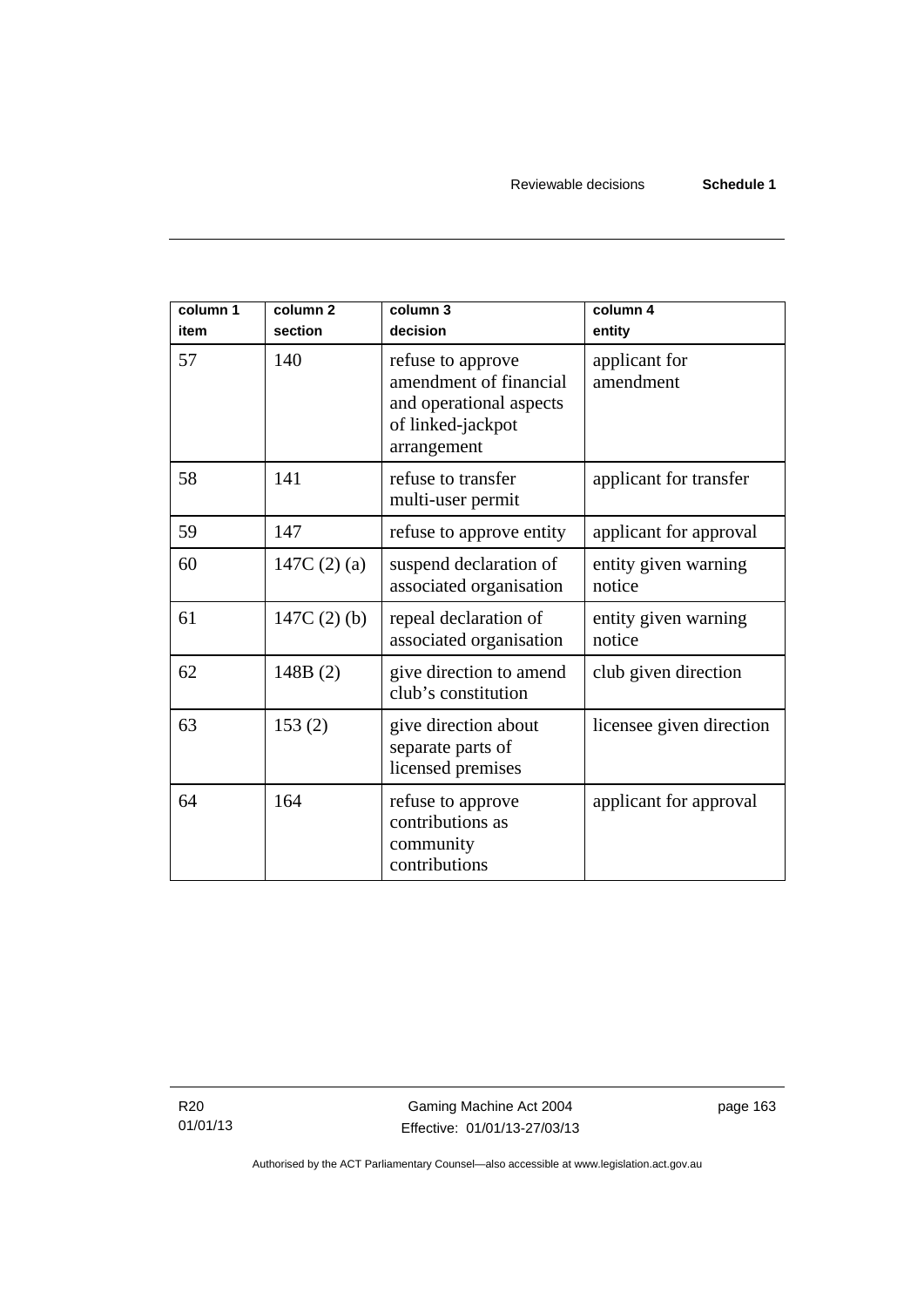**Dictionary** 

# **Dictionary**

(see s 3)

*Note 1* The [Legislation Act](http://www.legislation.act.gov.au/a/2001-14) contains definitions and other provisions relevant to this Act.

*Note 2* In particular, the [Legislation Act,](http://www.legislation.act.gov.au/a/2001-14) dict, pt 1, defines the following terms:

- ACAT
- ACT
- adult
- appoint
- child
- Commonwealth
- contravene
- Corporations Act
- Criminal Code
- disallowable instrument
- Executive
- fail
- found guilty
- gambling and racing commission
- individual
- law, of the Territory
- Legislation Act
- may (see s 146)
- must (see s 146)
- penalty unit (see s 135)
- prescribed
- regulations
- reviewable decision notice
- the Territory
- under.

page 164 Gaming Machine Act 2004 Effective: 01/01/13-27/03/13

R20 01/01/13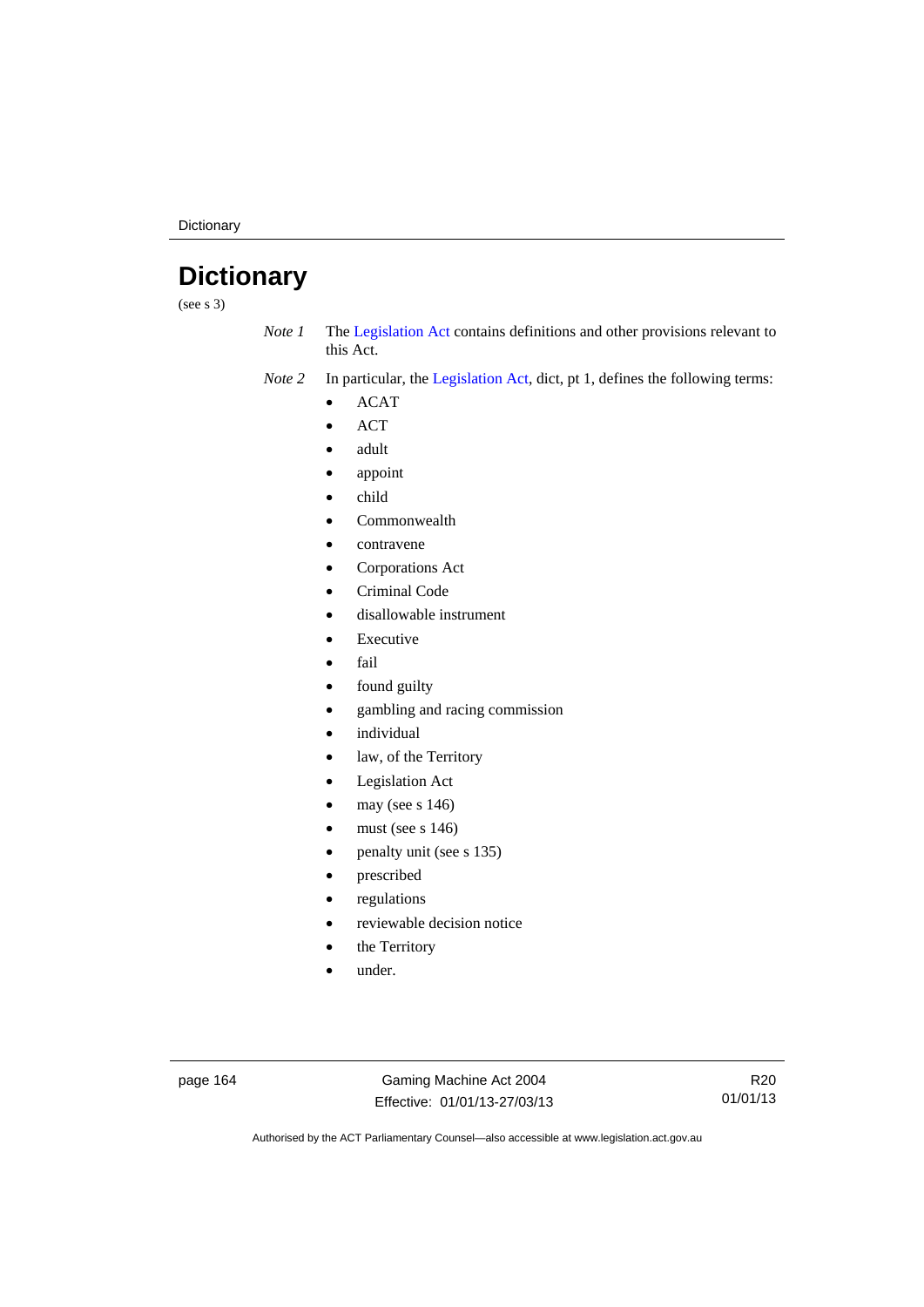*acquire* a gaming machine, means take possession of the machine for the purpose of using it for gaming.

*acquisition approval application*—see section 99.

*approval certificate*—

- (a) for an approved technician—see section 80 (2) (a) (Certificates and identity cards for approved technicians);
- (b) for an attendant—see section 92 (2) (a) (Certificates for approved attendants).

*approval-holder*—see section 38B.

*approved attendant* means an attendant approved under section 86 (Approval of attendants) or section 87 (Short-term approval of attendants).

*approved gaming machine* means a gaming machine approved under section 69.

*approved supplier* means a supplier approved under section 72.

*approved technician* means a technician approved under section 75 (Approval of technicians) or section 76 (Short-term approval of technicians).

*associated entity*—see the *[Electoral Act 1992](http://www.legislation.act.gov.au/a/1992-71)*, section 198.

*associated organisation*, for a club, means an entity declared to be an associated organisation under section 147.

*associated organisation declaration*, for part 9 (Club administration)—see section 144A.

*authorised officer* means an authorised officer under the [Control](http://www.legislation.act.gov.au/a/1999-46)  [Act](http://www.legislation.act.gov.au/a/1999-46), section 20.

*centralised monitoring system (*or *CMS)*—see section 66.

*certificate of suitability*—see section 17 (2) (b).

R20 01/01/13 page 165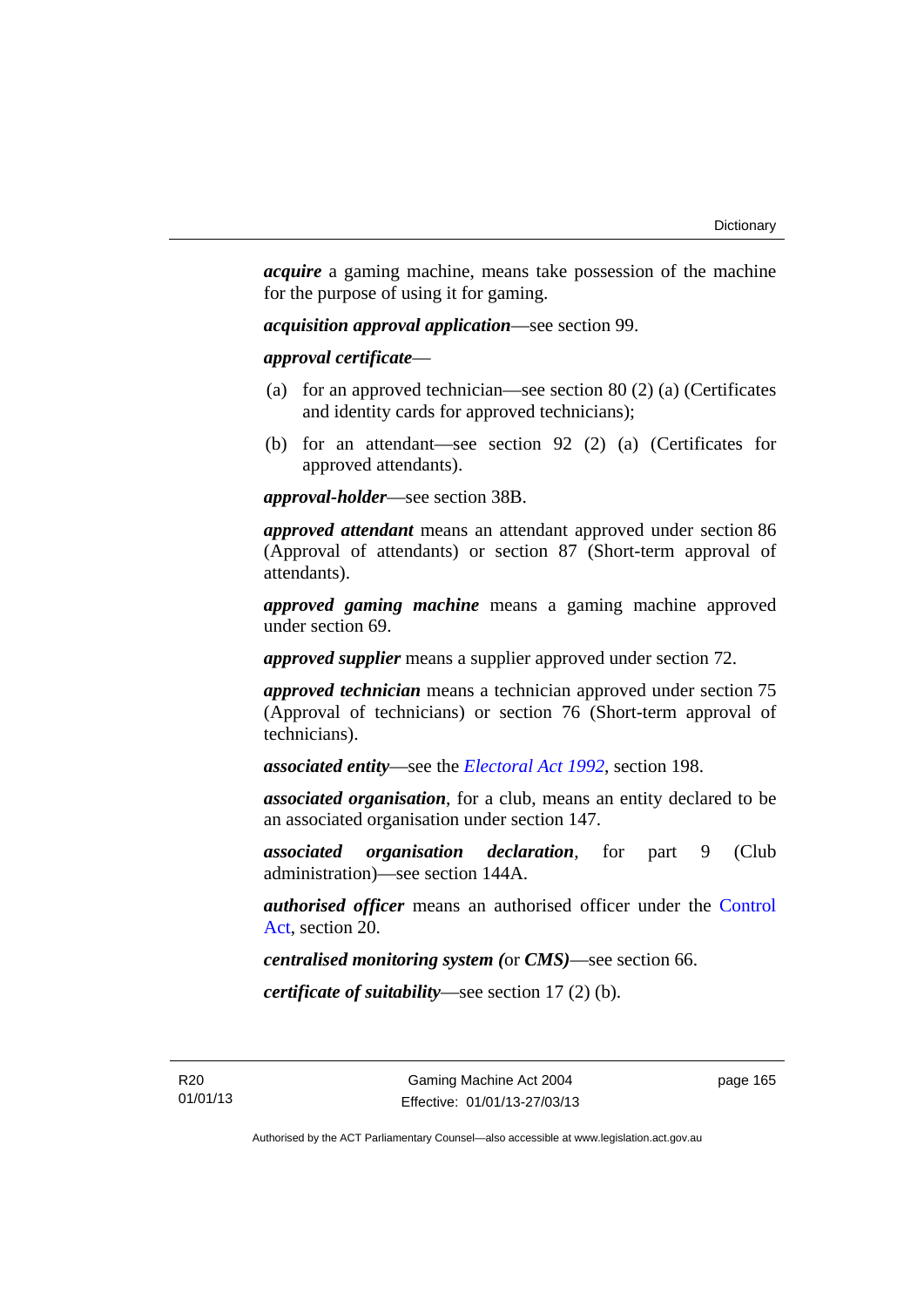*charitable organisation* means a body, whether or not incorporated, formed or carried on mainly for charitable, benevolent, philanthropic or religious purposes, but does not include a body formed or carried on for the purpose of trading or gaining a financial profit for its members.

*class B gaming machine* means a gaming machine consisting of the game of draw poker, or a game derived from draw poker, that requires player interaction or intervention as part of the fundamental game operation.

*class C gaming machine* means a gaming machine that consists of a game other than the following games or games derived from them:

- (a) roulette;
- (b) blackjack;
- (c) sic bo;
- (d) craps;
- (e) pai gow;
- (f) baccarat;
- (g) two-up;
- (h) money wheel;
- (i) draw poker.

*club* means a corporation established for the benefit of members to achieve eligible objects.

*CMS*—see definition of *centralised monitoring system*.

*commission* means the gambling and racing commission.

*community contribution* means a contribution made by a licensee that is approved as a community contribution under section 164.

*community contribution shortfall tax*—see section 172 (1).

R20 01/01/13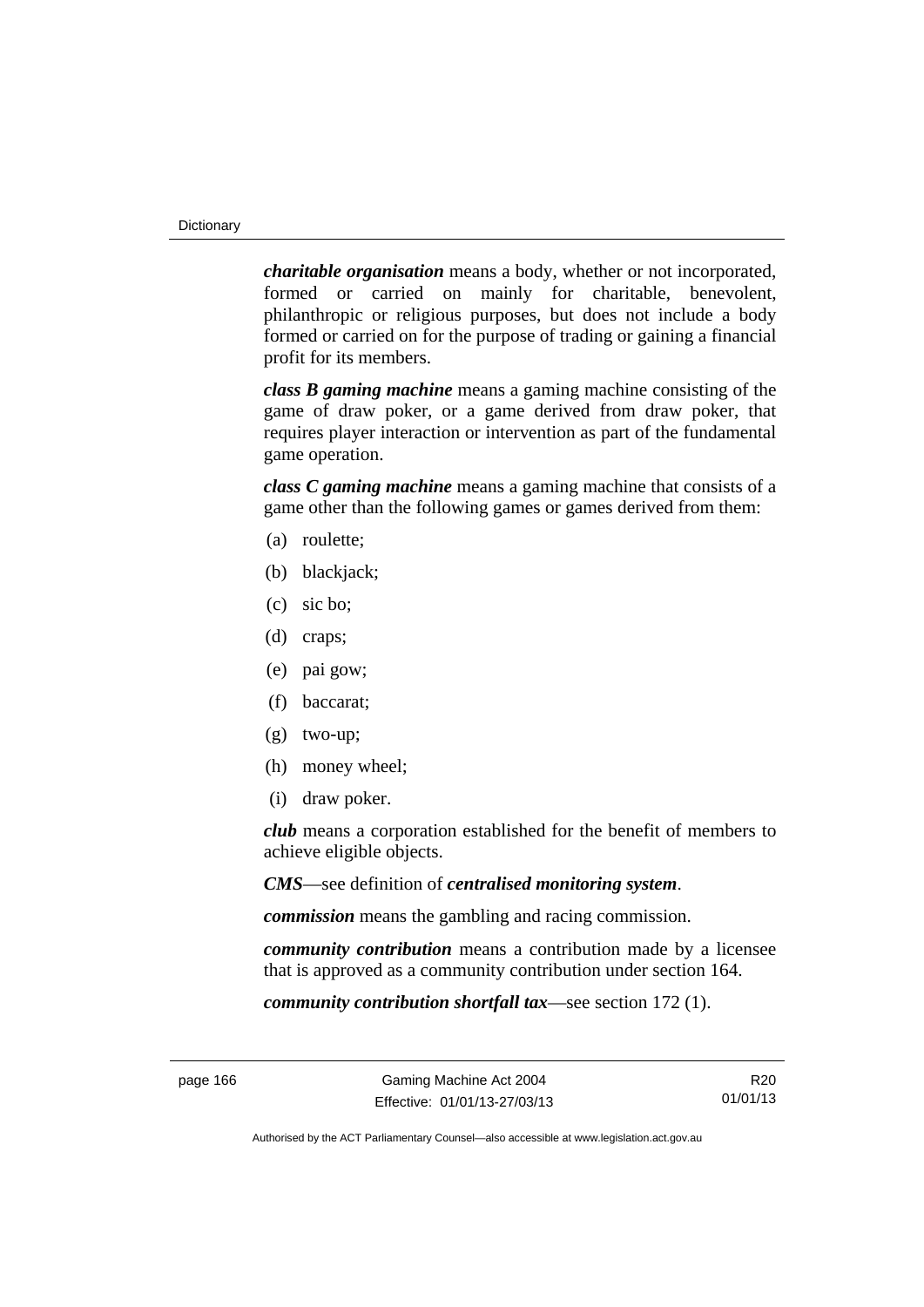*computer cabinet* means the sealable part of a gaming machine that contains the game storage medium and the random access memory.

*constitution* means—

- (a) for a club that is a company—the memorandum, and any articles of association, of the company; or
- (b) for a club that is an incorporated association—the statement of objects and the rules of the association.

*contribution* means any money, benefit, valuable consideration or security.

*Control Act* means the *[Gambling and Racing Control Act 1999](http://www.legislation.act.gov.au/a/1999-46)*.

*control procedures*, for an entity, means the procedures under section 97.

*corporation* includes a club.

*current licensee*, for division 2.6 (Transfer and surrender of licences)—see section 31 (1).

*decrease machines amendment*—see section 22 (1) (a).

*disciplinary action*—see section 58.

*disciplinary notice*—see section 61.

*dispose of* a gaming machine includes the following:

- (a) lease or hire the machine to a person;
- (b) destroy the machine;
- (c) make the machine inoperable.

*eligible club*—see section 146.

*eligible object*—see section 145.

*eligible person*—

(a) for an individual—see section 20;

page 167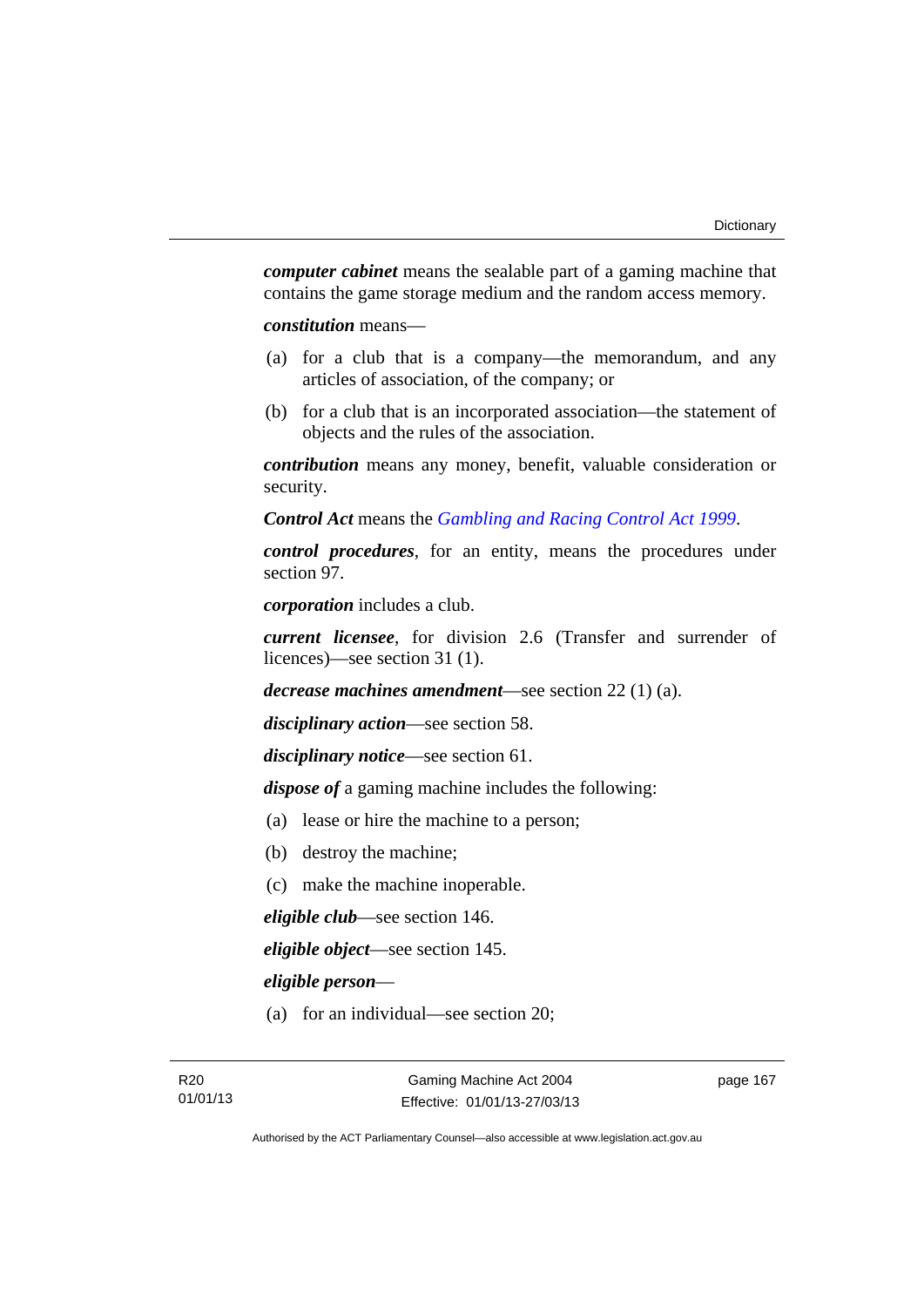(b) for a corporation—see section 21.

*employ* includes engage.

*executive officer*, of a corporation, means a person, by whatever name called and whether or not the person is a director of the corporation, who is concerned with, or takes part in, the corporation's management.

*financial arrangement*—see section 101.

*game*, in relation to a gaming machine, means a play, or a series of plays, initiated by the application of a single stake registered on the machine.

*gaming area*—see section 15 (1) (b).

*gaming law—*see the [Control Act](http://www.legislation.act.gov.au/a/1999-46), dictionary.

#### *gaming machine*—

- (a) means a machine—
	- (i) designed for playing a game of chance, or of mixed chance and skill; and
	- (ii) designed to be played completely or partly by—
		- (A) the insertion of 1 or more coins, notes or tokens; or
		- (B) by the application of a monetary credit registered on the machine or elsewhere; and
	- (iii) that offers, or that appears to offer, people a chance to win monetary or other valuable consideration by playing the machine; but
- (b) does not include a device prescribed by regulation.

*gaming machine tax* means the tax imposed by section 159.

*general licence*—see the *[Liquor Act 2010](http://www.legislation.act.gov.au/a/2010-35)*, section 17.

R20 01/01/13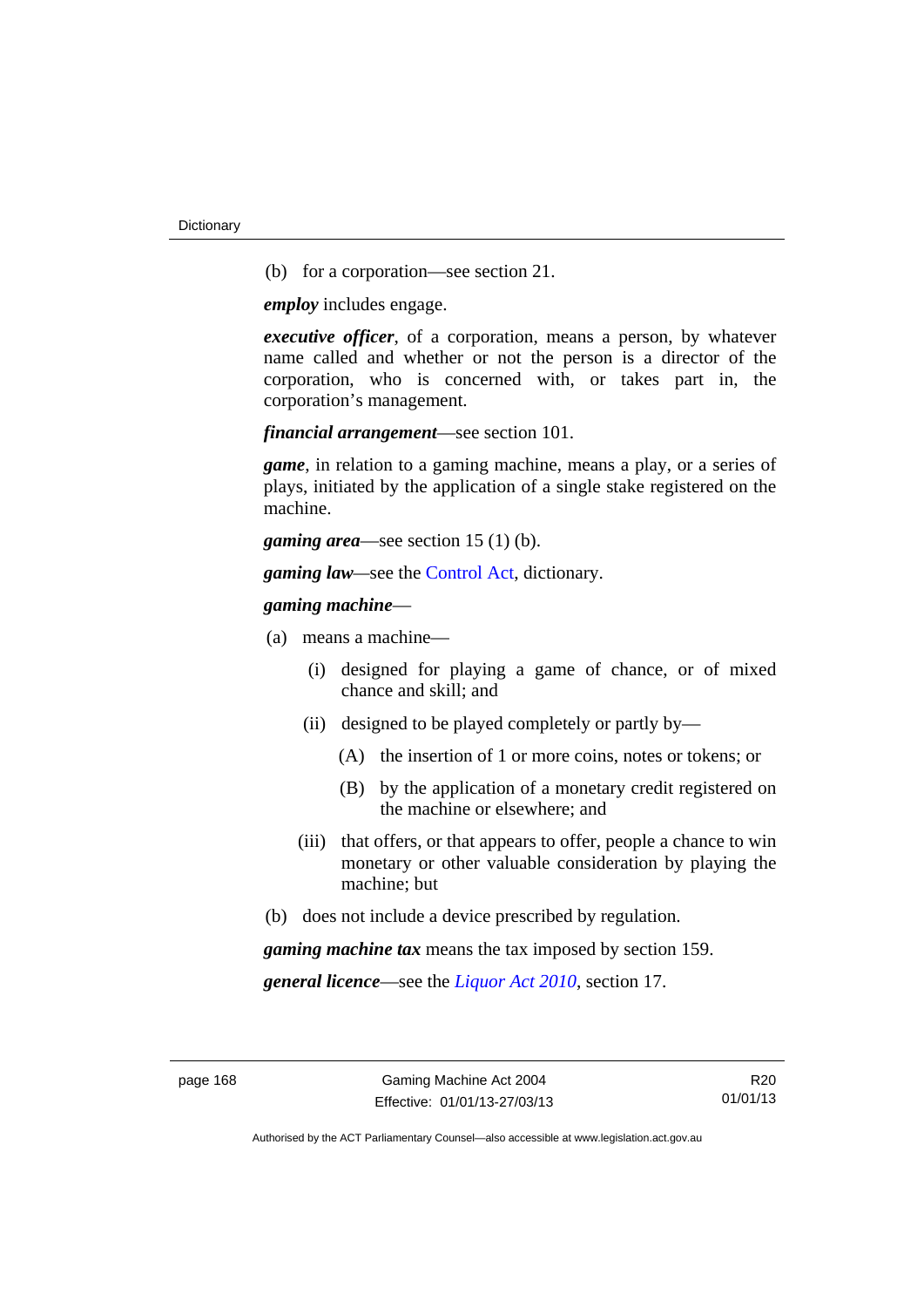*gross revenue*, of a licensee or person, means all revenue derived by the licensee or person from the operation of gaming machines, other than—

- (a) the amount of winnings for playing the machines paid or payable in accordance with the machines' indicated prize scales (excluding linked jackpots); and
- (b) any amount set aside under a linked-jackpot arrangement for the payment of linked jackpots.

*ground for disciplinary action* against a licensee—see section 57.

*incorporated association* means an association incorporated under the *[Associations Incorporation Act 1991](http://www.legislation.act.gov.au/a/1991-46)*.

*influential person*, for a corporation—see section 7.

*initial licence application*—see section 9.

*in-principle approval*—see section 38B.

*inquiry* means an inquiry held by the commission under the Control [Act](http://www.legislation.act.gov.au/a/1999-46).

*jackpot*, in relation to a gaming machine, means the combination of letters, numbers, symbols or representations as part of a game on the machine that pays the maximum winnings payable on the machine for any 1 combination.

*large-scale machine relocation amendment*—see section 22 (1) (f).

*licence* means—

- (a) a gaming machine licence issued under this Act; and
- (b) in relation to a person authorised under section 134—the authorisation; and
- (c) in relation to a permit-holder under part 8 (Linked-jackpot arrangements)—a multi-user permit.

*licence amendment application*—see section 9.

page 169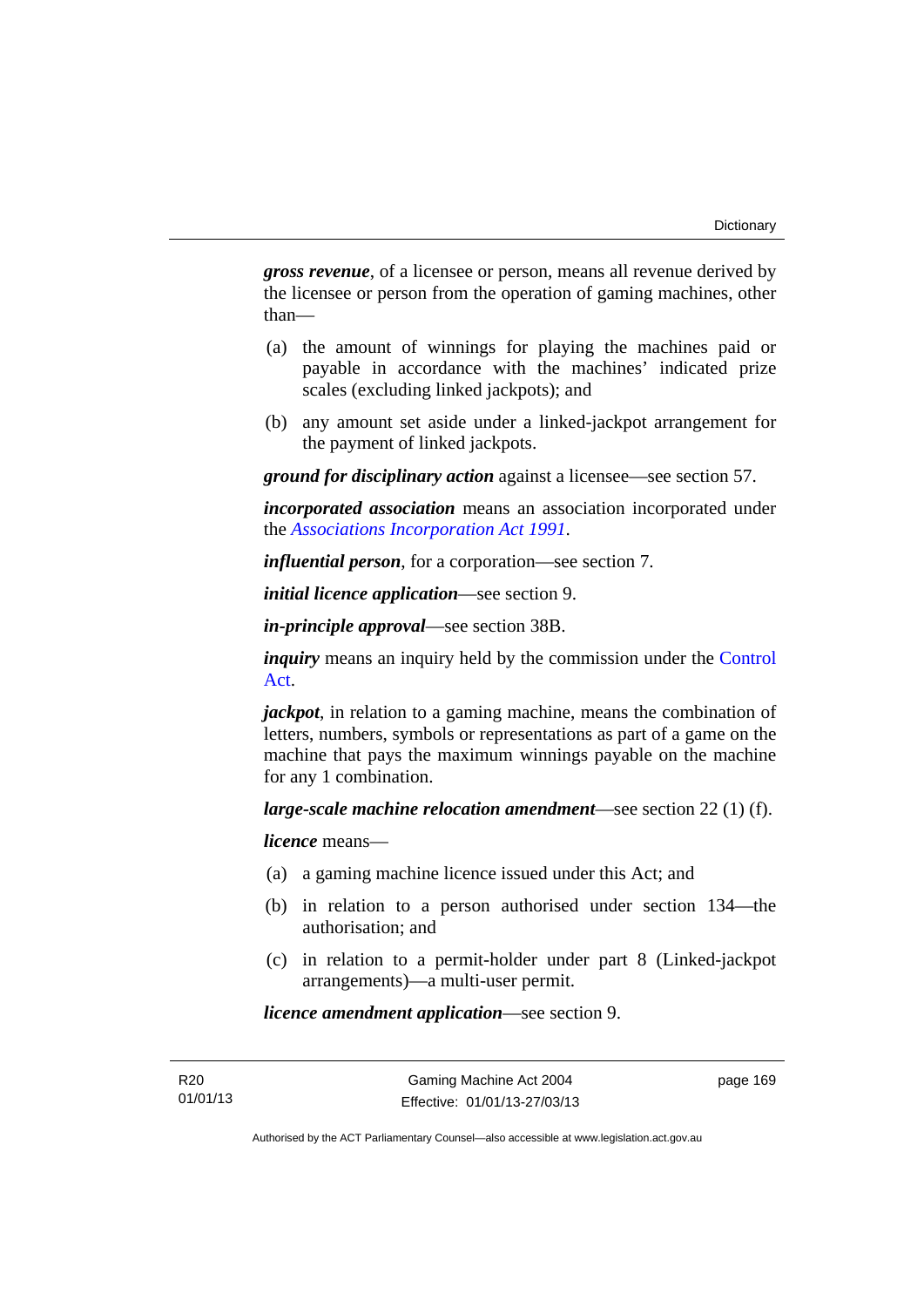*licensed premises* means premises for which a licence is in force.

*licensee* means—

- (a) in relation to a licence—the holder of the licence; and
- (b) in relation to licensed premises—the holder of the licence in force for the premises; and
- (c) for part 4 (Disciplinary action)—see section 56.

*life member*, of a club, means a person who is elected to membership of the club for life under the rules of the club.

*linked jackpot* means winnings under a linked-jackpot arrangement operated in accordance with an authorisation or permit under part 8.

*linked-jackpot arrangement* means an arrangement under which 2 or more gaming machines are linked to a device—

- (a) that, from time to time, records the amount payable as winnings under the arrangement; and
- (b) that, for the purpose of recording the amount mentioned in paragraph (a), receives messages from each machine to which it is linked; and
- (c) that cannot affect the percentage payout of, or transmit a message to, a machine to which it is linked.

*local jurisdiction* means a State or New Zealand.

*machine access register*—see section 71.

*maintain* a gaming machine includes repair, adjust or alter the machine.

*member*, of a club, means—

- (a) a member who, under the rules of the club, is required to pay fees; or
- (b) a life member.

*multi-user permit*—see section 135.

R20 01/01/13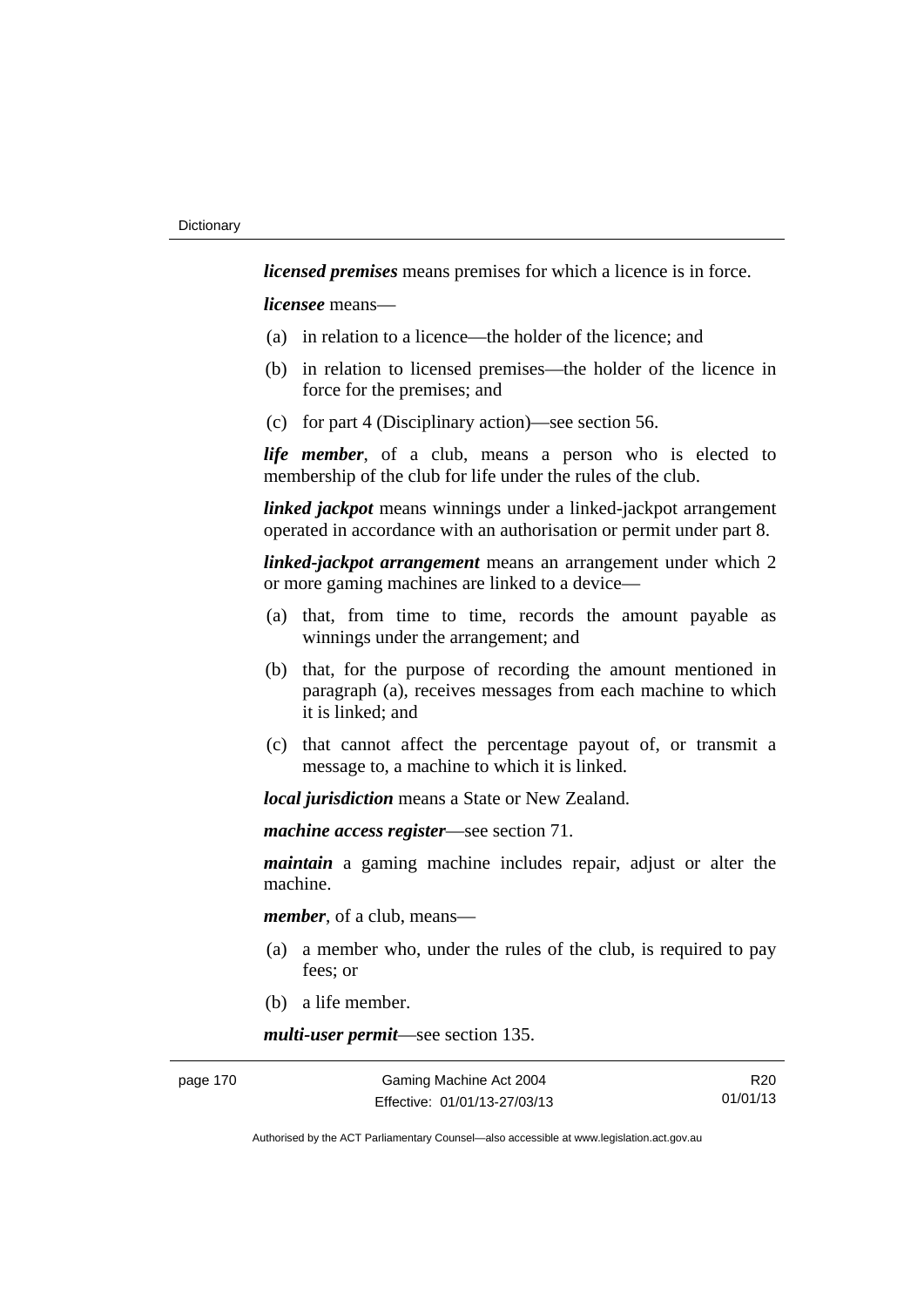*net revenue*, of a licensee that is a club, means gross revenue derived by the licensee, less—

- (a) any amount of gaming machine tax payable on that revenue; and
- (b) 24% of the gross revenue.

*new venue amendment*—see section 22 (1) (g).

*officer* of a club—

- (a) means—
	- (i) any office-holder of the club (however described), including the secretary, treasurer, executive officer or public officer; or
	- (ii) anyone else concerned in or who takes part in the management of the club's affairs; but
- (b) does not include a patron or the holder of another honorary office of the club if the office does not give its holder a right to take part in the management of the club's affairs.

*on licence*—see the *[Liquor Act 2010](http://www.legislation.act.gov.au/a/2010-35)*, section 18.

*Note* Subclasses of on licences are dealt with in the *[Liquor Act 2010](http://www.legislation.act.gov.au/a/2010-35)*, div 2.2.

*operator*, of relevant premises, means the person who manages the premises.

*percentage payout*, for a gaming machine, means the percentage payout authorised for the machine under the licence.

*peripheral equipment*, for a gaming machine—see section 68.

*permit-holder* means the holder of a multi-user permit.

*pool of available gaming machines* (or *pool*)—see section 36A.

*problem gambling assistance fund*—see section 163B.

*proposed gaming area*, in relation to an initial licence application see section  $11(2)$  (b).

page 171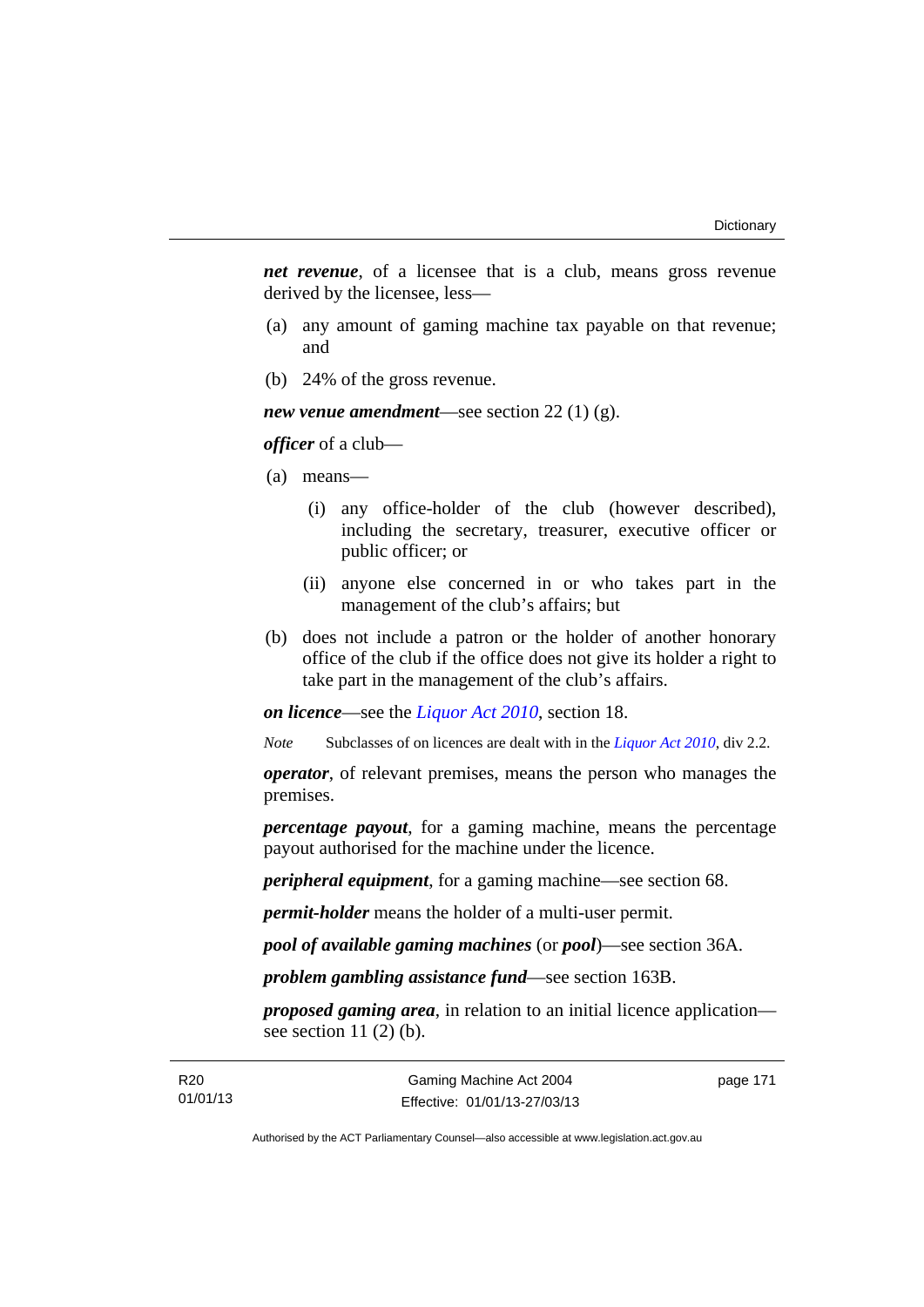*prospective licensee*, for division 2.6 (Transfer and surrender of licences)—see section 31 (1).

*qualified accountant* means—

- (a) a member of the Institute of Chartered Accountants in Australia, the Institute of Public Accountants or the Australian Society of Certified Practising Accountants; or
- (b) a person registered as a registered company auditor under the [Corporations Act.](http://www.comlaw.gov.au/Series/C2004A00818)

*registered party*—see the *[Electoral Act 1992](http://www.legislation.act.gov.au/a/1992-71)*, dictionary.

*relevant premises* means the premises for which a person has applied for a licence.

*repossession* of a gaming machine includes taking possession of the machine under a default provision in a financial agreement.

*required community contribution*, for a licensee that is a club—see section 169 (1).

*reviewable decision*, for part 13 (Notification and review of decisions)—see section 173.

*rules*, for an entity, means the rules mentioned in section 11 (2) (c).

*secretary*, in relation to a club, includes a person concerned in the management of the club.

*short-term approval*—

- (a) for an attendant—see section 87 (3); and
- (b) for a technician—see section 76 (3).

*small-scale machine relocation amendment*—see section 22 (1) (e).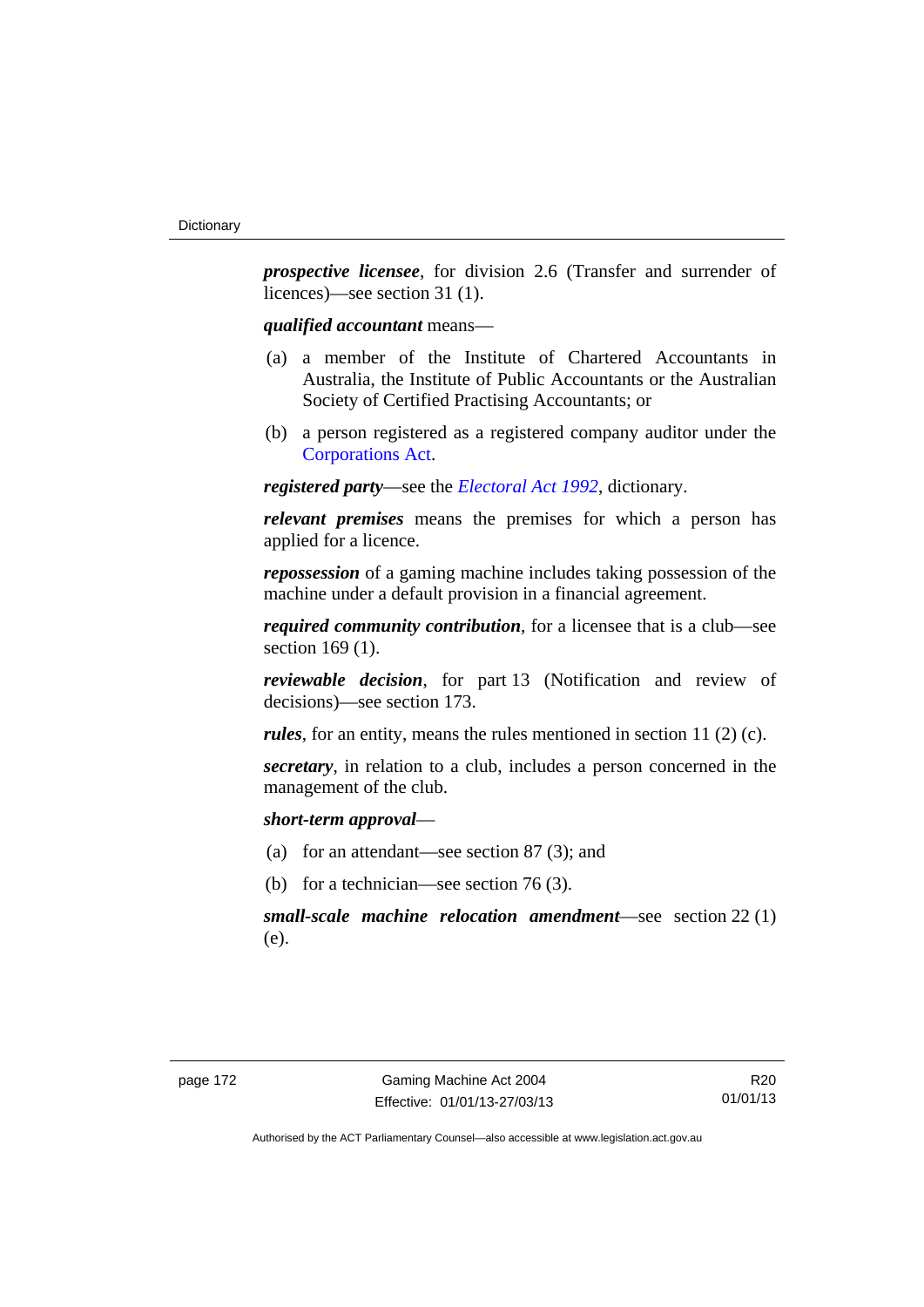*social impact assessment*, for an initial licence application or an amendment licence application, means a social impact assessment for the application under division 2.3.

*statement of objects* of a club, means—

- (a) for a company—the memorandum of the company; or
- (b) for an incorporated association—the statement of objects of the association.

*structural change amendment*—see section 22 (1) (b).

*technical amendment*—see section 22 (1) (h).

*technical evaluation* means a technical evaluation under section 69.

*temporary storage amendment*—see section 22 (1) (c).

*venue relocation amendment*—see section 22 (1) (d).

*warning notice*, for an associated organisation, for part 9 (Club administration)—see section 144A.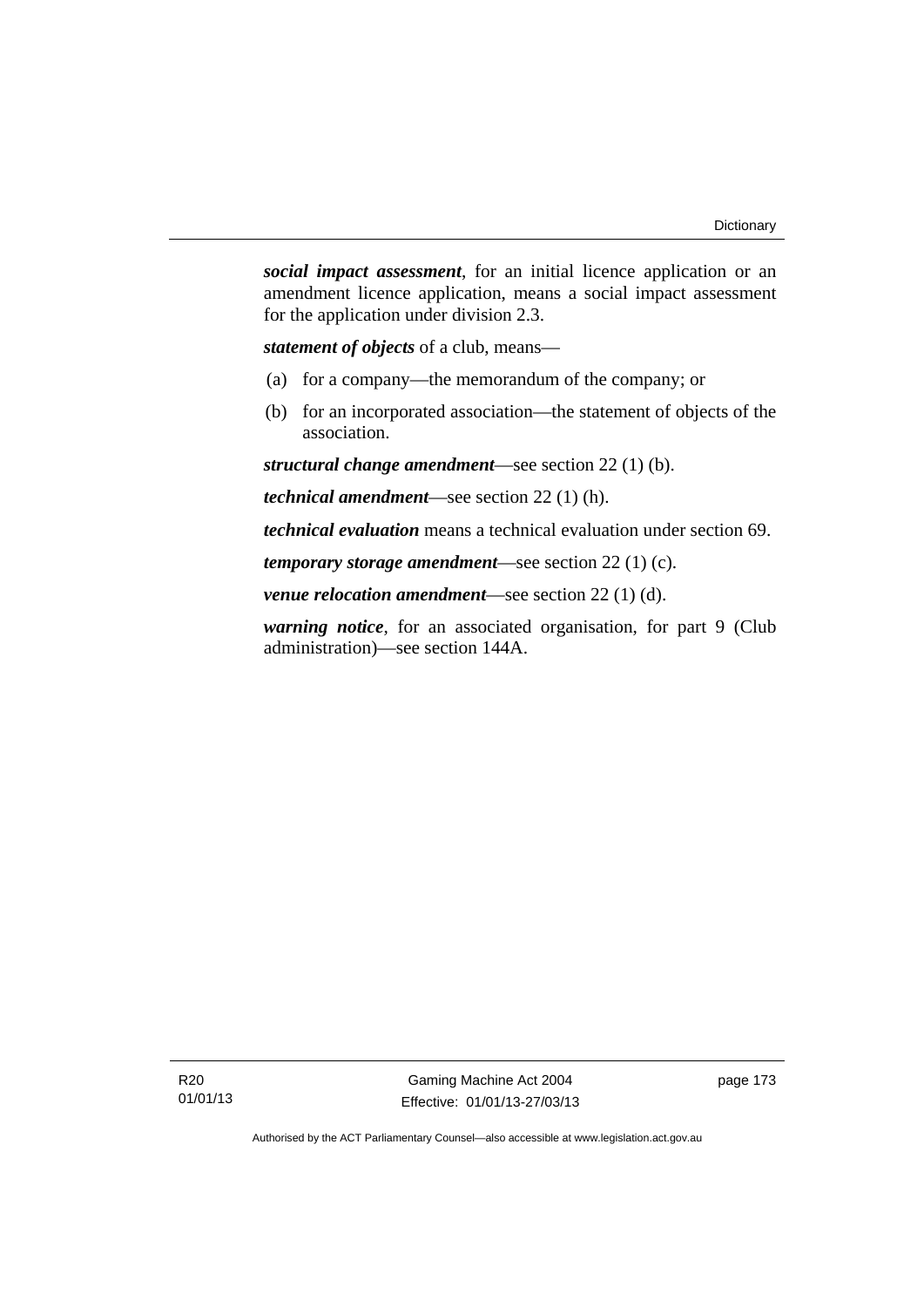1 About the endnotes

# **Endnotes**

# **1 About the endnotes**

Amending and modifying laws are annotated in the legislation history and the amendment history. Current modifications are not included in the republished law but are set out in the endnotes.

Not all editorial amendments made under the *[Legislation Act 2001](http://www.legislation.act.gov.au/a/2001-14)*, part 11.3 are annotated in the amendment history. Full details of any amendments can be obtained from the Parliamentary Counsel's Office.

Uncommenced amending laws are not included in the republished law. The details of these laws are underlined in the legislation history. Uncommenced expiries are underlined in the legislation history and amendment history.

If all the provisions of the law have been renumbered, a table of renumbered provisions gives details of previous and current numbering.

The endnotes also include a table of earlier republications.

| $A = Act$                                    | NI = Notifiable instrument                  |
|----------------------------------------------|---------------------------------------------|
| $AF =$ Approved form                         | $o = order$                                 |
| $am = amended$                               | $om = omitted/repealed$                     |
| $amdt = amendment$                           | $ord = ordinance$                           |
| $AR = Assembly resolution$                   | $orig = original$                           |
| $ch = chapter$                               | $par = paragraph/subparagraph$              |
| $CN =$ Commencement notice                   | $pres = present$                            |
| $def = definition$                           | $prev = previous$                           |
| $DI = Disallowable instrument$               | $(\text{prev}) = \text{previously}$         |
| $dict = dictionary$                          | $pt = part$                                 |
| $disallowed = disallowed by the Legislative$ | $r = rule/subrule$                          |
| Assembly                                     | $reloc = relocated$                         |
| $div = division$                             | $renum = renumbered$                        |
| $exp = expires/expired$                      | $R[X]$ = Republication No                   |
| $Gaz = gazette$                              | $RI = reissue$                              |
| $hdg =$ heading                              | $s = section/subsection$                    |
| $IA = Interpretation Act 1967$               | $sch = schedule$                            |
| $ins = inserted/added$                       | $sdiv = subdivision$                        |
| $LA =$ Legislation Act 2001                  | $SL = Subordinate$ law                      |
| $LR =$ legislation register                  | $sub =$ substituted                         |
|                                              |                                             |
| $LRA =$ Legislation (Republication) Act 1996 | $underlining = whole or part not commenced$ |
| $mod = modified/modification$                | or to be expired                            |

# **2 Abbreviation key**

page 174 Gaming Machine Act 2004 Effective: 01/01/13-27/03/13

R20 01/01/13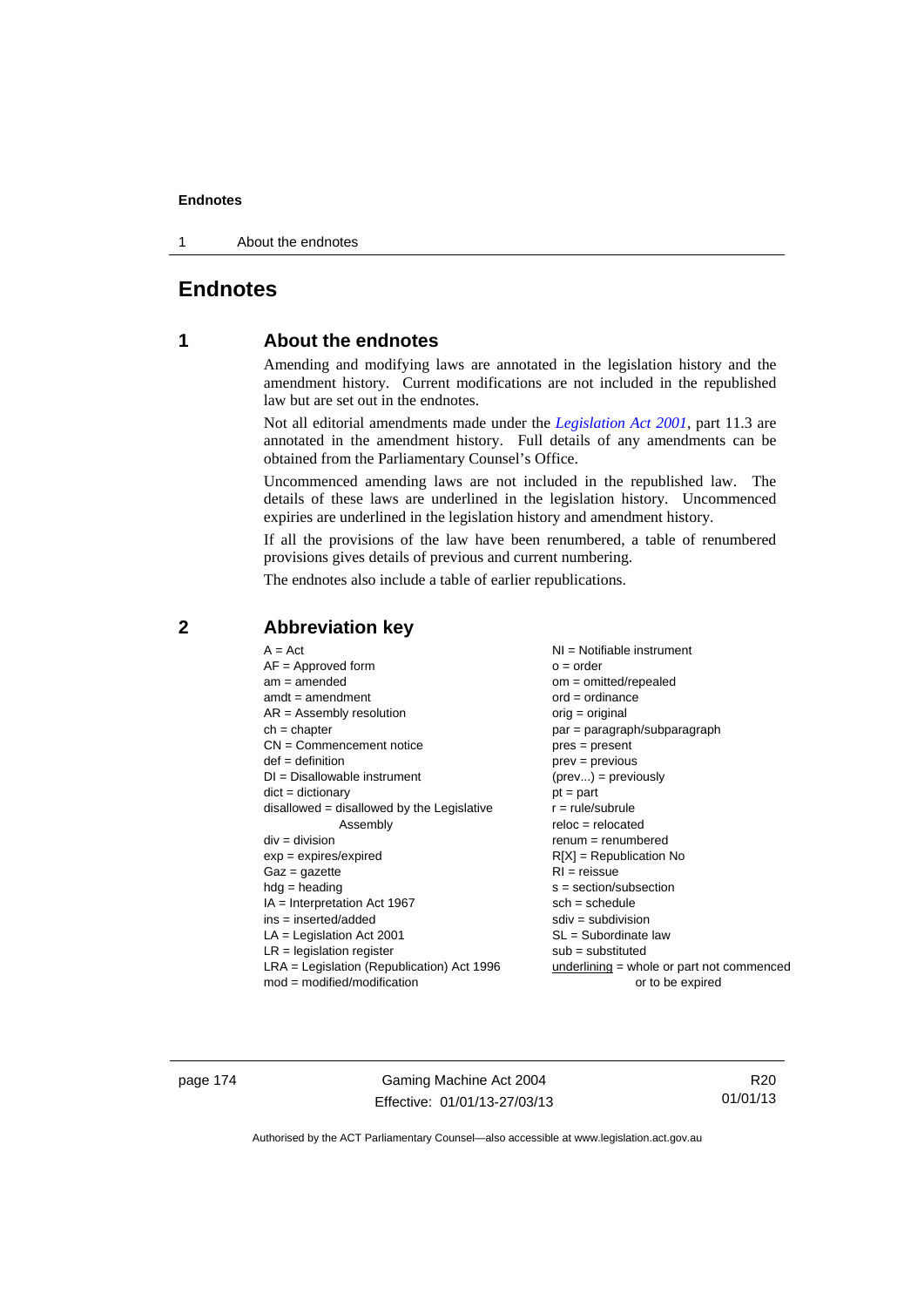# **3 Legislation history**

## **Gaming Machine Act 2004 A2004-34**

notified LR 9 July 2004 s 1, s 2 commenced 9 July 2004 (LA s 75 (1)) remainder commenced 1 November 2004 (s 2 and [CN2004-14](http://www.legislation.act.gov.au/cn/2004-14/default.asp))

as amended by

## **[Gaming Machine Amendment Act 2005](http://www.legislation.act.gov.au/a/2005-17) A2005-17**

notified LR 13 April 2005 s 1, s 2 commenced 13 April 2005 (LA s 75 (1)) remainder commenced 14 April 2005 (s 2)

## **[Gaming Machine Amendment Act 2005 \(No 2\)](http://www.legislation.act.gov.au/a/2005-26) A2005-26**

notified LR 28 June 2005 s 1, s 2 commenced 28 June 2005 (LA s 75 (1)) s 8 commenced 1 July 2007 (s 2 (2)) remainder commenced 1 July 2005 (s 2 (1))

# **[Casino Control Act 2006](http://www.legislation.act.gov.au/a/2006-2) A2006-2 sch 1 pt 1.3**

notified LR 22 February 2006 s 1, s 2 commenced 22 February 2006 (LA s 75 (1)) sch 1 pt 1.3 commenced 1 May 2006 (s 2 and [CN2006-6](http://www.legislation.act.gov.au/cn/2006-6/default.asp))

## **[Gaming Machine Amendment Act 2007](http://www.legislation.act.gov.au/a/2007-14) A2007-14**

notified LR 31 May 2007 s 1, s 2 commenced 31 May 2007 (LA s 75 (1)) remainder commenced 1 June 2007 (s 2)

# **[Gaming Machine Amendment Act 2007 \(No 2\)](http://www.legislation.act.gov.au/a/2007-40) A2007-40**

notified LR 4 December 2007 s 1, s 2 commenced 4 December 2007 (LA s 75 (1)) s 17 commenced 4 June 2008 (s 2 (2)) remainder commenced 5 December 2007 (s 2 (1))

## **[Statute Law Amendment Act 2008](http://www.legislation.act.gov.au/a/2008-28) A2008-28 sch 3 pt 3.29**  notified LR 12 August 2008

s 1, s 2 commenced 12 August 2008 (LA s 75 (1)) sch 3 pt 3.29 commenced 26 August 2008 (s 2)

R20 01/01/13 page 175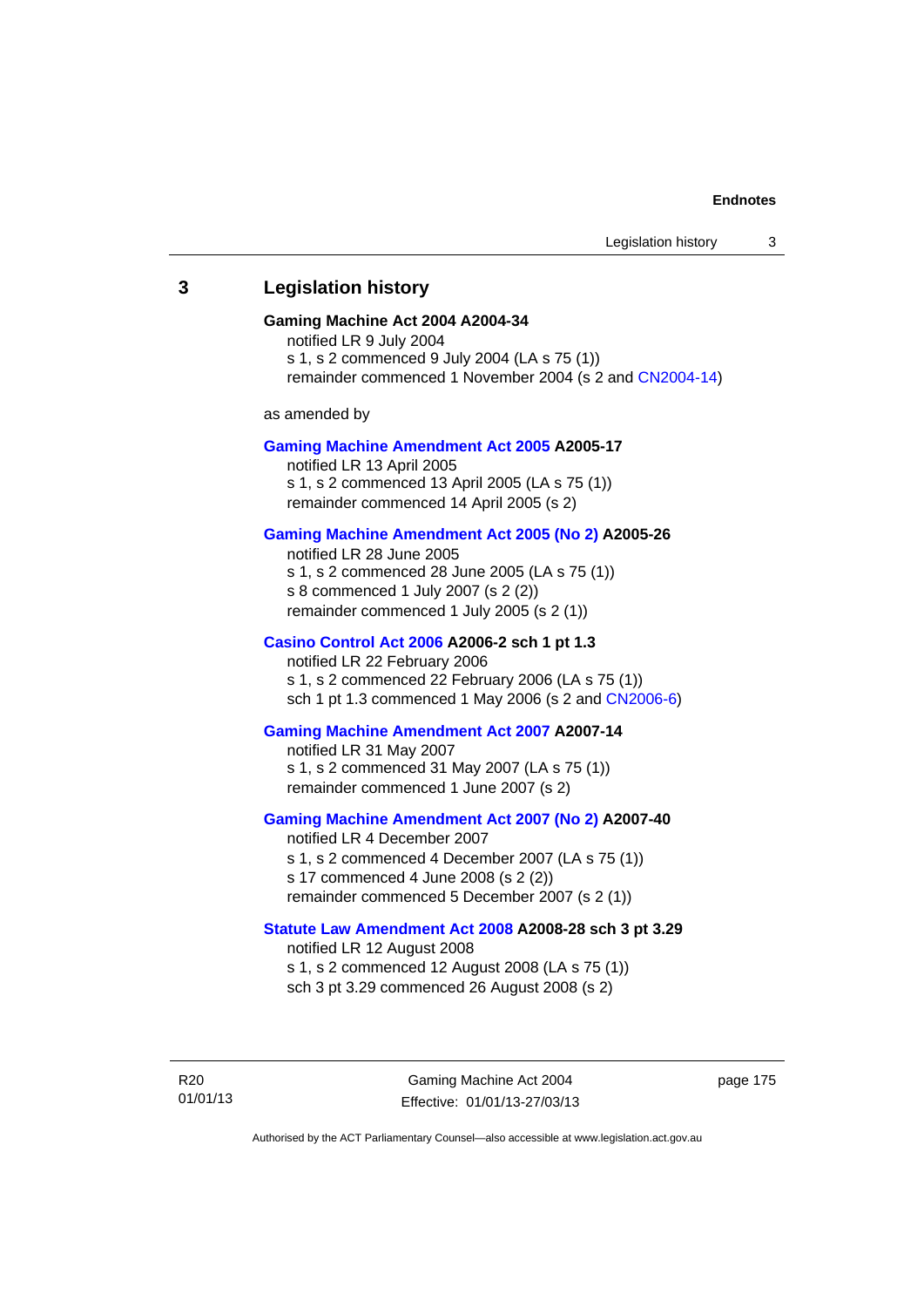| 3 | Legislation history |  |
|---|---------------------|--|
|---|---------------------|--|

# **[ACT Civil and Administrative Tribunal Legislation Amendment](http://www.legislation.act.gov.au/a/2008-37)  [Act 2008 \(No 2\)](http://www.legislation.act.gov.au/a/2008-37) A2008-37 sch 1 pt 1.47**

notified LR 4 September 2008

s 1, s 2 commenced 4 September 2008 (LA s 75 (1)) sch 1 pt 1.47 commenced 2 February 2009 (s 2 (1) and see [ACT Civil](http://www.legislation.act.gov.au/a/2008-35)  [and Administrative Tribunal Act 2008](http://www.legislation.act.gov.au/a/2008-35) A2008-35, s 2 (1) and [CN2009-2](http://www.legislation.act.gov.au/cn/2009-2/default.asp))

### **[Statute Law Amendment Act 2009 \(No 2\)](http://www.legislation.act.gov.au/a/2009-49) A2009-49 sch 1 pt 1.6**

notified LR 26 November 2009

s 1, s 2 commenced 26 November 2009 (LA s 75 (1))

sch 1 pt 1.6 commenced 17 December 2009 (s 2)

# **[Liquor \(Consequential Amendments\) Act 2010](http://www.legislation.act.gov.au/a/2010-43) A2010-43 sch 1 pt 1.12**

notified LR 8 November 2010

s 1, s 2 commenced 8 November 2010 (LA s 75 (1)) sch 1 pt 1.12 commenced 1 December 2010 (s 2 (4) and see Liquor [Act 2010](http://www.legislation.act.gov.au/a/2010-35) A2010-35, s 2 (3) (as am by [A2010-43](http://www.legislation.act.gov.au/a/2010-43) amdt 1.19) and [CN2010-14](http://www.legislation.act.gov.au/cn/2010-14/default.asp))

# **[Gaming Machine \(Problem Gambling Assistance\) Amendment](http://www.legislation.act.gov.au/a/2010-52)  [Act 2010](http://www.legislation.act.gov.au/a/2010-52) A2010-52**

notified LR 15 December 2010 s 1, s 2 commenced 15 December 2010 (LA s 75 (1)) remainder commenced 1 July 2011 (s 2)

# **[Statute Law Amendment Act 2011](http://www.legislation.act.gov.au/a/2011-3) A2011-3 sch 1 pt 1.3, sch 3 pt 3.21**

notified LR 22 February 2011 s 1, s 2 commenced 22 February 2011 (LA s 75 (1)) sch 1 pt 1.3, sch 3 pt 3.21 commenced 1 March 2011 (s 2)

# **[Gaming Machine \(Club Governance\) Amendment Act 2011](http://www.legislation.act.gov.au/a/2011-24) A2011-24**

**pt 2** 

notified LR 7 July 2011 s 1, s 2 commenced 1 July 2011 (LA s 75 (2)) ss 9-11, s 21, s 26 commenced 1 July 2012 (s 2 (2)) pt 2 remainder taken to have commenced 1 July 2011 (s 2 (1))

## **[Justice and Community Safety Legislation Amendment Act 2011](http://www.legislation.act.gov.au/a/2011-27)  [\(No 2\)](http://www.legislation.act.gov.au/a/2011-27) A2011-27 sch 1 pt 1.5**

notified LR 30 August 2011

s 1, s 2 taken to have commenced 29 July 2008 (LA s 75 (2)) sch 1 pt 1.5 commenced 13 September 2011 (s 2 (1))

R20 01/01/13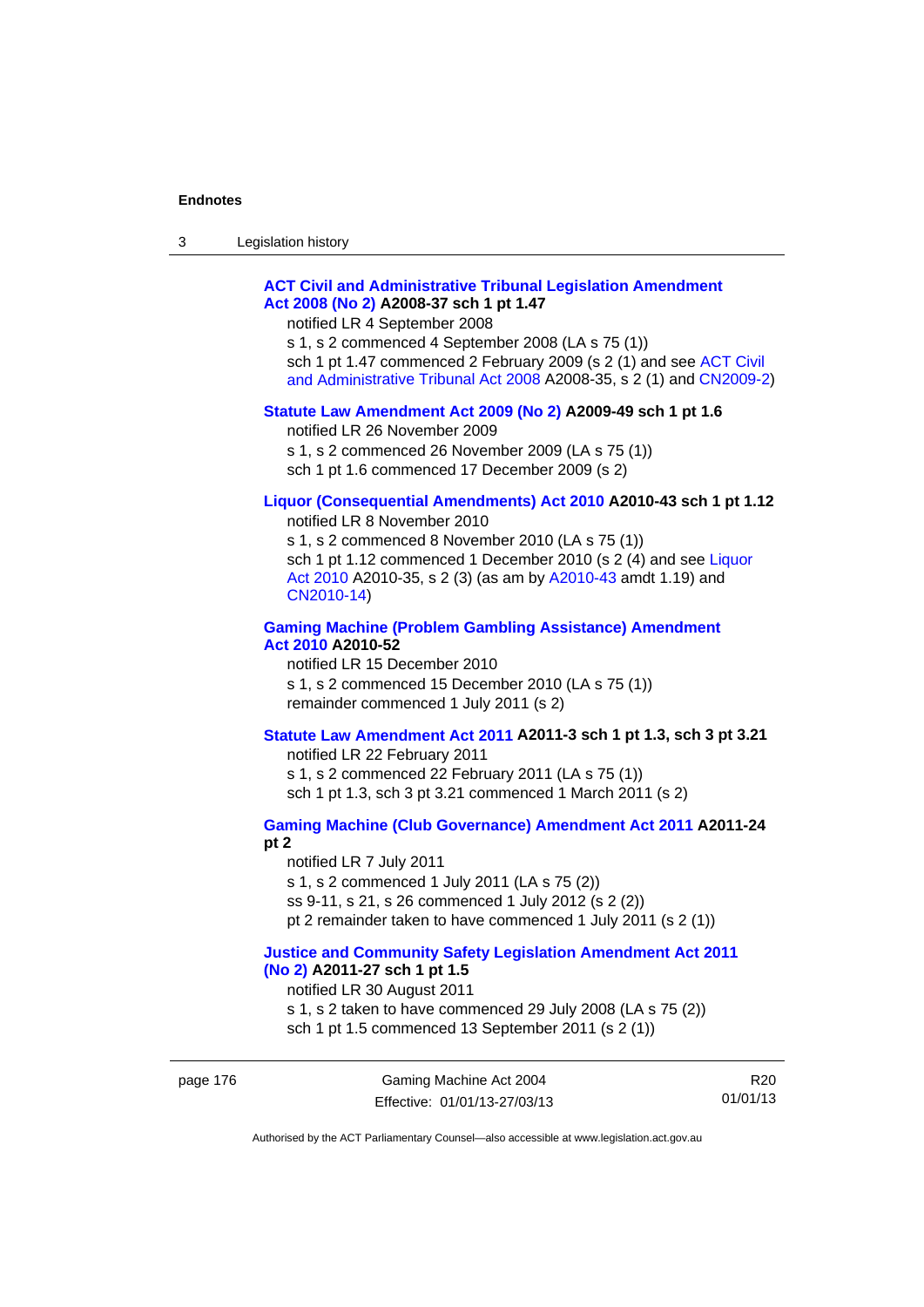|      | Legislation history                                                                                                                                                                                                                                                                                                                     | 3 |
|------|-----------------------------------------------------------------------------------------------------------------------------------------------------------------------------------------------------------------------------------------------------------------------------------------------------------------------------------------|---|
|      | <b>Business Names Registration (Transition to Commonwealth)</b><br>Act 2012 A2012-2 sch 2 pt 2.3<br>notified LR 28 February 2012<br>s 1, s 2 commenced 28 February 2012 (LA s 75 (1))<br>sch 2 pt 2.3 commenced 28 May 2012 (s 2 (2))                                                                                                   |   |
| Note | Gaming Machine Amendment Act 2012 A2012-42 pt 2<br>notified LR 6 September 2012<br>s 1, s 2 commenced 6 September 2012 (LA s 75 (1))<br>s 28, s 29 awaiting commencement (s 2 (2))<br>pt 2 remainder commenced 1 January 2013 (s 2 (1))<br>default commencement under s 2 (3): 6 September 2013 (LA s<br>79 does not apply to this Act) |   |
|      | Gaming Machine Amendment Act 2012 (No 2) A2012-50<br>notified LR 5 December 2012<br>s 1, s 2 commenced 5 December 2012 (LA s 75 (1))<br>s 3 commenced 6 December 2012 (s 2 (1))<br>s 4 commenced 1 January 2013 (s 2 (2))                                                                                                               |   |

s 5 commences immediately after the commencement of Gaming

[Machine Amendment Act 2012](http://www.legislation.act.gov.au/a/2012-42) A2012-42, s 29 (s 2 (3))

R20 01/01/13

Gaming Machine Act 2004 Effective: 01/01/13-27/03/13 page 177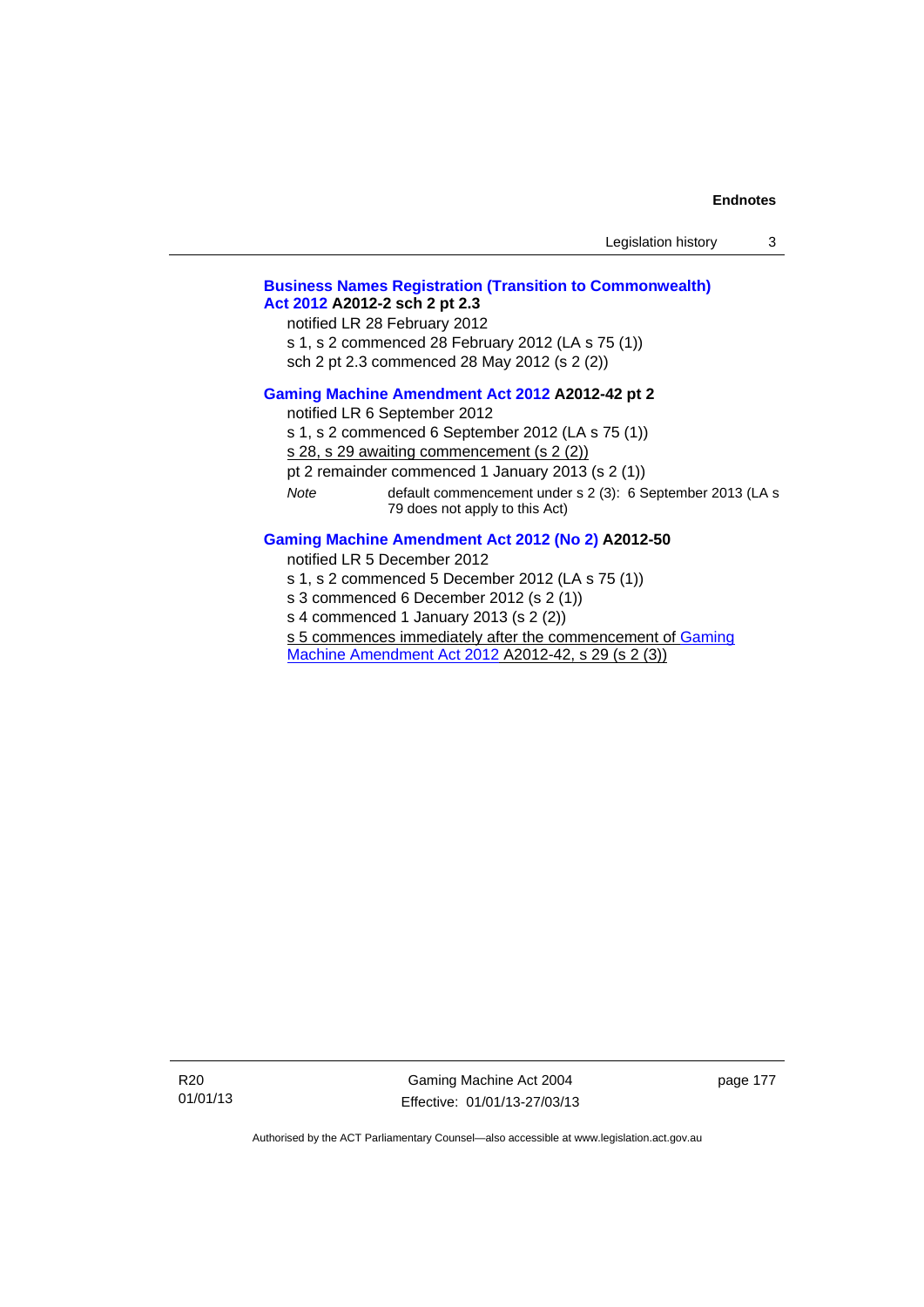4 Amendment history

## **4 Amendment history**

```
Commencement 
s 2 om LA s 89 (4) 
Applications to be dealt with in order of receipt 
s 10 am A2007-40 s 4; A2012-42 s 4 
Initial licence applications—eligibility 
s 10A ins A2012-42 s 5
Initial licence applications—contents 
A2012-42 s 6
Issue of licences 
s 12 am A2012-42 s 7, s 8 
Grounds for refusing initial licence application by club 
s 14 am A2005-17 s 4, s 5; A2011-24 s 4 
Form of licence 
s 15 am A2005-17 s 6 
No available gaming machines 
s 17 am A2007-40 s 5; A2012-42 ss 9-13 
Social impact assessment 
s 18 am A2012-42 s 14 
Publication of social impact assessments by applicant 
s 19 am A2012-42 s 15, s 16; ss renum R20 LA 
Eligibility of individuals 
s 20 am A2007-14 s 4; A2007-40 s 6; A2008-28 amdt 3.94; 
                A2011-3 amdt 1.6; A2012-42 s 17 
Eligibility of clubs and other corporations 
s 21 am A2007-14 s 5; A2007-40 s 7; A2011-24 s 5, s 6 
Licence amendment—applications 
s 22 am A2005-17 s 7; A2012-50 s 4 
                sub A2012-42 s 18 
Licence amendment—contents of applications 
s 23 sub A2012-42 s 18 
Licence amendment decision—decrease machines amendment 
s 24 am A2007-40 s 8, s 9 
                sub A2012-42 s 18 
Licence amendment decision—structural change amendment 
s 25 sub A2012-42 s 18
```
page 178 Gaming Machine Act 2004 Effective: 01/01/13-27/03/13

R20 01/01/13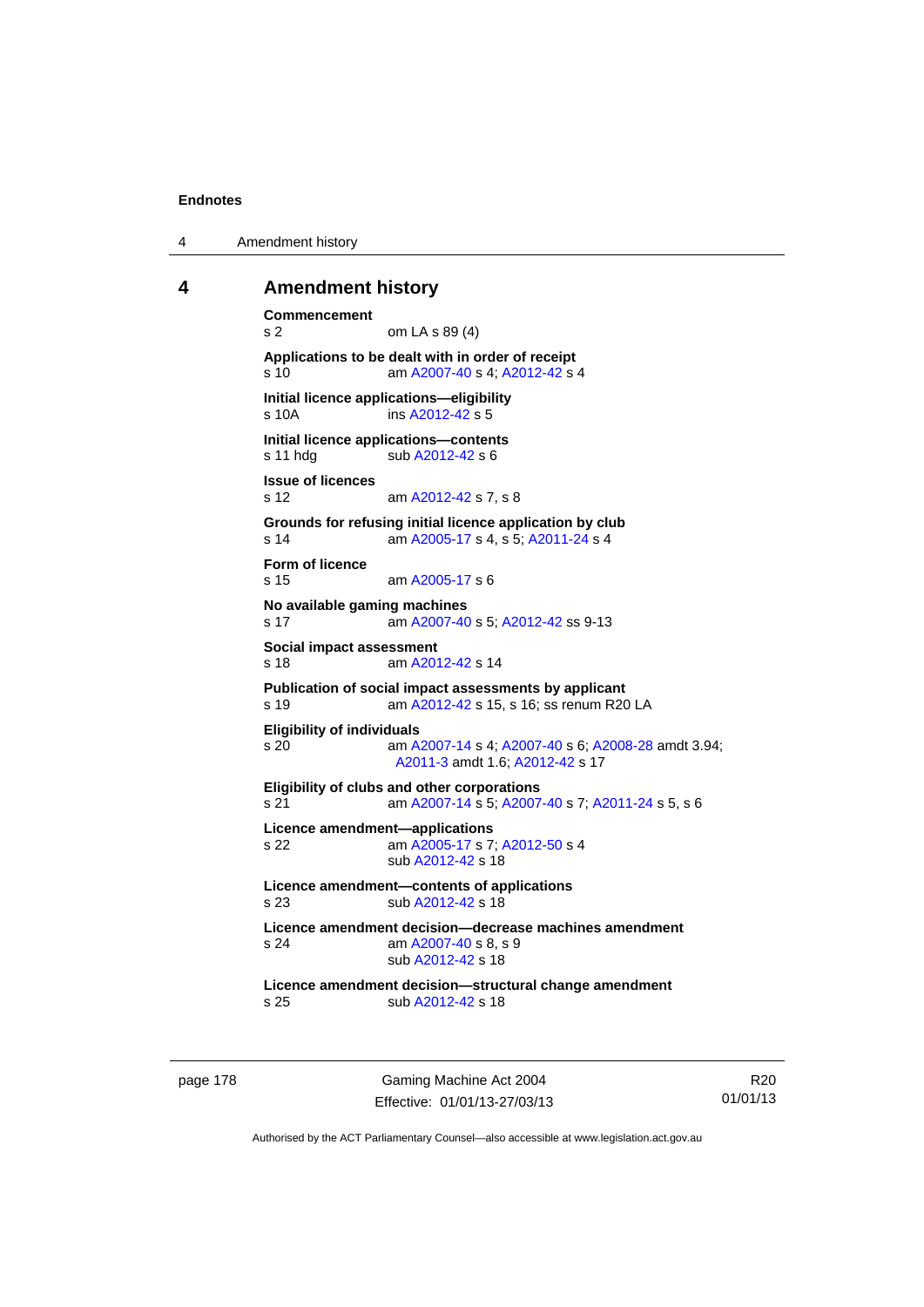Gaming Machine Act 2004 **Licence amendment decision—temporary storage amendment**  s 26 sub [A2012-42](http://www.legislation.act.gov.au/a/2012-42) s 18 (3), (4) exp 1 January 2016 (s 26 (4)) **Licence amendment decision—venue relocation amendment**  s 26A ins [A2012-42](http://www.legislation.act.gov.au/a/2012-42) s 18 **Licence amendment decision—small-scale machine relocation amendment**  s 26B ins [A2012-42](http://www.legislation.act.gov.au/a/2012-42) s 18 **Licence amendment decision—large-scale machine relocation amendment**  s 26C ins [A2012-42](http://www.legislation.act.gov.au/a/2012-42) s 18 **Licence amendment decision—new venue amendment**  s 26D ins [A2012-42](http://www.legislation.act.gov.au/a/2012-42) s 18 **Licence amendment decision—technical amendment**  s 26E ins [A2012-42](http://www.legislation.act.gov.au/a/2012-42) s 18 **Commencement of amendments**  s 28 am [A2012-42](http://www.legislation.act.gov.au/a/2012-42) s 19 **Revocation of uncommenced licence amendments**  s 29 am [A2012-42](http://www.legislation.act.gov.au/a/2012-42) s 20 **Transfer of licence**  s 32 am [A2005-17](http://www.legislation.act.gov.au/a/2005-17) ss 8-10; ss renum [A2005-17](http://www.legislation.act.gov.au/a/2005-17) s 11; [A2007-40](http://www.legislation.act.gov.au/a/2007-40) s 10; [A2012-42](http://www.legislation.act.gov.au/a/2012-42) s 21 **Intention to reduce maximum number of gaming machines to 4 000, then maintain per capita ratio**  s 34A ins [A2012-42](http://www.legislation.act.gov.au/a/2012-42) s 22 **Maximum number of gaming machines allowed in ACT**  s 35 am [A2011-3](http://www.legislation.act.gov.au/a/2011-3) amdt 3.210 sub [A2012-42](http://www.legislation.act.gov.au/a/2012-42) s 22 **Review of maximum number when it reaches 4 000**  s 36 sub [A2012-42](http://www.legislation.act.gov.au/a/2012-42) s 22 **Meaning of** *pool of available gaming machines* s 36A ins [A2012-42](http://www.legislation.act.gov.au/a/2012-42) s 22 **In-principle approvals for licences, venue relocation amendments and new venue amendments**  pt 2A hdg ins [A2012-42](http://www.legislation.act.gov.au/a/2012-42) s 23 **Preliminary**  div 2A.1 hdg ins [A2012-42](http://www.legislation.act.gov.au/a/2012-42) s 23 also ins [A2012-42](http://www.legislation.act.gov.au/a/2012-42) s 23 renum as div 2A.2 hdg **Object—pt 2A**  s 38A ins [A2012-42](http://www.legislation.act.gov.au/a/2012-42) s 23

R20 01/01/13

Effective: 01/01/13-27/03/13

page 179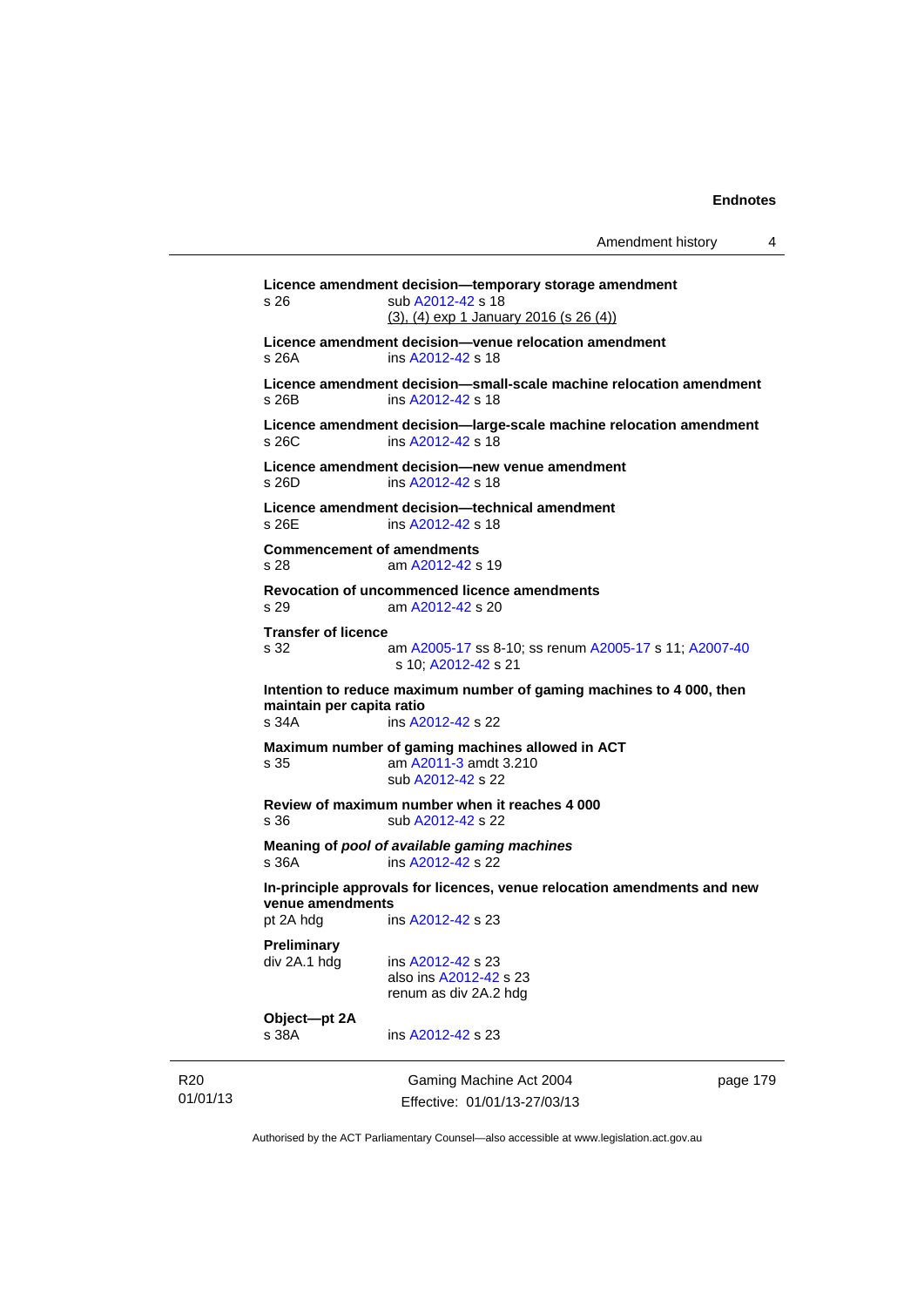4 Amendment history

| <b>Definitions</b><br>s 38B                     | ins A2012-42 s 23<br>def <b>approval-holder</b> ins A2012-42 s 23<br>def in-principle approval ins A2012-42 s 23                                                                                   |
|-------------------------------------------------|----------------------------------------------------------------------------------------------------------------------------------------------------------------------------------------------------|
| What is an in-principle approval?<br>s 38C      | ins A2012-42 s 23                                                                                                                                                                                  |
| div 2A.2 hdg                                    | Applications for in-principle approvals<br>(prev div 2A.1 hdg) ins A2012-42 s 23<br>renum as div 2A.2 hdg R20 LA<br>also ins A2012-42 s 23<br>renum as div 2A.3 hdg                                |
| s 38D                                           | In-principle approval-applications<br>ins A2012-42 s 23                                                                                                                                            |
| s 38E                                           | In-principle approval-contents of applications<br>ins A2012-42 s 23                                                                                                                                |
| Issue of in-principle approvals<br>div 2A.3 hdg | (prev div 2A.2 hdg) ins A2012-42 s 23<br>renum as div 2A.3 hdg R20 LA<br>also ins A2012-42 s 23<br>renum as div 2A.4 hdg                                                                           |
| s 38F                                           | In-principle approval decision-licence<br>ins A2012-42 s 23                                                                                                                                        |
| s 38G                                           | In-principle approval decision-licence-no reservable gaming machines<br>ins A2012-42 s 23                                                                                                          |
| s 38H                                           | In-principle approval decision-venue relocation amendment<br>ins A2012-42 s 23                                                                                                                     |
| s 381                                           | In-principle approval decision-new venue amendment<br>ins A2012-42 s 23                                                                                                                            |
| In-principle approval-form<br>s 38J             | ins A2012-42 s 23                                                                                                                                                                                  |
| In-principle approval-conditions<br>s 38K       | ins A2012-42 s 23                                                                                                                                                                                  |
| In-principle approval-term<br>s 38L             | ins A2012-42 s 23                                                                                                                                                                                  |
| div 2A.4 hdg                                    | Amendment, transfer, extension and surrender of in-principle approvals<br>(prev div 2A.3 hdg) ins A2012-42 s 23<br>renum as div 2A.4 hdg R20 LA<br>also ins A2012-42 s 23<br>renum as div 2A.5 hdg |

page 180 Gaming Machine Act 2004 Effective: 01/01/13-27/03/13

R20 01/01/13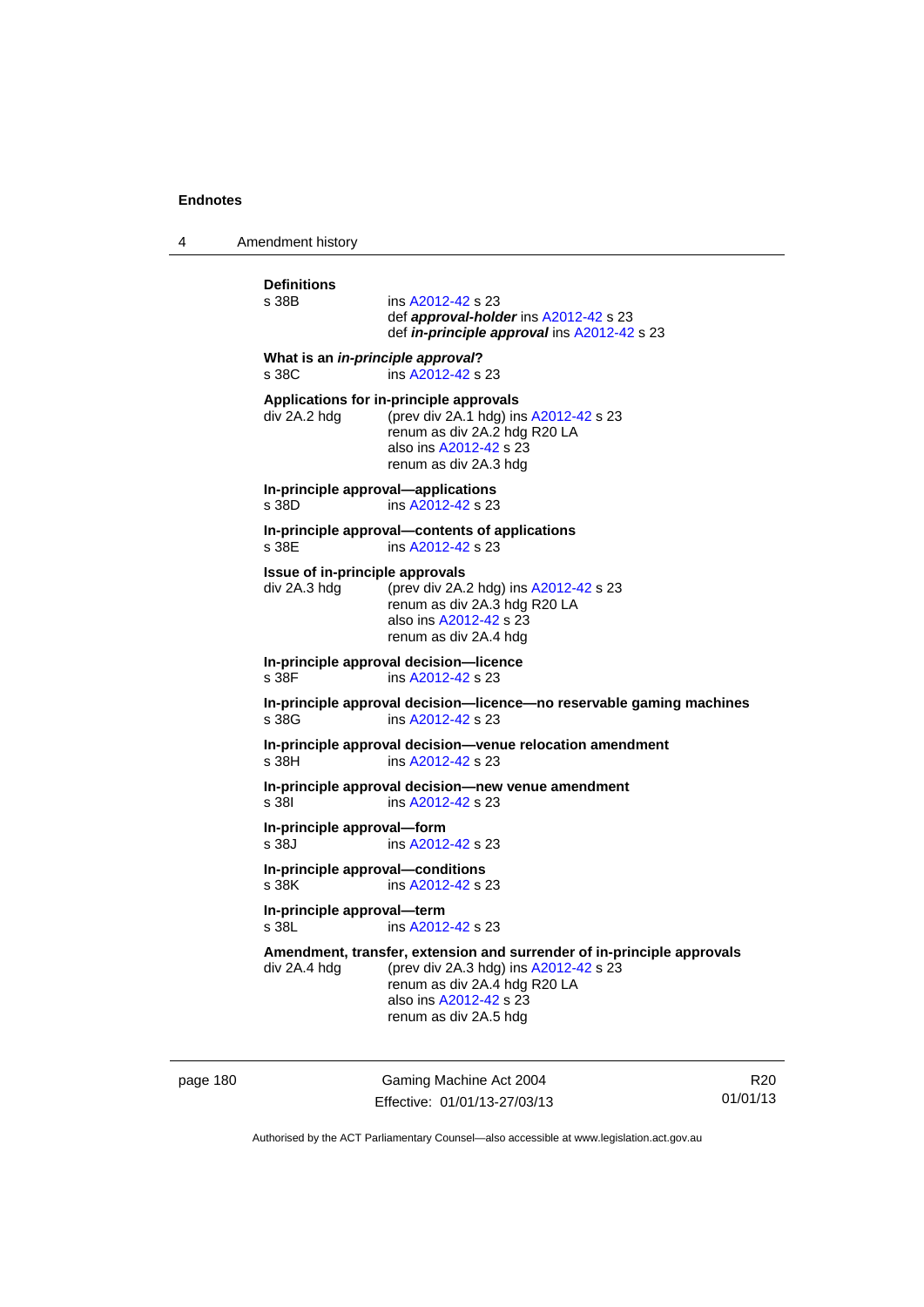Amendment history 4

```
In-principle approval—amendment 
 A2012-42 s 23
In-principle approval—amendment decision 
               A2012-42 s 23
In-principle approval—application to transfer 
s 38O ins A2012-42 s 23 
In-principle approval—transfer decision 
s 38P ins A2012-42 s 23 
In-principle approval—application for extension 
 A2012-42 s 23
In-principle approval—extension decision 
s 38R ins A2012-42 s 23 
In-principle approval—surrender 
s 38S ins A2012-42 s 23 
Amendment, transfer, extension and surrender of in-principle approvals 
div 2A.5 hdg (prev div 2A.4 hdg) ins A2012-42 s 23 
                renum as div 2A.5 hdg R20 LA 
Conversion of in-principle approval to licence or amendment—application 
A2012-42 s 23
Conversion of in-principle approval to licence—decision 
               A2012-42 s 23
Conversion of in-principle approval into venue relocation amendment—
decision 
s 38V ins A2012-42 s 23 
Conversion of in-principle approval into new venue amendment—decision 
s 38W ins A2012-42 s 23 
Conversion—other in-principle approvals for the land or premises expire 
s 38X ins A2012-42 s 23 
Compliance with requirements for issue of licence 
s 39A ins A2005-26 s 4
Licensee to use gaming machines 
s 51 am A2012-42 s 24 
Conditions about inequitable benefits 
s 53 am A2011-24 s 7, s 8 
Condition about club's constitution—consistency with gaming laws 
s 53A ins A2011-24 s 9
```
R20 01/01/13

Gaming Machine Act 2004 Effective: 01/01/13-27/03/13 page 181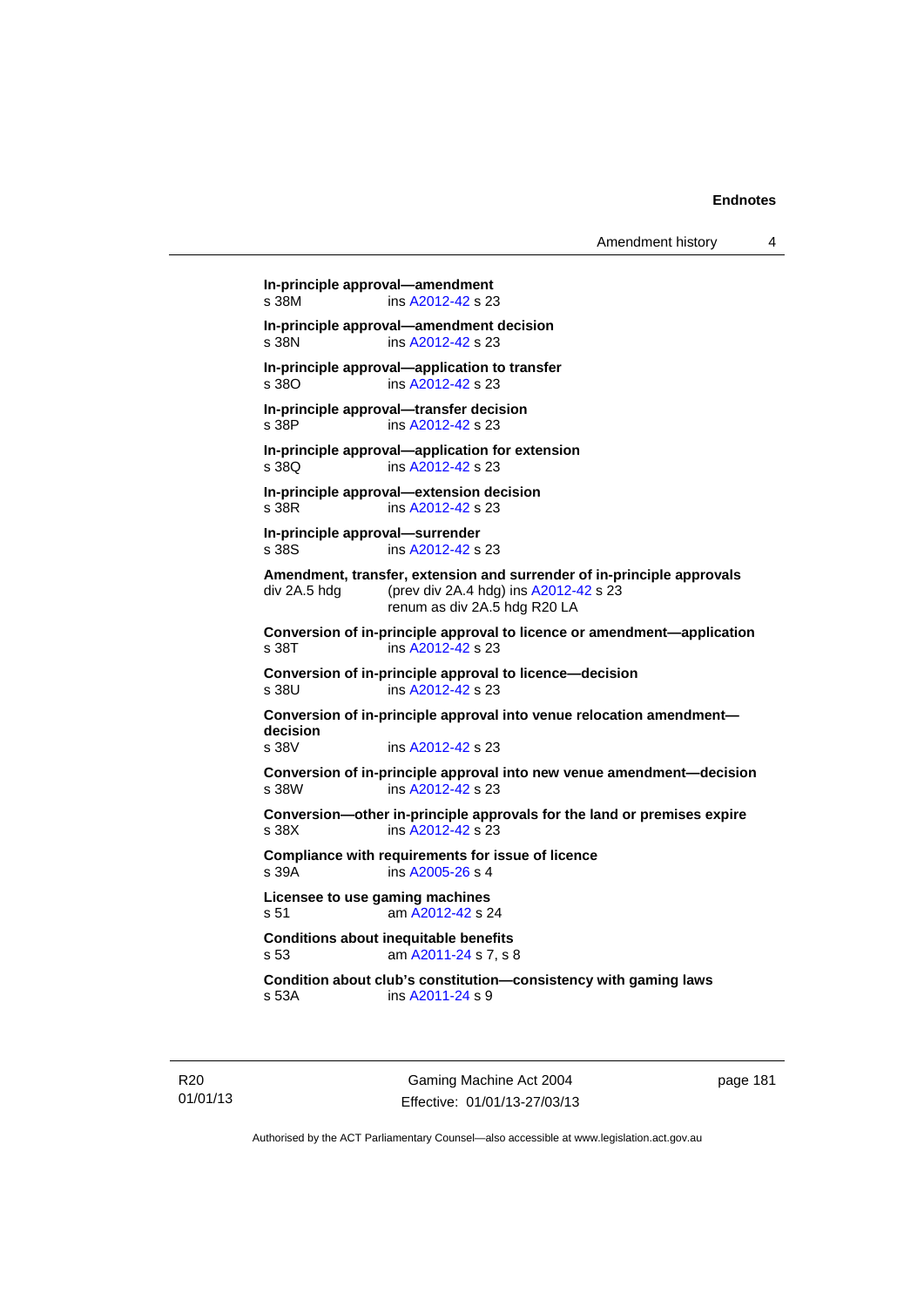| 4 | Amendment history |
|---|-------------------|
|---|-------------------|

**Condition about club's constitution—amendment if inconsistent with gaming laws**  s 53B ins [A2011-24](http://www.legislation.act.gov.au/a/2011-24) s 9 **Annual report of clubs**  s 54 am [A2011-24](http://www.legislation.act.gov.au/a/2011-24) s 10, s 11; pars renum R19 LA **Other conditions of club licences**  s 55 am [A2005-26](http://www.legislation.act.gov.au/a/2005-26) s 5; [A2011-24](http://www.legislation.act.gov.au/a/2011-24) s 12; pars renum R16 (RI) LA **Definitions for pt 4**  s 56 def *licence* am [A2012-42](http://www.legislation.act.gov.au/a/2012-42) s 25; pars renum R20 LA def *licensee* sub [A2012-42](http://www.legislation.act.gov.au/a/2012-42) s 26 **Grounds for disciplinary action**  s 57 am [A2005-17](http://www.legislation.act.gov.au/a/2005-17) s 12; ss renum [A2005-17](http://www.legislation.act.gov.au/a/2005-17) s 13; [A2006-2](http://www.legislation.act.gov.au/a/2006-2) amdts 1.13-1.15; pars renum [A2006-2](http://www.legislation.act.gov.au/a/2006-2) amdt 1.16; [A2012-42](http://www.legislation.act.gov.au/a/2012-42) s 27; ss renum R20 LA **Suspension of licences because of suspension of general and on licences**  s 63 sub [A2010-43](http://www.legislation.act.gov.au/a/2010-43) amdt 1.15 **Cancellation of licences because of cancellation etc of general and on licences**  s 64 sub [A2010-43](http://www.legislation.act.gov.au/a/2010-43) amdt 1.16 **Meaning of** *centralised monitoring system* s 66 am [A2011-3](http://www.legislation.act.gov.au/a/2011-3) amdt 3.211 **Approval of gaming machines and peripheral equipment**  s 69 am [A2007-40](http://www.legislation.act.gov.au/a/2007-40) s 11; [A2011-3](http://www.legislation.act.gov.au/a/2011-3) amdt 3.212 **Cancellation or suspension of gaming machine and peripheral equipment approval**  s 70 am [A2011-3](http://www.legislation.act.gov.au/a/2011-3) amdt 3.213 **Application and approval as supplier**  s 72 am [A2007-40](http://www.legislation.act.gov.au/a/2007-40) s 12 **Cancellation etc of supplier's approval**  s 73A ins [A2007-40](http://www.legislation.act.gov.au/a/2007-40) s 13 **Approval of technicians**  s 75 am [A2007-40](http://www.legislation.act.gov.au/a/2007-40) s 14 **Cancellation etc of technician's approval**  s 79 am [A2005-17](http://www.legislation.act.gov.au/a/2005-17) s 14; ss renum [A2005-17](http://www.legislation.act.gov.au/a/2005-17) s 15 **Approval of attendants**  s 86 am [A2007-40](http://www.legislation.act.gov.au/a/2007-40) s 15 **Cancellation etc of attendant's approval**  s 91 **am [A2005-17](http://www.legislation.act.gov.au/a/2005-17) s 16; ss renum [A2005-17](http://www.legislation.act.gov.au/a/2005-17) s 17** 

page 182 Gaming Machine Act 2004 Effective: 01/01/13-27/03/13

R20 01/01/13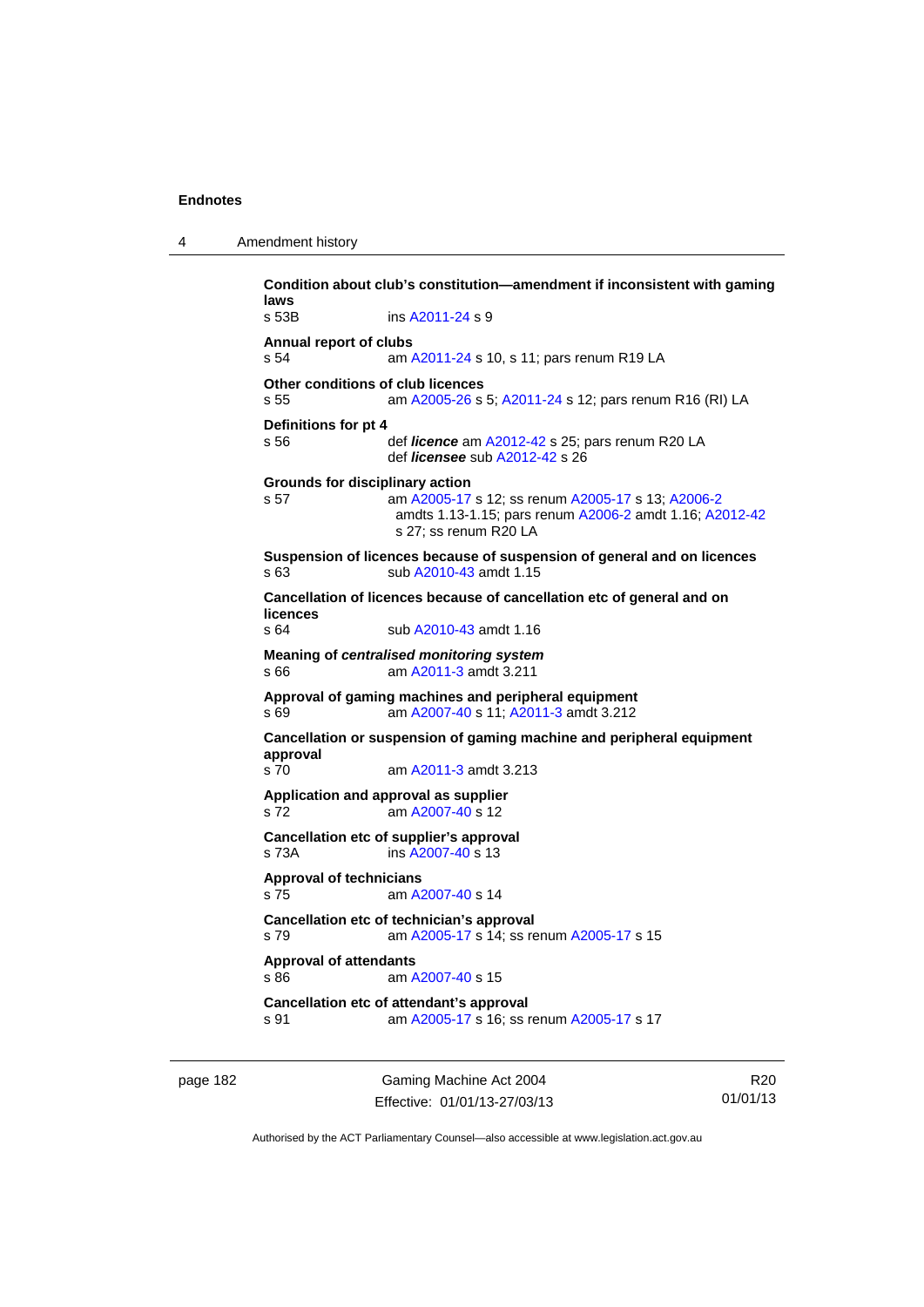```
Position for percentage payout of gaming machines display 
s 126 am A2011-3 amdt 3.214 
Definitions—pt 9 
s 144A ins A2011-24 s 13 
                 def associated organisation declaration ins A2011-24 s 13 
                 def warning notice ins A2011-24 s 13 
Eligible objects 
s 145 am A2011-3 amdt 3.215 
Eligible clubs 
s 146 am A2005-26 s 6 
Associated organisations—declaration 
A2011-24 s 14
s 147 am A2005-17 s 18, s 19; A2011-24 ss 15-17; pars renum 
                R16 (RI) LA 
Associated organisation declaration—condition 
s 147A ins A2011-24 s 18 
Associated organisation—warning notice 
s 147B ins A2011-24 s 18 
Associated organisation declaration—suspension or repeal 
               A2011-24 s 18
Club elections—election of board directors 
s 147D ins A2011-24 s 18 
Club elections—record-keeping 
A2011-24 s 19
Club directors—acting in good faith 
s 148A ins A2011-24 s 20 
Club constitution—consistency with gaming laws 
s 148B ins A2011-24 s 21 
Warning notices 
s 151 am A2011-3 amdt 3.216 
External signs 
s 152 sub A2007-40 s 16 
                am A2012-2 amdt 2.5 
External visibility of gaming machines 
s 152A ins A2007-40 s 17 
Audit of financial statements etc 
s 158 sub A2009-49 amdt 1.14
```
R20 01/01/13

Gaming Machine Act 2004 Effective: 01/01/13-27/03/13 page 183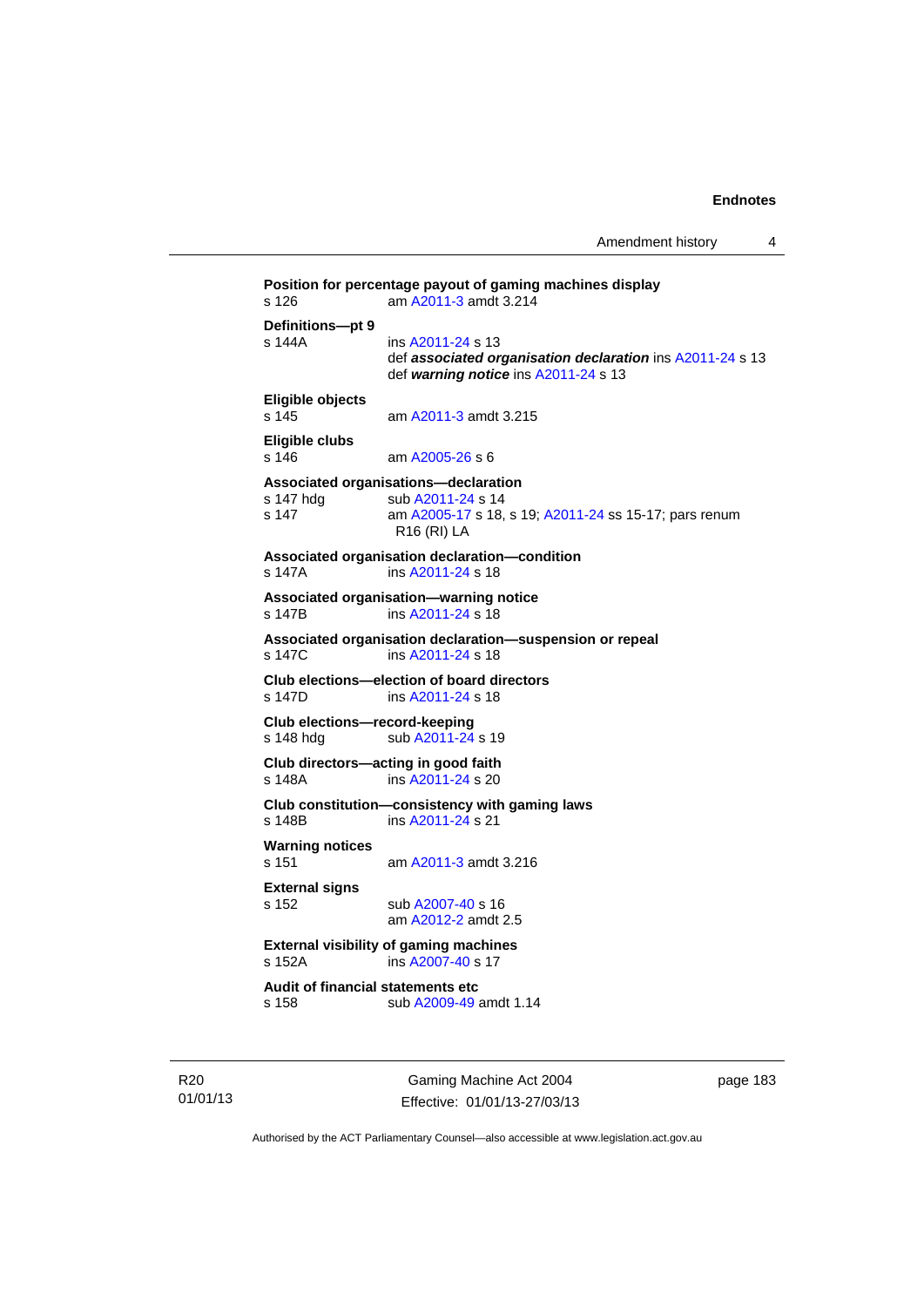4 Amendment history

```
Gaming machine tax 
A2005-26 s 7, s 8
Tax adjustment in relation to GST for clubs 
s 160 am A2005-26 s 9 
                exp 1 February 2006 (s 160 (6)) 
Gaming machine tax returns 
s 162 am A2011-3 amdt 3.217 
Problem gambling assistance fund<br>div 11.2 hdq ins A2010-52 s 4
                A2010-52 s 4
Required payment to problem gambling assistance fund 
s 163A ins A2010-52 s 4
Problem gambling assistance fund 
 A2010-52 s 4
Annual reporting about problem gambling assistance fund 
s 163C ins A2010-52 s 4
Approval of community contributions 
s 164 am A2007-40 s 18; A2011-24 s 22 
Required community contributions 
s 169 am A2011-3 amdt 3.218; A2011-24 s 23 
Problem gambling community contributions 
                A2007-40 s 19
                 am A2011-24 s 24; ss renum R16 (RI) LA
Notification and review of decisions 
A2008-37 amdt 1.212
Meaning of reviewable decision—pt 13 
s 173 sub A2008-37 amdt 1.212 
Reviewable decision notices 
s 173A ins A2008-37 amdt 1.212 
Applications for review 
s 173B ins A2008-37 amdt 1.212 
Miscellaneous 
pt 14 hdg exp 1 November 2005 (s 189) 
                ins A2008-37 amdt 1.212 
Determination of fees 
s 177 am A2011-3 amdt 3.219 
Legislation amended or repealed 
s 179 om LA s 89 (3)
```
page 184 Gaming Machine Act 2004 Effective: 01/01/13-27/03/13

R20 01/01/13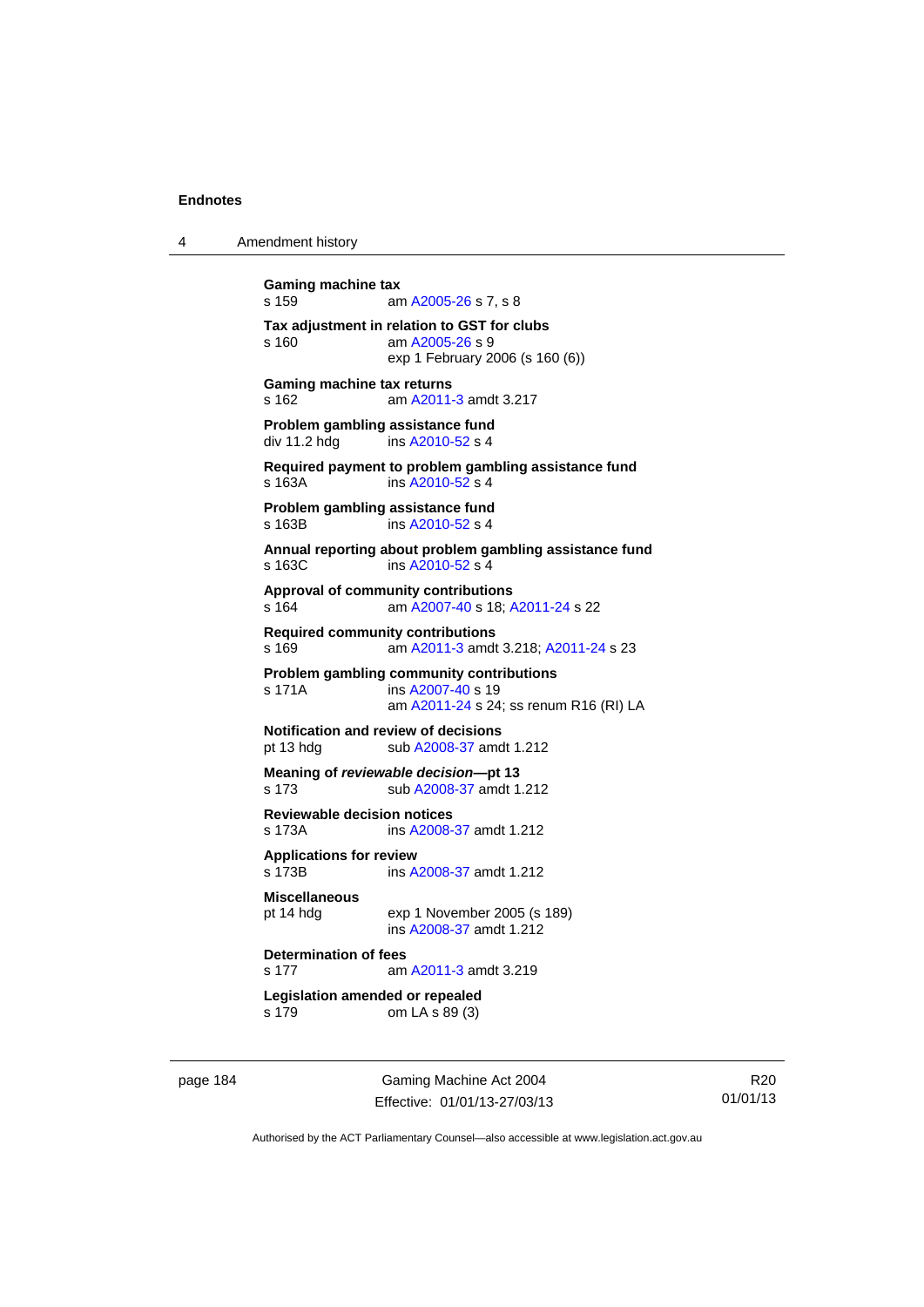```
Definitions for pt 14 
s 180 exp 1 November 2005 (s 189) 
Licences 
                 exp 1 November 2005 (s 189)
Clubs 
                 exp 1 November 2005 (s 189)
Rules and control procedures 
s 183 exp 1 November 2005 (s 189) 
Disciplinary proceedings under former gaming Act 
s 184 exp 1 November 2005 (s 189)
Approvals under former gaming Act 
s 185 exp 1 November 2005 (s 189) 
Linked-jackpot arrangements 
s 186 exp 1 November 2005 (s 189) 
Clubs not required to be corporations for s 146 
s 187 exp 1 November 2005 (s 189) 
Clubs with too many life members for s 146 
s 188 exp 1 November 2005 (s 189) 
Expiry of pt 14 
s 189 exp 1 November 2005 (s 189) 
Reviewable decisions 
 A2007-40 s 20; items renum R9 LA
                  sub A2008-37 amdt 1.213 
                  am A2011-24 s 25; items renum R16 (RI) LA; A2011-24 s 26; 
                 items renum R19 LA; A2012-42 s 30, s 31; items renum R20 
                  LA 
Gambling and Racing Control Act 1999 
sch 2 om LA s 89 (3) 
Dictionary 
dict am A2008-37 amdt 1.214; amdt 1.215 
                  def approval-holder ins A2012-42 s 32 
                  def associated organisation declaration ins A2011-24 s 27 
                  def commission sub A2005-26 s 10 
                  def decrease machines amendment ins A2012-42 s 33 
                  def gaming area sub A2012-42 s 34 
                  def gaming law ins A2011-24 s 27 
                  def gaming machine pars renum R13 LA 
                  def general licence sub A2010-43 amdt 1.17
```
R20 01/01/13

Gaming Machine Act 2004 Effective: 01/01/13-27/03/13 page 185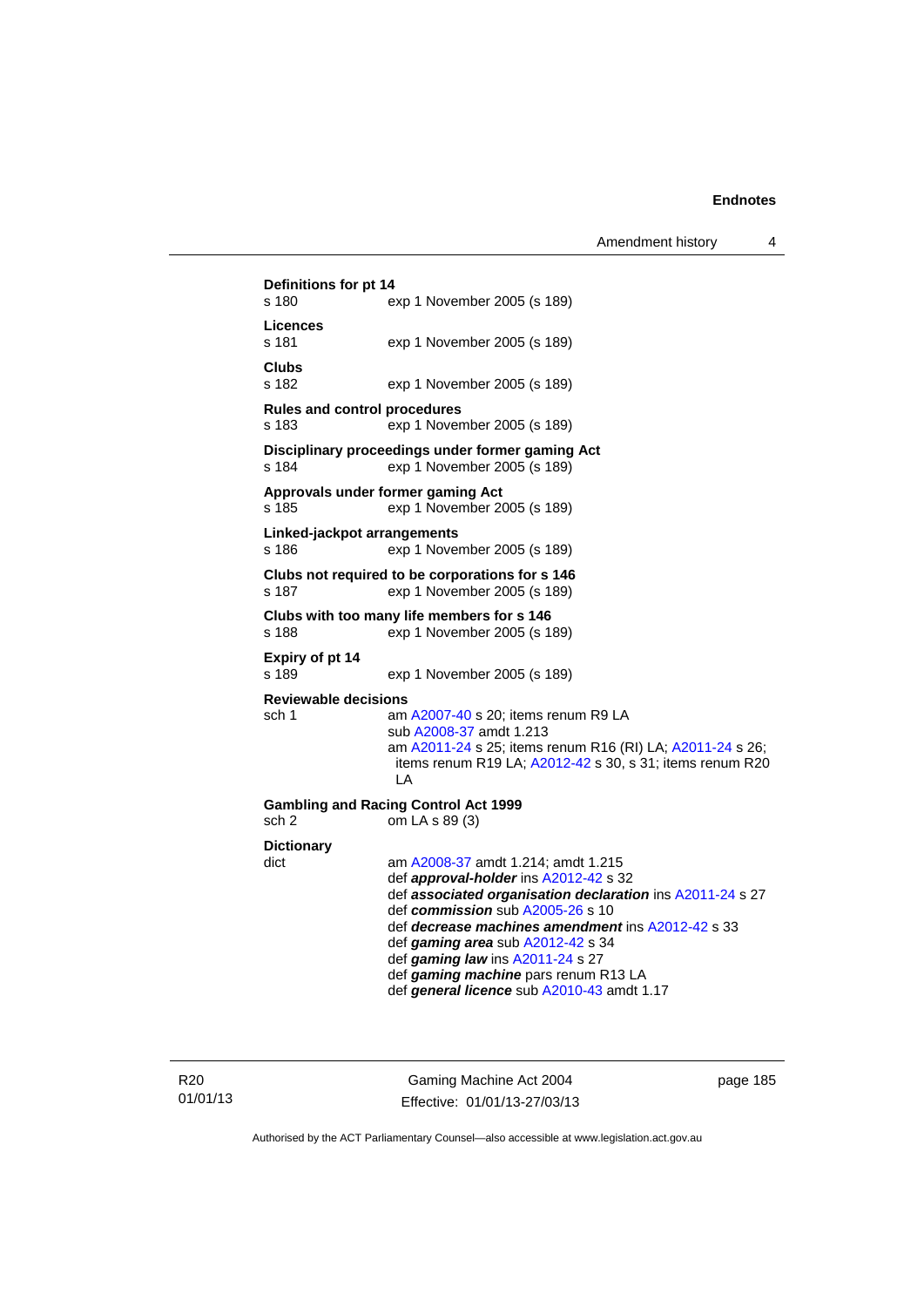4 Amendment history

 def *in-principle approval* ins [A2012-42](http://www.legislation.act.gov.au/a/2012-42) s 35 def *large-scale machine relocation amendment* ins [A2012-42](http://www.legislation.act.gov.au/a/2012-42) s 35 def *net revenue* am [A2005-26](http://www.legislation.act.gov.au/a/2005-26) s 11 def *new venue amendment* ins [A2012-42](http://www.legislation.act.gov.au/a/2012-42) s 35 def *on licence* sub [A2010-43](http://www.legislation.act.gov.au/a/2010-43) amdt 1.18 def *pool of available gaming machines* (or *pool*) ins [A2012-42](http://www.legislation.act.gov.au/a/2012-42) s 35 def *problem gambling assistance fund* ins [A2010-52](http://www.legislation.act.gov.au/a/2010-52) s 5 def *proposed gaming area* am [A2012-42](http://www.legislation.act.gov.au/a/2012-42) s 36 def *qualified accountant* am [A2011-27](http://www.legislation.act.gov.au/a/2011-27) amdt 1.10 def *reviewable decision* ins [A2008-37](http://www.legislation.act.gov.au/a/2008-37) amdt 1.216 def *small-scale machine relocation amendment* ins [A2012-42](http://www.legislation.act.gov.au/a/2012-42) s 35 def *structural change amendment* ins [A2012-42](http://www.legislation.act.gov.au/a/2012-42) s 35 def *technical amendment* ins [A2012-42](http://www.legislation.act.gov.au/a/2012-42) s 35 def *temporary storage amendment* ins [A2012-42](http://www.legislation.act.gov.au/a/2012-42) s 35 def *venue relocation amendment* ins [A2012-42](http://www.legislation.act.gov.au/a/2012-42) s 35 def *warning notice* ins [A2011-24](http://www.legislation.act.gov.au/a/2011-24) s 27

page 186 Gaming Machine Act 2004 Effective: 01/01/13-27/03/13

R20 01/01/13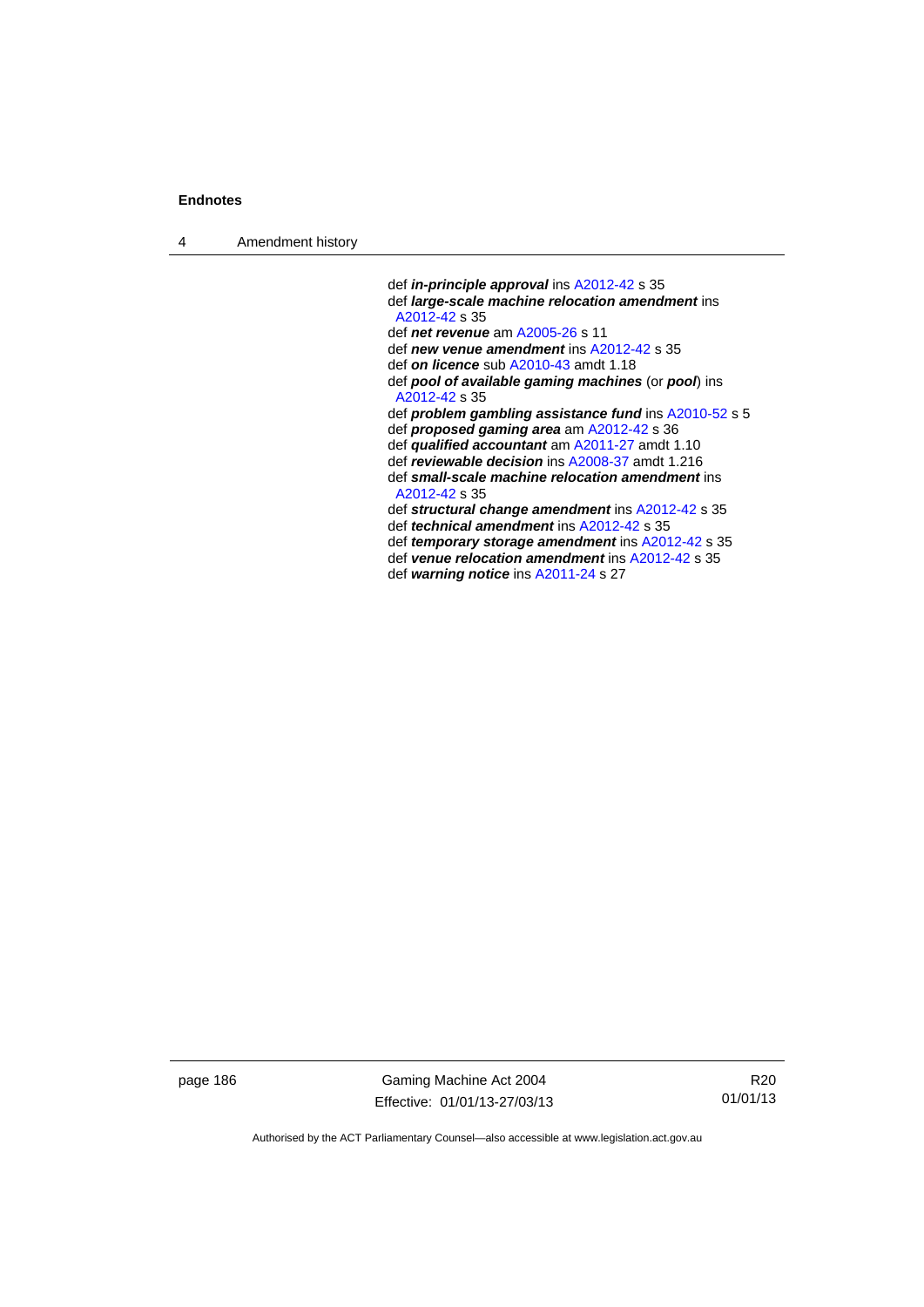# **5 Earlier republications**

Some earlier republications were not numbered. The number in column 1 refers to the publication order.

Since 12 September 2001 every authorised republication has been published in electronic pdf format on the ACT legislation register. A selection of authorised republications have also been published in printed format. These republications are marked with an asterisk (\*) in column 1. Electronic and printed versions of an authorised republication are identical.

| <b>Effective</b>             | Last<br>amendment<br>made by | <b>Republication</b><br>for |
|------------------------------|------------------------------|-----------------------------|
| 1 Nov 2004-<br>13 Apr 2005   | not amended                  | new Act                     |
| 14 Apr 2005-<br>30 June 2005 | A2005-17                     | amendments by<br>A2005-17   |
| 1 July 2005-<br>1 Nov 2005   | A2005-26                     | amendments by<br>A2005-26   |
| 2 Nov 2005-<br>1 Feb 2006    | A2005-26                     | commenced<br>expiry         |
| 2 Feb 2006-<br>30 Apr 2006   | A2005-26                     | commenced<br>expiry         |
| 1 May 2006-<br>31 May 2007   | A2006-2                      | amendments by<br>A2006-2    |
| 1 June 2007-<br>30 June 2007 | A2007-14                     | amendments by<br>A2007-14   |
| 1 July 2007-<br>4 Dec 2007   | A2007-14                     | amendments by<br>A2005-26   |
| 5 Dec 2007-<br>3 June 2008   | A2007-40                     | amendments by<br>A2007-40   |
| 4 June 2008-<br>25 Aug 2008  | A2007-40                     | amendments by<br>A2007-40   |
| 26 Aug 2008-<br>1 Feb 2009   | A2008-28                     | amendments by<br>A2008-28   |
| 2 Feb 2009-<br>16 Dec 2009   | A2008-37                     | amendments by<br>A2008-37   |
|                              |                              |                             |

R20 01/01/13

Gaming Machine Act 2004 Effective: 01/01/13-27/03/13 page 187